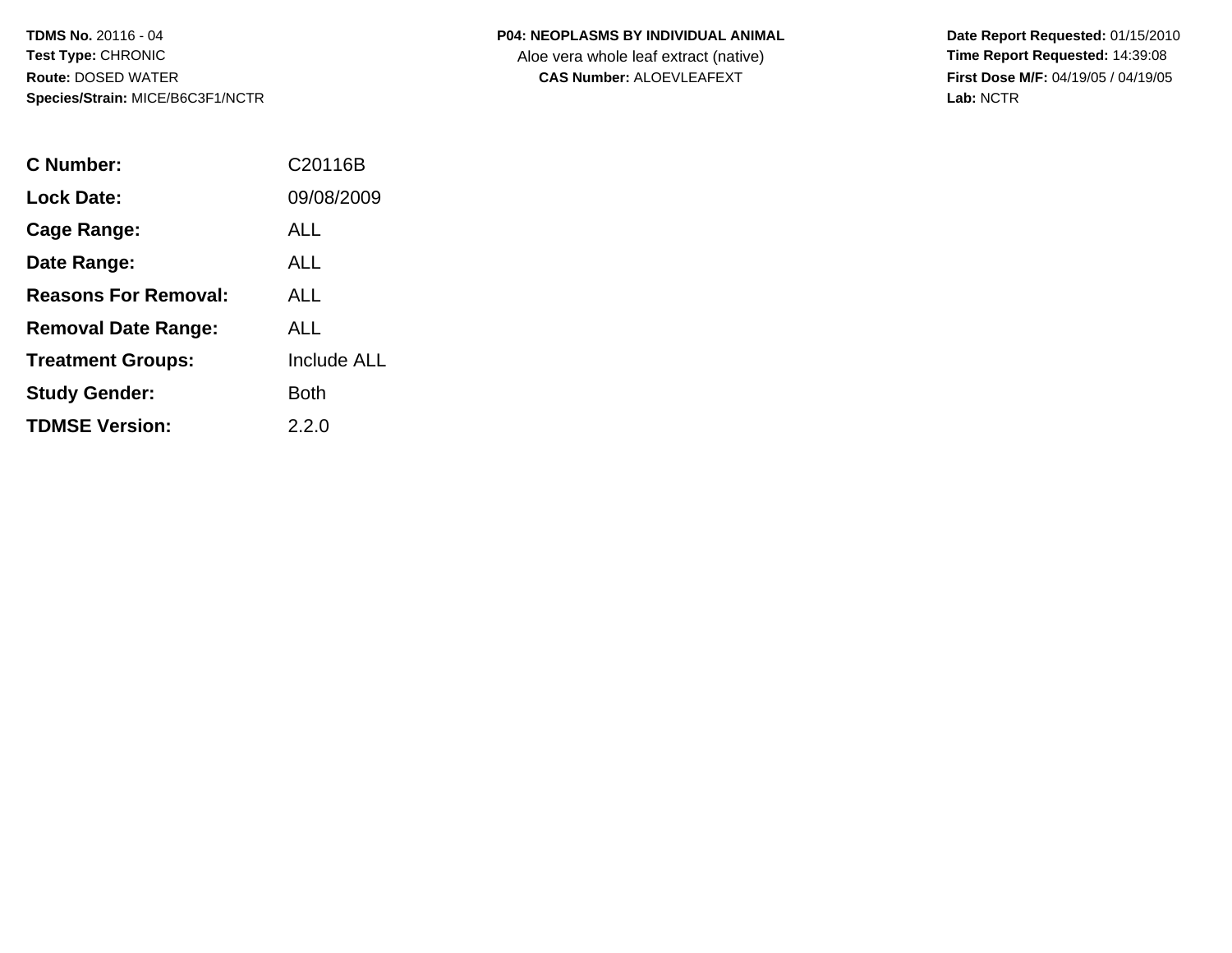**Date Report Requested:** 01/15/2010 **First Dose M/F:** 04/19/05 / 04/19/05<br>Lab: NCTR **Lab:** NCTR

| DAY ON TEST<br><b>C57BL/6N XC3H/HEN MTV-NCTR</b><br><b>MICE MALE</b>                                                                                     | $\frac{0}{7}$<br>$\frac{3}{6}$                 | $\begin{array}{c} 0 \\ 6 \end{array}$<br>$\boldsymbol{9}$<br>6        | $\begin{array}{c} 0 \\ 5 \end{array}$<br>$\bf8$<br>$\overline{2}$ | $_4^{\rm 0}$<br>$\frac{2}{8}$             | $\begin{smallmatrix}0\\7\end{smallmatrix}$<br>$\mathbf{3}$<br>6                    | $\begin{smallmatrix}0\\7\end{smallmatrix}$<br>$\ensuremath{\mathsf{3}}$<br>6 | $\begin{array}{c} 0 \\ 7 \end{array}$<br>3<br>6        | $\frac{0}{7}$<br>$\mathbf{3}$<br>$6\overline{6}$                                     | 0<br>$\overline{4}$<br>$\overline{5}$<br>$\overline{7}$    | $\frac{0}{7}$<br>$\frac{3}{6}$                          | $\frac{0}{7}$<br>$\mathbf{3}$<br>6        | 0<br>$\sqrt{3}$<br>$\overline{4}$<br>5      | $\begin{smallmatrix}0\\7\end{smallmatrix}$<br>$\frac{3}{6}$ | $\begin{smallmatrix}0\\7\end{smallmatrix}$<br>$\mathbf{3}$<br>6                | $\frac{0}{7}$<br>3<br>6                                   | $\frac{0}{7}$<br>$\mathbf{3}$<br>6                                 | $\frac{0}{7}$<br>$\sqrt{3}$<br>6                             | $\begin{smallmatrix}0\\4\end{smallmatrix}$<br>$\boldsymbol{9}$<br>$\overline{9}$ | $\begin{array}{c} 0 \\ 5 \\ 7 \end{array}$<br>5 | $\frac{0}{7}$<br>$\mathbf{3}$<br>6                                             | $\frac{0}{7}$<br>$\mathbf{3}$<br>6            | $_{6}^{\rm 0}$<br>$\frac{8}{2}$                  | $\begin{array}{c} 0 \\ 6 \end{array}$<br>$\overline{4}$<br>$\overline{7}$ | $\frac{0}{7}$<br>$\mathbf{3}$<br>6                     | $\mathbf 0$<br>$\sqrt{5}$<br>4<br>8                           |                 |
|----------------------------------------------------------------------------------------------------------------------------------------------------------|------------------------------------------------|-----------------------------------------------------------------------|-------------------------------------------------------------------|-------------------------------------------|------------------------------------------------------------------------------------|------------------------------------------------------------------------------|--------------------------------------------------------|--------------------------------------------------------------------------------------|------------------------------------------------------------|---------------------------------------------------------|-------------------------------------------|---------------------------------------------|-------------------------------------------------------------|--------------------------------------------------------------------------------|-----------------------------------------------------------|--------------------------------------------------------------------|--------------------------------------------------------------|----------------------------------------------------------------------------------|-------------------------------------------------|--------------------------------------------------------------------------------|-----------------------------------------------|--------------------------------------------------|---------------------------------------------------------------------------|--------------------------------------------------------|---------------------------------------------------------------|-----------------|
| <b>CONTROL WATER</b><br><b>ANIMAL ID</b>                                                                                                                 | $\mathbf 0$<br>$\mathbf 0$<br>$\mathbf 0$<br>6 | $\mathbf 0$<br>$\boldsymbol{0}$<br>$\mathbf 0$<br>6<br>$\overline{c}$ | 0<br>$\mathsf 0$<br>$\mathbf 0$<br>$\,6$<br>3                     | 0<br>$\mathbf 0$<br>$\mathbf 0$<br>6<br>4 | $\boldsymbol{0}$<br>$\mathbf 0$<br>$\mathbf 0$<br>$\overline{7}$<br>$\overline{1}$ | 0<br>$\pmb{0}$<br>$\pmb{0}$<br>$\boldsymbol{7}$<br>$\overline{c}$            | $\mathbf 0$<br>$\mathbf 0$<br>0<br>$\overline{7}$<br>3 | $\mathbf 0$<br>$\mathbf 0$<br>$\mathbf 0$<br>$\overline{7}$<br>$\boldsymbol{\Delta}$ | $\mathbf 0$<br>$\mathbf 0$<br>$\sqrt{2}$<br>$\overline{c}$ | $\pmb{0}$<br>$\begin{array}{c} 0 \\ 2 \\ 2 \end{array}$ | $\pmb{0}$<br>$\mathbf 0$<br>$\frac{2}{3}$ | $\mathbf 0$<br>$\mathbf 0$<br>$\frac{2}{2}$ | $\mathbf 0$<br>$\pmb{0}$<br>$\frac{2}{4}$                   | 0<br>$\mathsf{O}\xspace$<br>$\overline{c}$<br>$\overline{4}$<br>$\overline{2}$ | $\mathbf 0$<br>$\pmb{0}$<br>$\frac{2}{4}$<br>$\mathbf{3}$ | $\pmb{0}$<br>$\pmb{0}$<br>$\frac{2}{4}$<br>$\overline{\mathbf{4}}$ | $\mathbf 0$<br>$\mathbf 0$<br>$\mathbf{3}$<br>$\overline{7}$ | 0<br>$\pmb{0}$<br>$\frac{3}{7}$<br>$\overline{2}$                                | 0<br>$\mathsf{O}\xspace$<br>$\frac{3}{7}$<br>3  | $\mathbf 0$<br>$\mathbf 0$<br>$\mathbf{3}$<br>$\overline{7}$<br>$\overline{4}$ | $\mathbf 0$<br>$\pmb{0}$<br>$\mathbf{3}$<br>8 | 0<br>$\mathbf 0$<br>$\mathsf 3$<br>$\frac{8}{2}$ | 0<br>$\mathsf{O}\xspace$<br>3<br>$\bf 8$<br>3                             | 0<br>$\overline{0}$<br>$\frac{3}{8}$<br>$\overline{4}$ | $\mathbf 0$<br>$\mathbf 0$<br>$\frac{3}{9}$<br>$\overline{1}$ | males<br>(cont) |
| <b>ALIMENTARY SYSTEM</b>                                                                                                                                 |                                                |                                                                       |                                                                   |                                           |                                                                                    |                                                                              |                                                        |                                                                                      |                                                            |                                                         |                                           |                                             |                                                             |                                                                                |                                                           |                                                                    |                                                              |                                                                                  |                                                 |                                                                                |                                               |                                                  |                                                                           |                                                        |                                                               |                 |
| Esophagus                                                                                                                                                |                                                |                                                                       |                                                                   |                                           |                                                                                    |                                                                              |                                                        |                                                                                      |                                                            |                                                         |                                           |                                             |                                                             |                                                                                |                                                           |                                                                    |                                                              |                                                                                  |                                                 |                                                                                |                                               |                                                  |                                                                           |                                                        |                                                               |                 |
| Gallbladder                                                                                                                                              |                                                |                                                                       |                                                                   |                                           |                                                                                    |                                                                              |                                                        |                                                                                      |                                                            |                                                         |                                           |                                             |                                                             |                                                                                |                                                           |                                                                    |                                                              |                                                                                  |                                                 |                                                                                |                                               |                                                  |                                                                           |                                                        | $\overline{+}$                                                |                 |
| Intestine Large, Ascending Colon                                                                                                                         |                                                |                                                                       |                                                                   |                                           |                                                                                    |                                                                              |                                                        |                                                                                      |                                                            |                                                         |                                           |                                             |                                                             |                                                                                |                                                           |                                                                    |                                                              |                                                                                  |                                                 |                                                                                |                                               |                                                  |                                                                           |                                                        |                                                               |                 |
| Intestine Large, Cecum                                                                                                                                   |                                                |                                                                       |                                                                   |                                           |                                                                                    |                                                                              |                                                        |                                                                                      |                                                            |                                                         |                                           |                                             |                                                             |                                                                                |                                                           |                                                                    |                                                              |                                                                                  |                                                 |                                                                                |                                               |                                                  |                                                                           |                                                        | $\overline{+}$                                                |                 |
| Intestine Large, Descending Colon                                                                                                                        |                                                |                                                                       |                                                                   |                                           |                                                                                    |                                                                              |                                                        |                                                                                      |                                                            |                                                         |                                           |                                             |                                                             |                                                                                |                                                           |                                                                    |                                                              |                                                                                  |                                                 |                                                                                |                                               |                                                  |                                                                           |                                                        | $+$                                                           |                 |
| Intestine Large, Rectum                                                                                                                                  |                                                |                                                                       |                                                                   |                                           |                                                                                    |                                                                              |                                                        |                                                                                      |                                                            |                                                         |                                           |                                             |                                                             |                                                                                |                                                           |                                                                    |                                                              |                                                                                  |                                                 |                                                                                |                                               |                                                  |                                                                           |                                                        | $\overline{1}$                                                |                 |
| Intestine Large, Transverse Colon                                                                                                                        |                                                |                                                                       |                                                                   |                                           |                                                                                    |                                                                              |                                                        |                                                                                      |                                                            |                                                         |                                           |                                             |                                                             |                                                                                |                                                           |                                                                    |                                                              |                                                                                  |                                                 |                                                                                |                                               |                                                  |                                                                           |                                                        |                                                               |                 |
| Intestine Small, Duodenum                                                                                                                                |                                                |                                                                       |                                                                   |                                           |                                                                                    |                                                                              |                                                        |                                                                                      |                                                            |                                                         |                                           |                                             |                                                             |                                                                                |                                                           |                                                                    |                                                              |                                                                                  |                                                 |                                                                                |                                               |                                                  |                                                                           |                                                        |                                                               |                 |
| Intestine Small, Ileum                                                                                                                                   |                                                |                                                                       |                                                                   |                                           |                                                                                    |                                                                              |                                                        |                                                                                      |                                                            |                                                         |                                           |                                             |                                                             |                                                                                |                                                           |                                                                    |                                                              |                                                                                  |                                                 |                                                                                |                                               |                                                  |                                                                           |                                                        | $+$                                                           |                 |
| Intestine Small, Jejunum<br>Lymphoma Malignant                                                                                                           |                                                |                                                                       |                                                                   |                                           |                                                                                    |                                                                              |                                                        |                                                                                      |                                                            |                                                         |                                           |                                             |                                                             |                                                                                |                                                           |                                                                    |                                                              |                                                                                  |                                                 |                                                                                |                                               |                                                  |                                                                           |                                                        |                                                               |                 |
| Liver<br>Hemangiosarcoma<br>Hepatocellular Adenoma<br>Hepatocellular Adenoma, Multiple<br>Hepatocellular Carcinoma<br>Hepatocellular Carcinoma, Multiple |                                                | $\boldsymbol{\mathsf{X}}$                                             |                                                                   | X                                         | $\boldsymbol{\mathsf{X}}$                                                          |                                                                              |                                                        | X                                                                                    |                                                            |                                                         | X                                         |                                             | X                                                           |                                                                                | $\sf X$                                                   |                                                                    |                                                              |                                                                                  |                                                 |                                                                                |                                               |                                                  | $\div$<br>X                                                               | $\ddot{}$<br>$\mathsf X$                               | $+$                                                           |                 |

\* .. Total animals with tissue examined microscopically; Total animals with tumor

+ .. Tissue examined microscopically

 Lesion present BLANK .. Not examined microscopicallyX .. Lesion present

I .. Insufficient tissue

M .. Missing tissue

y the contract of the contract of the contract of the contract of the contract of the contract of the contract of  $A$ . Autolysis precludes evaluation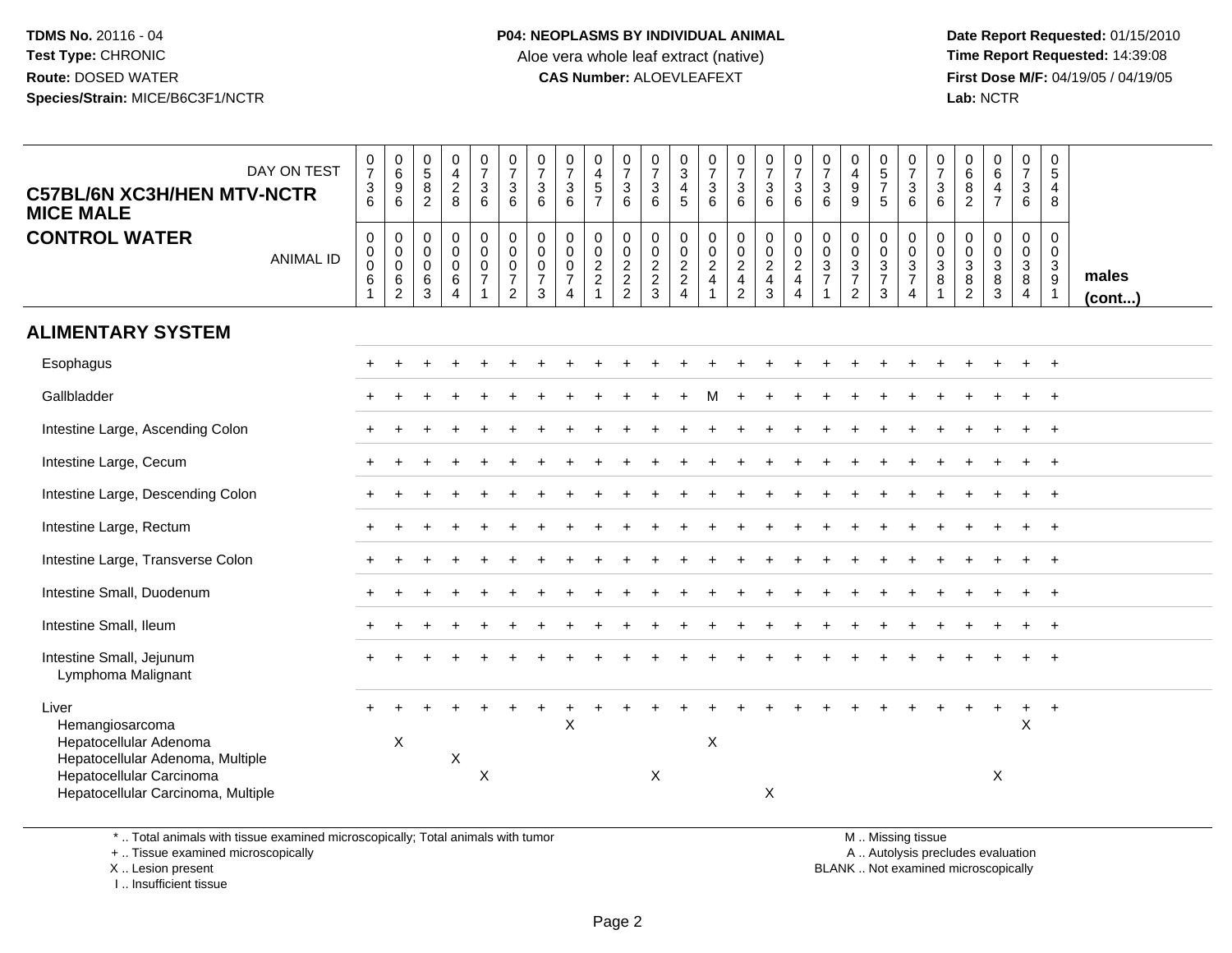**Date Report Requested:** 01/15/2010 **First Dose M/F:** 04/19/05 / 04/19/05<br>Lab: NCTR **Lab:** NCTR

| DAY ON TEST<br><b>C57BL/6N XC3H/HEN MTV-NCTR</b><br><b>MICE MALE</b>                                                                       | $\frac{0}{7}$<br>$\ensuremath{\mathsf{3}}$<br>6                  | $\begin{array}{c} 0 \\ 6 \end{array}$<br>9<br>6        | $\begin{array}{c} 0 \\ 5 \\ 8 \end{array}$<br>$\overline{2}$ | $\begin{smallmatrix}0\0\4\end{smallmatrix}$<br>$\frac{2}{8}$ | $\frac{0}{7}$<br>$\frac{3}{6}$                                         | $\frac{0}{7}$<br>$\sqrt{3}$<br>$6\phantom{1}6$                        | $\pmb{0}$<br>$\overline{7}$<br>$\ensuremath{\mathsf{3}}$<br>6    | $\begin{array}{c} 0 \\ 7 \end{array}$<br>$\ensuremath{\mathsf{3}}$<br>6       | $\begin{array}{c} 0 \\ 4 \end{array}$<br>$\frac{5}{7}$ | $\begin{smallmatrix}0\\7\end{smallmatrix}$<br>$\ensuremath{\mathsf{3}}$<br>$6\phantom{1}$ | $\frac{0}{7}$<br>$\ensuremath{\mathsf{3}}$<br>6 | $_{3}^{\rm 0}$<br>$\overline{4}$<br>5  | $\frac{0}{7}$<br>$\ensuremath{\mathsf{3}}$<br>6     | $\frac{0}{7}$<br>$\sqrt{3}$<br>6     | $\frac{0}{7}$<br>$\ensuremath{\mathsf{3}}$<br>$6\phantom{1}$    | $\begin{array}{c} 0 \\ 7 \end{array}$<br>$\mathbf{3}$<br>$6\phantom{1}6$ | $\frac{0}{7}$<br>$\ensuremath{\mathsf{3}}$<br>6           | $\mathbf 0$<br>$\overline{\mathbf{4}}$<br>$\boldsymbol{9}$<br>9 | $\begin{array}{c} 0 \\ 5 \end{array}$<br>$\overline{7}$<br>$\sqrt{5}$ | $\frac{0}{7}$<br>$\sqrt{3}$<br>6                                                              | 0<br>$\overline{7}$<br>3<br>6       | 0<br>$\,6\,$<br>$\bf 8$<br>$\overline{2}$             | $\begin{array}{c} 0 \\ 6 \end{array}$<br>$\overline{\mathbf{4}}$<br>$\overline{7}$ | $\mathsf 0$<br>$\overline{7}$<br>$\ensuremath{\mathsf{3}}$<br>6 | $\mathbf 0$<br>$\sqrt{5}$<br>$\overline{4}$<br>8                                 |                 |
|--------------------------------------------------------------------------------------------------------------------------------------------|------------------------------------------------------------------|--------------------------------------------------------|--------------------------------------------------------------|--------------------------------------------------------------|------------------------------------------------------------------------|-----------------------------------------------------------------------|------------------------------------------------------------------|-------------------------------------------------------------------------------|--------------------------------------------------------|-------------------------------------------------------------------------------------------|-------------------------------------------------|----------------------------------------|-----------------------------------------------------|--------------------------------------|-----------------------------------------------------------------|--------------------------------------------------------------------------|-----------------------------------------------------------|-----------------------------------------------------------------|-----------------------------------------------------------------------|-----------------------------------------------------------------------------------------------|-------------------------------------|-------------------------------------------------------|------------------------------------------------------------------------------------|-----------------------------------------------------------------|----------------------------------------------------------------------------------|-----------------|
| <b>CONTROL WATER</b><br><b>ANIMAL ID</b>                                                                                                   | $\pmb{0}$<br>$\pmb{0}$<br>$\mathbf 0$<br>$\,6\,$<br>$\mathbf{1}$ | 0<br>$\mathbf 0$<br>$\mathbf 0$<br>6<br>$\overline{c}$ | 0<br>$\pmb{0}$<br>$\mathbf 0$<br>6<br>3                      | $\pmb{0}$<br>$\mathbf 0$<br>$\pmb{0}$<br>6<br>$\overline{4}$ | $\mathbf 0$<br>$\overline{0}$<br>$\mathsf{O}\xspace$<br>$\overline{7}$ | $_{\rm 0}^{\rm 0}$<br>$\pmb{0}$<br>$\boldsymbol{7}$<br>$\overline{2}$ | $\mathbf 0$<br>$\mathbf 0$<br>$\mathbf 0$<br>$\overline{7}$<br>3 | $\mathbf 0$<br>$\mathbf 0$<br>$\mathbf 0$<br>$\overline{7}$<br>$\overline{4}$ | 0<br>$\mathbf 0$<br>$\frac{2}{2}$<br>$\overline{1}$    | 0<br>$\begin{array}{c} 0 \\ 2 \\ 2 \\ 2 \end{array}$                                      | $\pmb{0}$<br>$\frac{0}{2}$<br>3                 | $\boldsymbol{0}$<br>$\frac{0}{2}$<br>4 | $\mathsf{O}\xspace$<br>$\mathbf 0$<br>$\frac{2}{4}$ | 0<br>$\frac{0}{2}$<br>$\overline{c}$ | $\begin{array}{c} 0 \\ 0 \\ 2 \\ 4 \end{array}$<br>$\mathbf{3}$ | $\mathbf 0$<br>$\ddot{\mathbf{0}}$<br>$\frac{2}{4}$<br>4                 | $\mathbf 0$<br>$\mathsf{O}\xspace$<br>3<br>$\overline{7}$ | $\mathbf 0$<br>$\pmb{0}$<br>$\frac{3}{7}$<br>$\overline{2}$     | 0<br>$\mathbf 0$<br>$\frac{3}{7}$<br>3                                | $\pmb{0}$<br>$\mathbf 0$<br>$\sqrt{3}$<br>$\overline{7}$<br>$\overline{4}$                    | 0<br>$\mathbf 0$<br>$\sqrt{3}$<br>8 | 0<br>$\mathbf 0$<br>$\sqrt{3}$<br>8<br>$\overline{c}$ | 0<br>$\mathbf 0$<br>$\frac{3}{8}$<br>3                                             | 0<br>$\frac{0}{3}$<br>$\overline{4}$                            | $\mathbf 0$<br>$\mathbf 0$<br>$\mathbf{3}$<br>$\boldsymbol{9}$<br>$\overline{1}$ | males<br>(cont) |
| Pancreas                                                                                                                                   |                                                                  |                                                        |                                                              |                                                              |                                                                        |                                                                       |                                                                  |                                                                               |                                                        |                                                                                           |                                                 |                                        |                                                     |                                      |                                                                 |                                                                          |                                                           |                                                                 |                                                                       |                                                                                               |                                     |                                                       |                                                                                    |                                                                 | $^{+}$                                                                           |                 |
| <b>Salivary Glands</b><br>Lymphoma Malignant                                                                                               |                                                                  |                                                        |                                                              |                                                              |                                                                        |                                                                       |                                                                  |                                                                               |                                                        |                                                                                           |                                                 |                                        |                                                     |                                      |                                                                 |                                                                          |                                                           |                                                                 |                                                                       |                                                                                               |                                     |                                                       |                                                                                    |                                                                 | $^{+}$                                                                           |                 |
| Stomach, Forestomach                                                                                                                       |                                                                  | ÷                                                      |                                                              |                                                              |                                                                        |                                                                       |                                                                  |                                                                               |                                                        |                                                                                           |                                                 |                                        |                                                     |                                      |                                                                 |                                                                          |                                                           |                                                                 |                                                                       |                                                                                               |                                     |                                                       |                                                                                    | $\pm$                                                           | $+$                                                                              |                 |
| Stomach, Glandular                                                                                                                         |                                                                  |                                                        |                                                              |                                                              |                                                                        |                                                                       |                                                                  |                                                                               |                                                        |                                                                                           |                                                 |                                        |                                                     |                                      |                                                                 |                                                                          |                                                           |                                                                 |                                                                       |                                                                                               |                                     |                                                       |                                                                                    |                                                                 | $^{+}$                                                                           |                 |
| <b>CARDIOVASCULAR SYSTEM</b>                                                                                                               |                                                                  |                                                        |                                                              |                                                              |                                                                        |                                                                       |                                                                  |                                                                               |                                                        |                                                                                           |                                                 |                                        |                                                     |                                      |                                                                 |                                                                          |                                                           |                                                                 |                                                                       |                                                                                               |                                     |                                                       |                                                                                    |                                                                 |                                                                                  |                 |
| <b>Blood Vessel</b>                                                                                                                        |                                                                  |                                                        |                                                              |                                                              |                                                                        |                                                                       |                                                                  |                                                                               |                                                        |                                                                                           |                                                 |                                        |                                                     |                                      |                                                                 |                                                                          |                                                           |                                                                 |                                                                       |                                                                                               |                                     |                                                       |                                                                                    |                                                                 | $+$                                                                              |                 |
| Heart                                                                                                                                      |                                                                  |                                                        |                                                              |                                                              |                                                                        |                                                                       |                                                                  |                                                                               |                                                        |                                                                                           |                                                 |                                        |                                                     |                                      |                                                                 |                                                                          |                                                           |                                                                 |                                                                       |                                                                                               |                                     |                                                       |                                                                                    |                                                                 | $+$                                                                              |                 |
| <b>ENDOCRINE SYSTEM</b>                                                                                                                    |                                                                  |                                                        |                                                              |                                                              |                                                                        |                                                                       |                                                                  |                                                                               |                                                        |                                                                                           |                                                 |                                        |                                                     |                                      |                                                                 |                                                                          |                                                           |                                                                 |                                                                       |                                                                                               |                                     |                                                       |                                                                                    |                                                                 |                                                                                  |                 |
| <b>Adrenal Cortex</b><br>Lymphoma Malignant<br>Subcapsular, Adenoma                                                                        |                                                                  |                                                        |                                                              |                                                              |                                                                        |                                                                       |                                                                  |                                                                               |                                                        | X                                                                                         |                                                 |                                        |                                                     |                                      |                                                                 |                                                                          |                                                           |                                                                 |                                                                       |                                                                                               |                                     |                                                       |                                                                                    |                                                                 |                                                                                  |                 |
| <b>Adrenal Medulla</b>                                                                                                                     |                                                                  |                                                        |                                                              |                                                              |                                                                        |                                                                       |                                                                  |                                                                               |                                                        |                                                                                           |                                                 |                                        |                                                     |                                      |                                                                 |                                                                          |                                                           |                                                                 |                                                                       |                                                                                               |                                     |                                                       |                                                                                    |                                                                 |                                                                                  |                 |
| Islets, Pancreatic                                                                                                                         |                                                                  |                                                        |                                                              |                                                              |                                                                        |                                                                       |                                                                  |                                                                               |                                                        |                                                                                           |                                                 |                                        |                                                     |                                      |                                                                 |                                                                          |                                                           |                                                                 |                                                                       |                                                                                               |                                     |                                                       |                                                                                    |                                                                 | $^{+}$                                                                           |                 |
| Parathyroid Gland                                                                                                                          |                                                                  |                                                        |                                                              |                                                              |                                                                        |                                                                       |                                                                  |                                                                               |                                                        |                                                                                           |                                                 |                                        |                                                     | $+$                                  | м                                                               | $\ddot{}$                                                                |                                                           |                                                                 |                                                                       |                                                                                               |                                     |                                                       |                                                                                    |                                                                 | $+$                                                                              |                 |
| <b>Pituitary Gland</b>                                                                                                                     |                                                                  |                                                        |                                                              |                                                              |                                                                        |                                                                       |                                                                  |                                                                               |                                                        |                                                                                           |                                                 |                                        |                                                     |                                      |                                                                 |                                                                          |                                                           |                                                                 |                                                                       |                                                                                               |                                     |                                                       |                                                                                    |                                                                 | $\ddot{}$                                                                        |                 |
| <b>Thyroid Gland</b>                                                                                                                       |                                                                  |                                                        |                                                              |                                                              |                                                                        |                                                                       |                                                                  |                                                                               |                                                        |                                                                                           |                                                 |                                        |                                                     |                                      |                                                                 |                                                                          |                                                           |                                                                 |                                                                       |                                                                                               |                                     |                                                       |                                                                                    | $\ddot{}$                                                       | $+$                                                                              |                 |
| *  Total animals with tissue examined microscopically; Total animals with tumor<br>+  Tissue examined microscopically<br>X  Lesion present |                                                                  |                                                        |                                                              |                                                              |                                                                        |                                                                       |                                                                  |                                                                               |                                                        |                                                                                           |                                                 |                                        |                                                     |                                      |                                                                 |                                                                          |                                                           |                                                                 |                                                                       | M  Missing tissue<br>A  Autolysis precludes evaluation<br>BLANK  Not examined microscopically |                                     |                                                       |                                                                                    |                                                                 |                                                                                  |                 |

I .. Insufficient tissue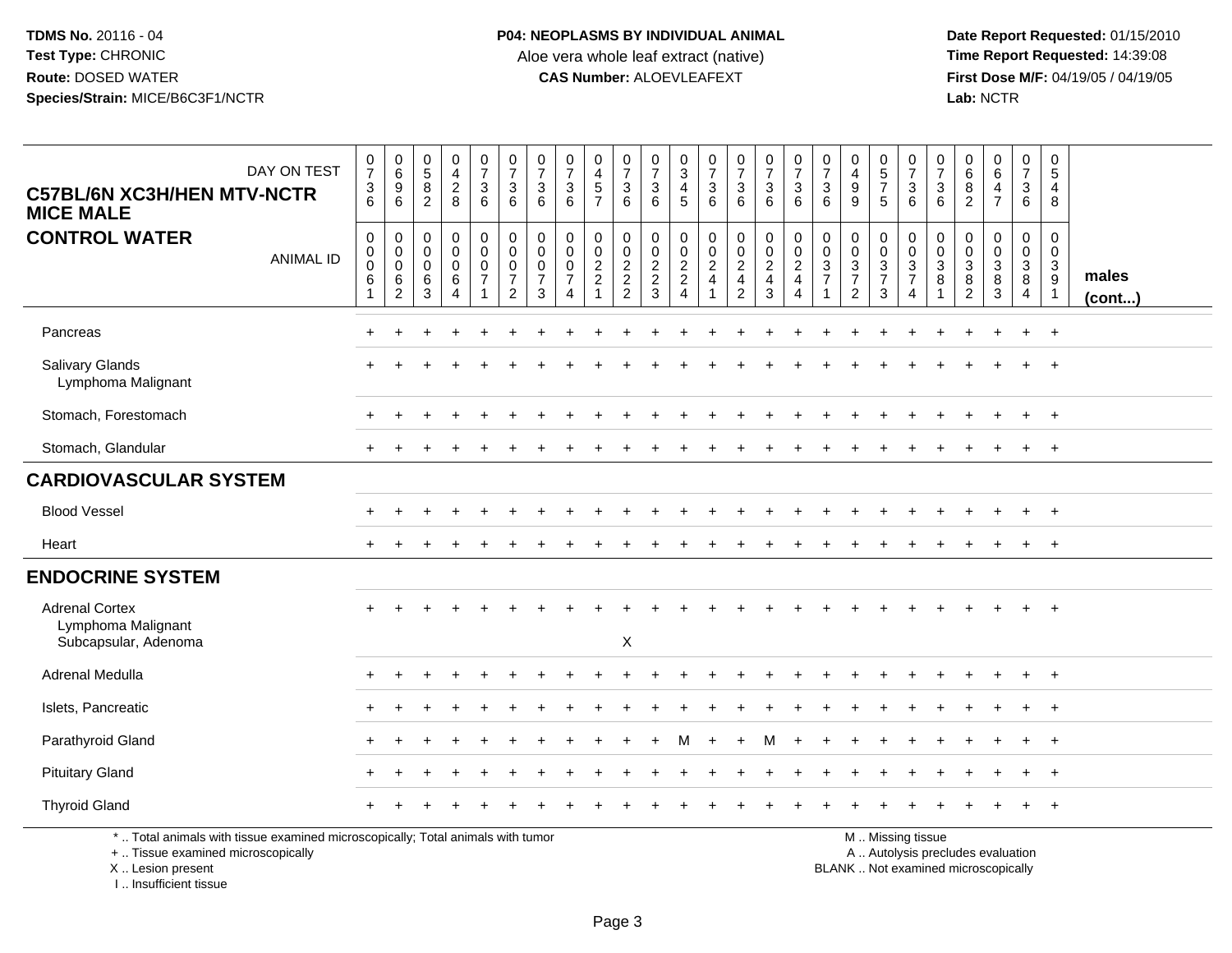**Date Report Requested:** 01/15/2010 **First Dose M/F:** 04/19/05 / 04/19/05<br>Lab: NCTR **Lab:** NCTR

| <b>C57BL/6N XC3H/HEN MTV-NCTR</b><br><b>MICE MALE</b><br><b>CONTROL WATER</b> | DAY ON TEST<br><b>ANIMAL ID</b> | 0<br>$\overline{7}$<br>3<br>6<br>0<br>0<br>$\mathbf 0$ | 0<br>$\overline{6}$<br>$\boldsymbol{9}$<br>6<br>0<br>$\boldsymbol{0}$<br>$\ddot{\mathbf{0}}$ | 0<br>$\sqrt{5}$<br>8<br>$\overline{2}$<br>0<br>$\mathbf 0$<br>$\mathbf 0$ | 0<br>4<br>$\sqrt{2}$<br>8<br>0<br>$\mathbf 0$<br>$\mathbf 0$ | $\begin{array}{c} 0 \\ 7 \end{array}$<br>$\sqrt{3}$<br>6<br>$\mathbf 0$<br>$\pmb{0}$<br>$\pmb{0}$ | $\frac{0}{7}$<br>$\sqrt{3}$<br>6<br>$\pmb{0}$<br>$\mathbf 0$<br>$\pmb{0}$ | 0<br>$\overline{7}$<br>$\mathbf{3}$<br>6<br>0<br>$\mathbf 0$<br>$\mathbf 0$ | 0<br>$\overline{7}$<br>3<br>6<br>0<br>$\mathbf 0$<br>0 | 0<br>$\overline{\mathbf{4}}$<br>5<br>$\overline{7}$<br>$\mathbf 0$<br>$\mathbf 0$<br>$\sqrt{2}$ | 0<br>$\overline{7}$<br>$\sqrt{3}$<br>6<br>0<br>0 | 0<br>$\boldsymbol{7}$<br>3<br>6<br>$\pmb{0}$<br>$\mathbf 0$ | $\boldsymbol{0}$<br>$\ensuremath{\mathsf{3}}$<br>$\overline{4}$<br>5<br>0<br>$\pmb{0}$<br>$\overline{2}$ | 0<br>$\overline{7}$<br>$\mathbf{3}$<br>6<br>0<br>$\mathbf 0$<br>$\sqrt{2}$ | $\frac{0}{7}$<br>$\sqrt{3}$<br>6<br>$\mathbf 0$<br>$\mathbf 0$<br>$\overline{2}$ | $\frac{0}{7}$<br>$\mathbf{3}$<br>6<br>0<br>$\mathbf 0$ | 0<br>$\overline{7}$<br>$\sqrt{3}$<br>6<br>$\pmb{0}$<br>$\mathbf 0$<br>$\overline{c}$ | $\pmb{0}$<br>$\overline{7}$<br>$\mathbf{3}$<br>6<br>$\mathbf 0$<br>$\mathbf 0$<br>$\sqrt{3}$ | 0<br>4<br>$\boldsymbol{9}$<br>9<br>0<br>0<br>$\sqrt{3}$ | $\pmb{0}$<br>$\overline{5}$<br>$\overline{7}$<br>5<br>0<br>0<br>$\sqrt{3}$ | 0<br>$\overline{7}$<br>$\mathbf{3}$<br>6<br>$\overline{0}$<br>$\mathbf 0$<br>$\mathbf{3}$ | $\frac{0}{7}$<br>$\sqrt{3}$<br>6<br>0<br>$\ddot{\mathbf{0}}$<br>$\overline{3}$ | 0<br>6<br>8<br>2<br>0<br>$\Omega$<br>$\mathbf{3}$ | 0<br>$\,6\,$<br>4<br>$\overline{7}$<br>0<br>$\mathbf 0$<br>$\sqrt{3}$ | 0<br>$\overline{7}$<br>3<br>6<br>0<br>$\mathbf{0}$<br>3 | 0<br>5<br>4<br>8<br>0<br>$\mathbf 0$<br>$\mathbf{3}$ |                       |
|-------------------------------------------------------------------------------|---------------------------------|--------------------------------------------------------|----------------------------------------------------------------------------------------------|---------------------------------------------------------------------------|--------------------------------------------------------------|---------------------------------------------------------------------------------------------------|---------------------------------------------------------------------------|-----------------------------------------------------------------------------|--------------------------------------------------------|-------------------------------------------------------------------------------------------------|--------------------------------------------------|-------------------------------------------------------------|----------------------------------------------------------------------------------------------------------|----------------------------------------------------------------------------|----------------------------------------------------------------------------------|--------------------------------------------------------|--------------------------------------------------------------------------------------|----------------------------------------------------------------------------------------------|---------------------------------------------------------|----------------------------------------------------------------------------|-------------------------------------------------------------------------------------------|--------------------------------------------------------------------------------|---------------------------------------------------|-----------------------------------------------------------------------|---------------------------------------------------------|------------------------------------------------------|-----------------------|
|                                                                               |                                 | $\,6$                                                  | $\,6\,$<br>$\overline{2}$                                                                    | 6<br>3                                                                    | 6<br>$\overline{4}$                                          | $\overline{7}$                                                                                    | $\overline{7}$<br>$\overline{2}$                                          | $\overline{7}$<br>3                                                         | $\overline{7}$<br>4                                    | $\overline{c}$                                                                                  | $\frac{2}{2}$                                    | $\frac{2}{2}$<br>3                                          | $\boldsymbol{2}$<br>$\overline{4}$                                                                       | $\overline{4}$                                                             | $\overline{\mathbf{4}}$<br>$\overline{2}$                                        | $\frac{2}{4}$<br>$\mathbf{3}$                          | $\overline{4}$<br>4                                                                  | $\overline{7}$                                                                               | $\overline{7}$<br>$\overline{2}$                        | $\overline{7}$<br>3                                                        | $\overline{7}$<br>$\overline{4}$                                                          | 8                                                                              | 8<br>2                                            | 8<br>3                                                                | 8<br>4                                                  | $\boldsymbol{9}$<br>$\overline{1}$                   | males<br>$($ cont $)$ |
| <b>GENERAL BODY SYSTEM</b>                                                    |                                 |                                                        |                                                                                              |                                                                           |                                                              |                                                                                                   |                                                                           |                                                                             |                                                        |                                                                                                 |                                                  |                                                             |                                                                                                          |                                                                            |                                                                                  |                                                        |                                                                                      |                                                                                              |                                                         |                                                                            |                                                                                           |                                                                                |                                                   |                                                                       |                                                         |                                                      |                       |
| <b>Tissue NOS</b><br>Mediastinum, Fibrosarcoma, Metastatic, Skin              |                                 |                                                        |                                                                                              |                                                                           |                                                              |                                                                                                   |                                                                           |                                                                             |                                                        |                                                                                                 |                                                  |                                                             |                                                                                                          |                                                                            |                                                                                  |                                                        |                                                                                      |                                                                                              |                                                         |                                                                            |                                                                                           |                                                                                |                                                   |                                                                       |                                                         |                                                      |                       |
| <b>GENITAL SYSTEM</b>                                                         |                                 |                                                        |                                                                                              |                                                                           |                                                              |                                                                                                   |                                                                           |                                                                             |                                                        |                                                                                                 |                                                  |                                                             |                                                                                                          |                                                                            |                                                                                  |                                                        |                                                                                      |                                                                                              |                                                         |                                                                            |                                                                                           |                                                                                |                                                   |                                                                       |                                                         |                                                      |                       |
| <b>Coagulating Gland</b>                                                      |                                 |                                                        |                                                                                              |                                                                           |                                                              |                                                                                                   |                                                                           |                                                                             |                                                        |                                                                                                 |                                                  |                                                             |                                                                                                          |                                                                            |                                                                                  |                                                        |                                                                                      |                                                                                              |                                                         |                                                                            |                                                                                           |                                                                                |                                                   |                                                                       |                                                         |                                                      |                       |
| Epididymis<br>Lymphoma Malignant                                              |                                 |                                                        |                                                                                              |                                                                           |                                                              |                                                                                                   |                                                                           |                                                                             |                                                        |                                                                                                 |                                                  |                                                             |                                                                                                          |                                                                            |                                                                                  |                                                        |                                                                                      |                                                                                              |                                                         |                                                                            |                                                                                           |                                                                                |                                                   |                                                                       | $\ddot{}$                                               | $+$                                                  |                       |
| <b>Preputial Gland</b><br>Fibrosarcoma<br>Fibrous Histiocytoma                |                                 | $+$                                                    |                                                                                              |                                                                           |                                                              |                                                                                                   |                                                                           |                                                                             |                                                        |                                                                                                 |                                                  |                                                             |                                                                                                          |                                                                            |                                                                                  | $\pmb{\times}$                                         |                                                                                      |                                                                                              |                                                         |                                                                            |                                                                                           |                                                                                |                                                   |                                                                       |                                                         | $+$                                                  |                       |
| Prostate<br>Lymphoma Malignant                                                |                                 |                                                        |                                                                                              |                                                                           |                                                              |                                                                                                   |                                                                           |                                                                             |                                                        |                                                                                                 |                                                  |                                                             |                                                                                                          |                                                                            |                                                                                  |                                                        |                                                                                      |                                                                                              |                                                         |                                                                            |                                                                                           |                                                                                |                                                   |                                                                       | $\ddot{}$                                               | $+$                                                  |                       |
| <b>Seminal Vesicle</b>                                                        |                                 |                                                        |                                                                                              |                                                                           |                                                              |                                                                                                   |                                                                           |                                                                             |                                                        |                                                                                                 |                                                  |                                                             |                                                                                                          |                                                                            |                                                                                  |                                                        |                                                                                      |                                                                                              |                                                         |                                                                            |                                                                                           |                                                                                |                                                   |                                                                       | $\ddot{}$                                               | $+$                                                  |                       |
| <b>Testes</b>                                                                 |                                 |                                                        |                                                                                              |                                                                           |                                                              |                                                                                                   |                                                                           |                                                                             |                                                        |                                                                                                 |                                                  |                                                             |                                                                                                          |                                                                            |                                                                                  |                                                        |                                                                                      |                                                                                              |                                                         |                                                                            |                                                                                           |                                                                                |                                                   |                                                                       |                                                         | $+$                                                  |                       |
| <b>HEMATOPOIETIC SYSTEM</b>                                                   |                                 |                                                        |                                                                                              |                                                                           |                                                              |                                                                                                   |                                                                           |                                                                             |                                                        |                                                                                                 |                                                  |                                                             |                                                                                                          |                                                                            |                                                                                  |                                                        |                                                                                      |                                                                                              |                                                         |                                                                            |                                                                                           |                                                                                |                                                   |                                                                       |                                                         |                                                      |                       |
| <b>Bone Marrow</b>                                                            |                                 |                                                        |                                                                                              |                                                                           |                                                              |                                                                                                   |                                                                           |                                                                             |                                                        |                                                                                                 |                                                  |                                                             |                                                                                                          |                                                                            |                                                                                  |                                                        |                                                                                      |                                                                                              |                                                         |                                                                            |                                                                                           |                                                                                |                                                   |                                                                       |                                                         | $\ddot{}$                                            |                       |

mpn Node<br>Axillary, Lymphoma Malignant Iliac, Lymphoma Malignant

Lymph Node

\* .. Total animals with tissue examined microscopically; Total animals with tumor

+ .. Tissue examined microscopically

X .. Lesion present

I .. Insufficient tissue

 M .. Missing tissuey the contract of the contract of the contract of the contract of the contract of the contract of the contract of  $A$ . Autolysis precludes evaluation Lesion present BLANK .. Not examined microscopically

<sup>+</sup> <sup>+</sup> <sup>+</sup>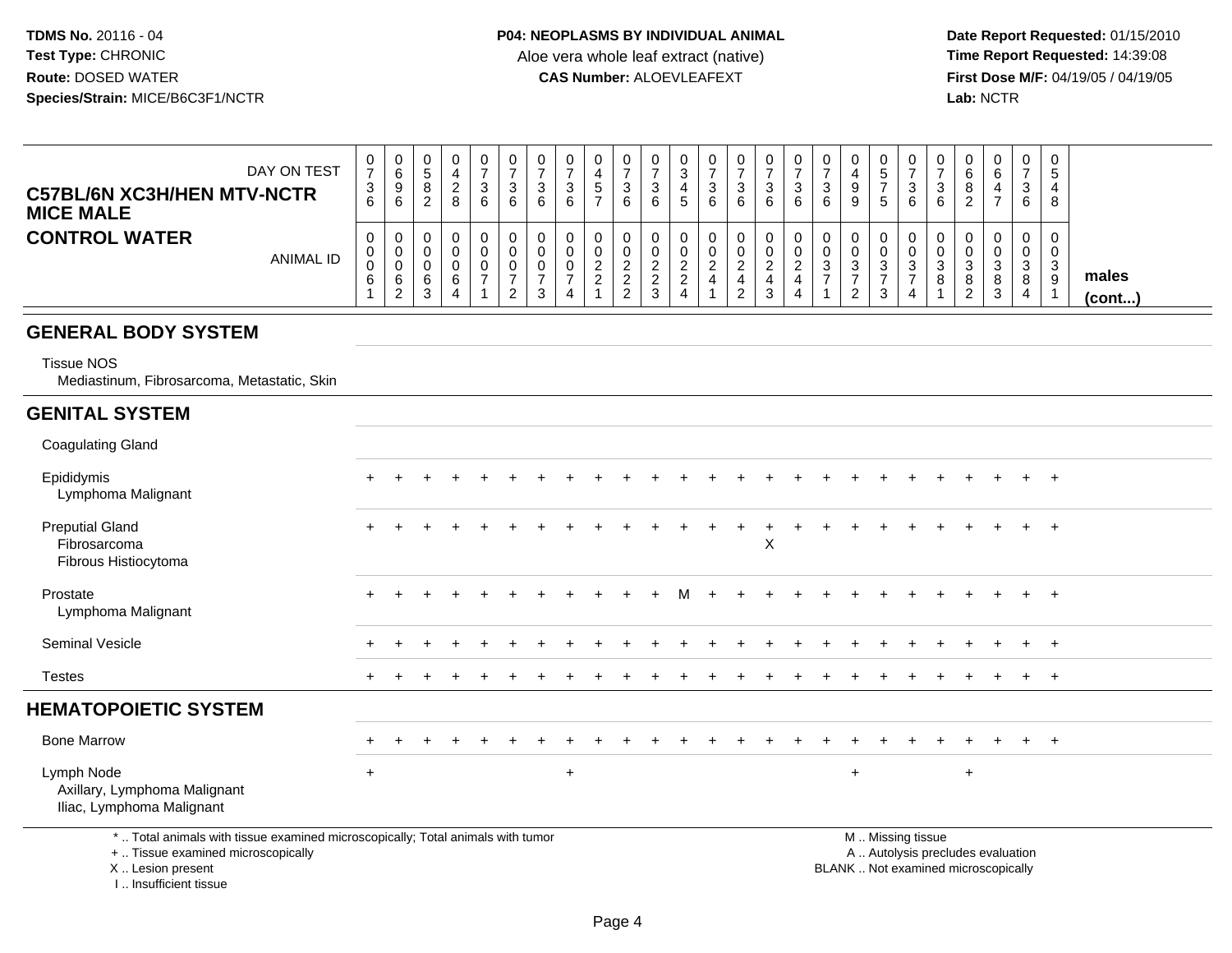**Date Report Requested:** 01/15/2010 **First Dose M/F:** 04/19/05 / 04/19/05<br>Lab: NCTR **Lab:** NCTR

| DAY ON TEST<br><b>C57BL/6N XC3H/HEN MTV-NCTR</b><br><b>MICE MALE</b>                                                                                                     | $\frac{0}{7}$<br>$\frac{3}{6}$               | $\begin{array}{c} 0 \\ 6 \end{array}$<br>$\overline{9}$<br>$6\phantom{a}$ | $\begin{array}{c} 0 \\ 5 \\ 8 \end{array}$<br>$\sqrt{2}$ | $\begin{array}{c} 0 \\ 4 \\ 2 \\ 8 \end{array}$                      | $\frac{0}{7}$<br>3<br>$\,6\,$                             | $\frac{0}{7}$<br>6                                                            | $\frac{0}{7}$<br>3<br>6                                        | $\frac{0}{7}$<br>$\mathbf{3}$<br>6              | $0$<br>4<br>5<br>7                                       | $\frac{0}{7}$<br>$\sqrt{3}$<br>$\,6\,$    | $\begin{matrix} 0 \\ 7 \\ 3 \end{matrix}$<br>$6\phantom{1}6$   | $\frac{0}{3}$<br>4<br>5              | $\frac{0}{7}$<br>$\frac{3}{6}$                 | $\frac{0}{7}$<br>$\mathbf{3}$<br>$\overline{6}$                           | $\frac{0}{7}$<br>$\frac{3}{6}$ | $\frac{0}{7}$<br>$\frac{3}{6}$                                   | $\frac{0}{7}$<br>$\mathbf{3}$<br>6                 | 0<br>$\begin{array}{c} 4 \\ 9 \end{array}$<br>9                            | $\begin{array}{c} 0 \\ 5 \\ 7 \end{array}$<br>5                    | 0736                                                        | $\frac{0}{7}$<br>$\mathbf{3}$<br>$6\phantom{a}$                                     | $\begin{matrix} 0 \\ 6 \end{matrix}$<br>8<br>$\sqrt{2}$                            | $\begin{array}{c} 0 \\ 6 \end{array}$<br>$\overline{4}$<br>$\overline{7}$ | 0<br>$\overline{7}$<br>$\mathbf{3}$<br>6                | 0<br>5<br>4<br>8                                                  |                       |
|--------------------------------------------------------------------------------------------------------------------------------------------------------------------------|----------------------------------------------|---------------------------------------------------------------------------|----------------------------------------------------------|----------------------------------------------------------------------|-----------------------------------------------------------|-------------------------------------------------------------------------------|----------------------------------------------------------------|-------------------------------------------------|----------------------------------------------------------|-------------------------------------------|----------------------------------------------------------------|--------------------------------------|------------------------------------------------|---------------------------------------------------------------------------|--------------------------------|------------------------------------------------------------------|----------------------------------------------------|----------------------------------------------------------------------------|--------------------------------------------------------------------|-------------------------------------------------------------|-------------------------------------------------------------------------------------|------------------------------------------------------------------------------------|---------------------------------------------------------------------------|---------------------------------------------------------|-------------------------------------------------------------------|-----------------------|
| <b>CONTROL WATER</b><br><b>ANIMAL ID</b>                                                                                                                                 | $\mathbf 0$<br>$_{\rm 0}^{\rm 0}$<br>$\,6\,$ | 0<br>$\pmb{0}$<br>$\mathsf 0$<br>$\,6$<br>$\overline{2}$                  | 0<br>$\mathbf 0$<br>0<br>6<br>$\mathbf{3}$               | $\mathbf 0$<br>$\mathbf 0$<br>$\mathbf 0$<br>$\,6$<br>$\overline{4}$ | 0<br>$\mathsf{O}\xspace$<br>$\mathbf 0$<br>$\overline{7}$ | $\mathbf 0$<br>$\tilde{0}$<br>$\mathbf 0$<br>$\overline{7}$<br>$\overline{2}$ | 0<br>$\ddot{\mathbf{0}}$<br>$\mathbf 0$<br>$\overline{7}$<br>3 | 0<br>0<br>0<br>$\overline{7}$<br>$\overline{4}$ | $\mathbf 0$<br>$\ddot{\mathbf{0}}$<br>$\frac{2}{2}$<br>1 | 0<br>$\mathsf{O}\xspace$<br>$\frac{2}{2}$ | $\mathbf 0$<br>$\begin{array}{c} 0 \\ 2 \\ 2 \\ 3 \end{array}$ | 0<br>$\pmb{0}$<br>$\frac{2}{2}$<br>4 | $\mathbf 0$<br>$\frac{0}{2}$<br>$\overline{1}$ | $\pmb{0}$<br>$\begin{array}{c} 0 \\ 2 \\ 4 \end{array}$<br>$\overline{2}$ | 0<br>$\frac{0}{2}$<br>3        | $\mathbf 0$<br>$\overline{0}$<br>$\frac{2}{4}$<br>$\overline{4}$ | 0<br>$\mathbf 0$<br>$\mathbf{3}$<br>$\overline{7}$ | $\mathbf 0$<br>$\pmb{0}$<br>$\sqrt{3}$<br>$\overline{7}$<br>$\overline{2}$ | 0<br>$\pmb{0}$<br>$\ensuremath{\mathsf{3}}$<br>$\overline{7}$<br>3 | 0<br>$\ddot{\mathbf{0}}$<br>$\frac{3}{7}$<br>$\overline{4}$ | $\mathbf 0$<br>$\overline{0}$<br>$\overline{3}$<br>$\overline{8}$<br>$\overline{1}$ | 0<br>$\mathbf 0$<br>$\mathbf{3}$<br>$\begin{smallmatrix} 8 \\ 2 \end{smallmatrix}$ | $\mathbf 0$<br>$\pmb{0}$<br>$\sqrt{3}$<br>8<br>$\mathbf{3}$               | 0<br>$\mathbf 0$<br>$\mathbf{3}$<br>8<br>$\overline{4}$ | $\mathbf 0$<br>$\mathbf 0$<br>$\mathbf{3}$<br>9<br>$\overline{1}$ | males<br>$($ cont $)$ |
| Mediastinal, Alveolar/Bronchiolar Carcinoma,<br>Metastatic, Lung<br>Pancreatic, Lymphoma Malignant<br>Renal, Fibrosarcoma, Metastatic, Skin<br>Renal, Lymphoma Malignant |                                              |                                                                           |                                                          |                                                                      |                                                           |                                                                               |                                                                |                                                 |                                                          |                                           |                                                                |                                      |                                                |                                                                           |                                |                                                                  |                                                    | X                                                                          |                                                                    |                                                             |                                                                                     |                                                                                    |                                                                           |                                                         |                                                                   |                       |
| Lymph Node, Mandibular<br>Lymphoma Malignant                                                                                                                             |                                              |                                                                           |                                                          |                                                                      |                                                           |                                                                               |                                                                |                                                 |                                                          |                                           |                                                                |                                      |                                                |                                                                           |                                |                                                                  |                                                    |                                                                            |                                                                    |                                                             |                                                                                     |                                                                                    |                                                                           |                                                         |                                                                   |                       |
| Lymph Node, Mesenteric<br>Hemangiosarcoma<br>Lymphoma Malignant                                                                                                          |                                              |                                                                           |                                                          |                                                                      |                                                           |                                                                               |                                                                |                                                 |                                                          |                                           |                                                                |                                      |                                                |                                                                           |                                |                                                                  |                                                    |                                                                            |                                                                    |                                                             |                                                                                     |                                                                                    |                                                                           |                                                         |                                                                   |                       |
| Spleen<br>Lymphoma Malignant                                                                                                                                             | $\ddot{}$                                    |                                                                           |                                                          |                                                                      |                                                           |                                                                               |                                                                |                                                 |                                                          |                                           |                                                                |                                      |                                                |                                                                           |                                |                                                                  |                                                    |                                                                            |                                                                    |                                                             |                                                                                     |                                                                                    |                                                                           |                                                         | $+$                                                               |                       |
| Thymus<br>Lymphoma Malignant                                                                                                                                             | M                                            | M                                                                         |                                                          |                                                                      |                                                           |                                                                               |                                                                |                                                 |                                                          |                                           |                                                                |                                      |                                                |                                                                           |                                |                                                                  |                                                    |                                                                            | м                                                                  |                                                             | $+$                                                                                 | м                                                                                  |                                                                           | $+$                                                     | $+$                                                               |                       |
| <b>INTEGUMENTARY SYSTEM</b>                                                                                                                                              |                                              |                                                                           |                                                          |                                                                      |                                                           |                                                                               |                                                                |                                                 |                                                          |                                           |                                                                |                                      |                                                |                                                                           |                                |                                                                  |                                                    |                                                                            |                                                                    |                                                             |                                                                                     |                                                                                    |                                                                           |                                                         |                                                                   |                       |
| <b>Mammary Gland</b>                                                                                                                                                     | M                                            | м                                                                         | M                                                        | М                                                                    | M                                                         | M                                                                             | M                                                              | M                                               | M                                                        | M                                         | M                                                              | M                                    |                                                | M M                                                                       | M                              | M                                                                | M                                                  |                                                                            | M M                                                                | M                                                           | M                                                                                   |                                                                                    | M M M M                                                                   |                                                         |                                                                   |                       |
| Skin<br>Fibroma<br>Fibrosarcoma                                                                                                                                          | $\pm$<br>X                                   | Χ                                                                         |                                                          | $\boldsymbol{\mathsf{X}}$                                            |                                                           |                                                                               |                                                                |                                                 | X                                                        |                                           |                                                                | $\boldsymbol{\mathsf{X}}$            |                                                |                                                                           |                                |                                                                  |                                                    |                                                                            |                                                                    | $\times$                                                    |                                                                                     | X                                                                                  |                                                                           |                                                         | $\ddot{}$<br>X                                                    |                       |
| Fibrous Histiocytoma<br>Hemangioma<br>Schwannoma Malignant                                                                                                               |                                              |                                                                           | $\mathsf X$                                              |                                                                      |                                                           |                                                                               |                                                                |                                                 |                                                          |                                           |                                                                |                                      |                                                |                                                                           |                                |                                                                  |                                                    |                                                                            | X                                                                  |                                                             |                                                                                     |                                                                                    |                                                                           |                                                         |                                                                   |                       |
| *  Total animals with tissue examined microscopically; Total animals with tumor                                                                                          |                                              |                                                                           |                                                          |                                                                      |                                                           |                                                                               |                                                                |                                                 |                                                          |                                           |                                                                |                                      |                                                |                                                                           |                                |                                                                  |                                                    |                                                                            |                                                                    | M  Missing tissue                                           |                                                                                     |                                                                                    |                                                                           |                                                         |                                                                   |                       |

+ .. Tissue examined microscopically

X .. Lesion present

I .. Insufficient tissue

y the contract of the contract of the contract of the contract of the contract of the contract of the contract of  $A$ . Autolysis precludes evaluation Lesion present BLANK .. Not examined microscopically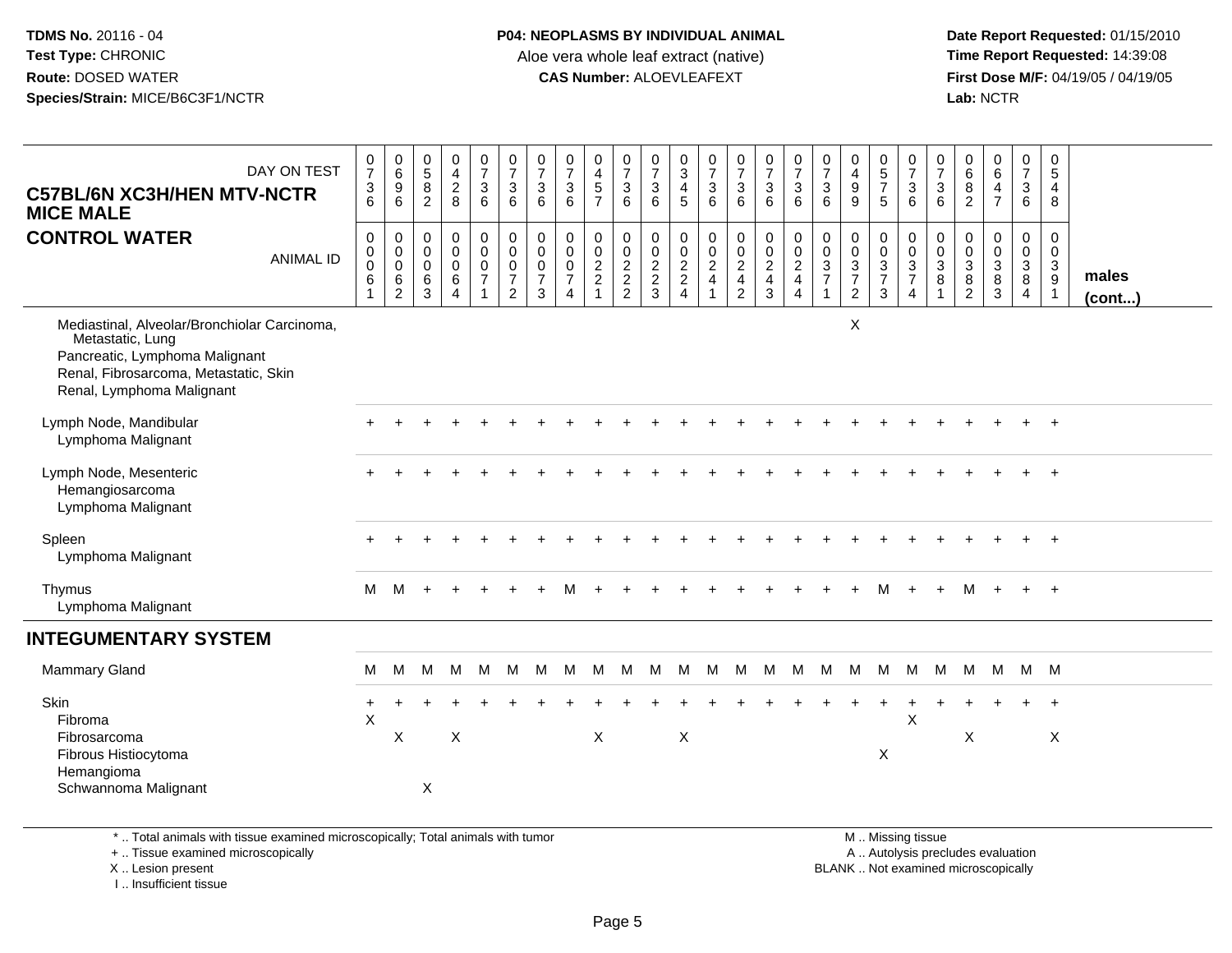| DAY ON TEST<br><b>C57BL/6N XC3H/HEN MTV-NCTR</b><br><b>MICE MALE</b>                                                                                                 | $\frac{0}{7}$<br>$\frac{3}{6}$  | 0<br>0<br>0<br>0<br>0                                                  | $\begin{smallmatrix} 0\\5 \end{smallmatrix}$<br>$\frac{8}{2}$ | $_4^{\rm 0}$<br>$\overline{c}$<br>8                                | $\frac{0}{7}$<br>$\mathbf{3}$<br>6                                               | $\frac{0}{7}$<br>$\sqrt{3}$<br>6                                                   | $\frac{0}{7}$<br>3<br>6                                          | 0<br>$\overline{7}$<br>$\ensuremath{\mathsf{3}}$<br>6                         | $\pmb{0}$<br>$\overline{4}$<br>$\frac{1}{7}$                 | $\mathbf 0$<br>$\overline{7}$<br>$\frac{3}{6}$ | $\frac{0}{7}$<br>$\frac{3}{6}$                                   | $\mathbf 0$<br>3<br>$\overline{4}$<br>5                                      | 0<br>$\overline{7}$<br>3<br>6                                                           | $\frac{0}{7}$<br>3<br>$6\phantom{1}$ | $\frac{0}{7}$<br>$\frac{3}{6}$  | $\frac{0}{7}$<br>$\ensuremath{\mathsf{3}}$<br>$6\phantom{1}$                     | $\frac{0}{7}$<br>$\ensuremath{\mathsf{3}}$<br>6                              | 0<br>$\overline{4}$<br>$\boldsymbol{9}$<br>9                | $\begin{array}{c} 0 \\ 5 \end{array}$<br>$\overline{7}$<br>5 | $\frac{0}{7}$<br>$\frac{3}{6}$                                            | $\pmb{0}$<br>$\overline{7}$<br>$\ensuremath{\mathsf{3}}$<br>$6\phantom{1}6$ | 0<br>6<br>8<br>$\overline{2}$                     | $\begin{array}{c} 0 \\ 6 \end{array}$<br>4<br>$\overline{7}$                               | 0<br>$\overline{7}$<br>$\ensuremath{\mathsf{3}}$<br>$6\phantom{1}$ | 0<br>5<br>4<br>8                                                |                       |
|----------------------------------------------------------------------------------------------------------------------------------------------------------------------|---------------------------------|------------------------------------------------------------------------|---------------------------------------------------------------|--------------------------------------------------------------------|----------------------------------------------------------------------------------|------------------------------------------------------------------------------------|------------------------------------------------------------------|-------------------------------------------------------------------------------|--------------------------------------------------------------|------------------------------------------------|------------------------------------------------------------------|------------------------------------------------------------------------------|-----------------------------------------------------------------------------------------|--------------------------------------|---------------------------------|----------------------------------------------------------------------------------|------------------------------------------------------------------------------|-------------------------------------------------------------|--------------------------------------------------------------|---------------------------------------------------------------------------|-----------------------------------------------------------------------------|---------------------------------------------------|--------------------------------------------------------------------------------------------|--------------------------------------------------------------------|-----------------------------------------------------------------|-----------------------|
| <b>CONTROL WATER</b><br><b>ANIMAL ID</b>                                                                                                                             | $\mathbf 0$<br>0<br>0<br>6<br>1 | $\mathbf 0$<br>$\mathbf 0$<br>$\mathbf 0$<br>$\,6\,$<br>$\overline{c}$ | $\mathsf{O}\xspace$<br>0<br>$\mathbf 0$<br>$\,6\,$<br>3       | $\mathbf 0$<br>$\mathbf 0$<br>$\pmb{0}$<br>$\,6$<br>$\overline{4}$ | $\overline{0}$<br>$\mathbf 0$<br>$\mathbf 0$<br>$\overline{7}$<br>$\overline{1}$ | $\mathbf 0$<br>$\boldsymbol{0}$<br>$\mathbf 0$<br>$\overline{7}$<br>$\overline{2}$ | $\mathbf 0$<br>$\mathbf 0$<br>$\mathbf 0$<br>$\overline{7}$<br>3 | $\mathbf 0$<br>$\mathbf 0$<br>$\mathbf 0$<br>$\overline{7}$<br>$\overline{4}$ | 0<br>0<br>$\overline{2}$<br>$\overline{c}$<br>$\overline{ }$ | 0<br>$\mathbf 0$<br>$\frac{2}{2}$              | $\mathbf 0$<br>$\begin{array}{c}\n0 \\ 2 \\ 2 \\ 3\n\end{array}$ | $\mathbf 0$<br>$\mathbf 0$<br>$\overline{2}$<br>$\sqrt{2}$<br>$\overline{4}$ | $\mathbf 0$<br>$\mathbf 0$<br>$\overline{2}$<br>$\overline{\mathbf{4}}$<br>$\mathbf{1}$ | 0<br>$\frac{0}{2}$<br>$\frac{4}{2}$  | $\pmb{0}$<br>$\frac{0}{2}$<br>3 | $\mathbf 0$<br>$\mathsf 0$<br>$\overline{2}$<br>$\overline{4}$<br>$\overline{4}$ | $\mathbf 0$<br>$\mathbf 0$<br>$\sqrt{3}$<br>$\overline{7}$<br>$\overline{1}$ | $\pmb{0}$<br>$\mathbf 0$<br>$\frac{3}{7}$<br>$\overline{2}$ | 0<br>$\mathbf 0$<br>$\mathbf{3}$<br>$\overline{7}$<br>3      | $\pmb{0}$<br>$\begin{array}{c} 0 \\ 3 \\ 7 \end{array}$<br>$\overline{4}$ | 0<br>$\boldsymbol{0}$<br>$\overline{3}$<br>8<br>$\mathbf{1}$                | 0<br>0<br>$\sqrt{3}$<br>$\bf 8$<br>$\overline{2}$ | $\mathbf 0$<br>$\mathsf{O}\xspace$<br>$\ensuremath{\mathsf{3}}$<br>$\bf 8$<br>$\mathbf{3}$ | 0<br>$\mathbf 0$<br>$\mathbf{3}$<br>$\bf{8}$<br>$\overline{4}$     | $\mathbf 0$<br>$\mathbf 0$<br>$\mathbf{3}$<br>9<br>$\mathbf{1}$ | males<br>$($ cont $)$ |
| <b>MUSCULOSKELETAL SYSTEM</b>                                                                                                                                        |                                 |                                                                        |                                                               |                                                                    |                                                                                  |                                                                                    |                                                                  |                                                                               |                                                              |                                                |                                                                  |                                                                              |                                                                                         |                                      |                                 |                                                                                  |                                                                              |                                                             |                                                              |                                                                           |                                                                             |                                                   |                                                                                            |                                                                    |                                                                 |                       |
| Bone, Femur                                                                                                                                                          |                                 |                                                                        |                                                               |                                                                    |                                                                                  |                                                                                    |                                                                  |                                                                               |                                                              |                                                |                                                                  |                                                                              |                                                                                         |                                      |                                 |                                                                                  |                                                                              |                                                             |                                                              |                                                                           |                                                                             |                                                   |                                                                                            |                                                                    | $+$                                                             |                       |
| <b>Skeletal Muscle</b><br>Intercostal, Fibrosarcoma, Metastatic, Skin                                                                                                |                                 |                                                                        |                                                               |                                                                    |                                                                                  |                                                                                    |                                                                  |                                                                               |                                                              |                                                |                                                                  |                                                                              |                                                                                         |                                      |                                 |                                                                                  |                                                                              |                                                             |                                                              |                                                                           |                                                                             |                                                   |                                                                                            |                                                                    |                                                                 |                       |
| <b>NERVOUS SYSTEM</b>                                                                                                                                                |                                 |                                                                        |                                                               |                                                                    |                                                                                  |                                                                                    |                                                                  |                                                                               |                                                              |                                                |                                                                  |                                                                              |                                                                                         |                                      |                                 |                                                                                  |                                                                              |                                                             |                                                              |                                                                           |                                                                             |                                                   |                                                                                            |                                                                    |                                                                 |                       |
| Brain, Brain Stem                                                                                                                                                    |                                 |                                                                        |                                                               |                                                                    |                                                                                  |                                                                                    |                                                                  |                                                                               |                                                              |                                                |                                                                  |                                                                              |                                                                                         |                                      |                                 |                                                                                  |                                                                              |                                                             |                                                              |                                                                           |                                                                             |                                                   |                                                                                            |                                                                    |                                                                 |                       |
| Brain, Cerebellum                                                                                                                                                    |                                 |                                                                        |                                                               |                                                                    |                                                                                  |                                                                                    |                                                                  |                                                                               |                                                              |                                                |                                                                  |                                                                              |                                                                                         |                                      |                                 |                                                                                  |                                                                              |                                                             |                                                              |                                                                           |                                                                             |                                                   |                                                                                            |                                                                    | $\overline{1}$                                                  |                       |
| Brain, Cerebrum                                                                                                                                                      |                                 |                                                                        |                                                               |                                                                    |                                                                                  |                                                                                    |                                                                  |                                                                               |                                                              |                                                |                                                                  |                                                                              |                                                                                         |                                      |                                 |                                                                                  |                                                                              |                                                             |                                                              |                                                                           |                                                                             |                                                   |                                                                                            |                                                                    | $^{+}$                                                          |                       |
| <b>RESPIRATORY SYSTEM</b>                                                                                                                                            |                                 |                                                                        |                                                               |                                                                    |                                                                                  |                                                                                    |                                                                  |                                                                               |                                                              |                                                |                                                                  |                                                                              |                                                                                         |                                      |                                 |                                                                                  |                                                                              |                                                             |                                                              |                                                                           |                                                                             |                                                   |                                                                                            |                                                                    |                                                                 |                       |
| Lung<br>Alveolar/Bronchiolar Adenoma<br>Alveolar/Bronchiolar Carcinoma<br>Fibrosarcoma, Metastatic, Skin<br>Lymphoma Malignant                                       | +<br>$\boldsymbol{\mathsf{X}}$  |                                                                        |                                                               |                                                                    |                                                                                  |                                                                                    | $\mathsf X$                                                      |                                                                               |                                                              |                                                |                                                                  |                                                                              |                                                                                         | $\sf X$                              |                                 |                                                                                  |                                                                              | $\boldsymbol{\mathsf{X}}$                                   |                                                              |                                                                           |                                                                             |                                                   |                                                                                            |                                                                    | $\overline{ }$                                                  |                       |
| Nose                                                                                                                                                                 |                                 |                                                                        |                                                               |                                                                    |                                                                                  |                                                                                    |                                                                  |                                                                               |                                                              |                                                |                                                                  |                                                                              |                                                                                         |                                      |                                 |                                                                                  |                                                                              |                                                             |                                                              |                                                                           |                                                                             |                                                   |                                                                                            |                                                                    | $^{+}$                                                          |                       |
| Trachea                                                                                                                                                              |                                 |                                                                        |                                                               |                                                                    |                                                                                  |                                                                                    |                                                                  |                                                                               |                                                              |                                                |                                                                  |                                                                              |                                                                                         |                                      |                                 |                                                                                  |                                                                              |                                                             |                                                              |                                                                           |                                                                             |                                                   |                                                                                            |                                                                    | $+$                                                             |                       |
| <b>SPECIAL SENSES SYSTEM</b>                                                                                                                                         |                                 |                                                                        |                                                               |                                                                    |                                                                                  |                                                                                    |                                                                  |                                                                               |                                                              |                                                |                                                                  |                                                                              |                                                                                         |                                      |                                 |                                                                                  |                                                                              |                                                             |                                                              |                                                                           |                                                                             |                                                   |                                                                                            |                                                                    |                                                                 |                       |
| Eye                                                                                                                                                                  |                                 |                                                                        |                                                               |                                                                    |                                                                                  |                                                                                    |                                                                  |                                                                               |                                                              |                                                |                                                                  |                                                                              |                                                                                         |                                      |                                 |                                                                                  |                                                                              |                                                             |                                                              |                                                                           |                                                                             |                                                   |                                                                                            |                                                                    |                                                                 |                       |
| *  Total animals with tissue examined microscopically; Total animals with tumor<br>+  Tissue examined microscopically<br>X  Lesion present<br>L. Insufficient tissue |                                 |                                                                        |                                                               |                                                                    |                                                                                  |                                                                                    |                                                                  |                                                                               |                                                              |                                                |                                                                  |                                                                              |                                                                                         |                                      |                                 |                                                                                  |                                                                              | M  Missing tissue                                           |                                                              |                                                                           |                                                                             |                                                   | A  Autolysis precludes evaluation<br>BLANK  Not examined microscopically                   |                                                                    |                                                                 |                       |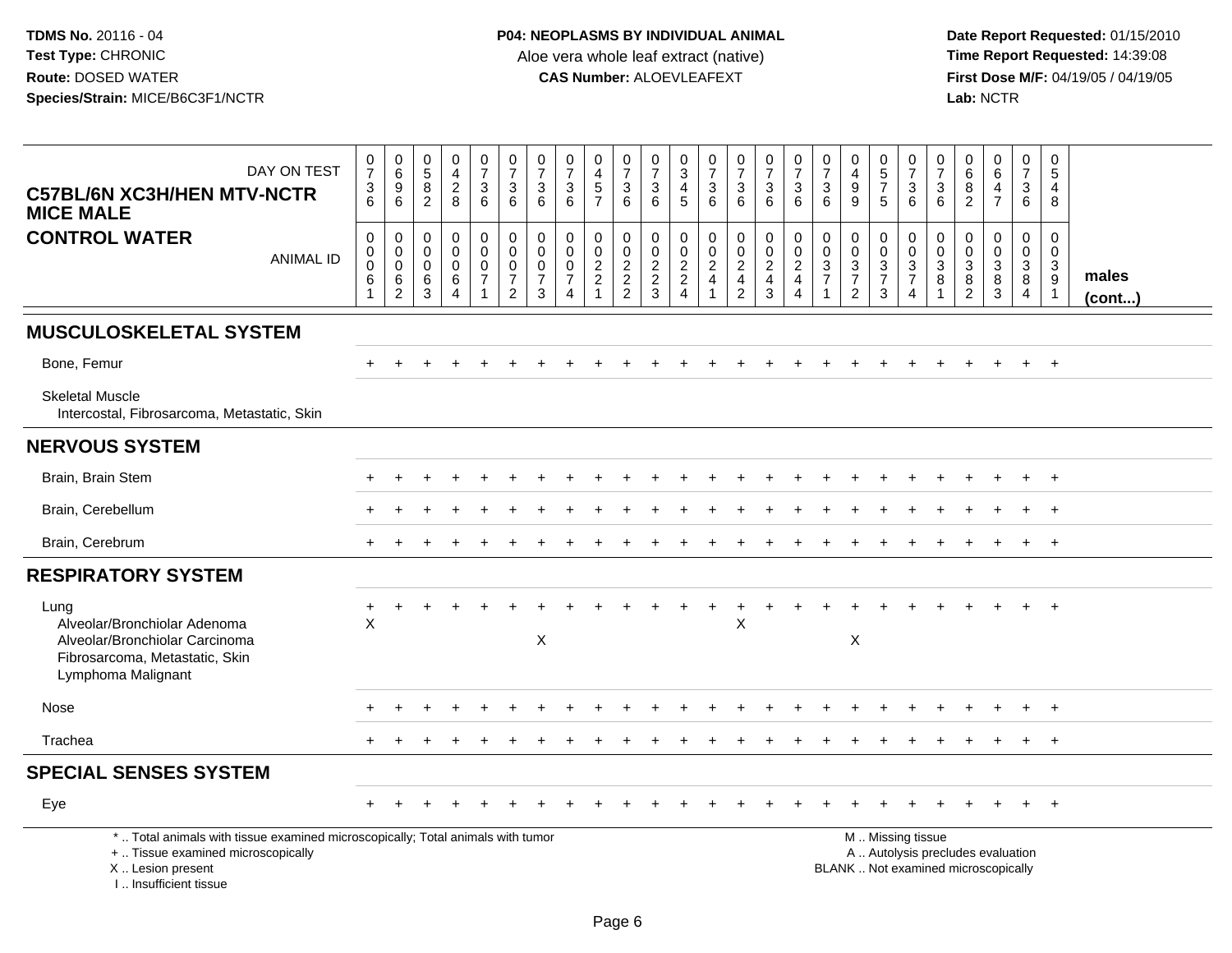**Date Report Requested:** 01/15/2010 **First Dose M/F:** 04/19/05 / 04/19/05<br>Lab: NCTR **Lab:** NCTR

| <b>C57BL/6N XC3H/HEN MTV-NCTR</b><br><b>MICE MALE</b>                | DAY ON TEST      | $\frac{0}{7}$<br>$\sqrt{3}$<br>6 | $\boldsymbol{0}$<br>6<br>9<br>6             | 0<br>$\,$ 5 $\,$<br>$\overline{8}$<br>2       | 0<br>$\overline{4}$<br>$\overline{c}$<br>8                 | $\frac{0}{7}$<br>$\mathfrak{S}$<br>6    | $\frac{0}{7}$<br>$\mathbf{3}$<br>6                                      | $\boldsymbol{0}$<br>$\overline{7}$<br>$\mathbf{3}$<br>6 | $\mathbf 0$<br>$\overline{7}$<br>$\ensuremath{\mathsf{3}}$<br>6 | 0<br>$\overline{4}$<br>5<br>$\overline{7}$ | $\frac{0}{7}$<br>$\mathbf{3}$<br>6                        | $\frac{0}{7}$<br>$\sqrt{3}$<br>6     | $\boldsymbol{0}$<br>$\sqrt{3}$<br>$\overline{4}$<br>5 | $\frac{0}{7}$<br>$\sqrt{3}$<br>6                                                      | 0<br>$\overline{7}$<br>3<br>6                                        | $\frac{0}{7}$<br>$\mathfrak{S}$<br>6                                          | 0<br>$\overline{7}$<br>$\sqrt{3}$<br>6 | $\boldsymbol{0}$<br>$\overline{7}$<br>$\sqrt{3}$<br>6 | 0<br>$\begin{array}{c} 4 \\ 9 \end{array}$<br>9           | $\begin{array}{c} 0 \\ 5 \end{array}$<br>$\overline{7}$<br>5 | $\frac{0}{7}$<br>$\mathbf{3}$<br>$6\phantom{.}6$                          | 0<br>$\overline{7}$<br>3<br>6 | 0<br>$\,6\,$<br>8<br>2                              | $\begin{array}{c} 0 \\ 6 \end{array}$<br>$\overline{\mathbf{4}}$<br>$\overline{7}$ | $\frac{0}{7}$<br>$\mathbf{3}$<br>6              | $\mathbf 0$<br>5<br>4<br>8 |                       |
|----------------------------------------------------------------------|------------------|----------------------------------|---------------------------------------------|-----------------------------------------------|------------------------------------------------------------|-----------------------------------------|-------------------------------------------------------------------------|---------------------------------------------------------|-----------------------------------------------------------------|--------------------------------------------|-----------------------------------------------------------|--------------------------------------|-------------------------------------------------------|---------------------------------------------------------------------------------------|----------------------------------------------------------------------|-------------------------------------------------------------------------------|----------------------------------------|-------------------------------------------------------|-----------------------------------------------------------|--------------------------------------------------------------|---------------------------------------------------------------------------|-------------------------------|-----------------------------------------------------|------------------------------------------------------------------------------------|-------------------------------------------------|----------------------------|-----------------------|
| <b>CONTROL WATER</b>                                                 | <b>ANIMAL ID</b> | 0<br>$\pmb{0}$<br>0<br>6<br>1    | 0<br>$\pmb{0}$<br>$\mathbf 0$<br>$\,6$<br>2 | $\,0\,$<br>$\pmb{0}$<br>$\mathbf 0$<br>6<br>3 | $\pmb{0}$<br>$\pmb{0}$<br>$\pmb{0}$<br>6<br>$\overline{4}$ | 0<br>$\mathsf 0$<br>0<br>$\overline{7}$ | $_{\rm 0}^{\rm 0}$<br>$\mathbf 0$<br>$\boldsymbol{7}$<br>$\overline{2}$ | $\pmb{0}$<br>$\mathbf 0$<br>0<br>$\overline{7}$<br>3    | $\pmb{0}$<br>$\pmb{0}$<br>$\mathbf 0$<br>$\overline{7}$<br>4    | 0<br>0<br>$\overline{c}$<br>$\overline{c}$ | $\pmb{0}$<br>$\pmb{0}$<br>$\frac{2}{2}$<br>$\overline{2}$ | 0<br>$\pmb{0}$<br>$\frac{2}{2}$<br>3 | 0<br>$\pmb{0}$<br>$\frac{2}{2}$<br>$\overline{4}$     | $\pmb{0}$<br>$\pmb{0}$<br>$\overline{c}$<br>$\overline{\mathbf{4}}$<br>$\overline{1}$ | 0<br>$\pmb{0}$<br>$\overline{2}$<br>$\overline{4}$<br>$\overline{2}$ | 0<br>$\mathsf 0$<br>$\overline{2}$<br>$\overline{\mathbf{4}}$<br>$\mathbf{3}$ | 0<br>$\pmb{0}$<br>$\sqrt{2}$<br>4<br>4 | $_{\rm 0}^{\rm 0}$<br>$\sqrt{3}$<br>$\overline{7}$    | $\pmb{0}$<br>$\pmb{0}$<br>$\frac{3}{7}$<br>$\overline{2}$ | 0<br>$\pmb{0}$<br>3<br>$\overline{7}$<br>3                   | $\pmb{0}$<br>$\pmb{0}$<br>$\mathsf 3$<br>$\overline{7}$<br>$\overline{4}$ | 0<br>0<br>3<br>8              | 0<br>0<br>$\mathbf{3}$<br>$\bf 8$<br>$\overline{2}$ | $\boldsymbol{0}$<br>$\pmb{0}$<br>$\sqrt{3}$<br>$\bf 8$<br>$\mathbf{3}$             | 0<br>$\boldsymbol{0}$<br>$\mathbf{3}$<br>8<br>4 | 0<br>$\mathbf 0$<br>3<br>9 | males<br>$($ cont $)$ |
| <b>Harderian Gland</b><br>Adenoma<br>Carcinoma<br>Lymphoma Malignant |                  | $+$                              |                                             |                                               |                                                            | X                                       |                                                                         |                                                         |                                                                 |                                            | X                                                         |                                      |                                                       |                                                                                       |                                                                      |                                                                               |                                        |                                                       |                                                           |                                                              |                                                                           |                               |                                                     |                                                                                    | $\ddot{}$                                       | $+$                        |                       |
| <b>URINARY SYSTEM</b>                                                |                  |                                  |                                             |                                               |                                                            |                                         |                                                                         |                                                         |                                                                 |                                            |                                                           |                                      |                                                       |                                                                                       |                                                                      |                                                                               |                                        |                                                       |                                                           |                                                              |                                                                           |                               |                                                     |                                                                                    |                                                 |                            |                       |
| Kidney<br>Lymphoma Malignant                                         |                  |                                  |                                             |                                               |                                                            |                                         |                                                                         |                                                         |                                                                 |                                            |                                                           |                                      |                                                       |                                                                                       |                                                                      |                                                                               |                                        |                                                       |                                                           |                                                              |                                                                           |                               |                                                     |                                                                                    | $+$ $+$                                         |                            |                       |
| Urethra                                                              |                  |                                  |                                             |                                               |                                                            |                                         |                                                                         |                                                         |                                                                 |                                            |                                                           |                                      |                                                       |                                                                                       |                                                                      |                                                                               |                                        |                                                       |                                                           |                                                              |                                                                           |                               |                                                     |                                                                                    |                                                 |                            |                       |
| <b>Urinary Bladder</b><br>Lymphoma Malignant                         |                  | $+$                              | $\ddot{}$                                   |                                               | $\overline{+}$                                             | $\pm$                                   |                                                                         |                                                         |                                                                 |                                            |                                                           |                                      |                                                       |                                                                                       |                                                                      |                                                                               |                                        |                                                       |                                                           |                                                              |                                                                           | $\pm$                         | $\pm$                                               | $\pm$                                                                              | $+$                                             | $+$                        |                       |
| <b>SYSTEMIC LESIONS</b>                                              |                  |                                  |                                             |                                               |                                                            |                                         |                                                                         |                                                         |                                                                 |                                            |                                                           |                                      |                                                       |                                                                                       |                                                                      |                                                                               |                                        |                                                       |                                                           |                                                              |                                                                           |                               |                                                     |                                                                                    |                                                 |                            |                       |
| Multiple Organ<br>Lymphoma Malignant                                 |                  |                                  |                                             |                                               |                                                            |                                         |                                                                         |                                                         |                                                                 |                                            |                                                           |                                      |                                                       |                                                                                       |                                                                      |                                                                               |                                        |                                                       |                                                           |                                                              |                                                                           |                               |                                                     |                                                                                    |                                                 | $\pm$                      |                       |

\* .. Total animals with tissue examined microscopically; Total animals with tumor

+ .. Tissue examined microscopically

X .. Lesion present

I .. Insufficient tissue

 M .. Missing tissuey the contract of the contract of the contract of the contract of the contract of the contract of the contract of  $A$ . Autolysis precludes evaluation Lesion present BLANK .. Not examined microscopically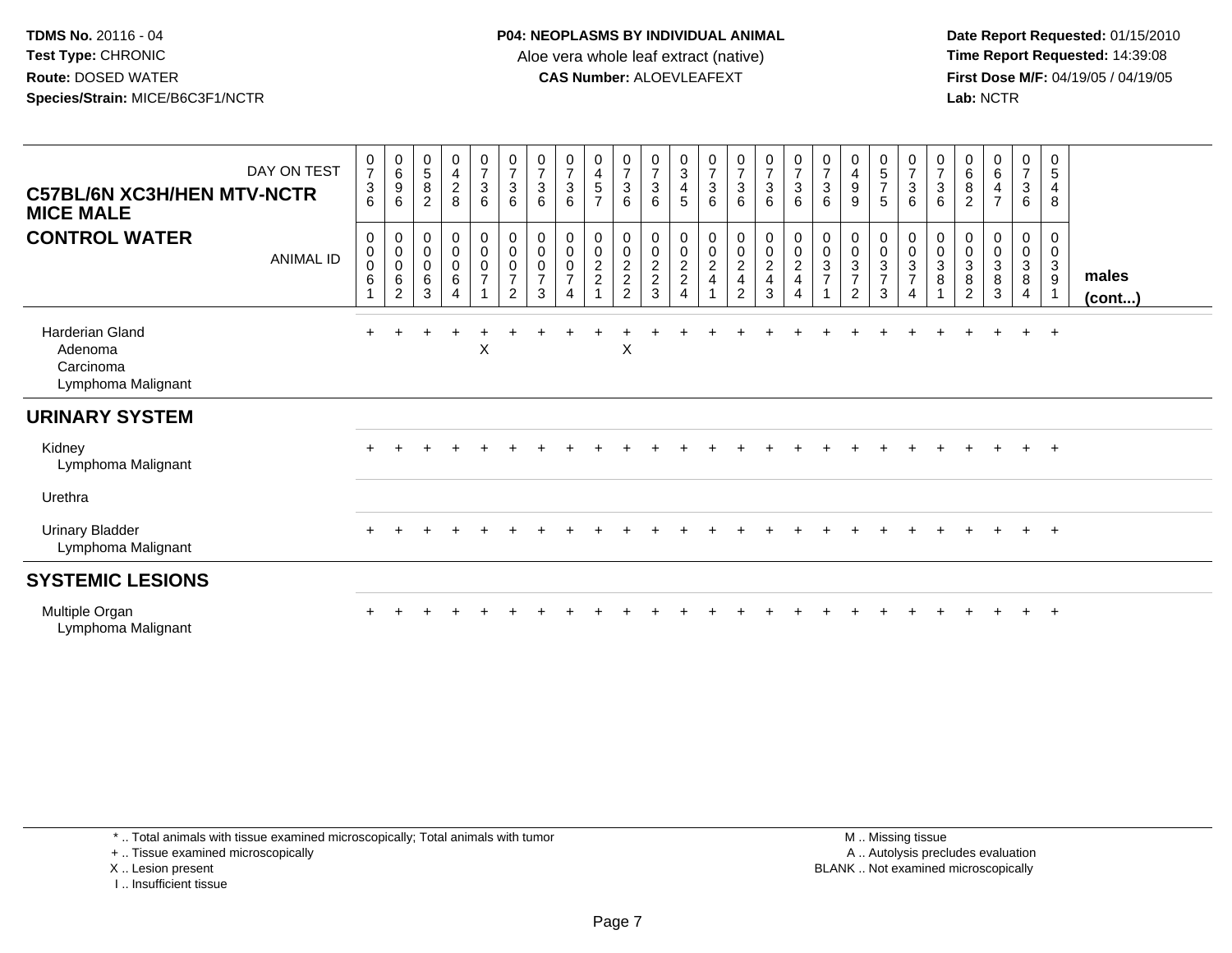**Date Report Requested:** 01/15/2010 **First Dose M/F:** 04/19/05 / 04/19/05<br>Lab: NCTR **Lab:** NCTR

| DAY ON TEST<br><b>C57BL/6N XC3H/HEN MTV-NCTR</b><br><b>MICE MALE</b>                                               | $\frac{0}{7}$<br>$\mathbf{3}$<br>6                                                        | $\begin{array}{c} 0 \\ 7 \end{array}$<br>3<br>6                      | $\frac{0}{7}$<br>$\mathbf{3}$<br>6                                    | $\begin{array}{c} 0 \\ 7 \end{array}$<br>$\mathbf{1}$<br>$\overline{1}$ | $\frac{0}{7}$<br>$\mathbf{3}$<br>6                                 | 0<br>$\sqrt{3}$<br>8<br>$\overline{7}$                  | $\frac{0}{7}$<br>$\mathbf{1}$<br>$\mathbf{1}$ | $\begin{smallmatrix}0\\7\end{smallmatrix}$<br>$\sqrt{3}$<br>$\,6\,$ | $\frac{0}{7}$<br>$\ensuremath{\mathsf{3}}$<br>6                                       | 0<br>$\overline{4}$<br>$\pmb{0}$<br>$\sqrt{2}$  | $\pmb{0}$<br>$\frac{3}{7}$<br>$\overline{2}$                          | 0<br>6<br>$\overline{4}$<br>8        | $\begin{smallmatrix}0\\7\end{smallmatrix}$<br>$\mathfrak{S}$<br>6 | $\frac{0}{7}$<br>$\sqrt{3}$<br>6                                   | $\frac{0}{7}$<br>$\mathbf{3}$<br>6                                     | $\frac{0}{7}$<br>$\overline{c}$<br>$\sqrt{5}$                          | $\frac{0}{7}$<br>3<br>6                                 | $\frac{0}{7}$<br>$\sqrt{3}$<br>6          | $\frac{0}{7}$<br>$\ensuremath{\mathsf{3}}$<br>6                  | $\boldsymbol{0}$<br>$\boldsymbol{7}$<br>$\mathsf 3$<br>6 | $\frac{0}{7}$<br>$\mathbf{3}$<br>6           | $\pmb{0}$<br>$\overline{7}$<br>3<br>6 | $\pmb{0}$<br>$\overline{7}$<br>$\mathbf{3}$<br>6       |                        |
|--------------------------------------------------------------------------------------------------------------------|-------------------------------------------------------------------------------------------|----------------------------------------------------------------------|-----------------------------------------------------------------------|-------------------------------------------------------------------------|--------------------------------------------------------------------|---------------------------------------------------------|-----------------------------------------------|---------------------------------------------------------------------|---------------------------------------------------------------------------------------|-------------------------------------------------|-----------------------------------------------------------------------|--------------------------------------|-------------------------------------------------------------------|--------------------------------------------------------------------|------------------------------------------------------------------------|------------------------------------------------------------------------|---------------------------------------------------------|-------------------------------------------|------------------------------------------------------------------|----------------------------------------------------------|----------------------------------------------|---------------------------------------|--------------------------------------------------------|------------------------|
| <b>CONTROL WATER</b><br><b>ANIMAL ID</b>                                                                           | $\pmb{0}$<br>$\pmb{0}$<br>$\ensuremath{\mathsf{3}}$<br>$\boldsymbol{9}$<br>$\overline{2}$ | 0<br>$\mathbf 0$<br>$\ensuremath{\mathsf{3}}$<br>9<br>$\overline{3}$ | $\mathbf 0$<br>$\mathbf 0$<br>3<br>$\boldsymbol{9}$<br>$\overline{4}$ | $\mathbf 0$<br>$\overline{0}$<br>$\frac{5}{7}$<br>1                     | 0<br>$\mathbf 0$<br>$\sqrt{5}$<br>$\overline{7}$<br>$\overline{2}$ | $\mathbf 0$<br>0<br>5<br>$\overline{7}$<br>$\mathbf{3}$ | $\mathbf 0$<br>0<br>5<br>$\overline{7}$<br>4  | 0<br>0<br>$\sqrt{5}$<br>$\bf 8$                                     | $\mathbf 0$<br>$\mathbf 0$<br>$\begin{array}{c} 5 \\ 8 \end{array}$<br>$\overline{2}$ | 0<br>0<br>$\sqrt{5}$<br>$\bf 8$<br>$\mathbf{3}$ | $\mathbf 0$<br>$\mathbf 0$<br>$\sqrt{5}$<br>$\bf 8$<br>$\overline{4}$ | 0<br>$\mathbf 0$<br>6<br>$\mathbf 0$ | 0<br>0<br>$\,6$<br>$\mathsf 0$<br>$\overline{2}$                  | $\mathbf 0$<br>$\mathbf 0$<br>$\,6\,$<br>$\pmb{0}$<br>$\mathbf{3}$ | $\mathbf 0$<br>$\mathbf 0$<br>$\,6\,$<br>$\mathbf 0$<br>$\overline{4}$ | $\pmb{0}$<br>$\boldsymbol{0}$<br>$\,8\,$<br>$\sqrt{3}$<br>$\mathbf{1}$ | 0<br>$\mathbf 0$<br>8<br>$\mathbf{3}$<br>$\overline{c}$ | 0<br>0<br>8<br>$\sqrt{3}$<br>$\mathbf{3}$ | 0<br>0<br>$\bf 8$<br>$\ensuremath{\mathsf{3}}$<br>$\overline{4}$ | $\mathbf 0$<br>0<br>8<br>$\overline{4}$                  | 0<br>$\mathbf 0$<br>8<br>4<br>$\overline{c}$ | 0<br>$\mathbf 0$<br>8<br>4<br>3       | $\mathsf 0$<br>$\mathbf 0$<br>8<br>4<br>$\overline{4}$ | * TOTALS               |
| <b>ALIMENTARY SYSTEM</b>                                                                                           |                                                                                           |                                                                      |                                                                       |                                                                         |                                                                    |                                                         |                                               |                                                                     |                                                                                       |                                                 |                                                                       |                                      |                                                                   |                                                                    |                                                                        |                                                                        |                                                         |                                           |                                                                  |                                                          |                                              |                                       |                                                        |                        |
| Esophagus                                                                                                          |                                                                                           |                                                                      |                                                                       |                                                                         |                                                                    |                                                         |                                               |                                                                     |                                                                                       |                                                 |                                                                       |                                      |                                                                   |                                                                    |                                                                        |                                                                        |                                                         |                                           |                                                                  |                                                          |                                              |                                       |                                                        | 48                     |
| Gallbladder                                                                                                        |                                                                                           |                                                                      |                                                                       |                                                                         |                                                                    |                                                         |                                               |                                                                     |                                                                                       |                                                 |                                                                       |                                      |                                                                   |                                                                    |                                                                        |                                                                        |                                                         |                                           |                                                                  |                                                          |                                              |                                       |                                                        | 46                     |
| Intestine Large, Ascending Colon                                                                                   |                                                                                           |                                                                      |                                                                       |                                                                         |                                                                    |                                                         |                                               |                                                                     |                                                                                       |                                                 |                                                                       |                                      |                                                                   |                                                                    |                                                                        |                                                                        |                                                         |                                           |                                                                  |                                                          |                                              |                                       |                                                        | 47                     |
| Intestine Large, Cecum                                                                                             |                                                                                           |                                                                      |                                                                       |                                                                         |                                                                    |                                                         |                                               |                                                                     |                                                                                       |                                                 |                                                                       |                                      |                                                                   |                                                                    |                                                                        |                                                                        |                                                         |                                           |                                                                  |                                                          |                                              |                                       |                                                        | 47                     |
| Intestine Large, Descending Colon                                                                                  |                                                                                           |                                                                      |                                                                       |                                                                         |                                                                    |                                                         |                                               |                                                                     |                                                                                       |                                                 |                                                                       |                                      |                                                                   |                                                                    |                                                                        |                                                                        |                                                         |                                           |                                                                  |                                                          |                                              |                                       |                                                        | 47                     |
| Intestine Large, Rectum                                                                                            |                                                                                           |                                                                      |                                                                       |                                                                         |                                                                    |                                                         |                                               |                                                                     |                                                                                       |                                                 |                                                                       |                                      |                                                                   |                                                                    |                                                                        |                                                                        |                                                         |                                           |                                                                  |                                                          |                                              |                                       |                                                        | 47                     |
| Intestine Large, Transverse Colon                                                                                  |                                                                                           |                                                                      |                                                                       |                                                                         |                                                                    |                                                         |                                               |                                                                     |                                                                                       |                                                 |                                                                       |                                      |                                                                   |                                                                    |                                                                        |                                                                        |                                                         |                                           |                                                                  |                                                          |                                              |                                       |                                                        | 47                     |
| Intestine Small, Duodenum                                                                                          |                                                                                           |                                                                      |                                                                       |                                                                         |                                                                    |                                                         |                                               |                                                                     |                                                                                       |                                                 |                                                                       |                                      |                                                                   |                                                                    |                                                                        |                                                                        |                                                         |                                           |                                                                  |                                                          |                                              |                                       |                                                        | 47                     |
| Intestine Small, Ileum                                                                                             |                                                                                           |                                                                      |                                                                       |                                                                         |                                                                    |                                                         |                                               |                                                                     |                                                                                       |                                                 |                                                                       |                                      |                                                                   |                                                                    |                                                                        |                                                                        |                                                         |                                           |                                                                  |                                                          |                                              |                                       |                                                        | 47                     |
| Intestine Small, Jejunum<br>Lymphoma Malignant                                                                     |                                                                                           |                                                                      | X                                                                     |                                                                         |                                                                    |                                                         |                                               |                                                                     |                                                                                       |                                                 |                                                                       |                                      |                                                                   |                                                                    |                                                                        |                                                                        |                                                         |                                           |                                                                  |                                                          |                                              |                                       |                                                        | 47<br>$\mathbf 1$      |
| Liver<br>Hemangiosarcoma<br>Hepatocellular Adenoma<br>Hepatocellular Adenoma, Multiple<br>Hepatocellular Carcinoma |                                                                                           | $\ddot{}$                                                            | $\mathsf X$<br>X                                                      |                                                                         | X                                                                  |                                                         |                                               |                                                                     | X                                                                                     | $\boldsymbol{\mathsf{X}}$                       |                                                                       |                                      | X                                                                 |                                                                    |                                                                        |                                                                        |                                                         |                                           |                                                                  |                                                          | X                                            | X<br>$\times$                         |                                                        | 47<br>3<br>3<br>3<br>8 |
| Hepatocellular Carcinoma, Multiple                                                                                 |                                                                                           |                                                                      |                                                                       |                                                                         |                                                                    |                                                         |                                               |                                                                     |                                                                                       |                                                 |                                                                       |                                      |                                                                   |                                                                    |                                                                        |                                                                        |                                                         |                                           |                                                                  |                                                          |                                              |                                       |                                                        | 1                      |

\* .. Total animals with tissue examined microscopically; Total animals with tumor

+ .. Tissue examined microscopically

 Lesion present BLANK .. Not examined microscopicallyX .. Lesion present

I .. Insufficient tissue

M .. Missing tissue

y the contract of the contract of the contract of the contract of the contract of the contract of the contract of  $A$ . Autolysis precludes evaluation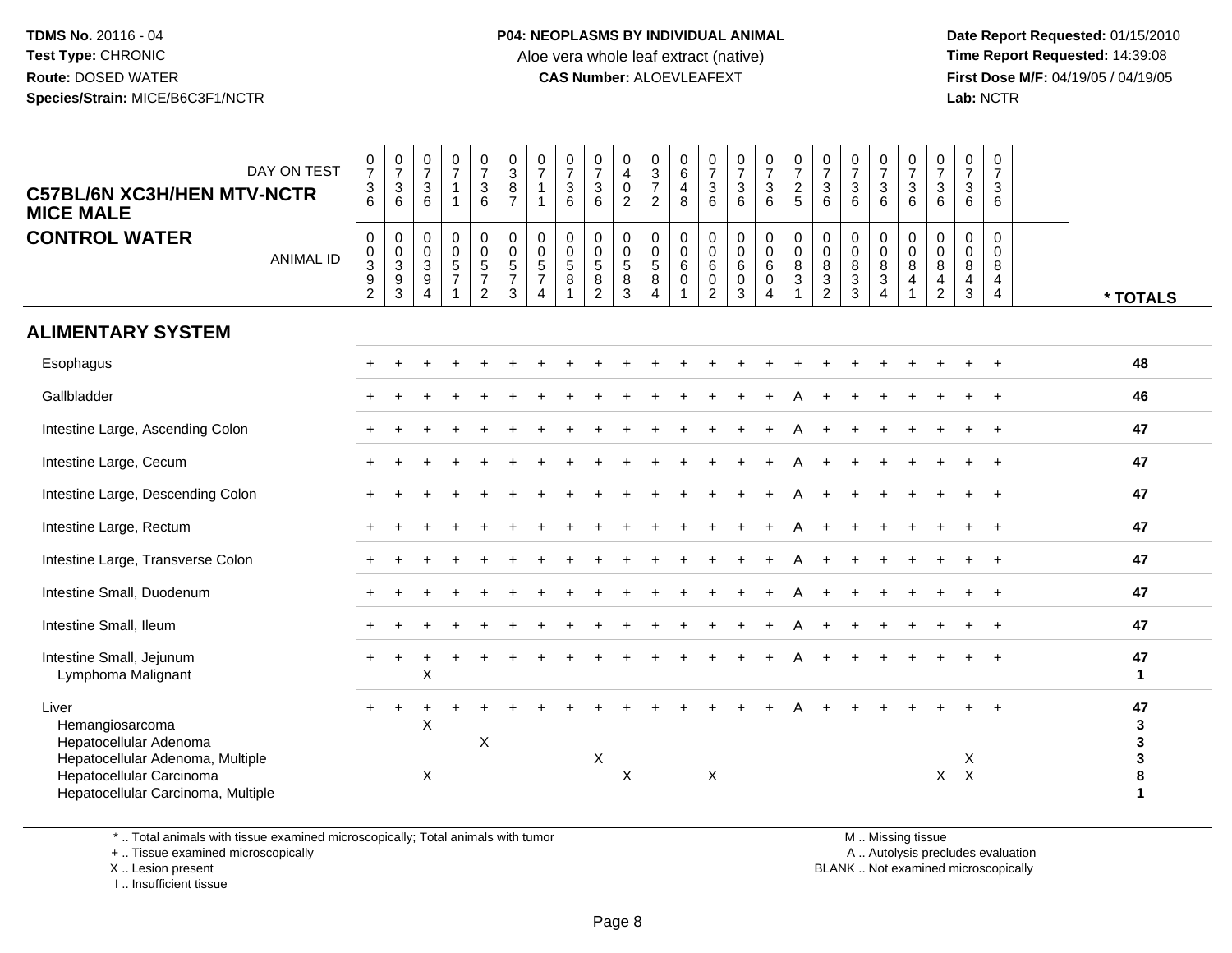**Date Report Requested:** 01/15/2010 **First Dose M/F:** 04/19/05 / 04/19/05<br>Lab: NCTR **Lab:** NCTR

| DAY ON TEST<br><b>C57BL/6N XC3H/HEN MTV-NCTR</b><br><b>MICE MALE</b>                                                                       | $\frac{0}{7}$<br>$\ensuremath{\mathsf{3}}$<br>$6\phantom{1}6$            | $\frac{0}{7}$<br>3<br>6                               | $\frac{0}{7}$<br>$\sqrt{3}$<br>$6\phantom{1}$              | $\frac{0}{7}$<br>$\mathbf{1}$<br>$\mathbf 1$ | $\begin{smallmatrix}0\\7\end{smallmatrix}$<br>$\begin{array}{c} 3 \\ 6 \end{array}$ | $_{3}^{\rm 0}$<br>$\bf 8$<br>$\overline{7}$                 | $\frac{0}{7}$<br>$\mathbf{1}$<br>$\mathbf{1}$               | $\frac{0}{7}$<br>$\frac{3}{6}$                      | $\frac{0}{7}$<br>$\sqrt{3}$<br>$6\phantom{1}$ | 0<br>$\overline{\mathbf{4}}$<br>$\pmb{0}$<br>$\overline{2}$ | $\begin{array}{c} 0 \\ 3 \\ 7 \end{array}$<br>$\overline{2}$ | 0<br>6<br>4<br>8                      | $\frac{0}{7}$<br>3<br>6                                          | $\frac{0}{7}$<br>$\frac{3}{6}$                | $\begin{smallmatrix}0\\7\end{smallmatrix}$<br>$\frac{3}{6}$                        | $\frac{0}{7}$<br>$\frac{2}{5}$                         | $\frac{0}{7}$<br>$\ensuremath{\mathsf{3}}$<br>6                                      | $\frac{0}{7}$<br>$\ensuremath{\mathsf{3}}$<br>6          | $\frac{0}{7}$<br>$\sqrt{3}$<br>6             | $\frac{0}{7}$<br>$\frac{3}{6}$              | $\frac{0}{7}$<br>$\ensuremath{\mathsf{3}}$<br>$6\phantom{1}$             | 0<br>$\overline{7}$<br>$\mathbf{3}$<br>$6\phantom{1}$   | $\mathbf 0$<br>$\overline{7}$<br>3<br>6           |                                    |
|--------------------------------------------------------------------------------------------------------------------------------------------|--------------------------------------------------------------------------|-------------------------------------------------------|------------------------------------------------------------|----------------------------------------------|-------------------------------------------------------------------------------------|-------------------------------------------------------------|-------------------------------------------------------------|-----------------------------------------------------|-----------------------------------------------|-------------------------------------------------------------|--------------------------------------------------------------|---------------------------------------|------------------------------------------------------------------|-----------------------------------------------|------------------------------------------------------------------------------------|--------------------------------------------------------|--------------------------------------------------------------------------------------|----------------------------------------------------------|----------------------------------------------|---------------------------------------------|--------------------------------------------------------------------------|---------------------------------------------------------|---------------------------------------------------|------------------------------------|
| <b>CONTROL WATER</b><br><b>ANIMAL ID</b>                                                                                                   | $\boldsymbol{0}$<br>$_{3}^{\rm 0}$<br>$\boldsymbol{9}$<br>$\overline{2}$ | 0<br>$\pmb{0}$<br>$\ensuremath{\mathsf{3}}$<br>9<br>3 | 0<br>0<br>$\sqrt{3}$<br>$\boldsymbol{9}$<br>$\overline{4}$ | $\pmb{0}$<br>$\pmb{0}$<br>$\frac{5}{7}$      | 0<br>$\pmb{0}$<br>$\frac{5}{7}$<br>$\overline{2}$                                   | $\pmb{0}$<br>$\pmb{0}$<br>$\sqrt{5}$<br>$\overline{7}$<br>3 | $\mathbf 0$<br>$\boldsymbol{0}$<br>5<br>$\overline{7}$<br>4 | $\mathbf 0$<br>$\mathbf 0$<br>$\,$ 5 $\,$<br>$\bf8$ | 0<br>$\pmb{0}$<br>5<br>$\bf8$<br>2            | 0<br>$\pmb{0}$<br>$\,$ 5 $\,$<br>$\bf 8$<br>3               | 0<br>$\,0\,$<br>$\overline{5}$ 8<br>$\overline{4}$           | 0<br>$\mathbf{0}$<br>6<br>$\mathbf 0$ | $\mathbf 0$<br>$\mathbf 0$<br>6<br>$\mathbf 0$<br>$\overline{2}$ | 0<br>$\mathbf 0$<br>$\,6\,$<br>$\pmb{0}$<br>3 | $\begin{smallmatrix} 0\\0 \end{smallmatrix}$<br>6<br>$\mathbf 0$<br>$\overline{4}$ | $\mathbf 0$<br>$\overline{0}$<br>$\,8\,$<br>$\sqrt{3}$ | $\mathbf 0$<br>$\mathbf 0$<br>$\bf 8$<br>$\ensuremath{\mathsf{3}}$<br>$\overline{2}$ | $\mathbf 0$<br>$\mathbf 0$<br>$\bf 8$<br>$\sqrt{3}$<br>3 | 0<br>$\mathbf 0$<br>8<br>3<br>$\overline{4}$ | 0<br>$\pmb{0}$<br>$\,8\,$<br>$\overline{4}$ | 0<br>$\mathbf 0$<br>$\bf 8$<br>$\overline{\mathbf{4}}$<br>$\overline{2}$ | $\mathbf 0$<br>0<br>8<br>$\overline{a}$<br>$\mathbf{3}$ | $\pmb{0}$<br>$\Omega$<br>8<br>4<br>$\overline{4}$ | * TOTALS                           |
| Pancreas                                                                                                                                   |                                                                          |                                                       |                                                            |                                              |                                                                                     |                                                             |                                                             |                                                     |                                               |                                                             |                                                              |                                       |                                                                  |                                               |                                                                                    |                                                        |                                                                                      |                                                          |                                              |                                             |                                                                          |                                                         | $+$                                               | 47                                 |
| <b>Salivary Glands</b><br>Lymphoma Malignant                                                                                               |                                                                          |                                                       |                                                            |                                              |                                                                                     |                                                             |                                                             |                                                     |                                               |                                                             |                                                              |                                       |                                                                  |                                               |                                                                                    | Χ                                                      |                                                                                      |                                                          |                                              |                                             |                                                                          |                                                         |                                                   | 48<br>$\mathbf{1}$                 |
| Stomach, Forestomach                                                                                                                       |                                                                          |                                                       |                                                            |                                              |                                                                                     |                                                             |                                                             |                                                     |                                               |                                                             |                                                              |                                       |                                                                  |                                               |                                                                                    |                                                        |                                                                                      |                                                          |                                              |                                             |                                                                          |                                                         | $\pm$                                             | 47                                 |
| Stomach, Glandular                                                                                                                         |                                                                          |                                                       |                                                            |                                              |                                                                                     |                                                             |                                                             |                                                     |                                               |                                                             |                                                              |                                       |                                                                  |                                               |                                                                                    |                                                        |                                                                                      |                                                          |                                              |                                             |                                                                          |                                                         | $\ddot{}$                                         | 47                                 |
| <b>CARDIOVASCULAR SYSTEM</b>                                                                                                               |                                                                          |                                                       |                                                            |                                              |                                                                                     |                                                             |                                                             |                                                     |                                               |                                                             |                                                              |                                       |                                                                  |                                               |                                                                                    |                                                        |                                                                                      |                                                          |                                              |                                             |                                                                          |                                                         |                                                   |                                    |
| <b>Blood Vessel</b>                                                                                                                        |                                                                          |                                                       |                                                            |                                              |                                                                                     |                                                             |                                                             |                                                     |                                               |                                                             |                                                              |                                       |                                                                  |                                               |                                                                                    |                                                        |                                                                                      |                                                          |                                              |                                             |                                                                          |                                                         | $\ddot{}$                                         | 48                                 |
| Heart                                                                                                                                      |                                                                          |                                                       |                                                            |                                              |                                                                                     |                                                             |                                                             |                                                     |                                               |                                                             |                                                              |                                       |                                                                  |                                               |                                                                                    |                                                        |                                                                                      |                                                          |                                              |                                             |                                                                          |                                                         |                                                   | 48                                 |
| <b>ENDOCRINE SYSTEM</b>                                                                                                                    |                                                                          |                                                       |                                                            |                                              |                                                                                     |                                                             |                                                             |                                                     |                                               |                                                             |                                                              |                                       |                                                                  |                                               |                                                                                    |                                                        |                                                                                      |                                                          |                                              |                                             |                                                                          |                                                         |                                                   |                                    |
| <b>Adrenal Cortex</b><br>Lymphoma Malignant<br>Subcapsular, Adenoma                                                                        |                                                                          |                                                       |                                                            |                                              |                                                                                     |                                                             |                                                             |                                                     |                                               |                                                             |                                                              |                                       |                                                                  |                                               | $\ddot{}$                                                                          | $\ddot{}$<br>X                                         |                                                                                      |                                                          |                                              |                                             |                                                                          |                                                         |                                                   | 48<br>$\mathbf{1}$<br>$\mathbf{1}$ |
| Adrenal Medulla                                                                                                                            |                                                                          |                                                       |                                                            |                                              |                                                                                     |                                                             |                                                             |                                                     |                                               |                                                             |                                                              |                                       |                                                                  |                                               |                                                                                    |                                                        |                                                                                      |                                                          |                                              |                                             |                                                                          |                                                         | $\pm$                                             | 47                                 |
| Islets, Pancreatic                                                                                                                         |                                                                          |                                                       |                                                            |                                              |                                                                                     |                                                             |                                                             |                                                     |                                               |                                                             |                                                              |                                       |                                                                  |                                               |                                                                                    |                                                        |                                                                                      |                                                          |                                              |                                             |                                                                          |                                                         |                                                   | 47                                 |
| Parathyroid Gland                                                                                                                          |                                                                          |                                                       |                                                            |                                              |                                                                                     |                                                             |                                                             |                                                     |                                               |                                                             |                                                              |                                       |                                                                  |                                               |                                                                                    |                                                        |                                                                                      |                                                          |                                              |                                             |                                                                          |                                                         |                                                   | 44                                 |
| <b>Pituitary Gland</b>                                                                                                                     |                                                                          |                                                       |                                                            |                                              |                                                                                     |                                                             |                                                             |                                                     |                                               |                                                             |                                                              |                                       |                                                                  |                                               |                                                                                    |                                                        |                                                                                      |                                                          |                                              |                                             |                                                                          |                                                         | $\div$                                            | 48                                 |
| <b>Thyroid Gland</b>                                                                                                                       |                                                                          |                                                       |                                                            |                                              |                                                                                     |                                                             |                                                             |                                                     |                                               |                                                             |                                                              |                                       |                                                                  |                                               |                                                                                    |                                                        |                                                                                      |                                                          |                                              |                                             |                                                                          |                                                         | $\ddot{}$                                         | 47                                 |
| *  Total animals with tissue examined microscopically; Total animals with tumor<br>+  Tissue examined microscopically<br>X  Lesion present |                                                                          |                                                       |                                                            |                                              |                                                                                     |                                                             |                                                             |                                                     |                                               |                                                             |                                                              |                                       |                                                                  |                                               |                                                                                    |                                                        |                                                                                      | BLANK  Not examined microscopically                      |                                              | M  Missing tissue                           |                                                                          |                                                         | A  Autolysis precludes evaluation                 |                                    |

I .. Insufficient tissue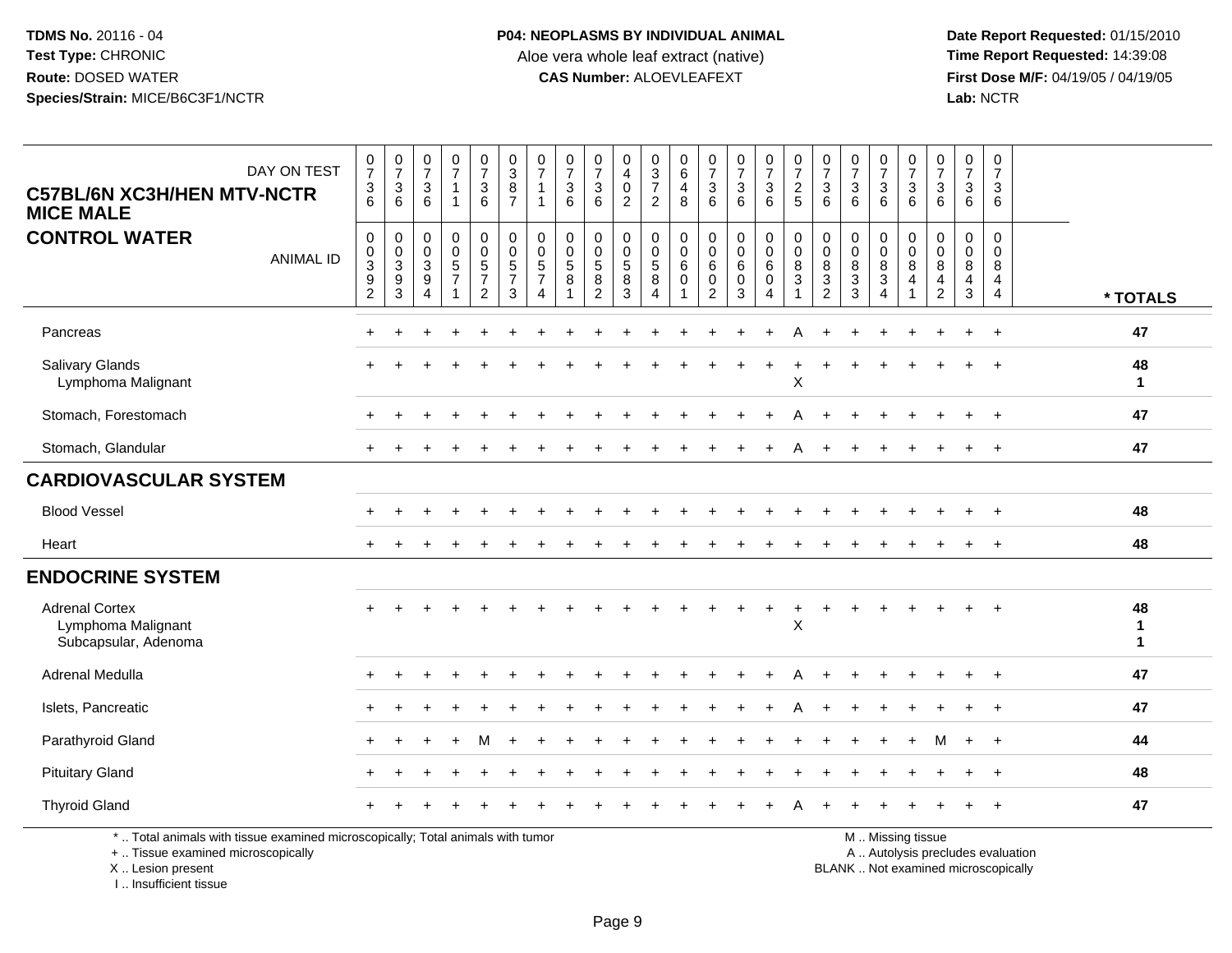**Date Report Requested:** 01/15/2010 **First Dose M/F:** 04/19/05 / 04/19/05<br>Lab: NCTR **Lab:** NCTR

| DAY ON TEST<br><b>C57BL/6N XC3H/HEN MTV-NCTR</b><br><b>MICE MALE</b>                                                  | $\frac{0}{7}$<br>$\ensuremath{\mathsf{3}}$<br>6                                           | $\frac{0}{7}$<br>$\sqrt{3}$<br>6                                     | $\frac{0}{7}$<br>$\sqrt{3}$<br>6                                                        | $\begin{array}{c} 0 \\ 7 \end{array}$<br>$\mathbf{1}$             | $\begin{array}{c} 0 \\ 7 \end{array}$<br>$\ensuremath{\mathsf{3}}$<br>6 | $_{3}^{\rm 0}$<br>$\bf 8$<br>$\overline{7}$            | 0<br>$\overline{7}$<br>1                               | $\frac{0}{7}$<br>$\mathbf{3}$<br>6                | $\frac{0}{7}$<br>$\sqrt{3}$<br>6                         | $\mathbf 0$<br>$\overline{4}$<br>$\pmb{0}$<br>2 | 0<br>$\ensuremath{\mathsf{3}}$<br>$\overline{7}$<br>2        | 0<br>$\,6$<br>4<br>8                 | $\frac{0}{7}$<br>$\ensuremath{\mathsf{3}}$<br>6                | $\frac{0}{7}$<br>$\frac{3}{6}$                      | $\begin{array}{c} 0 \\ 7 \end{array}$<br>$\frac{3}{6}$      | $\frac{0}{7}$<br>$rac{2}{5}$                                          | $\frac{0}{7}$<br>3<br>6                                                      | $\begin{array}{c} 0 \\ 7 \end{array}$<br>$\sqrt{3}$<br>6                | $\frac{0}{7}$<br>3<br>6                                                                        | $\frac{0}{7}$<br>$\ensuremath{\mathsf{3}}$<br>6 | $\begin{array}{c} 0 \\ 7 \end{array}$<br>$\sqrt{3}$<br>6         | 0<br>$\overline{7}$<br>3<br>6                     | $\mathbf 0$<br>$\overline{7}$<br>3<br>6 |                                   |                                   |
|-----------------------------------------------------------------------------------------------------------------------|-------------------------------------------------------------------------------------------|----------------------------------------------------------------------|-----------------------------------------------------------------------------------------|-------------------------------------------------------------------|-------------------------------------------------------------------------|--------------------------------------------------------|--------------------------------------------------------|---------------------------------------------------|----------------------------------------------------------|-------------------------------------------------|--------------------------------------------------------------|--------------------------------------|----------------------------------------------------------------|-----------------------------------------------------|-------------------------------------------------------------|-----------------------------------------------------------------------|------------------------------------------------------------------------------|-------------------------------------------------------------------------|------------------------------------------------------------------------------------------------|-------------------------------------------------|------------------------------------------------------------------|---------------------------------------------------|-----------------------------------------|-----------------------------------|-----------------------------------|
| <b>CONTROL WATER</b><br><b>ANIMAL ID</b>                                                                              | $\mathbf 0$<br>$\,0\,$<br>$\ensuremath{\mathsf{3}}$<br>$\boldsymbol{9}$<br>$\overline{c}$ | 0<br>$\pmb{0}$<br>$\ensuremath{\mathsf{3}}$<br>$\boldsymbol{9}$<br>3 | $\pmb{0}$<br>$\,0\,$<br>$\ensuremath{\mathsf{3}}$<br>$\boldsymbol{9}$<br>$\overline{4}$ | $\pmb{0}$<br>$\ddot{\mathbf{0}}$<br>$\mathbf 5$<br>$\overline{7}$ | $\mathbf 0$<br>$\pmb{0}$<br>$\frac{5}{7}$<br>$\overline{2}$             | $\pmb{0}$<br>$\ddot{\mathbf{0}}$<br>$\frac{5}{7}$<br>3 | $\mathbf 0$<br>$\mathbf 0$<br>5<br>$\overline{7}$<br>4 | $\pmb{0}$<br>$\mathbf 0$<br>$\sqrt{5}$<br>$\,8\,$ | 0<br>$\pmb{0}$<br>$\sqrt{5}$<br>$\, 8$<br>$\overline{2}$ | 0<br>$\pmb{0}$<br>$\mathbf 5$<br>$\bf 8$<br>3   | 0<br>$\mathsf 0$<br>$\,$ 5 $\,$<br>$\bf 8$<br>$\overline{4}$ | 0<br>$\mathbf 0$<br>6<br>$\mathbf 0$ | $\pmb{0}$<br>$\pmb{0}$<br>$\,6$<br>$\pmb{0}$<br>$\overline{2}$ | $\pmb{0}$<br>$\pmb{0}$<br>$\,6\,$<br>$\pmb{0}$<br>3 | $\mathbf 0$<br>$\ddot{\mathbf{0}}$<br>6<br>$\mathsf 0$<br>4 | $\pmb{0}$<br>$\overline{0}$<br>$\, 8$<br>$\sqrt{3}$<br>$\overline{1}$ | $\mathbf 0$<br>$\pmb{0}$<br>8<br>$\ensuremath{\mathsf{3}}$<br>$\overline{2}$ | $\mathbf 0$<br>$\mathbf 0$<br>$\,8\,$<br>$\ensuremath{\mathsf{3}}$<br>3 | $\mathbf 0$<br>$\ddot{\mathbf{0}}$<br>$\overline{8}$<br>$\mathbf{3}$<br>$\boldsymbol{\Lambda}$ | 0<br>$\pmb{0}$<br>8<br>$\overline{4}$           | $\mathbf 0$<br>$\Omega$<br>8<br>$\overline{4}$<br>$\overline{2}$ | $\mathbf 0$<br>$\Omega$<br>8<br>4<br>$\mathbf{3}$ | $\mathbf 0$<br>$\Omega$<br>8<br>4<br>4  |                                   | * TOTALS                          |
| <b>GENERAL BODY SYSTEM</b>                                                                                            |                                                                                           |                                                                      |                                                                                         |                                                                   |                                                                         |                                                        |                                                        |                                                   |                                                          |                                                 |                                                              |                                      |                                                                |                                                     |                                                             |                                                                       |                                                                              |                                                                         |                                                                                                |                                                 |                                                                  |                                                   |                                         |                                   |                                   |
| <b>Tissue NOS</b><br>Mediastinum, Fibrosarcoma, Metastatic, Skin                                                      |                                                                                           |                                                                      |                                                                                         |                                                                   |                                                                         |                                                        | $\ddot{}$<br>X                                         |                                                   |                                                          |                                                 |                                                              |                                      |                                                                |                                                     |                                                             |                                                                       |                                                                              |                                                                         |                                                                                                |                                                 |                                                                  |                                                   |                                         |                                   | 1<br>1                            |
| <b>GENITAL SYSTEM</b>                                                                                                 |                                                                                           |                                                                      |                                                                                         |                                                                   |                                                                         |                                                        |                                                        |                                                   |                                                          |                                                 |                                                              |                                      |                                                                |                                                     |                                                             |                                                                       |                                                                              |                                                                         |                                                                                                |                                                 |                                                                  |                                                   |                                         |                                   |                                   |
| <b>Coagulating Gland</b>                                                                                              |                                                                                           |                                                                      |                                                                                         |                                                                   |                                                                         |                                                        |                                                        |                                                   |                                                          |                                                 |                                                              |                                      |                                                                |                                                     |                                                             |                                                                       |                                                                              |                                                                         |                                                                                                |                                                 |                                                                  |                                                   | $\ddot{}$                               |                                   | $\mathbf{1}$                      |
| Epididymis<br>Lymphoma Malignant                                                                                      |                                                                                           |                                                                      |                                                                                         |                                                                   |                                                                         |                                                        |                                                        |                                                   |                                                          |                                                 |                                                              |                                      |                                                                |                                                     |                                                             | X                                                                     |                                                                              |                                                                         |                                                                                                |                                                 |                                                                  |                                                   |                                         |                                   | 48<br>$\mathbf{1}$                |
| <b>Preputial Gland</b><br>Fibrosarcoma<br>Fibrous Histiocytoma                                                        |                                                                                           |                                                                      |                                                                                         |                                                                   |                                                                         |                                                        |                                                        |                                                   |                                                          | X                                               |                                                              |                                      |                                                                |                                                     |                                                             |                                                                       |                                                                              |                                                                         |                                                                                                |                                                 |                                                                  |                                                   |                                         |                                   | 47<br>$\mathbf{1}$<br>1           |
| Prostate<br>Lymphoma Malignant                                                                                        |                                                                                           |                                                                      |                                                                                         |                                                                   |                                                                         |                                                        |                                                        |                                                   |                                                          |                                                 |                                                              |                                      |                                                                |                                                     |                                                             | X                                                                     |                                                                              |                                                                         |                                                                                                |                                                 |                                                                  |                                                   |                                         |                                   | 47<br>1                           |
| Seminal Vesicle                                                                                                       |                                                                                           |                                                                      |                                                                                         |                                                                   |                                                                         |                                                        |                                                        |                                                   |                                                          |                                                 |                                                              |                                      |                                                                |                                                     |                                                             |                                                                       |                                                                              |                                                                         |                                                                                                |                                                 |                                                                  |                                                   |                                         |                                   | 48                                |
| <b>Testes</b>                                                                                                         |                                                                                           |                                                                      |                                                                                         |                                                                   |                                                                         |                                                        |                                                        |                                                   |                                                          |                                                 |                                                              |                                      |                                                                |                                                     |                                                             |                                                                       |                                                                              |                                                                         |                                                                                                |                                                 |                                                                  |                                                   | $\ddot{}$                               |                                   | 47                                |
| <b>HEMATOPOIETIC SYSTEM</b>                                                                                           |                                                                                           |                                                                      |                                                                                         |                                                                   |                                                                         |                                                        |                                                        |                                                   |                                                          |                                                 |                                                              |                                      |                                                                |                                                     |                                                             |                                                                       |                                                                              |                                                                         |                                                                                                |                                                 |                                                                  |                                                   |                                         |                                   |                                   |
| <b>Bone Marrow</b>                                                                                                    |                                                                                           |                                                                      |                                                                                         |                                                                   |                                                                         |                                                        |                                                        |                                                   |                                                          |                                                 |                                                              |                                      |                                                                |                                                     |                                                             |                                                                       |                                                                              |                                                                         |                                                                                                |                                                 |                                                                  |                                                   |                                         |                                   | 47                                |
| Lymph Node<br>Axillary, Lymphoma Malignant<br>Iliac, Lymphoma Malignant                                               |                                                                                           | $\ddot{}$                                                            | $\ddot{}$<br>X                                                                          |                                                                   |                                                                         |                                                        |                                                        |                                                   | $\ddot{}$                                                |                                                 |                                                              |                                      | $\ddot{}$                                                      |                                                     |                                                             | $\ddot{}$<br>$\mathsf X$<br>$\times$                                  |                                                                              |                                                                         |                                                                                                |                                                 |                                                                  |                                                   |                                         |                                   | 11<br>$\mathbf 2$<br>$\mathbf{1}$ |
| *  Total animals with tissue examined microscopically; Total animals with tumor<br>+  Tissue examined microscopically |                                                                                           |                                                                      |                                                                                         |                                                                   |                                                                         |                                                        |                                                        |                                                   |                                                          |                                                 |                                                              |                                      |                                                                |                                                     |                                                             |                                                                       |                                                                              |                                                                         |                                                                                                | M  Missing tissue                               |                                                                  |                                                   |                                         | A  Autolysis precludes evaluation |                                   |

X .. Lesion present

I .. Insufficient tissue

Lesion present BLANK .. Not examined microscopically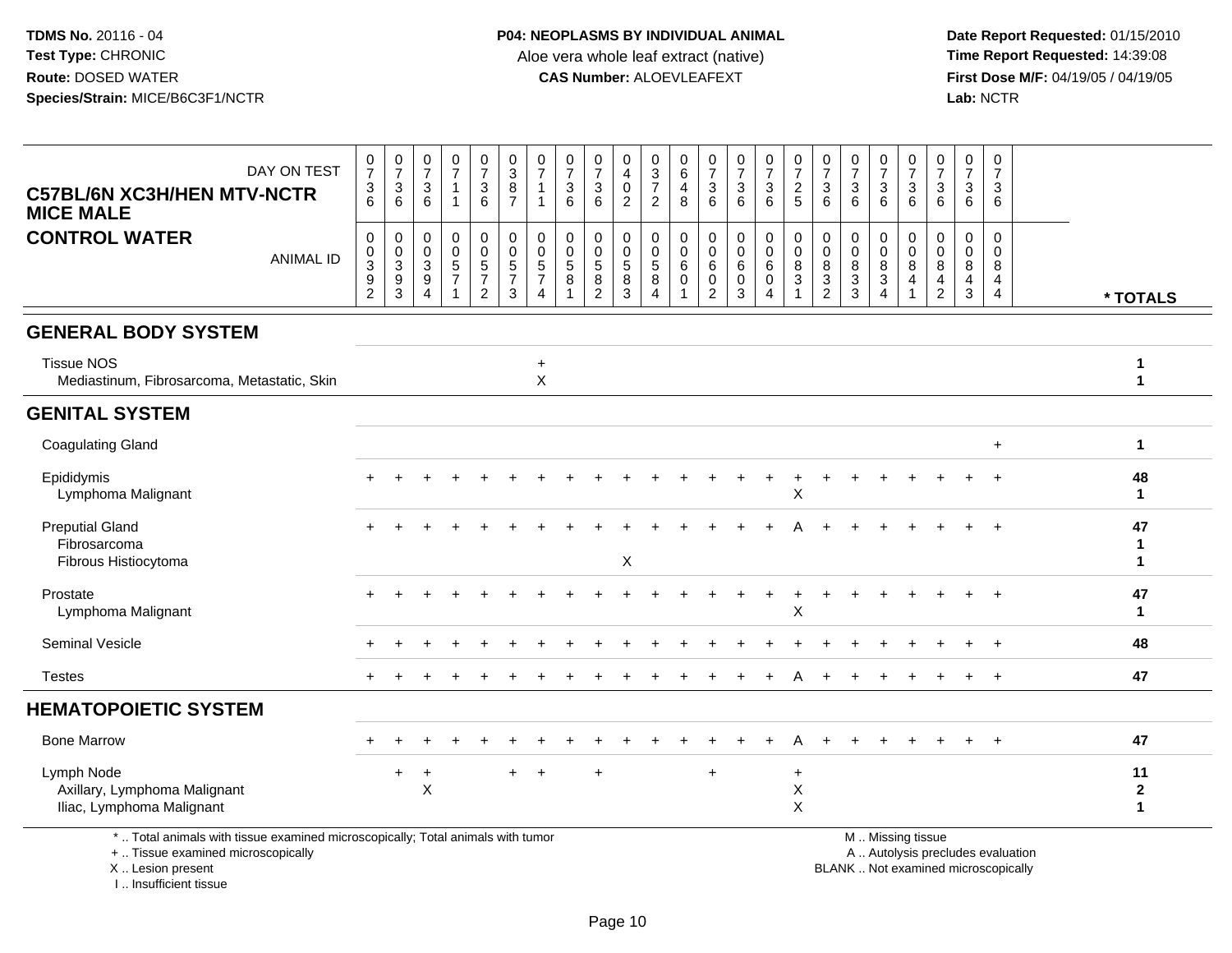**Date Report Requested:** 01/15/2010 **First Dose M/F:** 04/19/05 / 04/19/05<br>Lab: NCTR **Lab:** NCTR

| DAY ON TEST<br><b>C57BL/6N XC3H/HEN MTV-NCTR</b><br><b>MICE MALE</b><br><b>CONTROL WATER</b><br><b>ANIMAL ID</b>                                                         | $\begin{array}{c} 0 \\ 7 \end{array}$<br>$\ensuremath{\mathsf{3}}$<br>6<br>$\mathbf 0$<br>$\pmb{0}$<br>$\mathbf{3}$<br>$\boldsymbol{9}$<br>$\overline{c}$ | $\frac{0}{7}$<br>$\mathbf{3}$<br>6<br>0<br>$\pmb{0}$<br>$\mathbf{3}$<br>$\boldsymbol{9}$<br>3 | $\begin{array}{c} 0 \\ 7 \end{array}$<br>$\mathbf{3}$<br>6<br>0<br>$\mathbf 0$<br>$\sqrt{3}$<br>$\boldsymbol{9}$<br>$\overline{4}$ | $\begin{array}{c} 0 \\ 7 \end{array}$<br>$\mathbf{1}$<br>$\mathbf 0$<br>$\pmb{0}$<br>$\frac{5}{7}$ | $\begin{array}{c} 0 \\ 7 \end{array}$<br>$\sqrt{3}$<br>6<br>$\pmb{0}$<br>$\pmb{0}$<br>$\frac{5}{7}$<br>$\overline{2}$ | $\begin{array}{c} 0 \\ 3 \\ 8 \end{array}$<br>$\overline{7}$<br>$\pmb{0}$<br>$\mathbf 0$<br>$\sqrt{5}$<br>$\overline{7}$<br>$\mathbf{3}$ | 0<br>$\overline{7}$<br>0<br>$\mathbf 0$<br>5<br>$\overline{7}$<br>4 | 0<br>$\overline{7}$<br>$\sqrt{3}$<br>6<br>$\mathbf 0$<br>0<br>$\sqrt{5}$<br>8 | $\begin{array}{c} 0 \\ 7 \end{array}$<br>$\sqrt{3}$<br>6<br>$\mathbf 0$<br>0<br>$\sqrt{5}$<br>$\overline{8}$<br>$\overline{2}$ | 0<br>$\overline{4}$<br>$\mathbf 0$<br>2<br>0<br>$\mathsf{O}\xspace$<br>$\sqrt{5}$<br>$\overline{8}$<br>3 | 0<br>$\frac{3}{7}$<br>2<br>$\mathbf 0$<br>$\mathsf 0$<br>$\,$ 5 $\,$<br>$\,8\,$<br>4 | 0<br>6<br>4<br>8<br>0<br>0<br>6<br>$\mathbf 0$ | $\frac{0}{7}$<br>$\sqrt{3}$<br>6<br>$\mathbf 0$<br>$\pmb{0}$<br>6<br>$\pmb{0}$<br>$\overline{2}$ | $\frac{0}{7}$<br>$\mathbf{3}$<br>6<br>$\pmb{0}$<br>$\mathsf 0$<br>$\,6$<br>$\pmb{0}$<br>3 | $\begin{smallmatrix}0\\7\end{smallmatrix}$<br>$\mathsf 3$<br>6<br>0<br>$\mathbf 0$<br>6<br>$\mathbf 0$<br>4 | $\frac{0}{7}$<br>$\sqrt{2}$<br>5<br>0<br>$\pmb{0}$<br>8<br>$\mathfrak{Z}$<br>$\overline{1}$ | $\frac{0}{7}$<br>3<br>6<br>0<br>$\mathbf 0$<br>8<br>3<br>$\overline{2}$ | $\frac{0}{7}$<br>$\mathbf{3}$<br>6<br>$\mathbf 0$<br>$\pmb{0}$<br>$\bf 8$<br>$\frac{3}{3}$ | $\begin{array}{c} 0 \\ 7 \end{array}$<br>$\mathbf{3}$<br>6<br>0<br>$\pmb{0}$<br>8<br>$\overline{3}$<br>$\overline{4}$ | 0<br>$\overline{7}$<br>$\mathbf{3}$<br>6<br>0<br>$\mathbf 0$<br>8<br>$\overline{4}$ | 0<br>$\overline{7}$<br>$\mathbf 3$<br>6<br>$\mathbf 0$<br>$\mathsf{O}\xspace$<br>$\,8\,$<br>$\overline{4}$<br>$\overline{2}$ | 0<br>$\overline{7}$<br>3<br>6<br>$\mathbf 0$<br>0<br>8<br>$\overline{4}$<br>$\mathbf{3}$ | $\mathbf 0$<br>$\overline{7}$<br>3<br>6<br>$\mathbf 0$<br>$\Omega$<br>8<br>$\overline{4}$<br>$\overline{4}$ | * TOTALS                                    |
|--------------------------------------------------------------------------------------------------------------------------------------------------------------------------|-----------------------------------------------------------------------------------------------------------------------------------------------------------|-----------------------------------------------------------------------------------------------|------------------------------------------------------------------------------------------------------------------------------------|----------------------------------------------------------------------------------------------------|-----------------------------------------------------------------------------------------------------------------------|------------------------------------------------------------------------------------------------------------------------------------------|---------------------------------------------------------------------|-------------------------------------------------------------------------------|--------------------------------------------------------------------------------------------------------------------------------|----------------------------------------------------------------------------------------------------------|--------------------------------------------------------------------------------------|------------------------------------------------|--------------------------------------------------------------------------------------------------|-------------------------------------------------------------------------------------------|-------------------------------------------------------------------------------------------------------------|---------------------------------------------------------------------------------------------|-------------------------------------------------------------------------|--------------------------------------------------------------------------------------------|-----------------------------------------------------------------------------------------------------------------------|-------------------------------------------------------------------------------------|------------------------------------------------------------------------------------------------------------------------------|------------------------------------------------------------------------------------------|-------------------------------------------------------------------------------------------------------------|---------------------------------------------|
| Mediastinal, Alveolar/Bronchiolar Carcinoma,<br>Metastatic, Lung<br>Pancreatic, Lymphoma Malignant<br>Renal, Fibrosarcoma, Metastatic, Skin<br>Renal, Lymphoma Malignant |                                                                                                                                                           |                                                                                               |                                                                                                                                    |                                                                                                    |                                                                                                                       |                                                                                                                                          | X                                                                   |                                                                               | X                                                                                                                              |                                                                                                          |                                                                                      |                                                |                                                                                                  |                                                                                           |                                                                                                             | X                                                                                           |                                                                         |                                                                                            |                                                                                                                       |                                                                                     |                                                                                                                              |                                                                                          |                                                                                                             | 1                                           |
| Lymph Node, Mandibular<br>Lymphoma Malignant                                                                                                                             |                                                                                                                                                           |                                                                                               |                                                                                                                                    |                                                                                                    |                                                                                                                       |                                                                                                                                          |                                                                     |                                                                               |                                                                                                                                |                                                                                                          |                                                                                      |                                                |                                                                                                  |                                                                                           |                                                                                                             | $\times$                                                                                    |                                                                         |                                                                                            |                                                                                                                       |                                                                                     |                                                                                                                              |                                                                                          |                                                                                                             | 47<br>$\mathbf 1$                           |
| Lymph Node, Mesenteric<br>Hemangiosarcoma<br>Lymphoma Malignant                                                                                                          |                                                                                                                                                           |                                                                                               | Χ<br>X                                                                                                                             |                                                                                                    |                                                                                                                       |                                                                                                                                          |                                                                     |                                                                               | X                                                                                                                              |                                                                                                          |                                                                                      |                                                |                                                                                                  |                                                                                           |                                                                                                             | X                                                                                           |                                                                         |                                                                                            |                                                                                                                       |                                                                                     |                                                                                                                              |                                                                                          |                                                                                                             | 48<br>1<br>3                                |
| Spleen<br>Lymphoma Malignant                                                                                                                                             |                                                                                                                                                           |                                                                                               | Χ                                                                                                                                  |                                                                                                    |                                                                                                                       |                                                                                                                                          |                                                                     |                                                                               | X                                                                                                                              |                                                                                                          |                                                                                      |                                                |                                                                                                  |                                                                                           |                                                                                                             | $\boldsymbol{\mathsf{X}}$                                                                   |                                                                         |                                                                                            |                                                                                                                       |                                                                                     | $\mathsf X$                                                                                                                  |                                                                                          |                                                                                                             | 48<br>4                                     |
| Thymus<br>Lymphoma Malignant                                                                                                                                             |                                                                                                                                                           |                                                                                               |                                                                                                                                    |                                                                                                    |                                                                                                                       |                                                                                                                                          |                                                                     |                                                                               |                                                                                                                                |                                                                                                          |                                                                                      |                                                |                                                                                                  |                                                                                           |                                                                                                             | $\ddot{}$<br>X                                                                              | $\ddot{}$                                                               | M                                                                                          | $\ddot{}$                                                                                                             | $\ddot{}$                                                                           | $\ddot{}$<br>$\sf X$                                                                                                         | $M +$                                                                                    |                                                                                                             | 41<br>$\mathbf{2}$                          |
| <b>INTEGUMENTARY SYSTEM</b>                                                                                                                                              |                                                                                                                                                           |                                                                                               |                                                                                                                                    |                                                                                                    |                                                                                                                       |                                                                                                                                          |                                                                     |                                                                               |                                                                                                                                |                                                                                                          |                                                                                      |                                                |                                                                                                  |                                                                                           |                                                                                                             |                                                                                             |                                                                         |                                                                                            |                                                                                                                       |                                                                                     |                                                                                                                              |                                                                                          |                                                                                                             |                                             |
| <b>Mammary Gland</b>                                                                                                                                                     | M                                                                                                                                                         | M                                                                                             | M                                                                                                                                  | M                                                                                                  | M                                                                                                                     | M                                                                                                                                        | M                                                                   | M                                                                             | M                                                                                                                              | M                                                                                                        | м                                                                                    | M                                              | M                                                                                                | $+$                                                                                       | M                                                                                                           | M                                                                                           | M                                                                       | M                                                                                          | M                                                                                                                     | M                                                                                   | M                                                                                                                            |                                                                                          | M M                                                                                                         | 1                                           |
| Skin<br>Fibroma<br>Fibrosarcoma<br>Fibrous Histiocytoma<br>Hemangioma<br>Schwannoma Malignant                                                                            | X                                                                                                                                                         |                                                                                               |                                                                                                                                    | X                                                                                                  |                                                                                                                       |                                                                                                                                          | $X$ $X$                                                             |                                                                               |                                                                                                                                |                                                                                                          | $\mathsf{X}$                                                                         | $\mathsf{X}$                                   |                                                                                                  |                                                                                           |                                                                                                             |                                                                                             |                                                                         | $\mathsf X$                                                                                |                                                                                                                       |                                                                                     |                                                                                                                              |                                                                                          | X                                                                                                           | 48<br>3<br>11<br>$\boldsymbol{2}$<br>1<br>1 |

\* .. Total animals with tissue examined microscopically; Total animals with tumor

+ .. Tissue examined microscopically

X .. Lesion present

I .. Insufficient tissue

 M .. Missing tissuey the contract of the contract of the contract of the contract of the contract of the contract of the contract of  $A$ . Autolysis precludes evaluation

Lesion present BLANK .. Not examined microscopically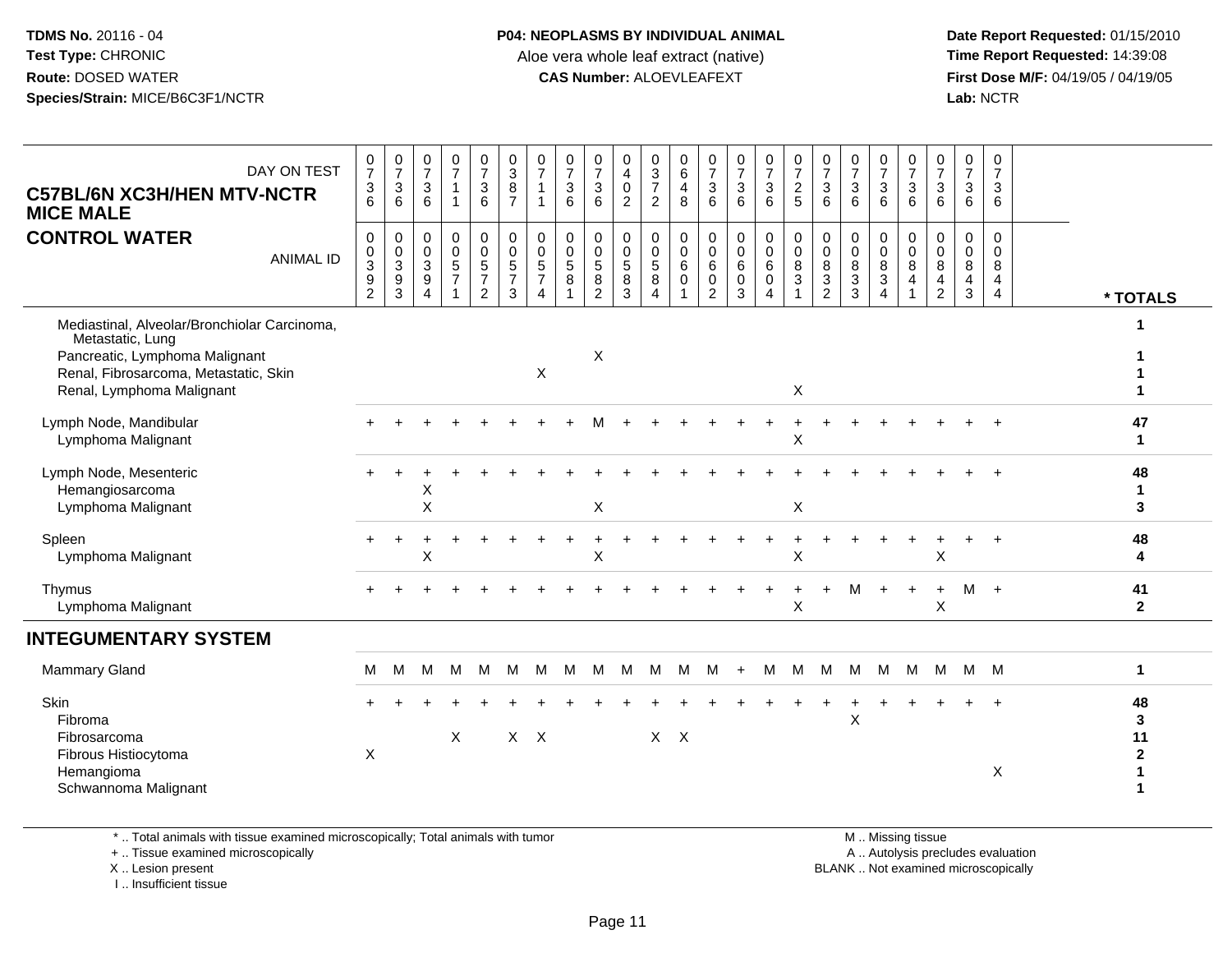| DAY ON TEST<br><b>C57BL/6N XC3H/HEN MTV-NCTR</b><br><b>MICE MALE</b>                                                                                                | $\frac{0}{7}$<br>3<br>6                                                                 | $\frac{0}{7}$<br>3<br>6                       | $\frac{0}{7}$<br>3<br>6                                           | $\frac{0}{7}$                                     | $\frac{0}{7}$<br>$\mathbf{3}$<br>6                            | $_3^0$<br>$\overline{8}$<br>$\overline{7}$                      | $\frac{0}{7}$<br>$\mathbf{1}$<br>$\mathbf{1}$                       | $\frac{0}{7}$<br>$\ensuremath{\mathsf{3}}$<br>$6\phantom{1}$ | $\frac{0}{7}$<br>$\ensuremath{\mathsf{3}}$<br>6                                  | 0<br>$\overline{4}$<br>$\mathbf 0$<br>$\overline{2}$     | 0<br>$\mathsf 3$<br>$\overline{7}$<br>$\overline{2}$ | 0<br>$\,6\,$<br>4<br>8                               | $\frac{0}{7}$<br>3<br>6                   | $\frac{0}{7}$<br>$\mathbf{3}$<br>$6\phantom{1}$                    | $\frac{0}{7}$<br>$\mathbf{3}$<br>6 | $\frac{0}{7}$<br>$\frac{2}{5}$        | $\begin{array}{c} 0 \\ 7 \end{array}$<br>$\ensuremath{\mathsf{3}}$<br>6 | $\frac{0}{7}$<br>$\ensuremath{\mathsf{3}}$<br>$6\phantom{1}$ | $\frac{0}{7}$<br>$\mathbf{3}$<br>6                                                            | 0<br>$\overline{7}$<br>3<br>6                  | $\begin{array}{c} 0 \\ 7 \end{array}$<br>3<br>6  | $\frac{0}{7}$<br>3<br>6                                           | $\begin{array}{c} 0 \\ 7 \end{array}$<br>3<br>$6\phantom{1}$              |                              |
|---------------------------------------------------------------------------------------------------------------------------------------------------------------------|-----------------------------------------------------------------------------------------|-----------------------------------------------|-------------------------------------------------------------------|---------------------------------------------------|---------------------------------------------------------------|-----------------------------------------------------------------|---------------------------------------------------------------------|--------------------------------------------------------------|----------------------------------------------------------------------------------|----------------------------------------------------------|------------------------------------------------------|------------------------------------------------------|-------------------------------------------|--------------------------------------------------------------------|------------------------------------|---------------------------------------|-------------------------------------------------------------------------|--------------------------------------------------------------|-----------------------------------------------------------------------------------------------|------------------------------------------------|--------------------------------------------------|-------------------------------------------------------------------|---------------------------------------------------------------------------|------------------------------|
| <b>CONTROL WATER</b><br><b>ANIMAL ID</b>                                                                                                                            | $\mathbf 0$<br>$\boldsymbol{0}$<br>$\overline{3}$<br>$\boldsymbol{9}$<br>$\overline{c}$ | 0<br>0<br>$\ensuremath{\mathsf{3}}$<br>9<br>3 | $\mathbf 0$<br>$\mathbf 0$<br>$\ensuremath{\mathsf{3}}$<br>9<br>4 | 0<br>$\mathbf 0$<br>$\,$ 5 $\,$<br>$\overline{7}$ | $\mathbf 0$<br>$\mathsf 0$<br>$\frac{5}{7}$<br>$\overline{2}$ | $\mathbf 0$<br>$\mathbf 0$<br>$\sqrt{5}$<br>$\overline{7}$<br>3 | $\mathbf 0$<br>0<br>$\,$ 5 $\,$<br>$\overline{7}$<br>$\overline{4}$ | $\mathbf 0$<br>$\mathsf{O}\xspace$<br>$\sqrt{5}$<br>8        | 0<br>$\mathbf 0$<br>$\sqrt{5}$<br>$\begin{smallmatrix} 8 \\ 2 \end{smallmatrix}$ | $\mathbf 0$<br>$\mathbf 0$<br>$\sqrt{5}$<br>$\bf 8$<br>3 | $\mathbf 0$<br>$\Omega$<br>$\sqrt{5}$<br>8<br>4      | $\mathbf 0$<br>$\mathbf 0$<br>6<br>$\mathbf 0$<br>-1 | 0<br>$\mathbf 0$<br>6<br>$\mathbf 0$<br>2 | 0<br>$\mathsf{O}\xspace$<br>$\,6\,$<br>$\pmb{0}$<br>$\overline{3}$ | 0<br>$\mathbf 0$<br>6<br>0<br>4    | $\mathbf 0$<br>0<br>8<br>$\mathbf{3}$ | $\mathbf 0$<br>$\mathbf 0$<br>$\bf 8$<br>$\frac{3}{2}$                  | 0<br>$\mathbf 0$<br>$\bf 8$<br>$\frac{3}{3}$                 | $\mathbf 0$<br>$\mathbf{0}$<br>8<br>$\sqrt{3}$<br>$\overline{4}$                              | $\mathbf 0$<br>$\Omega$<br>8<br>$\overline{4}$ | $\Omega$<br>$\Omega$<br>8<br>4<br>$\overline{2}$ | $\mathbf 0$<br>$\mathbf 0$<br>8<br>$\overline{4}$<br>$\mathbf{3}$ | $\mathbf 0$<br>$\mathbf 0$<br>$\bf 8$<br>$\overline{4}$<br>$\overline{4}$ | * TOTALS                     |
| <b>MUSCULOSKELETAL SYSTEM</b>                                                                                                                                       |                                                                                         |                                               |                                                                   |                                                   |                                                               |                                                                 |                                                                     |                                                              |                                                                                  |                                                          |                                                      |                                                      |                                           |                                                                    |                                    |                                       |                                                                         |                                                              |                                                                                               |                                                |                                                  |                                                                   |                                                                           |                              |
| Bone, Femur                                                                                                                                                         |                                                                                         |                                               |                                                                   |                                                   |                                                               |                                                                 |                                                                     |                                                              |                                                                                  |                                                          |                                                      |                                                      |                                           |                                                                    |                                    |                                       |                                                                         |                                                              |                                                                                               |                                                |                                                  |                                                                   |                                                                           | 48                           |
| <b>Skeletal Muscle</b><br>Intercostal, Fibrosarcoma, Metastatic, Skin                                                                                               |                                                                                         |                                               |                                                                   |                                                   |                                                               |                                                                 | $\ddot{}$<br>X                                                      |                                                              |                                                                                  |                                                          |                                                      |                                                      |                                           |                                                                    |                                    |                                       |                                                                         |                                                              |                                                                                               |                                                |                                                  |                                                                   |                                                                           | $\mathbf{1}$<br>$\mathbf{1}$ |
| <b>NERVOUS SYSTEM</b>                                                                                                                                               |                                                                                         |                                               |                                                                   |                                                   |                                                               |                                                                 |                                                                     |                                                              |                                                                                  |                                                          |                                                      |                                                      |                                           |                                                                    |                                    |                                       |                                                                         |                                                              |                                                                                               |                                                |                                                  |                                                                   |                                                                           |                              |
| Brain, Brain Stem                                                                                                                                                   |                                                                                         |                                               |                                                                   |                                                   |                                                               |                                                                 |                                                                     |                                                              |                                                                                  |                                                          |                                                      |                                                      |                                           |                                                                    |                                    |                                       |                                                                         |                                                              |                                                                                               |                                                |                                                  |                                                                   |                                                                           | 47                           |
| Brain, Cerebellum                                                                                                                                                   |                                                                                         |                                               |                                                                   |                                                   |                                                               |                                                                 |                                                                     |                                                              |                                                                                  |                                                          |                                                      |                                                      |                                           |                                                                    |                                    |                                       |                                                                         |                                                              |                                                                                               |                                                |                                                  |                                                                   |                                                                           | 47                           |
| Brain, Cerebrum                                                                                                                                                     |                                                                                         |                                               |                                                                   |                                                   |                                                               |                                                                 |                                                                     |                                                              |                                                                                  |                                                          |                                                      |                                                      |                                           |                                                                    |                                    |                                       |                                                                         |                                                              |                                                                                               |                                                |                                                  |                                                                   |                                                                           | 47                           |
| <b>RESPIRATORY SYSTEM</b>                                                                                                                                           |                                                                                         |                                               |                                                                   |                                                   |                                                               |                                                                 |                                                                     |                                                              |                                                                                  |                                                          |                                                      |                                                      |                                           |                                                                    |                                    |                                       |                                                                         |                                                              |                                                                                               |                                                |                                                  |                                                                   |                                                                           |                              |
| Lung<br>Alveolar/Bronchiolar Adenoma<br>Alveolar/Bronchiolar Carcinoma<br>Fibrosarcoma, Metastatic, Skin<br>Lymphoma Malignant                                      |                                                                                         | $\mathsf X$                                   |                                                                   |                                                   |                                                               |                                                                 | $\mathsf X$                                                         |                                                              |                                                                                  |                                                          |                                                      |                                                      |                                           |                                                                    |                                    | X                                     |                                                                         |                                                              |                                                                                               |                                                | X                                                |                                                                   |                                                                           | 48<br>3<br>3<br>1<br>1       |
| Nose                                                                                                                                                                |                                                                                         |                                               |                                                                   |                                                   |                                                               |                                                                 |                                                                     |                                                              |                                                                                  |                                                          |                                                      |                                                      |                                           |                                                                    |                                    |                                       |                                                                         |                                                              |                                                                                               |                                                |                                                  |                                                                   | $\ddot{}$                                                                 | 48                           |
| Trachea                                                                                                                                                             |                                                                                         |                                               |                                                                   |                                                   |                                                               |                                                                 |                                                                     |                                                              |                                                                                  |                                                          |                                                      |                                                      |                                           |                                                                    |                                    |                                       |                                                                         |                                                              |                                                                                               |                                                |                                                  |                                                                   | $\ddot{}$                                                                 | 48                           |
| <b>SPECIAL SENSES SYSTEM</b>                                                                                                                                        |                                                                                         |                                               |                                                                   |                                                   |                                                               |                                                                 |                                                                     |                                                              |                                                                                  |                                                          |                                                      |                                                      |                                           |                                                                    |                                    |                                       |                                                                         |                                                              |                                                                                               |                                                |                                                  |                                                                   |                                                                           |                              |
| Eye                                                                                                                                                                 |                                                                                         |                                               |                                                                   |                                                   |                                                               |                                                                 |                                                                     |                                                              |                                                                                  |                                                          |                                                      |                                                      |                                           |                                                                    |                                    |                                       |                                                                         |                                                              |                                                                                               |                                                |                                                  |                                                                   |                                                                           | 47                           |
| *  Total animals with tissue examined microscopically; Total animals with tumor<br>+  Tissue examined microscopically<br>X  Lesion present<br>I Insufficient tissue |                                                                                         |                                               |                                                                   |                                                   |                                                               |                                                                 |                                                                     |                                                              |                                                                                  |                                                          |                                                      |                                                      |                                           |                                                                    |                                    |                                       |                                                                         |                                                              | M  Missing tissue<br>A  Autolysis precludes evaluation<br>BLANK  Not examined microscopically |                                                |                                                  |                                                                   |                                                                           |                              |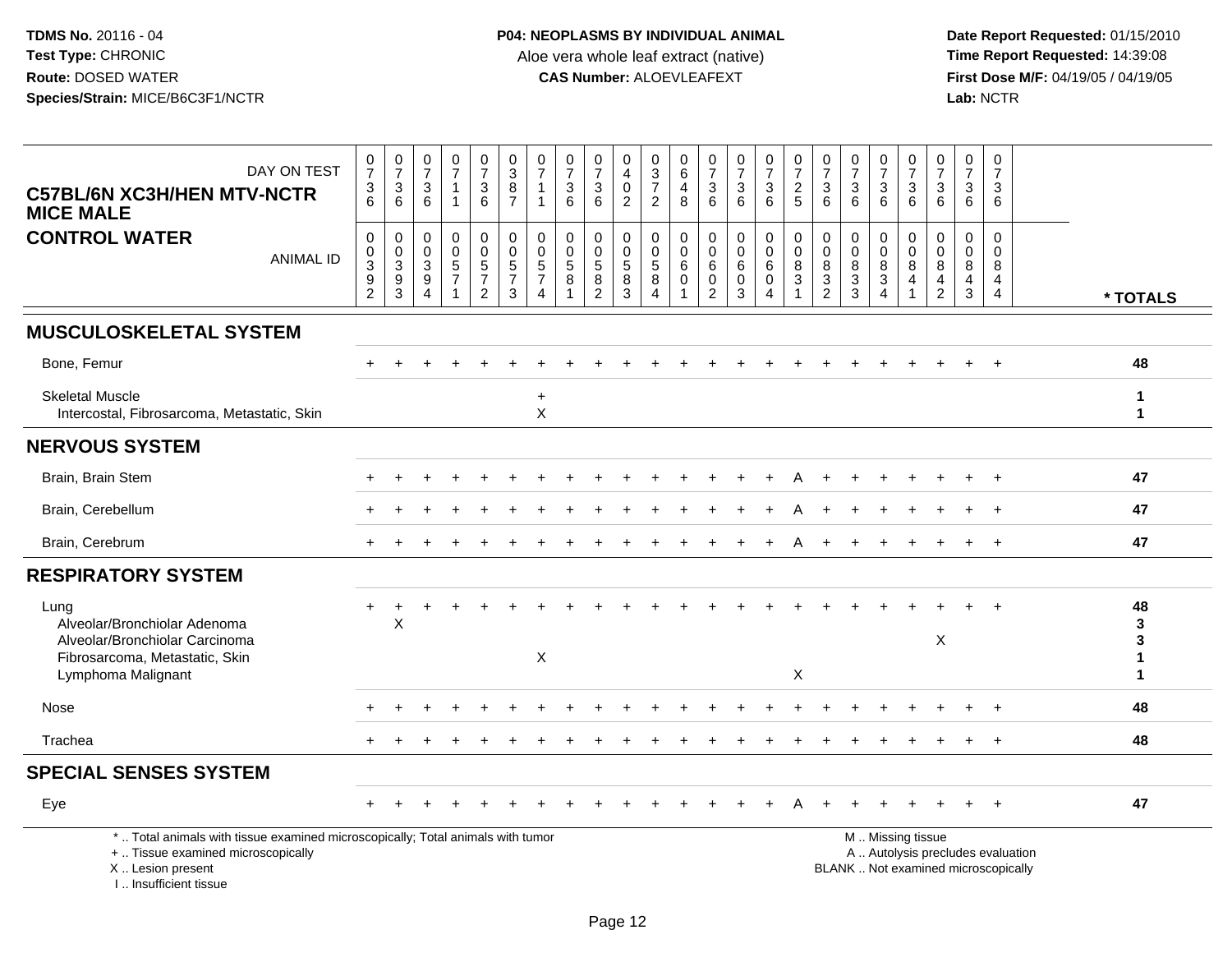**Date Report Requested:** 01/15/2010 **First Dose M/F:** 04/19/05 / 04/19/05<br>Lab: NCTR **Lab:** NCTR

| <b>C57BL/6N XC3H/HEN MTV-NCTR</b><br><b>MICE MALE</b>                | DAY ON TEST      | $\frac{0}{7}$<br>$\frac{3}{6}$                                                    | $\frac{0}{7}$<br>3<br>6 | 0<br>$\overline{7}$<br>$\sqrt{3}$<br>6                                    | $\frac{0}{7}$                                                   | $\frac{0}{7}$<br>$\ensuremath{\mathsf{3}}$<br>$\,6\,$                            | $\begin{array}{c} 0 \\ 3 \\ 8 \end{array}$<br>$\overline{7}$                  | $\frac{0}{7}$                      | $\frac{0}{7}$<br>$\sqrt{3}$<br>6 | $\frac{0}{7}$<br>$\mathbf{3}$<br>6 | $\begin{smallmatrix}0\0\4\end{smallmatrix}$<br>$\mathsf 0$<br>$\overline{2}$ | $\begin{array}{c} 0 \\ 3 \\ 7 \end{array}$<br>$\overline{c}$ | $\begin{array}{c} 0 \\ 6 \end{array}$<br>4<br>8 | $\frac{0}{7}$<br>$\sqrt{3}$<br>6           | $\begin{array}{c} 0 \\ 7 \\ 3 \end{array}$<br>6 | $\begin{array}{c} 0 \\ 7 \\ 3 \end{array}$<br>6 | $\frac{0}{7}$<br>$rac{2}{5}$                                     | 0<br>$\overline{7}$<br>$\sqrt{3}$<br>6        | $\begin{array}{c} 0 \\ 7 \end{array}$<br>$\mathbf{3}$<br>6 | $\frac{0}{7}$<br>$\sqrt{3}$<br>6 | $\frac{0}{7}$<br>$\mathbf{3}$<br>6 | $\pmb{0}$<br>$\overline{7}$<br>$\sqrt{3}$<br>6 | $\frac{0}{7}$<br>3<br>6 | 0<br>$\overline{ }$<br>$\mathbf{3}$<br>6 |                   |
|----------------------------------------------------------------------|------------------|-----------------------------------------------------------------------------------|-------------------------|---------------------------------------------------------------------------|-----------------------------------------------------------------|----------------------------------------------------------------------------------|-------------------------------------------------------------------------------|------------------------------------|----------------------------------|------------------------------------|------------------------------------------------------------------------------|--------------------------------------------------------------|-------------------------------------------------|--------------------------------------------|-------------------------------------------------|-------------------------------------------------|------------------------------------------------------------------|-----------------------------------------------|------------------------------------------------------------|----------------------------------|------------------------------------|------------------------------------------------|-------------------------|------------------------------------------|-------------------|
| <b>CONTROL WATER</b>                                                 | <b>ANIMAL ID</b> | 0<br>$\pmb{0}$<br>$\ensuremath{\mathsf{3}}$<br>$\boldsymbol{9}$<br>$\overline{2}$ | 0<br>0<br>3<br>9<br>3   | 0<br>0<br>$\ensuremath{\mathsf{3}}$<br>$\boldsymbol{9}$<br>$\overline{4}$ | $\begin{smallmatrix}0\0\0\5\end{smallmatrix}$<br>$\overline{7}$ | 0<br>$\begin{array}{c} 0 \\ 5 \end{array}$<br>$\boldsymbol{7}$<br>$\overline{2}$ | $\pmb{0}$<br>$\boldsymbol{0}$<br>$\sqrt{5}$<br>$\overline{7}$<br>$\mathbf{3}$ | 0<br>0<br>5<br>$\overline{7}$<br>4 | 0<br>$\mathbf 0$<br>5<br>8       | 0<br>0<br>5<br>8<br>$\overline{2}$ | 0<br>0<br>$\,$ 5 $\,$<br>8<br>3                                              | 0<br>$\,0\,$<br>$\sqrt{5}$<br>$\, 8$<br>$\overline{4}$       | 0<br>0<br>6<br>0                                | 0<br>0<br>6<br>$\pmb{0}$<br>$\overline{2}$ | 0<br>0<br>6<br>$\boldsymbol{0}$<br>3            | 0<br>$\pmb{0}$<br>$\,6\,$<br>0<br>4             | $\mathbf 0$<br>$\pmb{0}$<br>$\,8\,$<br>$\ensuremath{\mathsf{3}}$ | 0<br>0<br>8<br>$\mathbf{3}$<br>$\overline{2}$ | 0<br>$\pmb{0}$<br>8<br>$\sqrt{3}$<br>3                     | 0<br>0<br>8<br>3<br>4            | 0<br>$\mathbf 0$<br>8<br>4<br>1    | 0<br>0<br>8<br>4<br>2                          | 0<br>0<br>8<br>4<br>3   | 0<br>0<br>8<br>4<br>4                    | * TOTALS          |
| <b>Harderian Gland</b><br>Adenoma<br>Carcinoma<br>Lymphoma Malignant |                  |                                                                                   |                         |                                                                           |                                                                 |                                                                                  |                                                                               |                                    |                                  |                                    |                                                                              |                                                              |                                                 |                                            |                                                 |                                                 | X                                                                |                                               | X                                                          | Χ                                |                                    |                                                | $+$                     | $+$                                      | 48<br>3           |
| <b>URINARY SYSTEM</b>                                                |                  |                                                                                   |                         |                                                                           |                                                                 |                                                                                  |                                                                               |                                    |                                  |                                    |                                                                              |                                                              |                                                 |                                            |                                                 |                                                 |                                                                  |                                               |                                                            |                                  |                                    |                                                |                         |                                          |                   |
| Kidney<br>Lymphoma Malignant                                         |                  |                                                                                   |                         |                                                                           |                                                                 |                                                                                  |                                                                               |                                    |                                  |                                    |                                                                              |                                                              |                                                 |                                            |                                                 |                                                 | X                                                                |                                               |                                                            |                                  |                                    |                                                | $+$                     | $+$                                      | 48<br>1           |
| Urethra                                                              |                  |                                                                                   |                         |                                                                           |                                                                 |                                                                                  |                                                                               |                                    |                                  | $\ddot{}$                          |                                                                              |                                                              |                                                 |                                            |                                                 |                                                 |                                                                  |                                               |                                                            |                                  |                                    |                                                |                         |                                          | $\mathbf 1$       |
| <b>Urinary Bladder</b><br>Lymphoma Malignant                         |                  |                                                                                   |                         |                                                                           |                                                                 |                                                                                  |                                                                               |                                    |                                  |                                    |                                                                              |                                                              |                                                 |                                            |                                                 |                                                 | X                                                                |                                               |                                                            |                                  |                                    |                                                | $+$                     | $+$                                      | 48<br>$\mathbf 1$ |
| <b>SYSTEMIC LESIONS</b>                                              |                  |                                                                                   |                         |                                                                           |                                                                 |                                                                                  |                                                                               |                                    |                                  |                                    |                                                                              |                                                              |                                                 |                                            |                                                 |                                                 |                                                                  |                                               |                                                            |                                  |                                    |                                                |                         |                                          |                   |
| Multiple Organ<br>Lymphoma Malignant                                 |                  |                                                                                   |                         | X                                                                         |                                                                 |                                                                                  |                                                                               |                                    |                                  | X                                  |                                                                              |                                                              |                                                 |                                            |                                                 |                                                 | X                                                                |                                               |                                                            |                                  |                                    | X                                              |                         | $\overline{1}$                           | 48<br>4           |

\* .. Total animals with tissue examined microscopically; Total animals with tumor

+ .. Tissue examined microscopically

X .. Lesion present

I .. Insufficient tissue

 M .. Missing tissuey the contract of the contract of the contract of the contract of the contract of the contract of the contract of  $A$ . Autolysis precludes evaluation Lesion present BLANK .. Not examined microscopically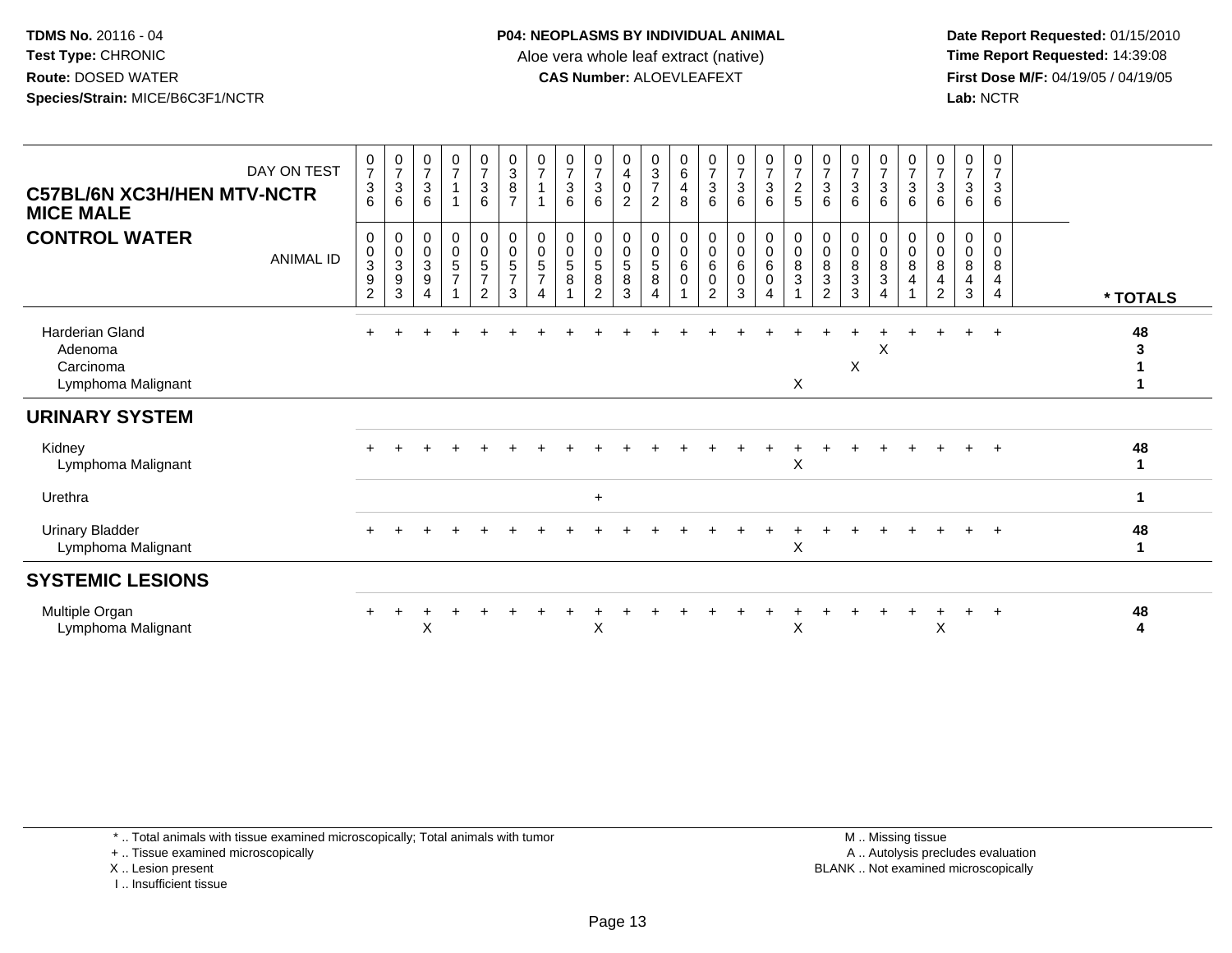**Date Report Requested:** 01/15/2010 **First Dose M/F:** 04/19/05 / 04/19/05<br>Lab: NCTR **Lab:** NCTR

| DAY ON TEST<br><b>C57BL/6N XC3H/HEN MTV-NCTR</b><br><b>MICE MALE</b>                                                                       | $_6^0$<br>$^8_9$             | $\begin{array}{c} 0 \\ 7 \end{array}$<br>$\ensuremath{\mathsf{3}}$<br>$\,6$ | $\mathbf 0$<br>$\overline{7}$<br>3<br>6 | $\frac{0}{7}$<br>$\sqrt{3}$<br>6                                                  | $\begin{array}{c} 0 \\ 7 \end{array}$<br>$\sqrt{3}$<br>6         | 0<br>6<br>4<br>$\mathbf 0$                   | 0<br>6<br>5<br>$\mathbf 1$               | 0<br>$\overline{7}$<br>$\ensuremath{\mathsf{3}}$<br>$6\phantom{1}$ | $\begin{array}{c} 0 \\ 5 \end{array}$<br>$\overline{3}$<br>$\overline{4}$ | $\pmb{0}$<br>$\overline{7}$<br>3<br>$6\phantom{1}$ | 0<br>$\overline{4}$<br>$\mathbf 0$<br>9 | 0<br>$\frac{5}{7}$<br>3<br>$\,6\,$ | $\frac{0}{7}$<br>$\frac{3}{6}$                          | $_0^0$<br>$\sqrt{3}$<br>$\overline{2}$             | $\begin{array}{c} 0 \\ 7 \end{array}$<br>$\mathbf{3}$<br>6      | $\begin{array}{c} 0 \\ 7 \end{array}$<br>$\sqrt{3}$<br>$6\phantom{1}6$ | $\frac{0}{7}$<br>3<br>6                                       | $\mathbf 0$<br>$\overline{7}$<br>3<br>6                | $\frac{0}{7}$<br>$\ensuremath{\mathsf{3}}$<br>6  | $\begin{array}{c} 0 \\ 7 \end{array}$<br>$\ensuremath{\mathsf{3}}$<br>6 | $\,0\,$<br>$\overline{7}$<br>$\ensuremath{\mathsf{3}}$<br>$6\phantom{1}$ | $\pmb{0}$<br>6<br>0<br>6                      | $\mathbf 0$<br>$\overline{4}$<br>$\boldsymbol{9}$<br>$\overline{7}$            | $\begin{array}{c} 0 \\ 7 \end{array}$<br>$\pmb{0}$<br>$\mathsf{O}\xspace$ | 0<br>6<br>5<br>$\overline{5}$                                                       |                       |
|--------------------------------------------------------------------------------------------------------------------------------------------|------------------------------|-----------------------------------------------------------------------------|-----------------------------------------|-----------------------------------------------------------------------------------|------------------------------------------------------------------|----------------------------------------------|------------------------------------------|--------------------------------------------------------------------|---------------------------------------------------------------------------|----------------------------------------------------|-----------------------------------------|------------------------------------|---------------------------------------------------------|----------------------------------------------------|-----------------------------------------------------------------|------------------------------------------------------------------------|---------------------------------------------------------------|--------------------------------------------------------|--------------------------------------------------|-------------------------------------------------------------------------|--------------------------------------------------------------------------|-----------------------------------------------|--------------------------------------------------------------------------------|---------------------------------------------------------------------------|-------------------------------------------------------------------------------------|-----------------------|
| <b>ALOEWHOLLEAF 1.0</b><br><b>ANIMAL ID</b>                                                                                                | 0<br>$^{\rm 0}_{\rm 2}$<br>6 | 0<br>$\frac{0}{2}$<br>6<br>$\overline{2}$                                   | 0<br>0<br>$\sqrt{2}$<br>6<br>3          | $\mathbf 0$<br>$\mathbf 0$<br>$\overline{c}$<br>$6\phantom{1}6$<br>$\overline{4}$ | 0<br>$\mathbf 0$<br>$\overline{4}$<br>$\sqrt{5}$<br>$\mathbf{1}$ | 0<br>$\mathbf 0$<br>4<br>5<br>$\overline{2}$ | 0<br>$\mathbf 0$<br>4<br>$\sqrt{5}$<br>3 | 0<br>0<br>4<br>5<br>$\overline{4}$                                 | $\mathbf 0$<br>$\mathbf 0$<br>$\overline{4}$<br>$\,6\,$                   | 0<br>$\mathbf 0$<br>$\overline{4}$<br>6<br>2       | 0<br>$\mathbf 0$<br>4<br>6<br>3         | 0<br>$\mathbf 0$<br>4<br>6<br>4    | 0<br>$\mathbf 0$<br>$\,6$<br>$\sqrt{2}$<br>$\mathbf{1}$ | 0<br>$\mathsf{O}\xspace$<br>$\,6$<br>$\frac{2}{2}$ | 0<br>$\mathbf 0$<br>$\,6\,$<br>$\overline{c}$<br>$\overline{4}$ | 0<br>$\overline{0}$<br>$\,6\,$<br>$\overline{4}$<br>$\mathbf 1$        | 0<br>$\mathbf 0$<br>$\,6$<br>$\overline{4}$<br>$\overline{2}$ | $\mathbf 0$<br>$\mathbf 0$<br>6<br>$\overline{4}$<br>3 | 0<br>$\mathbf 0$<br>$\,6$<br>$\overline{4}$<br>4 | 0<br>$\mathbf 0$<br>$\,6\,$<br>$\sqrt{5}$                               | 0<br>$\pmb{0}$<br>$\,6\,$<br>$\frac{5}{2}$                               | $\mathbf 0$<br>0<br>$\,6$<br>$\,$ 5 $\,$<br>3 | $\mathbf 0$<br>$\mathbf 0$<br>$6\phantom{1}6$<br>$\,$ 5 $\,$<br>$\overline{4}$ | 0<br>$\mathbf 0$<br>$\,6\,$<br>6<br>$\mathbf{1}$                          | $\mathbf{0}$<br>$\mathbf 0$<br>$6\phantom{1}6$<br>$6\phantom{1}6$<br>$\overline{2}$ | males<br>$($ cont $)$ |
| <b>ALIMENTARY SYSTEM</b>                                                                                                                   |                              |                                                                             |                                         |                                                                                   |                                                                  |                                              |                                          |                                                                    |                                                                           |                                                    |                                         |                                    |                                                         |                                                    |                                                                 |                                                                        |                                                               |                                                        |                                                  |                                                                         |                                                                          |                                               |                                                                                |                                                                           |                                                                                     |                       |
| Esophagus<br>Hepatocholangiocarcinoma, Metastatic, Liver                                                                                   |                              |                                                                             |                                         |                                                                                   |                                                                  |                                              | Χ                                        |                                                                    |                                                                           |                                                    |                                         |                                    |                                                         |                                                    |                                                                 |                                                                        |                                                               |                                                        |                                                  |                                                                         |                                                                          |                                               |                                                                                |                                                                           |                                                                                     |                       |
| Gallbladder                                                                                                                                |                              |                                                                             |                                         |                                                                                   |                                                                  |                                              |                                          |                                                                    |                                                                           |                                                    |                                         |                                    |                                                         |                                                    |                                                                 |                                                                        |                                                               |                                                        |                                                  |                                                                         |                                                                          |                                               |                                                                                |                                                                           | $\overline{1}$                                                                      |                       |
| Intestine Large, Ascending Colon                                                                                                           |                              |                                                                             |                                         |                                                                                   |                                                                  |                                              |                                          |                                                                    |                                                                           |                                                    |                                         |                                    |                                                         |                                                    |                                                                 |                                                                        |                                                               |                                                        |                                                  |                                                                         |                                                                          |                                               |                                                                                |                                                                           |                                                                                     |                       |
| Intestine Large, Cecum                                                                                                                     |                              |                                                                             |                                         |                                                                                   |                                                                  |                                              |                                          |                                                                    |                                                                           |                                                    |                                         |                                    |                                                         |                                                    |                                                                 |                                                                        |                                                               |                                                        |                                                  |                                                                         |                                                                          |                                               |                                                                                |                                                                           |                                                                                     |                       |
| Intestine Large, Descending Colon                                                                                                          |                              |                                                                             |                                         |                                                                                   |                                                                  |                                              |                                          |                                                                    |                                                                           |                                                    |                                         |                                    |                                                         |                                                    |                                                                 |                                                                        |                                                               |                                                        |                                                  |                                                                         |                                                                          |                                               |                                                                                |                                                                           | $\overline{1}$                                                                      |                       |
| Intestine Large, Rectum                                                                                                                    |                              |                                                                             |                                         |                                                                                   |                                                                  |                                              |                                          |                                                                    |                                                                           |                                                    |                                         |                                    |                                                         |                                                    |                                                                 |                                                                        |                                                               |                                                        |                                                  |                                                                         |                                                                          |                                               |                                                                                |                                                                           |                                                                                     |                       |
| Intestine Large, Transverse Colon                                                                                                          |                              |                                                                             |                                         |                                                                                   |                                                                  |                                              |                                          |                                                                    |                                                                           |                                                    |                                         |                                    |                                                         |                                                    |                                                                 |                                                                        |                                                               |                                                        |                                                  |                                                                         |                                                                          |                                               |                                                                                |                                                                           |                                                                                     |                       |
| Intestine Small, Duodenum                                                                                                                  |                              |                                                                             |                                         |                                                                                   |                                                                  |                                              |                                          |                                                                    |                                                                           |                                                    |                                         |                                    |                                                         |                                                    |                                                                 |                                                                        |                                                               |                                                        |                                                  |                                                                         |                                                                          |                                               |                                                                                |                                                                           |                                                                                     |                       |
| Intestine Small, Ileum<br>Lymphoma Malignant                                                                                               |                              |                                                                             |                                         |                                                                                   |                                                                  |                                              |                                          |                                                                    |                                                                           |                                                    |                                         |                                    |                                                         |                                                    |                                                                 |                                                                        |                                                               |                                                        |                                                  |                                                                         |                                                                          |                                               |                                                                                |                                                                           |                                                                                     |                       |
| Intestine Small, Jejunum<br>Carcinoma<br>Lymphoma Malignant                                                                                |                              | X                                                                           |                                         |                                                                                   |                                                                  |                                              |                                          |                                                                    |                                                                           |                                                    |                                         |                                    |                                                         |                                                    |                                                                 |                                                                        |                                                               |                                                        |                                                  |                                                                         |                                                                          |                                               |                                                                                |                                                                           |                                                                                     |                       |
| Liver<br>Hepatoblastoma<br>Hepatocellular Adenoma<br>Hepatocellular Carcinoma                                                              | X                            |                                                                             | X                                       |                                                                                   |                                                                  |                                              | X                                        |                                                                    | X                                                                         |                                                    |                                         |                                    |                                                         |                                                    | X<br>$\mathsf{X}$                                               |                                                                        | $\mathsf{X}$                                                  |                                                        | X                                                |                                                                         | X                                                                        |                                               |                                                                                |                                                                           |                                                                                     |                       |
| *  Total animals with tissue examined microscopically; Total animals with tumor<br>+  Tissue examined microscopically<br>X  Lesion present |                              |                                                                             |                                         |                                                                                   |                                                                  |                                              |                                          |                                                                    |                                                                           |                                                    |                                         |                                    |                                                         |                                                    |                                                                 |                                                                        |                                                               |                                                        |                                                  | M  Missing tissue                                                       |                                                                          |                                               | A  Autolysis precludes evaluation<br>BLANK  Not examined microscopically       |                                                                           |                                                                                     |                       |

X .. Lesion present I .. Insufficient tissue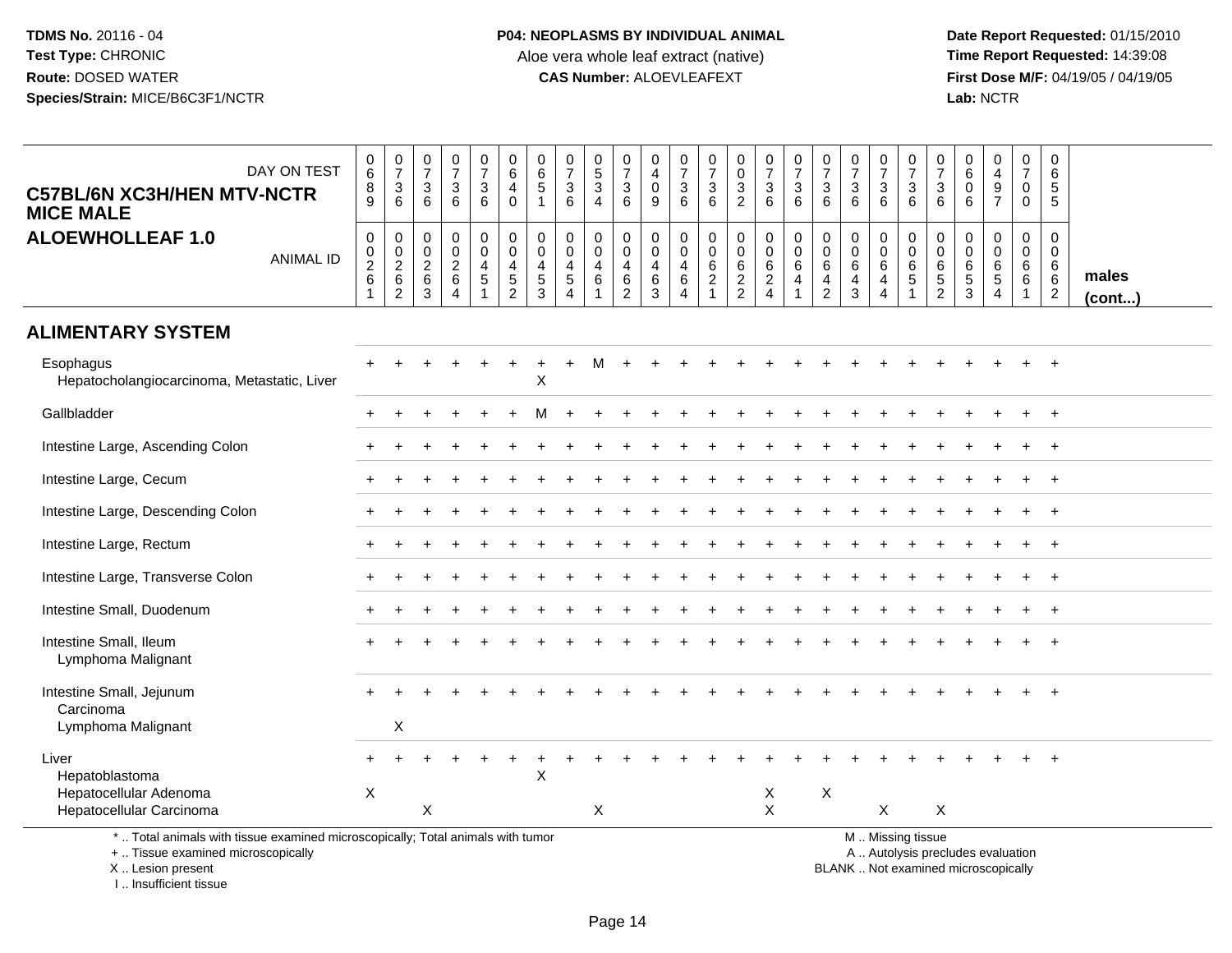I .. Insufficient tissue

| DAY ON TEST<br><b>C57BL/6N XC3H/HEN MTV-NCTR</b><br><b>MICE MALE</b>                                                                       | $\begin{array}{c} 0 \\ 6 \end{array}$<br>$\, 8$<br>9 | $\frac{0}{7}$<br>$\sqrt{3}$<br>6                    | $\frac{0}{7}$<br>3<br>6                                  | $\frac{0}{7}$<br>3<br>6                                           | $\begin{smallmatrix}0\\7\end{smallmatrix}$<br>$\ensuremath{\mathsf{3}}$<br>$6\phantom{1}$ | $\pmb{0}$<br>$\overline{6}$<br>4<br>$\mathbf 0$                       | $\begin{array}{c} 0 \\ 6 \end{array}$<br>$\overline{5}$<br>$\overline{1}$ | $\begin{array}{c} 0 \\ 7 \end{array}$<br>$\ensuremath{\mathsf{3}}$<br>6                             | $\begin{array}{c} 0 \\ 5 \end{array}$<br>$\overline{3}$<br>$\overline{4}$ | $\frac{0}{7}$<br>$\frac{3}{6}$                                             | $\pmb{0}$<br>$\overline{4}$<br>$\pmb{0}$<br>$9\,$             | 0<br>$\overline{7}$<br>$\ensuremath{\mathsf{3}}$<br>6 | $\begin{array}{c} 0 \\ 7 \end{array}$<br>$\frac{3}{6}$           | $\pmb{0}$<br>$\overline{0}$<br>$\overline{3}$<br>$\overline{2}$        | $\frac{0}{7}$<br>$\mathbf 3$<br>6                              | $\frac{0}{7}$<br>3<br>$\,6\,$              | $\begin{array}{c} 0 \\ 7 \end{array}$<br>$\ensuremath{\mathsf{3}}$<br>6 | $\begin{array}{c} 0 \\ 7 \end{array}$<br>$\ensuremath{\mathsf{3}}$<br>6         | $\frac{0}{7}$<br>$\frac{3}{6}$                                          | $\begin{matrix} 0 \\ 7 \end{matrix}$<br>$\ensuremath{\mathsf{3}}$<br>6                        | 0<br>$\overline{7}$<br>3<br>6                          | $\begin{array}{c} 0 \\ 6 \end{array}$<br>$\mathbf 0$<br>6 | $_4^{\rm 0}$<br>$\frac{9}{7}$              | 0<br>$\overline{7}$<br>0<br>$\Omega$ | $\mathbf 0$<br>$6\phantom{1}6$<br>5<br>$\sqrt{5}$      |                       |
|--------------------------------------------------------------------------------------------------------------------------------------------|------------------------------------------------------|-----------------------------------------------------|----------------------------------------------------------|-------------------------------------------------------------------|-------------------------------------------------------------------------------------------|-----------------------------------------------------------------------|---------------------------------------------------------------------------|-----------------------------------------------------------------------------------------------------|---------------------------------------------------------------------------|----------------------------------------------------------------------------|---------------------------------------------------------------|-------------------------------------------------------|------------------------------------------------------------------|------------------------------------------------------------------------|----------------------------------------------------------------|--------------------------------------------|-------------------------------------------------------------------------|---------------------------------------------------------------------------------|-------------------------------------------------------------------------|-----------------------------------------------------------------------------------------------|--------------------------------------------------------|-----------------------------------------------------------|--------------------------------------------|--------------------------------------|--------------------------------------------------------|-----------------------|
| <b>ALOEWHOLLEAF 1.0</b><br><b>ANIMAL ID</b>                                                                                                | $\pmb{0}$<br>$\frac{0}{2}$ 6                         | $\mathbf 0$<br>$\mathbf 0$<br>$^2\phantom{1}6$<br>2 | $\mathsf 0$<br>$\mathbf 0$<br>$\boldsymbol{2}$<br>6<br>3 | 0<br>$\boldsymbol{0}$<br>$\frac{2}{6}$<br>$\overline{\mathbf{4}}$ | $\pmb{0}$<br>$\overline{0}$<br>$\overline{4}$<br>$\overline{5}$<br>$\mathbf{1}$           | $\mathsf 0$<br>$\ddot{\mathbf{0}}$<br>$\overline{4}$<br>$\frac{5}{2}$ | $\mathbf 0$<br>$\pmb{0}$<br>$\overline{4}$<br>$\frac{5}{3}$               | $\mathbf 0$<br>$\mathbf 0$<br>$\overline{\mathbf{4}}$<br>$\overline{5}$<br>$\boldsymbol{\varDelta}$ | 0<br>$\overline{0}$<br>$\overline{4}$<br>$\,6\,$                          | $\pmb{0}$<br>$\overline{0}$<br>$\overline{4}$<br>$\,6\,$<br>$\overline{2}$ | 0<br>$\ddot{\mathbf{0}}$<br>$\overline{\mathbf{4}}$<br>6<br>3 | 0<br>$\mathbf 0$<br>$\overline{4}$<br>6<br>4          | $_{\rm 0}^{\rm 0}$<br>$\begin{array}{c} 6 \\ 2 \\ 1 \end{array}$ | 0<br>$\ddot{\mathbf{0}}$<br>$\begin{array}{c} 6 \\ 2 \\ 2 \end{array}$ | $\mathsf 0$<br>$\ddot{\mathbf{0}}$<br>$\,6\,$<br>$\frac{2}{4}$ | $\mathbf 0$<br>$\mathbf 0$<br>$\,6\,$<br>4 | $\pmb{0}$<br>$\mathbf 0$<br>6<br>$\overline{4}$<br>$\overline{2}$       | $\mathbf 0$<br>$\ddot{\mathbf{0}}$<br>$\,6\,$<br>$\overline{4}$<br>$\mathbf{3}$ | 0<br>$\ddot{\mathbf{0}}$<br>$\,6\,$<br>$\overline{4}$<br>$\overline{4}$ | $\mathbf 0$<br>$\overline{0}$<br>$\,6\,$<br>$\sqrt{5}$<br>$\mathbf{1}$                        | 0<br>$\mathbf 0$<br>6<br>$\,$ 5 $\,$<br>$\overline{2}$ | 0<br>$\mathbf 0$<br>$\,6\,$<br>$\frac{5}{3}$              | 0<br>$\pmb{0}$<br>$^6$ 5<br>$\overline{4}$ | 0<br>$\overline{0}$<br>$^6_6$        | $\mathbf 0$<br>$\mathbf 0$<br>6<br>6<br>$\overline{2}$ | males<br>$($ cont $)$ |
| Hepatocholangiocarcinoma<br>Lymphoma Malignant                                                                                             |                                                      |                                                     |                                                          |                                                                   |                                                                                           |                                                                       | X                                                                         |                                                                                                     |                                                                           |                                                                            |                                                               |                                                       |                                                                  |                                                                        |                                                                |                                            |                                                                         |                                                                                 |                                                                         |                                                                                               |                                                        |                                                           |                                            |                                      |                                                        |                       |
| Mesentery                                                                                                                                  |                                                      |                                                     |                                                          |                                                                   |                                                                                           |                                                                       |                                                                           |                                                                                                     |                                                                           |                                                                            |                                                               |                                                       |                                                                  |                                                                        |                                                                | $\ddot{}$                                  |                                                                         |                                                                                 |                                                                         |                                                                                               |                                                        |                                                           |                                            |                                      |                                                        |                       |
| Pancreas<br>Hepatocholangiocarcinoma, Metastatic, Liver                                                                                    |                                                      |                                                     |                                                          |                                                                   |                                                                                           |                                                                       | X                                                                         |                                                                                                     |                                                                           |                                                                            |                                                               |                                                       |                                                                  |                                                                        |                                                                |                                            |                                                                         |                                                                                 |                                                                         |                                                                                               |                                                        |                                                           |                                            |                                      |                                                        |                       |
| <b>Salivary Glands</b>                                                                                                                     |                                                      |                                                     |                                                          |                                                                   |                                                                                           |                                                                       |                                                                           |                                                                                                     |                                                                           |                                                                            |                                                               |                                                       |                                                                  |                                                                        |                                                                |                                            |                                                                         |                                                                                 |                                                                         |                                                                                               |                                                        |                                                           |                                            |                                      |                                                        |                       |
| Stomach, Forestomach<br>Squamous Cell Papilloma                                                                                            |                                                      |                                                     |                                                          |                                                                   |                                                                                           |                                                                       |                                                                           |                                                                                                     |                                                                           |                                                                            |                                                               |                                                       |                                                                  |                                                                        |                                                                |                                            |                                                                         |                                                                                 |                                                                         |                                                                                               |                                                        |                                                           |                                            |                                      |                                                        |                       |
| Stomach, Glandular                                                                                                                         |                                                      |                                                     |                                                          |                                                                   |                                                                                           |                                                                       |                                                                           |                                                                                                     |                                                                           |                                                                            |                                                               |                                                       |                                                                  |                                                                        |                                                                |                                            |                                                                         |                                                                                 |                                                                         |                                                                                               |                                                        |                                                           |                                            |                                      | $+$                                                    |                       |
| <b>CARDIOVASCULAR SYSTEM</b>                                                                                                               |                                                      |                                                     |                                                          |                                                                   |                                                                                           |                                                                       |                                                                           |                                                                                                     |                                                                           |                                                                            |                                                               |                                                       |                                                                  |                                                                        |                                                                |                                            |                                                                         |                                                                                 |                                                                         |                                                                                               |                                                        |                                                           |                                            |                                      |                                                        |                       |
| <b>Blood Vessel</b><br>Hepatocholangiocarcinoma, Metastatic, Liver                                                                         |                                                      |                                                     |                                                          |                                                                   |                                                                                           |                                                                       | X                                                                         |                                                                                                     |                                                                           |                                                                            |                                                               |                                                       |                                                                  |                                                                        |                                                                |                                            |                                                                         |                                                                                 |                                                                         |                                                                                               |                                                        |                                                           |                                            |                                      |                                                        |                       |
| Heart<br>Hepatocholangiocarcinoma, Metastatic, Liver                                                                                       |                                                      |                                                     |                                                          |                                                                   |                                                                                           |                                                                       | $\mathsf X$                                                               |                                                                                                     |                                                                           |                                                                            |                                                               |                                                       |                                                                  |                                                                        |                                                                |                                            |                                                                         |                                                                                 |                                                                         |                                                                                               |                                                        |                                                           |                                            |                                      |                                                        |                       |
| <b>ENDOCRINE SYSTEM</b>                                                                                                                    |                                                      |                                                     |                                                          |                                                                   |                                                                                           |                                                                       |                                                                           |                                                                                                     |                                                                           |                                                                            |                                                               |                                                       |                                                                  |                                                                        |                                                                |                                            |                                                                         |                                                                                 |                                                                         |                                                                                               |                                                        |                                                           |                                            |                                      |                                                        |                       |
| <b>Adrenal Cortex</b><br>Hepatocholangiocarcinoma, Metastatic, Liver<br>Lymphoma Malignant<br>Subcapsular, Adenoma                         |                                                      |                                                     |                                                          |                                                                   |                                                                                           |                                                                       | X                                                                         |                                                                                                     |                                                                           | Χ                                                                          |                                                               |                                                       |                                                                  |                                                                        |                                                                |                                            |                                                                         |                                                                                 |                                                                         |                                                                                               |                                                        |                                                           |                                            |                                      |                                                        |                       |
| *  Total animals with tissue examined microscopically; Total animals with tumor<br>+  Tissue examined microscopically<br>X  Lesion present |                                                      |                                                     |                                                          |                                                                   |                                                                                           |                                                                       |                                                                           |                                                                                                     |                                                                           |                                                                            |                                                               |                                                       |                                                                  |                                                                        |                                                                |                                            |                                                                         |                                                                                 |                                                                         | M  Missing tissue<br>A  Autolysis precludes evaluation<br>BLANK  Not examined microscopically |                                                        |                                                           |                                            |                                      |                                                        |                       |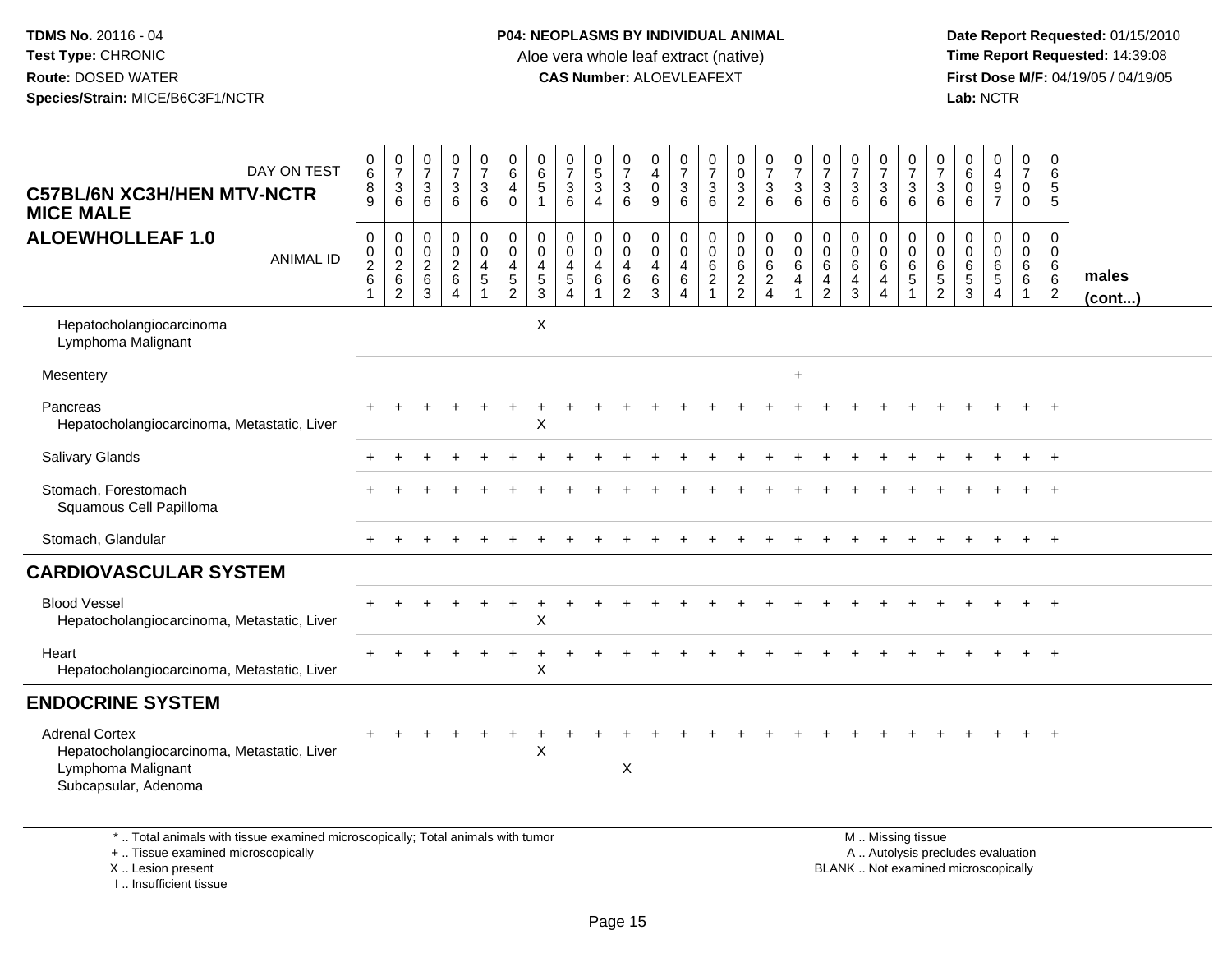**Date Report Requested:** 01/15/2010 **First Dose M/F:** 04/19/05 / 04/19/05<br>Lab: NCTR **Lab:** NCTR

| DAY ON TEST<br><b>C57BL/6N XC3H/HEN MTV-NCTR</b><br><b>MICE MALE</b>             | $\pmb{0}$<br>$\,6\,$<br>8<br>9                                                                    | $\frac{0}{7}$<br>$\mathbf{3}$<br>6                             | $\frac{0}{7}$<br>$\mathbf{3}$<br>6                         | $\frac{0}{7}$<br>3<br>6                         | $\frac{0}{7}$<br>$\mathbf{3}$<br>6               | $\begin{array}{c} 0 \\ 6 \end{array}$<br>$\overline{4}$<br>$\mathbf 0$     | $\boldsymbol{0}$<br>$\,6\,$<br>$\sqrt{5}$<br>$\overline{1}$ | $\frac{0}{7}$<br>$\mathbf{3}$<br>6                           | $\begin{array}{c} 0 \\ 5 \\ 3 \end{array}$<br>$\boldsymbol{\Lambda}$ | $\begin{array}{c} 0 \\ 7 \end{array}$<br>$\ensuremath{\mathsf{3}}$<br>6 | $\mathbf 0$<br>$\overline{4}$<br>$\pmb{0}$<br>9               | $\frac{0}{7}$<br>$\mathbf{3}$<br>6                              | $\frac{0}{7}$<br>$\mathbf{3}$<br>6                                    | 0<br>$\mathbf 0$<br>$\mathbf{3}$<br>$\overline{2}$ | $\frac{0}{7}$<br>$\mathbf{3}$<br>6                          | $\begin{array}{c} 0 \\ 7 \end{array}$<br>$\sqrt{3}$<br>6 | $\pmb{0}$<br>$\overline{7}$<br>$\mathbf{3}$<br>6                | $\frac{0}{7}$<br>$\mathbf{3}$<br>6                         | $\frac{0}{7}$<br>$\mathbf 3$<br>6                        | $\pmb{0}$<br>$\boldsymbol{7}$<br>3<br>6                   | 0<br>$\overline{7}$<br>3<br>6                | 0<br>$\,6$<br>$\mathbf 0$<br>6                       | $\begin{smallmatrix}0\0\4\end{smallmatrix}$<br>$\boldsymbol{9}$<br>$\overline{7}$ | 0<br>$\overline{7}$<br>$\mathbf 0$<br>$\mathbf 0$ | 0<br>6<br>$\sqrt{5}$<br>5                              |                 |
|----------------------------------------------------------------------------------|---------------------------------------------------------------------------------------------------|----------------------------------------------------------------|------------------------------------------------------------|-------------------------------------------------|--------------------------------------------------|----------------------------------------------------------------------------|-------------------------------------------------------------|--------------------------------------------------------------|----------------------------------------------------------------------|-------------------------------------------------------------------------|---------------------------------------------------------------|-----------------------------------------------------------------|-----------------------------------------------------------------------|----------------------------------------------------|-------------------------------------------------------------|----------------------------------------------------------|-----------------------------------------------------------------|------------------------------------------------------------|----------------------------------------------------------|-----------------------------------------------------------|----------------------------------------------|------------------------------------------------------|-----------------------------------------------------------------------------------|---------------------------------------------------|--------------------------------------------------------|-----------------|
| <b>ALOEWHOLLEAF 1.0</b><br><b>ANIMAL ID</b>                                      | $\mathbf 0$<br>$\begin{smallmatrix} 0\\2 \end{smallmatrix}$<br>$\,6\,$<br>$\overline{\mathbf{1}}$ | 0<br>$\overline{0}$<br>$\overline{c}$<br>$\,6\,$<br>$\sqrt{2}$ | $\pmb{0}$<br>$\mathbf 0$<br>$\overline{c}$<br>$\,6\,$<br>3 | 0<br>0<br>$\overline{a}$<br>6<br>$\overline{4}$ | 0<br>$\mathbf 0$<br>$\overline{4}$<br>$\sqrt{5}$ | $\pmb{0}$<br>$\mathbf 0$<br>$\overline{4}$<br>$\sqrt{5}$<br>$\overline{2}$ | 0<br>$\mathbf 0$<br>$\overline{4}$<br>$\sqrt{5}$<br>3       | 0<br>$\mathbf 0$<br>$\overline{4}$<br>$\sqrt{5}$<br>$\Delta$ | 0<br>$\mathbf 0$<br>$\overline{4}$<br>$\,6\,$                        | 0<br>$\pmb{0}$<br>4<br>$\,6\,$<br>$\overline{2}$                        | 0<br>$\mathbf 0$<br>$\overline{4}$<br>$\,6\,$<br>$\mathbf{3}$ | 0<br>$\mathbf 0$<br>$\overline{a}$<br>$\,6\,$<br>$\overline{4}$ | $\mathbf 0$<br>$\mathbf 0$<br>$\,6\,$<br>$\sqrt{2}$<br>$\overline{1}$ | 0<br>$\mathbf 0$<br>6<br>$\frac{2}{2}$             | 0<br>$\mathbf 0$<br>$\,6\,$<br>$\sqrt{2}$<br>$\overline{4}$ | $\pmb{0}$<br>$\pmb{0}$<br>6<br>$\overline{4}$            | 0<br>$\mathbf 0$<br>$\,6\,$<br>$\overline{4}$<br>$\overline{2}$ | 0<br>$\mathbf 0$<br>$6\phantom{1}6$<br>$\overline{4}$<br>3 | 0<br>$\pmb{0}$<br>$6\phantom{1}6$<br>4<br>$\overline{4}$ | 0<br>$\mathbf 0$<br>$\,6\,$<br>$\sqrt{5}$<br>$\mathbf{1}$ | 0<br>$\mathbf 0$<br>6<br>5<br>$\overline{2}$ | 0<br>$\mathbf 0$<br>6<br>$\,$ 5 $\,$<br>$\mathbf{3}$ | $\mathbf 0$<br>$\mathbf 0$<br>$\,6\,$<br>$\,$ 5 $\,$<br>$\overline{4}$            | 0<br>0<br>6<br>6<br>$\mathbf 1$                   | $\mathbf 0$<br>$\mathbf 0$<br>6<br>6<br>$\overline{2}$ | males<br>(cont) |
| Adrenal Medulla                                                                  | $\ddot{}$                                                                                         | $\ddot{}$                                                      |                                                            | $\ddot{}$                                       | $\ddot{}$                                        | $\ddot{}$                                                                  | $\pm$                                                       |                                                              | $\div$                                                               | $\ddot{}$                                                               | $\ddot{}$                                                     |                                                                 |                                                                       | $\ddot{}$                                          | $\ddot{}$                                                   | $\ddot{}$                                                | +                                                               | ÷.                                                         | $\ddot{}$                                                | $\div$                                                    | $\ddot{}$                                    | +                                                    | $\ddot{}$                                                                         | $+$                                               | $^{+}$                                                 |                 |
| Islets, Pancreatic                                                               |                                                                                                   |                                                                |                                                            |                                                 |                                                  |                                                                            |                                                             |                                                              |                                                                      |                                                                         |                                                               |                                                                 |                                                                       |                                                    |                                                             |                                                          |                                                                 |                                                            |                                                          |                                                           |                                              |                                                      |                                                                                   | $\ddot{}$                                         | $+$                                                    |                 |
| Parathyroid Gland                                                                |                                                                                                   |                                                                |                                                            |                                                 |                                                  |                                                                            |                                                             |                                                              |                                                                      |                                                                         |                                                               |                                                                 |                                                                       |                                                    |                                                             |                                                          |                                                                 |                                                            |                                                          |                                                           |                                              |                                                      | м                                                                                 | $+$                                               | $+$                                                    |                 |
| <b>Pituitary Gland</b>                                                           |                                                                                                   |                                                                |                                                            |                                                 |                                                  |                                                                            |                                                             |                                                              |                                                                      |                                                                         |                                                               |                                                                 |                                                                       |                                                    |                                                             |                                                          |                                                                 |                                                            |                                                          |                                                           |                                              |                                                      |                                                                                   | $\div$                                            | $+$                                                    |                 |
| <b>Thyroid Gland</b>                                                             |                                                                                                   |                                                                |                                                            |                                                 |                                                  |                                                                            |                                                             |                                                              |                                                                      |                                                                         |                                                               |                                                                 |                                                                       |                                                    |                                                             |                                                          |                                                                 |                                                            |                                                          |                                                           |                                              |                                                      |                                                                                   | $\ddot{}$                                         | $+$                                                    |                 |
| <b>GENERAL BODY SYSTEM</b>                                                       |                                                                                                   |                                                                |                                                            |                                                 |                                                  |                                                                            |                                                             |                                                              |                                                                      |                                                                         |                                                               |                                                                 |                                                                       |                                                    |                                                             |                                                          |                                                                 |                                                            |                                                          |                                                           |                                              |                                                      |                                                                                   |                                                   |                                                        |                 |
| <b>Tissue NOS</b><br>Mediastinum, Hepatocholangiocarcinoma,<br>Metastatic, Liver |                                                                                                   |                                                                |                                                            |                                                 |                                                  |                                                                            | $\ddot{}$<br>$\boldsymbol{\mathsf{X}}$                      |                                                              |                                                                      |                                                                         |                                                               |                                                                 |                                                                       |                                                    |                                                             |                                                          |                                                                 |                                                            |                                                          |                                                           |                                              |                                                      |                                                                                   |                                                   |                                                        |                 |
| <b>GENITAL SYSTEM</b>                                                            |                                                                                                   |                                                                |                                                            |                                                 |                                                  |                                                                            |                                                             |                                                              |                                                                      |                                                                         |                                                               |                                                                 |                                                                       |                                                    |                                                             |                                                          |                                                                 |                                                            |                                                          |                                                           |                                              |                                                      |                                                                                   |                                                   |                                                        |                 |
| <b>Coagulating Gland</b>                                                         |                                                                                                   |                                                                |                                                            |                                                 |                                                  |                                                                            |                                                             |                                                              | $\ddot{}$                                                            |                                                                         |                                                               |                                                                 |                                                                       |                                                    |                                                             |                                                          |                                                                 |                                                            |                                                          |                                                           |                                              |                                                      |                                                                                   |                                                   |                                                        |                 |
| Epididymis<br>Hepatocholangiocarcinoma, Metastatic, Liver<br>Lymphoma Malignant  | $+$                                                                                               |                                                                |                                                            | $\div$                                          |                                                  |                                                                            | ÷<br>$\mathsf X$                                            |                                                              |                                                                      | $\mathsf X$                                                             |                                                               |                                                                 |                                                                       |                                                    |                                                             |                                                          |                                                                 |                                                            |                                                          |                                                           | $\div$                                       |                                                      | $\div$                                                                            | $+$                                               | $+$                                                    |                 |
| Penis                                                                            |                                                                                                   |                                                                |                                                            |                                                 |                                                  |                                                                            |                                                             |                                                              |                                                                      |                                                                         |                                                               |                                                                 |                                                                       | $\ddot{}$                                          |                                                             |                                                          |                                                                 |                                                            |                                                          |                                                           |                                              |                                                      |                                                                                   |                                                   |                                                        |                 |
| <b>Preputial Gland</b>                                                           |                                                                                                   |                                                                |                                                            |                                                 |                                                  |                                                                            |                                                             |                                                              |                                                                      |                                                                         |                                                               |                                                                 |                                                                       |                                                    |                                                             |                                                          |                                                                 |                                                            |                                                          |                                                           |                                              |                                                      |                                                                                   |                                                   | $^{+}$                                                 |                 |
| Prostate                                                                         |                                                                                                   |                                                                |                                                            |                                                 |                                                  |                                                                            |                                                             |                                                              |                                                                      |                                                                         |                                                               |                                                                 |                                                                       |                                                    |                                                             |                                                          |                                                                 |                                                            |                                                          |                                                           |                                              |                                                      |                                                                                   | $\ddot{}$                                         | $^{+}$                                                 |                 |
| *  Total animals with tissue examined microscopically; Total animals with tumor  |                                                                                                   |                                                                |                                                            |                                                 |                                                  |                                                                            |                                                             |                                                              |                                                                      |                                                                         |                                                               |                                                                 |                                                                       |                                                    |                                                             |                                                          |                                                                 |                                                            |                                                          | M  Missing tissue                                         |                                              |                                                      |                                                                                   |                                                   |                                                        |                 |

+ .. Tissue examined microscopically

X .. Lesion present

I .. Insufficient tissue

y the contract of the contract of the contract of the contract of the contract of the contract of the contract of  $A$ . Autolysis precludes evaluation

Lesion present BLANK .. Not examined microscopically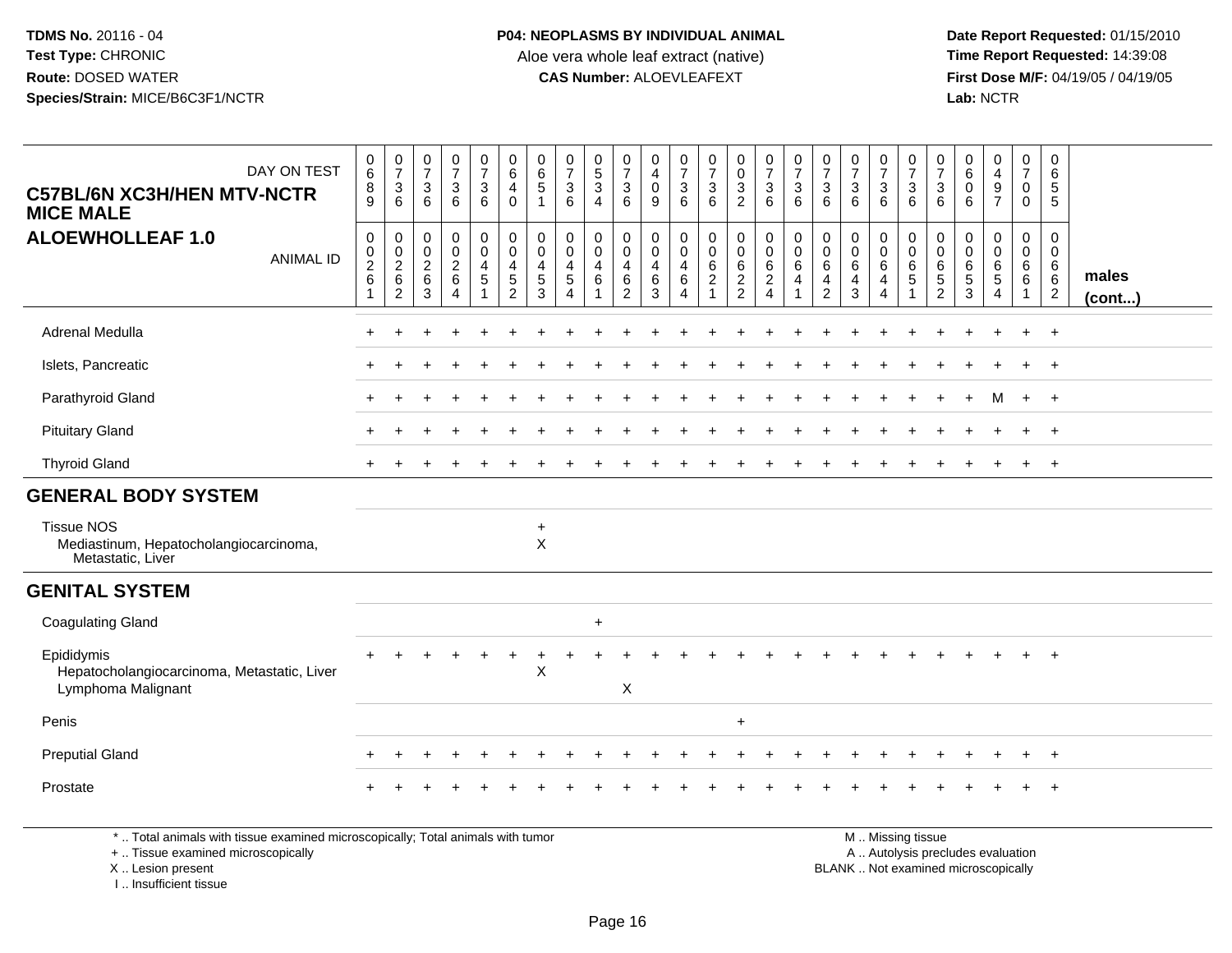**Date Report Requested:** 01/15/2010 **First Dose M/F:** 04/19/05 / 04/19/05<br>Lab: NCTR **Lab:** NCTR

| DAY ON TEST<br><b>C57BL/6N XC3H/HEN MTV-NCTR</b><br><b>MICE MALE</b>                                                                          | $\begin{array}{c} 0 \\ 6 \end{array}$<br>8<br>9 | $\begin{array}{c} 0 \\ 7 \\ 3 \end{array}$<br>6 | $\frac{0}{7}$<br>$\mathbf{3}$<br>6                       | $\frac{0}{7}$<br>$\mathbf{3}$<br>6             | $\frac{0}{7}$<br>$\overline{3}$<br>6                         | $\begin{array}{c} 0 \\ 6 \\ 4 \end{array}$<br>$\pmb{0}$                            | $\begin{matrix} 0 \\ 6 \\ 5 \end{matrix}$<br>$\overline{1}$                                   | $\frac{0}{7}$<br>$\overline{3}$<br>6                                                         | $\begin{array}{c} 0 \\ 5 \\ 3 \end{array}$<br>$\overline{4}$ | $\begin{matrix} 0 \\ 7 \\ 3 \end{matrix}$<br>6                                                     | $\pmb{0}$<br>$\frac{4}{0}$<br>$\boldsymbol{9}$                            | $\frac{0}{7}$<br>$\mathsf 3$<br>6                    | $\begin{array}{c} 0 \\ 7 \end{array}$<br>$\overline{3}$<br>6      | $\begin{smallmatrix}0\\0\\3\end{smallmatrix}$<br>$\sqrt{2}$             | $\begin{array}{c} 0 \\ 7 \\ 3 \end{array}$<br>6                                        | $\frac{0}{7}$<br>3<br>6                         | $\frac{0}{7}$<br>$\mathbf{3}$<br>6                               | $\frac{0}{7}$<br>$\overline{3}$<br>6                                                                      | $\frac{0}{7}$<br>$\mathbf{3}$<br>6                               | $\frac{0}{7}$<br>$\mathbf{3}$<br>6                           | $\frac{0}{7}$<br>$\overline{3}$<br>6             | $_{6}^{\rm 0}$<br>$\pmb{0}$<br>6                     | $\begin{array}{c} 0 \\ 4 \\ 9 \end{array}$<br>$\overline{7}$                      | $\frac{0}{7}$<br>0<br>$\mathbf 0$                                  | $\pmb{0}$<br>$\,6\,$<br>5<br>5                                       |                       |
|-----------------------------------------------------------------------------------------------------------------------------------------------|-------------------------------------------------|-------------------------------------------------|----------------------------------------------------------|------------------------------------------------|--------------------------------------------------------------|------------------------------------------------------------------------------------|-----------------------------------------------------------------------------------------------|----------------------------------------------------------------------------------------------|--------------------------------------------------------------|----------------------------------------------------------------------------------------------------|---------------------------------------------------------------------------|------------------------------------------------------|-------------------------------------------------------------------|-------------------------------------------------------------------------|----------------------------------------------------------------------------------------|-------------------------------------------------|------------------------------------------------------------------|-----------------------------------------------------------------------------------------------------------|------------------------------------------------------------------|--------------------------------------------------------------|--------------------------------------------------|------------------------------------------------------|-----------------------------------------------------------------------------------|--------------------------------------------------------------------|----------------------------------------------------------------------|-----------------------|
| <b>ALOEWHOLLEAF 1.0</b><br><b>ANIMAL ID</b>                                                                                                   | $\pmb{0}$<br>$\frac{0}{2}$ 6                    | $\pmb{0}$<br>$\frac{0}{2}$ 6<br>$\overline{2}$  | $\pmb{0}$<br>$\pmb{0}$<br>$\overline{c}$<br>$\,6\,$<br>3 | $\mathbf 0$<br>$\pmb{0}$<br>$\frac{2}{6}$<br>4 | 0<br>$\mathsf{O}\xspace$<br>$\overline{4}$<br>$\overline{5}$ | $\pmb{0}$<br>$\ddot{\mathbf{0}}$<br>$\overline{4}$<br>$\sqrt{5}$<br>$\overline{2}$ | $\begin{smallmatrix} 0\\0 \end{smallmatrix}$<br>$\overline{4}$<br>$\,$ 5 $\,$<br>$\mathbf{3}$ | $\mathbf 0$<br>$\mathsf{O}\xspace$<br>$\overline{4}$<br>$\sqrt{5}$<br>$\boldsymbol{\Lambda}$ | $\mathbf 0$<br>$\mathbf 0$<br>$\overline{4}$<br>6            | $\begin{smallmatrix} 0\\0 \end{smallmatrix}$<br>$\overline{\mathbf{4}}$<br>$\,6$<br>$\overline{c}$ | $\,0\,$<br>$\ddot{\mathbf{0}}$<br>$\overline{4}$<br>$\,6\,$<br>$\sqrt{3}$ | $\mathbf 0$<br>$\pmb{0}$<br>$\overline{4}$<br>6<br>4 | $_{\rm 0}^{\rm 0}$<br>$\,6\,$<br>$\overline{2}$<br>$\overline{ }$ | $\pmb{0}$<br>$\mathbf 0$<br>$\,6\,$<br>$\overline{2}$<br>$\overline{2}$ | $\pmb{0}$<br>$\ddot{\mathbf{0}}$<br>$6\phantom{1}$<br>$\overline{2}$<br>$\overline{4}$ | $\pmb{0}$<br>$\ddot{\mathbf{0}}$<br>6<br>4<br>1 | $\pmb{0}$<br>0<br>6<br>$\overline{\mathbf{4}}$<br>$\overline{2}$ | $\begin{smallmatrix} 0\\0 \end{smallmatrix}$<br>$6\phantom{1}$<br>$\overline{\mathbf{4}}$<br>$\mathbf{3}$ | 0<br>$\pmb{0}$<br>$6\phantom{a}$<br>$\overline{\mathbf{4}}$<br>4 | $\pmb{0}$<br>$\mathsf{O}\xspace$<br>$6\phantom{a}$<br>5<br>1 | 0<br>$\pmb{0}$<br>$\,6\,$<br>5<br>$\overline{c}$ | $\,0\,$<br>$\pmb{0}$<br>$\frac{6}{5}$<br>$\mathsf 3$ | $\begin{smallmatrix}0\0\0\6\end{smallmatrix}$<br>$\overline{5}$<br>$\overline{4}$ | 0<br>$\overline{0}$<br>$\,6\,$<br>$\overline{6}$<br>$\overline{1}$ | $\mathbf 0$<br>$\mathbf 0$<br>6<br>$6\phantom{1}6$<br>$\overline{2}$ | males<br>$($ cont $)$ |
| <b>Seminal Vesicle</b>                                                                                                                        |                                                 |                                                 |                                                          |                                                |                                                              |                                                                                    |                                                                                               |                                                                                              |                                                              |                                                                                                    |                                                                           |                                                      |                                                                   |                                                                         |                                                                                        |                                                 |                                                                  |                                                                                                           |                                                                  |                                                              |                                                  |                                                      |                                                                                   |                                                                    | $\overline{+}$                                                       |                       |
| Testes                                                                                                                                        |                                                 |                                                 |                                                          |                                                |                                                              |                                                                                    |                                                                                               |                                                                                              |                                                              |                                                                                                    |                                                                           |                                                      |                                                                   |                                                                         |                                                                                        |                                                 |                                                                  |                                                                                                           |                                                                  |                                                              |                                                  |                                                      |                                                                                   |                                                                    | $\ddot{}$                                                            |                       |
| <b>HEMATOPOIETIC SYSTEM</b>                                                                                                                   |                                                 |                                                 |                                                          |                                                |                                                              |                                                                                    |                                                                                               |                                                                                              |                                                              |                                                                                                    |                                                                           |                                                      |                                                                   |                                                                         |                                                                                        |                                                 |                                                                  |                                                                                                           |                                                                  |                                                              |                                                  |                                                      |                                                                                   |                                                                    |                                                                      |                       |
| <b>Bone Marrow</b>                                                                                                                            |                                                 |                                                 |                                                          |                                                |                                                              |                                                                                    |                                                                                               |                                                                                              |                                                              |                                                                                                    |                                                                           |                                                      |                                                                   |                                                                         |                                                                                        |                                                 |                                                                  |                                                                                                           |                                                                  |                                                              |                                                  |                                                      |                                                                                   |                                                                    | $+$                                                                  |                       |
| Lymph Node<br>Axillary, Lymphoma Malignant<br>Lumbar, Lymphoma Malignant<br>Mediastinal, Lymphoma Malignant<br>Pancreatic, Lymphoma Malignant |                                                 |                                                 |                                                          |                                                |                                                              |                                                                                    |                                                                                               |                                                                                              |                                                              | $\ddot{}$<br>X                                                                                     |                                                                           |                                                      |                                                                   | $\div$                                                                  |                                                                                        | $\ddot{}$<br>Χ                                  |                                                                  |                                                                                                           |                                                                  |                                                              |                                                  | $\ddot{}$                                            |                                                                                   |                                                                    |                                                                      |                       |
| Renal, Lymphoma Malignant                                                                                                                     |                                                 |                                                 |                                                          |                                                |                                                              |                                                                                    |                                                                                               |                                                                                              |                                                              | X                                                                                                  |                                                                           |                                                      |                                                                   |                                                                         |                                                                                        |                                                 |                                                                  |                                                                                                           |                                                                  |                                                              |                                                  |                                                      |                                                                                   |                                                                    |                                                                      |                       |
| Lymph Node, Mandibular<br>Lymphoma Malignant                                                                                                  |                                                 |                                                 |                                                          |                                                |                                                              |                                                                                    |                                                                                               |                                                                                              |                                                              | X                                                                                                  |                                                                           |                                                      |                                                                   |                                                                         |                                                                                        |                                                 |                                                                  |                                                                                                           |                                                                  |                                                              |                                                  |                                                      |                                                                                   |                                                                    |                                                                      |                       |
| Lymph Node, Mesenteric<br>Lymphoma Malignant                                                                                                  |                                                 |                                                 |                                                          |                                                |                                                              |                                                                                    |                                                                                               |                                                                                              |                                                              | X                                                                                                  |                                                                           |                                                      |                                                                   |                                                                         |                                                                                        | X                                               |                                                                  |                                                                                                           |                                                                  |                                                              |                                                  |                                                      |                                                                                   |                                                                    |                                                                      |                       |
| Spleen<br>Hemangiosarcoma<br>Lymphoma Malignant                                                                                               |                                                 |                                                 |                                                          |                                                |                                                              |                                                                                    |                                                                                               |                                                                                              |                                                              | X                                                                                                  |                                                                           |                                                      |                                                                   |                                                                         |                                                                                        | Χ                                               |                                                                  |                                                                                                           |                                                                  |                                                              |                                                  |                                                      |                                                                                   |                                                                    |                                                                      |                       |
| Thymus<br>Hepatocholangiocarcinoma, Metastatic, Liver                                                                                         |                                                 |                                                 |                                                          |                                                |                                                              | М                                                                                  | $\ddot{}$<br>X                                                                                | ÷                                                                                            | м                                                            | м                                                                                                  |                                                                           |                                                      |                                                                   |                                                                         |                                                                                        |                                                 |                                                                  |                                                                                                           |                                                                  |                                                              |                                                  |                                                      |                                                                                   | м                                                                  | $+$                                                                  |                       |

## **INTEGUMENTARY SYSTEM**

\* .. Total animals with tissue examined microscopically; Total animals with tumor

+ .. Tissue examined microscopically

X .. Lesion present

I .. Insufficient tissue

 M .. Missing tissuey the contract of the contract of the contract of the contract of the contract of the contract of the contract of  $A$ . Autolysis precludes evaluation Lesion present BLANK .. Not examined microscopically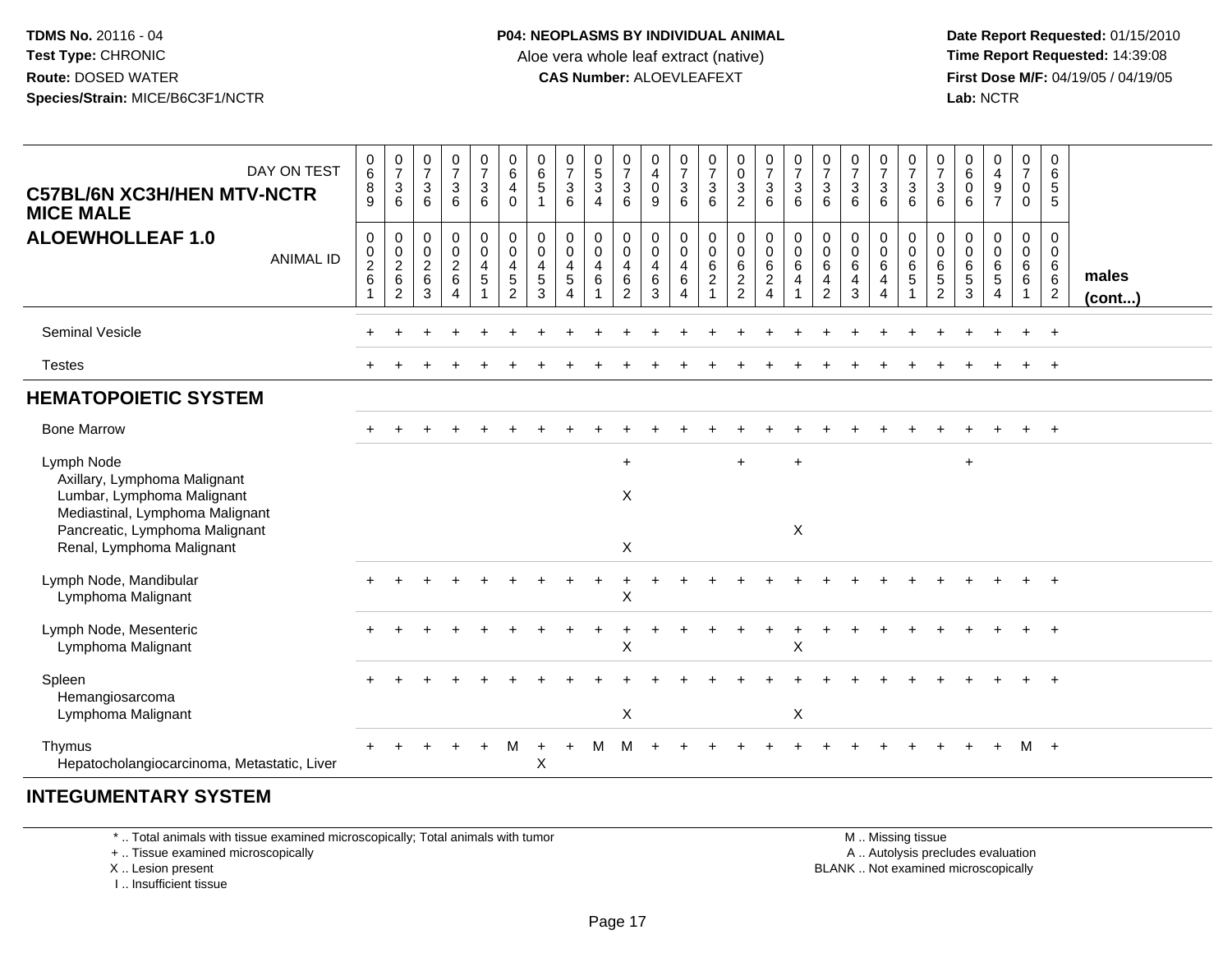| DAY ON TEST<br><b>C57BL/6N XC3H/HEN MTV-NCTR</b><br><b>MICE MALE</b>                                                                                                 | $_{6}^{\rm 0}$<br>8<br>$\overline{9}$ | $\begin{array}{c} 0 \\ 7 \end{array}$<br>3<br>6                     | $\begin{array}{c} 0 \\ 7 \end{array}$<br>$\mathbf{3}$<br>6   | $\frac{0}{7}$<br>3<br>6                               | $\pmb{0}$<br>$\overline{7}$<br>3<br>$6\overline{6}$                               | $\pmb{0}$<br>$6\phantom{a}$<br>4<br>$\mathbf 0$                              | 0<br>$\,6\,$<br>5<br>-1                  | $\frac{0}{7}$<br>3<br>6                                                                 | 0<br>$\frac{5}{3}$<br>$\overline{4}$                          | 0<br>$\overline{7}$<br>3<br>6         | 0<br>$\overline{4}$<br>0<br>9       | $\pmb{0}$<br>$\overline{7}$<br>$\ensuremath{\mathsf{3}}$<br>$6\overline{6}$ | $\begin{array}{c} 0 \\ 7 \end{array}$<br>$\frac{3}{6}$ | $\mathbf 0$<br>$\pmb{0}$<br>3<br>$\overline{2}$ | $\frac{0}{7}$<br>$\sqrt{3}$<br>6                                      | $\frac{0}{7}$<br>3<br>6         | $\begin{array}{c} 0 \\ 7 \end{array}$<br>3<br>$6\phantom{a}$                 | $\begin{array}{c} 0 \\ 7 \end{array}$<br>$\mathbf{3}$<br>$6\phantom{1}$ | 0<br>$\overline{7}$<br>3<br>$6\overline{6}$  | 0<br>$\overline{7}$<br>$\mathbf{3}$<br>6                      | $\pmb{0}$<br>$\overline{7}$<br>3<br>6                             | $\pmb{0}$<br>6<br>$\mathbf 0$<br>$6\phantom{1}6$                         | $_4^{\rm 0}$<br>$\frac{9}{7}$                          | 0<br>$\overline{7}$<br>$\mathbf 0$<br>$\mathbf 0$ | 0<br>6<br>$\sqrt{5}$<br>$\overline{5}$                       |                       |
|----------------------------------------------------------------------------------------------------------------------------------------------------------------------|---------------------------------------|---------------------------------------------------------------------|--------------------------------------------------------------|-------------------------------------------------------|-----------------------------------------------------------------------------------|------------------------------------------------------------------------------|------------------------------------------|-----------------------------------------------------------------------------------------|---------------------------------------------------------------|---------------------------------------|-------------------------------------|-----------------------------------------------------------------------------|--------------------------------------------------------|-------------------------------------------------|-----------------------------------------------------------------------|---------------------------------|------------------------------------------------------------------------------|-------------------------------------------------------------------------|----------------------------------------------|---------------------------------------------------------------|-------------------------------------------------------------------|--------------------------------------------------------------------------|--------------------------------------------------------|---------------------------------------------------|--------------------------------------------------------------|-----------------------|
| <b>ALOEWHOLLEAF 1.0</b><br><b>ANIMAL ID</b>                                                                                                                          | $\mathbf 0$<br>$_2^0$<br>$\,6$        | $\boldsymbol{0}$<br>$\begin{array}{c} 0 \\ 2 \\ 6 \end{array}$<br>2 | $\mathsf 0$<br>$\mathbf 0$<br>$\overline{2}$<br>$\,6\,$<br>3 | 0<br>0<br>$\overline{2}$<br>$\,6\,$<br>$\overline{4}$ | $\pmb{0}$<br>$\mathbf 0$<br>$\overline{\mathbf{4}}$<br>$\sqrt{5}$<br>$\mathbf{1}$ | $\mathsf 0$<br>$\mathbf 0$<br>$\overline{4}$<br>$\sqrt{5}$<br>$\overline{2}$ | 0<br>$\mathbf 0$<br>4<br>$\sqrt{5}$<br>3 | $\mathbf 0$<br>$\mathbf 0$<br>$\overline{4}$<br>$\overline{5}$<br>$\boldsymbol{\Delta}$ | 0<br>$\mathbf 0$<br>$\overline{4}$<br>$\,6\,$<br>$\mathbf{1}$ | $\mathbf 0$<br>0<br>4<br>$\,6\,$<br>2 | $\mathbf 0$<br>0<br>4<br>$\,6$<br>3 | 0<br>0<br>4<br>$\,6\,$<br>$\overline{4}$                                    | $\mathbf 0$<br>$\mathbf 0$<br>$\,6\,$<br>$\sqrt{2}$    | 0<br>$\mathbf 0$<br>$\,6\,$<br>$\frac{2}{2}$    | $\mathbf 0$<br>$\mathbf 0$<br>$\,6\,$<br>$\sqrt{2}$<br>$\overline{4}$ | 0<br>$\mathbf 0$<br>6<br>4<br>1 | $\mathbf 0$<br>$\mathbf 0$<br>6<br>$\overline{\mathbf{4}}$<br>$\overline{2}$ | $\mathbf 0$<br>$\mathbf 0$<br>6<br>4<br>3                               | 0<br>$\mathbf 0$<br>6<br>4<br>$\overline{4}$ | $\mathbf 0$<br>$\mathbf 0$<br>6<br>$\sqrt{5}$<br>$\mathbf{1}$ | $\mathbf 0$<br>$\mathbf 0$<br>$6\phantom{1}6$<br>$\mathbf 5$<br>2 | $\mathbf 0$<br>$\mathbf 0$<br>6<br>$\,$ 5 $\,$<br>3                      | 0<br>$\mathsf{O}$<br>6<br>$\sqrt{5}$<br>$\overline{4}$ | 0<br>0<br>6<br>6                                  | $\mathbf 0$<br>$\mathbf 0$<br>6<br>$\,6\,$<br>$\overline{2}$ | males<br>$($ cont $)$ |
| <b>Mammary Gland</b>                                                                                                                                                 | м                                     | м                                                                   | м                                                            | M                                                     | M                                                                                 | М                                                                            | м                                        | M                                                                                       | M                                                             | М                                     | М                                   | М                                                                           | м                                                      | M                                               | М                                                                     | М                               | M                                                                            | м                                                                       | M                                            | M                                                             | М                                                                 | М                                                                        | M                                                      | M                                                 | M                                                            |                       |
| <b>Skin</b><br>Fibrosarcoma<br>Hemangiosarcoma<br>Schwannoma Malignant                                                                                               |                                       |                                                                     |                                                              |                                                       |                                                                                   | $\sf X$                                                                      |                                          |                                                                                         |                                                               |                                       |                                     |                                                                             |                                                        |                                                 |                                                                       |                                 |                                                                              |                                                                         |                                              |                                                               |                                                                   | $\pmb{\times}$                                                           | X                                                      | X X                                               |                                                              |                       |
| <b>MUSCULOSKELETAL SYSTEM</b>                                                                                                                                        |                                       |                                                                     |                                                              |                                                       |                                                                                   |                                                                              |                                          |                                                                                         |                                                               |                                       |                                     |                                                                             |                                                        |                                                 |                                                                       |                                 |                                                                              |                                                                         |                                              |                                                               |                                                                   |                                                                          |                                                        |                                                   |                                                              |                       |
| Bone, Femur                                                                                                                                                          |                                       |                                                                     |                                                              |                                                       |                                                                                   |                                                                              |                                          |                                                                                         |                                                               |                                       |                                     |                                                                             |                                                        |                                                 |                                                                       |                                 |                                                                              |                                                                         |                                              |                                                               |                                                                   |                                                                          |                                                        |                                                   | $+$                                                          |                       |
| <b>Skeletal Muscle</b><br>Hepatocholangiocarcinoma, Metastatic, Liver                                                                                                |                                       |                                                                     |                                                              |                                                       |                                                                                   |                                                                              | $\ddot{}$<br>X                           |                                                                                         |                                                               |                                       |                                     |                                                                             |                                                        |                                                 |                                                                       |                                 |                                                                              |                                                                         |                                              |                                                               |                                                                   |                                                                          |                                                        |                                                   |                                                              |                       |
| <b>NERVOUS SYSTEM</b>                                                                                                                                                |                                       |                                                                     |                                                              |                                                       |                                                                                   |                                                                              |                                          |                                                                                         |                                                               |                                       |                                     |                                                                             |                                                        |                                                 |                                                                       |                                 |                                                                              |                                                                         |                                              |                                                               |                                                                   |                                                                          |                                                        |                                                   |                                                              |                       |
| Brain, Brain Stem                                                                                                                                                    |                                       |                                                                     |                                                              |                                                       |                                                                                   |                                                                              |                                          |                                                                                         |                                                               |                                       |                                     |                                                                             |                                                        |                                                 |                                                                       |                                 |                                                                              |                                                                         |                                              |                                                               |                                                                   |                                                                          |                                                        |                                                   |                                                              |                       |
| Brain, Cerebellum                                                                                                                                                    |                                       |                                                                     |                                                              |                                                       |                                                                                   |                                                                              |                                          |                                                                                         |                                                               |                                       |                                     |                                                                             |                                                        |                                                 |                                                                       |                                 |                                                                              |                                                                         |                                              |                                                               |                                                                   |                                                                          |                                                        |                                                   | $\overline{ }$                                               |                       |
| Brain, Cerebrum                                                                                                                                                      |                                       |                                                                     |                                                              |                                                       |                                                                                   |                                                                              |                                          |                                                                                         |                                                               |                                       |                                     |                                                                             |                                                        |                                                 |                                                                       |                                 |                                                                              |                                                                         |                                              |                                                               |                                                                   |                                                                          |                                                        | $\ddot{}$                                         | $+$                                                          |                       |
| <b>RESPIRATORY SYSTEM</b>                                                                                                                                            |                                       |                                                                     |                                                              |                                                       |                                                                                   |                                                                              |                                          |                                                                                         |                                                               |                                       |                                     |                                                                             |                                                        |                                                 |                                                                       |                                 |                                                                              |                                                                         |                                              |                                                               |                                                                   |                                                                          |                                                        |                                                   |                                                              |                       |
| Lung<br>Alveolar/Bronchiolar Adenoma<br>Alveolar/Bronchiolar Carcinoma<br>Hepatocellular Carcinoma, Metastatic, Liver<br>Hepatocholangiocarcinoma, Metastatic, Liver |                                       |                                                                     |                                                              |                                                       |                                                                                   |                                                                              | Χ                                        | X                                                                                       |                                                               |                                       |                                     |                                                                             |                                                        |                                                 |                                                                       |                                 |                                                                              |                                                                         |                                              |                                                               |                                                                   |                                                                          |                                                        | X                                                 |                                                              |                       |
| *  Total animals with tissue examined microscopically; Total animals with tumor<br>+  Tissue examined microscopically<br>X  Lesion present<br>I Insufficient tissue  |                                       |                                                                     |                                                              |                                                       |                                                                                   |                                                                              |                                          |                                                                                         |                                                               |                                       |                                     |                                                                             |                                                        |                                                 |                                                                       |                                 |                                                                              | M  Missing tissue                                                       |                                              |                                                               |                                                                   | A  Autolysis precludes evaluation<br>BLANK  Not examined microscopically |                                                        |                                                   |                                                              |                       |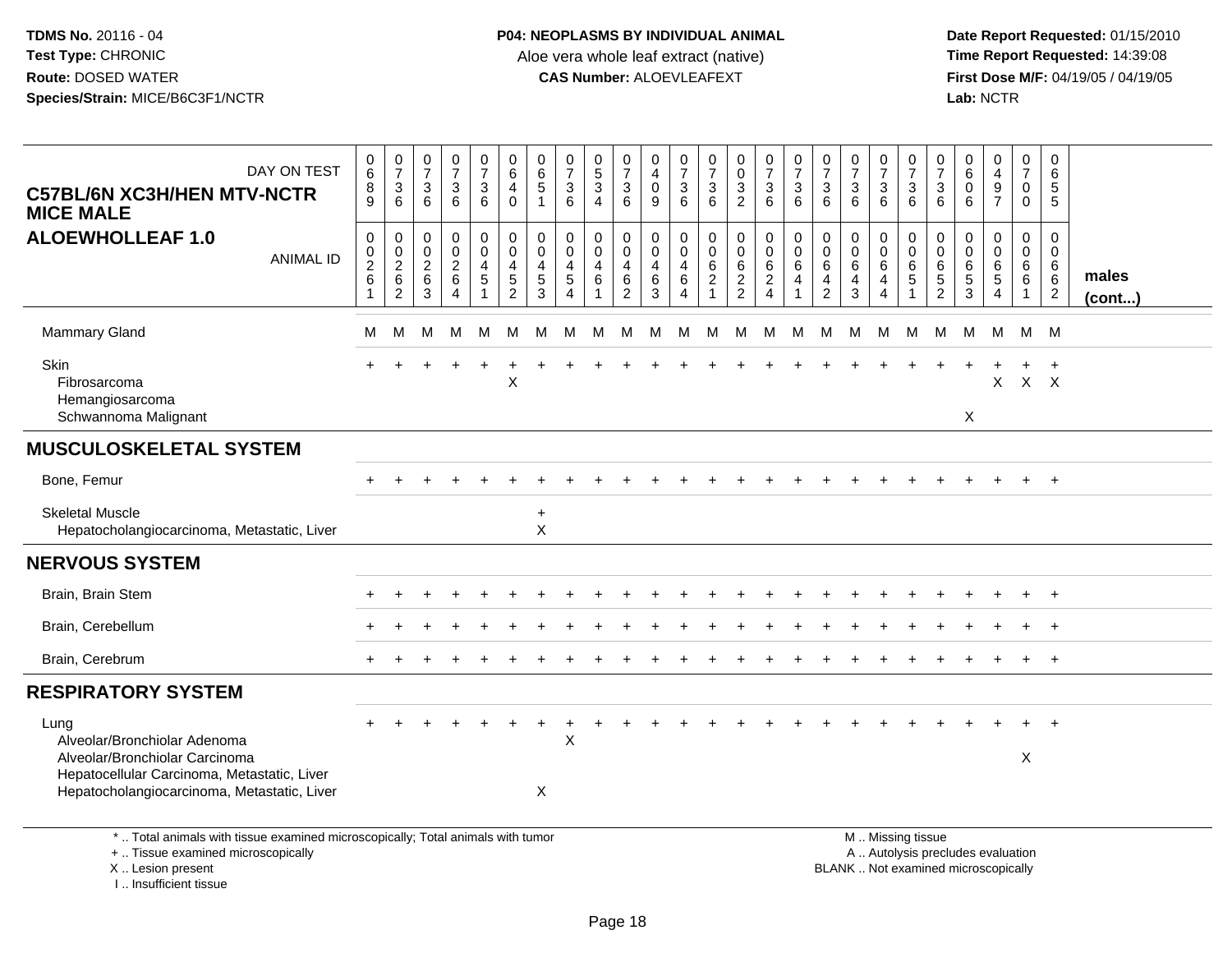**Date Report Requested:** 01/15/2010 **First Dose M/F:** 04/19/05 / 04/19/05<br>Lab: NCTR **Lab:** NCTR

| DAY ON TEST<br><b>C57BL/6N XC3H/HEN MTV-NCTR</b><br><b>MICE MALE</b>                                                       | $_{6}^{\rm 0}$<br>$\bf 8$<br>9      | $\frac{0}{7}$<br>$\ensuremath{\mathsf{3}}$<br>6 | $\frac{0}{7}$<br>$\mathbf{3}$<br>6 | $\frac{0}{7}$<br>$\mathsf 3$<br>6                             | $\frac{0}{7}$<br>$\mathbf{3}$<br>6                                                     | $\begin{array}{c} 0 \\ 6 \end{array}$<br>$\overline{4}$<br>$\mathbf 0$         | $\begin{array}{c} 0 \\ 6 \end{array}$<br>$\sqrt{5}$<br>$\overline{1}$ | $\frac{0}{7}$<br>$\ensuremath{\mathsf{3}}$<br>6                                                  | $\begin{smallmatrix}0\0\5\end{smallmatrix}$<br>$\mathbf{3}$<br>$\overline{4}$ | $\begin{matrix} 0 \\ 7 \\ 3 \end{matrix}$<br>6                                                          | 0<br>$\overline{4}$<br>$\mathbf 0$<br>9                    | $\begin{matrix} 0 \\ 7 \\ 3 \end{matrix}$<br>6                                                     | $\frac{0}{7}$<br>$\sqrt{3}$<br>6 | $_0^0$<br>3<br>$\overline{2}$                                                | $\begin{array}{c} 0 \\ 7 \\ 3 \end{array}$<br>6 | $\frac{0}{7}$<br>$\mathbf{3}$<br>6                                        | $\frac{0}{7}$<br>$\mathbf{3}$<br>6                                                        | $\frac{0}{7}$<br>3<br>6                                       | $\begin{array}{c} 0 \\ 7 \\ 3 \end{array}$<br>6                   | $\frac{0}{7}$<br>$\ensuremath{\mathsf{3}}$<br>6                | $\begin{matrix} 0 \\ 7 \\ 3 \end{matrix}$<br>6 | $\begin{array}{c} 0 \\ 6 \end{array}$<br>$\pmb{0}$<br>6           | $\begin{smallmatrix}0\0\4\end{smallmatrix}$<br>$9\,$<br>$\overline{7}$  | $\frac{0}{7}$<br>$\mathbf 0$<br>$\mathbf 0$                                      | 0<br>$6\phantom{1}6$<br>$\sqrt{5}$<br>5                   |                       |
|----------------------------------------------------------------------------------------------------------------------------|-------------------------------------|-------------------------------------------------|------------------------------------|---------------------------------------------------------------|----------------------------------------------------------------------------------------|--------------------------------------------------------------------------------|-----------------------------------------------------------------------|--------------------------------------------------------------------------------------------------|-------------------------------------------------------------------------------|---------------------------------------------------------------------------------------------------------|------------------------------------------------------------|----------------------------------------------------------------------------------------------------|----------------------------------|------------------------------------------------------------------------------|-------------------------------------------------|---------------------------------------------------------------------------|-------------------------------------------------------------------------------------------|---------------------------------------------------------------|-------------------------------------------------------------------|----------------------------------------------------------------|------------------------------------------------|-------------------------------------------------------------------|-------------------------------------------------------------------------|----------------------------------------------------------------------------------|-----------------------------------------------------------|-----------------------|
| <b>ALOEWHOLLEAF 1.0</b><br><b>ANIMAL ID</b>                                                                                | $\pmb{0}$<br>$\frac{0}{2}$<br>$\,6$ | 0<br>$\frac{0}{2}$<br>$\overline{2}$            | 0<br>$\frac{0}{2}$<br>$\,6\,$<br>3 | $\mathbf 0$<br>$\mathbf 0$<br>$\frac{2}{6}$<br>$\overline{4}$ | $\mathbf 0$<br>$\mathsf{O}\xspace$<br>$\overline{\mathbf{4}}$<br>$5\,$<br>$\mathbf{1}$ | 0<br>$\mathsf{O}\xspace$<br>$\overline{4}$<br>$\overline{5}$<br>$\overline{2}$ | $\pmb{0}$<br>$\pmb{0}$<br>$\overline{4}$<br>5<br>3                    | $\begin{smallmatrix}0\\0\end{smallmatrix}$<br>$\overline{4}$<br>$\overline{5}$<br>$\overline{4}$ | 0<br>$\pmb{0}$<br>$\overline{\mathbf{4}}$<br>$\,6\,$<br>$\overline{1}$        | $\begin{smallmatrix} 0\\0 \end{smallmatrix}$<br>$\begin{array}{c} 4 \\ 6 \end{array}$<br>$\overline{2}$ | 0<br>$\mathsf{O}\xspace$<br>$\overline{4}$<br>$\,6\,$<br>3 | $\begin{smallmatrix} 0\\0 \end{smallmatrix}$<br>$\overline{\mathbf{4}}$<br>$\,6$<br>$\overline{4}$ | 00006<br>$\mathbf{1}$            | $\begin{smallmatrix}0\0\end{smallmatrix}$<br>$\frac{6}{2}$<br>$\overline{2}$ |                                                 | $\mathbf 0$<br>$\mathbf 0$<br>$\,6\,$<br>$\overline{4}$<br>$\overline{1}$ | $\begin{smallmatrix} 0\\0 \end{smallmatrix}$<br>$\,6$<br>$\overline{4}$<br>$\overline{2}$ | 0<br>$\mathsf{O}\xspace$<br>6<br>$\overline{\mathbf{4}}$<br>3 | $\begin{array}{c} 0 \\ 0 \\ 6 \\ 4 \end{array}$<br>$\overline{4}$ | $\begin{matrix} 0 \\ 0 \\ 6 \\ 5 \end{matrix}$<br>$\mathbf{1}$ | 0<br>0<br>0<br>5<br>5<br>2                     | $\pmb{0}$<br>$\mathbf 0$<br>$\,6\,$<br>$\sqrt{5}$<br>$\mathbf{3}$ | 0<br>$\mathsf{O}\xspace$<br>$\,6\,$<br>$\overline{5}$<br>$\overline{4}$ | $\pmb{0}$<br>$\mathbf 0$<br>$\begin{matrix} 6 \\ 6 \end{matrix}$<br>$\mathbf{1}$ | 0<br>$\mathbf 0$<br>6<br>$6\phantom{1}$<br>$\overline{c}$ | males<br>$($ cont $)$ |
| Nose                                                                                                                       |                                     |                                                 |                                    |                                                               |                                                                                        |                                                                                |                                                                       |                                                                                                  |                                                                               |                                                                                                         |                                                            |                                                                                                    |                                  |                                                                              |                                                 |                                                                           |                                                                                           |                                                               |                                                                   |                                                                |                                                |                                                                   |                                                                         |                                                                                  | $+$                                                       |                       |
| Trachea                                                                                                                    |                                     |                                                 |                                    |                                                               |                                                                                        |                                                                                |                                                                       |                                                                                                  |                                                                               |                                                                                                         |                                                            |                                                                                                    |                                  |                                                                              |                                                 |                                                                           |                                                                                           |                                                               |                                                                   |                                                                |                                                |                                                                   |                                                                         |                                                                                  | $+$                                                       |                       |
| <b>SPECIAL SENSES SYSTEM</b>                                                                                               |                                     |                                                 |                                    |                                                               |                                                                                        |                                                                                |                                                                       |                                                                                                  |                                                                               |                                                                                                         |                                                            |                                                                                                    |                                  |                                                                              |                                                 |                                                                           |                                                                                           |                                                               |                                                                   |                                                                |                                                |                                                                   |                                                                         |                                                                                  |                                                           |                       |
| Eye                                                                                                                        |                                     |                                                 |                                    |                                                               |                                                                                        |                                                                                |                                                                       |                                                                                                  |                                                                               |                                                                                                         |                                                            |                                                                                                    |                                  |                                                                              |                                                 |                                                                           |                                                                                           |                                                               |                                                                   |                                                                |                                                |                                                                   |                                                                         |                                                                                  | $+$                                                       |                       |
| <b>Harderian Gland</b><br>Adenoma                                                                                          | $\div$<br>$\boldsymbol{\mathsf{X}}$ |                                                 |                                    |                                                               |                                                                                        |                                                                                |                                                                       |                                                                                                  |                                                                               |                                                                                                         |                                                            |                                                                                                    |                                  |                                                                              |                                                 |                                                                           |                                                                                           |                                                               |                                                                   |                                                                |                                                | $\boldsymbol{\mathsf{X}}$                                         |                                                                         |                                                                                  | $^{+}$                                                    |                       |
| <b>URINARY SYSTEM</b>                                                                                                      |                                     |                                                 |                                    |                                                               |                                                                                        |                                                                                |                                                                       |                                                                                                  |                                                                               |                                                                                                         |                                                            |                                                                                                    |                                  |                                                                              |                                                 |                                                                           |                                                                                           |                                                               |                                                                   |                                                                |                                                |                                                                   |                                                                         |                                                                                  |                                                           |                       |
| Kidney<br>Hepatocellular Carcinoma, Metastatic, Liver<br>Hepatocholangiocarcinoma, Metastatic, Liver<br>Lymphoma Malignant |                                     |                                                 |                                    |                                                               |                                                                                        |                                                                                | $\mathsf X$                                                           |                                                                                                  |                                                                               | X                                                                                                       |                                                            |                                                                                                    |                                  |                                                                              |                                                 |                                                                           |                                                                                           |                                                               |                                                                   |                                                                |                                                |                                                                   |                                                                         |                                                                                  |                                                           |                       |
| <b>Urinary Bladder</b><br>Lymphoma Malignant                                                                               |                                     |                                                 |                                    |                                                               |                                                                                        |                                                                                |                                                                       |                                                                                                  |                                                                               | $\times$                                                                                                |                                                            |                                                                                                    |                                  |                                                                              |                                                 |                                                                           |                                                                                           |                                                               |                                                                   |                                                                |                                                |                                                                   |                                                                         |                                                                                  | $+$                                                       |                       |
| <b>SYSTEMIC LESIONS</b>                                                                                                    |                                     |                                                 |                                    |                                                               |                                                                                        |                                                                                |                                                                       |                                                                                                  |                                                                               |                                                                                                         |                                                            |                                                                                                    |                                  |                                                                              |                                                 |                                                                           |                                                                                           |                                                               |                                                                   |                                                                |                                                |                                                                   |                                                                         |                                                                                  |                                                           |                       |
| Multiple Organ<br>Lymphoma Malignant                                                                                       | $\div$                              | X                                               |                                    |                                                               |                                                                                        |                                                                                |                                                                       |                                                                                                  |                                                                               | $\pmb{\times}$                                                                                          |                                                            |                                                                                                    |                                  |                                                                              |                                                 | X                                                                         |                                                                                           |                                                               |                                                                   |                                                                |                                                |                                                                   |                                                                         |                                                                                  | $\overline{+}$                                            |                       |

\* .. Total animals with tissue examined microscopically; Total animals with tumor

+ .. Tissue examined microscopically

X .. Lesion present

I .. Insufficient tissue

 M .. Missing tissuey the contract of the contract of the contract of the contract of the contract of the contract of the contract of  $A$ . Autolysis precludes evaluation Lesion present BLANK .. Not examined microscopically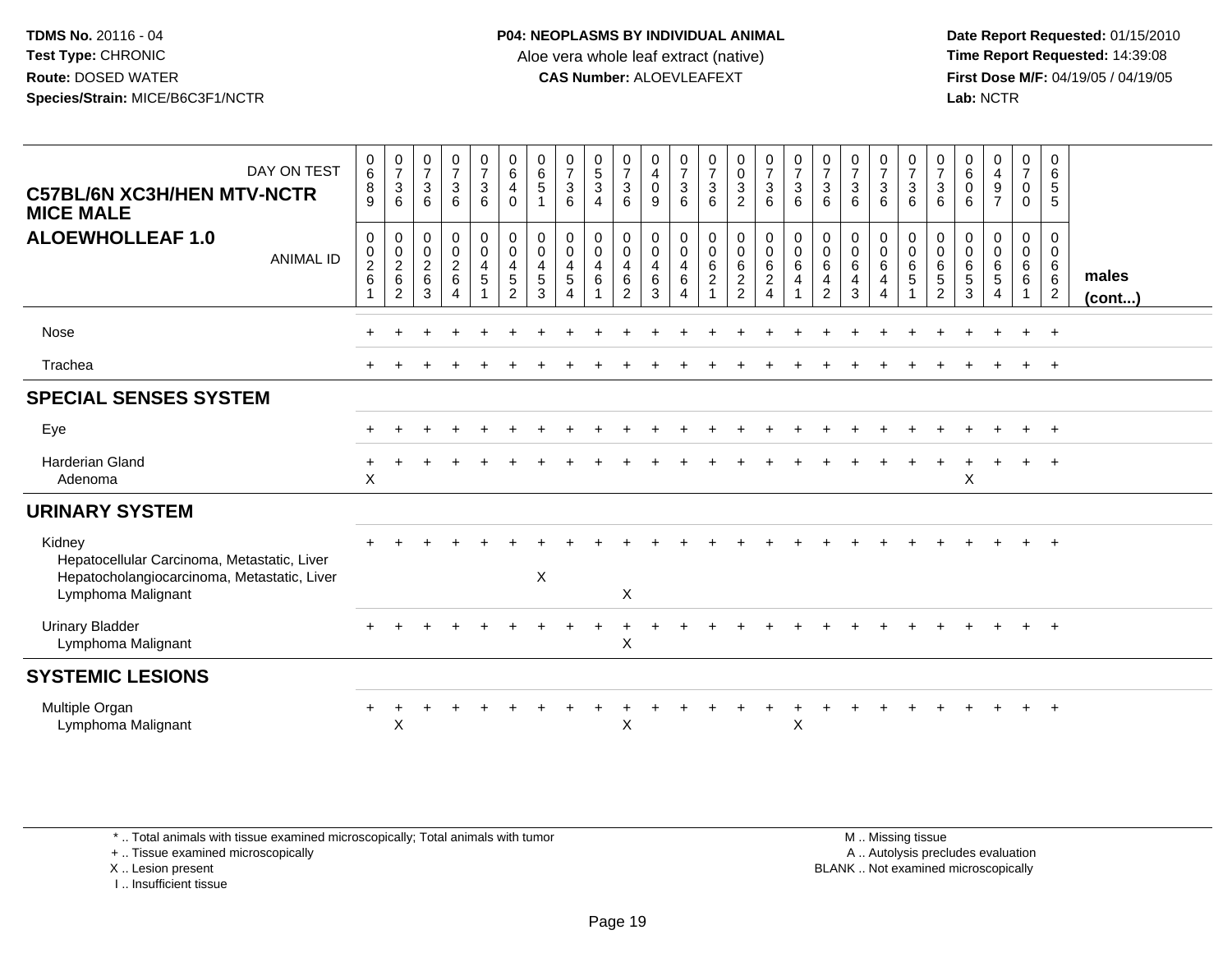**Date Report Requested:** 01/15/2010 **First Dose M/F:** 04/19/05 / 04/19/05<br>Lab: NCTR **Lab:** NCTR

| DAY ON TEST<br><b>C57BL/6N XC3H/HEN MTV-NCTR</b><br><b>MICE MALE</b>                                                  | $\frac{0}{7}$<br>$\ensuremath{\mathsf{3}}$<br>6                 | $\begin{array}{c} 0 \\ 6 \end{array}$<br>$\bf 8$<br>2                        | $\frac{0}{7}$<br>$\overline{4}$<br>3                              | $\frac{0}{7}$<br>$\overline{4}$<br>3                        | $\frac{0}{7}$<br>$\overline{4}$<br>3     | $\frac{0}{7}$<br>$\overline{\mathbf{4}}$<br>3                                                       | $\frac{0}{7}$<br>$\mathbf 0$<br>$\Omega$ | 0<br>$\sqrt{5}$<br>$\overline{4}$        | $\begin{array}{c} 0 \\ 6 \end{array}$<br>$\boldsymbol{9}$<br>5 | $\frac{0}{7}$<br>$\mathsf 0$<br>$\overline{4}$ | $\frac{0}{7}$<br>$\sqrt{3}$<br>6                                                   | 0<br>$\,6$<br>$\boldsymbol{9}$<br>6                         | $\frac{0}{7}$<br>$\ensuremath{\mathsf{3}}$<br>6 | $\frac{0}{7}$<br>$\ensuremath{\mathsf{3}}$<br>6         | $\frac{0}{7}$<br>$\overline{4}$<br>3                        | $\begin{matrix} 0 \\ 6 \end{matrix}$<br>$\mathbf{3}$<br>9  | $\pmb{0}$<br>$\overline{7}$<br>$\mathbf 0$<br>9 | 0<br>$\overline{7}$<br>$\overline{4}$<br>3                         | $\frac{0}{7}$<br>3<br>6                                | $\frac{0}{7}$<br>$\mathbf{3}$<br>6         | $\pmb{0}$<br>$\overline{7}$<br>$\sqrt{3}$<br>6                                 | $\pmb{0}$<br>$\overline{7}$<br>$\mathbf{3}$<br>6 |                                   |                         |
|-----------------------------------------------------------------------------------------------------------------------|-----------------------------------------------------------------|------------------------------------------------------------------------------|-------------------------------------------------------------------|-------------------------------------------------------------|------------------------------------------|-----------------------------------------------------------------------------------------------------|------------------------------------------|------------------------------------------|----------------------------------------------------------------|------------------------------------------------|------------------------------------------------------------------------------------|-------------------------------------------------------------|-------------------------------------------------|---------------------------------------------------------|-------------------------------------------------------------|------------------------------------------------------------|-------------------------------------------------|--------------------------------------------------------------------|--------------------------------------------------------|--------------------------------------------|--------------------------------------------------------------------------------|--------------------------------------------------|-----------------------------------|-------------------------|
| <b>ALOEWHOLLEAF 1.0</b><br><b>ANIMAL ID</b>                                                                           | $\pmb{0}$<br>$_{6}^{\rm 0}$<br>$6\phantom{a}$<br>$\mathfrak{S}$ | $\pmb{0}$<br>$\pmb{0}$<br>$6\phantom{a}$<br>$6\phantom{a}$<br>$\overline{4}$ | $\mathbf 0$<br>$\pmb{0}$<br>6<br>$\overline{7}$<br>$\overline{1}$ | $\mathsf 0$<br>0<br>6<br>$\boldsymbol{7}$<br>$\overline{c}$ | 0<br>0<br>$\,6\,$<br>$\overline{7}$<br>3 | $\begin{smallmatrix}0\\0\end{smallmatrix}$<br>$6\overline{6}$<br>$\boldsymbol{7}$<br>$\overline{4}$ | $\mathbf 0$<br>$\pmb{0}$<br>$\,6\,$<br>8 | 0<br>0<br>6<br>$\bf 8$<br>$\overline{c}$ | $\mathbf 0$<br>$\pmb{0}$<br>$\,6\,$<br>$\,8\,$<br>3            | 0<br>0<br>$\,6\,$<br>$\,8\,$<br>$\overline{4}$ | $\mathbf 0$<br>$\mathbf 0$<br>$\boldsymbol{8}$<br>$\overline{9}$<br>$\overline{1}$ | 0<br>$\mathbf 0$<br>8<br>$\boldsymbol{9}$<br>$\overline{c}$ | 0<br>$\pmb{0}$<br>8<br>$\boldsymbol{9}$<br>3    | 0<br>$\pmb{0}$<br>$\overline{8}$<br>9<br>$\overline{4}$ | 0<br>$\mathsf{O}\xspace$<br>$\boldsymbol{9}$<br>$\mathbf 0$ | $_{\rm 0}^{\rm 0}$<br>$9\,$<br>$\pmb{0}$<br>$\overline{2}$ | 0<br>$\mathbf 0$<br>9<br>$\mathbf 0$<br>3       | $\mathbf 0$<br>$\mathbf 0$<br>$9$<br>$\mathbf 0$<br>$\overline{4}$ | 0<br>$\mathbf 0$<br>$\boldsymbol{9}$<br>$\overline{2}$ | 0<br>$\mathbf 0$<br>$9\,$<br>$\frac{2}{2}$ | $\mathbf 0$<br>$\mathbf 0$<br>$\boldsymbol{9}$<br>$\overline{2}$<br>$\sqrt{3}$ | $\mathbf 0$<br>$\Omega$<br>9<br>$\frac{2}{4}$    |                                   | * TOTALS                |
| <b>ALIMENTARY SYSTEM</b>                                                                                              |                                                                 |                                                                              |                                                                   |                                                             |                                          |                                                                                                     |                                          |                                          |                                                                |                                                |                                                                                    |                                                             |                                                 |                                                         |                                                             |                                                            |                                                 |                                                                    |                                                        |                                            |                                                                                |                                                  |                                   |                         |
| Esophagus<br>Hepatocholangiocarcinoma, Metastatic, Liver                                                              |                                                                 |                                                                              |                                                                   |                                                             |                                          |                                                                                                     |                                          |                                          |                                                                |                                                |                                                                                    |                                                             |                                                 |                                                         |                                                             |                                                            |                                                 |                                                                    |                                                        |                                            |                                                                                |                                                  |                                   | 46<br>$\mathbf{1}$      |
| Gallbladder                                                                                                           |                                                                 |                                                                              |                                                                   |                                                             |                                          |                                                                                                     |                                          |                                          |                                                                |                                                |                                                                                    |                                                             |                                                 |                                                         |                                                             | м                                                          | Α                                               |                                                                    |                                                        | $\ddot{}$                                  | $\ddot{}$                                                                      | $\ddot{}$                                        |                                   | 43                      |
| Intestine Large, Ascending Colon                                                                                      |                                                                 |                                                                              |                                                                   |                                                             |                                          |                                                                                                     |                                          |                                          |                                                                |                                                |                                                                                    |                                                             |                                                 |                                                         |                                                             | A                                                          | A                                               |                                                                    |                                                        |                                            |                                                                                |                                                  |                                   | 44                      |
| Intestine Large, Cecum                                                                                                |                                                                 |                                                                              |                                                                   |                                                             |                                          |                                                                                                     |                                          |                                          |                                                                |                                                |                                                                                    |                                                             |                                                 |                                                         |                                                             | A                                                          | A                                               |                                                                    |                                                        |                                            |                                                                                |                                                  |                                   | 44                      |
| Intestine Large, Descending Colon                                                                                     |                                                                 |                                                                              |                                                                   |                                                             |                                          |                                                                                                     |                                          |                                          |                                                                |                                                |                                                                                    |                                                             |                                                 |                                                         | $\ddot{}$                                                   | A                                                          | A                                               | A                                                                  |                                                        | $\ddot{}$                                  | $\ddot{}$                                                                      | $+$                                              |                                   | 44                      |
| Intestine Large, Rectum                                                                                               |                                                                 |                                                                              |                                                                   |                                                             |                                          |                                                                                                     |                                          |                                          |                                                                |                                                |                                                                                    |                                                             |                                                 |                                                         |                                                             | А                                                          | Α                                               |                                                                    |                                                        |                                            |                                                                                |                                                  |                                   | 44                      |
| Intestine Large, Transverse Colon                                                                                     |                                                                 |                                                                              |                                                                   |                                                             |                                          |                                                                                                     |                                          |                                          |                                                                |                                                |                                                                                    |                                                             |                                                 |                                                         |                                                             | A                                                          | A                                               |                                                                    |                                                        |                                            |                                                                                |                                                  |                                   | 44                      |
| Intestine Small, Duodenum                                                                                             |                                                                 |                                                                              |                                                                   |                                                             |                                          |                                                                                                     |                                          |                                          |                                                                |                                                |                                                                                    |                                                             |                                                 |                                                         |                                                             | A                                                          | Α                                               |                                                                    |                                                        |                                            |                                                                                | $+$                                              |                                   | 44                      |
| Intestine Small, Ileum<br>Lymphoma Malignant                                                                          |                                                                 |                                                                              |                                                                   |                                                             |                                          |                                                                                                     |                                          |                                          |                                                                |                                                |                                                                                    |                                                             |                                                 |                                                         |                                                             | A                                                          | A                                               | A                                                                  | $\ddot{}$                                              |                                            | $\ddot{}$                                                                      | $\ddot{}$<br>X                                   |                                   | 44<br>$\mathbf{1}$      |
| Intestine Small, Jejunum<br>Carcinoma<br>Lymphoma Malignant                                                           | $+$                                                             | $\overline{+}$                                                               | X                                                                 |                                                             |                                          |                                                                                                     | Χ                                        |                                          |                                                                | $\boldsymbol{\mathsf{X}}$                      |                                                                                    |                                                             |                                                 |                                                         |                                                             |                                                            | А                                               |                                                                    |                                                        |                                            |                                                                                |                                                  |                                   | 44<br>$\mathbf 1$<br>3  |
| Liver<br>Hepatoblastoma<br>Hepatocellular Adenoma                                                                     |                                                                 |                                                                              | X                                                                 |                                                             | Χ                                        |                                                                                                     |                                          |                                          |                                                                |                                                | $\boldsymbol{\mathsf{X}}$                                                          |                                                             |                                                 |                                                         |                                                             |                                                            |                                                 |                                                                    |                                                        |                                            |                                                                                |                                                  |                                   | 46<br>$\mathbf{1}$<br>6 |
| Hepatocellular Carcinoma                                                                                              |                                                                 | X                                                                            |                                                                   |                                                             |                                          |                                                                                                     |                                          |                                          | $X$ $X$                                                        |                                                |                                                                                    | X                                                           |                                                 | X                                                       |                                                             | X                                                          |                                                 | X                                                                  |                                                        | X<br>M  Missing tissue                     |                                                                                |                                                  |                                   | 13                      |
| *  Total animals with tissue examined microscopically; Total animals with tumor<br>+  Tissue examined microscopically |                                                                 |                                                                              |                                                                   |                                                             |                                          |                                                                                                     |                                          |                                          |                                                                |                                                |                                                                                    |                                                             |                                                 |                                                         |                                                             |                                                            |                                                 |                                                                    |                                                        |                                            |                                                                                |                                                  | A  Autolysis precludes evaluation |                         |

X .. Lesion present

I .. Insufficient tissue

 A .. Autolysis precludes evaluationLesion present BLANK .. Not examined microscopically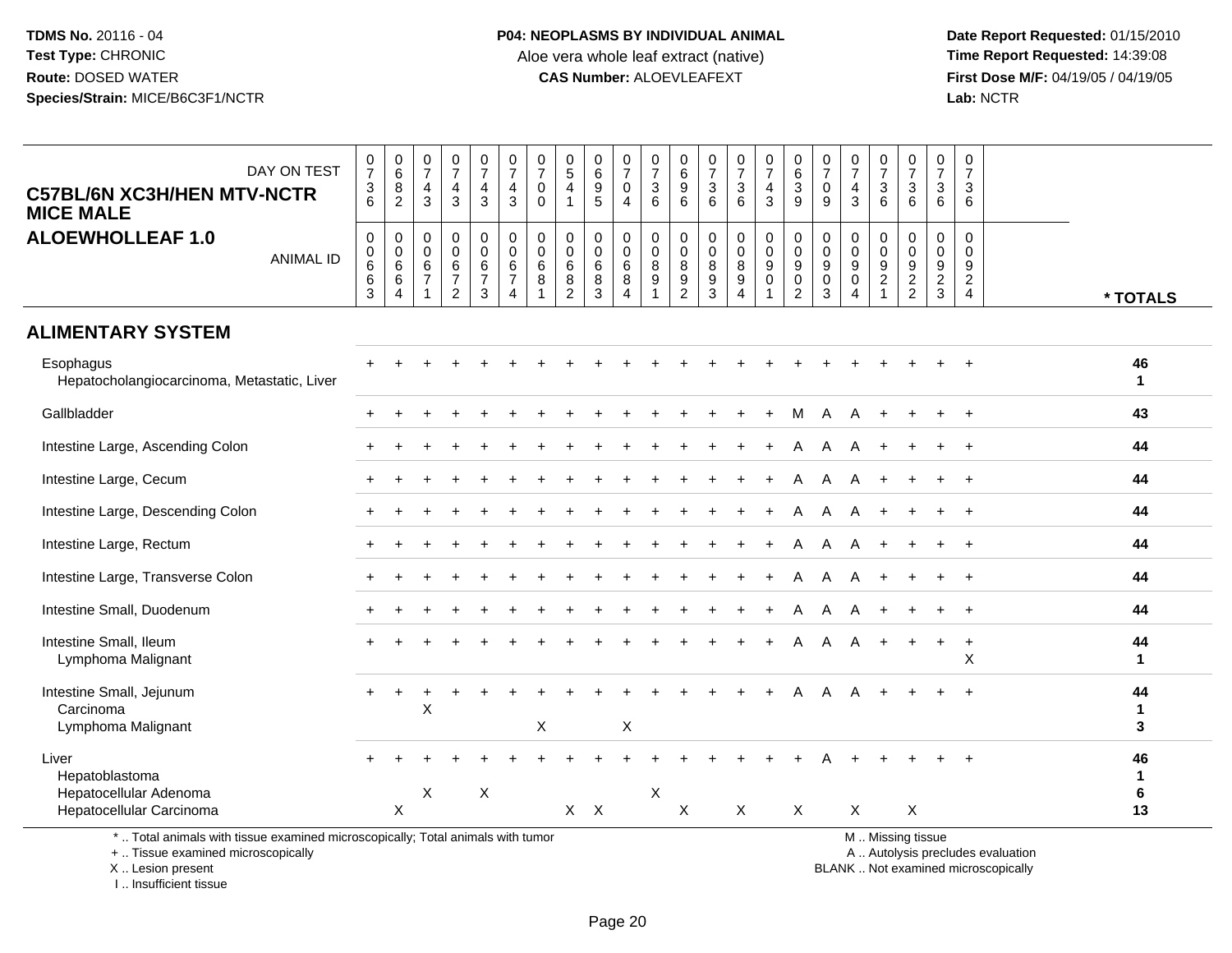| DAY ON TEST<br><b>C57BL/6N XC3H/HEN MTV-NCTR</b><br><b>MICE MALE</b>                                                                                                  | 0<br>$\overline{7}$<br>$\mathbf{3}$<br>$\overline{6}$ | $\begin{array}{c} 0 \\ 6 \end{array}$<br>$\begin{smallmatrix} 8 \\ 2 \end{smallmatrix}$ | $\begin{array}{c} 0 \\ 7 \end{array}$<br>$\overline{4}$<br>$\mathbf{3}$ | $\frac{0}{7}$<br>$\overline{\mathbf{4}}$<br>$\mathbf{3}$                | $\begin{array}{c} 0 \\ 7 \end{array}$<br>4<br>$\mathbf{3}$      | $\frac{0}{7}$<br>$\overline{\mathbf{4}}$<br>$\mathbf{3}$                          | $\begin{array}{c} 0 \\ 7 \end{array}$<br>0<br>$\mathbf 0$ | $\begin{array}{c} 0 \\ 5 \end{array}$<br>4<br>$\overline{1}$      | $_{\rm 6}^{\rm 0}$<br>$\begin{array}{c} 9 \\ 5 \end{array}$        | $\begin{smallmatrix}0\\7\end{smallmatrix}$<br>$\mathbf 0$<br>$\overline{4}$ | $\frac{0}{7}$<br>$\sqrt{3}$<br>6                                        | $\pmb{0}$<br>$\,6\,$<br>$\boldsymbol{9}$<br>6                              | $\frac{0}{7}$<br>3<br>6                                | $\frac{0}{7}$<br>3<br>6                                        | $\begin{array}{c} 0 \\ 7 \end{array}$<br>$\overline{4}$<br>3                      | $\begin{array}{c} 0 \\ 6 \end{array}$<br>$\ensuremath{\mathsf{3}}$<br>$\overline{9}$ | $\frac{0}{7}$<br>$\boldsymbol{0}$<br>9                        | $\frac{0}{7}$<br>4<br>$\mathbf{3}$                             | $\begin{array}{c} 0 \\ 7 \end{array}$<br>3<br>6             | 0<br>$\overline{7}$<br>$\frac{3}{6}$                         | $\frac{0}{7}$<br>$\sqrt{3}$<br>6                                               | $\pmb{0}$<br>$\overline{7}$<br>3<br>6                      |                                                                          |                                         |
|-----------------------------------------------------------------------------------------------------------------------------------------------------------------------|-------------------------------------------------------|-----------------------------------------------------------------------------------------|-------------------------------------------------------------------------|-------------------------------------------------------------------------|-----------------------------------------------------------------|-----------------------------------------------------------------------------------|-----------------------------------------------------------|-------------------------------------------------------------------|--------------------------------------------------------------------|-----------------------------------------------------------------------------|-------------------------------------------------------------------------|----------------------------------------------------------------------------|--------------------------------------------------------|----------------------------------------------------------------|-----------------------------------------------------------------------------------|--------------------------------------------------------------------------------------|---------------------------------------------------------------|----------------------------------------------------------------|-------------------------------------------------------------|--------------------------------------------------------------|--------------------------------------------------------------------------------|------------------------------------------------------------|--------------------------------------------------------------------------|-----------------------------------------|
| <b>ALOEWHOLLEAF 1.0</b><br><b>ANIMAL ID</b>                                                                                                                           | 0<br>0<br>6<br>6<br>3                                 | $\mathbf 0$<br>$\pmb{0}$<br>6<br>$6\phantom{a}$<br>$\overline{4}$                       | $\pmb{0}$<br>$\mathbf 0$<br>6<br>$\overline{7}$<br>$\mathbf{1}$         | $\pmb{0}$<br>$\mathbf 0$<br>$\,6\,$<br>$\overline{7}$<br>$\overline{2}$ | $\mathbf 0$<br>$\pmb{0}$<br>6<br>$\overline{7}$<br>$\mathbf{3}$ | $\pmb{0}$<br>$\mathbf 0$<br>$6\phantom{1}6$<br>$\boldsymbol{7}$<br>$\overline{4}$ | $\mathbf 0$<br>$\mathbf 0$<br>$\,6\,$<br>8<br>1           | $\mathbf 0$<br>$\mathbf 0$<br>$\,6\,$<br>$\bf8$<br>$\overline{2}$ | $\pmb{0}$<br>$\mathsf{O}\xspace$<br>$\,6\,$<br>$\overline{8}$<br>3 | $\mathbf 0$<br>$\mathbf 0$<br>$\,6\,$<br>$\bf 8$<br>$\overline{4}$          | $\mathbf 0$<br>$\mathbf 0$<br>$\bf 8$<br>$\overline{9}$<br>$\mathbf{1}$ | $\boldsymbol{0}$<br>$\mathbf 0$<br>8<br>$\boldsymbol{9}$<br>$\overline{2}$ | $\pmb{0}$<br>$\mathbf 0$<br>8<br>$\boldsymbol{9}$<br>3 | $\mathbf 0$<br>$\mathsf{O}\xspace$<br>$^8_9$<br>$\overline{4}$ | $\pmb{0}$<br>$\pmb{0}$<br>$\boldsymbol{9}$<br>$\ddot{\mathbf{0}}$<br>$\mathbf{1}$ | $\pmb{0}$<br>$\mathbf 0$<br>$\boldsymbol{9}$<br>$\mathbf 0$<br>$\overline{2}$        | $\boldsymbol{0}$<br>$\mathbf 0$<br>9<br>$\boldsymbol{0}$<br>3 | $\pmb{0}$<br>$\mathsf 0$<br>9<br>$\mathbf 0$<br>$\overline{4}$ | 0<br>$\mathbf 0$<br>$\boldsymbol{9}$<br>$\overline{c}$<br>1 | $\pmb{0}$<br>$\begin{array}{c} 0 \\ 9 \\ 2 \\ 2 \end{array}$ | $\pmb{0}$<br>$\mathbf 0$<br>$\boldsymbol{9}$<br>$\overline{2}$<br>$\mathbf{3}$ | 0<br>$\mathbf{0}$<br>9<br>$\overline{a}$<br>$\overline{4}$ |                                                                          | * TOTALS                                |
| Hepatocholangiocarcinoma<br>Lymphoma Malignant                                                                                                                        |                                                       |                                                                                         |                                                                         |                                                                         |                                                                 |                                                                                   | X                                                         |                                                                   |                                                                    |                                                                             |                                                                         |                                                                            |                                                        |                                                                |                                                                                   |                                                                                      |                                                               |                                                                |                                                             |                                                              |                                                                                |                                                            |                                                                          | 1<br>$\mathbf 1$                        |
| Mesentery                                                                                                                                                             |                                                       |                                                                                         |                                                                         |                                                                         |                                                                 |                                                                                   |                                                           |                                                                   |                                                                    |                                                                             |                                                                         |                                                                            |                                                        | $\ddot{}$                                                      | $\overline{ }$                                                                    |                                                                                      | $\ddot{}$                                                     |                                                                |                                                             |                                                              |                                                                                |                                                            |                                                                          | 4                                       |
| Pancreas<br>Hepatocholangiocarcinoma, Metastatic, Liver                                                                                                               |                                                       |                                                                                         |                                                                         |                                                                         |                                                                 |                                                                                   |                                                           |                                                                   |                                                                    |                                                                             |                                                                         |                                                                            |                                                        |                                                                |                                                                                   |                                                                                      |                                                               |                                                                |                                                             |                                                              |                                                                                |                                                            |                                                                          | 46<br>$\mathbf{1}$                      |
| <b>Salivary Glands</b>                                                                                                                                                |                                                       |                                                                                         |                                                                         |                                                                         |                                                                 |                                                                                   |                                                           |                                                                   |                                                                    |                                                                             |                                                                         | м                                                                          |                                                        |                                                                |                                                                                   |                                                                                      |                                                               |                                                                |                                                             |                                                              |                                                                                |                                                            |                                                                          | 45                                      |
| Stomach, Forestomach<br>Squamous Cell Papilloma                                                                                                                       |                                                       |                                                                                         |                                                                         |                                                                         |                                                                 |                                                                                   |                                                           |                                                                   |                                                                    | X                                                                           |                                                                         |                                                                            |                                                        |                                                                |                                                                                   |                                                                                      |                                                               |                                                                |                                                             |                                                              |                                                                                |                                                            |                                                                          | 45<br>$\mathbf{1}$                      |
| Stomach, Glandular                                                                                                                                                    |                                                       |                                                                                         |                                                                         |                                                                         |                                                                 |                                                                                   |                                                           |                                                                   |                                                                    |                                                                             |                                                                         |                                                                            |                                                        |                                                                |                                                                                   | A                                                                                    | A                                                             | A                                                              | $\ddot{}$                                                   |                                                              |                                                                                | $+$                                                        |                                                                          | 44                                      |
| <b>CARDIOVASCULAR SYSTEM</b>                                                                                                                                          |                                                       |                                                                                         |                                                                         |                                                                         |                                                                 |                                                                                   |                                                           |                                                                   |                                                                    |                                                                             |                                                                         |                                                                            |                                                        |                                                                |                                                                                   |                                                                                      |                                                               |                                                                |                                                             |                                                              |                                                                                |                                                            |                                                                          |                                         |
| <b>Blood Vessel</b><br>Hepatocholangiocarcinoma, Metastatic, Liver                                                                                                    |                                                       |                                                                                         |                                                                         |                                                                         |                                                                 |                                                                                   |                                                           |                                                                   |                                                                    |                                                                             |                                                                         |                                                                            |                                                        |                                                                |                                                                                   |                                                                                      |                                                               |                                                                |                                                             |                                                              |                                                                                |                                                            |                                                                          | 47<br>$\mathbf{1}$                      |
| Heart<br>Hepatocholangiocarcinoma, Metastatic, Liver                                                                                                                  |                                                       |                                                                                         |                                                                         |                                                                         |                                                                 |                                                                                   |                                                           |                                                                   |                                                                    |                                                                             |                                                                         |                                                                            |                                                        |                                                                |                                                                                   |                                                                                      |                                                               |                                                                |                                                             |                                                              |                                                                                |                                                            |                                                                          | 47<br>$\mathbf{1}$                      |
| <b>ENDOCRINE SYSTEM</b>                                                                                                                                               |                                                       |                                                                                         |                                                                         |                                                                         |                                                                 |                                                                                   |                                                           |                                                                   |                                                                    |                                                                             |                                                                         |                                                                            |                                                        |                                                                |                                                                                   |                                                                                      |                                                               |                                                                |                                                             |                                                              |                                                                                |                                                            |                                                                          |                                         |
| <b>Adrenal Cortex</b><br>Hepatocholangiocarcinoma, Metastatic, Liver<br>Lymphoma Malignant<br>Subcapsular, Adenoma                                                    |                                                       |                                                                                         | $\mathsf X$                                                             |                                                                         |                                                                 |                                                                                   | X                                                         |                                                                   |                                                                    |                                                                             |                                                                         |                                                                            |                                                        | $\boldsymbol{\mathsf{X}}$                                      |                                                                                   |                                                                                      |                                                               |                                                                |                                                             |                                                              |                                                                                |                                                            |                                                                          | 44<br>$\mathbf{1}$<br>$\mathbf{1}$<br>3 |
| *  Total animals with tissue examined microscopically; Total animals with tumor<br>+  Tissue examined microscopically<br>X  Lesion present<br>I., Insufficient tissue |                                                       |                                                                                         |                                                                         |                                                                         |                                                                 |                                                                                   |                                                           |                                                                   |                                                                    |                                                                             |                                                                         |                                                                            |                                                        |                                                                |                                                                                   |                                                                                      |                                                               |                                                                |                                                             | M  Missing tissue                                            |                                                                                |                                                            | A  Autolysis precludes evaluation<br>BLANK  Not examined microscopically |                                         |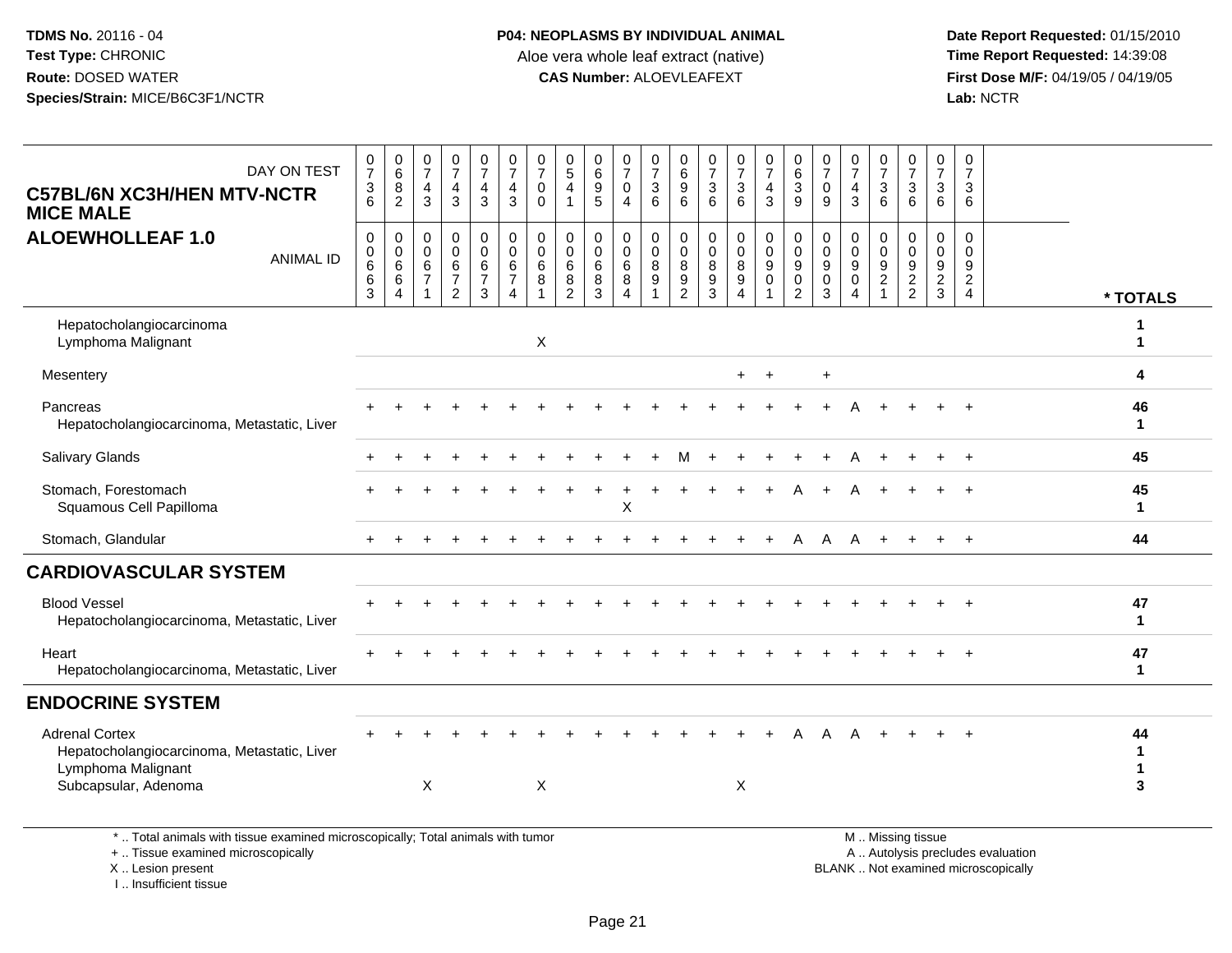**Date Report Requested:** 01/15/2010 **First Dose M/F:** 04/19/05 / 04/19/05<br>Lab: NCTR **Lab:** NCTR

| DAY ON TEST<br><b>C57BL/6N XC3H/HEN MTV-NCTR</b><br><b>MICE MALE</b>             | $\frac{0}{7}$<br>$\frac{3}{6}$                                          | $\begin{array}{c} 0 \\ 6 \end{array}$<br>8<br>$\overline{2}$       | $\frac{0}{7}$<br>4<br>3                                   | $\frac{0}{7}$<br>4<br>3                         | $\frac{0}{7}$<br>$\overline{4}$<br>3           | $\frac{0}{7}$<br>$\overline{4}$<br>$\mathbf{3}$                  | $\frac{0}{7}$<br>$\mathbf 0$<br>$\Omega$ | $\begin{array}{c} 0 \\ 5 \end{array}$<br>4<br>1 | $\begin{array}{c} 0 \\ 6 \end{array}$<br>9<br>5 | $\frac{0}{7}$<br>$\mathsf{O}\xspace$<br>4             | $\frac{0}{7}$<br>$\ensuremath{\mathsf{3}}$<br>6          | 0<br>$\,6\,$<br>9<br>6             | $\frac{0}{7}$<br>$\ensuremath{\mathsf{3}}$<br>6                | $\frac{0}{7}$<br>$\mathbf{3}$<br>$6^{\circ}$ | $\frac{0}{7}$<br>$\overline{4}$<br>3                                           | $_{\rm 6}^{\rm 0}$<br>$\sqrt{3}$<br>9                                          | $\frac{0}{7}$<br>0<br>9         | 0<br>$\overline{7}$<br>$\overline{4}$<br>3                           | 0<br>$\overline{7}$<br>$\mathbf{3}$<br>6      | 0<br>$\overline{7}$<br>$\mathbf{3}$<br>6    | 0<br>$\overline{7}$<br>3<br>6                                          | 0<br>$\overline{7}$<br>3<br>6                                        |                         |
|----------------------------------------------------------------------------------|-------------------------------------------------------------------------|--------------------------------------------------------------------|-----------------------------------------------------------|-------------------------------------------------|------------------------------------------------|------------------------------------------------------------------|------------------------------------------|-------------------------------------------------|-------------------------------------------------|-------------------------------------------------------|----------------------------------------------------------|------------------------------------|----------------------------------------------------------------|----------------------------------------------|--------------------------------------------------------------------------------|--------------------------------------------------------------------------------|---------------------------------|----------------------------------------------------------------------|-----------------------------------------------|---------------------------------------------|------------------------------------------------------------------------|----------------------------------------------------------------------|-------------------------|
| <b>ALOEWHOLLEAF 1.0</b><br><b>ANIMAL ID</b>                                      | $\mathbf 0$<br>$\boldsymbol{0}$<br>$\,6\,$<br>$\,6\,$<br>$\overline{3}$ | $\mathbf 0$<br>$\mathbf 0$<br>$\,6\,$<br>$\,6\,$<br>$\overline{4}$ | $\pmb{0}$<br>0<br>$\,6$<br>$\overline{7}$<br>$\mathbf{1}$ | 0<br>0<br>6<br>$\overline{7}$<br>$\overline{a}$ | 0<br>$\mathbf 0$<br>6<br>$\boldsymbol{7}$<br>3 | $\pmb{0}$<br>$\ddot{\mathbf{0}}$<br>$\,6$<br>$\overline{7}$<br>4 | $\boldsymbol{0}$<br>0<br>6<br>8          | $\mathbf 0$<br>0<br>6<br>8<br>$\overline{2}$    | 0<br>0<br>$\,6\,$<br>8<br>$\overline{3}$        | $\pmb{0}$<br>$\mathsf{O}$<br>$\,6\,$<br>$\frac{8}{4}$ | $\pmb{0}$<br>$\mathbf 0$<br>$\,8\,$<br>9<br>$\mathbf{1}$ | 0<br>0<br>8<br>9<br>$\overline{2}$ | $\pmb{0}$<br>$\mathbf 0$<br>$\,8\,$<br>$9\,$<br>$\overline{3}$ | 0<br>0<br>8<br>9<br>$\boldsymbol{\Lambda}$   | $\pmb{0}$<br>$\overline{0}$<br>$\boldsymbol{9}$<br>$\pmb{0}$<br>$\overline{1}$ | $\pmb{0}$<br>$\overline{0}$<br>$\boldsymbol{9}$<br>$\pmb{0}$<br>$\overline{2}$ | $\mathbf 0$<br>0<br>9<br>0<br>3 | $\pmb{0}$<br>$\mathbf 0$<br>9<br>$\pmb{0}$<br>$\boldsymbol{\Lambda}$ | 0<br>0<br>9<br>$\overline{c}$<br>$\mathbf{1}$ | 0<br>0<br>$\boldsymbol{9}$<br>$\frac{2}{2}$ | $\mathbf 0$<br>0<br>$\boldsymbol{9}$<br>$\overline{c}$<br>$\mathbf{3}$ | $\mathbf 0$<br>$\mathbf{0}$<br>9<br>$\overline{2}$<br>$\overline{4}$ | * TOTALS                |
| Adrenal Medulla                                                                  |                                                                         |                                                                    |                                                           |                                                 |                                                |                                                                  |                                          |                                                 |                                                 |                                                       |                                                          |                                    |                                                                |                                              | $+$                                                                            | A                                                                              | A                               | A                                                                    | $\ddot{}$                                     | $+$                                         | $\ddot{}$                                                              | $+$                                                                  | 44                      |
| Islets, Pancreatic                                                               |                                                                         |                                                                    |                                                           |                                                 |                                                |                                                                  |                                          |                                                 |                                                 |                                                       |                                                          |                                    |                                                                |                                              |                                                                                |                                                                                |                                 |                                                                      |                                               |                                             | $\ddot{}$                                                              | $+$                                                                  | 46                      |
| Parathyroid Gland                                                                |                                                                         |                                                                    |                                                           |                                                 |                                                |                                                                  |                                          |                                                 |                                                 |                                                       |                                                          |                                    |                                                                |                                              |                                                                                |                                                                                |                                 |                                                                      |                                               |                                             |                                                                        |                                                                      | 46                      |
| <b>Pituitary Gland</b>                                                           |                                                                         |                                                                    |                                                           |                                                 |                                                |                                                                  |                                          | м                                               |                                                 |                                                       |                                                          |                                    |                                                                |                                              |                                                                                |                                                                                |                                 |                                                                      |                                               |                                             | $\ddot{}$                                                              | $+$                                                                  | 45                      |
| <b>Thyroid Gland</b>                                                             |                                                                         |                                                                    |                                                           |                                                 |                                                |                                                                  |                                          |                                                 |                                                 |                                                       |                                                          |                                    |                                                                |                                              |                                                                                |                                                                                |                                 |                                                                      |                                               |                                             |                                                                        | $\pm$                                                                | 46                      |
| <b>GENERAL BODY SYSTEM</b>                                                       |                                                                         |                                                                    |                                                           |                                                 |                                                |                                                                  |                                          |                                                 |                                                 |                                                       |                                                          |                                    |                                                                |                                              |                                                                                |                                                                                |                                 |                                                                      |                                               |                                             |                                                                        |                                                                      |                         |
| <b>Tissue NOS</b><br>Mediastinum, Hepatocholangiocarcinoma,<br>Metastatic, Liver |                                                                         |                                                                    |                                                           |                                                 |                                                |                                                                  |                                          |                                                 |                                                 |                                                       |                                                          |                                    |                                                                |                                              |                                                                                |                                                                                |                                 |                                                                      |                                               |                                             |                                                                        |                                                                      | 1<br>$\mathbf{1}$       |
| <b>GENITAL SYSTEM</b>                                                            |                                                                         |                                                                    |                                                           |                                                 |                                                |                                                                  |                                          |                                                 |                                                 |                                                       |                                                          |                                    |                                                                |                                              |                                                                                |                                                                                |                                 |                                                                      |                                               |                                             |                                                                        |                                                                      |                         |
| <b>Coagulating Gland</b>                                                         |                                                                         |                                                                    |                                                           |                                                 |                                                |                                                                  |                                          |                                                 |                                                 |                                                       |                                                          |                                    |                                                                |                                              |                                                                                |                                                                                |                                 |                                                                      |                                               |                                             |                                                                        |                                                                      | $\mathbf{1}$            |
| Epididymis<br>Hepatocholangiocarcinoma, Metastatic, Liver<br>Lymphoma Malignant  |                                                                         |                                                                    |                                                           |                                                 |                                                |                                                                  |                                          |                                                 |                                                 |                                                       |                                                          |                                    |                                                                | $\ddot{}$                                    | $+$                                                                            | A                                                                              | A                               | A                                                                    | $+$                                           | $+$                                         | $+$                                                                    | $+$                                                                  | 44<br>1<br>$\mathbf{1}$ |
| Penis                                                                            |                                                                         |                                                                    |                                                           |                                                 |                                                |                                                                  |                                          |                                                 |                                                 |                                                       |                                                          |                                    |                                                                |                                              |                                                                                |                                                                                |                                 |                                                                      |                                               |                                             |                                                                        |                                                                      | $\mathbf 1$             |
| <b>Preputial Gland</b>                                                           |                                                                         |                                                                    |                                                           |                                                 |                                                |                                                                  |                                          |                                                 |                                                 |                                                       |                                                          |                                    |                                                                |                                              |                                                                                |                                                                                | Α                               |                                                                      |                                               |                                             |                                                                        | $\ddot{}$                                                            | 44                      |
| Prostate                                                                         |                                                                         |                                                                    |                                                           |                                                 |                                                |                                                                  |                                          |                                                 |                                                 |                                                       |                                                          |                                    |                                                                |                                              | $\ddot{}$                                                                      | A                                                                              | A                               |                                                                      |                                               |                                             | $\pm$                                                                  | $+$                                                                  | 44                      |
| *  Total animals with tissue examined microscopically; Total animals with tumor  |                                                                         |                                                                    |                                                           |                                                 |                                                |                                                                  |                                          |                                                 |                                                 |                                                       |                                                          |                                    |                                                                |                                              |                                                                                |                                                                                |                                 |                                                                      |                                               | M  Missing tissue                           |                                                                        |                                                                      |                         |

Total animals with tissue examined microscopically; Total animals with tumor

+ .. Tissue examined microscopically

 Lesion present BLANK .. Not examined microscopicallyX .. Lesion present

I .. Insufficient tissue

y the contract of the contract of the contract of the contract of the contract of the contract of the contract of  $A$ . Autolysis precludes evaluation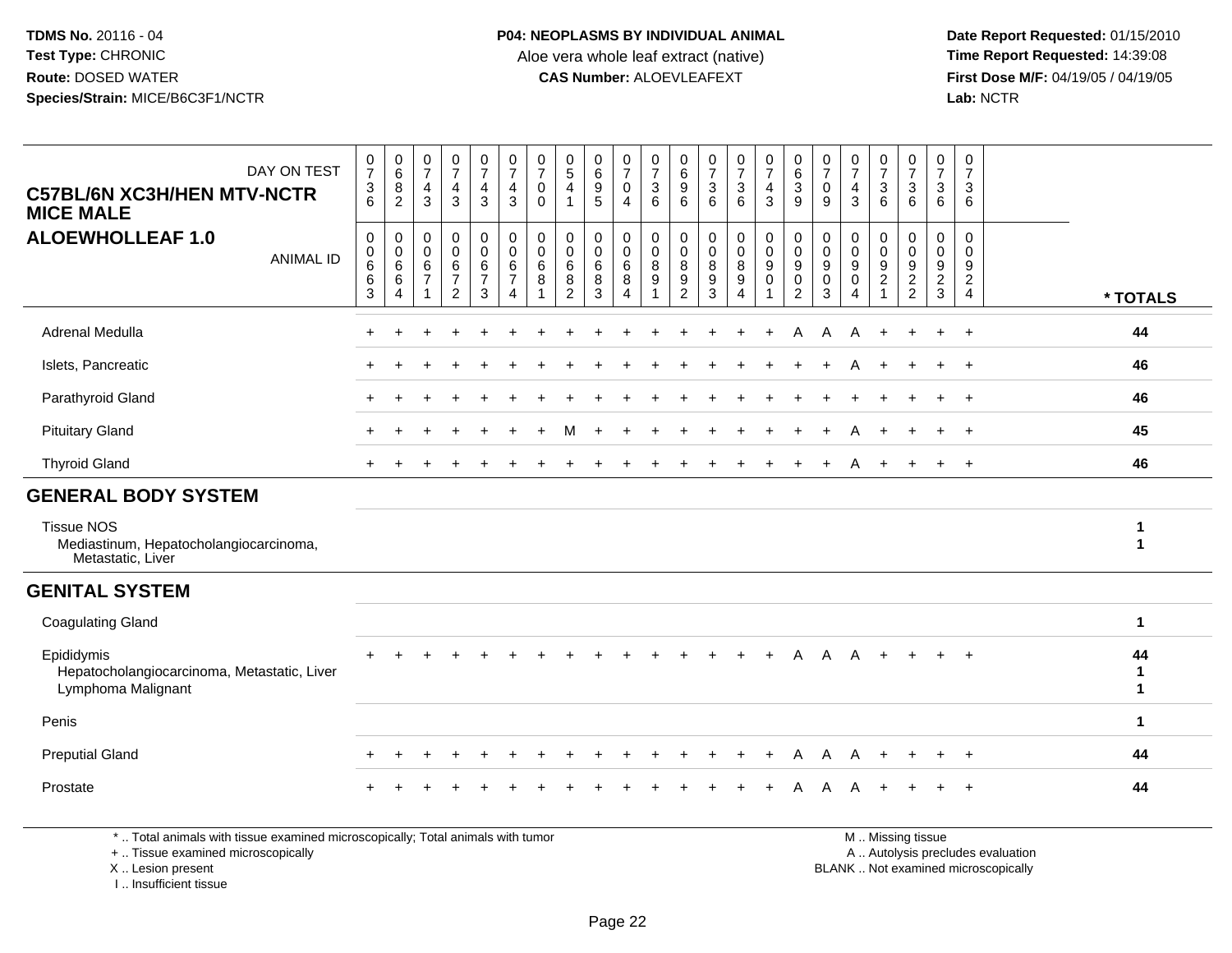**Date Report Requested:** 01/15/2010 **First Dose M/F:** 04/19/05 / 04/19/05<br>Lab: NCTR **Lab:** NCTR

| DAY ON TEST<br><b>C57BL/6N XC3H/HEN MTV-NCTR</b><br><b>MICE MALE</b><br><b>ALOEWHOLLEAF 1.0</b><br><b>ANIMAL ID</b>                                                        | $\frac{0}{7}$<br>$\ensuremath{\mathsf{3}}$<br>6<br>$\pmb{0}$<br>$\pmb{0}$<br>$\,6$<br>$\,6$<br>$\sqrt{3}$ | $\begin{array}{c} 0 \\ 6 \end{array}$<br>$\overline{8}$<br>$\overline{2}$<br>$\boldsymbol{0}$<br>$\begin{array}{c} 0 \\ 6 \end{array}$<br>$\,6\,$<br>$\overline{4}$ | $\frac{0}{7}$<br>$\overline{\mathbf{4}}$<br>$\mathbf{3}$<br>$\mathsf 0$<br>$\mathbf 0$<br>$\,6$<br>$\overline{7}$<br>$\overline{1}$ | $\frac{0}{7}$<br>$\overline{\mathbf{4}}$<br>3<br>0<br>$\mathbf 0$<br>$\,6\,$<br>$\overline{7}$<br>$\overline{2}$ | $\frac{0}{7}$<br>$rac{4}{3}$<br>$\pmb{0}$<br>$\mathsf{O}\xspace$<br>$\overline{6}$<br>$\overline{7}$<br>3 | $\frac{0}{7}$<br>$\overline{\mathbf{4}}$<br>3<br>$\pmb{0}$<br>$\pmb{0}$<br>6<br>$\overline{7}$<br>$\overline{\mathbf{4}}$ | $\frac{0}{7}$<br>0<br>$\mathbf{0}$<br>$\mathbf 0$<br>$\mathbf 0$<br>6<br>8 | $\begin{array}{c} 0 \\ 5 \end{array}$<br>4<br>-1<br>$\mathbf 0$<br>$\mathbf 0$<br>6<br>8<br>$\overline{2}$ | $\begin{array}{c} 0 \\ 6 \end{array}$<br>$\boldsymbol{9}$<br>5<br>0<br>$\pmb{0}$<br>$\,6$<br>8<br>3 | $\frac{0}{7}$<br>$\boldsymbol{0}$<br>$\overline{4}$<br>0<br>$\mathsf 0$<br>$\,6\,$<br>8<br>$\overline{4}$ | $\frac{0}{7}$<br>3<br>6<br>0<br>$\boldsymbol{0}$<br>8<br>9<br>$\blacktriangleleft$ | $\begin{array}{c} 0 \\ 6 \end{array}$<br>9<br>6<br>0<br>$\pmb{0}$<br>8<br>$\boldsymbol{9}$<br>$\overline{2}$ | $\frac{0}{7}$<br>$\sqrt{3}$<br>6<br>$\pmb{0}$<br>$\frac{0}{8}$<br>$\boldsymbol{9}$<br>3 | $\frac{0}{7}$<br>$\ensuremath{\mathsf{3}}$<br>6<br>0<br>$\pmb{0}$<br>$\bf 8$<br>$\boldsymbol{9}$<br>4 | $\frac{0}{7}$<br>4<br>$\mathbf{3}$<br>0<br>$\mathsf{O}\xspace$<br>9<br>$\mathsf 0$<br>1 | $\begin{matrix} 0 \\ 6 \\ 3 \end{matrix}$<br>9<br>0<br>$\mathbf 0$<br>9<br>0<br>$\overline{2}$ | $\frac{0}{7}$<br>$\pmb{0}$<br>9<br>0<br>$\pmb{0}$<br>9<br>$\mathsf{O}\xspace$<br>3 | $\frac{0}{7}$<br>$\frac{4}{3}$<br>$\pmb{0}$<br>$\pmb{0}$<br>$\boldsymbol{9}$<br>$\mathbf 0$<br>$\overline{\mathbf{4}}$ | $\frac{0}{7}$<br>$\ensuremath{\mathsf{3}}$<br>6<br>0<br>$\mathbf 0$<br>9<br>$\boldsymbol{2}$<br>$\overline{1}$ | $\frac{0}{7}$<br>$\sqrt{3}$<br>6<br>$\mathbf 0$<br>$\mathbf 0$<br>$\boldsymbol{9}$<br>$\sqrt{2}$<br>$\overline{2}$ | $\frac{0}{7}$<br>$\sqrt{3}$<br>6<br>$\mathbf 0$<br>$\boldsymbol{0}$<br>9<br>$\overline{c}$<br>3 | $\pmb{0}$<br>$\overline{7}$<br>3<br>6<br>$\mathbf 0$<br>0<br>9<br>$\overline{2}$<br>$\overline{4}$ | * TOTALS                            |
|----------------------------------------------------------------------------------------------------------------------------------------------------------------------------|-----------------------------------------------------------------------------------------------------------|---------------------------------------------------------------------------------------------------------------------------------------------------------------------|-------------------------------------------------------------------------------------------------------------------------------------|------------------------------------------------------------------------------------------------------------------|-----------------------------------------------------------------------------------------------------------|---------------------------------------------------------------------------------------------------------------------------|----------------------------------------------------------------------------|------------------------------------------------------------------------------------------------------------|-----------------------------------------------------------------------------------------------------|-----------------------------------------------------------------------------------------------------------|------------------------------------------------------------------------------------|--------------------------------------------------------------------------------------------------------------|-----------------------------------------------------------------------------------------|-------------------------------------------------------------------------------------------------------|-----------------------------------------------------------------------------------------|------------------------------------------------------------------------------------------------|------------------------------------------------------------------------------------|------------------------------------------------------------------------------------------------------------------------|----------------------------------------------------------------------------------------------------------------|--------------------------------------------------------------------------------------------------------------------|-------------------------------------------------------------------------------------------------|----------------------------------------------------------------------------------------------------|-------------------------------------|
| <b>Seminal Vesicle</b>                                                                                                                                                     |                                                                                                           |                                                                                                                                                                     |                                                                                                                                     |                                                                                                                  |                                                                                                           |                                                                                                                           |                                                                            |                                                                                                            |                                                                                                     |                                                                                                           |                                                                                    |                                                                                                              |                                                                                         |                                                                                                       |                                                                                         | А                                                                                              | А                                                                                  |                                                                                                                        |                                                                                                                |                                                                                                                    | ÷                                                                                               | $\ddot{}$                                                                                          | 44                                  |
| <b>Testes</b>                                                                                                                                                              |                                                                                                           |                                                                                                                                                                     |                                                                                                                                     |                                                                                                                  |                                                                                                           |                                                                                                                           |                                                                            |                                                                                                            |                                                                                                     |                                                                                                           |                                                                                    |                                                                                                              |                                                                                         |                                                                                                       |                                                                                         | Α                                                                                              | A                                                                                  | A                                                                                                                      | $\ddot{}$                                                                                                      |                                                                                                                    |                                                                                                 |                                                                                                    | 44                                  |
| <b>HEMATOPOIETIC SYSTEM</b>                                                                                                                                                |                                                                                                           |                                                                                                                                                                     |                                                                                                                                     |                                                                                                                  |                                                                                                           |                                                                                                                           |                                                                            |                                                                                                            |                                                                                                     |                                                                                                           |                                                                                    |                                                                                                              |                                                                                         |                                                                                                       |                                                                                         |                                                                                                |                                                                                    |                                                                                                                        |                                                                                                                |                                                                                                                    |                                                                                                 |                                                                                                    |                                     |
| <b>Bone Marrow</b>                                                                                                                                                         |                                                                                                           |                                                                                                                                                                     |                                                                                                                                     |                                                                                                                  |                                                                                                           |                                                                                                                           |                                                                            |                                                                                                            |                                                                                                     |                                                                                                           |                                                                                    |                                                                                                              |                                                                                         |                                                                                                       |                                                                                         |                                                                                                | А                                                                                  | A                                                                                                                      | $\ddot{}$                                                                                                      |                                                                                                                    | $+$                                                                                             | $+$                                                                                                | 45                                  |
| Lymph Node<br>Axillary, Lymphoma Malignant<br>Lumbar, Lymphoma Malignant<br>Mediastinal, Lymphoma Malignant<br>Pancreatic, Lymphoma Malignant<br>Renal, Lymphoma Malignant |                                                                                                           |                                                                                                                                                                     |                                                                                                                                     |                                                                                                                  |                                                                                                           |                                                                                                                           | $\ddot{}$<br>$\mathsf X$<br>X<br>X<br>X<br>$\mathsf X$                     |                                                                                                            |                                                                                                     | M                                                                                                         |                                                                                    |                                                                                                              |                                                                                         |                                                                                                       |                                                                                         |                                                                                                |                                                                                    |                                                                                                                        |                                                                                                                |                                                                                                                    |                                                                                                 |                                                                                                    | 5<br>$\mathbf{2}$<br>$\overline{2}$ |
| Lymph Node, Mandibular<br>Lymphoma Malignant                                                                                                                               |                                                                                                           |                                                                                                                                                                     |                                                                                                                                     |                                                                                                                  |                                                                                                           |                                                                                                                           | X                                                                          |                                                                                                            |                                                                                                     |                                                                                                           |                                                                                    |                                                                                                              |                                                                                         |                                                                                                       |                                                                                         |                                                                                                |                                                                                    |                                                                                                                        |                                                                                                                |                                                                                                                    |                                                                                                 |                                                                                                    | 44<br>$\overline{2}$                |
| Lymph Node, Mesenteric<br>Lymphoma Malignant                                                                                                                               |                                                                                                           |                                                                                                                                                                     |                                                                                                                                     |                                                                                                                  |                                                                                                           |                                                                                                                           | $\mathsf X$                                                                |                                                                                                            |                                                                                                     | X                                                                                                         |                                                                                    |                                                                                                              |                                                                                         |                                                                                                       |                                                                                         |                                                                                                |                                                                                    |                                                                                                                        | $\ddot{}$                                                                                                      |                                                                                                                    | +                                                                                               | $\ddot{}$<br>X                                                                                     | 45<br>$5\phantom{.0}$               |
| Spleen<br>Hemangiosarcoma<br>Lymphoma Malignant                                                                                                                            |                                                                                                           |                                                                                                                                                                     |                                                                                                                                     | X                                                                                                                |                                                                                                           |                                                                                                                           | Χ                                                                          |                                                                                                            |                                                                                                     |                                                                                                           |                                                                                    |                                                                                                              |                                                                                         |                                                                                                       |                                                                                         |                                                                                                |                                                                                    |                                                                                                                        |                                                                                                                |                                                                                                                    |                                                                                                 |                                                                                                    | 45<br>$\mathbf{1}$<br>3             |
| Thymus<br>Hepatocholangiocarcinoma, Metastatic, Liver                                                                                                                      |                                                                                                           |                                                                                                                                                                     |                                                                                                                                     |                                                                                                                  |                                                                                                           |                                                                                                                           |                                                                            |                                                                                                            |                                                                                                     |                                                                                                           |                                                                                    |                                                                                                              |                                                                                         |                                                                                                       |                                                                                         |                                                                                                |                                                                                    |                                                                                                                        |                                                                                                                |                                                                                                                    |                                                                                                 |                                                                                                    | 39<br>$\mathbf{1}$                  |

## **INTEGUMENTARY SYSTEM**

\* .. Total animals with tissue examined microscopically; Total animals with tumor

+ .. Tissue examined microscopically

 Lesion present BLANK .. Not examined microscopicallyX .. Lesion present

I .. Insufficient tissue

 M .. Missing tissuey the contract of the contract of the contract of the contract of the contract of the contract of the contract of  $A$ . Autolysis precludes evaluation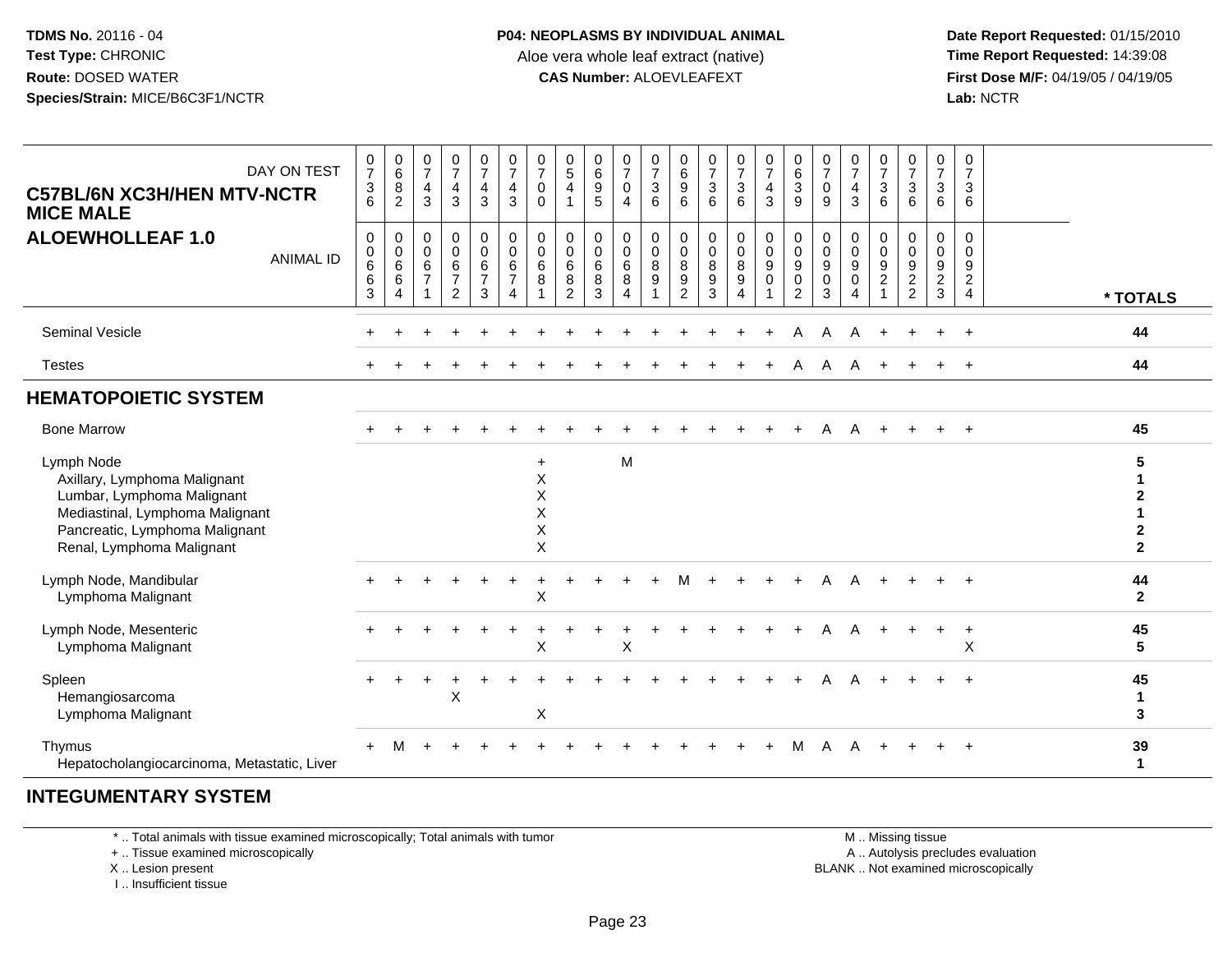I .. Insufficient tissue

| DAY ON TEST<br><b>C57BL/6N XC3H/HEN MTV-NCTR</b><br><b>MICE MALE</b>                                                                                                 | $\frac{0}{7}$<br>$\ensuremath{\mathsf{3}}$<br>6 | $\begin{matrix} 0 \\ 6 \end{matrix}$<br>8<br>$\overline{c}$ | $\frac{0}{7}$<br>$\overline{4}$<br>3           | $\frac{0}{7}$<br>$\overline{4}$<br>3                            | $\frac{0}{7}$<br>$\overline{4}$<br>3                                          | $\frac{0}{7}$<br>$\overline{a}$<br>3                          | $\frac{0}{7}$<br>$\mathbf 0$<br>$\Omega$ | 0<br>$\sqrt{5}$<br>4<br>$\overline{1}$         | 0<br>6<br>9<br>$\overline{5}$      | $\begin{smallmatrix}0\\7\end{smallmatrix}$<br>$\overline{0}$<br>$\overline{4}$ | $\frac{0}{7}$<br>$\sqrt{3}$<br>$6\phantom{1}6$ | 0<br>$\,6$<br>$\boldsymbol{9}$<br>6             | $\frac{0}{7}$<br>3<br>6                               | $\frac{0}{7}$<br>3<br>6                     | $\frac{0}{7}$<br>$\overline{4}$<br>3                   | $\begin{array}{c} 0 \\ 6 \end{array}$<br>$\overline{3}$<br>9                     | $\frac{0}{7}$<br>$\mathbf 0$<br>9                        | $\frac{0}{7}$<br>$\overline{4}$<br>3                     | 0<br>$\overline{7}$<br>3<br>6                          | $\frac{0}{7}$<br>$\frac{3}{6}$          | 0<br>$\overline{7}$<br>$\sqrt{3}$<br>6      | 0<br>$\overline{7}$<br>3<br>6                                    |                                                                          |                                   |
|----------------------------------------------------------------------------------------------------------------------------------------------------------------------|-------------------------------------------------|-------------------------------------------------------------|------------------------------------------------|-----------------------------------------------------------------|-------------------------------------------------------------------------------|---------------------------------------------------------------|------------------------------------------|------------------------------------------------|------------------------------------|--------------------------------------------------------------------------------|------------------------------------------------|-------------------------------------------------|-------------------------------------------------------|---------------------------------------------|--------------------------------------------------------|----------------------------------------------------------------------------------|----------------------------------------------------------|----------------------------------------------------------|--------------------------------------------------------|-----------------------------------------|---------------------------------------------|------------------------------------------------------------------|--------------------------------------------------------------------------|-----------------------------------|
| <b>ALOEWHOLLEAF 1.0</b><br><b>ANIMAL ID</b>                                                                                                                          | $\pmb{0}$<br>$\pmb{0}$<br>$\,6$<br>$\,6$<br>3   | 0<br>0<br>$\,6\,$<br>6<br>4                                 | $\mathbf 0$<br>$\Omega$<br>6<br>$\overline{7}$ | 0<br>$\mathbf 0$<br>$\,6\,$<br>$\overline{7}$<br>$\overline{c}$ | $\pmb{0}$<br>$\ddot{\mathbf{0}}$<br>$\,6\,$<br>$\overline{7}$<br>$\mathbf{3}$ | $\pmb{0}$<br>$\overline{0}$<br>$\,6\,$<br>$\overline{7}$<br>4 | $\mathbf 0$<br>$\Omega$<br>$\,6\,$<br>8  | $\mathbf 0$<br>$\mathbf{0}$<br>$\,6$<br>8<br>2 | 0<br>0<br>6<br>8<br>$\overline{3}$ | $\pmb{0}$<br>$\pmb{0}$<br>$\,6\,$<br>8<br>4                                    | $\pmb{0}$<br>$\mathbf 0$<br>$\, 8$<br>9        | 0<br>$\Omega$<br>$\bf 8$<br>9<br>$\overline{c}$ | $\mathbf 0$<br>$\Omega$<br>8<br>$\boldsymbol{9}$<br>3 | 0<br>$\bar{0}$<br>$\frac{8}{9}$<br>$\Delta$ | $\pmb{0}$<br>$\ddot{\mathbf{0}}$<br>$9\,$<br>$\pmb{0}$ | $\pmb{0}$<br>$\overline{0}$<br>$\boldsymbol{9}$<br>$\mathbf 0$<br>$\overline{2}$ | 0<br>$\mathbf 0$<br>$\boldsymbol{9}$<br>$\mathbf 0$<br>3 | $\mathbf 0$<br>$\Omega$<br>9<br>$\mathbf 0$<br>$\Lambda$ | 0<br>$\mathbf 0$<br>$\boldsymbol{9}$<br>$\overline{2}$ | $\pmb{0}$<br>$\pmb{0}$<br>$\frac{9}{2}$ | $\mathbf 0$<br>$\mathbf 0$<br>$\frac{9}{2}$ | $\mathbf 0$<br>$\Omega$<br>9<br>$\overline{2}$<br>$\overline{4}$ |                                                                          | * TOTALS                          |
| <b>Mammary Gland</b>                                                                                                                                                 | М                                               | M                                                           | м                                              | м                                                               | м                                                                             | м                                                             | M                                        | M                                              | м                                  | м                                                                              | М                                              | м                                               | м                                                     | м                                           | м                                                      | м                                                                                | M                                                        | M                                                        | M                                                      | M                                       | М                                           | M                                                                |                                                                          | 0                                 |
| Skin<br>Fibrosarcoma<br>Hemangiosarcoma<br>Schwannoma Malignant                                                                                                      |                                                 | X                                                           |                                                |                                                                 |                                                                               |                                                               | $\pmb{\times}$                           | $\mathsf{X}$                                   | $\boldsymbol{\mathsf{X}}$          | $\mathsf{X}$                                                                   |                                                | X                                               |                                                       |                                             | Χ<br>X                                                 |                                                                                  |                                                          |                                                          |                                                        |                                         |                                             |                                                                  |                                                                          | 47<br>10<br>1<br>$\mathbf{2}$     |
| <b>MUSCULOSKELETAL SYSTEM</b>                                                                                                                                        |                                                 |                                                             |                                                |                                                                 |                                                                               |                                                               |                                          |                                                |                                    |                                                                                |                                                |                                                 |                                                       |                                             |                                                        |                                                                                  |                                                          |                                                          |                                                        |                                         |                                             |                                                                  |                                                                          |                                   |
| Bone, Femur                                                                                                                                                          |                                                 |                                                             |                                                |                                                                 |                                                                               |                                                               |                                          |                                                |                                    |                                                                                |                                                |                                                 |                                                       |                                             |                                                        |                                                                                  |                                                          |                                                          |                                                        |                                         |                                             | $+$                                                              |                                                                          | 47                                |
| <b>Skeletal Muscle</b><br>Hepatocholangiocarcinoma, Metastatic, Liver                                                                                                |                                                 |                                                             |                                                |                                                                 |                                                                               |                                                               |                                          |                                                |                                    |                                                                                |                                                |                                                 |                                                       |                                             |                                                        |                                                                                  |                                                          |                                                          |                                                        |                                         |                                             |                                                                  |                                                                          | 1<br>$\blacktriangleleft$         |
| <b>NERVOUS SYSTEM</b>                                                                                                                                                |                                                 |                                                             |                                                |                                                                 |                                                                               |                                                               |                                          |                                                |                                    |                                                                                |                                                |                                                 |                                                       |                                             |                                                        |                                                                                  |                                                          |                                                          |                                                        |                                         |                                             |                                                                  |                                                                          |                                   |
| Brain, Brain Stem                                                                                                                                                    |                                                 |                                                             |                                                |                                                                 |                                                                               |                                                               |                                          |                                                |                                    |                                                                                |                                                |                                                 |                                                       |                                             |                                                        |                                                                                  |                                                          |                                                          |                                                        |                                         |                                             |                                                                  |                                                                          | 46                                |
| Brain, Cerebellum                                                                                                                                                    |                                                 |                                                             |                                                |                                                                 |                                                                               |                                                               |                                          |                                                |                                    |                                                                                |                                                |                                                 |                                                       |                                             |                                                        |                                                                                  |                                                          |                                                          |                                                        |                                         |                                             |                                                                  |                                                                          | 46                                |
| Brain, Cerebrum                                                                                                                                                      |                                                 |                                                             |                                                |                                                                 |                                                                               |                                                               |                                          |                                                |                                    |                                                                                |                                                |                                                 |                                                       |                                             |                                                        |                                                                                  |                                                          |                                                          |                                                        |                                         |                                             | $+$                                                              |                                                                          | 46                                |
| <b>RESPIRATORY SYSTEM</b>                                                                                                                                            |                                                 |                                                             |                                                |                                                                 |                                                                               |                                                               |                                          |                                                |                                    |                                                                                |                                                |                                                 |                                                       |                                             |                                                        |                                                                                  |                                                          |                                                          |                                                        |                                         |                                             |                                                                  |                                                                          |                                   |
| Lung<br>Alveolar/Bronchiolar Adenoma<br>Alveolar/Bronchiolar Carcinoma<br>Hepatocellular Carcinoma, Metastatic, Liver<br>Hepatocholangiocarcinoma, Metastatic, Liver |                                                 |                                                             |                                                |                                                                 |                                                                               |                                                               |                                          |                                                |                                    |                                                                                |                                                | $\boldsymbol{\mathsf{X}}$                       |                                                       |                                             |                                                        | $\mathsf{X}$                                                                     |                                                          | X                                                        |                                                        |                                         |                                             |                                                                  |                                                                          | 47<br>1<br>1<br>3<br>$\mathbf{1}$ |
| *  Total animals with tissue examined microscopically; Total animals with tumor<br>+  Tissue examined microscopically<br>X  Lesion present                           |                                                 |                                                             |                                                |                                                                 |                                                                               |                                                               |                                          |                                                |                                    |                                                                                |                                                |                                                 |                                                       |                                             |                                                        |                                                                                  |                                                          |                                                          |                                                        | M  Missing tissue                       |                                             |                                                                  | A  Autolysis precludes evaluation<br>BLANK  Not examined microscopically |                                   |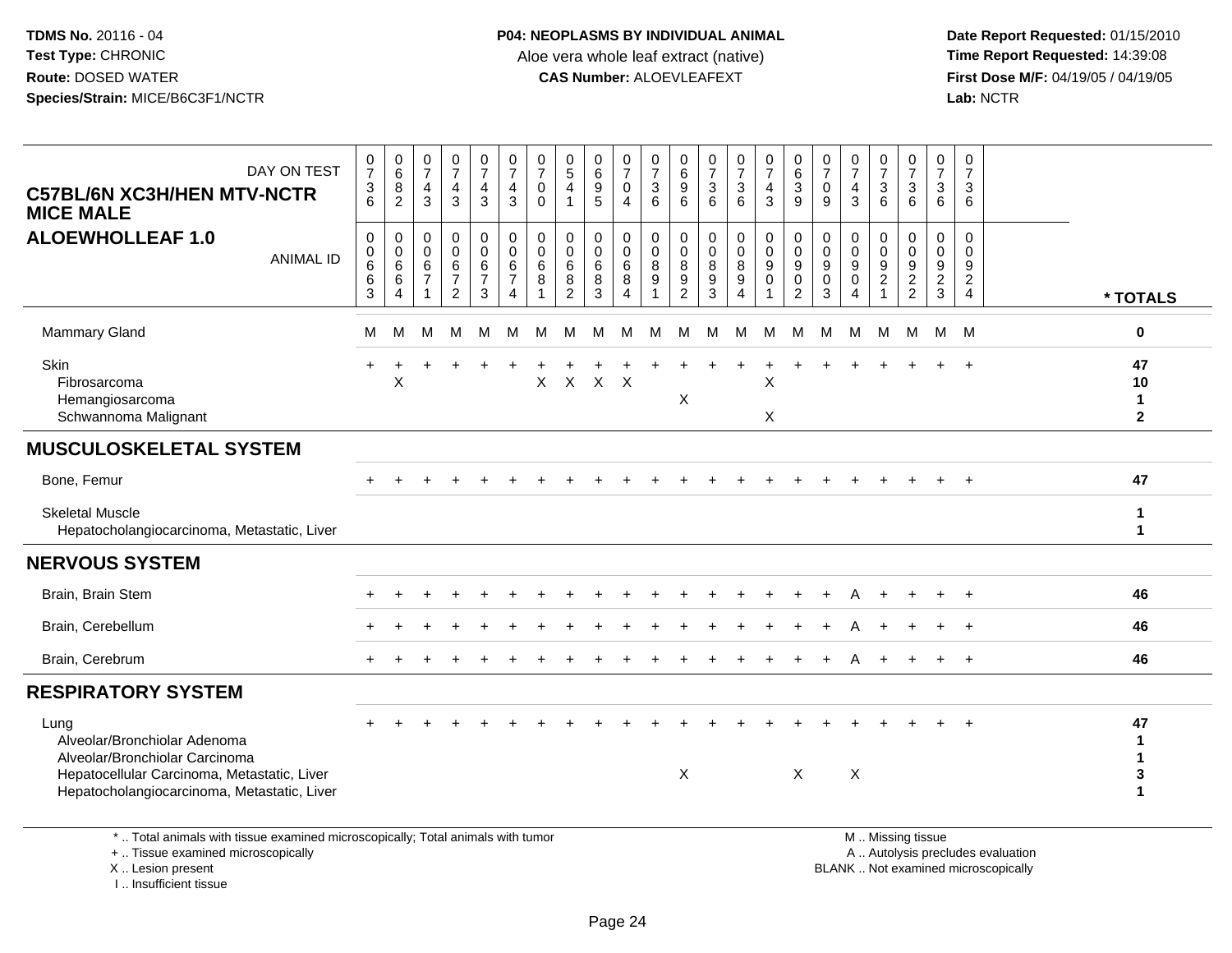**Date Report Requested:** 01/15/2010 **First Dose M/F:** 04/19/05 / 04/19/05<br>Lab: NCTR **Lab:** NCTR

| $\begin{array}{c} 0 \\ 7 \end{array}$<br>$\begin{matrix} 0 \\ 6 \\ 3 \end{matrix}$<br>0<br>$\frac{0}{7}$<br>$\begin{matrix}0\\6\\8\end{matrix}$<br>$\frac{0}{7}$<br>$\frac{0}{7}$<br>$\begin{array}{c} 0 \\ 7 \\ 4 \end{array}$<br>$\frac{0}{7}$<br>$\begin{array}{c} 0 \\ 5 \\ 4 \end{array}$<br>$\begin{matrix} 0 \\ 6 \\ 9 \end{matrix}$<br>$\frac{0}{7}$<br>$\frac{0}{7}$<br>$\begin{array}{c} 0 \\ 6 \\ 9 \end{array}$<br>$\frac{0}{7}$<br>$\frac{0}{7}$<br>$\frac{0}{7}$<br>$\frac{0}{7}$<br>$\frac{0}{7}$<br>$\begin{array}{c} 0 \\ 7 \\ 3 \\ 6 \end{array}$<br>$\frac{0}{7}$<br>$\frac{0}{7}$<br>DAY ON TEST<br>$\overline{7}$<br>$\overline{4}$<br>$\sqrt{3}$<br>$\mathfrak{Z}$<br>$\mathbf{3}$<br>$\overline{4}$<br>$\mathbf{3}$<br>$\mathbf{3}$<br>$\overline{4}$<br>$\mathbf 0$<br>$\mathbf 0$<br>$\frac{4}{3}$<br>$\frac{3}{6}$<br>$\mathbf 0$<br>$\overline{4}$<br>3<br><b>C57BL/6N XC3H/HEN MTV-NCTR</b><br>$\overline{2}$<br>$\mathbf{3}$<br>$\mathbf{3}$<br>$\mathbf{3}$<br>$\overline{5}$<br>6<br>$\mathbf{3}$<br>$6\overline{6}$<br>3<br>6<br>9<br>6<br>6<br>$\overline{4}$<br>6<br>9<br>$\mathbf 0$<br>6<br><b>MICE MALE</b><br><b>ALOEWHOLLEAF 1.0</b><br>$\begin{smallmatrix} 0\\0 \end{smallmatrix}$<br>$\pmb{0}$<br>$\begin{smallmatrix}0\0\0\0\end{smallmatrix}$<br>$\boldsymbol{0}$<br>$\pmb{0}$<br>$\boldsymbol{0}$<br>$\mathbf 0$<br>00067<br>$\pmb{0}$<br>$\begin{smallmatrix} 0\\0 \end{smallmatrix}$<br>$\pmb{0}$<br>$\begin{smallmatrix}0\0\0\8\0\end{smallmatrix}$<br>0000<br>$\begin{matrix} 0 \\ 0 \\ 9 \\ 0 \end{matrix}$<br>0<br>$\mathbf 0$<br>0<br>$\pmb{0}$<br>$\pmb{0}$<br>0<br>$\mathbf 0$<br>$\begin{matrix}0\\6\\6\end{matrix}$<br>$\frac{0}{6}$<br>$\mathbf 0$<br>$\pmb{0}$<br>$\mathsf{O}\xspace$<br>$\frac{0}{9}$<br>$\begin{matrix}0\\6\\6\end{matrix}$<br>$\pmb{0}$<br>$\pmb{0}$<br>$\pmb{0}$<br>$\begin{array}{c} 0 \\ 8 \\ 9 \end{array}$<br>$\frac{0}{2}$<br>$\begin{array}{c}\n0 \\ 9 \\ 2 \\ 3\n\end{array}$<br>$\mathbf{0}$<br><b>ANIMAL ID</b><br>$\frac{6}{7}$<br>$\frac{6}{8}$<br>$\frac{6}{8}$<br>$\frac{8}{9}$<br>$^6_8$<br>$\,6$<br>$_{9}^{8}$<br>9<br>9<br>$\bf 8$<br>$\mathbf 0$<br>$\overline{2}$<br>$\overline{3}$<br>$\overline{2}$<br>$\overline{3}$<br>$\overline{2}$<br>3<br>$\overline{4}$<br>$\overline{c}$<br>3<br>$\overline{2}$<br>$\overline{1}$<br>$\overline{4}$<br>$\overline{4}$<br>4<br>3<br>$\overline{\mathbf{A}}$<br>$\overline{1}$<br>1<br>1<br>$\overline{1}$<br>$\overline{4}$<br>* TOTALS<br>47<br>Nose<br>47<br>Trachea<br><b>SPECIAL SENSES SYSTEM</b><br>43<br>Eye<br>M<br>A<br>A<br>A<br>$\div$<br>$\ddot{}$<br>$\overline{+}$<br>$+$<br>$+$<br>$+$<br>Harderian Gland<br>44<br>A<br>$\overline{2}$<br>Adenoma<br><b>URINARY SYSTEM</b><br>45<br>Kidney<br>A<br>A<br>$+$<br>$\ddot{}$<br>$\pm$<br>$\ddot{}$<br>$\ddot{}$<br>$+$<br>X<br>Hepatocellular Carcinoma, Metastatic, Liver<br>1<br>Hepatocholangiocarcinoma, Metastatic, Liver<br>X<br>$\mathbf{2}$<br>Lymphoma Malignant<br><b>Urinary Bladder</b><br>45<br>Lymphoma Malignant<br>$\mathbf{1}$<br><b>SYSTEMIC LESIONS</b><br>Multiple Organ<br>47<br>$\ddot{}$<br>$\mathsf{X}$<br>X<br>X<br>6<br>Lymphoma Malignant |  |  |  |  |  |  |  |  |  |  |  |  |  |
|--------------------------------------------------------------------------------------------------------------------------------------------------------------------------------------------------------------------------------------------------------------------------------------------------------------------------------------------------------------------------------------------------------------------------------------------------------------------------------------------------------------------------------------------------------------------------------------------------------------------------------------------------------------------------------------------------------------------------------------------------------------------------------------------------------------------------------------------------------------------------------------------------------------------------------------------------------------------------------------------------------------------------------------------------------------------------------------------------------------------------------------------------------------------------------------------------------------------------------------------------------------------------------------------------------------------------------------------------------------------------------------------------------------------------------------------------------------------------------------------------------------------------------------------------------------------------------------------------------------------------------------------------------------------------------------------------------------------------------------------------------------------------------------------------------------------------------------------------------------------------------------------------------------------------------------------------------------------------------------------------------------------------------------------------------------------------------------------------------------------------------------------------------------------------------------------------------------------------------------------------------------------------------------------------------------------------------------------------------------------------------------------------------------------------------------------------------------------------------------------------------------------------------------------------------------------------------------------------------------------------------------------------------------------------------------------------------------------------------------------------------------------------------------------------------------------------------------------------------------------------------------------------------------------------------------------------------------------------------------------------------------------------------------------------------------------------------------------------------------------------------------------------------------------------|--|--|--|--|--|--|--|--|--|--|--|--|--|
|                                                                                                                                                                                                                                                                                                                                                                                                                                                                                                                                                                                                                                                                                                                                                                                                                                                                                                                                                                                                                                                                                                                                                                                                                                                                                                                                                                                                                                                                                                                                                                                                                                                                                                                                                                                                                                                                                                                                                                                                                                                                                                                                                                                                                                                                                                                                                                                                                                                                                                                                                                                                                                                                                                                                                                                                                                                                                                                                                                                                                                                                                                                                                                          |  |  |  |  |  |  |  |  |  |  |  |  |  |
|                                                                                                                                                                                                                                                                                                                                                                                                                                                                                                                                                                                                                                                                                                                                                                                                                                                                                                                                                                                                                                                                                                                                                                                                                                                                                                                                                                                                                                                                                                                                                                                                                                                                                                                                                                                                                                                                                                                                                                                                                                                                                                                                                                                                                                                                                                                                                                                                                                                                                                                                                                                                                                                                                                                                                                                                                                                                                                                                                                                                                                                                                                                                                                          |  |  |  |  |  |  |  |  |  |  |  |  |  |
|                                                                                                                                                                                                                                                                                                                                                                                                                                                                                                                                                                                                                                                                                                                                                                                                                                                                                                                                                                                                                                                                                                                                                                                                                                                                                                                                                                                                                                                                                                                                                                                                                                                                                                                                                                                                                                                                                                                                                                                                                                                                                                                                                                                                                                                                                                                                                                                                                                                                                                                                                                                                                                                                                                                                                                                                                                                                                                                                                                                                                                                                                                                                                                          |  |  |  |  |  |  |  |  |  |  |  |  |  |
|                                                                                                                                                                                                                                                                                                                                                                                                                                                                                                                                                                                                                                                                                                                                                                                                                                                                                                                                                                                                                                                                                                                                                                                                                                                                                                                                                                                                                                                                                                                                                                                                                                                                                                                                                                                                                                                                                                                                                                                                                                                                                                                                                                                                                                                                                                                                                                                                                                                                                                                                                                                                                                                                                                                                                                                                                                                                                                                                                                                                                                                                                                                                                                          |  |  |  |  |  |  |  |  |  |  |  |  |  |
|                                                                                                                                                                                                                                                                                                                                                                                                                                                                                                                                                                                                                                                                                                                                                                                                                                                                                                                                                                                                                                                                                                                                                                                                                                                                                                                                                                                                                                                                                                                                                                                                                                                                                                                                                                                                                                                                                                                                                                                                                                                                                                                                                                                                                                                                                                                                                                                                                                                                                                                                                                                                                                                                                                                                                                                                                                                                                                                                                                                                                                                                                                                                                                          |  |  |  |  |  |  |  |  |  |  |  |  |  |
|                                                                                                                                                                                                                                                                                                                                                                                                                                                                                                                                                                                                                                                                                                                                                                                                                                                                                                                                                                                                                                                                                                                                                                                                                                                                                                                                                                                                                                                                                                                                                                                                                                                                                                                                                                                                                                                                                                                                                                                                                                                                                                                                                                                                                                                                                                                                                                                                                                                                                                                                                                                                                                                                                                                                                                                                                                                                                                                                                                                                                                                                                                                                                                          |  |  |  |  |  |  |  |  |  |  |  |  |  |
|                                                                                                                                                                                                                                                                                                                                                                                                                                                                                                                                                                                                                                                                                                                                                                                                                                                                                                                                                                                                                                                                                                                                                                                                                                                                                                                                                                                                                                                                                                                                                                                                                                                                                                                                                                                                                                                                                                                                                                                                                                                                                                                                                                                                                                                                                                                                                                                                                                                                                                                                                                                                                                                                                                                                                                                                                                                                                                                                                                                                                                                                                                                                                                          |  |  |  |  |  |  |  |  |  |  |  |  |  |
|                                                                                                                                                                                                                                                                                                                                                                                                                                                                                                                                                                                                                                                                                                                                                                                                                                                                                                                                                                                                                                                                                                                                                                                                                                                                                                                                                                                                                                                                                                                                                                                                                                                                                                                                                                                                                                                                                                                                                                                                                                                                                                                                                                                                                                                                                                                                                                                                                                                                                                                                                                                                                                                                                                                                                                                                                                                                                                                                                                                                                                                                                                                                                                          |  |  |  |  |  |  |  |  |  |  |  |  |  |
|                                                                                                                                                                                                                                                                                                                                                                                                                                                                                                                                                                                                                                                                                                                                                                                                                                                                                                                                                                                                                                                                                                                                                                                                                                                                                                                                                                                                                                                                                                                                                                                                                                                                                                                                                                                                                                                                                                                                                                                                                                                                                                                                                                                                                                                                                                                                                                                                                                                                                                                                                                                                                                                                                                                                                                                                                                                                                                                                                                                                                                                                                                                                                                          |  |  |  |  |  |  |  |  |  |  |  |  |  |
|                                                                                                                                                                                                                                                                                                                                                                                                                                                                                                                                                                                                                                                                                                                                                                                                                                                                                                                                                                                                                                                                                                                                                                                                                                                                                                                                                                                                                                                                                                                                                                                                                                                                                                                                                                                                                                                                                                                                                                                                                                                                                                                                                                                                                                                                                                                                                                                                                                                                                                                                                                                                                                                                                                                                                                                                                                                                                                                                                                                                                                                                                                                                                                          |  |  |  |  |  |  |  |  |  |  |  |  |  |
|                                                                                                                                                                                                                                                                                                                                                                                                                                                                                                                                                                                                                                                                                                                                                                                                                                                                                                                                                                                                                                                                                                                                                                                                                                                                                                                                                                                                                                                                                                                                                                                                                                                                                                                                                                                                                                                                                                                                                                                                                                                                                                                                                                                                                                                                                                                                                                                                                                                                                                                                                                                                                                                                                                                                                                                                                                                                                                                                                                                                                                                                                                                                                                          |  |  |  |  |  |  |  |  |  |  |  |  |  |
|                                                                                                                                                                                                                                                                                                                                                                                                                                                                                                                                                                                                                                                                                                                                                                                                                                                                                                                                                                                                                                                                                                                                                                                                                                                                                                                                                                                                                                                                                                                                                                                                                                                                                                                                                                                                                                                                                                                                                                                                                                                                                                                                                                                                                                                                                                                                                                                                                                                                                                                                                                                                                                                                                                                                                                                                                                                                                                                                                                                                                                                                                                                                                                          |  |  |  |  |  |  |  |  |  |  |  |  |  |

\* .. Total animals with tissue examined microscopically; Total animals with tumor

+ .. Tissue examined microscopically

X .. Lesion present

I .. Insufficient tissue

 M .. Missing tissuey the contract of the contract of the contract of the contract of the contract of the contract of the contract of  $A$ . Autolysis precludes evaluation Lesion present BLANK .. Not examined microscopically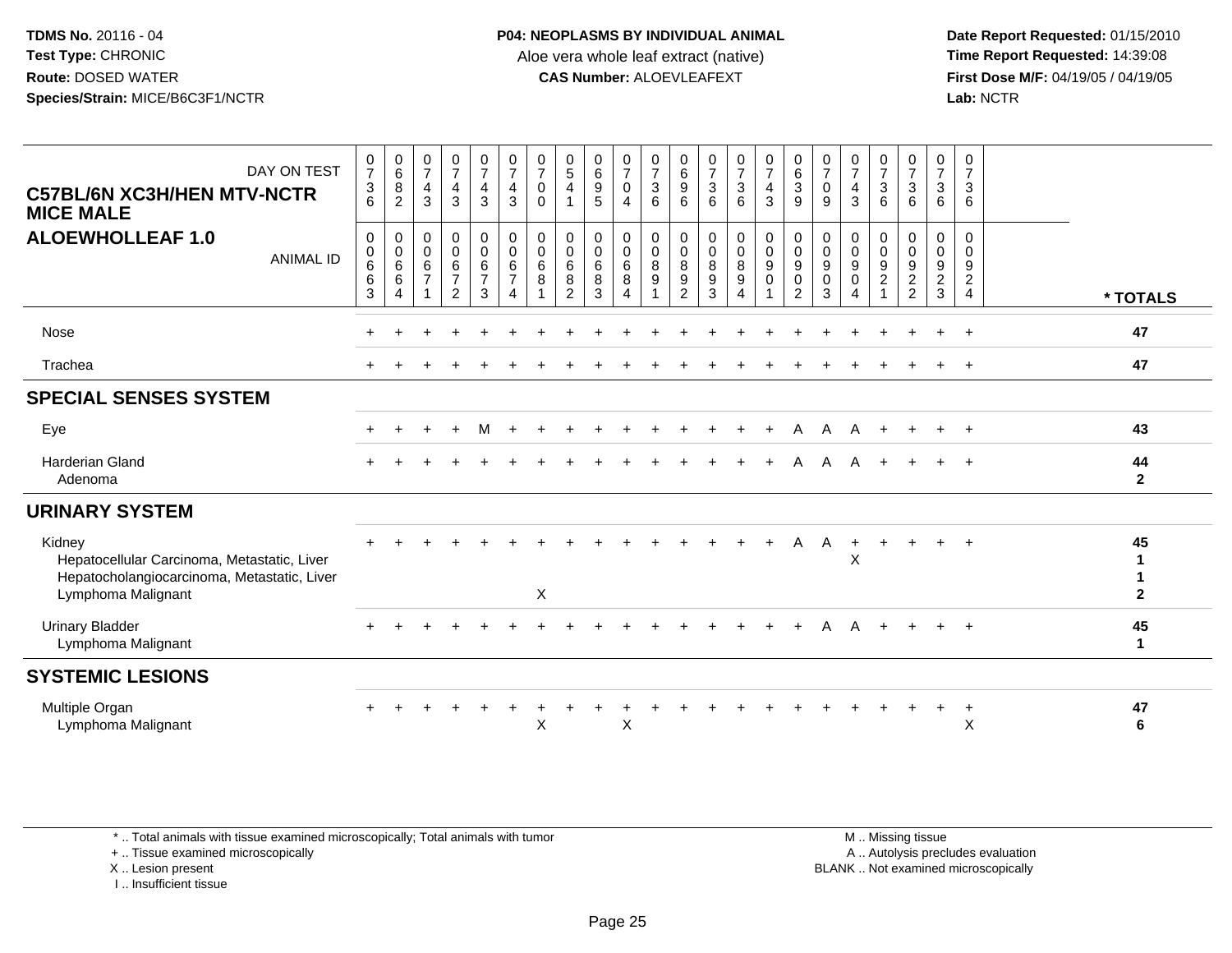**Date Report Requested:** 01/15/2010 **First Dose M/F:** 04/19/05 / 04/19/05<br>Lab: NCTR **Lab:** NCTR

| <b>C57BL/6N XC3H/HEN MTV-NCTR</b><br><b>MICE MALE</b>                                                                                     | DAY ON TEST      | $\begin{array}{c} 0 \\ 7 \end{array}$<br>$\sqrt{3}$<br>6  | $\frac{0}{7}$<br>$\mathbf{3}$<br>6                        | $\begin{array}{c} 0 \\ 7 \end{array}$<br>$\mathbf{3}$<br>6                  | $\frac{0}{7}$<br>$\mathbf{1}$<br>6                                            | $\frac{0}{7}$<br>$\ensuremath{\mathsf{3}}$<br>$6\overline{6}$ | $\begin{array}{c} 0 \\ 5 \\ 2 \end{array}$<br>$\mathbf 0$                 | 0<br>6<br>3<br>$\overline{2}$   | $\pmb{0}$<br>$\frac{6}{9}$<br>$6\phantom{1}$                              | $\begin{array}{c} 0 \\ 6 \end{array}$<br>$\mathbf{1}$<br>8      | $\pmb{0}$<br>$\,6\,$<br>6<br>$\overline{5}$                       | $\pmb{0}$<br>$\overline{4}$<br>$\overline{1}$<br>6                         | 0<br>$\frac{5}{3}$<br>$\overline{c}$       | $\frac{0}{7}$<br>$\overline{1}$<br>$\Omega$                             | $\frac{0}{7}$<br>$\mathbf{1}$<br>8                            | $\begin{array}{c} 0 \\ 5 \\ 6 \end{array}$<br>$\overline{4}$              | $\begin{array}{c} 0 \\ 7 \end{array}$<br>$\mathsf 3$<br>$6\phantom{1}$ | $\frac{0}{7}$<br>$\sqrt{3}$<br>$6\phantom{1}$                                    | $\begin{array}{c} 0 \\ 7 \end{array}$<br>$\pmb{0}$<br>$\overline{7}$           | 0<br>$\,6\,$<br>$\overline{\mathbf{4}}$<br>$\mathbf 0$ | $\begin{array}{c} 0 \\ 7 \end{array}$<br>$\mathbf{3}$<br>6           | 0<br>$\overline{7}$<br>3<br>6                 | $\pmb{0}$<br>$^6_9$<br>$\overline{7}$     | $\begin{smallmatrix}0\\7\end{smallmatrix}$<br>$\mathsf 3$<br>6           | $\pmb{0}$<br>$\mathbf 5$<br>$\boldsymbol{9}$<br>$\overline{2}$ | $\pmb{0}$<br>$\sqrt{5}$<br>3<br>8                                       |                 |
|-------------------------------------------------------------------------------------------------------------------------------------------|------------------|-----------------------------------------------------------|-----------------------------------------------------------|-----------------------------------------------------------------------------|-------------------------------------------------------------------------------|---------------------------------------------------------------|---------------------------------------------------------------------------|---------------------------------|---------------------------------------------------------------------------|-----------------------------------------------------------------|-------------------------------------------------------------------|----------------------------------------------------------------------------|--------------------------------------------|-------------------------------------------------------------------------|---------------------------------------------------------------|---------------------------------------------------------------------------|------------------------------------------------------------------------|----------------------------------------------------------------------------------|--------------------------------------------------------------------------------|--------------------------------------------------------|----------------------------------------------------------------------|-----------------------------------------------|-------------------------------------------|--------------------------------------------------------------------------|----------------------------------------------------------------|-------------------------------------------------------------------------|-----------------|
| <b>ALOEWHOLLEAF 2.0</b>                                                                                                                   | <b>ANIMAL ID</b> | $\mathbf 0$<br>0<br>$\mathbf 0$<br>$\boldsymbol{9}$<br>-1 | 0<br>0<br>$\pmb{0}$<br>$\boldsymbol{9}$<br>$\overline{c}$ | $\pmb{0}$<br>$\mathbf 0$<br>$\mathbf 0$<br>$\boldsymbol{9}$<br>$\mathbf{3}$ | $\mathbf 0$<br>$\pmb{0}$<br>$\mathbf 0$<br>$\boldsymbol{9}$<br>$\overline{4}$ | $\mathbf 0$<br>$\pmb{0}$<br>$\mathbf{1}$<br>$\mathbf 0$<br>1  | $\mathbf 0$<br>$\mathbf 0$<br>$\mathbf{1}$<br>$\pmb{0}$<br>$\overline{2}$ | 0<br>0<br>1<br>$\mathbf 0$<br>3 | $\pmb{0}$<br>$\mathbf 0$<br>$\mathbf{1}$<br>$\mathbf 0$<br>$\overline{4}$ | $\mathbf 0$<br>$\mathbf 0$<br>$\mathbf{1}$<br>$\mathbf{1}$<br>1 | $\pmb{0}$<br>$\mathsf{O}\xspace$<br>$\mathbf 1$<br>$\overline{2}$ | $\mathbf 0$<br>$\pmb{0}$<br>$\overline{1}$<br>$\mathbf{1}$<br>$\mathbf{3}$ | 0<br>$\mathbf 0$<br>$\mathbf{1}$<br>1<br>4 | $\mathbf 0$<br>$\mathbf 0$<br>$\sqrt{3}$<br>$\pmb{0}$<br>$\overline{1}$ | 0<br>$\pmb{0}$<br>$\mathbf{3}$<br>$\pmb{0}$<br>$\overline{2}$ | 0<br>$\mathsf{O}\xspace$<br>$\overline{3}$<br>$\mathbf 0$<br>$\mathbf{3}$ | $\pmb{0}$<br>$_{3}^{\rm 0}$<br>$\pmb{0}$<br>$\overline{4}$             | $\mathbf 0$<br>$\mathbf 0$<br>$\overline{4}$<br>$\overline{1}$<br>$\overline{1}$ | $\pmb{0}$<br>$\mathbf 0$<br>$\overline{4}$<br>$\overline{1}$<br>$\overline{2}$ | 0<br>0<br>4<br>$\mathbf{1}$<br>3                       | 0<br>$\mathbf 0$<br>$\overline{4}$<br>$\mathbf{1}$<br>$\overline{4}$ | 0<br>0<br>4<br>$\overline{a}$<br>$\mathbf{1}$ | 0<br>0<br>$\overline{4}$<br>$\frac{2}{2}$ | $\mathbf 0$<br>$\mathsf 0$<br>4<br>$\frac{2}{3}$                         | 0<br>$\overline{0}$<br>$\overline{4}$<br>$\mathbf{2}$<br>4     | $\mathbf 0$<br>$\mathbf 0$<br>$\overline{4}$<br>$9\,$<br>$\overline{1}$ | males<br>(cont) |
| <b>ALIMENTARY SYSTEM</b>                                                                                                                  |                  |                                                           |                                                           |                                                                             |                                                                               |                                                               |                                                                           |                                 |                                                                           |                                                                 |                                                                   |                                                                            |                                            |                                                                         |                                                               |                                                                           |                                                                        |                                                                                  |                                                                                |                                                        |                                                                      |                                               |                                           |                                                                          |                                                                |                                                                         |                 |
| Esophagus                                                                                                                                 |                  |                                                           |                                                           |                                                                             |                                                                               |                                                               |                                                                           |                                 |                                                                           |                                                                 |                                                                   |                                                                            |                                            |                                                                         |                                                               | м                                                                         | $\ddot{}$                                                              |                                                                                  |                                                                                |                                                        |                                                                      |                                               |                                           |                                                                          |                                                                | $\ddot{}$                                                               |                 |
| Gallbladder<br>Lymphoma Malignant                                                                                                         |                  |                                                           |                                                           |                                                                             |                                                                               |                                                               |                                                                           |                                 |                                                                           |                                                                 |                                                                   |                                                                            |                                            |                                                                         |                                                               |                                                                           |                                                                        |                                                                                  |                                                                                |                                                        |                                                                      |                                               |                                           | X                                                                        | $\ddot{}$                                                      | $\overline{+}$                                                          |                 |
| Intestine Large, Ascending Colon                                                                                                          |                  |                                                           |                                                           |                                                                             |                                                                               |                                                               |                                                                           |                                 |                                                                           |                                                                 |                                                                   |                                                                            |                                            |                                                                         |                                                               |                                                                           |                                                                        |                                                                                  |                                                                                |                                                        |                                                                      |                                               |                                           |                                                                          |                                                                |                                                                         |                 |
| Intestine Large, Cecum<br>Lymphoma Malignant                                                                                              |                  |                                                           |                                                           |                                                                             |                                                                               |                                                               |                                                                           |                                 |                                                                           |                                                                 |                                                                   |                                                                            |                                            |                                                                         |                                                               |                                                                           |                                                                        |                                                                                  |                                                                                |                                                        |                                                                      |                                               |                                           | Χ                                                                        | $\ddot{}$                                                      | A                                                                       |                 |
| Intestine Large, Descending Colon                                                                                                         |                  |                                                           |                                                           |                                                                             |                                                                               |                                                               |                                                                           |                                 |                                                                           |                                                                 |                                                                   |                                                                            |                                            |                                                                         |                                                               |                                                                           |                                                                        |                                                                                  |                                                                                |                                                        |                                                                      |                                               |                                           |                                                                          |                                                                |                                                                         |                 |
| Intestine Large, Rectum                                                                                                                   |                  |                                                           |                                                           |                                                                             |                                                                               |                                                               |                                                                           |                                 |                                                                           |                                                                 |                                                                   |                                                                            |                                            |                                                                         |                                                               | A                                                                         |                                                                        |                                                                                  |                                                                                |                                                        |                                                                      |                                               |                                           |                                                                          | $\ddot{}$                                                      | $\ddot{}$                                                               |                 |
| Intestine Large, Transverse Colon                                                                                                         |                  |                                                           |                                                           |                                                                             |                                                                               |                                                               |                                                                           |                                 |                                                                           |                                                                 |                                                                   |                                                                            |                                            |                                                                         |                                                               |                                                                           |                                                                        |                                                                                  |                                                                                |                                                        |                                                                      |                                               |                                           |                                                                          |                                                                |                                                                         |                 |
| Intestine Small, Duodenum                                                                                                                 |                  |                                                           |                                                           |                                                                             |                                                                               |                                                               |                                                                           |                                 |                                                                           |                                                                 |                                                                   |                                                                            |                                            |                                                                         |                                                               |                                                                           |                                                                        |                                                                                  |                                                                                |                                                        |                                                                      |                                               |                                           |                                                                          |                                                                | A                                                                       |                 |
| Intestine Small, Ileum<br>Lymphoma Malignant                                                                                              |                  |                                                           |                                                           |                                                                             |                                                                               |                                                               |                                                                           |                                 |                                                                           |                                                                 |                                                                   |                                                                            |                                            |                                                                         |                                                               |                                                                           |                                                                        |                                                                                  |                                                                                |                                                        |                                                                      |                                               |                                           |                                                                          |                                                                | $\overline{+}$                                                          |                 |
| Intestine Small, Jejunum                                                                                                                  |                  |                                                           |                                                           |                                                                             |                                                                               |                                                               |                                                                           |                                 |                                                                           | А                                                               | $+$                                                               | м                                                                          | $\ddot{}$                                  |                                                                         |                                                               | А                                                                         |                                                                        |                                                                                  |                                                                                |                                                        |                                                                      |                                               |                                           |                                                                          | $\ddot{}$                                                      | A                                                                       |                 |
| Liver<br>Cholangiocarcinoma<br>Hepatocellular Adenoma<br>Hepatocellular Carcinoma<br>Hepatocholangiocarcinoma                             |                  |                                                           |                                                           |                                                                             |                                                                               |                                                               |                                                                           |                                 | X                                                                         | $X$ $X$                                                         |                                                                   |                                                                            | X                                          |                                                                         | X                                                             |                                                                           |                                                                        |                                                                                  |                                                                                | X                                                      |                                                                      |                                               |                                           | X                                                                        | $\ddot{}$                                                      | $\overline{+}$<br>$\boldsymbol{\mathsf{X}}$                             |                 |
| *  Total animals with tissue examined microscopically; Total animals with tumor<br>+  Tissue examined microscopically<br>X Lesion present |                  |                                                           |                                                           |                                                                             |                                                                               |                                                               |                                                                           |                                 |                                                                           |                                                                 |                                                                   |                                                                            |                                            |                                                                         |                                                               |                                                                           |                                                                        |                                                                                  |                                                                                |                                                        | M  Missing tissue                                                    |                                               |                                           | A  Autolysis precludes evaluation<br>BLANK  Not examined microscopically |                                                                |                                                                         |                 |

X .. Lesion present

I .. Insufficient tissue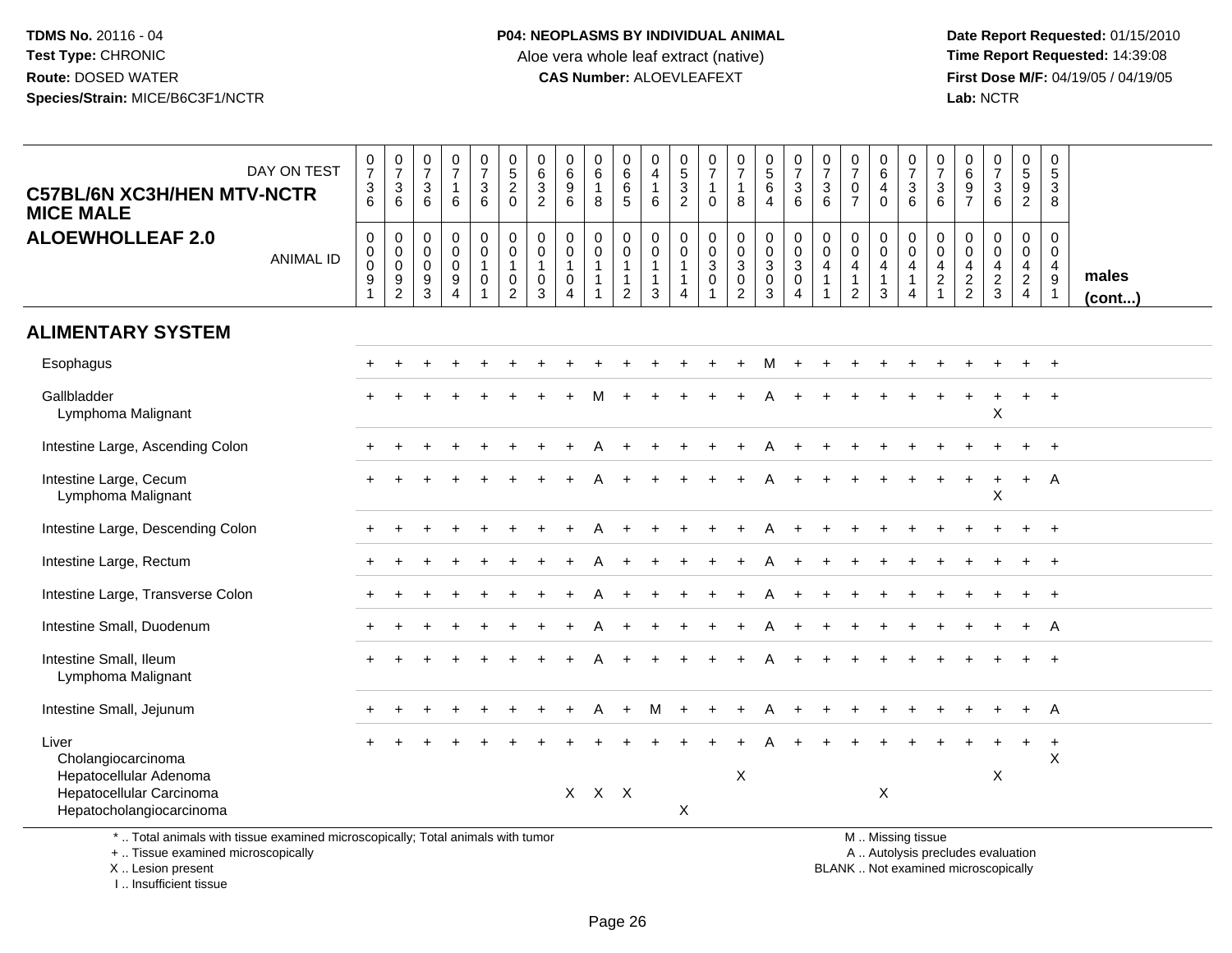| DAY ON TEST<br><b>C57BL/6N XC3H/HEN MTV-NCTR</b><br><b>MICE MALE</b>                                                    | $\frac{0}{7}$<br>3<br>6                                | $\frac{0}{7}$<br>3<br>6               | $\frac{0}{7}$<br>$\mathbf{3}$<br>6        | $\frac{0}{7}$<br>$\mathbf{1}$<br>6               | $\frac{0}{7}$<br>$\mathfrak{S}$<br>6 | $\begin{array}{c} 0 \\ 5 \end{array}$<br>$\overline{c}$<br>$\mathbf 0$      | 0<br>$\,6$<br>$\sqrt{3}$<br>$\overline{c}$                     | 0<br>6<br>$\boldsymbol{9}$<br>6                                | $\begin{array}{c} 0 \\ 6 \end{array}$<br>$\mathbf{1}$<br>8 | 0<br>$\overline{6}$<br>$\,6\,$<br>5                      | 0<br>$\overline{a}$<br>$\mathbf{1}$<br>6                       | $\begin{array}{c} 0 \\ 5 \\ 3 \end{array}$<br>$\overline{2}$        | $\frac{0}{7}$<br>$\mathbf{1}$<br>$\Omega$               | $\frac{0}{7}$<br>$\mathbf{1}$<br>8                                                     | $\begin{array}{c} 0 \\ 5 \end{array}$<br>6<br>$\overline{4}$        | $\frac{0}{7}$<br>$\mathbf{3}$<br>6                      | $\frac{0}{7}$<br>$\sqrt{3}$<br>6                | $\frac{0}{7}$<br>$\pmb{0}$<br>$\overline{7}$                                   | $\begin{array}{c} 0 \\ 6 \end{array}$<br>4<br>$\Omega$    | $\frac{0}{7}$<br>$\sqrt{3}$<br>6                                               | 0<br>$\overline{7}$<br>3<br>6        | $\begin{matrix} 0 \\ 6 \end{matrix}$<br>$\boldsymbol{9}$<br>$\overline{7}$ | $\frac{0}{7}$<br>$\sqrt{3}$<br>$6\phantom{a}$ | $\begin{array}{c} 0 \\ 5 \end{array}$<br>$\overline{9}$<br>$\overline{2}$ | 0<br>$\sqrt{5}$<br>$\ensuremath{\mathsf{3}}$<br>8                                  |                       |
|-------------------------------------------------------------------------------------------------------------------------|--------------------------------------------------------|---------------------------------------|-------------------------------------------|--------------------------------------------------|--------------------------------------|-----------------------------------------------------------------------------|----------------------------------------------------------------|----------------------------------------------------------------|------------------------------------------------------------|----------------------------------------------------------|----------------------------------------------------------------|---------------------------------------------------------------------|---------------------------------------------------------|----------------------------------------------------------------------------------------|---------------------------------------------------------------------|---------------------------------------------------------|-------------------------------------------------|--------------------------------------------------------------------------------|-----------------------------------------------------------|--------------------------------------------------------------------------------|--------------------------------------|----------------------------------------------------------------------------|-----------------------------------------------|---------------------------------------------------------------------------|------------------------------------------------------------------------------------|-----------------------|
| <b>ALOEWHOLLEAF 2.0</b><br><b>ANIMAL ID</b>                                                                             | $\mathbf 0$<br>$\boldsymbol{0}$<br>$\pmb{0}$<br>9<br>1 | 0<br>$\pmb{0}$<br>$\pmb{0}$<br>9<br>2 | $\mathbf 0$<br>$\mathbf 0$<br>0<br>9<br>3 | $\mathbf 0$<br>$\mathbf 0$<br>0<br>9<br>$\Delta$ | 0<br>$\mathbf 0$<br>1<br>0           | $\mathbf 0$<br>$\mathbf 0$<br>$\mathbf{1}$<br>$\mathbf 0$<br>$\overline{2}$ | $\mathbf 0$<br>$\mathbf 0$<br>$\mathbf{1}$<br>$\mathbf 0$<br>3 | $\mathbf 0$<br>$\mathbf 0$<br>$\mathbf{1}$<br>$\mathbf 0$<br>Δ | 0<br>$\mathbf 0$<br>$\mathbf{1}$<br>1                      | 0<br>0<br>$\mathbf{1}$<br>$\mathbf{1}$<br>$\overline{2}$ | $\mathbf 0$<br>$\mathbf 0$<br>$\mathbf{1}$<br>$\mathbf 1$<br>3 | $\mathbf 0$<br>$\mathbf 0$<br>$\overline{1}$<br>$\overline{1}$<br>Δ | $\mathbf 0$<br>$\mathbf 0$<br>$\sqrt{3}$<br>$\mathbf 0$ | $\mathbf 0$<br>$\pmb{0}$<br>$\ensuremath{\mathsf{3}}$<br>$\mathbf 0$<br>$\overline{c}$ | $\pmb{0}$<br>$\mathsf{O}\xspace$<br>$\mathsf 3$<br>$\mathbf 0$<br>3 | 0<br>$\mathbf 0$<br>$\mathbf{3}$<br>0<br>$\overline{A}$ | $\mathbf 0$<br>$\mathbf 0$<br>4<br>$\mathbf{1}$ | $\mathbf 0$<br>$\mathbf 0$<br>$\overline{4}$<br>$\mathbf{1}$<br>$\overline{2}$ | 0<br>$\mathbf 0$<br>$\overline{4}$<br>$\overline{1}$<br>3 | $\mathbf 0$<br>$\mathbf 0$<br>$\overline{4}$<br>$\mathbf{1}$<br>$\overline{4}$ | 0<br>$\Omega$<br>4<br>$\overline{2}$ | $\Omega$<br>$\mathbf 0$<br>$\overline{4}$<br>$\frac{2}{2}$                 | 0<br>$\mathbf 0$<br>4<br>$\overline{a}$<br>3  | 0<br>$\mathbf 0$<br>$\overline{4}$<br>$\frac{2}{4}$                       | $\mathbf 0$<br>$\mathbf 0$<br>$\overline{4}$<br>$\boldsymbol{9}$<br>$\overline{1}$ | males<br>$($ cont $)$ |
| Histiocytic Sarcoma<br>Lymphoma Malignant                                                                               |                                                        |                                       |                                           |                                                  |                                      |                                                                             |                                                                |                                                                |                                                            |                                                          |                                                                |                                                                     |                                                         |                                                                                        |                                                                     |                                                         |                                                 |                                                                                |                                                           |                                                                                |                                      |                                                                            | X                                             |                                                                           |                                                                                    |                       |
| Mesentery                                                                                                               |                                                        |                                       |                                           |                                                  |                                      |                                                                             |                                                                |                                                                |                                                            |                                                          |                                                                |                                                                     |                                                         |                                                                                        |                                                                     |                                                         |                                                 |                                                                                |                                                           |                                                                                |                                      |                                                                            |                                               |                                                                           |                                                                                    |                       |
| Pancreas<br>Cholangiocarcinoma, Metastatic, Liver<br>Hepatocholangiocarcinoma, Metastatic, Liver<br>Histiocytic Sarcoma |                                                        |                                       |                                           |                                                  |                                      |                                                                             |                                                                |                                                                |                                                            |                                                          |                                                                | X                                                                   |                                                         |                                                                                        |                                                                     |                                                         |                                                 |                                                                                |                                                           |                                                                                |                                      |                                                                            |                                               | $\ddot{}$                                                                 | $\ddot{}$<br>$\boldsymbol{\mathsf{X}}$                                             |                       |
| Lymphoma Malignant                                                                                                      |                                                        |                                       |                                           |                                                  |                                      |                                                                             |                                                                |                                                                |                                                            |                                                          |                                                                |                                                                     |                                                         |                                                                                        |                                                                     |                                                         |                                                 |                                                                                |                                                           |                                                                                |                                      |                                                                            | X                                             |                                                                           |                                                                                    |                       |
| <b>Salivary Glands</b><br>Lymphoma Malignant                                                                            |                                                        |                                       |                                           |                                                  |                                      |                                                                             |                                                                |                                                                |                                                            |                                                          |                                                                |                                                                     |                                                         |                                                                                        |                                                                     |                                                         |                                                 |                                                                                |                                                           |                                                                                |                                      |                                                                            | $\ddot{}$<br>X                                | $+$                                                                       | $+$                                                                                |                       |
| Stomach, Forestomach                                                                                                    |                                                        |                                       |                                           |                                                  |                                      |                                                                             |                                                                |                                                                |                                                            |                                                          |                                                                |                                                                     |                                                         |                                                                                        |                                                                     |                                                         |                                                 |                                                                                |                                                           |                                                                                |                                      |                                                                            |                                               |                                                                           | $+$                                                                                |                       |
| Stomach, Glandular<br>Lymphoma Malignant<br>Serosa, Hepatocholangiocarcinoma,<br>Metastatic, Liver                      |                                                        |                                       |                                           |                                                  |                                      |                                                                             |                                                                |                                                                |                                                            |                                                          |                                                                | $\boldsymbol{\mathsf{X}}$                                           |                                                         |                                                                                        |                                                                     |                                                         |                                                 |                                                                                |                                                           |                                                                                |                                      |                                                                            | X                                             |                                                                           | $\ddot{+}$                                                                         |                       |
| <b>CARDIOVASCULAR SYSTEM</b>                                                                                            |                                                        |                                       |                                           |                                                  |                                      |                                                                             |                                                                |                                                                |                                                            |                                                          |                                                                |                                                                     |                                                         |                                                                                        |                                                                     |                                                         |                                                 |                                                                                |                                                           |                                                                                |                                      |                                                                            |                                               |                                                                           |                                                                                    |                       |
| <b>Blood Vessel</b><br>Lymphoma Malignant                                                                               |                                                        |                                       |                                           |                                                  |                                      |                                                                             |                                                                |                                                                |                                                            |                                                          |                                                                |                                                                     |                                                         |                                                                                        |                                                                     |                                                         |                                                 |                                                                                |                                                           |                                                                                |                                      |                                                                            | $\overline{+}$<br>X                           | $+$                                                                       | $+$                                                                                |                       |
| Heart<br>Alveolar/Bronchiolar Carcinoma, Metastatic,<br>Lung<br>Cholangiocarcinoma, Metastatic, Liver                   |                                                        |                                       |                                           |                                                  |                                      |                                                                             |                                                                |                                                                |                                                            |                                                          |                                                                |                                                                     |                                                         |                                                                                        |                                                                     |                                                         |                                                 |                                                                                |                                                           |                                                                                |                                      |                                                                            |                                               | +<br>$\pmb{\times}$                                                       | $\overline{1}$<br>X                                                                |                       |
| *  Total animals with tissue examined microscopically; Total animals with tumor                                         |                                                        |                                       |                                           |                                                  |                                      |                                                                             |                                                                |                                                                |                                                            |                                                          |                                                                |                                                                     |                                                         |                                                                                        |                                                                     |                                                         |                                                 |                                                                                |                                                           | M  Missing tissue                                                              |                                      |                                                                            |                                               |                                                                           |                                                                                    |                       |
| +  Tissue examined microscopically<br>X  Lesion present                                                                 |                                                        |                                       |                                           |                                                  |                                      |                                                                             |                                                                |                                                                |                                                            |                                                          |                                                                |                                                                     |                                                         |                                                                                        |                                                                     |                                                         |                                                 |                                                                                |                                                           | A  Autolysis precludes evaluation<br>BLANK  Not examined microscopically       |                                      |                                                                            |                                               |                                                                           |                                                                                    |                       |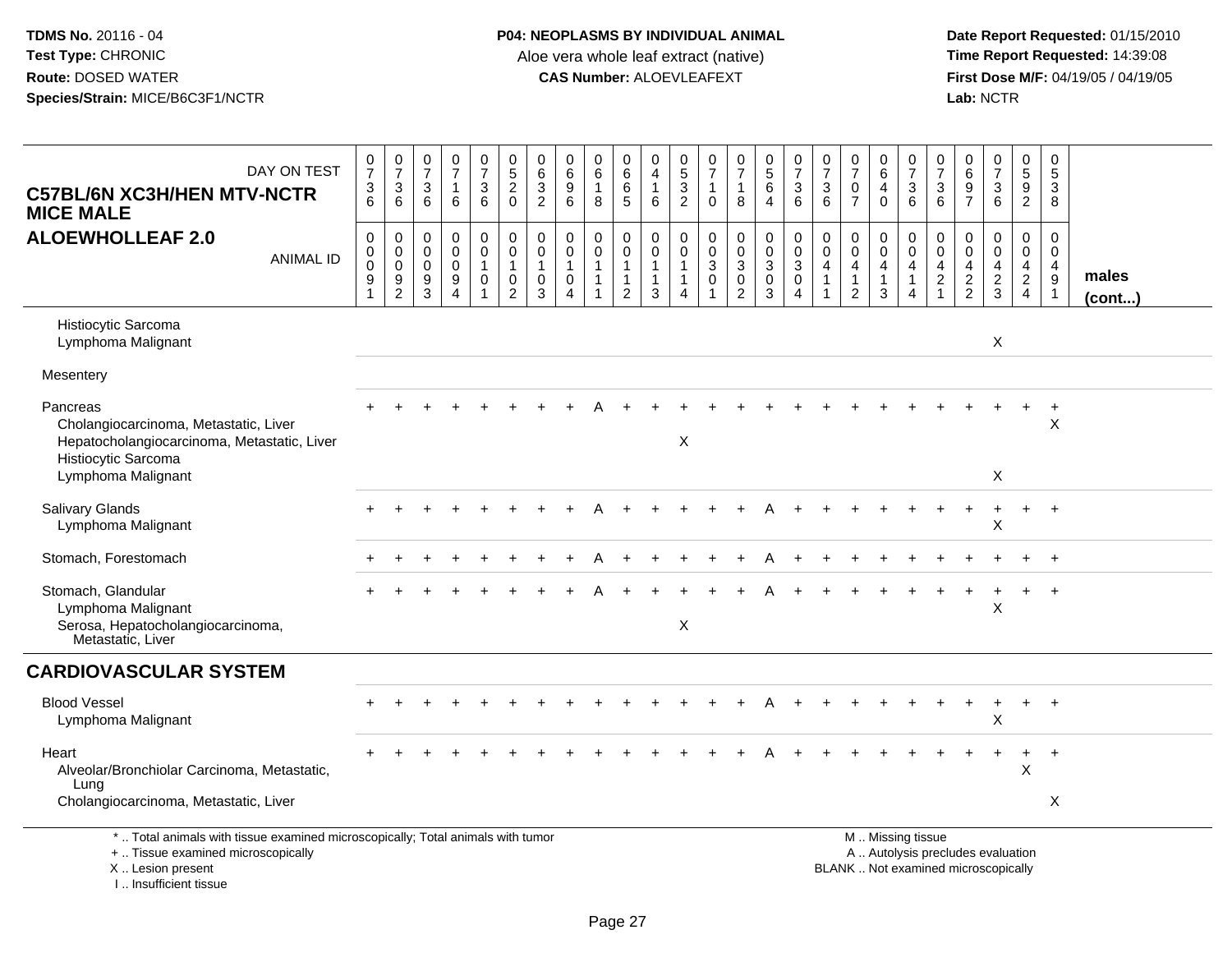**Date Report Requested:** 01/15/2010 **First Dose M/F:** 04/19/05 / 04/19/05<br>Lab: NCTR **Lab:** NCTR

| DAY ON TEST<br><b>C57BL/6N XC3H/HEN MTV-NCTR</b><br><b>MICE MALE</b>                                                                       | $\frac{0}{7}$<br>$\ensuremath{\mathsf{3}}$<br>6 | $\frac{0}{7}$<br>$\ensuremath{\mathsf{3}}$<br>6                                   | $\frac{0}{7}$<br>$\mathbf{3}$<br>6                                             | $\frac{0}{7}$<br>$\mathbf{1}$<br>6                               | $\frac{0}{7}$<br>3<br>6                                                 | $\begin{array}{c} 0 \\ 5 \end{array}$<br>$\overline{2}$<br>$\mathbf 0$          | 0<br>$6\phantom{a}$<br>3<br>$\overline{2}$                     | 0<br>$6\phantom{a}$<br>$\boldsymbol{9}$<br>6                      | 0<br>$6\phantom{a}$<br>$\mathbf{1}$<br>8 | 0<br>$6\phantom{a}$<br>$\,6\,$<br>5                   | 0<br>$\overline{4}$<br>$\overline{1}$<br>6                          | 0<br>$\sqrt{5}$<br>$\sqrt{3}$<br>2                              | 0<br>$\overline{7}$<br>$\mathbf{1}$<br>$\Omega$                             | $\frac{0}{7}$<br>$\mathbf{1}$<br>8                 | $\begin{array}{c} 0 \\ 5 \end{array}$<br>6<br>$\overline{4}$                 | $\frac{0}{7}$<br>$\ensuremath{\mathsf{3}}$<br>6                              | $\frac{0}{7}$<br>$\ensuremath{\mathsf{3}}$<br>6 | $\frac{0}{7}$<br>$\pmb{0}$<br>$\overline{7}$                                   | 0<br>$6\phantom{a}$<br>$\overline{4}$<br>$\mathbf{0}$                | $\pmb{0}$<br>$\overline{7}$<br>$\sqrt{3}$<br>6                                                | 0<br>$\overline{7}$<br>3<br>6                          | $\boldsymbol{0}$<br>$6\overline{6}$<br>$\boldsymbol{9}$<br>$\overline{7}$ | $\frac{0}{7}$<br>3<br>6                      | 0<br>$\overline{5}$<br>$9\,$<br>$\overline{2}$                         | 0<br>$\sqrt{5}$<br>3<br>8                                           |                       |
|--------------------------------------------------------------------------------------------------------------------------------------------|-------------------------------------------------|-----------------------------------------------------------------------------------|--------------------------------------------------------------------------------|------------------------------------------------------------------|-------------------------------------------------------------------------|---------------------------------------------------------------------------------|----------------------------------------------------------------|-------------------------------------------------------------------|------------------------------------------|-------------------------------------------------------|---------------------------------------------------------------------|-----------------------------------------------------------------|-----------------------------------------------------------------------------|----------------------------------------------------|------------------------------------------------------------------------------|------------------------------------------------------------------------------|-------------------------------------------------|--------------------------------------------------------------------------------|----------------------------------------------------------------------|-----------------------------------------------------------------------------------------------|--------------------------------------------------------|---------------------------------------------------------------------------|----------------------------------------------|------------------------------------------------------------------------|---------------------------------------------------------------------|-----------------------|
| <b>ALOEWHOLLEAF 2.0</b><br><b>ANIMAL ID</b>                                                                                                | 0<br>$\pmb{0}$<br>$\pmb{0}$<br>9                | $\pmb{0}$<br>$\pmb{0}$<br>$\mathsf{O}\xspace$<br>$\overline{9}$<br>$\overline{c}$ | $\mathbf 0$<br>$\mathsf{O}\xspace$<br>$\mathsf{O}\xspace$<br>9<br>$\mathbf{3}$ | $\mathbf 0$<br>$\mathbf 0$<br>$\mathbf 0$<br>9<br>$\overline{4}$ | $\pmb{0}$<br>$\mathbf 0$<br>$\mathbf{1}$<br>$\mathbf 0$<br>$\mathbf{1}$ | $\pmb{0}$<br>$\mathsf{O}\xspace$<br>$\mathbf{1}$<br>$\pmb{0}$<br>$\overline{2}$ | $\mathbf 0$<br>$\mathbf 0$<br>$\mathbf{1}$<br>$\mathbf 0$<br>3 | 0<br>$\mathbf 0$<br>$\mathbf{1}$<br>$\mathbf 0$<br>$\overline{4}$ | 0<br>$\mathbf 0$<br>$\mathbf{1}$         | 0<br>$\mathbf 0$<br>$\mathbf{1}$<br>$\mathbf{1}$<br>2 | $\mathbf 0$<br>$\mathbf 0$<br>$\overline{1}$<br>$\overline{1}$<br>3 | $\mathbf 0$<br>$\mathbf 0$<br>$\mathbf{1}$<br>$\mathbf{1}$<br>4 | $\mathbf 0$<br>$\mathbf 0$<br>$\mathbf{3}$<br>$\mathbf 0$<br>$\overline{1}$ | 0<br>$\pmb{0}$<br>3<br>$\pmb{0}$<br>$\overline{2}$ | $\mathbf 0$<br>$\mathbf 0$<br>$\mathbf{3}$<br>$\overline{0}$<br>$\mathbf{3}$ | $\pmb{0}$<br>$\ddot{\mathbf{0}}$<br>$\mathbf{3}$<br>$\mathsf{O}\xspace$<br>4 | 0<br>$\mathbf 0$<br>4<br>$\overline{1}$         | $\mathbf 0$<br>$\mathbf 0$<br>$\overline{4}$<br>$\mathbf{1}$<br>$\overline{2}$ | 0<br>$\mathbf 0$<br>$\overline{4}$<br>$\overline{1}$<br>$\mathbf{3}$ | $\mathbf 0$<br>$\mathbf 0$<br>$\overline{4}$<br>$\overline{1}$<br>$\overline{4}$              | $\mathbf 0$<br>$\mathbf 0$<br>4<br>$\overline{2}$<br>1 | $\mathbf 0$<br>$\mathbf 0$<br>$\frac{4}{2}$                               | 0<br>$\mathbf 0$<br>4<br>$\overline{a}$<br>3 | 0<br>$\mathbf 0$<br>$\overline{4}$<br>$\overline{2}$<br>$\overline{4}$ | $\mathbf 0$<br>$\mathbf 0$<br>4<br>$\boldsymbol{9}$<br>$\mathbf{1}$ | males<br>$($ cont $)$ |
| Lymphoma Malignant                                                                                                                         |                                                 |                                                                                   |                                                                                |                                                                  |                                                                         |                                                                                 |                                                                |                                                                   |                                          |                                                       |                                                                     |                                                                 |                                                                             |                                                    |                                                                              |                                                                              |                                                 |                                                                                |                                                                      |                                                                                               |                                                        |                                                                           | X                                            |                                                                        |                                                                     |                       |
| <b>ENDOCRINE SYSTEM</b>                                                                                                                    |                                                 |                                                                                   |                                                                                |                                                                  |                                                                         |                                                                                 |                                                                |                                                                   |                                          |                                                       |                                                                     |                                                                 |                                                                             |                                                    |                                                                              |                                                                              |                                                 |                                                                                |                                                                      |                                                                                               |                                                        |                                                                           |                                              |                                                                        |                                                                     |                       |
| <b>Adrenal Cortex</b><br>Cholangiocarcinoma, Metastatic, Liver<br>Lymphoma Malignant<br>Subcapsular, Adenoma                               |                                                 |                                                                                   |                                                                                |                                                                  |                                                                         |                                                                                 |                                                                |                                                                   |                                          |                                                       |                                                                     |                                                                 |                                                                             |                                                    |                                                                              | X                                                                            |                                                 |                                                                                |                                                                      |                                                                                               |                                                        |                                                                           | X                                            |                                                                        | $\ddot{}$<br>X                                                      |                       |
| <b>Adrenal Medulla</b><br>Cholangiocarcinoma, Metastatic, Liver<br>Lymphoma Malignant<br>Pheochromocytoma Benign                           |                                                 |                                                                                   | $\boldsymbol{\mathsf{X}}$                                                      |                                                                  |                                                                         |                                                                                 |                                                                |                                                                   |                                          |                                                       |                                                                     |                                                                 |                                                                             | X                                                  |                                                                              |                                                                              |                                                 |                                                                                |                                                                      |                                                                                               |                                                        |                                                                           | X                                            |                                                                        | $\ddot{}$<br>X                                                      |                       |
| Islets, Pancreatic<br>Lymphoma Malignant                                                                                                   |                                                 |                                                                                   |                                                                                |                                                                  |                                                                         |                                                                                 |                                                                |                                                                   |                                          |                                                       |                                                                     |                                                                 |                                                                             |                                                    |                                                                              |                                                                              |                                                 |                                                                                |                                                                      |                                                                                               |                                                        |                                                                           | X                                            |                                                                        |                                                                     |                       |
| Parathyroid Gland                                                                                                                          |                                                 |                                                                                   |                                                                                |                                                                  |                                                                         |                                                                                 |                                                                |                                                                   |                                          |                                                       |                                                                     |                                                                 |                                                                             | м                                                  | M                                                                            |                                                                              | м                                               |                                                                                |                                                                      |                                                                                               |                                                        |                                                                           |                                              |                                                                        |                                                                     |                       |
| <b>Pituitary Gland</b>                                                                                                                     |                                                 |                                                                                   |                                                                                |                                                                  |                                                                         |                                                                                 |                                                                |                                                                   |                                          |                                                       |                                                                     |                                                                 |                                                                             |                                                    |                                                                              |                                                                              |                                                 |                                                                                |                                                                      |                                                                                               |                                                        |                                                                           |                                              |                                                                        | м                                                                   |                       |
| <b>Thyroid Gland</b><br>Lymphoma Malignant<br>Follicular Cell, Adenoma<br>Follicular Cell, Carcinoma                                       |                                                 |                                                                                   |                                                                                |                                                                  |                                                                         |                                                                                 |                                                                |                                                                   |                                          |                                                       |                                                                     |                                                                 |                                                                             |                                                    |                                                                              |                                                                              | X<br>X                                          |                                                                                |                                                                      |                                                                                               |                                                        |                                                                           | X                                            |                                                                        | $\ddot{}$                                                           |                       |
| <b>GENERAL BODY SYSTEM</b>                                                                                                                 |                                                 |                                                                                   |                                                                                |                                                                  |                                                                         |                                                                                 |                                                                |                                                                   |                                          |                                                       |                                                                     |                                                                 |                                                                             |                                                    |                                                                              |                                                                              |                                                 |                                                                                |                                                                      |                                                                                               |                                                        |                                                                           |                                              |                                                                        |                                                                     |                       |
| <b>Tissue NOS</b><br>Cholangiocarcinoma, Metastatic, Liver                                                                                 |                                                 |                                                                                   |                                                                                |                                                                  |                                                                         |                                                                                 |                                                                |                                                                   |                                          |                                                       |                                                                     | $\ddot{}$                                                       |                                                                             |                                                    |                                                                              |                                                                              |                                                 |                                                                                |                                                                      |                                                                                               |                                                        |                                                                           |                                              |                                                                        | $\ddot{}$<br>X                                                      |                       |
| *  Total animals with tissue examined microscopically; Total animals with tumor<br>+  Tissue examined microscopically<br>X  Lesion present |                                                 |                                                                                   |                                                                                |                                                                  |                                                                         |                                                                                 |                                                                |                                                                   |                                          |                                                       |                                                                     |                                                                 |                                                                             |                                                    |                                                                              |                                                                              |                                                 |                                                                                |                                                                      | M  Missing tissue<br>A  Autolysis precludes evaluation<br>BLANK  Not examined microscopically |                                                        |                                                                           |                                              |                                                                        |                                                                     |                       |

I .. Insufficient tissue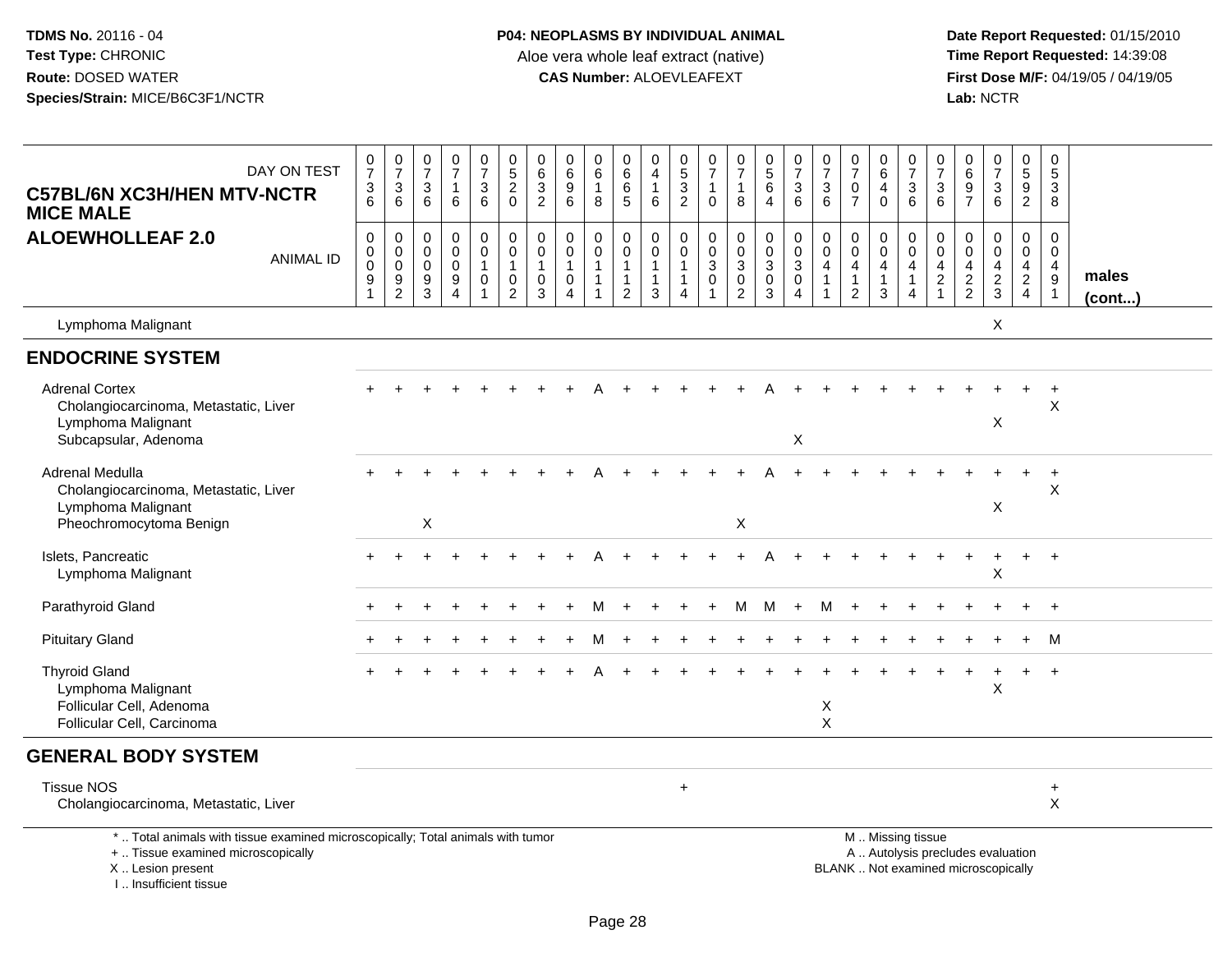| DAY ON TEST<br><b>C57BL/6N XC3H/HEN MTV-NCTR</b><br><b>MICE MALE</b>                                                                                                | $\begin{array}{c} 0 \\ 7 \end{array}$<br>$\ensuremath{\mathsf{3}}$<br>6 | $\begin{array}{c} 0 \\ 7 \end{array}$<br>$\sqrt{3}$<br>6             | $\frac{0}{7}$<br>3<br>6                | $\frac{0}{7}$<br>$\mathbf 1$<br>6                                     | $\begin{array}{c} 0 \\ 7 \end{array}$<br>$\ensuremath{\mathsf{3}}$<br>6         | $\begin{array}{c} 0 \\ 5 \end{array}$<br>$\overline{2}$<br>$\mathbf 0$    | $\boldsymbol{0}$<br>$\,6\,$<br>$\mathbf 3$<br>2                        | $\mathbf 0$<br>$\,6\,$<br>9<br>6                                          | $\begin{array}{c} 0 \\ 6 \end{array}$<br>$\mathbf{1}$<br>8 | $\pmb{0}$<br>$\,6\,$<br>$\,6\,$<br>5                                       | 0<br>4<br>$\mathbf{1}$<br>6                                                      | $\begin{array}{c} 0 \\ 5 \end{array}$<br>$\overline{3}$<br>$\overline{2}$ | $\frac{0}{7}$<br>$\overline{1}$<br>$\mathbf 0$        | $\begin{array}{c} 0 \\ 7 \end{array}$<br>$\mathbf{1}$<br>8      | $\begin{array}{c} 0 \\ 5 \end{array}$<br>6<br>$\overline{4}$            | $\frac{0}{7}$<br>3<br>$\,6\,$                                           | $\frac{0}{7}$<br>$\ensuremath{\mathsf{3}}$<br>6                              | $\frac{0}{7}$<br>$\pmb{0}$<br>$\overline{7}$ | $\begin{array}{c} 0 \\ 6 \end{array}$<br>$\overline{\mathbf{4}}$<br>$\mathbf 0$ | $\frac{0}{7}$<br>$\ensuremath{\mathsf{3}}$<br>6                   | $\frac{0}{7}$<br>3<br>6                                             | $\begin{array}{c} 0 \\ 6 \end{array}$<br>$\overline{9}$<br>$\overline{7}$ | $\frac{0}{7}$<br>3<br>6                | $\pmb{0}$<br>$\sqrt{5}$<br>$\overline{9}$<br>$\overline{2}$                             | 0<br>$\sqrt{5}$<br>$\ensuremath{\mathsf{3}}$<br>8                 |                       |
|---------------------------------------------------------------------------------------------------------------------------------------------------------------------|-------------------------------------------------------------------------|----------------------------------------------------------------------|----------------------------------------|-----------------------------------------------------------------------|---------------------------------------------------------------------------------|---------------------------------------------------------------------------|------------------------------------------------------------------------|---------------------------------------------------------------------------|------------------------------------------------------------|----------------------------------------------------------------------------|----------------------------------------------------------------------------------|---------------------------------------------------------------------------|-------------------------------------------------------|-----------------------------------------------------------------|-------------------------------------------------------------------------|-------------------------------------------------------------------------|------------------------------------------------------------------------------|----------------------------------------------|---------------------------------------------------------------------------------|-------------------------------------------------------------------|---------------------------------------------------------------------|---------------------------------------------------------------------------|----------------------------------------|-----------------------------------------------------------------------------------------|-------------------------------------------------------------------|-----------------------|
| <b>ALOEWHOLLEAF 2.0</b><br><b>ANIMAL ID</b>                                                                                                                         | $\mathbf 0$<br>$\pmb{0}$<br>$\mathbf 0$<br>9<br>$\overline{1}$          | $\mathbf 0$<br>$\mathbf 0$<br>$\mathbf 0$<br>$9\,$<br>$\overline{c}$ | $\mathbf 0$<br>0<br>$\Omega$<br>9<br>3 | 0<br>$\mathbf 0$<br>$\mathbf 0$<br>$\boldsymbol{9}$<br>$\overline{4}$ | $\pmb{0}$<br>$\mathsf{O}\xspace$<br>$\mathbf{1}$<br>$\mathbf 0$<br>$\mathbf{1}$ | $\pmb{0}$<br>$\pmb{0}$<br>$\mathbf{1}$<br>$\mathbf 0$<br>$\boldsymbol{2}$ | $\mathbf 0$<br>$\boldsymbol{0}$<br>$\overline{1}$<br>0<br>$\mathbf{3}$ | $\pmb{0}$<br>$\mathbf 0$<br>$\mathbf{1}$<br>$\mathbf 0$<br>$\overline{4}$ | 0<br>$\mathbf 0$<br>1                                      | $\,0\,$<br>$\mathbf 0$<br>$\overline{1}$<br>$\mathbf{1}$<br>$\overline{2}$ | $\mathsf{O}\xspace$<br>$\pmb{0}$<br>$\mathbf{1}$<br>$\mathbf{1}$<br>$\mathbf{3}$ | $\mathbf 0$<br>0<br>1<br>$\overline{4}$                                   | $\mathbf 0$<br>$\pmb{0}$<br>$\sqrt{3}$<br>$\mathbf 0$ | 0<br>$\mathbf 0$<br>$\sqrt{3}$<br>$\mathbf 0$<br>$\overline{c}$ | $\pmb{0}$<br>$\mathbf 0$<br>$\overline{3}$<br>$\mathbf 0$<br>$\sqrt{3}$ | $\pmb{0}$<br>$\pmb{0}$<br>$\overline{3}$<br>$\pmb{0}$<br>$\overline{4}$ | $\mathbf 0$<br>$\pmb{0}$<br>$\overline{4}$<br>$\mathbf{1}$<br>$\overline{1}$ | 0<br>$\pmb{0}$<br>4<br>1<br>$\overline{2}$   | 0<br>$\pmb{0}$<br>$\overline{4}$<br>$\mathbf{1}$<br>3                           | $\mathbf 0$<br>$\mathbf 0$<br>4<br>$\mathbf{1}$<br>$\overline{4}$ | $\mathbf 0$<br>$\mathbf 0$<br>4<br>$\boldsymbol{2}$<br>$\mathbf{1}$ | 0<br>$\boldsymbol{0}$<br>$\overline{\mathbf{4}}$<br>$\frac{2}{2}$         | 0<br>$\mathbf 0$<br>4<br>$\frac{2}{3}$ | 0<br>$\mathsf{O}\xspace$<br>$\overline{4}$<br>$\overline{a}$<br>$\overline{\mathbf{4}}$ | $\mathbf 0$<br>$\mathbf 0$<br>$\overline{4}$<br>9<br>$\mathbf{1}$ | males<br>$($ cont $)$ |
| Hepatocholangiocarcinoma, Metastatic, Liver                                                                                                                         |                                                                         |                                                                      |                                        |                                                                       |                                                                                 |                                                                           |                                                                        |                                                                           |                                                            |                                                                            |                                                                                  | X                                                                         |                                                       |                                                                 |                                                                         |                                                                         |                                                                              |                                              |                                                                                 |                                                                   |                                                                     |                                                                           |                                        |                                                                                         |                                                                   |                       |
| <b>GENITAL SYSTEM</b>                                                                                                                                               |                                                                         |                                                                      |                                        |                                                                       |                                                                                 |                                                                           |                                                                        |                                                                           |                                                            |                                                                            |                                                                                  |                                                                           |                                                       |                                                                 |                                                                         |                                                                         |                                                                              |                                              |                                                                                 |                                                                   |                                                                     |                                                                           |                                        |                                                                                         |                                                                   |                       |
| Epididymis<br>Hemangioma<br>Hepatocholangiocarcinoma, Metastatic, Liver                                                                                             |                                                                         |                                                                      |                                        |                                                                       |                                                                                 |                                                                           |                                                                        |                                                                           |                                                            |                                                                            |                                                                                  | $\mathsf X$                                                               |                                                       |                                                                 |                                                                         |                                                                         |                                                                              |                                              |                                                                                 |                                                                   |                                                                     |                                                                           |                                        | $+$                                                                                     | $+$                                                               |                       |
| Lymphoma Malignant                                                                                                                                                  |                                                                         |                                                                      |                                        |                                                                       |                                                                                 |                                                                           |                                                                        |                                                                           |                                                            |                                                                            |                                                                                  |                                                                           |                                                       |                                                                 |                                                                         |                                                                         |                                                                              |                                              |                                                                                 |                                                                   |                                                                     |                                                                           | X                                      |                                                                                         |                                                                   |                       |
| <b>Preputial Gland</b><br>Lymphoma Malignant                                                                                                                        |                                                                         |                                                                      |                                        |                                                                       |                                                                                 |                                                                           |                                                                        |                                                                           |                                                            |                                                                            |                                                                                  |                                                                           |                                                       |                                                                 |                                                                         |                                                                         |                                                                              |                                              |                                                                                 |                                                                   |                                                                     |                                                                           | $\ddot{}$<br>X                         | $+$                                                                                     | $+$                                                               |                       |
| Prostate<br>Hepatocholangiocarcinoma, Metastatic, Liver<br>Lymphoma Malignant                                                                                       |                                                                         |                                                                      |                                        |                                                                       |                                                                                 |                                                                           |                                                                        |                                                                           |                                                            |                                                                            |                                                                                  | Χ                                                                         |                                                       |                                                                 |                                                                         |                                                                         |                                                                              |                                              |                                                                                 |                                                                   |                                                                     |                                                                           | X                                      |                                                                                         |                                                                   |                       |
| <b>Seminal Vesicle</b><br>Hepatocholangiocarcinoma, Metastatic, Liver<br>Lymphoma Malignant                                                                         |                                                                         |                                                                      |                                        |                                                                       |                                                                                 |                                                                           |                                                                        |                                                                           |                                                            |                                                                            |                                                                                  | X                                                                         |                                                       |                                                                 |                                                                         |                                                                         |                                                                              |                                              |                                                                                 |                                                                   |                                                                     |                                                                           | X                                      |                                                                                         |                                                                   |                       |
| <b>Testes</b>                                                                                                                                                       |                                                                         |                                                                      |                                        |                                                                       |                                                                                 |                                                                           |                                                                        |                                                                           |                                                            |                                                                            |                                                                                  |                                                                           |                                                       | $\ddot{}$                                                       |                                                                         |                                                                         |                                                                              |                                              |                                                                                 |                                                                   |                                                                     |                                                                           |                                        | $+$                                                                                     | $+$                                                               |                       |
| <b>HEMATOPOIETIC SYSTEM</b>                                                                                                                                         |                                                                         |                                                                      |                                        |                                                                       |                                                                                 |                                                                           |                                                                        |                                                                           |                                                            |                                                                            |                                                                                  |                                                                           |                                                       |                                                                 |                                                                         |                                                                         |                                                                              |                                              |                                                                                 |                                                                   |                                                                     |                                                                           |                                        |                                                                                         |                                                                   |                       |
| <b>Bone Marrow</b><br>Histiocytic Sarcoma                                                                                                                           |                                                                         |                                                                      |                                        |                                                                       |                                                                                 |                                                                           |                                                                        |                                                                           |                                                            |                                                                            |                                                                                  |                                                                           |                                                       |                                                                 |                                                                         |                                                                         |                                                                              |                                              |                                                                                 |                                                                   |                                                                     |                                                                           |                                        |                                                                                         | $\overline{+}$                                                    |                       |
| Lymph Node<br>Axillary, Lymphoma Malignant<br>Inguinal, Lymphoma Malignant<br>Lumbar, Histiocytic Sarcoma                                                           |                                                                         |                                                                      |                                        |                                                                       |                                                                                 |                                                                           |                                                                        | $\ddot{}$                                                                 |                                                            |                                                                            |                                                                                  |                                                                           |                                                       |                                                                 |                                                                         |                                                                         |                                                                              | $\ddot{}$                                    |                                                                                 |                                                                   |                                                                     | $+$                                                                       | $\ddot{}$<br>Χ<br>X                    |                                                                                         |                                                                   |                       |
| *  Total animals with tissue examined microscopically; Total animals with tumor<br>+  Tissue examined microscopically<br>X  Lesion present<br>I Insufficient tissue |                                                                         |                                                                      |                                        |                                                                       |                                                                                 |                                                                           |                                                                        |                                                                           |                                                            |                                                                            |                                                                                  |                                                                           |                                                       |                                                                 |                                                                         |                                                                         |                                                                              | BLANK  Not examined microscopically          |                                                                                 | M. Missing tissue                                                 |                                                                     | A  Autolysis precludes evaluation                                         |                                        |                                                                                         |                                                                   |                       |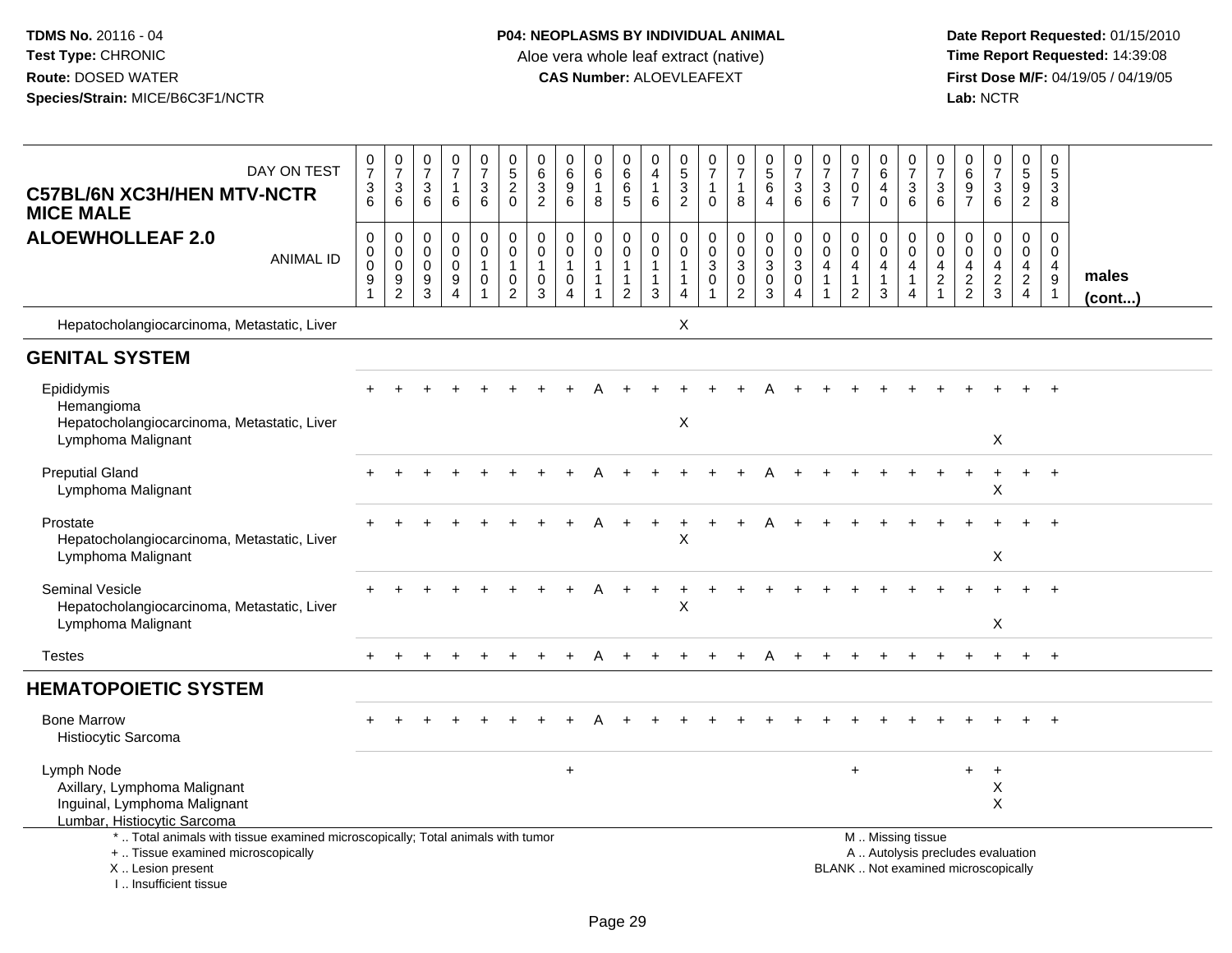**Date Report Requested:** 01/15/2010 **First Dose M/F:** 04/19/05 / 04/19/05<br>Lab: NCTR **Lab:** NCTR

| DAY ON TEST<br><b>C57BL/6N XC3H/HEN MTV-NCTR</b><br><b>MICE MALE</b>                                                                                                                           | $\begin{array}{c} 0 \\ 7 \end{array}$<br>$\frac{3}{6}$       | $\frac{0}{7}$<br>$\mathbf 3$<br>6                                               | 0<br>$\overline{7}$<br>$\mathbf{3}$<br>6            | $\frac{0}{7}$<br>-1<br>6                               | $\frac{0}{7}$<br>$\mathbf{3}$<br>6                                    | $\begin{array}{c} 0 \\ 5 \end{array}$<br>$\overline{a}$<br>$\mathbf 0$ | $\begin{array}{c} 0 \\ 6 \end{array}$<br>$\frac{3}{2}$                  | 0<br>$6\phantom{1}6$<br>9<br>6                                                | $\pmb{0}$<br>$6\phantom{a}$<br>$\mathbf{1}$<br>8                                     | 0<br>$6\overline{6}$<br>$\,6$<br>5                                 | $\pmb{0}$<br>$\overline{4}$<br>$\mathbf{1}$<br>6                         | 0<br>$\overline{5}$<br>3<br>$\overline{2}$            | 0<br>$\overline{7}$<br>$\mathbf 1$<br>$\Omega$                    | $\begin{array}{c} 0 \\ 7 \end{array}$<br>1<br>8                       | $\begin{array}{c} 0 \\ 5 \end{array}$<br>$6\phantom{1}$<br>$\overline{4}$ | $\frac{0}{7}$<br>$\sqrt{3}$<br>6                                               | 0<br>$\overline{7}$<br>$\mathbf{3}$<br>6                       | $\begin{array}{c} 0 \\ 7 \end{array}$<br>$\mathbf 0$<br>$\overline{7}$         | 0<br>$\overline{6}$<br>4<br>$\Omega$         | $\frac{0}{7}$<br>$\frac{3}{6}$                                                       | 0<br>$\overline{7}$<br>3<br>6                        | $\pmb{0}$<br>$\,6\,$<br>$\frac{9}{7}$               | $\begin{array}{c} 0 \\ 7 \end{array}$<br>$\sqrt{3}$<br>$6\phantom{1}$ | $\begin{array}{c} 0 \\ 5 \end{array}$<br>$\frac{9}{2}$                           | $\mathbf 0$<br>$\overline{5}$<br>$\mathfrak{Z}$<br>8                          |                 |
|------------------------------------------------------------------------------------------------------------------------------------------------------------------------------------------------|--------------------------------------------------------------|---------------------------------------------------------------------------------|-----------------------------------------------------|--------------------------------------------------------|-----------------------------------------------------------------------|------------------------------------------------------------------------|-------------------------------------------------------------------------|-------------------------------------------------------------------------------|--------------------------------------------------------------------------------------|--------------------------------------------------------------------|--------------------------------------------------------------------------|-------------------------------------------------------|-------------------------------------------------------------------|-----------------------------------------------------------------------|---------------------------------------------------------------------------|--------------------------------------------------------------------------------|----------------------------------------------------------------|--------------------------------------------------------------------------------|----------------------------------------------|--------------------------------------------------------------------------------------|------------------------------------------------------|-----------------------------------------------------|-----------------------------------------------------------------------|----------------------------------------------------------------------------------|-------------------------------------------------------------------------------|-----------------|
| <b>ALOEWHOLLEAF 2.0</b><br><b>ANIMAL ID</b>                                                                                                                                                    | $\mathbf 0$<br>$\,0\,$<br>$\pmb{0}$<br>$\boldsymbol{9}$<br>1 | $\mathbf 0$<br>$\mathbf 0$<br>$\mathbf 0$<br>$\boldsymbol{9}$<br>$\overline{c}$ | $\mathbf 0$<br>$\mathbf 0$<br>$\mathbf 0$<br>9<br>3 | 0<br>$\mathbf 0$<br>$\mathbf 0$<br>9<br>$\overline{4}$ | $\pmb{0}$<br>$\pmb{0}$<br>$\mathbf{1}$<br>$\pmb{0}$<br>$\overline{1}$ | $\boldsymbol{0}$<br>$\mathbf 0$<br>$\mathbf{1}$<br>0<br>$\overline{2}$ | $\pmb{0}$<br>$\pmb{0}$<br>$\mathbf{1}$<br>$\mathbf 0$<br>$\overline{3}$ | $\mathbf 0$<br>$\mathbf 0$<br>$\overline{1}$<br>$\mathbf 0$<br>$\overline{4}$ | $\mathsf{O}\xspace$<br>$\mathbf 0$<br>$\mathbf{1}$<br>$\mathbf{1}$<br>$\overline{1}$ | 0<br>$\mathbf 0$<br>$\mathbf{1}$<br>$\mathbf{1}$<br>$\overline{2}$ | $\pmb{0}$<br>$\mathbf 0$<br>$\mathbf{1}$<br>$\mathbf{1}$<br>$\mathbf{3}$ | 0<br>$\mathbf 0$<br>$\mathbf{1}$<br>$\mathbf{1}$<br>4 | $\mathbf 0$<br>$\mathbf 0$<br>$\mathbf{3}$<br>0<br>$\overline{1}$ | $\pmb{0}$<br>$\pmb{0}$<br>$\sqrt{3}$<br>$\mathbf 0$<br>$\overline{2}$ | $\mathbf 0$<br>$\mathsf{O}\xspace$<br>$\mathbf{3}$<br>$\mathbf 0$<br>3    | $\begin{smallmatrix}0\\0\\3\end{smallmatrix}$<br>$\mathbf 0$<br>$\overline{4}$ | $\mathbf 0$<br>$\mathbf 0$<br>$\overline{4}$<br>$\overline{1}$ | $\mathbf 0$<br>$\mathbf 0$<br>$\overline{4}$<br>$\mathbf{1}$<br>$\overline{2}$ | 0<br>$\mathbf 0$<br>$\overline{4}$<br>1<br>3 | $\pmb{0}$<br>$\ddot{\mathbf{0}}$<br>$\overline{4}$<br>$\mathbf{1}$<br>$\overline{4}$ | $\Omega$<br>0<br>4<br>$\overline{2}$<br>$\mathbf{1}$ | 0<br>$\mathbf 0$<br>$\overline{4}$<br>$\frac{2}{2}$ | $\mathbf 0$<br>$\pmb{0}$<br>4<br>$\frac{2}{3}$                        | $\mathbf 0$<br>$\mathbf 0$<br>$\overline{4}$<br>$\overline{2}$<br>$\overline{4}$ | $\Omega$<br>$\mathbf 0$<br>$\overline{4}$<br>$\overline{9}$<br>$\overline{1}$ | males<br>(cont) |
| Lumbar, Lymphoma Malignant<br>Mediastinal, Histiocytic Sarcoma<br>Mediastinal, Lymphoma Malignant<br>Pancreatic, Lymphoma Malignant<br>Renal, Histiocytic Sarcoma<br>Renal, Lymphoma Malignant |                                                              |                                                                                 |                                                     |                                                        |                                                                       |                                                                        |                                                                         |                                                                               |                                                                                      |                                                                    |                                                                          |                                                       |                                                                   |                                                                       |                                                                           |                                                                                |                                                                |                                                                                |                                              |                                                                                      |                                                      |                                                     | X<br>X                                                                |                                                                                  |                                                                               |                 |
| Lymph Node, Mandibular<br>Histiocytic Sarcoma<br>Lymphoma Malignant                                                                                                                            |                                                              |                                                                                 |                                                     |                                                        |                                                                       |                                                                        |                                                                         |                                                                               |                                                                                      |                                                                    |                                                                          |                                                       |                                                                   |                                                                       |                                                                           |                                                                                |                                                                |                                                                                |                                              |                                                                                      |                                                      |                                                     | X                                                                     |                                                                                  | $\overline{A}$                                                                |                 |
| Lymph Node, Mesenteric<br>Hemangiosarcoma<br>Histiocytic Sarcoma<br>Lymphoma Malignant                                                                                                         |                                                              |                                                                                 |                                                     |                                                        |                                                                       |                                                                        |                                                                         |                                                                               |                                                                                      |                                                                    |                                                                          |                                                       |                                                                   |                                                                       |                                                                           |                                                                                |                                                                |                                                                                |                                              |                                                                                      |                                                      |                                                     | X                                                                     |                                                                                  |                                                                               |                 |
| Spleen<br>Histiocytic Sarcoma<br>Lymphoma Malignant                                                                                                                                            |                                                              |                                                                                 |                                                     |                                                        |                                                                       |                                                                        |                                                                         |                                                                               |                                                                                      |                                                                    |                                                                          |                                                       |                                                                   |                                                                       |                                                                           |                                                                                |                                                                |                                                                                |                                              |                                                                                      |                                                      |                                                     | X                                                                     |                                                                                  |                                                                               |                 |
| Thymus<br>Hepatocholangiocarcinoma, Metastatic, Liver<br>Lymphoma Malignant                                                                                                                    |                                                              |                                                                                 |                                                     |                                                        |                                                                       |                                                                        |                                                                         |                                                                               | м                                                                                    | M                                                                  | $+$                                                                      | $\ddot{}$<br>$\pmb{\times}$                           | $\ddot{}$                                                         | $\div$                                                                | м                                                                         |                                                                                |                                                                |                                                                                |                                              |                                                                                      |                                                      |                                                     | $\ddot{}$<br>X                                                        | м                                                                                | M                                                                             |                 |
| <b>INTEGUMENTARY SYSTEM</b>                                                                                                                                                                    |                                                              |                                                                                 |                                                     |                                                        |                                                                       |                                                                        |                                                                         |                                                                               |                                                                                      |                                                                    |                                                                          |                                                       |                                                                   |                                                                       |                                                                           |                                                                                |                                                                |                                                                                |                                              |                                                                                      |                                                      |                                                     |                                                                       |                                                                                  |                                                                               |                 |
| Mammary Gland                                                                                                                                                                                  | м                                                            | м                                                                               | М                                                   | м                                                      | M                                                                     | M                                                                      | M                                                                       | м                                                                             | м                                                                                    | M                                                                  | M                                                                        | M                                                     | M                                                                 | M                                                                     | M                                                                         | M                                                                              | M                                                              | M                                                                              | M                                            | M                                                                                    | M                                                    | M                                                   | M                                                                     | M M                                                                              |                                                                               |                 |
| Skin<br>Fibroma                                                                                                                                                                                |                                                              |                                                                                 |                                                     | X                                                      |                                                                       |                                                                        |                                                                         |                                                                               |                                                                                      |                                                                    |                                                                          |                                                       |                                                                   |                                                                       |                                                                           |                                                                                |                                                                |                                                                                |                                              |                                                                                      |                                                      |                                                     |                                                                       |                                                                                  |                                                                               |                 |
| *  Total animals with tissue examined microscopically; Total animals with tumor<br>+  Tissue examined microscopically<br>X  Lesion present                                                     |                                                              |                                                                                 |                                                     |                                                        |                                                                       |                                                                        |                                                                         |                                                                               |                                                                                      |                                                                    |                                                                          |                                                       |                                                                   |                                                                       |                                                                           |                                                                                |                                                                | BLANK  Not examined microscopically                                            |                                              | M  Missing tissue<br>A  Autolysis precludes evaluation                               |                                                      |                                                     |                                                                       |                                                                                  |                                                                               |                 |

I .. Insufficient tissue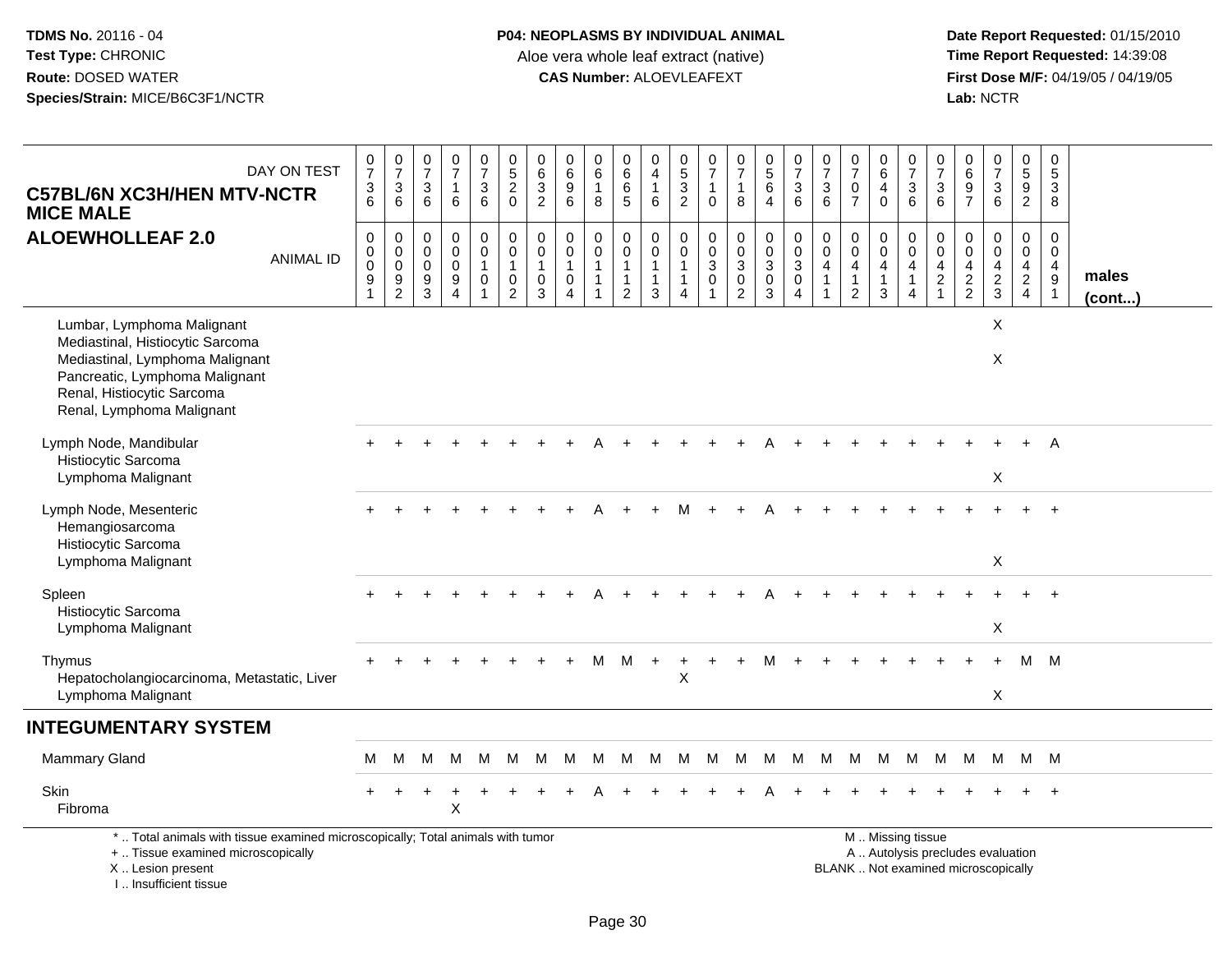| DAY ON TEST<br><b>C57BL/6N XC3H/HEN MTV-NCTR</b><br><b>MICE MALE</b>                                                                                                | $\frac{0}{7}$<br>3<br>6                                                | $\begin{smallmatrix}0\\7\end{smallmatrix}$<br>$\ensuremath{\mathsf{3}}$<br>6 | $\frac{0}{7}$<br>$\ensuremath{\mathsf{3}}$<br>6                         | $\frac{0}{7}$<br>$\mathbf{1}$<br>6                                      | $\begin{smallmatrix}0\\7\end{smallmatrix}$<br>$\mathbf{3}$<br>6 | $\pmb{0}$<br>$\overline{5}$<br>$\boldsymbol{2}$<br>$\mathbf 0$            | $\pmb{0}$<br>$\,6\,$<br>$\sqrt{3}$<br>$\overline{2}$           | 0<br>$\,6\,$<br>$\boldsymbol{9}$<br>6                                   | 0<br>$\overline{6}$<br>$\mathbf{1}$<br>8         | 0<br>6<br>6<br>5                                                              | $\boldsymbol{0}$<br>$\overline{\mathbf{4}}$<br>$\mathbf{1}$<br>6 | $\begin{array}{c} 0 \\ 5 \end{array}$<br>$\frac{3}{2}$                         | $\frac{0}{7}$<br>$\mathbf{1}$<br>$\Omega$                             | $\begin{smallmatrix}0\\7\end{smallmatrix}$<br>$\mathbf{1}$<br>8 | $\begin{array}{c} 0 \\ 5 \end{array}$<br>6<br>$\overline{4}$     | $\frac{0}{7}$<br>3<br>$\overline{6}$                      | $\frac{0}{7}$<br>$\sqrt{3}$<br>6                                           | $\frac{0}{7}$<br>$\pmb{0}$<br>$\overline{7}$                                         | $\begin{array}{c} 0 \\ 6 \end{array}$<br>$\overline{4}$<br>$\mathbf 0$       | $\frac{0}{7}$<br>$\sqrt{3}$<br>6                                                              | $\pmb{0}$<br>$\overline{7}$<br>3<br>6                                      | $\pmb{0}$<br>$\,6\,$<br>$\boldsymbol{9}$<br>$\overline{7}$  | $\frac{0}{7}$<br>3<br>$6^{\circ}$      | $\pmb{0}$<br>$\overline{5}$<br>9<br>$\overline{2}$        | $\pmb{0}$<br>$\,$ 5 $\,$<br>$\mathbf{3}$<br>8             |                 |
|---------------------------------------------------------------------------------------------------------------------------------------------------------------------|------------------------------------------------------------------------|------------------------------------------------------------------------------|-------------------------------------------------------------------------|-------------------------------------------------------------------------|-----------------------------------------------------------------|---------------------------------------------------------------------------|----------------------------------------------------------------|-------------------------------------------------------------------------|--------------------------------------------------|-------------------------------------------------------------------------------|------------------------------------------------------------------|--------------------------------------------------------------------------------|-----------------------------------------------------------------------|-----------------------------------------------------------------|------------------------------------------------------------------|-----------------------------------------------------------|----------------------------------------------------------------------------|--------------------------------------------------------------------------------------|------------------------------------------------------------------------------|-----------------------------------------------------------------------------------------------|----------------------------------------------------------------------------|-------------------------------------------------------------|----------------------------------------|-----------------------------------------------------------|-----------------------------------------------------------|-----------------|
| <b>ALOEWHOLLEAF 2.0</b><br><b>ANIMAL ID</b>                                                                                                                         | $\pmb{0}$<br>$\pmb{0}$<br>$\pmb{0}$<br>$\boldsymbol{9}$<br>$\mathbf 1$ | $\pmb{0}$<br>$\pmb{0}$<br>$\pmb{0}$<br>$\boldsymbol{9}$<br>$\overline{2}$    | $\boldsymbol{0}$<br>$\mathbf 0$<br>$\mathsf 0$<br>$\boldsymbol{9}$<br>3 | $\pmb{0}$<br>$\pmb{0}$<br>$\pmb{0}$<br>$\overline{9}$<br>$\overline{4}$ | $\mathbf 0$<br>$\mathbf 0$<br>$\overline{1}$<br>$\mathbf 0$     | $\pmb{0}$<br>$\mathbf 0$<br>$\overline{1}$<br>$\pmb{0}$<br>$\overline{c}$ | $\mathbf 0$<br>$\mathbf 0$<br>$\mathbf{1}$<br>$\mathbf 0$<br>3 | $\pmb{0}$<br>$\mathbf 0$<br>$\mathbf{1}$<br>$\pmb{0}$<br>$\overline{4}$ | 0<br>$\mathbf 0$<br>$\mathbf{1}$<br>$\mathbf{1}$ | $\pmb{0}$<br>$\overline{0}$<br>$\mathbf{1}$<br>$\mathbf{1}$<br>$\overline{2}$ | 0<br>$\mathbf 0$<br>$\mathbf{1}$<br>$\mathbf{1}$<br>3            | $\mathbf 0$<br>$\mathbf 0$<br>$\overline{1}$<br>$\mathbf{1}$<br>$\overline{4}$ | $\pmb{0}$<br>$\mathbf 0$<br>$\sqrt{3}$<br>$\pmb{0}$<br>$\overline{ }$ | $\pmb{0}$<br>$\frac{0}{3}$<br>$\pmb{0}$<br>$\boldsymbol{2}$     | $\mathsf{O}\xspace$<br>$\frac{0}{3}$<br>$\mathsf{O}\xspace$<br>3 | $\boldsymbol{0}$<br>$\pmb{0}$<br>3<br>$\overline{0}$<br>4 | $\pmb{0}$<br>$\mathbf 0$<br>$\overline{4}$<br>$\mathbf{1}$<br>$\mathbf{1}$ | $\pmb{0}$<br>$\ddot{\mathbf{0}}$<br>$\overline{4}$<br>$\mathbf{1}$<br>$\overline{c}$ | $\mathbf 0$<br>$\mathbf 0$<br>$\overline{4}$<br>$\overline{\mathbf{1}}$<br>3 | 0<br>$\mathbf 0$<br>$\overline{4}$<br>$\mathbf{1}$<br>$\overline{4}$                          | $\mathbf 0$<br>$\mathbf 0$<br>$\overline{4}$<br>$\sqrt{2}$<br>$\mathbf{1}$ | $\pmb{0}$<br>$\mathbf 0$<br>$\overline{4}$<br>$\frac{2}{2}$ | 0<br>$\mathbf 0$<br>4<br>$\frac{2}{3}$ | $\pmb{0}$<br>$\pmb{0}$<br>$\overline{4}$<br>$\frac{2}{4}$ | 0<br>$\mathbf 0$<br>4<br>$\boldsymbol{9}$<br>$\mathbf{1}$ | males<br>(cont) |
| Fibrosarcoma<br>Lymphoma Malignant<br>Melanoma Malignant<br>Neoplasm Nos<br>Sarcoma<br>Schwannoma Malignant                                                         |                                                                        |                                                                              |                                                                         | X                                                                       |                                                                 | $\boldsymbol{\mathsf{X}}$                                                 |                                                                | $X$ $X$                                                                 |                                                  |                                                                               |                                                                  |                                                                                | $\boldsymbol{\mathsf{X}}$                                             | X                                                               |                                                                  |                                                           |                                                                            | $X$ $X$<br>X                                                                         |                                                                              |                                                                                               |                                                                            | X                                                           | X                                      |                                                           | X                                                         |                 |
| <b>MUSCULOSKELETAL SYSTEM</b>                                                                                                                                       |                                                                        |                                                                              |                                                                         |                                                                         |                                                                 |                                                                           |                                                                |                                                                         |                                                  |                                                                               |                                                                  |                                                                                |                                                                       |                                                                 |                                                                  |                                                           |                                                                            |                                                                                      |                                                                              |                                                                                               |                                                                            |                                                             |                                        |                                                           |                                                           |                 |
| Bone, Femur                                                                                                                                                         |                                                                        |                                                                              |                                                                         |                                                                         |                                                                 |                                                                           |                                                                |                                                                         |                                                  |                                                                               |                                                                  |                                                                                |                                                                       |                                                                 |                                                                  |                                                           |                                                                            |                                                                                      |                                                                              |                                                                                               |                                                                            |                                                             |                                        |                                                           |                                                           |                 |
| <b>Skeletal Muscle</b><br>Cholangiocarcinoma, Metastatic, Liver<br>Hepatocholangiocarcinoma, Metastatic, Liver<br>Lymphoma Malignant                                |                                                                        |                                                                              |                                                                         |                                                                         |                                                                 |                                                                           |                                                                |                                                                         |                                                  |                                                                               |                                                                  | $\ddot{}$<br>X                                                                 |                                                                       |                                                                 |                                                                  |                                                           |                                                                            |                                                                                      |                                                                              |                                                                                               |                                                                            |                                                             | $\ddot{}$<br>X                         |                                                           | $\ddot{}$<br>X                                            |                 |
| <b>NERVOUS SYSTEM</b>                                                                                                                                               |                                                                        |                                                                              |                                                                         |                                                                         |                                                                 |                                                                           |                                                                |                                                                         |                                                  |                                                                               |                                                                  |                                                                                |                                                                       |                                                                 |                                                                  |                                                           |                                                                            |                                                                                      |                                                                              |                                                                                               |                                                                            |                                                             |                                        |                                                           |                                                           |                 |
| Brain, Brain Stem                                                                                                                                                   |                                                                        |                                                                              |                                                                         |                                                                         |                                                                 |                                                                           |                                                                |                                                                         |                                                  |                                                                               |                                                                  |                                                                                |                                                                       |                                                                 |                                                                  |                                                           |                                                                            |                                                                                      |                                                                              |                                                                                               |                                                                            |                                                             |                                        |                                                           |                                                           |                 |
| Brain, Cerebellum                                                                                                                                                   |                                                                        |                                                                              |                                                                         |                                                                         |                                                                 |                                                                           |                                                                |                                                                         |                                                  |                                                                               |                                                                  |                                                                                |                                                                       |                                                                 |                                                                  |                                                           |                                                                            |                                                                                      |                                                                              |                                                                                               |                                                                            |                                                             |                                        |                                                           |                                                           |                 |
| Brain, Cerebrum                                                                                                                                                     |                                                                        |                                                                              |                                                                         |                                                                         |                                                                 |                                                                           |                                                                |                                                                         | А                                                |                                                                               |                                                                  |                                                                                |                                                                       |                                                                 |                                                                  |                                                           |                                                                            |                                                                                      |                                                                              |                                                                                               |                                                                            |                                                             |                                        |                                                           | $+$                                                       |                 |
| <b>RESPIRATORY SYSTEM</b>                                                                                                                                           |                                                                        |                                                                              |                                                                         |                                                                         |                                                                 |                                                                           |                                                                |                                                                         |                                                  |                                                                               |                                                                  |                                                                                |                                                                       |                                                                 |                                                                  |                                                           |                                                                            |                                                                                      |                                                                              |                                                                                               |                                                                            |                                                             |                                        |                                                           |                                                           |                 |
| Lung<br>Alveolar/Bronchiolar Adenoma<br>Alveolar/Bronchiolar Carcinoma<br>Cholangiocarcinoma, Metastatic, Liver<br>Fibrosarcoma, Metastatic, Skin                   |                                                                        | X                                                                            |                                                                         |                                                                         | $\sf X$                                                         |                                                                           |                                                                |                                                                         |                                                  | ÷<br>X                                                                        | Χ                                                                |                                                                                |                                                                       |                                                                 |                                                                  |                                                           |                                                                            |                                                                                      |                                                                              |                                                                                               |                                                                            |                                                             |                                        | $X$ $X$                                                   | $+$<br>X                                                  |                 |
| *  Total animals with tissue examined microscopically; Total animals with tumor<br>+  Tissue examined microscopically<br>X  Lesion present<br>I Insufficient tissue |                                                                        |                                                                              |                                                                         |                                                                         |                                                                 |                                                                           |                                                                |                                                                         |                                                  |                                                                               |                                                                  |                                                                                |                                                                       |                                                                 |                                                                  |                                                           |                                                                            |                                                                                      |                                                                              | M  Missing tissue<br>A  Autolysis precludes evaluation<br>BLANK  Not examined microscopically |                                                                            |                                                             |                                        |                                                           |                                                           |                 |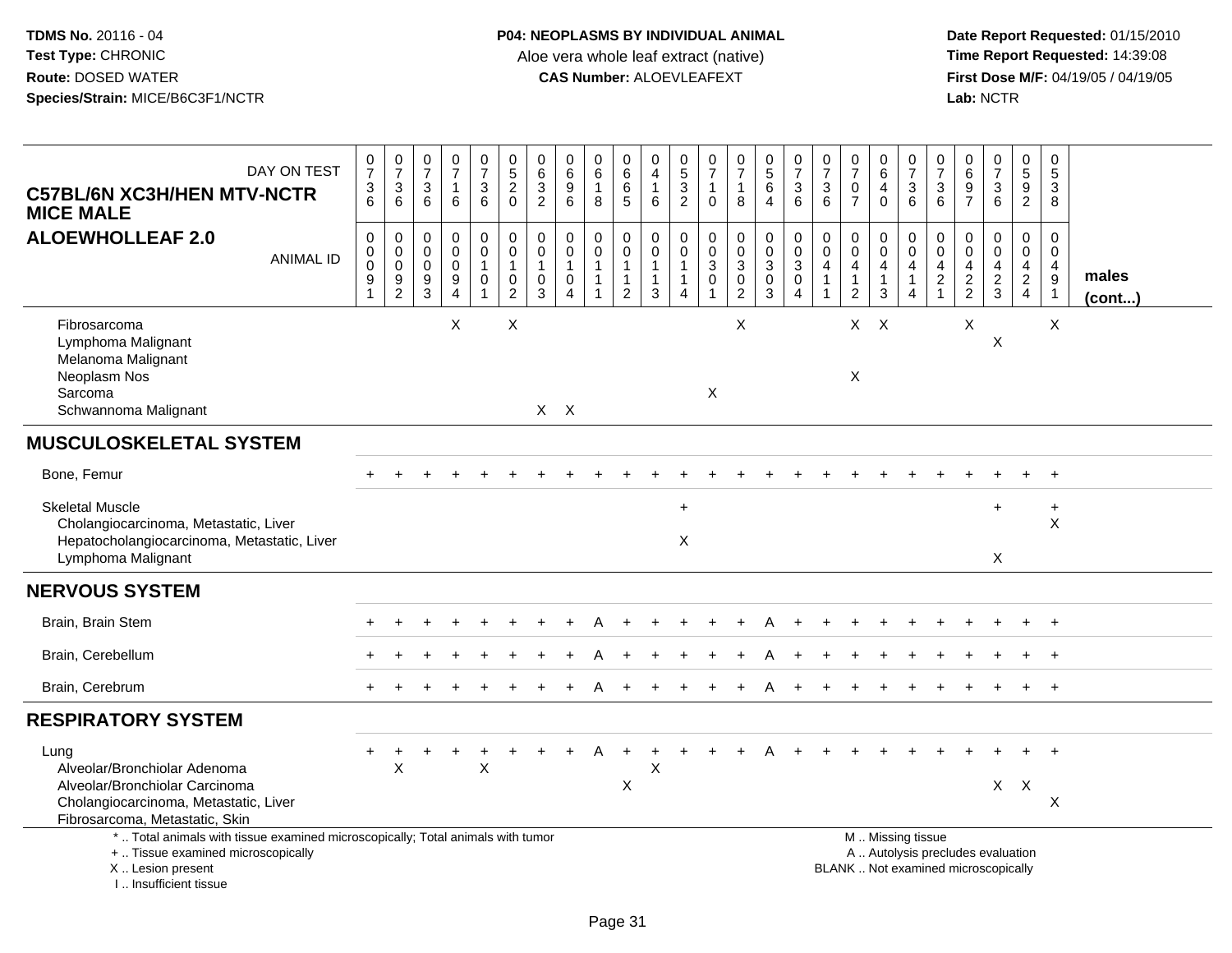| DAY ON TEST<br><b>C57BL/6N XC3H/HEN MTV-NCTR</b><br><b>MICE MALE</b>                                                                                                | $\frac{0}{7}$<br>$\frac{3}{6}$                      | $\begin{smallmatrix}0\\7\end{smallmatrix}$<br>$\frac{3}{6}$     | $\frac{0}{7}$<br>$\sqrt{3}$<br>6          | 0<br>$\overline{7}$<br>$\mathbf{1}$<br>6                       | $\frac{0}{7}$<br>3<br>$6^{\circ}$                    | $\begin{array}{c} 0 \\ 5 \end{array}$<br>$\overline{a}$<br>$\Omega$ | $\begin{array}{c} 0 \\ 6 \end{array}$<br>$\frac{3}{2}$                        | 0<br>$6\phantom{a}$<br>$\boldsymbol{9}$<br>6                                  | $\begin{array}{c} 0 \\ 6 \end{array}$<br>$\mathbf{1}$<br>8         | 0<br>$6\phantom{a}$<br>$\,6\,$<br>$\sqrt{5}$                       | 0<br>$\overline{4}$<br>$\overline{1}$<br>6                    | $\begin{matrix} 0 \\ 5 \end{matrix}$<br>$\mathbf{3}$<br>2 | 0<br>$\overline{7}$<br>$\mathbf{1}$<br>$\Omega$                         | $\frac{0}{7}$<br>$\mathbf{1}$<br>8                                    | $\begin{array}{c} 0 \\ 5 \end{array}$<br>$6\phantom{1}$<br>$\overline{4}$ | $\frac{0}{7}$<br>$\frac{3}{6}$                                                | $\frac{0}{7}$<br>$\sqrt{3}$<br>6                                               | $\frac{0}{7}$<br>$\pmb{0}$<br>$\overline{7}$                    | $\begin{array}{c} 0 \\ 6 \end{array}$<br>$\overline{\mathbf{4}}$<br>$\Omega$ | $\frac{0}{7}$<br>$\frac{3}{6}$                                               | $\begin{array}{c} 0 \\ 7 \end{array}$<br>$\frac{3}{6}$                               | $\begin{array}{c} 0 \\ 6 \end{array}$<br>$\mathsf g$<br>$\overline{7}$ | $\frac{0}{7}$<br>$\frac{3}{6}$                                           | $\begin{array}{c} 0 \\ 5 \end{array}$<br>$\boldsymbol{9}$<br>$\overline{2}$ | 0<br>$\overline{5}$<br>3<br>8                                                    |                       |
|---------------------------------------------------------------------------------------------------------------------------------------------------------------------|-----------------------------------------------------|-----------------------------------------------------------------|-------------------------------------------|----------------------------------------------------------------|------------------------------------------------------|---------------------------------------------------------------------|-------------------------------------------------------------------------------|-------------------------------------------------------------------------------|--------------------------------------------------------------------|--------------------------------------------------------------------|---------------------------------------------------------------|-----------------------------------------------------------|-------------------------------------------------------------------------|-----------------------------------------------------------------------|---------------------------------------------------------------------------|-------------------------------------------------------------------------------|--------------------------------------------------------------------------------|-----------------------------------------------------------------|------------------------------------------------------------------------------|------------------------------------------------------------------------------|--------------------------------------------------------------------------------------|------------------------------------------------------------------------|--------------------------------------------------------------------------|-----------------------------------------------------------------------------|----------------------------------------------------------------------------------|-----------------------|
| <b>ALOEWHOLLEAF 2.0</b><br><b>ANIMAL ID</b>                                                                                                                         | 0<br>$\mathbf 0$<br>$\mathsf 0$<br>$\boldsymbol{9}$ | $\pmb{0}$<br>$\overline{0}$<br>$\overline{9}$<br>$\overline{2}$ | 0<br>$\mathbf 0$<br>$\mathbf 0$<br>9<br>3 | $\pmb{0}$<br>$\mathbf 0$<br>$\mathbf 0$<br>9<br>$\overline{4}$ | $\boldsymbol{0}$<br>$\mathbf 0$<br>$\mathbf{1}$<br>0 | 0<br>$\ddot{\mathbf{0}}$<br>$\mathbf{1}$<br>0<br>$\overline{2}$     | $\pmb{0}$<br>$\ddot{\mathbf{0}}$<br>$\mathbf{1}$<br>$\pmb{0}$<br>$\mathbf{3}$ | $\mathbf 0$<br>$\mathbf 0$<br>$\overline{1}$<br>$\mathbf 0$<br>$\overline{4}$ | $\mathbf 0$<br>$\mathbf 0$<br>$\mathbf{1}$<br>$\overline{1}$<br>-1 | 0<br>$\mathbf 0$<br>$\mathbf{1}$<br>$\mathbf{1}$<br>$\overline{c}$ | $\pmb{0}$<br>$\pmb{0}$<br>$\overline{1}$<br>$\mathbf{1}$<br>3 | 0<br>$\mathbf 0$<br>$\mathbf{1}$<br>$\mathbf{1}$<br>4     | $\pmb{0}$<br>$\pmb{0}$<br>$\mathbf{3}$<br>$\mathbf 0$<br>$\overline{1}$ | $\boldsymbol{0}$<br>$\overline{0}$<br>$\frac{3}{0}$<br>$\overline{2}$ | $\mathbf 0$<br>$\ddot{\mathbf{0}}$<br>$\mathbf{3}$<br>$\mathbf 0$<br>3    | $\mathbf 0$<br>$\overline{0}$<br>$\mathbf 3$<br>$\mathbf 0$<br>$\overline{4}$ | $\mathbf 0$<br>$\mathbf 0$<br>$\overline{4}$<br>$\mathbf{1}$<br>$\overline{1}$ | $\pmb{0}$<br>$\mathbf 0$<br>4<br>$\mathbf{1}$<br>$\overline{2}$ | 0<br>$\mathbf 0$<br>4<br>$\mathbf{1}$<br>3                                   | 0<br>$\ddot{\mathbf{0}}$<br>$\overline{4}$<br>$\mathbf{1}$<br>$\overline{4}$ | $\pmb{0}$<br>$\mathbf 0$<br>$\overline{4}$<br>$\overline{2}$<br>$\blacktriangleleft$ | $\mathbf 0$<br>$\mathbf 0$<br>4<br>$\frac{2}{2}$                       | $\mathbf 0$<br>$\mathbf 0$<br>$\overline{4}$<br>$\frac{2}{3}$            | 0<br>$\mathbf 0$<br>$\overline{4}$<br>$\overline{2}$<br>$\overline{4}$      | $\mathbf 0$<br>$\mathbf 0$<br>$\overline{4}$<br>$\boldsymbol{9}$<br>$\mathbf{1}$ | males<br>$($ cont $)$ |
| Hepatocholangiocarcinoma, Metastatic, Liver<br>Histiocytic Sarcoma<br>Lymphoma Malignant                                                                            |                                                     |                                                                 |                                           |                                                                |                                                      |                                                                     |                                                                               |                                                                               |                                                                    |                                                                    |                                                               | X                                                         |                                                                         |                                                                       |                                                                           |                                                                               |                                                                                |                                                                 |                                                                              |                                                                              |                                                                                      |                                                                        | $\boldsymbol{\mathsf{X}}$                                                |                                                                             |                                                                                  |                       |
| Nose                                                                                                                                                                |                                                     |                                                                 |                                           |                                                                |                                                      |                                                                     |                                                                               |                                                                               |                                                                    |                                                                    |                                                               |                                                           |                                                                         |                                                                       |                                                                           |                                                                               |                                                                                |                                                                 |                                                                              |                                                                              |                                                                                      |                                                                        |                                                                          |                                                                             |                                                                                  |                       |
| Trachea<br>Lymphoma Malignant                                                                                                                                       |                                                     |                                                                 |                                           |                                                                |                                                      |                                                                     |                                                                               |                                                                               |                                                                    |                                                                    |                                                               |                                                           |                                                                         |                                                                       |                                                                           |                                                                               |                                                                                |                                                                 |                                                                              |                                                                              |                                                                                      |                                                                        | $\boldsymbol{\mathsf{X}}$                                                |                                                                             |                                                                                  |                       |
| <b>SPECIAL SENSES SYSTEM</b>                                                                                                                                        |                                                     |                                                                 |                                           |                                                                |                                                      |                                                                     |                                                                               |                                                                               |                                                                    |                                                                    |                                                               |                                                           |                                                                         |                                                                       |                                                                           |                                                                               |                                                                                |                                                                 |                                                                              |                                                                              |                                                                                      |                                                                        |                                                                          |                                                                             |                                                                                  |                       |
| Eye                                                                                                                                                                 |                                                     |                                                                 |                                           |                                                                |                                                      |                                                                     |                                                                               |                                                                               |                                                                    |                                                                    |                                                               |                                                           |                                                                         |                                                                       |                                                                           |                                                                               |                                                                                |                                                                 |                                                                              |                                                                              |                                                                                      |                                                                        |                                                                          | $\div$                                                                      | A                                                                                |                       |
| <b>Harderian Gland</b><br>Adenoma                                                                                                                                   |                                                     |                                                                 |                                           |                                                                |                                                      | $\ddot{}$                                                           | $\ddot{}$<br>$\mathsf X$                                                      |                                                                               |                                                                    | $\ddot{}$                                                          |                                                               |                                                           | $\ddot{}$                                                               | $\ddot{}$<br>X                                                        | А                                                                         |                                                                               |                                                                                |                                                                 |                                                                              |                                                                              |                                                                                      |                                                                        |                                                                          |                                                                             | $+$                                                                              |                       |
| <b>URINARY SYSTEM</b>                                                                                                                                               |                                                     |                                                                 |                                           |                                                                |                                                      |                                                                     |                                                                               |                                                                               |                                                                    |                                                                    |                                                               |                                                           |                                                                         |                                                                       |                                                                           |                                                                               |                                                                                |                                                                 |                                                                              |                                                                              |                                                                                      |                                                                        |                                                                          |                                                                             |                                                                                  |                       |
| Kidney<br>Cholangiocarcinoma, Metastatic, Liver<br>Histiocytic Sarcoma                                                                                              |                                                     |                                                                 |                                           |                                                                |                                                      |                                                                     |                                                                               |                                                                               |                                                                    |                                                                    |                                                               |                                                           |                                                                         |                                                                       |                                                                           |                                                                               |                                                                                |                                                                 |                                                                              |                                                                              |                                                                                      |                                                                        |                                                                          | $\ddot{}$                                                                   | $^{+}$<br>X                                                                      |                       |
| Lymphoma Malignant<br>Capsule, Hepatocholangiocarcinoma,<br>Metastatic, Liver                                                                                       |                                                     |                                                                 |                                           |                                                                |                                                      |                                                                     |                                                                               |                                                                               |                                                                    |                                                                    |                                                               | X                                                         |                                                                         |                                                                       |                                                                           |                                                                               |                                                                                |                                                                 |                                                                              |                                                                              |                                                                                      |                                                                        | $\mathsf X$                                                              |                                                                             |                                                                                  |                       |
| <b>Urinary Bladder</b><br>Lymphoma Malignant                                                                                                                        |                                                     |                                                                 |                                           |                                                                |                                                      |                                                                     |                                                                               |                                                                               |                                                                    |                                                                    |                                                               |                                                           |                                                                         |                                                                       |                                                                           |                                                                               |                                                                                |                                                                 |                                                                              |                                                                              |                                                                                      |                                                                        | $\times$                                                                 | $\ddot{}$                                                                   | $+$                                                                              |                       |
| <b>SYSTEMIC LESIONS</b>                                                                                                                                             |                                                     |                                                                 |                                           |                                                                |                                                      |                                                                     |                                                                               |                                                                               |                                                                    |                                                                    |                                                               |                                                           |                                                                         |                                                                       |                                                                           |                                                                               |                                                                                |                                                                 |                                                                              |                                                                              |                                                                                      |                                                                        |                                                                          |                                                                             |                                                                                  |                       |
| Multiple Organ                                                                                                                                                      | +                                                   |                                                                 |                                           |                                                                |                                                      |                                                                     |                                                                               |                                                                               |                                                                    |                                                                    |                                                               |                                                           |                                                                         |                                                                       |                                                                           |                                                                               |                                                                                |                                                                 |                                                                              |                                                                              |                                                                                      |                                                                        |                                                                          | $\ddot{}$                                                                   | $^{+}$                                                                           |                       |
| *  Total animals with tissue examined microscopically; Total animals with tumor<br>+  Tissue examined microscopically<br>X  Lesion present<br>I Insufficient tissue |                                                     |                                                                 |                                           |                                                                |                                                      |                                                                     |                                                                               |                                                                               |                                                                    |                                                                    |                                                               |                                                           |                                                                         |                                                                       |                                                                           |                                                                               |                                                                                |                                                                 |                                                                              | M  Missing tissue                                                            |                                                                                      |                                                                        | A  Autolysis precludes evaluation<br>BLANK  Not examined microscopically |                                                                             |                                                                                  |                       |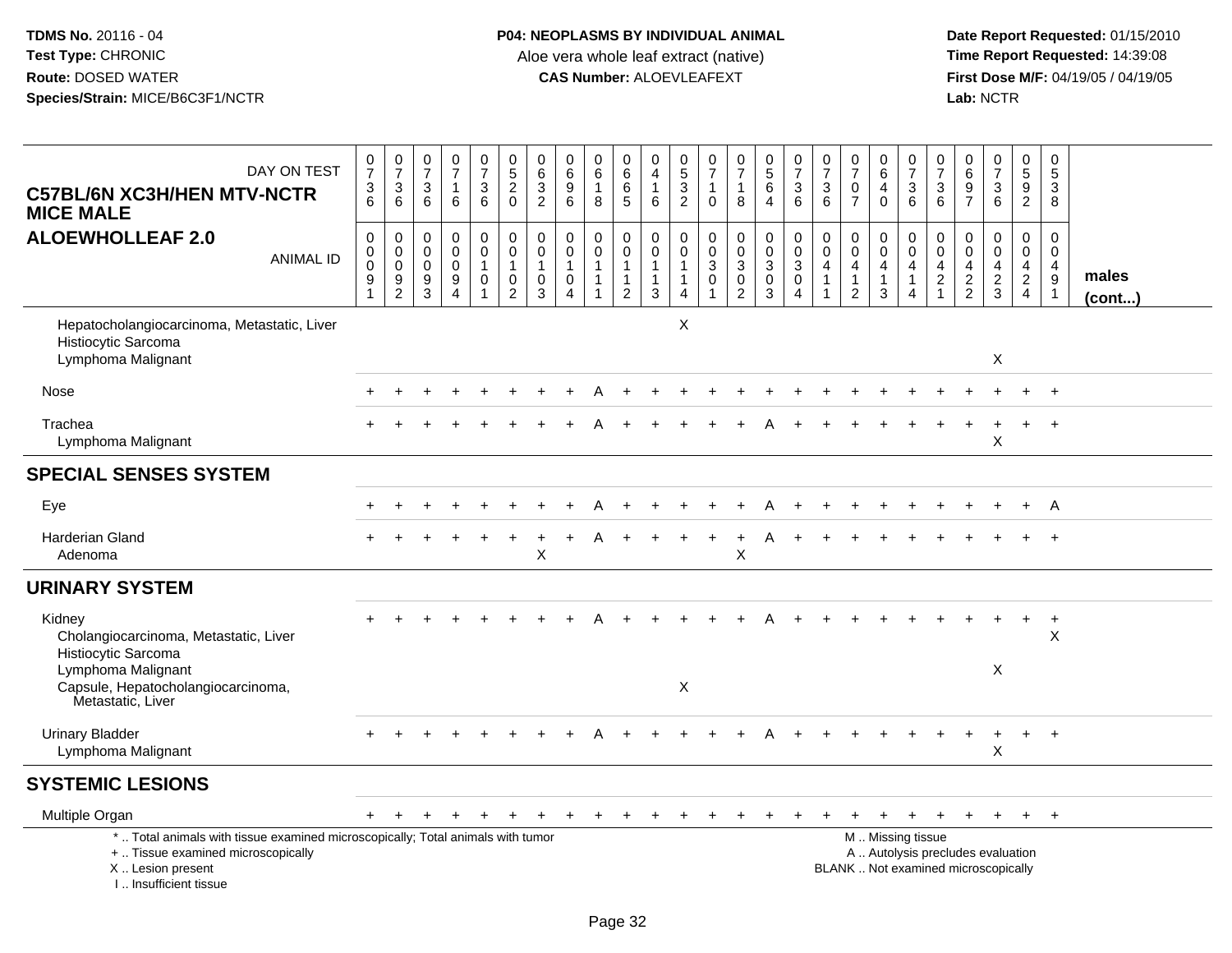**Date Report Requested:** 01/15/2010 **First Dose M/F:** 04/19/05 / 04/19/05<br>Lab: NCTR **Lab:** NCTR

| DAY ON TEST<br><b>C57BL/6N XC3H/HEN MTV-NCTR</b><br><b>MICE MALE</b> | 0<br>⇁<br>3<br>6           | 0<br>3<br>6                  | υ<br>ت<br>6 | 0 | 0<br>3<br>6 | υ<br>ت<br><u>.</u><br>U | 0<br>6<br>3<br>ົ<br><u>.</u> | 6<br>6 | 0<br>6<br>8 | 6<br>5 | 0<br>G<br>ა<br>∼ | v<br>U           | $\mathbf{0}$<br>8     | U<br>ັ<br>b | 0<br>3<br>6           |        | 0<br>6<br>0 | U<br>◠<br>6 | U<br>-3<br>6 | 0<br>6<br>9                       | 0<br>ົ<br>- 0<br>6    | _ |                       |
|----------------------------------------------------------------------|----------------------------|------------------------------|-------------|---|-------------|-------------------------|------------------------------|--------|-------------|--------|------------------|------------------|-----------------------|-------------|-----------------------|--------|-------------|-------------|--------------|-----------------------------------|-----------------------|---|-----------------------|
| <b>ALOEWHOLLEAF 2.0</b><br><b>ANIMAL ID</b>                          | 0<br>$\mathbf 0$<br>0<br>9 | 0<br>0<br>0<br>9<br>$\Omega$ | $\sim$<br>J |   | 0<br>0<br>0 | U<br>U<br>⌒<br><u>_</u> | 0<br>0<br>0<br>3             | ப      | 0<br>0      | ⌒      | υ<br>υ           | υ<br>U<br>ົ<br>v | 0<br>U<br>3<br>0<br>റ | v<br>v      | U<br>U.<br>- 2<br>- 0 | າ<br>_ | υ<br>ົ<br>د |             |              | 0<br>U<br>∼<br>$\sim$<br><u>_</u> | 0<br>0<br>$\sim$<br>3 | _ | males<br>$($ cont $)$ |

Histiocytic SarcomaLymphoma Malignant

t to the contract of the contract of the contract of the contract of the contract of the contract of the contract of the contract of the contract of the contract of the contract of the contract of the contract of the contr

\* .. Total animals with tissue examined microscopically; Total animals with tumor

+ .. Tissue examined microscopically

X .. Lesion present

I .. Insufficient tissue

 M .. Missing tissuey the contract of the contract of the contract of the contract of the contract of the contract of the contract of  $A$ . Autolysis precludes evaluation Lesion present BLANK .. Not examined microscopically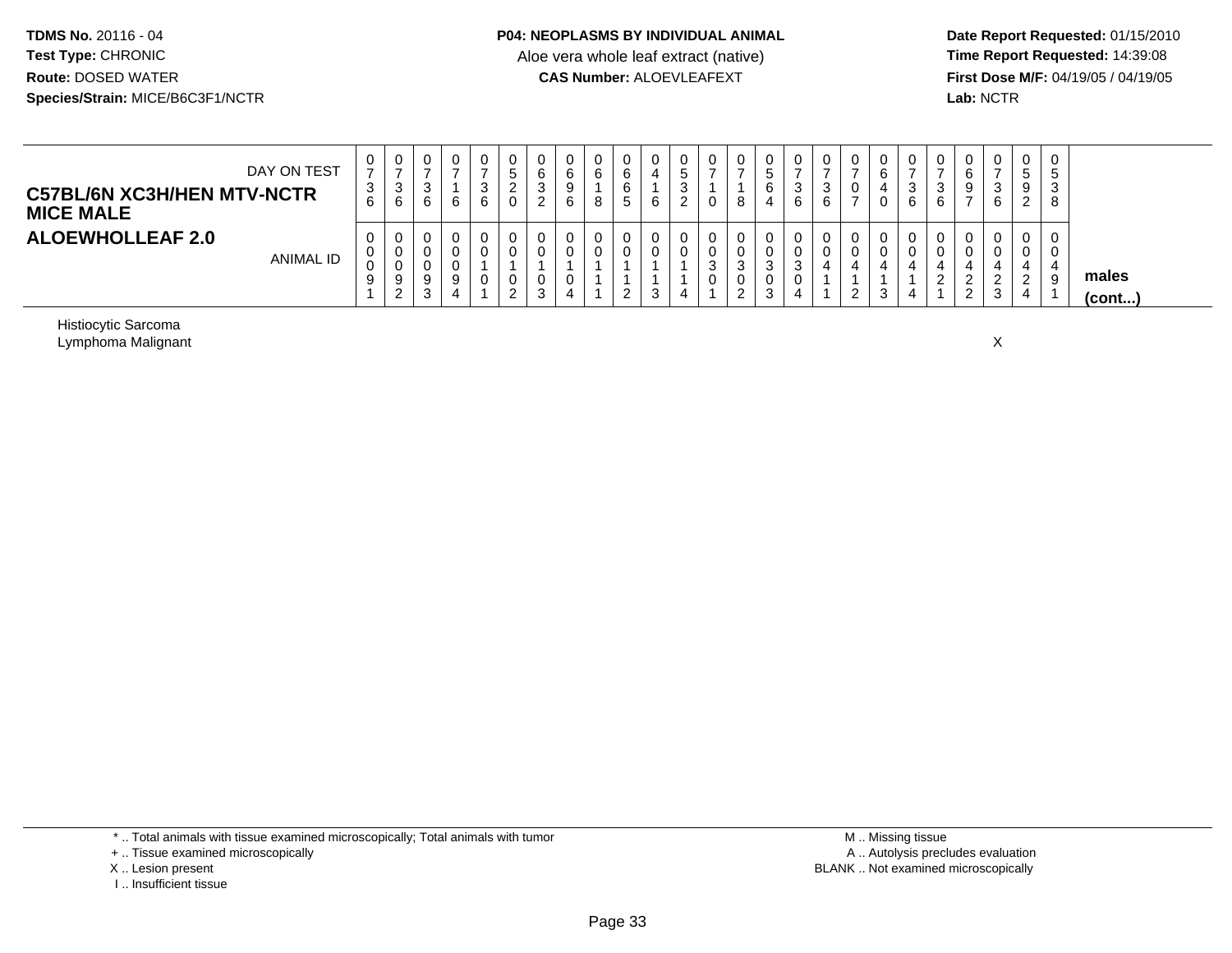**Date Report Requested:** 01/15/2010 **First Dose M/F:** 04/19/05 / 04/19/05<br>Lab: NCTR **Lab:** NCTR

| <b>C57BL/6N XC3H/HEN MTV-NCTR</b><br><b>MICE MALE</b><br><b>ALOEWHOLLEAF 2.0</b>                              | DAY ON TEST      | $\frac{0}{7}$<br>$\frac{3}{6}$<br>$\,0\,$                                | $\begin{smallmatrix}0\\7\end{smallmatrix}$<br>$\sqrt{3}$<br>6<br>0<br>0 | 0<br>$\overline{4}$<br>$\overline{7}$<br>2<br>$\mathbf 0$<br>$\mathbf 0$ | $\begin{smallmatrix}0\\7\end{smallmatrix}$<br>$\frac{3}{6}$<br>$\mathbf 0$<br>$\mathbf 0$ | $_3^0$<br>$6\overline{6}$<br>5<br>0<br>$\mathsf 0$ | $\frac{0}{7}$<br>$\mathbf{1}$<br>$\mathbf{1}$<br>$\mathbf 0$<br>$\mathbf 0$ | $\frac{0}{7}$<br>$\mathbf{1}$<br>$\mathbf{1}$<br>$\pmb{0}$<br>$\pmb{0}$ | $\frac{0}{7}$<br>$\mathbf{3}$<br>6<br>0<br>$\mathbf 0$ | $\frac{0}{7}$<br>$\frac{3}{6}$<br>$\mathbf 0$<br>$\pmb{0}$ | $\begin{matrix} 0 \\ 6 \\ 6 \end{matrix}$<br>$6^{\circ}$<br>0<br>$\mathbf 0$ | $\begin{array}{c} 0 \\ 6 \end{array}$<br>$\frac{9}{3}$<br>$\mathbf 0$<br>$\mathsf{O}\xspace$ | 0<br>6<br>$\,6\,$<br>6<br>0<br>0 | $\frac{0}{7}$<br>$\frac{3}{6}$<br>$\mathbf 0$<br>$\pmb{0}$ | $\frac{0}{7}$<br>$\frac{3}{6}$<br>0<br>$\pmb{0}$ | $\frac{0}{7}$<br>$\mathbf 0$<br>$\Omega$<br>$\mathbf 0$<br>$\mathbf 0$ | $0$<br>5<br>2<br>7<br>$\mathbf 0$<br>$\mathbf 0$     | $\frac{0}{7}$<br>$\sqrt{5}$<br>$\overline{7}$<br>$\pmb{0}$<br>$\mathbf 0$ | $\begin{smallmatrix}0\0\4\end{smallmatrix}$<br>$\overline{4}$<br>9<br>$\mathbf 0$<br>$\mathbf 0$ | 0697<br>0<br>$\mathbf 0$ | $\begin{smallmatrix}0\\7\end{smallmatrix}$<br>$\frac{3}{6}$<br>0<br>$\mathsf 0$ | $\frac{0}{7}$<br>$\frac{3}{6}$<br>$\mathbf 0$<br>$\mathbf 0$ | 0<br>$\overline{7}$<br>$\mathbf{3}$<br>6<br>0<br>$\mathbf 0$ | $\mathbf 0$<br>$\overline{7}$<br>$\mathbf{3}$<br>6<br>$\mathbf 0$<br>$\Omega$ |                         |
|---------------------------------------------------------------------------------------------------------------|------------------|--------------------------------------------------------------------------|-------------------------------------------------------------------------|--------------------------------------------------------------------------|-------------------------------------------------------------------------------------------|----------------------------------------------------|-----------------------------------------------------------------------------|-------------------------------------------------------------------------|--------------------------------------------------------|------------------------------------------------------------|------------------------------------------------------------------------------|----------------------------------------------------------------------------------------------|----------------------------------|------------------------------------------------------------|--------------------------------------------------|------------------------------------------------------------------------|------------------------------------------------------|---------------------------------------------------------------------------|--------------------------------------------------------------------------------------------------|--------------------------|---------------------------------------------------------------------------------|--------------------------------------------------------------|--------------------------------------------------------------|-------------------------------------------------------------------------------|-------------------------|
|                                                                                                               | <b>ANIMAL ID</b> | $\,0\,$<br>$\overline{\mathbf{4}}$<br>$\boldsymbol{9}$<br>$\overline{2}$ | $\overline{\mathbf{4}}$<br>9<br>3                                       | 4<br>$\boldsymbol{9}$<br>$\overline{4}$                                  | $\sqrt{5}$<br>$\pmb{0}$                                                                   | $\sqrt{5}$<br>$\pmb{0}$<br>$\overline{2}$          | $\overline{5}$<br>$\mathbf 0$<br>3                                          | $\sqrt{5}$<br>$\pmb{0}$<br>4                                            | $\sqrt{5}$<br>$\mathbf{1}$<br>$\mathbf 1$              | $\sqrt{5}$<br>$\mathbf{1}$<br>$\overline{2}$               | $\overline{5}$<br>$\overline{1}$<br>3                                        | $\overline{5}$<br>$\mathbf{1}$<br>$\overline{4}$                                             | $\overline{7}$<br>$\pmb{0}$      | $\overline{7}$<br>$\mathbf 0$<br>$\overline{2}$            | $\overline{7}$<br>$\pmb{0}$<br>3                 | $\overline{7}$<br>$\mathsf{O}\xspace$<br>$\overline{A}$                | $\boldsymbol{9}$<br>$\overline{5}$<br>$\overline{1}$ | $\boldsymbol{9}$<br>$\,$ 5 $\,$<br>$\overline{c}$                         | $\boldsymbol{9}$<br>$\,$ 5 $\,$<br>3                                                             | 9<br>5<br>$\overline{4}$ | $\boldsymbol{9}$<br>$\,6\,$                                                     | $\boldsymbol{9}$<br>$\,6\,$<br>$\overline{2}$                | $\boldsymbol{9}$<br>$\,6$<br>$\mathbf{3}$                    | 9<br>6<br>4                                                                   | * TOTALS                |
| <b>ALIMENTARY SYSTEM</b>                                                                                      |                  |                                                                          |                                                                         |                                                                          |                                                                                           |                                                    |                                                                             |                                                                         |                                                        |                                                            |                                                                              |                                                                                              |                                  |                                                            |                                                  |                                                                        |                                                      |                                                                           |                                                                                                  |                          |                                                                                 |                                                              |                                                              |                                                                               |                         |
| Esophagus                                                                                                     |                  |                                                                          |                                                                         |                                                                          |                                                                                           |                                                    |                                                                             |                                                                         |                                                        |                                                            |                                                                              |                                                                                              |                                  |                                                            |                                                  |                                                                        |                                                      |                                                                           |                                                                                                  |                          |                                                                                 |                                                              |                                                              |                                                                               | 47                      |
| Gallbladder<br>Lymphoma Malignant                                                                             |                  |                                                                          |                                                                         |                                                                          |                                                                                           |                                                    |                                                                             |                                                                         |                                                        |                                                            |                                                                              |                                                                                              |                                  |                                                            |                                                  |                                                                        |                                                      |                                                                           |                                                                                                  |                          |                                                                                 |                                                              |                                                              |                                                                               | 45<br>$\mathbf{1}$      |
| Intestine Large, Ascending Colon                                                                              |                  |                                                                          |                                                                         |                                                                          |                                                                                           |                                                    |                                                                             |                                                                         |                                                        |                                                            |                                                                              |                                                                                              |                                  |                                                            |                                                  |                                                                        |                                                      |                                                                           |                                                                                                  |                          |                                                                                 |                                                              |                                                              | $\div$                                                                        | 45                      |
| Intestine Large, Cecum<br>Lymphoma Malignant                                                                  |                  |                                                                          |                                                                         |                                                                          |                                                                                           |                                                    |                                                                             |                                                                         |                                                        |                                                            |                                                                              |                                                                                              |                                  |                                                            |                                                  |                                                                        |                                                      |                                                                           |                                                                                                  |                          |                                                                                 |                                                              |                                                              |                                                                               | 44<br>$\mathbf{1}$      |
| Intestine Large, Descending Colon                                                                             |                  |                                                                          |                                                                         |                                                                          |                                                                                           |                                                    |                                                                             |                                                                         |                                                        |                                                            |                                                                              |                                                                                              |                                  |                                                            |                                                  |                                                                        |                                                      |                                                                           |                                                                                                  |                          |                                                                                 |                                                              |                                                              | $\ddot{}$                                                                     | 45                      |
| Intestine Large, Rectum                                                                                       |                  |                                                                          |                                                                         |                                                                          |                                                                                           |                                                    |                                                                             |                                                                         |                                                        |                                                            |                                                                              |                                                                                              |                                  |                                                            |                                                  |                                                                        |                                                      |                                                                           |                                                                                                  |                          |                                                                                 |                                                              |                                                              |                                                                               | 45                      |
| Intestine Large, Transverse Colon                                                                             |                  |                                                                          |                                                                         |                                                                          |                                                                                           |                                                    |                                                                             |                                                                         |                                                        |                                                            |                                                                              |                                                                                              |                                  |                                                            |                                                  |                                                                        |                                                      |                                                                           |                                                                                                  |                          |                                                                                 |                                                              |                                                              |                                                                               | 45                      |
| Intestine Small, Duodenum                                                                                     |                  |                                                                          |                                                                         |                                                                          |                                                                                           |                                                    |                                                                             |                                                                         |                                                        |                                                            |                                                                              |                                                                                              |                                  |                                                            |                                                  |                                                                        |                                                      |                                                                           |                                                                                                  |                          |                                                                                 |                                                              |                                                              | $\ddot{}$                                                                     | 44                      |
| Intestine Small, Ileum<br>Lymphoma Malignant                                                                  |                  |                                                                          |                                                                         |                                                                          |                                                                                           |                                                    |                                                                             |                                                                         |                                                        |                                                            |                                                                              |                                                                                              |                                  |                                                            |                                                  |                                                                        |                                                      |                                                                           |                                                                                                  | X                        |                                                                                 |                                                              |                                                              |                                                                               | 45<br>$\mathbf{1}$      |
| Intestine Small, Jejunum                                                                                      |                  |                                                                          |                                                                         |                                                                          |                                                                                           |                                                    |                                                                             |                                                                         |                                                        |                                                            |                                                                              |                                                                                              |                                  |                                                            |                                                  |                                                                        |                                                      |                                                                           |                                                                                                  |                          |                                                                                 |                                                              |                                                              | $\ddot{}$                                                                     | 43                      |
| Liver<br>Cholangiocarcinoma<br>Hepatocellular Adenoma<br>Hepatocellular Carcinoma<br>Hepatocholangiocarcinoma |                  |                                                                          |                                                                         |                                                                          | X<br>$\mathsf{X}$                                                                         |                                                    |                                                                             | $\mathsf X$                                                             |                                                        |                                                            |                                                                              |                                                                                              |                                  |                                                            |                                                  |                                                                        |                                                      | $\boldsymbol{\mathsf{X}}$                                                 |                                                                                                  |                          |                                                                                 | X                                                            | X                                                            | $\ddot{}$                                                                     | 47<br>-1<br>4<br>8<br>1 |

\* .. Total animals with tissue examined microscopically; Total animals with tumor

+ .. Tissue examined microscopically

X .. Lesion present

I .. Insufficient tissue

M .. Missing tissue

y the contract of the contract of the contract of the contract of the contract of the contract of the contract of  $A$ . Autolysis precludes evaluation

Lesion present BLANK .. Not examined microscopically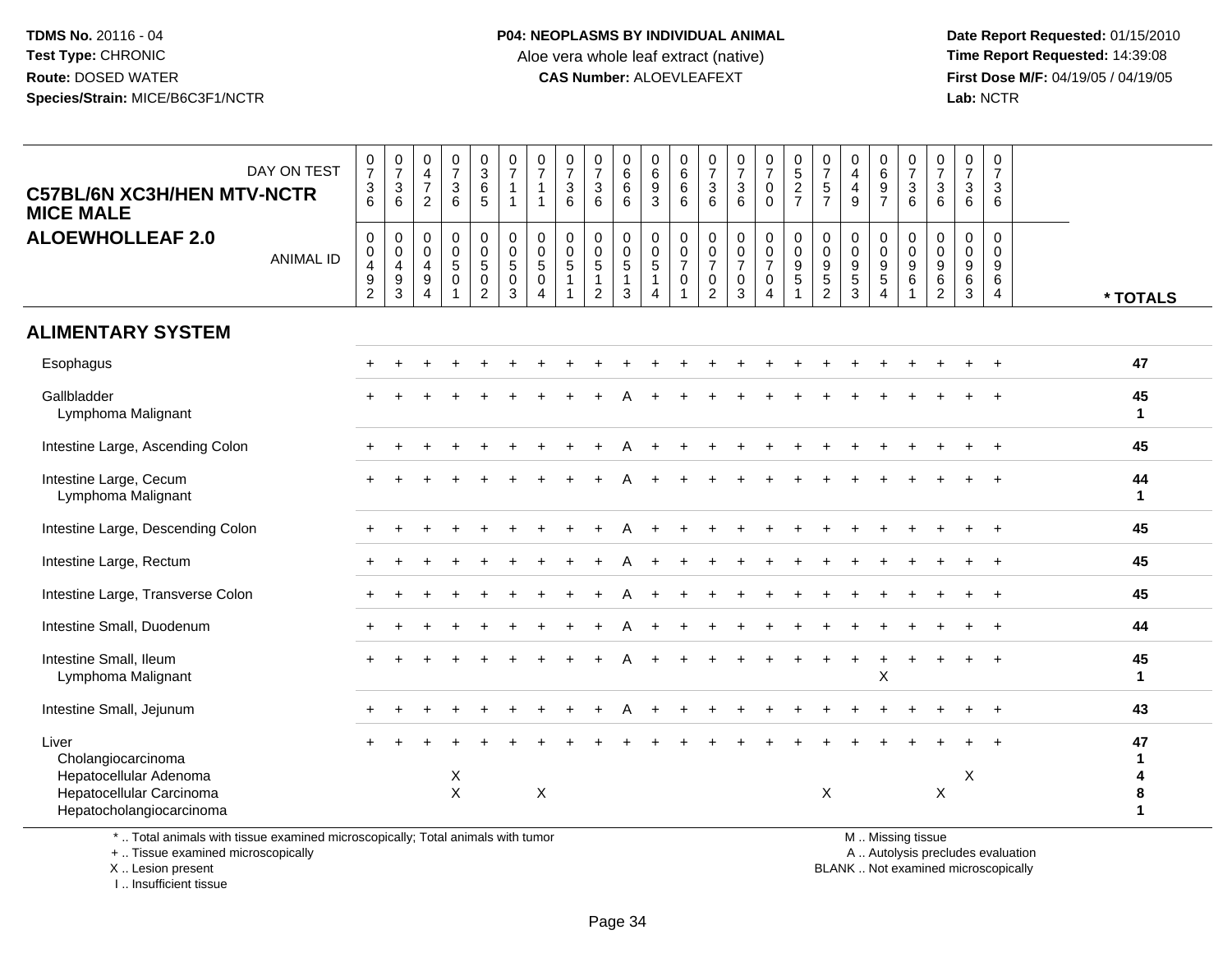**Date Report Requested:** 01/15/2010 **First Dose M/F:** 04/19/05 / 04/19/05<br>Lab: NCTR **Lab:** NCTR

| DAY ON TEST<br><b>C57BL/6N XC3H/HEN MTV-NCTR</b><br><b>MICE MALE</b>                                                    | $\frac{0}{7}$<br>$\ensuremath{\mathsf{3}}$<br>6                  | $\frac{0}{7}$<br>$\sqrt{3}$<br>6          | $\begin{smallmatrix}0\\4\end{smallmatrix}$<br>$\overline{7}$<br>2                | $\frac{0}{7}$<br>3<br>6                           | $\begin{array}{c} 0 \\ 3 \\ 6 \end{array}$<br>5   | $\frac{0}{7}$<br>$\mathbf{1}$<br>$\mathbf 1$                            | 0<br>$\overline{7}$                                                       | $\frac{0}{7}$<br>$\mathbf 3$<br>6                        | 0<br>$\overline{7}$<br>$\ensuremath{\mathsf{3}}$<br>6              | 0<br>$\,6\,$<br>6<br>6                                                     | 0<br>$\overline{6}$<br>$\boldsymbol{9}$<br>3                         | 0<br>$\,6\,$<br>$\,6\,$<br>6            | $\frac{0}{7}$<br>$\sqrt{3}$<br>6                            | $\frac{0}{7}$<br>$\mathsf 3$<br>6                    | 0<br>$\overline{7}$<br>$\mathbf 0$<br>$\Omega$                 | $\begin{array}{c} 0 \\ 5 \end{array}$<br>$\overline{c}$<br>$\overline{7}$ | $\frac{0}{7}$<br>$\sqrt{5}$<br>$\overline{7}$              | 0<br>$\overline{4}$<br>$\overline{\mathbf{4}}$<br>9            | 0<br>$6\phantom{a}$<br>$\boldsymbol{9}$<br>$\overline{7}$ | 0<br>$\overline{7}$<br>$\sqrt{3}$<br>6                                 | 0<br>$\overline{7}$<br>$\mathbf{3}$<br>6  | $\frac{0}{7}$<br>$\mathbf{3}$<br>6                  | $\pmb{0}$<br>$\overline{7}$<br>$\mathbf{3}$<br>6                 |                                    |
|-------------------------------------------------------------------------------------------------------------------------|------------------------------------------------------------------|-------------------------------------------|----------------------------------------------------------------------------------|---------------------------------------------------|---------------------------------------------------|-------------------------------------------------------------------------|---------------------------------------------------------------------------|----------------------------------------------------------|--------------------------------------------------------------------|----------------------------------------------------------------------------|----------------------------------------------------------------------|-----------------------------------------|-------------------------------------------------------------|------------------------------------------------------|----------------------------------------------------------------|---------------------------------------------------------------------------|------------------------------------------------------------|----------------------------------------------------------------|-----------------------------------------------------------|------------------------------------------------------------------------|-------------------------------------------|-----------------------------------------------------|------------------------------------------------------------------|------------------------------------|
| <b>ALOEWHOLLEAF 2.0</b><br><b>ANIMAL ID</b>                                                                             | $\,0\,$<br>$\pmb{0}$<br>$\overline{\mathbf{4}}$<br>$\frac{9}{2}$ | 0<br>0<br>$\overline{4}$<br>$\frac{9}{3}$ | 0<br>$\mathbf 0$<br>$\overline{4}$<br>$\boldsymbol{9}$<br>$\boldsymbol{\Lambda}$ | 0<br>$\mathbf 0$<br>$\overline{5}$<br>$\mathbf 0$ | $\pmb{0}$<br>$\overline{0}$<br>5<br>$\frac{0}{2}$ | $\pmb{0}$<br>$\mathsf 0$<br>$\overline{5}$<br>$\pmb{0}$<br>$\mathbf{3}$ | $\mathbf 0$<br>$\mathbf 0$<br>$\sqrt{5}$<br>$\mathbf 0$<br>$\overline{4}$ | $\mathbf 0$<br>$\mathbf 0$<br>$\overline{5}$<br>-1<br>-1 | 0<br>$\pmb{0}$<br>$\overline{5}$<br>$\mathbf{1}$<br>$\overline{2}$ | 0<br>$\mathsf{O}\xspace$<br>$\overline{5}$<br>$\mathbf{1}$<br>$\mathbf{3}$ | 0<br>$\mathbf 0$<br>$\overline{5}$<br>$\mathbf{1}$<br>$\overline{4}$ | 0<br>0<br>$\overline{7}$<br>$\mathsf 0$ | $\mathbf 0$<br>$\pmb{0}$<br>$\overline{7}$<br>$\frac{0}{2}$ | 0<br>$\pmb{0}$<br>$\overline{7}$<br>$\mathbf 0$<br>3 | $\pmb{0}$<br>$\mathsf 0$<br>$\overline{7}$<br>$\mathsf 0$<br>4 | 0<br>0<br>$\overline{9}$<br>5<br>1                                        | 0<br>0<br>$\boldsymbol{9}$<br>$\sqrt{5}$<br>$\overline{2}$ | $\mathbf 0$<br>$\pmb{0}$<br>$\overline{9}$<br>$\,$ 5 $\,$<br>3 | 0<br>0<br>$\overline{9}$<br>$\sqrt{5}$<br>$\overline{4}$  | $\mathbf 0$<br>$\boldsymbol{0}$<br>$\overline{9}$<br>6<br>$\mathbf{1}$ | 0<br>$\Omega$<br>9<br>6<br>$\overline{2}$ | 0<br>0<br>$\boldsymbol{9}$<br>$\,6$<br>$\mathbf{3}$ | $\mathbf 0$<br>$\Omega$<br>$\overline{9}$<br>6<br>$\overline{4}$ | * TOTALS                           |
| Histiocytic Sarcoma<br>Lymphoma Malignant                                                                               |                                                                  |                                           |                                                                                  |                                                   |                                                   | X                                                                       |                                                                           |                                                          |                                                                    | $\times$                                                                   | X                                                                    | $\times$                                |                                                             |                                                      |                                                                |                                                                           |                                                            |                                                                |                                                           |                                                                        |                                           |                                                     |                                                                  | 1<br>4                             |
| Mesentery                                                                                                               |                                                                  |                                           |                                                                                  |                                                   | $\div$                                            |                                                                         |                                                                           |                                                          |                                                                    |                                                                            | $\ddot{}$                                                            |                                         |                                                             |                                                      |                                                                |                                                                           |                                                            |                                                                |                                                           |                                                                        |                                           |                                                     |                                                                  | $\mathbf{2}$                       |
| Pancreas<br>Cholangiocarcinoma, Metastatic, Liver<br>Hepatocholangiocarcinoma, Metastatic, Liver<br>Histiocytic Sarcoma |                                                                  |                                           |                                                                                  |                                                   |                                                   |                                                                         |                                                                           |                                                          |                                                                    | $\boldsymbol{\mathsf{X}}$                                                  |                                                                      |                                         |                                                             |                                                      |                                                                |                                                                           |                                                            |                                                                |                                                           |                                                                        |                                           |                                                     |                                                                  | 47<br>Δ                            |
| Lymphoma Malignant                                                                                                      |                                                                  |                                           |                                                                                  |                                                   |                                                   | X                                                                       |                                                                           |                                                          |                                                                    |                                                                            |                                                                      | $\mathsf X$                             |                                                             |                                                      |                                                                |                                                                           |                                                            |                                                                | X                                                         |                                                                        |                                           |                                                     |                                                                  |                                    |
| <b>Salivary Glands</b><br>Lymphoma Malignant                                                                            |                                                                  |                                           |                                                                                  |                                                   |                                                   |                                                                         |                                                                           |                                                          |                                                                    |                                                                            |                                                                      |                                         |                                                             |                                                      |                                                                |                                                                           |                                                            |                                                                |                                                           |                                                                        |                                           |                                                     |                                                                  | 46<br>$\mathbf{1}$                 |
| Stomach, Forestomach                                                                                                    |                                                                  |                                           |                                                                                  |                                                   |                                                   |                                                                         |                                                                           |                                                          |                                                                    |                                                                            |                                                                      |                                         |                                                             |                                                      |                                                                |                                                                           |                                                            |                                                                |                                                           |                                                                        |                                           |                                                     |                                                                  | 45                                 |
| Stomach, Glandular<br>Lymphoma Malignant<br>Serosa, Hepatocholangiocarcinoma,<br>Metastatic, Liver                      |                                                                  |                                           |                                                                                  |                                                   |                                                   |                                                                         |                                                                           |                                                          |                                                                    |                                                                            |                                                                      |                                         |                                                             |                                                      |                                                                |                                                                           |                                                            |                                                                |                                                           |                                                                        |                                           |                                                     |                                                                  | 45<br>$\mathbf{1}$<br>$\mathbf{1}$ |
| <b>CARDIOVASCULAR SYSTEM</b>                                                                                            |                                                                  |                                           |                                                                                  |                                                   |                                                   |                                                                         |                                                                           |                                                          |                                                                    |                                                                            |                                                                      |                                         |                                                             |                                                      |                                                                |                                                                           |                                                            |                                                                |                                                           |                                                                        |                                           |                                                     |                                                                  |                                    |
| <b>Blood Vessel</b><br>Lymphoma Malignant                                                                               |                                                                  |                                           |                                                                                  |                                                   |                                                   |                                                                         |                                                                           |                                                          |                                                                    |                                                                            |                                                                      |                                         |                                                             |                                                      |                                                                |                                                                           |                                                            |                                                                |                                                           |                                                                        |                                           |                                                     |                                                                  | 47<br>$\mathbf 1$                  |
| Heart<br>Alveolar/Bronchiolar Carcinoma, Metastatic,<br>Lung                                                            |                                                                  |                                           |                                                                                  |                                                   |                                                   |                                                                         |                                                                           |                                                          |                                                                    |                                                                            |                                                                      |                                         |                                                             |                                                      |                                                                |                                                                           |                                                            |                                                                |                                                           |                                                                        |                                           |                                                     |                                                                  | 47<br>-1                           |
| Cholangiocarcinoma, Metastatic, Liver                                                                                   |                                                                  |                                           |                                                                                  |                                                   |                                                   |                                                                         |                                                                           |                                                          |                                                                    |                                                                            |                                                                      |                                         |                                                             |                                                      |                                                                |                                                                           |                                                            |                                                                |                                                           |                                                                        |                                           |                                                     |                                                                  | 1                                  |
| *  Total animals with tissue examined microscopically; Total animals with tumor<br>+  Tissue examined microscopically   |                                                                  |                                           |                                                                                  |                                                   |                                                   |                                                                         |                                                                           |                                                          |                                                                    |                                                                            |                                                                      |                                         |                                                             |                                                      |                                                                |                                                                           |                                                            |                                                                |                                                           | M  Missing tissue                                                      |                                           |                                                     | A  Autolysis precludes evaluation                                |                                    |

X .. Lesion present

I .. Insufficient tissue

Lesion present BLANK .. Not examined microscopically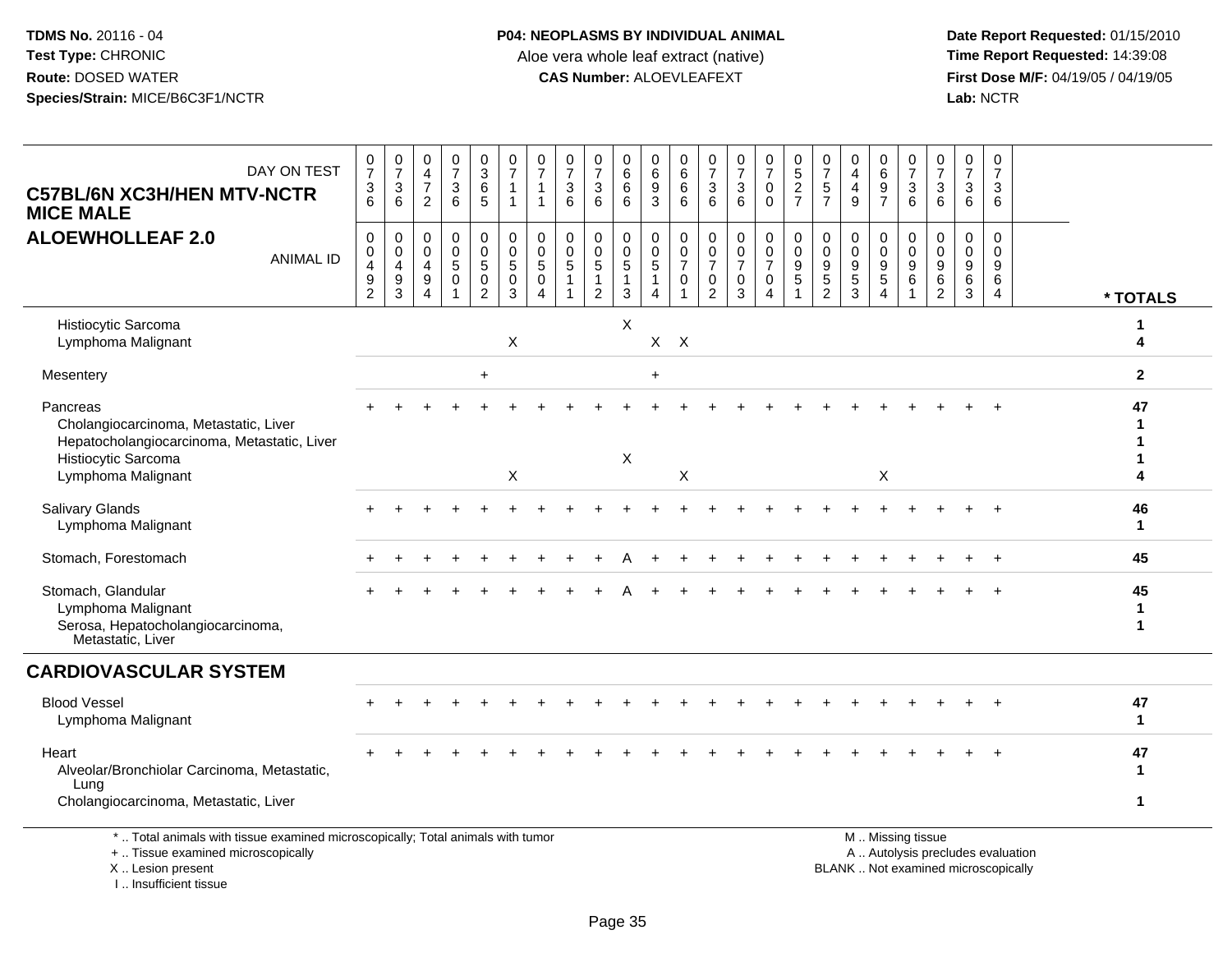**Date Report Requested:** 01/15/2010 **First Dose M/F:** 04/19/05 / 04/19/05<br>Lab: NCTR **Lab:** NCTR

| DAY ON TEST<br><b>C57BL/6N XC3H/HEN MTV-NCTR</b><br><b>MICE MALE</b>                                         | $\frac{0}{7}$<br>3<br>6                                                         | $\frac{0}{7}$<br>$\mathbf{3}$<br>6                           | 0<br>$\overline{\mathbf{4}}$<br>$\overline{7}$<br>$\overline{2}$ | $\frac{0}{7}$<br>$\mathbf{3}$<br>6                               | $_{3}^{\rm 0}$<br>$\,6\,$<br>5                                  | $\frac{0}{7}$<br>$\overline{1}$<br>$\overline{1}$ | $\frac{0}{7}$<br>$\overline{1}$<br>$\overline{1}$                       | 0<br>$\overline{7}$<br>$\sqrt{3}$<br>6                | $\frac{0}{7}$<br>$\mathbf{3}$<br>6                               | $_6^0$<br>$\,6\,$<br>6           | $_{6}^{\rm 0}$<br>$\boldsymbol{9}$<br>3                                         | $\boldsymbol{0}$<br>$6\phantom{a}$<br>$\,6\,$<br>6           | $\frac{0}{7}$<br>$\mathbf{3}$<br>6                                            | $\frac{0}{7}$<br>$\mathbf{3}$<br>6                             | $\frac{0}{7}$<br>$\mathsf{O}\xspace$<br>$\mathbf 0$                       | $\begin{array}{c} 0 \\ 5 \\ 2 \end{array}$<br>$\overline{7}$               | $\frac{0}{7}$<br>$\sqrt{5}$<br>$\overline{7}$                       | 0<br>$\overline{\mathbf{4}}$<br>$\overline{4}$<br>9 | $\begin{array}{c} 0 \\ 6 \\ 9 \end{array}$<br>$\overline{7}$         | $\begin{array}{c} 0 \\ 7 \end{array}$<br>$\mathbf{3}$<br>6 | $\frac{0}{7}$<br>$\sqrt{3}$<br>6                          | 0<br>$\overline{7}$<br>3<br>6                | $\pmb{0}$<br>$\overline{7}$<br>3<br>6 |                                                      |
|--------------------------------------------------------------------------------------------------------------|---------------------------------------------------------------------------------|--------------------------------------------------------------|------------------------------------------------------------------|------------------------------------------------------------------|-----------------------------------------------------------------|---------------------------------------------------|-------------------------------------------------------------------------|-------------------------------------------------------|------------------------------------------------------------------|----------------------------------|---------------------------------------------------------------------------------|--------------------------------------------------------------|-------------------------------------------------------------------------------|----------------------------------------------------------------|---------------------------------------------------------------------------|----------------------------------------------------------------------------|---------------------------------------------------------------------|-----------------------------------------------------|----------------------------------------------------------------------|------------------------------------------------------------|-----------------------------------------------------------|----------------------------------------------|---------------------------------------|------------------------------------------------------|
| <b>ALOEWHOLLEAF 2.0</b><br><b>ANIMAL ID</b>                                                                  | 0<br>$\pmb{0}$<br>$\overline{\mathbf{4}}$<br>$\boldsymbol{9}$<br>$\overline{c}$ | 0<br>$\mathsf{O}$<br>$\overline{4}$<br>$\boldsymbol{9}$<br>3 | 0<br>$\mathbf 0$<br>4<br>9<br>$\overline{4}$                     | 0<br>$\mathbf 0$<br>$5\phantom{.0}$<br>$\pmb{0}$<br>$\mathbf{1}$ | 0<br>$\pmb{0}$<br>$\overline{5}$<br>$\pmb{0}$<br>$\overline{2}$ | 0<br>$\pmb{0}$<br>$\sqrt{5}$<br>$\pmb{0}$<br>3    | $\mathbf 0$<br>$\mathbf 0$<br>$\sqrt{5}$<br>$\pmb{0}$<br>$\overline{4}$ | $\mathbf 0$<br>$\mathbf 0$<br>5<br>$\mathbf{1}$<br>-1 | 0<br>$\mathbf 0$<br>$\sqrt{5}$<br>$\mathbf{1}$<br>$\overline{2}$ | 0<br>0<br>5<br>$\mathbf{1}$<br>3 | $\mathbf 0$<br>$\mathbf 0$<br>$5\phantom{.0}$<br>$\mathbf{1}$<br>$\overline{4}$ | $\mathbf 0$<br>$\pmb{0}$<br>$\overline{7}$<br>$\pmb{0}$<br>1 | $\mathbf 0$<br>$\mathbf 0$<br>$\overline{7}$<br>$\mathbf 0$<br>$\overline{2}$ | $\mathbf 0$<br>$\mathbf 0$<br>$\overline{7}$<br>$\pmb{0}$<br>3 | 0<br>$\mathsf{O}\xspace$<br>$\overline{7}$<br>$\pmb{0}$<br>$\overline{4}$ | $\mathbf 0$<br>$\pmb{0}$<br>$\boldsymbol{9}$<br>$\sqrt{5}$<br>$\mathbf{1}$ | 0<br>$\pmb{0}$<br>$\boldsymbol{9}$<br>$\mathbf 5$<br>$\overline{2}$ | 0<br>$\mathbf 0$<br>$9\,$<br>$\,$ 5 $\,$<br>3       | 0<br>$\mathbf 0$<br>$\boldsymbol{9}$<br>$\sqrt{5}$<br>$\overline{4}$ | $\Omega$<br>$\mathbf 0$<br>9<br>6                          | $\Omega$<br>$\mathbf 0$<br>$\overline{9}$<br>$\,6\,$<br>2 | $\Omega$<br>$\mathbf 0$<br>9<br>$\,6\,$<br>3 | $\Omega$<br>$\Omega$<br>9<br>6<br>4   | * TOTALS                                             |
| Lymphoma Malignant                                                                                           |                                                                                 |                                                              |                                                                  |                                                                  |                                                                 |                                                   |                                                                         |                                                       |                                                                  |                                  |                                                                                 |                                                              |                                                                               |                                                                |                                                                           |                                                                            |                                                                     |                                                     |                                                                      |                                                            |                                                           |                                              |                                       | $\mathbf 1$                                          |
| <b>ENDOCRINE SYSTEM</b>                                                                                      |                                                                                 |                                                              |                                                                  |                                                                  |                                                                 |                                                   |                                                                         |                                                       |                                                                  |                                  |                                                                                 |                                                              |                                                                               |                                                                |                                                                           |                                                                            |                                                                     |                                                     |                                                                      |                                                            |                                                           |                                              |                                       |                                                      |
| <b>Adrenal Cortex</b><br>Cholangiocarcinoma, Metastatic, Liver<br>Lymphoma Malignant<br>Subcapsular, Adenoma |                                                                                 |                                                              |                                                                  |                                                                  |                                                                 |                                                   |                                                                         |                                                       |                                                                  |                                  |                                                                                 | $\boldsymbol{\mathsf{X}}$                                    |                                                                               |                                                                |                                                                           |                                                                            |                                                                     |                                                     |                                                                      |                                                            |                                                           |                                              | X                                     | 46<br>$\mathbf{1}$<br>$\mathbf{2}$<br>$\overline{2}$ |
| Adrenal Medulla<br>Cholangiocarcinoma, Metastatic, Liver<br>Lymphoma Malignant<br>Pheochromocytoma Benign    |                                                                                 |                                                              |                                                                  |                                                                  |                                                                 |                                                   |                                                                         |                                                       |                                                                  |                                  |                                                                                 |                                                              |                                                                               |                                                                |                                                                           |                                                                            |                                                                     |                                                     |                                                                      |                                                            |                                                           |                                              | X                                     | 46<br>$\mathbf 1$<br>$\mathbf{1}$<br>3               |
| Islets, Pancreatic<br>Lymphoma Malignant                                                                     |                                                                                 |                                                              |                                                                  |                                                                  |                                                                 |                                                   |                                                                         |                                                       |                                                                  |                                  |                                                                                 |                                                              |                                                                               |                                                                |                                                                           |                                                                            |                                                                     |                                                     |                                                                      |                                                            |                                                           |                                              |                                       | 46<br>$\mathbf{1}$                                   |
| Parathyroid Gland                                                                                            |                                                                                 |                                                              |                                                                  |                                                                  |                                                                 |                                                   |                                                                         |                                                       |                                                                  |                                  |                                                                                 |                                                              |                                                                               |                                                                |                                                                           | м                                                                          |                                                                     |                                                     |                                                                      |                                                            |                                                           |                                              |                                       | 42                                                   |
| <b>Pituitary Gland</b>                                                                                       |                                                                                 |                                                              |                                                                  |                                                                  |                                                                 |                                                   |                                                                         |                                                       |                                                                  |                                  |                                                                                 |                                                              |                                                                               |                                                                |                                                                           |                                                                            |                                                                     |                                                     |                                                                      |                                                            |                                                           |                                              |                                       | 45                                                   |
| <b>Thyroid Gland</b><br>Lymphoma Malignant<br>Follicular Cell, Adenoma<br>Follicular Cell, Carcinoma         |                                                                                 |                                                              |                                                                  |                                                                  |                                                                 |                                                   |                                                                         |                                                       |                                                                  |                                  |                                                                                 |                                                              |                                                                               |                                                                |                                                                           |                                                                            |                                                                     |                                                     |                                                                      |                                                            |                                                           |                                              |                                       | 47<br>$\mathbf 1$<br>1<br>$\mathbf 1$                |
| <b>GENERAL BODY SYSTEM</b>                                                                                   |                                                                                 |                                                              |                                                                  |                                                                  |                                                                 |                                                   |                                                                         |                                                       |                                                                  |                                  |                                                                                 |                                                              |                                                                               |                                                                |                                                                           |                                                                            |                                                                     |                                                     |                                                                      |                                                            |                                                           |                                              |                                       |                                                      |
| <b>Tissue NOS</b><br>Cholangiocarcinoma, Metastatic, Liver                                                   |                                                                                 |                                                              |                                                                  |                                                                  |                                                                 |                                                   |                                                                         |                                                       |                                                                  |                                  | $\ddot{}$                                                                       |                                                              |                                                                               |                                                                |                                                                           |                                                                            |                                                                     |                                                     |                                                                      |                                                            |                                                           |                                              |                                       | 3<br>$\mathbf{1}$                                    |
| *  Total animals with tissue examined microscopically; Total animals with tumor                              |                                                                                 |                                                              |                                                                  |                                                                  |                                                                 |                                                   |                                                                         |                                                       |                                                                  |                                  |                                                                                 |                                                              |                                                                               |                                                                |                                                                           |                                                                            |                                                                     |                                                     |                                                                      | M  Missing tissue                                          |                                                           |                                              |                                       |                                                      |

+ .. Tissue examined microscopically

X .. Lesion present

I .. Insufficient tissue

y the contract of the contract of the contract of the contract of the contract of the contract of the contract of  $A$ . Autolysis precludes evaluation Lesion present BLANK .. Not examined microscopically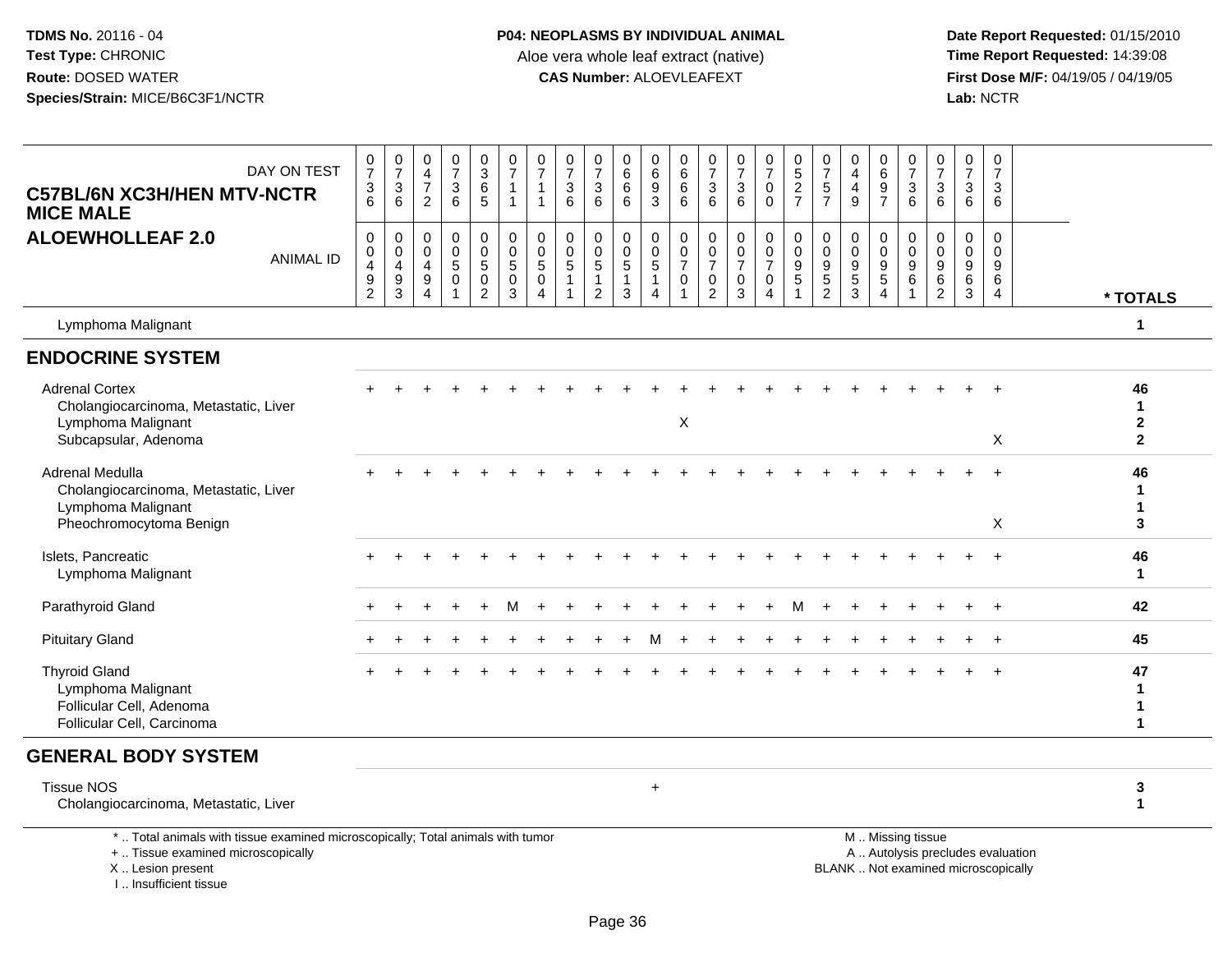| DAY ON TEST<br><b>C57BL/6N XC3H/HEN MTV-NCTR</b><br><b>MICE MALE</b>                                                                                                 | $\pmb{0}$<br>$\overline{7}$<br>$\ensuremath{\mathsf{3}}$<br>6                               | $\frac{0}{7}$<br>3<br>6 | 0<br>$\overline{4}$<br>$\overline{7}$<br>$\overline{2}$                            | $\frac{0}{7}$<br>$\mathbf{3}$<br>$6\phantom{a}$ | 0<br>3<br>6<br>5                                                       | $\pmb{0}$<br>$\overline{7}$<br>$\overline{1}$<br>$\overline{1}$ | 0<br>$\overline{7}$<br>$\overline{1}$<br>$\overline{1}$                   | 0<br>$\overline{7}$<br>3<br>6                                     | 0<br>$\overline{7}$<br>$\ensuremath{\mathsf{3}}$<br>6 | 0<br>6<br>6<br>$6\phantom{1}$                                                | 0<br>$\,6$<br>$\frac{9}{3}$                                                        | 0<br>6<br>6<br>6                                                            | $\begin{array}{c} 0 \\ 7 \end{array}$<br>$\sqrt{3}$<br>6                              | $\begin{smallmatrix}0\\7\end{smallmatrix}$<br>$\sqrt{3}$<br>6     | 0<br>$\overline{7}$<br>0<br>$\mathbf 0$                | $\begin{array}{c} 0 \\ 5 \\ 2 \end{array}$<br>$\overline{7}$     | 0<br>$\overline{7}$<br>$\sqrt{5}$<br>$\overline{7}$                            | 0<br>$\overline{4}$<br>$\overline{4}$<br>9              | $\boldsymbol{0}$<br>6<br>$\frac{9}{7}$                                   | 0<br>$\overline{7}$<br>$\ensuremath{\mathsf{3}}$<br>$6\phantom{1}6$ | $\mathbf 0$<br>$\overline{7}$<br>3<br>6            | 0<br>$\overline{7}$<br>3<br>6                        | 0<br>$\overline{7}$<br>3<br>6                                            |                              |
|----------------------------------------------------------------------------------------------------------------------------------------------------------------------|---------------------------------------------------------------------------------------------|-------------------------|------------------------------------------------------------------------------------|-------------------------------------------------|------------------------------------------------------------------------|-----------------------------------------------------------------|---------------------------------------------------------------------------|-------------------------------------------------------------------|-------------------------------------------------------|------------------------------------------------------------------------------|------------------------------------------------------------------------------------|-----------------------------------------------------------------------------|---------------------------------------------------------------------------------------|-------------------------------------------------------------------|--------------------------------------------------------|------------------------------------------------------------------|--------------------------------------------------------------------------------|---------------------------------------------------------|--------------------------------------------------------------------------|---------------------------------------------------------------------|----------------------------------------------------|------------------------------------------------------|--------------------------------------------------------------------------|------------------------------|
| <b>ALOEWHOLLEAF 2.0</b><br><b>ANIMAL ID</b>                                                                                                                          | $\mathbf 0$<br>$\mathbf 0$<br>$\overline{\mathbf{4}}$<br>$\boldsymbol{9}$<br>$\overline{c}$ | 0<br>0<br>4<br>9<br>3   | $\mathbf 0$<br>$\mathbf 0$<br>$\overline{4}$<br>$\boldsymbol{9}$<br>$\overline{4}$ | 0<br>0<br>5<br>$\mathsf 0$<br>$\mathbf{1}$      | 0<br>$\begin{matrix}0\\5\end{matrix}$<br>$\mathbf 0$<br>$\overline{2}$ | $\pmb{0}$<br>$\pmb{0}$<br>$\sqrt{5}$<br>$\mathbf 0$<br>3        | $\mathbf 0$<br>$\mathbf 0$<br>$\sqrt{5}$<br>$\mathbf 0$<br>$\overline{4}$ | $\mathbf 0$<br>$\mathbf 0$<br>5<br>$\overline{1}$<br>$\mathbf{1}$ | 0<br>0<br>5<br>$\mathbf{1}$<br>$\overline{2}$         | $\mathsf 0$<br>$\mathsf 0$<br>$\overline{5}$<br>$\mathbf{1}$<br>$\mathbf{3}$ | 0<br>$\begin{smallmatrix}0\0\5\end{smallmatrix}$<br>$\mathbf{1}$<br>$\overline{4}$ | $\mathbf 0$<br>$\mathbf 0$<br>$\overline{7}$<br>$\mathbf 0$<br>$\mathbf{1}$ | $\mathbf 0$<br>$\mathsf{O}\xspace$<br>$\overline{7}$<br>$\mathbf 0$<br>$\overline{2}$ | 0<br>$\mathbf 0$<br>$\overline{7}$<br>$\mathbf 0$<br>$\mathbf{3}$ | 0<br>$\mathbf 0$<br>$\overline{7}$<br>$\mathbf 0$<br>4 | 0<br>$\pmb{0}$<br>$\boldsymbol{9}$<br>$\sqrt{5}$<br>$\mathbf{1}$ | $\mathbf 0$<br>$\mathbf 0$<br>$\boldsymbol{9}$<br>$\sqrt{5}$<br>$\overline{c}$ | $\mathbf 0$<br>0<br>$\boldsymbol{9}$<br>$\sqrt{5}$<br>3 | 0<br>$\mathbf 0$<br>$\boldsymbol{9}$<br>$\overline{5}$<br>$\overline{4}$ | 0<br>$\mathbf 0$<br>9<br>6<br>$\overline{1}$                        | $\mathbf 0$<br>0<br>9<br>$\,6\,$<br>$\overline{c}$ | $\mathbf 0$<br>$\mathbf 0$<br>9<br>6<br>$\mathbf{3}$ | 0<br>$\mathbf 0$<br>9<br>6<br>4                                          | * TOTALS                     |
| Hepatocholangiocarcinoma, Metastatic, Liver                                                                                                                          |                                                                                             |                         |                                                                                    |                                                 |                                                                        |                                                                 |                                                                           |                                                                   |                                                       |                                                                              |                                                                                    |                                                                             |                                                                                       |                                                                   |                                                        |                                                                  |                                                                                |                                                         |                                                                          |                                                                     |                                                    |                                                      |                                                                          | 1                            |
| <b>GENITAL SYSTEM</b>                                                                                                                                                |                                                                                             |                         |                                                                                    |                                                 |                                                                        |                                                                 |                                                                           |                                                                   |                                                       |                                                                              |                                                                                    |                                                                             |                                                                                       |                                                                   |                                                        |                                                                  |                                                                                |                                                         |                                                                          |                                                                     |                                                    |                                                      |                                                                          |                              |
| Epididymis<br>Hemangioma<br>Hepatocholangiocarcinoma, Metastatic, Liver<br>Lymphoma Malignant                                                                        |                                                                                             |                         |                                                                                    |                                                 |                                                                        |                                                                 |                                                                           |                                                                   |                                                       |                                                                              |                                                                                    | X                                                                           |                                                                                       |                                                                   |                                                        |                                                                  | X                                                                              |                                                         |                                                                          |                                                                     |                                                    |                                                      |                                                                          | 46<br>1<br>1<br>$\mathbf{2}$ |
| <b>Preputial Gland</b><br>Lymphoma Malignant                                                                                                                         |                                                                                             |                         |                                                                                    |                                                 |                                                                        |                                                                 |                                                                           |                                                                   |                                                       |                                                                              |                                                                                    |                                                                             |                                                                                       |                                                                   |                                                        |                                                                  |                                                                                |                                                         |                                                                          |                                                                     |                                                    |                                                      |                                                                          | 46<br>1                      |
| Prostate<br>Hepatocholangiocarcinoma, Metastatic, Liver<br>Lymphoma Malignant                                                                                        |                                                                                             |                         |                                                                                    |                                                 |                                                                        | X                                                               |                                                                           |                                                                   |                                                       |                                                                              |                                                                                    |                                                                             |                                                                                       |                                                                   |                                                        |                                                                  |                                                                                |                                                         |                                                                          |                                                                     |                                                    |                                                      |                                                                          | 46<br>1<br>$\overline{2}$    |
| <b>Seminal Vesicle</b><br>Hepatocholangiocarcinoma, Metastatic, Liver<br>Lymphoma Malignant                                                                          |                                                                                             |                         |                                                                                    |                                                 |                                                                        |                                                                 |                                                                           |                                                                   |                                                       |                                                                              |                                                                                    | X                                                                           |                                                                                       |                                                                   |                                                        |                                                                  |                                                                                |                                                         |                                                                          |                                                                     |                                                    |                                                      |                                                                          | 47<br>1<br>$\mathbf{2}$      |
| <b>Testes</b>                                                                                                                                                        |                                                                                             |                         |                                                                                    |                                                 |                                                                        |                                                                 |                                                                           |                                                                   |                                                       |                                                                              |                                                                                    |                                                                             |                                                                                       |                                                                   |                                                        |                                                                  |                                                                                |                                                         |                                                                          |                                                                     |                                                    |                                                      | $+$                                                                      | 45                           |
| <b>HEMATOPOIETIC SYSTEM</b>                                                                                                                                          |                                                                                             |                         |                                                                                    |                                                 |                                                                        |                                                                 |                                                                           |                                                                   |                                                       |                                                                              |                                                                                    |                                                                             |                                                                                       |                                                                   |                                                        |                                                                  |                                                                                |                                                         |                                                                          |                                                                     |                                                    |                                                      |                                                                          |                              |
| <b>Bone Marrow</b><br>Histiocytic Sarcoma                                                                                                                            |                                                                                             |                         |                                                                                    |                                                 |                                                                        |                                                                 |                                                                           |                                                                   |                                                       | Χ                                                                            |                                                                                    |                                                                             |                                                                                       |                                                                   |                                                        |                                                                  |                                                                                |                                                         |                                                                          |                                                                     |                                                    |                                                      |                                                                          | 47<br>1                      |
| Lymph Node<br>Axillary, Lymphoma Malignant<br>Inguinal, Lymphoma Malignant<br>Lumbar, Histiocytic Sarcoma                                                            |                                                                                             |                         |                                                                                    |                                                 |                                                                        | $\ddot{}$                                                       |                                                                           |                                                                   |                                                       | X                                                                            | $\ddot{}$                                                                          | $\ddot{}$                                                                   |                                                                                       |                                                                   |                                                        |                                                                  |                                                                                |                                                         | $+$                                                                      |                                                                     |                                                    |                                                      |                                                                          | 9<br>1<br>1                  |
| *  Total animals with tissue examined microscopically; Total animals with tumor<br>+  Tissue examined microscopically<br>X  Lesion present<br>L. Insufficient tissue |                                                                                             |                         |                                                                                    |                                                 |                                                                        |                                                                 |                                                                           |                                                                   |                                                       |                                                                              |                                                                                    |                                                                             |                                                                                       |                                                                   |                                                        |                                                                  |                                                                                |                                                         |                                                                          | M  Missing tissue                                                   |                                                    |                                                      | A  Autolysis precludes evaluation<br>BLANK  Not examined microscopically |                              |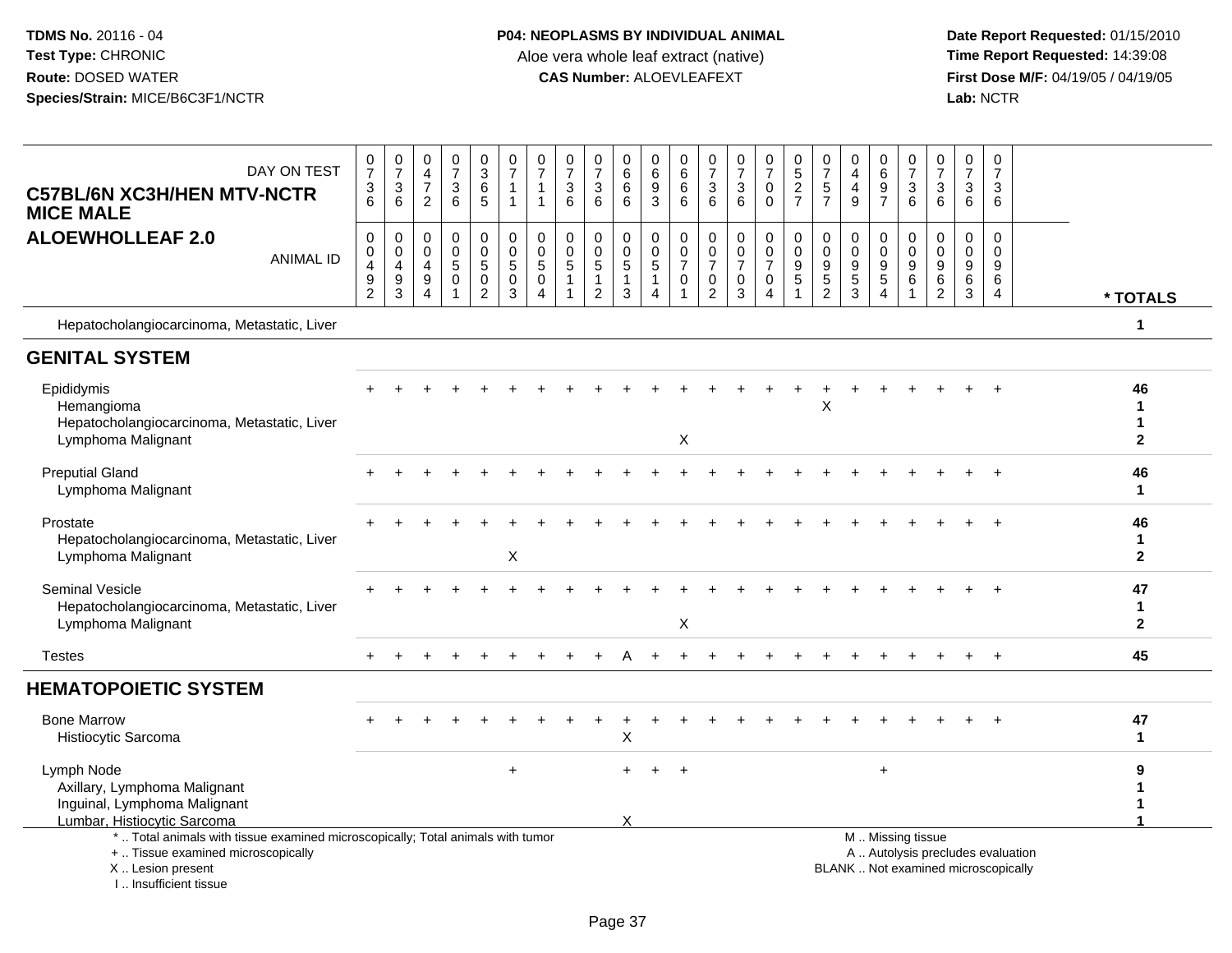I .. Insufficient tissue

## **P04: NEOPLASMS BY INDIVIDUAL ANIMAL**Aloe vera whole leaf extract (native)<br>**CAS Number:** ALOEVLEAFEXT

| DAY ON TEST<br><b>C57BL/6N XC3H/HEN MTV-NCTR</b><br><b>MICE MALE</b>                                                                                                                           | $\frac{0}{7}$<br>$\frac{3}{6}$                                                          | $\frac{0}{7}$<br>$\ensuremath{\mathsf{3}}$<br>6         | $\mathbf 0$<br>$\overline{4}$<br>$\overline{7}$<br>$\overline{c}$ | $\begin{array}{c} 0 \\ 7 \end{array}$<br>$\sqrt{3}$<br>6                         | $_{3}^{\rm 0}$<br>$\,6\,$<br>$5\phantom{.0}$                  | $\frac{0}{7}$<br>$\mathbf{1}$                                           | $\frac{0}{7}$<br>1<br>$\overline{1}$                                              | 0<br>$\overline{7}$<br>3<br>6  | $\frac{0}{7}$<br>$\sqrt{3}$<br>6                                           | 0<br>6<br>6<br>6           | 0<br>$6\overline{6}$<br>$\boldsymbol{9}$<br>$\overline{3}$ | $\pmb{0}$<br>$6\phantom{a}$<br>$\,6\,$<br>6                               | 0<br>$\overline{7}$<br>$\mathbf{3}$<br>6        | $\begin{array}{c} 0 \\ 7 \end{array}$<br>$\sqrt{3}$<br>6        | $\begin{smallmatrix}0\\7\end{smallmatrix}$<br>$\mathbf 0$<br>$\mathbf 0$ | $\begin{array}{c} 0 \\ 5 \end{array}$<br>$\frac{2}{7}$              | $\frac{0}{7}$<br>$\,$ 5 $\,$<br>$\overline{7}$                                 | $\mathbf 0$<br>$\overline{4}$<br>$\overline{4}$<br>9       | $_{6}^{\rm 0}$<br>$\boldsymbol{9}$<br>$\overline{7}$          | $\begin{array}{c} 0 \\ 7 \end{array}$<br>$\ensuremath{\mathsf{3}}$<br>6 | $\begin{array}{c} 0 \\ 7 \end{array}$<br>$\mathbf{3}$<br>6 | $\mathbf 0$<br>$\overline{7}$<br>3<br>6                  | $\pmb{0}$<br>$\overline{7}$<br>3<br>6  |                                   |                              |
|------------------------------------------------------------------------------------------------------------------------------------------------------------------------------------------------|-----------------------------------------------------------------------------------------|---------------------------------------------------------|-------------------------------------------------------------------|----------------------------------------------------------------------------------|---------------------------------------------------------------|-------------------------------------------------------------------------|-----------------------------------------------------------------------------------|--------------------------------|----------------------------------------------------------------------------|----------------------------|------------------------------------------------------------|---------------------------------------------------------------------------|-------------------------------------------------|-----------------------------------------------------------------|--------------------------------------------------------------------------|---------------------------------------------------------------------|--------------------------------------------------------------------------------|------------------------------------------------------------|---------------------------------------------------------------|-------------------------------------------------------------------------|------------------------------------------------------------|----------------------------------------------------------|----------------------------------------|-----------------------------------|------------------------------|
| <b>ALOEWHOLLEAF 2.0</b><br><b>ANIMAL ID</b>                                                                                                                                                    | $\pmb{0}$<br>$\pmb{0}$<br>$\overline{\mathbf{4}}$<br>$\boldsymbol{9}$<br>$\overline{2}$ | 0<br>$\pmb{0}$<br>4<br>$\boldsymbol{9}$<br>$\mathbf{3}$ | 0<br>$\mathbf 0$<br>4<br>$\boldsymbol{9}$<br>4                    | $\mathsf{O}\xspace$<br>$\begin{array}{c} 0 \\ 5 \end{array}$<br>$\mathbf 0$<br>1 | $\pmb{0}$<br>$\mathsf{O}$<br>5<br>$\pmb{0}$<br>$\overline{2}$ | 0<br>$\begin{array}{c} 0 \\ 5 \end{array}$<br>$\pmb{0}$<br>$\mathbf{3}$ | $\pmb{0}$<br>$\begin{array}{c} 0 \\ 5 \end{array}$<br>$\pmb{0}$<br>$\overline{4}$ | 0<br>$\mathbf 0$<br>$\sqrt{5}$ | $\mathbf 0$<br>$\mathbf 0$<br>$\sqrt{5}$<br>$\mathbf{1}$<br>$\overline{c}$ | 0<br>$\mathbf 0$<br>5<br>3 | 0<br>$^{\rm 0}_{\rm 5}$<br>$\mathbf{1}$<br>$\overline{4}$  | $\mathbf 0$<br>$\pmb{0}$<br>$\overline{7}$<br>$\mathbf 0$<br>$\mathbf{1}$ | 0<br>0<br>$\overline{7}$<br>0<br>$\overline{2}$ | $\pmb{0}$<br>$\overline{0}$<br>$\overline{7}$<br>$\pmb{0}$<br>3 | 0<br>$\mathbf 0$<br>$\overline{7}$<br>$\mathsf 0$<br>4                   | $\mathbf 0$<br>$\mathbf 0$<br>$\boldsymbol{9}$<br>5<br>$\mathbf{1}$ | $\pmb{0}$<br>$\pmb{0}$<br>$\boldsymbol{9}$<br>$\overline{5}$<br>$\overline{c}$ | $\mathbf 0$<br>$\mathbf 0$<br>$9\,$<br>$\overline{5}$<br>3 | $\mathbf 0$<br>$\mathbf 0$<br>$\frac{9}{5}$<br>$\overline{4}$ | $\mathbf 0$<br>$\mathbf 0$<br>9<br>$\,6\,$                              | $\Omega$<br>$\Omega$<br>9<br>$\,6$<br>$\overline{2}$       | $\mathbf 0$<br>$\mathbf 0$<br>9<br>$\,6\,$<br>$\sqrt{3}$ | $\mathbf 0$<br>$\Omega$<br>9<br>6<br>4 |                                   | * TOTALS                     |
| Lumbar, Lymphoma Malignant<br>Mediastinal, Histiocytic Sarcoma<br>Mediastinal, Lymphoma Malignant<br>Pancreatic, Lymphoma Malignant<br>Renal, Histiocytic Sarcoma<br>Renal, Lymphoma Malignant |                                                                                         |                                                         |                                                                   |                                                                                  |                                                               | X<br>X<br>X                                                             |                                                                                   |                                |                                                                            | $\times$<br>X              | X<br>X                                                     | $X$ $X$<br>$\mathsf{X}$<br>$\mathsf{X}$                                   |                                                 |                                                                 |                                                                          |                                                                     |                                                                                |                                                            | X<br>X<br>X<br>X                                              |                                                                         |                                                            |                                                          |                                        |                                   | 5                            |
| Lymph Node, Mandibular<br>Histiocytic Sarcoma<br>Lymphoma Malignant                                                                                                                            |                                                                                         |                                                         |                                                                   |                                                                                  |                                                               | X                                                                       |                                                                                   |                                |                                                                            | X                          | X                                                          | $\mathsf{X}$                                                              |                                                 |                                                                 |                                                                          |                                                                     |                                                                                |                                                            | Χ                                                             |                                                                         |                                                            |                                                          |                                        |                                   | 45<br>$\mathbf 1$<br>5       |
| Lymph Node, Mesenteric<br>Hemangiosarcoma<br>Histiocytic Sarcoma<br>Lymphoma Malignant                                                                                                         |                                                                                         |                                                         |                                                                   |                                                                                  |                                                               | X                                                                       |                                                                                   |                                |                                                                            | Χ                          | X                                                          | $\mathsf{X}$                                                              |                                                 |                                                                 |                                                                          |                                                                     |                                                                                |                                                            | X                                                             |                                                                         | X                                                          |                                                          |                                        |                                   | 45<br>$\mathbf{1}$<br>1<br>5 |
| Spleen<br>Histiocytic Sarcoma<br>Lymphoma Malignant                                                                                                                                            |                                                                                         |                                                         |                                                                   |                                                                                  |                                                               | X                                                                       |                                                                                   |                                |                                                                            | X                          | $X$ $X$                                                    |                                                                           |                                                 |                                                                 |                                                                          |                                                                     |                                                                                |                                                            | X                                                             |                                                                         |                                                            |                                                          |                                        |                                   | 46<br>$\mathbf{1}$<br>5      |
| Thymus<br>Hepatocholangiocarcinoma, Metastatic, Liver<br>Lymphoma Malignant                                                                                                                    | $+$                                                                                     | M                                                       | $\ddot{}$                                                         |                                                                                  |                                                               |                                                                         |                                                                                   |                                |                                                                            | м                          | $X$ $X$                                                    | $\ddot{}$                                                                 |                                                 |                                                                 | м                                                                        | $\ddot{}$                                                           |                                                                                |                                                            |                                                               |                                                                         | м                                                          | $+$                                                      | $\overline{+}$                         |                                   | 37<br>$\mathbf{1}$<br>3      |
| <b>INTEGUMENTARY SYSTEM</b>                                                                                                                                                                    |                                                                                         |                                                         |                                                                   |                                                                                  |                                                               |                                                                         |                                                                                   |                                |                                                                            |                            |                                                            |                                                                           |                                                 |                                                                 |                                                                          |                                                                     |                                                                                |                                                            |                                                               |                                                                         |                                                            |                                                          |                                        |                                   |                              |
| <b>Mammary Gland</b>                                                                                                                                                                           | м                                                                                       | м                                                       | м                                                                 | М                                                                                | M                                                             | M                                                                       | м                                                                                 | M                              | M                                                                          | М                          | M                                                          | M                                                                         | M                                               | M                                                               | M                                                                        | M                                                                   | M                                                                              | M                                                          | M                                                             | M                                                                       | М                                                          |                                                          | M M                                    |                                   | 0                            |
| Skin<br>Fibroma                                                                                                                                                                                |                                                                                         |                                                         |                                                                   |                                                                                  |                                                               |                                                                         |                                                                                   |                                | $\mathsf X$                                                                |                            |                                                            |                                                                           |                                                 |                                                                 |                                                                          |                                                                     |                                                                                |                                                            |                                                               |                                                                         |                                                            |                                                          |                                        |                                   | 46<br>$\boldsymbol{2}$       |
| *  Total animals with tissue examined microscopically; Total animals with tumor<br>+  Tissue examined microscopically<br>X  Lesion present                                                     |                                                                                         |                                                         |                                                                   |                                                                                  |                                                               |                                                                         |                                                                                   |                                |                                                                            |                            |                                                            |                                                                           |                                                 |                                                                 |                                                                          |                                                                     |                                                                                | BLANK  Not examined microscopically                        |                                                               | M  Missing tissue                                                       |                                                            |                                                          |                                        | A  Autolysis precludes evaluation |                              |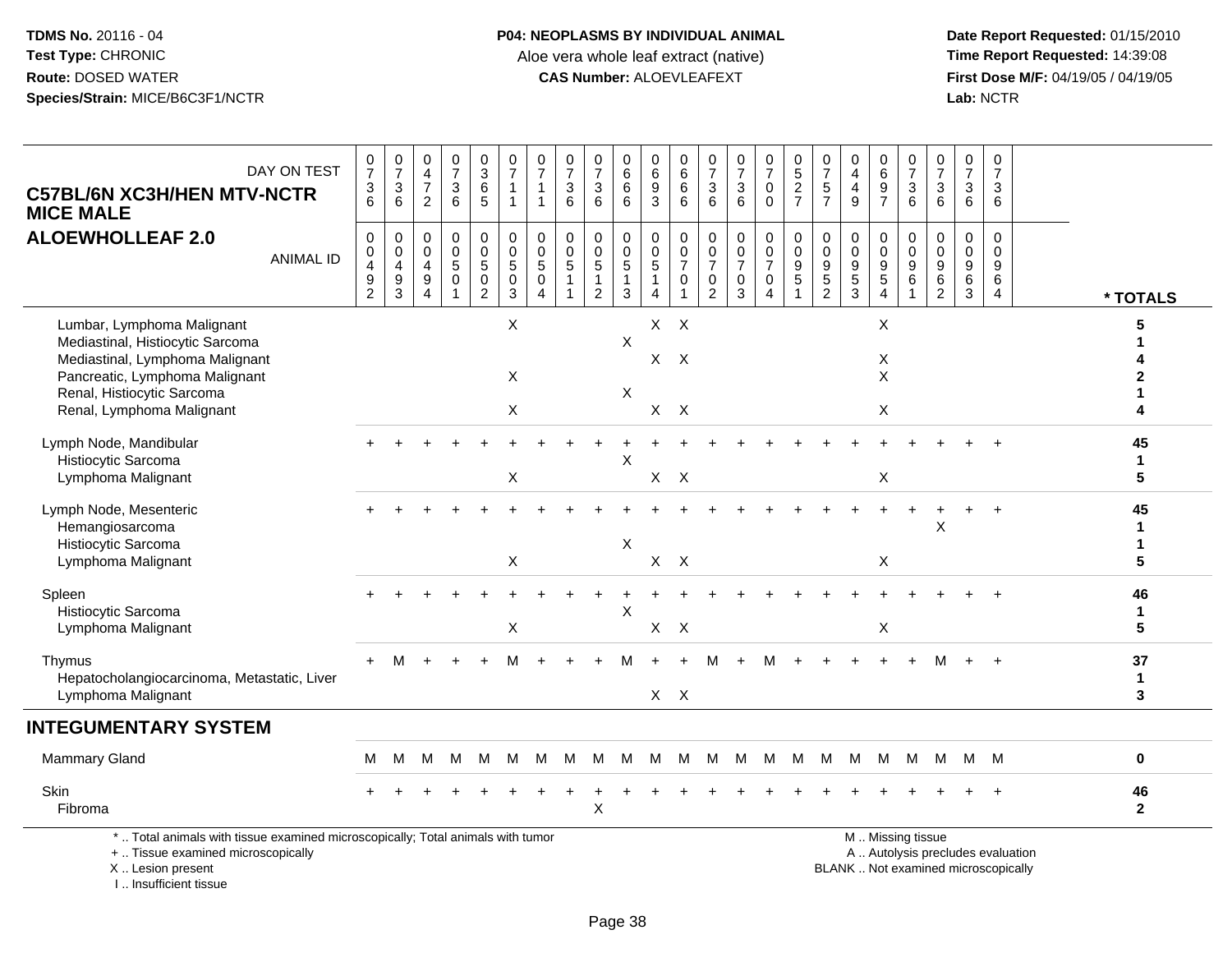| DAY ON TEST<br><b>C57BL/6N XC3H/HEN MTV-NCTR</b><br><b>MICE MALE</b>                                                                                                  | $\frac{0}{7}$<br>$\sqrt{3}$<br>6                                                            | $\frac{0}{7}$<br>$\begin{array}{c} 3 \\ 6 \end{array}$               | $\begin{smallmatrix}0\\4\end{smallmatrix}$<br>$\overline{7}$<br>$\overline{2}$ | $\frac{0}{7}$<br>3<br>$6\phantom{1}6$         | $_3^0$<br>$6^{\circ}$<br>5                                                  | 0<br>$\overline{7}$<br>$\mathbf{1}$<br>$\mathbf 1$  | $\frac{0}{7}$<br>$\mathbf{1}$<br>$\mathbf{1}$                    | $\begin{array}{c} 0 \\ 7 \end{array}$<br>$\sqrt{3}$<br>$6\phantom{1}$ | $\frac{0}{7}$<br>$\ensuremath{\mathsf{3}}$<br>$6\phantom{1}$           | 0<br>$6\phantom{1}6$<br>6<br>6                                | 0<br>$\,6\,$<br>9<br>3                                     | 0<br>$\,6\,$<br>6<br>6                                                    | $\frac{0}{7}$<br>3<br>$6\phantom{a}$                              | $\frac{0}{7}$<br>$\mathbf{3}$<br>$6\phantom{1}$                           | $\frac{0}{7}$<br>0<br>$\mathbf 0$                  | $\begin{array}{c} 0 \\ 5 \\ 2 \end{array}$<br>$\overline{7}$ | $\frac{0}{7}$<br>$\,$ 5 $\,$<br>$\overline{7}$      | 0<br>$\overline{4}$<br>$\overline{4}$<br>$\overline{9}$            | $\begin{array}{c} 0 \\ 6 \end{array}$<br>$\boldsymbol{9}$<br>$\overline{7}$ | 0<br>$\overline{7}$<br>$\mathbf{3}$<br>6 | $\frac{0}{7}$<br>$\sqrt{3}$<br>$6\phantom{1}$                         | $\frac{0}{7}$<br>$\mathbf{3}$<br>6         | $\begin{array}{c} 0 \\ 7 \end{array}$<br>$\sqrt{3}$<br>$6\phantom{1}$     |                                                   |
|-----------------------------------------------------------------------------------------------------------------------------------------------------------------------|---------------------------------------------------------------------------------------------|----------------------------------------------------------------------|--------------------------------------------------------------------------------|-----------------------------------------------|-----------------------------------------------------------------------------|-----------------------------------------------------|------------------------------------------------------------------|-----------------------------------------------------------------------|------------------------------------------------------------------------|---------------------------------------------------------------|------------------------------------------------------------|---------------------------------------------------------------------------|-------------------------------------------------------------------|---------------------------------------------------------------------------|----------------------------------------------------|--------------------------------------------------------------|-----------------------------------------------------|--------------------------------------------------------------------|-----------------------------------------------------------------------------|------------------------------------------|-----------------------------------------------------------------------|--------------------------------------------|---------------------------------------------------------------------------|---------------------------------------------------|
| <b>ALOEWHOLLEAF 2.0</b><br><b>ANIMAL ID</b>                                                                                                                           | $\mathbf 0$<br>$\mathbf 0$<br>$\overline{\mathbf{4}}$<br>$\boldsymbol{9}$<br>$\overline{2}$ | $\mathbf 0$<br>$\pmb{0}$<br>$\overline{\mathbf{4}}$<br>$\frac{9}{3}$ | $\mathbf 0$<br>$\mathbf 0$<br>$\overline{\mathbf{4}}$<br>9<br>4                | 0<br>$\mathbf 0$<br>$\sqrt{5}$<br>$\mathbf 0$ | 0<br>$\mathsf{O}\xspace$<br>$\overline{5}$<br>$\mathbf 0$<br>$\overline{2}$ | $\mathbf 0$<br>$\mathbf 0$<br>5<br>$\mathbf 0$<br>3 | $\mathbf 0$<br>$\mathbf 0$<br>5<br>$\mathbf 0$<br>$\overline{4}$ | $\mathbf 0$<br>$\mathbf 0$<br>$\sqrt{5}$                              | 0<br>$\mathbf 0$<br>$\overline{5}$<br>$\overline{1}$<br>$\overline{2}$ | $\mathbf 0$<br>$\mathbf 0$<br>$\sqrt{5}$<br>$\mathbf{1}$<br>3 | $\mathbf 0$<br>$\Omega$<br>$\sqrt{5}$<br>$\mathbf{1}$<br>4 | $\mathbf 0$<br>$\mathsf{O}\xspace$<br>$\overline{7}$<br>$\mathbf 0$<br>-1 | 0<br>$\mathsf{O}\xspace$<br>$\overline{7}$<br>0<br>$\overline{c}$ | 0<br>$\mathsf{O}\xspace$<br>$\overline{7}$<br>$\pmb{0}$<br>$\mathfrak{Z}$ | $\pmb{0}$<br>$\pmb{0}$<br>$\overline{7}$<br>0<br>4 | 0<br>$\pmb{0}$<br>$\boldsymbol{9}$<br>$\sqrt{5}$             | 0<br>$\mathbf 0$<br>$\frac{9}{5}$<br>$\overline{2}$ | 0<br>$\mathbf 0$<br>$\boldsymbol{9}$<br>$\sqrt{5}$<br>$\mathbf{3}$ | $\mathbf 0$<br>$\mathbf 0$<br>$9\,$<br>$\sqrt{5}$<br>$\overline{4}$         | 0<br>$\Omega$<br>9<br>6                  | $\mathbf 0$<br>$\mathbf 0$<br>$\boldsymbol{9}$<br>6<br>$\overline{2}$ | $\mathbf 0$<br>$\mathsf{O}$<br>9<br>6<br>3 | $\mathbf 0$<br>0<br>$\boldsymbol{9}$<br>$6\phantom{1}6$<br>$\overline{4}$ | * TOTALS                                          |
| Fibrosarcoma<br>Lymphoma Malignant<br>Melanoma Malignant<br>Neoplasm Nos<br>Sarcoma<br>Schwannoma Malignant                                                           | X                                                                                           | $\mathsf{X}$                                                         | $\boldsymbol{\mathsf{X}}$                                                      |                                               | $\mathsf X$                                                                 | X                                                   | X                                                                |                                                                       |                                                                        |                                                               |                                                            |                                                                           |                                                                   |                                                                           |                                                    | $X$ $X$                                                      |                                                     | X                                                                  |                                                                             |                                          |                                                                       |                                            |                                                                           | 13<br>$\mathbf{2}$<br>1<br>1<br>$\mathbf{1}$<br>3 |
| <b>MUSCULOSKELETAL SYSTEM</b>                                                                                                                                         |                                                                                             |                                                                      |                                                                                |                                               |                                                                             |                                                     |                                                                  |                                                                       |                                                                        |                                                               |                                                            |                                                                           |                                                                   |                                                                           |                                                    |                                                              |                                                     |                                                                    |                                                                             |                                          |                                                                       |                                            |                                                                           |                                                   |
| Bone, Femur                                                                                                                                                           |                                                                                             |                                                                      |                                                                                |                                               |                                                                             |                                                     |                                                                  |                                                                       |                                                                        |                                                               |                                                            |                                                                           |                                                                   |                                                                           |                                                    |                                                              |                                                     |                                                                    |                                                                             |                                          |                                                                       |                                            |                                                                           | 48                                                |
| <b>Skeletal Muscle</b><br>Cholangiocarcinoma, Metastatic, Liver<br>Hepatocholangiocarcinoma, Metastatic, Liver<br>Lymphoma Malignant                                  |                                                                                             |                                                                      |                                                                                |                                               |                                                                             |                                                     |                                                                  |                                                                       |                                                                        |                                                               |                                                            |                                                                           |                                                                   |                                                                           |                                                    |                                                              |                                                     |                                                                    |                                                                             |                                          |                                                                       |                                            |                                                                           | 3<br>$\mathbf{1}$<br>1<br>$\mathbf{1}$            |
| <b>NERVOUS SYSTEM</b>                                                                                                                                                 |                                                                                             |                                                                      |                                                                                |                                               |                                                                             |                                                     |                                                                  |                                                                       |                                                                        |                                                               |                                                            |                                                                           |                                                                   |                                                                           |                                                    |                                                              |                                                     |                                                                    |                                                                             |                                          |                                                                       |                                            |                                                                           |                                                   |
| Brain, Brain Stem                                                                                                                                                     |                                                                                             |                                                                      |                                                                                |                                               |                                                                             |                                                     |                                                                  |                                                                       |                                                                        |                                                               |                                                            |                                                                           |                                                                   |                                                                           |                                                    |                                                              |                                                     |                                                                    |                                                                             |                                          |                                                                       |                                            |                                                                           | 46                                                |
| Brain, Cerebellum                                                                                                                                                     |                                                                                             |                                                                      |                                                                                |                                               |                                                                             |                                                     |                                                                  |                                                                       |                                                                        |                                                               |                                                            |                                                                           |                                                                   |                                                                           |                                                    |                                                              |                                                     |                                                                    |                                                                             |                                          |                                                                       |                                            |                                                                           | 46                                                |
| Brain, Cerebrum                                                                                                                                                       |                                                                                             |                                                                      |                                                                                |                                               |                                                                             |                                                     |                                                                  |                                                                       |                                                                        |                                                               |                                                            |                                                                           |                                                                   |                                                                           |                                                    |                                                              |                                                     |                                                                    |                                                                             |                                          |                                                                       |                                            | $+$                                                                       | 46                                                |
| <b>RESPIRATORY SYSTEM</b>                                                                                                                                             |                                                                                             |                                                                      |                                                                                |                                               |                                                                             |                                                     |                                                                  |                                                                       |                                                                        |                                                               |                                                            |                                                                           |                                                                   |                                                                           |                                                    |                                                              |                                                     |                                                                    |                                                                             |                                          |                                                                       |                                            |                                                                           |                                                   |
| Lung<br>Alveolar/Bronchiolar Adenoma<br>Alveolar/Bronchiolar Carcinoma<br>Cholangiocarcinoma, Metastatic, Liver<br>Fibrosarcoma, Metastatic, Skin                     |                                                                                             |                                                                      |                                                                                |                                               |                                                                             | X                                                   |                                                                  |                                                                       |                                                                        |                                                               |                                                            |                                                                           |                                                                   |                                                                           |                                                    | X                                                            |                                                     |                                                                    |                                                                             |                                          |                                                                       |                                            |                                                                           | 46<br>4<br>3<br>$\mathbf{1}$<br>1                 |
| *  Total animals with tissue examined microscopically; Total animals with tumor<br>+  Tissue examined microscopically<br>X  Lesion present<br>I., Insufficient tissue |                                                                                             |                                                                      |                                                                                |                                               |                                                                             |                                                     |                                                                  |                                                                       |                                                                        |                                                               |                                                            |                                                                           |                                                                   |                                                                           |                                                    |                                                              |                                                     |                                                                    | M  Missing tissue                                                           |                                          |                                                                       |                                            | A  Autolysis precludes evaluation<br>BLANK  Not examined microscopically  |                                                   |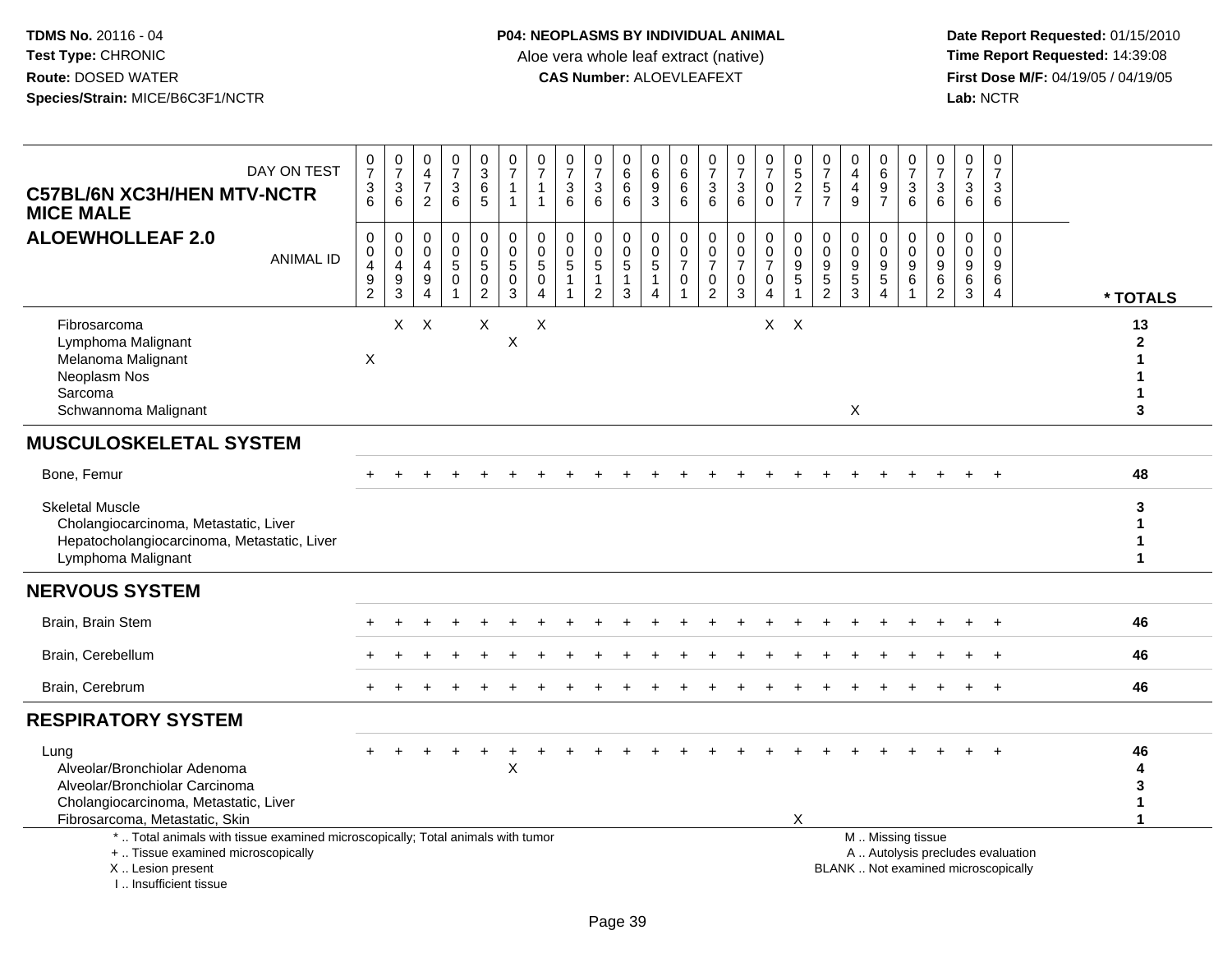| DAY ON TEST<br><b>C57BL/6N XC3H/HEN MTV-NCTR</b><br><b>MICE MALE</b>                                                                                                | $\frac{0}{7}$<br>$\frac{3}{6}$                                                           | $\frac{0}{7}$<br>$\sqrt{3}$<br>$6\phantom{1}$                                 | $\begin{smallmatrix}0\\4\end{smallmatrix}$<br>$\overline{7}$<br>2 | $\begin{array}{c} 0 \\ 7 \end{array}$<br>$\mathfrak{S}$<br>$6\phantom{1}$ | $_3^{\rm 0}$<br>$\,6\,$<br>5                                    | $\frac{0}{7}$<br>$\mathbf{1}$<br>$\overline{1}$          | 0<br>$\overline{7}$<br>$\overline{1}$<br>-1        | $\frac{0}{7}$<br>$\sqrt{3}$<br>$6\phantom{1}$                            | $\begin{array}{c} 0 \\ 7 \end{array}$<br>$\mathbf{3}$<br>6 | $\begin{array}{c} 0 \\ 6 \end{array}$<br>6<br>$6\phantom{1}$                | 0<br>$\,6$<br>$\overline{9}$<br>3        | $\begin{array}{c} 0 \\ 6 \end{array}$<br>$\,6\,$<br>6 | $\frac{0}{7}$<br>$\mathbf 3$<br>$6\phantom{a}$                         | $\frac{0}{7}$<br>$\mathbf{3}$<br>6                     | $\frac{0}{7}$<br>$\mathbf 0$<br>$\Omega$                 | $\begin{array}{c} 0 \\ 5 \\ 2 \end{array}$<br>$\overline{7}$ | $\frac{0}{7}$<br>$\overline{5}$<br>$\overline{7}$             | 0<br>$\overline{4}$<br>4<br>$\overline{9}$              | $\begin{matrix} 0 \\ 6 \end{matrix}$<br>$\overline{9}$<br>$\overline{7}$ | $\frac{0}{7}$<br>$\mathbf{3}$<br>6                  | $\begin{array}{c} 0 \\ 7 \end{array}$<br>$\sqrt{3}$<br>$6\phantom{1}$ | $\frac{0}{7}$<br>$\mathbf{3}$<br>6                            | $\frac{0}{7}$<br>3<br>$6\phantom{1}$                                     |                                                        |
|---------------------------------------------------------------------------------------------------------------------------------------------------------------------|------------------------------------------------------------------------------------------|-------------------------------------------------------------------------------|-------------------------------------------------------------------|---------------------------------------------------------------------------|-----------------------------------------------------------------|----------------------------------------------------------|----------------------------------------------------|--------------------------------------------------------------------------|------------------------------------------------------------|-----------------------------------------------------------------------------|------------------------------------------|-------------------------------------------------------|------------------------------------------------------------------------|--------------------------------------------------------|----------------------------------------------------------|--------------------------------------------------------------|---------------------------------------------------------------|---------------------------------------------------------|--------------------------------------------------------------------------|-----------------------------------------------------|-----------------------------------------------------------------------|---------------------------------------------------------------|--------------------------------------------------------------------------|--------------------------------------------------------|
| <b>ALOEWHOLLEAF 2.0</b><br><b>ANIMAL ID</b>                                                                                                                         | $\pmb{0}$<br>$\mathsf{O}\xspace$<br>$\overline{4}$<br>$\boldsymbol{9}$<br>$\overline{2}$ | $\mathbf 0$<br>$\mathsf{O}\xspace$<br>$\overline{4}$<br>$\boldsymbol{9}$<br>3 | $\mathbf 0$<br>$\mathbf 0$<br>4<br>$\boldsymbol{9}$               | 0<br>$\mathsf 0$<br>$\overline{5}$<br>$\pmb{0}$                           | 0<br>$\mathbf 0$<br>$\sqrt{5}$<br>$\mathbf 0$<br>$\overline{2}$ | $_{\rm 0}^{\rm 0}$<br>$\overline{5}$<br>$\mathbf 0$<br>3 | 0<br>$\mathbf 0$<br>$\sqrt{5}$<br>$\mathbf 0$<br>4 | $\pmb{0}$<br>$\mathbf 0$<br>$\sqrt{5}$<br>$\mathbf{1}$<br>$\overline{1}$ | 0<br>$\mathbf 0$<br>$\mathbf 5$<br>1<br>$\overline{2}$     | $\mathbf 0$<br>$\mathsf 0$<br>$\overline{5}$<br>$\mathbf 1$<br>$\mathbf{3}$ | 0<br>$\pmb{0}$<br>5<br>$\mathbf{1}$<br>4 | $\mathbf 0$<br>0<br>$\overline{7}$<br>$\mathbf 0$     | $\boldsymbol{0}$<br>$\pmb{0}$<br>$\overline{7}$<br>0<br>$\overline{2}$ | 0<br>$\mathbf 0$<br>$\overline{7}$<br>$\mathbf 0$<br>3 | $_{\rm 0}^{\rm 0}$<br>$\overline{7}$<br>$\mathbf 0$<br>4 | 0<br>$\mathbf 0$<br>$\boldsymbol{9}$<br>$\sqrt{5}$           | $\mathbf 0$<br>$\mathbf 0$<br>$\frac{9}{5}$<br>$\overline{2}$ | 0<br>$\mathbf 0$<br>$\boldsymbol{9}$<br>$\sqrt{5}$<br>3 | 0<br>$\mathsf{O}\xspace$<br>$\frac{9}{5}$<br>$\overline{4}$              | $\mathbf 0$<br>$\mathbf 0$<br>$\boldsymbol{9}$<br>6 | $\mathbf 0$<br>0<br>$\boldsymbol{9}$<br>6<br>$\overline{2}$           | 0<br>$\mathsf{O}\xspace$<br>$\boldsymbol{9}$<br>$\frac{6}{3}$ | $\mathbf 0$<br>$\mathbf 0$<br>9<br>6<br>$\overline{4}$                   | * TOTALS                                               |
| Hepatocholangiocarcinoma, Metastatic, Liver<br>Histiocytic Sarcoma<br>Lymphoma Malignant                                                                            |                                                                                          |                                                                               |                                                                   |                                                                           |                                                                 | $\mathsf X$                                              |                                                    |                                                                          |                                                            | $\boldsymbol{\mathsf{X}}$                                                   |                                          |                                                       |                                                                        |                                                        |                                                          |                                                              |                                                               |                                                         |                                                                          |                                                     |                                                                       |                                                               |                                                                          | 1<br>1<br>$\mathbf 2$                                  |
| Nose                                                                                                                                                                |                                                                                          |                                                                               |                                                                   |                                                                           |                                                                 |                                                          |                                                    |                                                                          |                                                            |                                                                             |                                          |                                                       |                                                                        |                                                        |                                                          |                                                              |                                                               |                                                         |                                                                          |                                                     |                                                                       |                                                               |                                                                          | 47                                                     |
| Trachea<br>Lymphoma Malignant                                                                                                                                       |                                                                                          |                                                                               |                                                                   |                                                                           |                                                                 |                                                          |                                                    |                                                                          |                                                            |                                                                             |                                          |                                                       |                                                                        |                                                        |                                                          |                                                              |                                                               |                                                         |                                                                          |                                                     |                                                                       |                                                               |                                                                          | 46<br>$\mathbf{1}$                                     |
| <b>SPECIAL SENSES SYSTEM</b>                                                                                                                                        |                                                                                          |                                                                               |                                                                   |                                                                           |                                                                 |                                                          |                                                    |                                                                          |                                                            |                                                                             |                                          |                                                       |                                                                        |                                                        |                                                          |                                                              |                                                               |                                                         |                                                                          |                                                     |                                                                       |                                                               |                                                                          |                                                        |
| Eye                                                                                                                                                                 |                                                                                          |                                                                               |                                                                   |                                                                           |                                                                 |                                                          |                                                    |                                                                          |                                                            |                                                                             |                                          |                                                       |                                                                        |                                                        |                                                          |                                                              |                                                               |                                                         |                                                                          |                                                     |                                                                       |                                                               | $+$                                                                      | 44                                                     |
| <b>Harderian Gland</b><br>Adenoma                                                                                                                                   |                                                                                          |                                                                               |                                                                   |                                                                           |                                                                 |                                                          |                                                    |                                                                          |                                                            |                                                                             |                                          |                                                       |                                                                        |                                                        |                                                          |                                                              |                                                               |                                                         |                                                                          |                                                     |                                                                       |                                                               |                                                                          | 46<br>$\overline{2}$                                   |
| <b>URINARY SYSTEM</b>                                                                                                                                               |                                                                                          |                                                                               |                                                                   |                                                                           |                                                                 |                                                          |                                                    |                                                                          |                                                            |                                                                             |                                          |                                                       |                                                                        |                                                        |                                                          |                                                              |                                                               |                                                         |                                                                          |                                                     |                                                                       |                                                               |                                                                          |                                                        |
| Kidney<br>Cholangiocarcinoma, Metastatic, Liver<br>Histiocytic Sarcoma<br>Lymphoma Malignant<br>Capsule, Hepatocholangiocarcinoma,<br>Metastatic, Liver             |                                                                                          |                                                                               |                                                                   |                                                                           |                                                                 |                                                          |                                                    |                                                                          |                                                            | X                                                                           |                                          | X                                                     |                                                                        |                                                        |                                                          |                                                              |                                                               |                                                         |                                                                          |                                                     |                                                                       |                                                               |                                                                          | 46<br>1<br>$\mathbf 1$<br>$\mathbf{2}$<br>$\mathbf{1}$ |
| <b>Urinary Bladder</b><br>Lymphoma Malignant                                                                                                                        |                                                                                          |                                                                               |                                                                   |                                                                           |                                                                 |                                                          |                                                    |                                                                          |                                                            |                                                                             |                                          |                                                       |                                                                        |                                                        |                                                          |                                                              |                                                               |                                                         |                                                                          |                                                     |                                                                       |                                                               |                                                                          | 45<br>$\blacktriangleleft$                             |
| <b>SYSTEMIC LESIONS</b>                                                                                                                                             |                                                                                          |                                                                               |                                                                   |                                                                           |                                                                 |                                                          |                                                    |                                                                          |                                                            |                                                                             |                                          |                                                       |                                                                        |                                                        |                                                          |                                                              |                                                               |                                                         |                                                                          |                                                     |                                                                       |                                                               |                                                                          |                                                        |
| Multiple Organ                                                                                                                                                      |                                                                                          |                                                                               |                                                                   |                                                                           |                                                                 |                                                          |                                                    |                                                                          |                                                            |                                                                             |                                          |                                                       |                                                                        |                                                        |                                                          |                                                              |                                                               |                                                         |                                                                          |                                                     |                                                                       | $\ddot{}$                                                     | $+$                                                                      | 48                                                     |
| *  Total animals with tissue examined microscopically; Total animals with tumor<br>+  Tissue examined microscopically<br>X  Lesion present<br>I Insufficient tissue |                                                                                          |                                                                               |                                                                   |                                                                           |                                                                 |                                                          |                                                    |                                                                          |                                                            |                                                                             |                                          |                                                       |                                                                        |                                                        |                                                          |                                                              |                                                               |                                                         | M  Missing tissue                                                        |                                                     |                                                                       |                                                               | A  Autolysis precludes evaluation<br>BLANK  Not examined microscopically |                                                        |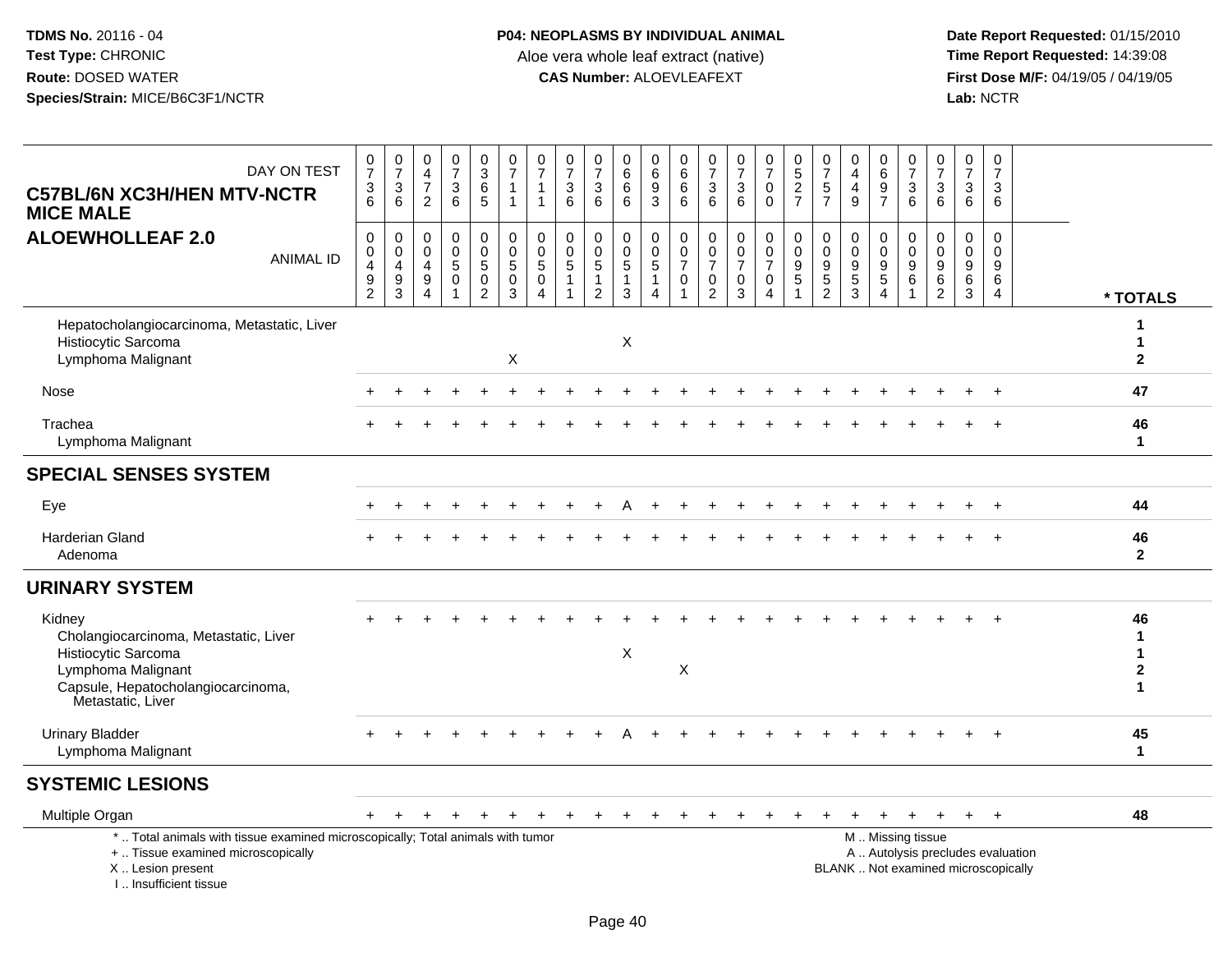## **P04: NEOPLASMS BY INDIVIDUAL ANIMAL**

Aloe vera whole leaf extract (native)<br>**CAS Number:** ALOEVLEAFEXT

 **Date Report Requested:** 01/15/2010 **First Dose M/F:** 04/19/05 / 04/19/05<br>Lab: NCTR **Lab:** NCTR

| DAY ON TEST<br><b>C57BL/6N XC3H/HEN MTV-NCTR</b><br><b>MICE MALE</b> | 0<br>3<br>6                                | 0<br>$\overline{ }$<br>3<br>6 | 0<br>4<br>$\rightarrow$<br>2 | 0<br>3<br>6                       | 0<br>◠<br>6<br>G        |        | 0           | 3<br>6 | 0<br>3<br>6                    | 0<br>6<br>6<br>6 | 0<br>6<br>9<br>3  | 6<br>6<br>6  | 3<br>6         | 0<br>-<br>3<br>6 | 0<br>$\mathbf{0}$ | 0<br>$\mathbf{p}$<br>$\overline{2}$<br>$\overline{ }$ | 0<br>$\rightarrow$<br>5<br>$\overline{ }$ | 4<br>4<br>9                | 6<br>9 | C.<br>6 | 0<br>3<br>6           | 0<br>3<br>6           | 0<br>-<br>3<br>6                   |  |          |
|----------------------------------------------------------------------|--------------------------------------------|-------------------------------|------------------------------|-----------------------------------|-------------------------|--------|-------------|--------|--------------------------------|------------------|-------------------|--------------|----------------|------------------|-------------------|-------------------------------------------------------|-------------------------------------------|----------------------------|--------|---------|-----------------------|-----------------------|------------------------------------|--|----------|
| <b>ALOEWHOLLEAF 2.0</b><br>ANIMAL ID                                 | 0<br>U<br>4<br>9<br>$\Omega$<br>$\epsilon$ | 0<br>0<br>4<br>9<br>3         | 0<br>0<br>4<br>9<br>4        | $\mathbf 0$<br>0<br>G<br>$\Omega$ | 0<br>5<br>$\Omega$<br>ົ | 5<br>3 | 0<br>5<br>0 | 5      | 0<br>0<br>ರಿ<br>$\overline{2}$ | 0<br>0<br>5<br>3 | 0<br>$\circ$<br>4 |              | $\overline{2}$ | 0<br>–<br>0<br>3 | 0<br>4            | 0<br>0<br>9<br>-5                                     | 0<br>0<br>9<br>5<br>$\overline{2}$        | 0<br>9<br>5<br>$\sim$<br>చ | 5      | 6       | 0<br>9<br>6<br>ີ<br>∠ | 0<br>0<br>9<br>6<br>3 | 0<br>0<br>9<br>6<br>$\overline{4}$ |  | * TOTALS |
| Histiocytic Sarcoma<br>Lymphoma Malignant                            |                                            |                               |                              |                                   |                         |        |             |        |                                | X                | X.                | $\mathsf{X}$ |                |                  |                   |                                                       |                                           |                            | ⋏      |         |                       |                       |                                    |  |          |

\* .. Total animals with tissue examined microscopically; Total animals with tumor

+ .. Tissue examined microscopically

X .. Lesion present

I .. Insufficient tissue

 M .. Missing tissuey the contract of the contract of the contract of the contract of the contract of the contract of the contract of  $A$ . Autolysis precludes evaluation Lesion present BLANK .. Not examined microscopically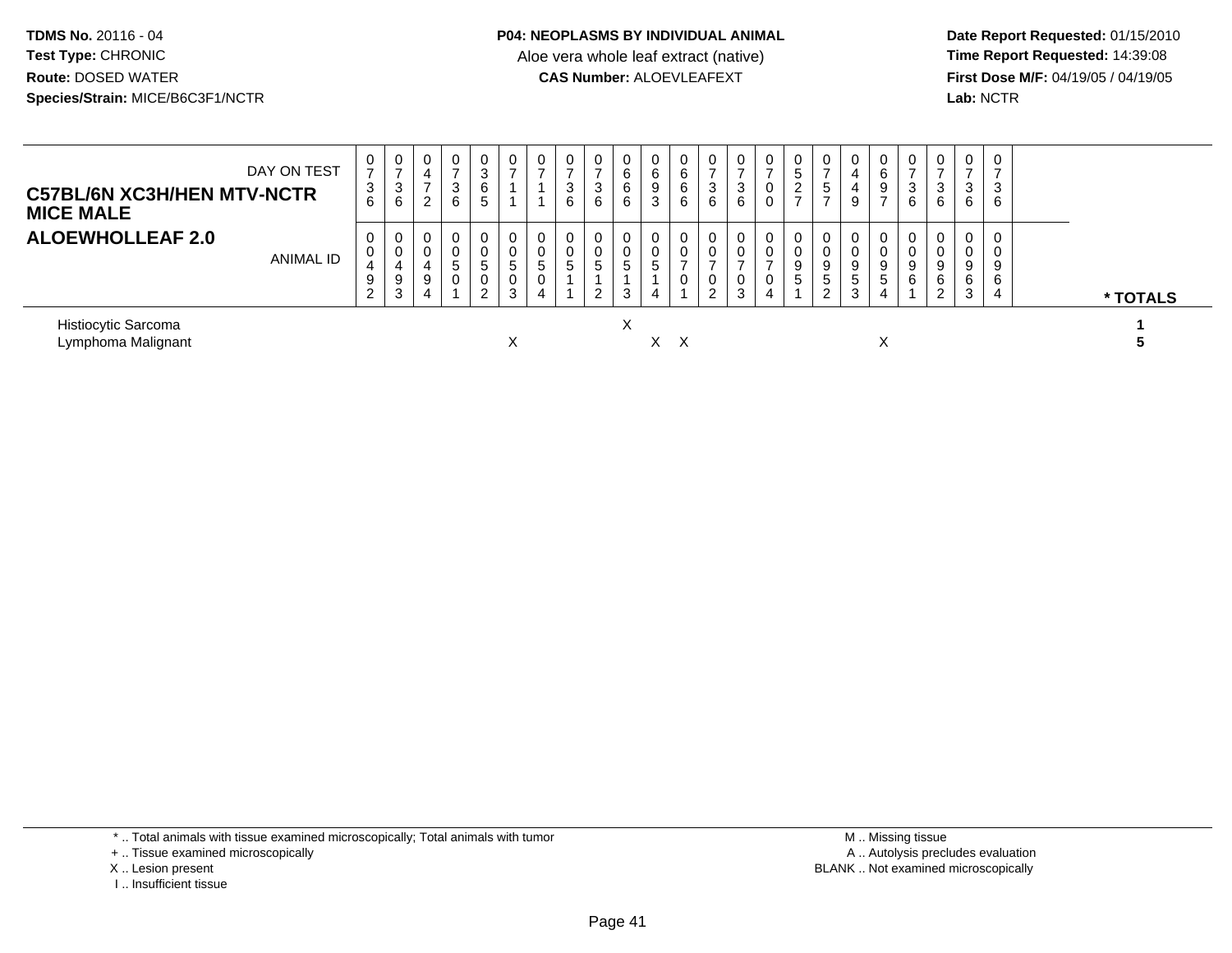**Date Report Requested:** 01/15/2010 **First Dose M/F:** 04/19/05 / 04/19/05<br>Lab: NCTR **Lab:** NCTR

| <b>C57BL/6N XC3H/HEN MTV-NCTR</b><br><b>MICE MALE</b>                                                                                      | DAY ON TEST      | $\mathbf 0$<br>$\overline{a}$<br>$\ensuremath{\mathsf{3}}$<br>$\overline{1}$ | $\begin{smallmatrix}0\\7\end{smallmatrix}$<br>$\ensuremath{\mathsf{3}}$<br>6 | $\begin{array}{c} 0 \\ 5 \end{array}$<br>$\overline{2}$<br>$6\phantom{1}$ | $\begin{array}{c} 0 \\ 5 \end{array}$<br>$\mathbf{1}$<br>$\mathbf 1$ | $\begin{array}{c} 0 \\ 6 \end{array}$<br>$\sqrt{5}$<br>$\overline{4}$ | $\begin{array}{c} 0 \\ 5 \end{array}$<br>$\,6$<br>$\overline{2}$ | $\mathbf 0$<br>6<br>$\mathbf{1}$<br>$\overline{7}$               | $\mathbf 0$<br>$\overline{1}$<br>$\overline{\mathcal{I}}$<br>5      | $\frac{0}{7}$<br>3<br>$6\phantom{1}$               | $\frac{0}{7}$<br>$\mathbf{3}$<br>6                                           | $\mathbf 0$<br>$\overline{6}$<br>8<br>9                         | $\mathbf 0$<br>$\overline{7}$<br>$\overline{1}$<br>$\overline{4}$                     | $\begin{array}{c} 0 \\ 6 \end{array}$<br>$\frac{3}{7}$                        | $\begin{smallmatrix}0\\7\end{smallmatrix}$<br>$\mathsf 3$<br>6                            | $\begin{array}{c} 0 \\ 5 \end{array}$<br>$\sqrt{5}$<br>5                        | $\frac{0}{7}$<br>3<br>6                           | 0<br>$\overline{7}$<br>$\sqrt{3}$<br>$6\phantom{1}$              | $\begin{array}{c} 0 \\ 7 \end{array}$<br>$\ensuremath{\mathsf{3}}$<br>$6\phantom{a}$  | $\begin{array}{c} 0 \\ 7 \end{array}$<br>3<br>6                            | $\frac{0}{7}$<br>$\ensuremath{\mathsf{3}}$<br>6                                               | 0<br>$\overline{7}$<br>3<br>6                      | $\pmb{0}$<br>$\mathbf{3}$<br>$\,6$<br>5                     | $\frac{0}{7}$<br>0<br>3            | $\pmb{0}$<br>$\sqrt{5}$<br>$\mathbf{1}$<br>$\sqrt{5}$ | $\begin{array}{c} 0 \\ 7 \end{array}$<br>$\mathbf{3}$<br>6                  |                       |
|--------------------------------------------------------------------------------------------------------------------------------------------|------------------|------------------------------------------------------------------------------|------------------------------------------------------------------------------|---------------------------------------------------------------------------|----------------------------------------------------------------------|-----------------------------------------------------------------------|------------------------------------------------------------------|------------------------------------------------------------------|---------------------------------------------------------------------|----------------------------------------------------|------------------------------------------------------------------------------|-----------------------------------------------------------------|---------------------------------------------------------------------------------------|-------------------------------------------------------------------------------|-------------------------------------------------------------------------------------------|---------------------------------------------------------------------------------|---------------------------------------------------|------------------------------------------------------------------|---------------------------------------------------------------------------------------|----------------------------------------------------------------------------|-----------------------------------------------------------------------------------------------|----------------------------------------------------|-------------------------------------------------------------|------------------------------------|-------------------------------------------------------|-----------------------------------------------------------------------------|-----------------------|
| <b>ALOEWHOLLEAF 3.0</b>                                                                                                                    | <b>ANIMAL ID</b> | $\mathbf 0$<br>$\pmb{0}$<br>$\pmb{0}$<br>$\sqrt{3}$<br>1                     | 0<br>$\boldsymbol{0}$<br>$\mathsf 0$<br>$\sqrt{3}$<br>$\overline{2}$         | $\mathbf 0$<br>$\mathbf 0$<br>$\mathbf 0$<br>$\sqrt{3}$<br>3              | $\pmb{0}$<br>$\pmb{0}$<br>$\pmb{0}$<br>$\sqrt{3}$<br>$\overline{4}$  | $\mathbf 0$<br>$\mathbf 0$<br>$\mathbf 0$<br>$\overline{4}$           | $\mathbf 0$<br>$\mathbf 0$<br>$\mathbf 0$<br>4<br>$\overline{2}$ | $\mathbf 0$<br>$\mathbf 0$<br>$\mathbf 0$<br>$\overline{4}$<br>3 | $\boldsymbol{0}$<br>$\mathbf 0$<br>$\pmb{0}$<br>4<br>$\overline{4}$ | 0<br>$\mathbf 0$<br>$\mathbf{1}$<br>$\overline{7}$ | 0<br>$\mathsf{O}\xspace$<br>$\mathbf{1}$<br>$\overline{7}$<br>$\overline{2}$ | $\mathbf 0$<br>$\pmb{0}$<br>$\mathbf{1}$<br>$\overline{7}$<br>3 | $\boldsymbol{0}$<br>$\mathbf 0$<br>$\overline{1}$<br>$\overline{7}$<br>$\overline{4}$ | $\mathbf 0$<br>$\mathbf 0$<br>$\mathbf 3$<br>$\overline{4}$<br>$\overline{1}$ | 0<br>$\mathsf{O}\xspace$<br>$\ensuremath{\mathsf{3}}$<br>$\overline{a}$<br>$\overline{c}$ | $\mathbf 0$<br>$\overline{0}$<br>$\ensuremath{\mathsf{3}}$<br>4<br>$\mathbf{3}$ | $\mathbf 0$<br>$\mathsf{O}\xspace$<br>3<br>4<br>4 | 0<br>$\mathbf 0$<br>$\mathbf{3}$<br>$\sqrt{5}$<br>$\overline{1}$ | $\mathbf 0$<br>$\pmb{0}$<br>$\ensuremath{\mathsf{3}}$<br>$\sqrt{5}$<br>$\overline{c}$ | $\mathbf 0$<br>$\mathbf 0$<br>$\ensuremath{\mathsf{3}}$<br>$\sqrt{5}$<br>3 | 0<br>$\mathsf 0$<br>$\sqrt{3}$<br>$\,$ 5 $\,$<br>$\overline{4}$                               | $\mathbf 0$<br>$\mathbf 0$<br>$\sqrt{5}$<br>4<br>1 | 0<br>$\boldsymbol{0}$<br>$\mathbf 5$<br>4<br>$\overline{2}$ | 0<br>$\overline{0}$<br>5<br>4<br>3 | 0<br>$\pmb{0}$<br>$\sqrt{5}$<br>$\overline{4}$<br>4   | $\mathbf 0$<br>$\mathsf 0$<br>$\sqrt{5}$<br>$5\phantom{.0}$<br>$\mathbf{1}$ | males<br>$($ cont $)$ |
| <b>ALIMENTARY SYSTEM</b>                                                                                                                   |                  |                                                                              |                                                                              |                                                                           |                                                                      |                                                                       |                                                                  |                                                                  |                                                                     |                                                    |                                                                              |                                                                 |                                                                                       |                                                                               |                                                                                           |                                                                                 |                                                   |                                                                  |                                                                                       |                                                                            |                                                                                               |                                                    |                                                             |                                    |                                                       |                                                                             |                       |
| Esophagus                                                                                                                                  |                  |                                                                              |                                                                              |                                                                           |                                                                      |                                                                       |                                                                  |                                                                  |                                                                     |                                                    |                                                                              |                                                                 |                                                                                       |                                                                               |                                                                                           |                                                                                 |                                                   |                                                                  |                                                                                       |                                                                            |                                                                                               |                                                    |                                                             |                                    |                                                       | $\overline{+}$                                                              |                       |
| Gallbladder<br>Lymphoma Malignant                                                                                                          |                  |                                                                              |                                                                              |                                                                           |                                                                      |                                                                       |                                                                  |                                                                  |                                                                     |                                                    |                                                                              |                                                                 |                                                                                       |                                                                               |                                                                                           |                                                                                 |                                                   |                                                                  |                                                                                       |                                                                            |                                                                                               |                                                    |                                                             |                                    | A                                                     | $\overline{+}$<br>X                                                         |                       |
| Intestine Large, Ascending Colon                                                                                                           |                  |                                                                              |                                                                              |                                                                           |                                                                      |                                                                       |                                                                  |                                                                  |                                                                     |                                                    |                                                                              |                                                                 |                                                                                       |                                                                               |                                                                                           |                                                                                 |                                                   |                                                                  |                                                                                       |                                                                            |                                                                                               |                                                    |                                                             |                                    |                                                       | $\overline{1}$                                                              |                       |
| Intestine Large, Cecum                                                                                                                     |                  |                                                                              |                                                                              |                                                                           |                                                                      |                                                                       |                                                                  |                                                                  |                                                                     |                                                    |                                                                              |                                                                 |                                                                                       |                                                                               | $\ddot{}$                                                                                 | м                                                                               |                                                   |                                                                  |                                                                                       |                                                                            |                                                                                               |                                                    |                                                             |                                    | A                                                     | $^{+}$                                                                      |                       |
| Intestine Large, Descending Colon                                                                                                          |                  |                                                                              |                                                                              |                                                                           |                                                                      |                                                                       |                                                                  |                                                                  |                                                                     |                                                    |                                                                              |                                                                 |                                                                                       |                                                                               |                                                                                           |                                                                                 |                                                   |                                                                  |                                                                                       |                                                                            |                                                                                               |                                                    |                                                             |                                    | A                                                     | $+$                                                                         |                       |
| Intestine Large, Rectum                                                                                                                    |                  |                                                                              |                                                                              |                                                                           |                                                                      |                                                                       |                                                                  |                                                                  |                                                                     |                                                    |                                                                              |                                                                 |                                                                                       |                                                                               |                                                                                           |                                                                                 |                                                   |                                                                  |                                                                                       |                                                                            |                                                                                               |                                                    |                                                             |                                    |                                                       | $\overline{1}$                                                              |                       |
| Intestine Large, Transverse Colon                                                                                                          |                  |                                                                              |                                                                              |                                                                           |                                                                      |                                                                       |                                                                  |                                                                  |                                                                     |                                                    |                                                                              |                                                                 |                                                                                       |                                                                               |                                                                                           |                                                                                 |                                                   |                                                                  |                                                                                       |                                                                            |                                                                                               |                                                    |                                                             |                                    | A                                                     | $+$                                                                         |                       |
| Intestine Small, Duodenum<br>Fibrous Histiocytoma                                                                                          |                  |                                                                              |                                                                              |                                                                           |                                                                      |                                                                       |                                                                  |                                                                  |                                                                     |                                                    |                                                                              |                                                                 |                                                                                       | X                                                                             |                                                                                           |                                                                                 |                                                   |                                                                  |                                                                                       |                                                                            |                                                                                               |                                                    |                                                             |                                    |                                                       | $\overline{1}$                                                              |                       |
| Intestine Small, Ileum                                                                                                                     |                  |                                                                              |                                                                              |                                                                           |                                                                      |                                                                       |                                                                  |                                                                  |                                                                     |                                                    |                                                                              |                                                                 |                                                                                       | м                                                                             |                                                                                           |                                                                                 |                                                   |                                                                  |                                                                                       |                                                                            |                                                                                               |                                                    |                                                             |                                    | A                                                     | $+$                                                                         |                       |
| Intestine Small, Jejunum<br>Lymphoma Malignant                                                                                             |                  |                                                                              |                                                                              |                                                                           |                                                                      |                                                                       |                                                                  |                                                                  |                                                                     |                                                    |                                                                              |                                                                 |                                                                                       |                                                                               |                                                                                           |                                                                                 |                                                   |                                                                  |                                                                                       |                                                                            |                                                                                               |                                                    |                                                             |                                    | A                                                     | $+$                                                                         |                       |
| Liver<br>Cholangiocarcinoma<br>Fibrous Histiocytoma<br>Hemangiosarcoma<br>Hepatocellular Adenoma                                           |                  |                                                                              |                                                                              |                                                                           |                                                                      |                                                                       |                                                                  |                                                                  |                                                                     |                                                    |                                                                              |                                                                 |                                                                                       | $\boldsymbol{\mathsf{X}}$                                                     |                                                                                           |                                                                                 |                                                   |                                                                  |                                                                                       |                                                                            | $\times$                                                                                      |                                                    |                                                             |                                    |                                                       | $+$                                                                         |                       |
| *  Total animals with tissue examined microscopically; Total animals with tumor<br>+  Tissue examined microscopically<br>X  Lesion present |                  |                                                                              |                                                                              |                                                                           |                                                                      |                                                                       |                                                                  |                                                                  |                                                                     |                                                    |                                                                              |                                                                 |                                                                                       |                                                                               |                                                                                           |                                                                                 |                                                   |                                                                  |                                                                                       |                                                                            | M. Missing tissue<br>A  Autolysis precludes evaluation<br>BLANK  Not examined microscopically |                                                    |                                                             |                                    |                                                       |                                                                             |                       |

X .. Lesion present

I .. Insufficient tissue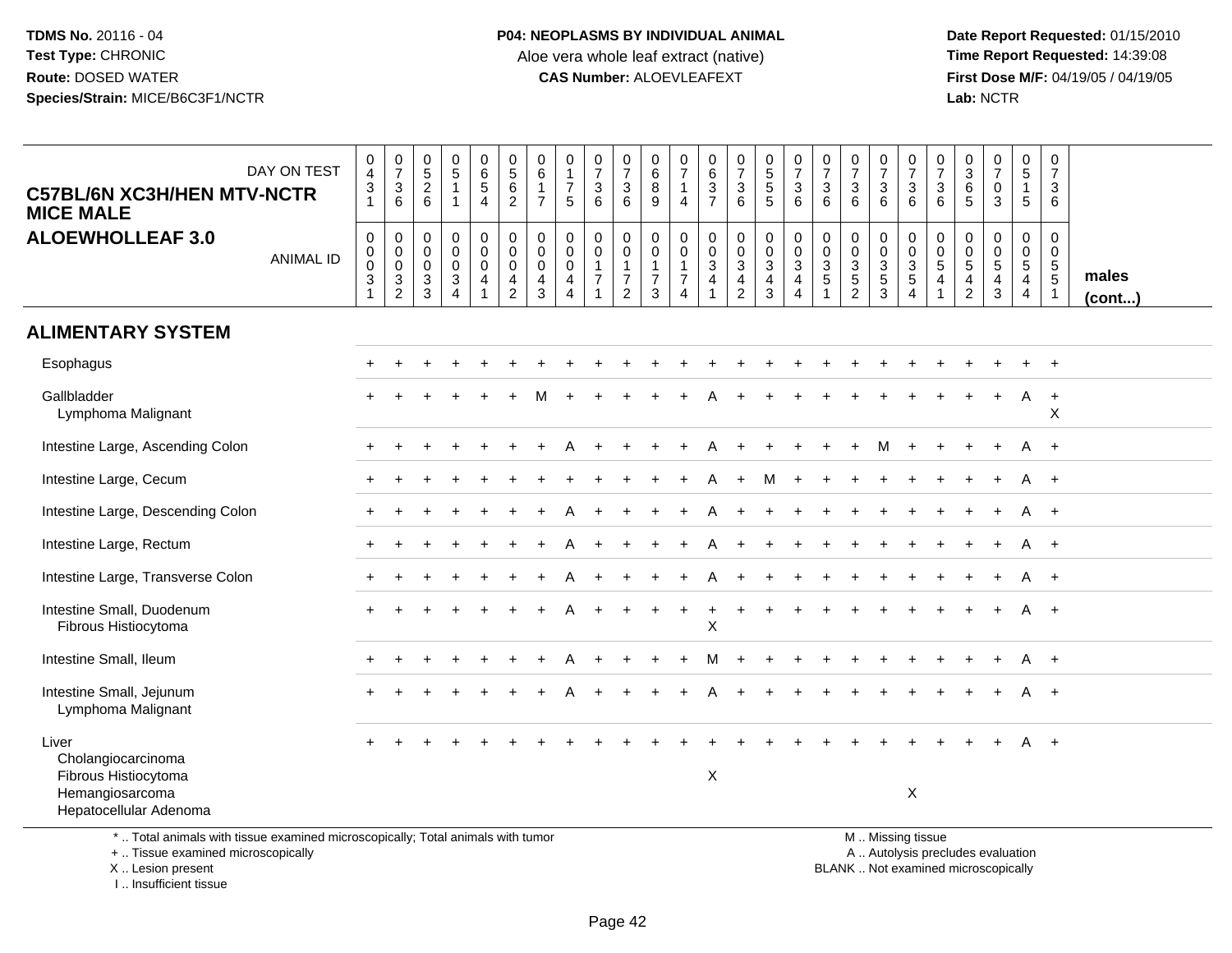| DAY ON TEST<br><b>C57BL/6N XC3H/HEN MTV-NCTR</b><br><b>MICE MALE</b>                                                                                                | $\begin{smallmatrix}0\0\4\end{smallmatrix}$<br>$\frac{3}{1}$ | $\begin{smallmatrix}0\\7\end{smallmatrix}$<br>$\frac{3}{6}$      | $0$<br>$5$<br>$2$<br>$6$                                 | $\begin{array}{c} 0 \\ 5 \end{array}$<br>$\mathbf{1}$<br>$\mathbf{1}$ | $\begin{array}{c} 0 \\ 6 \end{array}$<br>$\sqrt{5}$<br>$\overline{4}$       | $\begin{array}{c} 0 \\ 5 \end{array}$<br>$\,6\,$<br>$\overline{2}$              | 0<br>$\,6\,$<br>$\mathbf{1}$<br>$\overline{7}$                          | $\begin{smallmatrix}0\\1\end{smallmatrix}$<br>$\overline{7}$<br>5 | $\frac{0}{7}$<br>3<br>$6\overline{6}$                              | $\begin{array}{c} 0 \\ 7 \end{array}$<br>$\ensuremath{\mathsf{3}}$<br>$\overline{6}$ | 0<br>$6\phantom{a}$<br>8<br>$\boldsymbol{9}$                     | $\mathbf 0$<br>$\overline{7}$<br>$\mathbf 1$<br>$\overline{4}$       | $\begin{array}{c} 0 \\ 6 \end{array}$<br>$\frac{3}{7}$                                              | $\begin{smallmatrix}0\\7\end{smallmatrix}$<br>$\mathbf{3}$<br>$\overline{6}$ | $\begin{array}{c} 0 \\ 5 \end{array}$<br>$\overline{5}$<br>5  | $\frac{0}{7}$<br>$\mathbf{3}$<br>6                                        | $\frac{0}{7}$<br>$\mathbf{3}$<br>6                                           | $\begin{array}{c} 0 \\ 7 \end{array}$<br>$\mathbf{3}$<br>6 | $\begin{array}{c} 0 \\ 7 \end{array}$<br>$\mathbf{3}$<br>$\overline{6}$ | $\frac{0}{7}$<br>$\sqrt{3}$<br>$\overline{6}$          | 0<br>$\overline{7}$<br>3<br>6                            | $\pmb{0}$<br>$\overline{3}$<br>$\,6\,$<br>5                    | $\frac{0}{7}$<br>$\mathbf 0$<br>$\overline{3}$           | $\begin{array}{c} 0 \\ 5 \end{array}$<br>$\mathbf{1}$<br>$5\phantom{.0}$              | $\begin{array}{c} 0 \\ 7 \end{array}$<br>3<br>6                  |                 |
|---------------------------------------------------------------------------------------------------------------------------------------------------------------------|--------------------------------------------------------------|------------------------------------------------------------------|----------------------------------------------------------|-----------------------------------------------------------------------|-----------------------------------------------------------------------------|---------------------------------------------------------------------------------|-------------------------------------------------------------------------|-------------------------------------------------------------------|--------------------------------------------------------------------|--------------------------------------------------------------------------------------|------------------------------------------------------------------|----------------------------------------------------------------------|-----------------------------------------------------------------------------------------------------|------------------------------------------------------------------------------|---------------------------------------------------------------|---------------------------------------------------------------------------|------------------------------------------------------------------------------|------------------------------------------------------------|-------------------------------------------------------------------------|--------------------------------------------------------|----------------------------------------------------------|----------------------------------------------------------------|----------------------------------------------------------|---------------------------------------------------------------------------------------|------------------------------------------------------------------|-----------------|
| <b>ALOEWHOLLEAF 3.0</b><br><b>ANIMAL ID</b>                                                                                                                         | $\pmb{0}$<br>$\pmb{0}$<br>$\pmb{0}$<br>$\frac{3}{1}$         | $\mathbf 0$<br>$\mathbf 0$<br>$\mathbf 0$<br>3<br>$\overline{c}$ | $\pmb{0}$<br>$\mathbf 0$<br>$\mathbf 0$<br>$\frac{3}{3}$ | $\pmb{0}$<br>$\pmb{0}$<br>$\pmb{0}$<br>$\frac{3}{4}$                  | 0<br>$\mathsf{O}\xspace$<br>$\mathbf 0$<br>$\overline{4}$<br>$\overline{1}$ | $\mathbf 0$<br>$\mathbf 0$<br>$\mathbf 0$<br>$\overline{4}$<br>$\boldsymbol{2}$ | $\pmb{0}$<br>$\mathbf 0$<br>$\mathbf 0$<br>$\overline{4}$<br>$\sqrt{3}$ | $\mathbf 0$<br>$\mathbf 0$<br>$\mathbf 0$<br>$\frac{4}{4}$        | 0<br>$\mathbf 0$<br>$\mathbf{1}$<br>$\overline{7}$<br>$\mathbf{1}$ | 0<br>$\mathbf 0$<br>$\mathbf{1}$<br>$\boldsymbol{7}$<br>$\overline{2}$               | 0<br>$\pmb{0}$<br>$\mathbf{1}$<br>$\overline{7}$<br>$\mathbf{3}$ | 0<br>$\mathbf 0$<br>$\mathbf{1}$<br>$\overline{7}$<br>$\overline{4}$ | $\pmb{0}$<br>$\overline{0}$<br>$\overline{3}$<br>$\overline{\mathbf{4}}$<br>$\overline{\mathbf{1}}$ | 0<br>$\pmb{0}$<br>$\mathbf{3}$<br>$\frac{4}{2}$                              | $\pmb{0}$<br>$\mathbf 0$<br>$\mathbf{3}$<br>4<br>$\mathbf{3}$ | $\mathsf 0$<br>$\mathsf{O}\xspace$<br>$\mathbf{3}$<br>4<br>$\overline{4}$ | $\pmb{0}$<br>$\mathbf 0$<br>$\mathbf{3}$<br>$\overline{5}$<br>$\overline{1}$ | 0<br>$\pmb{0}$<br>$\frac{3}{5}$                            | 0<br>$\mathbf{0}$<br>$\mathbf{3}$<br>$\frac{5}{3}$                      | 0<br>$\begin{array}{c} 0 \\ 3 \\ 5 \\ 4 \end{array}$   | 0<br>0<br>$\sqrt{5}$<br>$\overline{4}$<br>$\overline{1}$ | $\mathbf 0$<br>$\boldsymbol{0}$<br>$\sqrt{5}$<br>$\frac{4}{2}$ | 0<br>$\pmb{0}$<br>$5\phantom{.0}$<br>$\overline{4}$<br>3 | $\pmb{0}$<br>$\pmb{0}$<br>$\overline{5}$<br>$\overline{4}$<br>$\overline{\mathbf{4}}$ | 0<br>$\mathbf 0$<br>$\sqrt{5}$<br>$\overline{5}$<br>$\mathbf{1}$ | males<br>(cont) |
| Hepatocellular Carcinoma<br>Hepatocellular Carcinoma, Multiple<br>Histiocytic Sarcoma<br>Lymphoma Malignant                                                         |                                                              |                                                                  |                                                          |                                                                       |                                                                             | $X$ $X$                                                                         |                                                                         |                                                                   |                                                                    |                                                                                      | X                                                                |                                                                      |                                                                                                     |                                                                              |                                                               |                                                                           |                                                                              |                                                            |                                                                         | X                                                      |                                                          |                                                                | X                                                        |                                                                                       | X                                                                |                 |
| Mesentery<br>Fibrous Histiocytoma                                                                                                                                   |                                                              |                                                                  |                                                          |                                                                       |                                                                             |                                                                                 |                                                                         |                                                                   |                                                                    |                                                                                      |                                                                  |                                                                      | $\ddot{}$<br>X                                                                                      |                                                                              |                                                               |                                                                           |                                                                              |                                                            |                                                                         |                                                        |                                                          |                                                                |                                                          |                                                                                       |                                                                  |                 |
| Pancreas<br>Fibrous Histiocytoma<br>Lymphoma Malignant                                                                                                              |                                                              |                                                                  |                                                          |                                                                       |                                                                             |                                                                                 |                                                                         |                                                                   |                                                                    |                                                                                      |                                                                  |                                                                      | X                                                                                                   |                                                                              |                                                               |                                                                           |                                                                              |                                                            |                                                                         |                                                        |                                                          |                                                                |                                                          | A                                                                                     | $+$<br>X                                                         |                 |
| Salivary Glands                                                                                                                                                     |                                                              |                                                                  |                                                          |                                                                       |                                                                             |                                                                                 |                                                                         |                                                                   |                                                                    |                                                                                      |                                                                  |                                                                      |                                                                                                     |                                                                              |                                                               |                                                                           |                                                                              |                                                            |                                                                         |                                                        |                                                          |                                                                |                                                          |                                                                                       | $+$                                                              |                 |
| Stomach, Forestomach<br>Squamous Cell Carcinoma<br>Squamous Cell Papilloma                                                                                          |                                                              |                                                                  |                                                          | X                                                                     |                                                                             |                                                                                 |                                                                         |                                                                   |                                                                    |                                                                                      |                                                                  |                                                                      |                                                                                                     |                                                                              | X                                                             |                                                                           |                                                                              |                                                            |                                                                         |                                                        |                                                          |                                                                |                                                          |                                                                                       | $+$                                                              |                 |
| Stomach, Glandular<br>Fibrous Histiocytoma                                                                                                                          |                                                              |                                                                  |                                                          |                                                                       |                                                                             |                                                                                 |                                                                         |                                                                   |                                                                    |                                                                                      |                                                                  |                                                                      | X                                                                                                   |                                                                              |                                                               |                                                                           |                                                                              |                                                            |                                                                         |                                                        |                                                          |                                                                |                                                          |                                                                                       |                                                                  |                 |
| <b>CARDIOVASCULAR SYSTEM</b>                                                                                                                                        |                                                              |                                                                  |                                                          |                                                                       |                                                                             |                                                                                 |                                                                         |                                                                   |                                                                    |                                                                                      |                                                                  |                                                                      |                                                                                                     |                                                                              |                                                               |                                                                           |                                                                              |                                                            |                                                                         |                                                        |                                                          |                                                                |                                                          |                                                                                       |                                                                  |                 |
| <b>Blood Vessel</b>                                                                                                                                                 |                                                              |                                                                  |                                                          |                                                                       |                                                                             |                                                                                 |                                                                         |                                                                   |                                                                    |                                                                                      |                                                                  |                                                                      |                                                                                                     |                                                                              |                                                               |                                                                           |                                                                              |                                                            |                                                                         |                                                        |                                                          |                                                                |                                                          | A                                                                                     | $+$                                                              |                 |
| Heart<br>Fibrosarcoma, Metastatic, Skin                                                                                                                             |                                                              |                                                                  |                                                          |                                                                       |                                                                             |                                                                                 |                                                                         |                                                                   |                                                                    |                                                                                      |                                                                  |                                                                      |                                                                                                     |                                                                              |                                                               |                                                                           |                                                                              |                                                            |                                                                         |                                                        |                                                          |                                                                |                                                          |                                                                                       | $+$                                                              |                 |
| <b>ENDOCRINE SYSTEM</b>                                                                                                                                             |                                                              |                                                                  |                                                          |                                                                       |                                                                             |                                                                                 |                                                                         |                                                                   |                                                                    |                                                                                      |                                                                  |                                                                      |                                                                                                     |                                                                              |                                                               |                                                                           |                                                                              |                                                            |                                                                         |                                                        |                                                          |                                                                |                                                          |                                                                                       |                                                                  |                 |
| <b>Adrenal Cortex</b>                                                                                                                                               |                                                              | $+$                                                              | $+$                                                      | $\ddot{}$                                                             | $+$                                                                         | $+$                                                                             | $\ddot{}$                                                               | $\ddot{}$                                                         | $+$                                                                | $+$                                                                                  | $+$                                                              | $\ddot{}$                                                            | $\ddot{}$                                                                                           | $\ddot{}$                                                                    |                                                               |                                                                           | $+$                                                                          | $+$                                                        | $+$                                                                     | $+$                                                    | $+$                                                      |                                                                | $+$ $+$                                                  | A                                                                                     | $+$                                                              |                 |
| *  Total animals with tissue examined microscopically; Total animals with tumor<br>+  Tissue examined microscopically<br>X  Lesion present<br>I Insufficient tissue |                                                              |                                                                  |                                                          |                                                                       |                                                                             |                                                                                 |                                                                         |                                                                   |                                                                    |                                                                                      |                                                                  |                                                                      |                                                                                                     |                                                                              |                                                               |                                                                           |                                                                              | BLANK  Not examined microscopically                        |                                                                         | M  Missing tissue<br>A  Autolysis precludes evaluation |                                                          |                                                                |                                                          |                                                                                       |                                                                  |                 |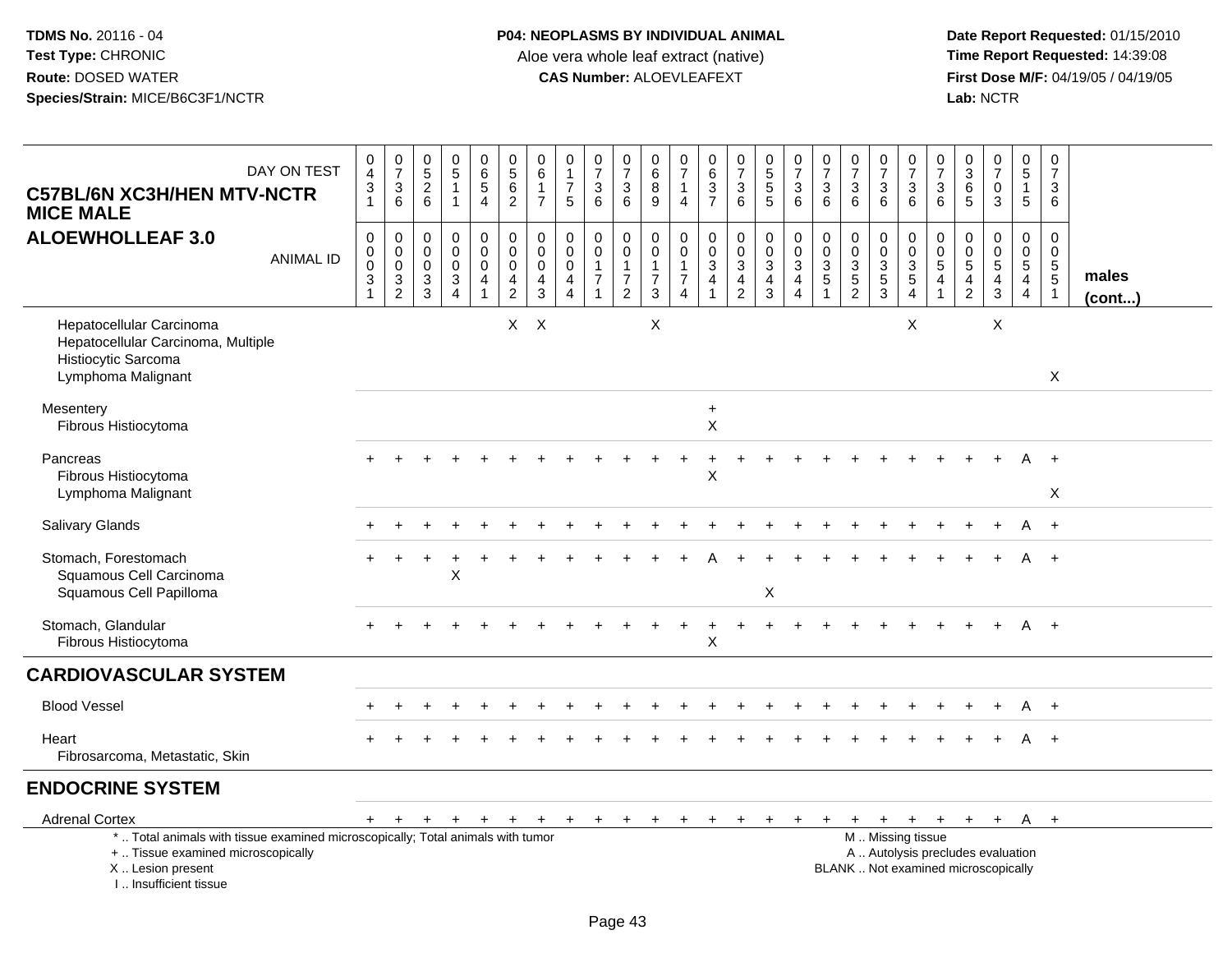**Date Report Requested:** 01/15/2010 **First Dose M/F:** 04/19/05 / 04/19/05<br>Lab: NCTR **Lab:** NCTR

| DAY ON TEST<br><b>C57BL/6N XC3H/HEN MTV-NCTR</b><br><b>MICE MALE</b>                                                  | 0<br>$\sqrt{3}$<br>$\mathbf{1}$                                                                                 | $\frac{0}{7}$<br>$\overline{4}$<br>$\sqrt{3}$<br>$\,6\,$ | $\begin{matrix} 0 \\ 5 \end{matrix}$<br>$\overline{c}$<br>6  | $\begin{array}{c} 0 \\ 5 \end{array}$<br>$\mathbf{1}$<br>$\overline{1}$          | $\begin{array}{c} 0 \\ 6 \\ 5 \end{array}$<br>$\overline{4}$ | $\begin{array}{c} 0 \\ 5 \end{array}$<br>$6\overline{6}$<br>$\overline{2}$        | 0<br>$\overline{6}$<br>$\mathbf{1}$<br>$\overline{7}$  | $\mathbf 0$<br>$\mathbf{1}$<br>$\overline{7}$<br>5                      | $\frac{0}{7}$<br>$\sqrt{3}$<br>6                                  | 0<br>$\overline{7}$<br>$\sqrt{3}$<br>6                               | 0<br>$\overline{6}$<br>$\overline{8}$<br>9                                    | 0<br>$\overline{7}$<br>$\mathbf{1}$<br>$\overline{4}$ | $\begin{array}{c} 0 \\ 6 \end{array}$<br>$\overline{3}$<br>$\overline{7}$ | $\frac{0}{7}$<br>$\mathbf{3}$<br>$6\phantom{a}$                                                            | 0<br>5<br>5<br>5                                | $\frac{0}{7}$<br>$\mathbf{3}$<br>$6\phantom{1}6$                                  | $\frac{0}{7}$<br>3<br>6                         | $\frac{0}{7}$<br>$\sqrt{3}$<br>6                              | 0<br>$\overline{7}$<br>$\mathbf{3}$<br>6               | $\frac{0}{7}$<br>$\mathbf{3}$<br>6 | $\frac{0}{7}$<br>3<br>6             | $\frac{0}{3}$<br>$6\phantom{a}$<br>5            | $\frac{0}{7}$<br>$\pmb{0}$<br>$\mathfrak{Z}$                                  | $\begin{array}{c} 0 \\ 5 \\ 1 \end{array}$<br>$\sqrt{5}$ | 0<br>$\overline{7}$<br>$\sqrt{3}$<br>6                                 |                       |
|-----------------------------------------------------------------------------------------------------------------------|-----------------------------------------------------------------------------------------------------------------|----------------------------------------------------------|--------------------------------------------------------------|----------------------------------------------------------------------------------|--------------------------------------------------------------|-----------------------------------------------------------------------------------|--------------------------------------------------------|-------------------------------------------------------------------------|-------------------------------------------------------------------|----------------------------------------------------------------------|-------------------------------------------------------------------------------|-------------------------------------------------------|---------------------------------------------------------------------------|------------------------------------------------------------------------------------------------------------|-------------------------------------------------|-----------------------------------------------------------------------------------|-------------------------------------------------|---------------------------------------------------------------|--------------------------------------------------------|------------------------------------|-------------------------------------|-------------------------------------------------|-------------------------------------------------------------------------------|----------------------------------------------------------|------------------------------------------------------------------------|-----------------------|
| <b>ALOEWHOLLEAF 3.0</b><br><b>ANIMAL ID</b>                                                                           | $\boldsymbol{0}$<br>$\begin{smallmatrix} 0\\0 \end{smallmatrix}$<br>$\ensuremath{\mathsf{3}}$<br>$\overline{1}$ | $\mathsf 0$<br>$\pmb{0}$<br>$\mathsf 0$<br>$\frac{3}{2}$ | $\mathbf 0$<br>$\mathbf 0$<br>$\mathbf 0$<br>$\sqrt{3}$<br>3 | $\pmb{0}$<br>$\mathbf 0$<br>$\mathbf 0$<br>$\ensuremath{\mathsf{3}}$<br>$\Delta$ | $\boldsymbol{0}$<br>$\tilde{0}$<br>$\mathbf 0$<br>4          | $\mathsf{O}$<br>$\ddot{\mathbf{0}}$<br>$\mathsf{O}\xspace$<br>4<br>$\overline{2}$ | $_{\rm 0}^{\rm 0}$<br>$\pmb{0}$<br>$\overline{4}$<br>3 | $\mathbf 0$<br>$\mathbf 0$<br>$\mathbf 0$<br>$\overline{4}$<br>$\Delta$ | $\mathbf 0$<br>$\boldsymbol{0}$<br>$\mathbf{1}$<br>$\overline{7}$ | 0<br>$\mathbf 0$<br>$\mathbf{1}$<br>$\overline{7}$<br>$\overline{2}$ | $\boldsymbol{0}$<br>$\overline{0}$<br>$\overline{1}$<br>$\boldsymbol{7}$<br>3 | 0<br>0<br>$\mathbf{1}$<br>$\overline{7}$<br>4         | $_{\rm 0}^{\rm 0}$<br>$\overline{3}$<br>$\overline{4}$<br>$\overline{ }$  | $\begin{smallmatrix}0\0\0\end{smallmatrix}$<br>$\overline{3}$<br>$\overline{\mathbf{4}}$<br>$\overline{2}$ | $_0^0$<br>$\overline{3}$<br>$\overline{4}$<br>3 | $\begin{smallmatrix}0\\0\\3\end{smallmatrix}$<br>$\overline{4}$<br>$\overline{4}$ | 0<br>$\mathbf 0$<br>$\mathbf{3}$<br>$\mathbf 5$ | $\mathbf 0$<br>$\pmb{0}$<br>$\overline{3}$<br>$\sqrt{5}$<br>2 | 0<br>$\mathbf 0$<br>$\overline{3}$<br>$\,$ 5 $\,$<br>3 | 000354                             | 0<br>$\mathbf 0$<br>$\sqrt{5}$<br>4 | 0<br>$\,0\,$<br>$\overline{5}$<br>$\frac{4}{2}$ | $\mathbf 0$<br>$\overline{0}$<br>5<br>$\overline{\mathbf{4}}$<br>$\mathbf{3}$ | $\mathbf 0$<br>$\frac{0}{5}$<br>$\overline{4}$           | $\mathbf 0$<br>$\mathbf 0$<br>$\sqrt{5}$<br>$\sqrt{5}$<br>$\mathbf{1}$ | males<br>$($ cont $)$ |
| Fibrous Histiocytoma                                                                                                  |                                                                                                                 |                                                          |                                                              |                                                                                  |                                                              |                                                                                   |                                                        |                                                                         |                                                                   |                                                                      |                                                                               |                                                       | X                                                                         |                                                                                                            |                                                 |                                                                                   |                                                 |                                                               |                                                        |                                    |                                     |                                                 |                                                                               |                                                          |                                                                        |                       |
| Adrenal Medulla<br>Pheochromocytoma Benign                                                                            |                                                                                                                 |                                                          |                                                              |                                                                                  |                                                              |                                                                                   |                                                        |                                                                         |                                                                   |                                                                      |                                                                               |                                                       |                                                                           |                                                                                                            |                                                 |                                                                                   |                                                 |                                                               |                                                        |                                    |                                     |                                                 |                                                                               |                                                          | $+$                                                                    |                       |
| Pheochromocytoma Malignant                                                                                            |                                                                                                                 |                                                          |                                                              |                                                                                  |                                                              |                                                                                   |                                                        |                                                                         |                                                                   |                                                                      |                                                                               |                                                       |                                                                           |                                                                                                            |                                                 |                                                                                   |                                                 |                                                               |                                                        |                                    |                                     |                                                 | X                                                                             |                                                          |                                                                        |                       |
| Islets, Pancreatic                                                                                                    |                                                                                                                 |                                                          |                                                              |                                                                                  |                                                              |                                                                                   |                                                        |                                                                         |                                                                   |                                                                      |                                                                               |                                                       |                                                                           |                                                                                                            |                                                 |                                                                                   |                                                 |                                                               |                                                        |                                    |                                     |                                                 |                                                                               |                                                          | $A +$                                                                  |                       |
| Parathyroid Gland                                                                                                     |                                                                                                                 |                                                          |                                                              |                                                                                  |                                                              |                                                                                   |                                                        |                                                                         |                                                                   |                                                                      |                                                                               |                                                       |                                                                           | м                                                                                                          | м                                               |                                                                                   |                                                 |                                                               | M                                                      |                                    |                                     |                                                 | $\overline{ }$                                                                | A                                                        | M                                                                      |                       |
| <b>Pituitary Gland</b>                                                                                                |                                                                                                                 |                                                          |                                                              |                                                                                  |                                                              |                                                                                   |                                                        |                                                                         |                                                                   |                                                                      |                                                                               |                                                       |                                                                           |                                                                                                            |                                                 |                                                                                   |                                                 |                                                               |                                                        | м                                  |                                     |                                                 |                                                                               | A                                                        | $+$                                                                    |                       |
| <b>Thyroid Gland</b>                                                                                                  |                                                                                                                 | $+$                                                      |                                                              |                                                                                  |                                                              |                                                                                   |                                                        |                                                                         |                                                                   |                                                                      |                                                                               |                                                       |                                                                           |                                                                                                            |                                                 |                                                                                   |                                                 |                                                               |                                                        |                                    |                                     |                                                 | $+$                                                                           |                                                          | A +                                                                    |                       |
| <b>GENERAL BODY SYSTEM</b>                                                                                            |                                                                                                                 |                                                          |                                                              |                                                                                  |                                                              |                                                                                   |                                                        |                                                                         |                                                                   |                                                                      |                                                                               |                                                       |                                                                           |                                                                                                            |                                                 |                                                                                   |                                                 |                                                               |                                                        |                                    |                                     |                                                 |                                                                               |                                                          |                                                                        |                       |
| <b>NONE</b>                                                                                                           |                                                                                                                 |                                                          |                                                              |                                                                                  |                                                              |                                                                                   |                                                        |                                                                         |                                                                   |                                                                      |                                                                               |                                                       |                                                                           |                                                                                                            |                                                 |                                                                                   |                                                 |                                                               |                                                        |                                    |                                     |                                                 |                                                                               |                                                          |                                                                        |                       |
| <b>GENITAL SYSTEM</b>                                                                                                 |                                                                                                                 |                                                          |                                                              |                                                                                  |                                                              |                                                                                   |                                                        |                                                                         |                                                                   |                                                                      |                                                                               |                                                       |                                                                           |                                                                                                            |                                                 |                                                                                   |                                                 |                                                               |                                                        |                                    |                                     |                                                 |                                                                               |                                                          |                                                                        |                       |
| Epididymis<br>Fibrous Histiocytoma                                                                                    |                                                                                                                 |                                                          |                                                              |                                                                                  |                                                              |                                                                                   |                                                        |                                                                         |                                                                   |                                                                      |                                                                               |                                                       | X                                                                         | $\ddot{}$                                                                                                  |                                                 |                                                                                   |                                                 |                                                               |                                                        |                                    |                                     |                                                 |                                                                               | A                                                        | $+$                                                                    |                       |
| <b>Preputial Gland</b>                                                                                                |                                                                                                                 |                                                          |                                                              |                                                                                  |                                                              |                                                                                   |                                                        |                                                                         |                                                                   |                                                                      |                                                                               |                                                       |                                                                           |                                                                                                            |                                                 |                                                                                   |                                                 |                                                               |                                                        |                                    |                                     |                                                 |                                                                               | A                                                        | $+$                                                                    |                       |
| Prostate                                                                                                              |                                                                                                                 |                                                          |                                                              |                                                                                  |                                                              |                                                                                   |                                                        |                                                                         |                                                                   |                                                                      |                                                                               |                                                       |                                                                           |                                                                                                            |                                                 |                                                                                   |                                                 |                                                               |                                                        |                                    |                                     |                                                 |                                                                               |                                                          | $+$                                                                    |                       |
| Seminal Vesicle                                                                                                       |                                                                                                                 |                                                          |                                                              |                                                                                  |                                                              |                                                                                   |                                                        |                                                                         |                                                                   |                                                                      |                                                                               |                                                       |                                                                           | $\ddot{}$                                                                                                  |                                                 |                                                                                   |                                                 |                                                               |                                                        |                                    |                                     |                                                 |                                                                               | A                                                        | $+$                                                                    |                       |
| <b>Testes</b>                                                                                                         |                                                                                                                 |                                                          |                                                              |                                                                                  |                                                              |                                                                                   |                                                        |                                                                         |                                                                   |                                                                      |                                                                               |                                                       |                                                                           |                                                                                                            |                                                 |                                                                                   |                                                 |                                                               |                                                        |                                    |                                     |                                                 |                                                                               |                                                          | $+$                                                                    |                       |
| *  Total animals with tissue examined microscopically; Total animals with tumor<br>+  Tissue examined microscopically |                                                                                                                 |                                                          |                                                              |                                                                                  |                                                              |                                                                                   |                                                        |                                                                         |                                                                   |                                                                      |                                                                               |                                                       |                                                                           |                                                                                                            |                                                 |                                                                                   |                                                 |                                                               |                                                        | M  Missing tissue                  | A  Autolysis precludes evaluation   |                                                 |                                                                               |                                                          |                                                                        |                       |

Lesion present BLANK .. Not examined microscopically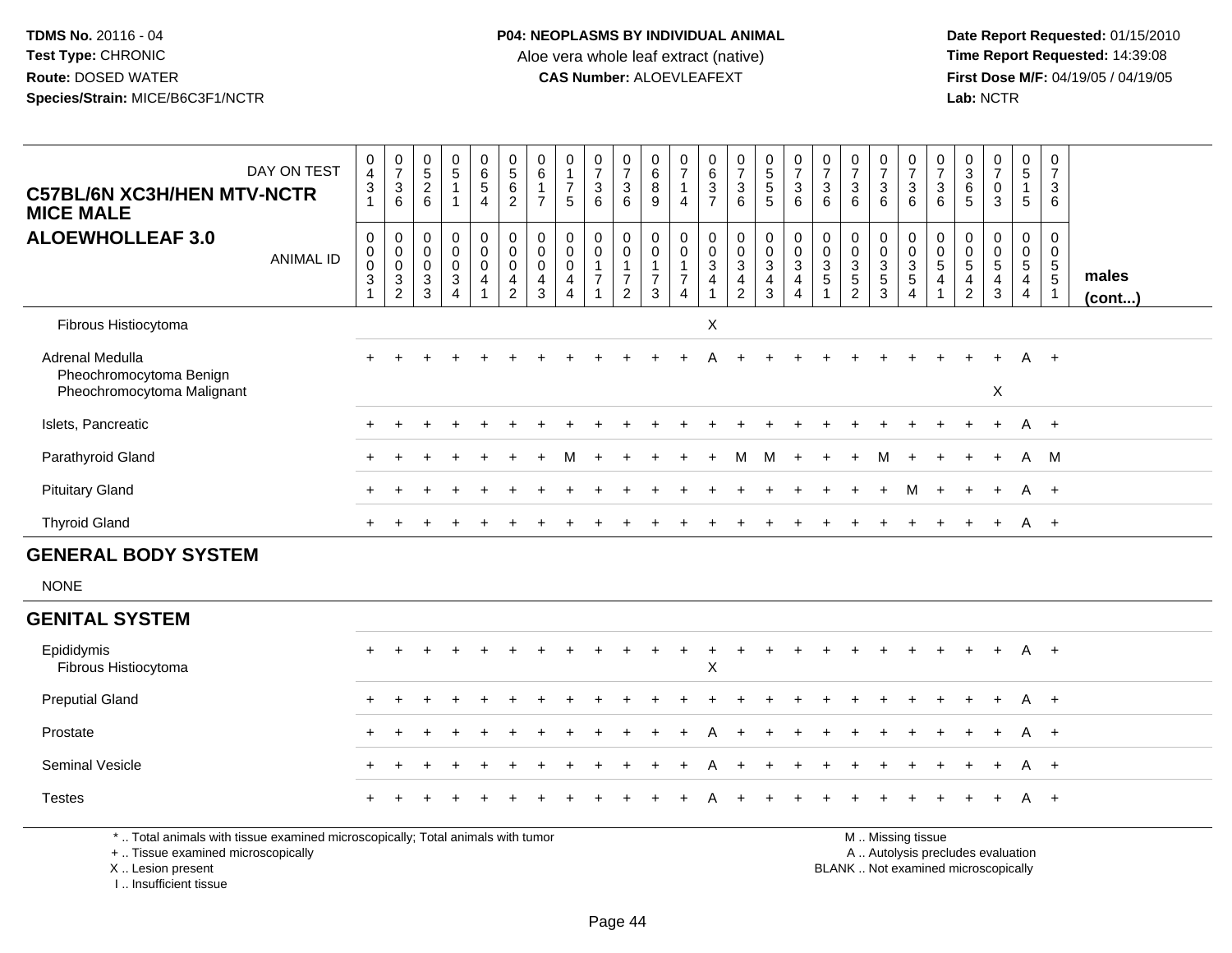| DAY ON TEST<br><b>C57BL/6N XC3H/HEN MTV-NCTR</b><br><b>MICE MALE</b>                                                                                                  | $\pmb{0}$<br>$\overline{4}$<br>$\ensuremath{\mathsf{3}}$<br>$\mathbf{1}$ | $\begin{array}{c} 0 \\ 7 \end{array}$<br>3<br>6        | $\pmb{0}$<br>$\overline{5}$<br>$\sqrt{2}$<br>6           | $\begin{array}{c} 0 \\ 5 \end{array}$<br>$\mathbf{1}$                                  | $\mathbf 0$<br>$6\phantom{a}$<br>$\,$ 5 $\,$<br>$\overline{4}$            | $\mathbf 0$<br>$\overline{5}$<br>$\,6\,$<br>$\sqrt{2}$   | $\mathbf 0$<br>$6\phantom{1}6$<br>$\overline{1}$<br>$\overline{7}$    | 0<br>$\mathbf{1}$<br>$\overline{7}$<br>5                                      | $\begin{matrix}0\\7\end{matrix}$<br>3<br>6               | $\,0\,$<br>$\overline{7}$<br>$\sqrt{3}$<br>$\,6\,$                 | $\mathbf 0$<br>$6\phantom{a}$<br>8<br>$\boldsymbol{9}$                   | 0<br>$\overline{7}$<br>$\mathbf{1}$<br>$\overline{4}$                          | $\pmb{0}$<br>$\frac{6}{3}$<br>$\overline{7}$                                        | $\mathbf 0$<br>$\overline{7}$<br>$\ensuremath{\mathsf{3}}$<br>$\,6\,$ | $\mathbf 0$<br>$\overline{5}$<br>5<br>5                   | 0<br>$\overline{7}$<br>$\mathbf{3}$<br>6             | $\begin{array}{c} 0 \\ 7 \end{array}$<br>$\mathbf{3}$<br>6             | $\frac{0}{7}$<br>3<br>6                           | 0<br>$\overline{7}$<br>$\ensuremath{\mathsf{3}}$<br>$\,6\,$       | 0<br>$\overline{7}$<br>$\sqrt{3}$<br>$\,6\,$                | 0<br>$\overline{7}$<br>$\mathbf{3}$<br>6              | $\mathbf 0$<br>$\overline{3}$<br>$\,6\,$<br>5                      | 0<br>$\overline{7}$<br>$\pmb{0}$<br>3                                    | $\mathbf 0$<br>$\overline{5}$<br>$\mathbf{1}$<br>$\sqrt{5}$                      | $\mathbf 0$<br>$\overline{7}$<br>3<br>6                     |                       |
|-----------------------------------------------------------------------------------------------------------------------------------------------------------------------|--------------------------------------------------------------------------|--------------------------------------------------------|----------------------------------------------------------|----------------------------------------------------------------------------------------|---------------------------------------------------------------------------|----------------------------------------------------------|-----------------------------------------------------------------------|-------------------------------------------------------------------------------|----------------------------------------------------------|--------------------------------------------------------------------|--------------------------------------------------------------------------|--------------------------------------------------------------------------------|-------------------------------------------------------------------------------------|-----------------------------------------------------------------------|-----------------------------------------------------------|------------------------------------------------------|------------------------------------------------------------------------|---------------------------------------------------|-------------------------------------------------------------------|-------------------------------------------------------------|-------------------------------------------------------|--------------------------------------------------------------------|--------------------------------------------------------------------------|----------------------------------------------------------------------------------|-------------------------------------------------------------|-----------------------|
| <b>ALOEWHOLLEAF 3.0</b><br><b>ANIMAL ID</b>                                                                                                                           | $\,0\,$<br>$\pmb{0}$<br>$\overline{0}$<br>$\mathbf{3}$<br>1              | 0<br>$\mathbf 0$<br>$\mathbf 0$<br>3<br>$\overline{2}$ | 0<br>0<br>0<br>$\ensuremath{\mathsf{3}}$<br>$\mathbf{3}$ | $\mathbf 0$<br>$\mathbf 0$<br>$\pmb{0}$<br>$\ensuremath{\mathsf{3}}$<br>$\overline{4}$ | $\pmb{0}$<br>$\mathbf 0$<br>$\pmb{0}$<br>$\overline{4}$<br>$\overline{1}$ | $\pmb{0}$<br>$\mathbf 0$<br>$\mathbf 0$<br>$\frac{4}{2}$ | $\boldsymbol{0}$<br>$\mathbf 0$<br>$\mathbf 0$<br>$\overline{4}$<br>3 | $\mathbf 0$<br>$\mathbf 0$<br>$\mathbf 0$<br>$\overline{4}$<br>$\overline{4}$ | 0<br>0<br>$\mathbf{1}$<br>$\overline{7}$<br>$\mathbf{1}$ | $\pmb{0}$<br>0<br>$\mathbf{1}$<br>$\overline{7}$<br>$\overline{2}$ | $\mathbf 0$<br>$\,0\,$<br>$\mathbf{1}$<br>$\overline{7}$<br>$\mathbf{3}$ | $\mathbf 0$<br>$\mathbf 0$<br>$\mathbf{1}$<br>$\overline{7}$<br>$\overline{4}$ | $\pmb{0}$<br>$\mathbf 0$<br>$\sqrt{3}$<br>$\overline{4}$<br>$\overline{\mathbf{1}}$ | 0<br>$\mathbf 0$<br>$\mathsf 3$<br>$\frac{4}{2}$                      | $\pmb{0}$<br>$\mathbf 0$<br>$\mathbf{3}$<br>$\frac{4}{3}$ | $\mathbf 0$<br>$\mathbf 0$<br>$\mathbf{3}$<br>4<br>4 | $\mathbf 0$<br>$\pmb{0}$<br>$\sqrt{3}$<br>$\sqrt{5}$<br>$\overline{1}$ | 0<br>$\mathbf 0$<br>$\mathbf{3}$<br>$\frac{5}{2}$ | 0<br>$\mathbf 0$<br>$\ensuremath{\mathsf{3}}$<br>$\,$ 5 $\,$<br>3 | $\mathbf 0$<br>$\pmb{0}$<br>$\frac{3}{5}$<br>$\overline{4}$ | 0<br>$\mathbf 0$<br>$\sqrt{5}$<br>$\overline{4}$<br>1 | $\boldsymbol{0}$<br>$\mathbf 0$<br>$\overline{5}$<br>$\frac{4}{2}$ | 0<br>$\pmb{0}$<br>$\overline{5}$<br>$\frac{4}{3}$                        | $\mathsf 0$<br>$\mathbf 0$<br>$\overline{5}$<br>$\overline{4}$<br>$\overline{4}$ | 0<br>0<br>$5\phantom{.0}$<br>$\overline{5}$<br>$\mathbf{1}$ | males<br>$($ cont $)$ |
| Hemangioma                                                                                                                                                            |                                                                          |                                                        |                                                          |                                                                                        |                                                                           |                                                          |                                                                       |                                                                               |                                                          |                                                                    |                                                                          |                                                                                |                                                                                     |                                                                       |                                                           |                                                      |                                                                        |                                                   |                                                                   |                                                             |                                                       |                                                                    |                                                                          |                                                                                  |                                                             |                       |
| <b>HEMATOPOIETIC SYSTEM</b>                                                                                                                                           |                                                                          |                                                        |                                                          |                                                                                        |                                                                           |                                                          |                                                                       |                                                                               |                                                          |                                                                    |                                                                          |                                                                                |                                                                                     |                                                                       |                                                           |                                                      |                                                                        |                                                   |                                                                   |                                                             |                                                       |                                                                    |                                                                          |                                                                                  |                                                             |                       |
| <b>Bone Marrow</b>                                                                                                                                                    |                                                                          |                                                        |                                                          |                                                                                        |                                                                           |                                                          |                                                                       |                                                                               |                                                          |                                                                    |                                                                          |                                                                                |                                                                                     |                                                                       |                                                           |                                                      |                                                                        |                                                   |                                                                   |                                                             |                                                       |                                                                    |                                                                          | A                                                                                | $+$                                                         |                       |
| Lymph Node<br>Lumbar, Lymphoma Malignant<br>Mediastinal, Fibrous Histiocytoma                                                                                         |                                                                          |                                                        |                                                          |                                                                                        |                                                                           |                                                          |                                                                       |                                                                               |                                                          |                                                                    |                                                                          |                                                                                | $\ddot{}$<br>X                                                                      |                                                                       |                                                           |                                                      |                                                                        |                                                   |                                                                   |                                                             |                                                       |                                                                    |                                                                          |                                                                                  | $\ddot{}$                                                   |                       |
| Mediastinal, Lymphoma Malignant<br>Pancreatic, Lymphoma Malignant<br>Renal, Lymphoma Malignant                                                                        |                                                                          |                                                        |                                                          |                                                                                        |                                                                           |                                                          |                                                                       |                                                                               |                                                          |                                                                    |                                                                          |                                                                                |                                                                                     |                                                                       |                                                           |                                                      |                                                                        |                                                   |                                                                   |                                                             |                                                       |                                                                    |                                                                          |                                                                                  | X<br>X                                                      |                       |
| Lymph Node, Mandibular                                                                                                                                                |                                                                          |                                                        |                                                          |                                                                                        |                                                                           |                                                          |                                                                       |                                                                               |                                                          |                                                                    |                                                                          |                                                                                |                                                                                     |                                                                       |                                                           |                                                      |                                                                        |                                                   |                                                                   |                                                             |                                                       |                                                                    |                                                                          |                                                                                  | $+$                                                         |                       |
| Lymph Node, Mesenteric<br>Lymphoma Malignant                                                                                                                          |                                                                          |                                                        |                                                          |                                                                                        |                                                                           |                                                          |                                                                       |                                                                               |                                                          |                                                                    |                                                                          |                                                                                |                                                                                     |                                                                       |                                                           |                                                      |                                                                        |                                                   |                                                                   |                                                             |                                                       |                                                                    |                                                                          | A                                                                                | $+$<br>X                                                    |                       |
| Spleen<br>Fibrous Histiocytoma<br>Lymphoma Malignant                                                                                                                  |                                                                          |                                                        |                                                          |                                                                                        |                                                                           |                                                          |                                                                       |                                                                               |                                                          |                                                                    |                                                                          |                                                                                | $\sf X$                                                                             |                                                                       |                                                           |                                                      |                                                                        |                                                   |                                                                   |                                                             |                                                       |                                                                    |                                                                          |                                                                                  | $+$<br>X                                                    |                       |
| Thymus<br>Lymphoma Malignant                                                                                                                                          |                                                                          |                                                        |                                                          | м                                                                                      |                                                                           |                                                          |                                                                       |                                                                               |                                                          |                                                                    |                                                                          |                                                                                |                                                                                     |                                                                       |                                                           |                                                      |                                                                        |                                                   |                                                                   |                                                             |                                                       | $\ddot{}$                                                          | M                                                                        | $\overline{A}$                                                                   | $+$<br>X                                                    |                       |
| <b>INTEGUMENTARY SYSTEM</b>                                                                                                                                           |                                                                          |                                                        |                                                          |                                                                                        |                                                                           |                                                          |                                                                       |                                                                               |                                                          |                                                                    |                                                                          |                                                                                |                                                                                     |                                                                       |                                                           |                                                      |                                                                        |                                                   |                                                                   |                                                             |                                                       |                                                                    |                                                                          |                                                                                  |                                                             |                       |
| Mammary Gland                                                                                                                                                         | М                                                                        | M                                                      | M                                                        | м                                                                                      | м                                                                         | М                                                        | М                                                                     | М                                                                             | M                                                        | M                                                                  | M                                                                        | M                                                                              | M                                                                                   | M                                                                     | M                                                         | M                                                    | M                                                                      | M                                                 | M                                                                 | $+$                                                         | М                                                     | M                                                                  | M                                                                        |                                                                                  | M M                                                         |                       |
| Skin<br>Carcinoma                                                                                                                                                     |                                                                          |                                                        |                                                          |                                                                                        |                                                                           |                                                          |                                                                       |                                                                               |                                                          |                                                                    |                                                                          |                                                                                |                                                                                     |                                                                       |                                                           |                                                      |                                                                        |                                                   |                                                                   |                                                             |                                                       | X                                                                  |                                                                          |                                                                                  | $\div$                                                      |                       |
| *  Total animals with tissue examined microscopically; Total animals with tumor<br>+  Tissue examined microscopically<br>X  Lesion present<br>I., Insufficient tissue |                                                                          |                                                        |                                                          |                                                                                        |                                                                           |                                                          |                                                                       |                                                                               |                                                          |                                                                    |                                                                          |                                                                                |                                                                                     |                                                                       |                                                           |                                                      |                                                                        |                                                   |                                                                   | M  Missing tissue                                           |                                                       |                                                                    | A  Autolysis precludes evaluation<br>BLANK  Not examined microscopically |                                                                                  |                                                             |                       |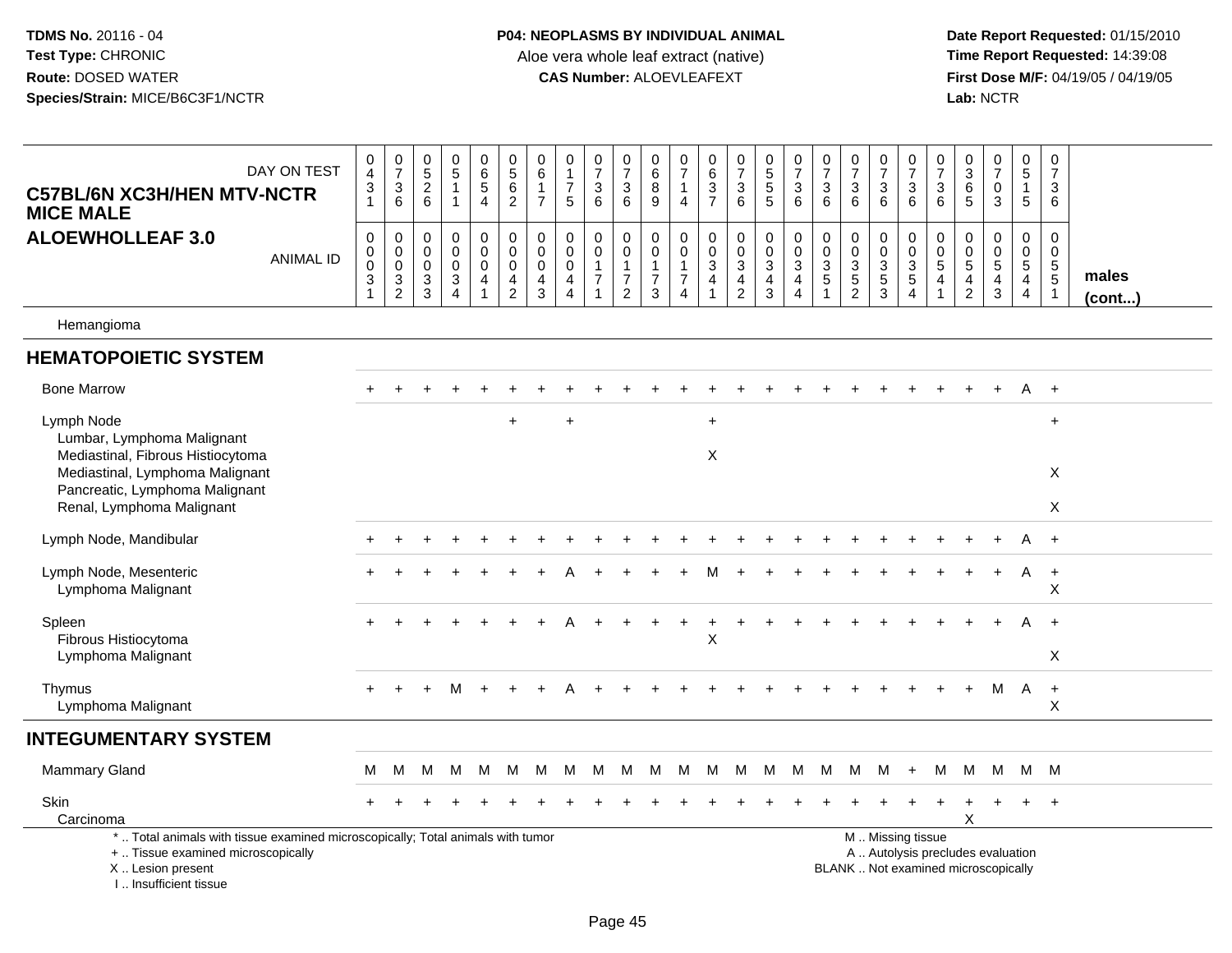| DAY ON TEST<br><b>C57BL/6N XC3H/HEN MTV-NCTR</b><br><b>MICE MALE</b>                                                                                                | $\pmb{0}$<br>$\overline{4}$<br>$\frac{3}{1}$                    | $\frac{0}{7}$<br>$\mathbf{3}$<br>6                                             | $\begin{array}{c} 0 \\ 5 \end{array}$<br>$\frac{2}{6}$                            | $\begin{array}{c} 0 \\ 5 \end{array}$<br>$\mathbf{1}$<br>$\mathbf{1}$ | $\pmb{0}$<br>$\,6\,$<br>$\sqrt{5}$<br>$\overline{4}$                              | $\begin{array}{c} 0 \\ 5 \end{array}$<br>$\,6\,$<br>$\overline{2}$                    | $\boldsymbol{0}$<br>$\,6$<br>$\mathbf{1}$<br>$\overline{7}$ | $\pmb{0}$<br>$\mathbf{1}$<br>$\overline{7}$<br>5                              | 0<br>$\overline{7}$<br>3<br>6      | 0<br>$\overline{7}$<br>$\frac{3}{6}$                                         | $\pmb{0}$<br>$\,6$<br>$\bf 8$<br>9                                 | 0<br>$\overline{7}$<br>$\overline{4}$        | $\begin{array}{c} 0 \\ 6 \end{array}$<br>$\frac{3}{7}$ | $\frac{0}{7}$<br>$\mathbf{3}$<br>6                                                     | $\begin{array}{c} 0 \\ 5 \end{array}$<br>$\overline{5}$<br>$\overline{5}$  | $\frac{0}{7}$<br>$\mathbf{3}$<br>6                                         | $\frac{0}{7}$<br>$\sqrt{3}$<br>6                                                | $\frac{0}{7}$<br>$\sqrt{3}$<br>6                                    | $\frac{0}{7}$<br>$\mathsf 3$<br>$6^{\circ}$      | $\pmb{0}$<br>$\overline{7}$<br>$\sqrt{3}$<br>6                                                | $\mathbf 0$<br>$\overline{7}$<br>$\mathbf{3}$<br>6                             | 0<br>$\mathbf{3}$<br>6<br>5                                        | $\frac{0}{7}$<br>$\mathsf{O}\xspace$<br>3                          | $\pmb{0}$<br>$\sqrt{5}$<br>$\mathbf{1}$<br>5                 | $\mathbf 0$<br>$\overline{7}$<br>$\mathbf{3}$<br>6    |                 |
|---------------------------------------------------------------------------------------------------------------------------------------------------------------------|-----------------------------------------------------------------|--------------------------------------------------------------------------------|-----------------------------------------------------------------------------------|-----------------------------------------------------------------------|-----------------------------------------------------------------------------------|---------------------------------------------------------------------------------------|-------------------------------------------------------------|-------------------------------------------------------------------------------|------------------------------------|------------------------------------------------------------------------------|--------------------------------------------------------------------|----------------------------------------------|--------------------------------------------------------|----------------------------------------------------------------------------------------|----------------------------------------------------------------------------|----------------------------------------------------------------------------|---------------------------------------------------------------------------------|---------------------------------------------------------------------|--------------------------------------------------|-----------------------------------------------------------------------------------------------|--------------------------------------------------------------------------------|--------------------------------------------------------------------|--------------------------------------------------------------------|--------------------------------------------------------------|-------------------------------------------------------|-----------------|
| <b>ALOEWHOLLEAF 3.0</b><br><b>ANIMAL ID</b>                                                                                                                         | $\mathsf 0$<br>0<br>$\mathsf 0$<br>$\sqrt{3}$<br>$\overline{1}$ | $\mathbf 0$<br>$\mathbf 0$<br>$\boldsymbol{0}$<br>$\sqrt{3}$<br>$\overline{c}$ | $\mathsf{O}\xspace$<br>$\mathbf 0$<br>$\pmb{0}$<br>$\ensuremath{\mathsf{3}}$<br>3 | 0<br>$\mathbf 0$<br>$\mathsf{O}$<br>3<br>$\overline{4}$               | $\pmb{0}$<br>$\mathsf{O}\xspace$<br>$\mathbf 0$<br>$\overline{4}$<br>$\mathbf{1}$ | $\mathsf 0$<br>$\mathsf{O}\xspace$<br>$\mathsf 0$<br>$\overline{4}$<br>$\overline{2}$ | $\mathbf 0$<br>$\mathbf 0$<br>0<br>$\overline{a}$<br>3      | $\mathbf 0$<br>$\mathbf 0$<br>$\mathsf 0$<br>$\overline{4}$<br>$\overline{4}$ | 0<br>$\mathbf 0$<br>$\overline{7}$ | $\pmb{0}$<br>$\mathbf 0$<br>$\mathbf{1}$<br>$\overline{7}$<br>$\overline{2}$ | $\mathsf{O}$<br>$\mathbf 0$<br>$\mathbf{1}$<br>$\overline{7}$<br>3 | 0<br>$\mathbf 0$<br>1<br>$\overline{7}$<br>4 | $\mathbf 0$<br>$\pmb{0}$<br>$\frac{3}{4}$              | $\mathbf 0$<br>$\mathsf{O}\xspace$<br>$\mathbf{3}$<br>$\overline{4}$<br>$\overline{c}$ | $\pmb{0}$<br>$\mathbf 0$<br>$\mathbf{3}$<br>$\overline{4}$<br>$\mathbf{3}$ | $\mathbf 0$<br>$\mathbf 0$<br>$\mathbf{3}$<br>4<br>$\overline{\mathbf{4}}$ | $\pmb{0}$<br>$\mathbf 0$<br>$\sqrt{3}$<br>$\sqrt{5}$<br>$\overline{\mathbf{1}}$ | $\pmb{0}$<br>$\mathsf{O}\xspace$<br>$\frac{3}{5}$<br>$\overline{2}$ | $\mathbf 0$<br>$\mathbf 0$<br>$\frac{3}{5}$<br>3 | $\mathbf 0$<br>$\mathbf 0$<br>$\sqrt{3}$<br>$\overline{5}$<br>$\overline{4}$                  | $\mathbf 0$<br>$\mathbf 0$<br>$\overline{5}$<br>$\overline{4}$<br>$\mathbf{1}$ | 0<br>$\mathbf 0$<br>$\sqrt{5}$<br>$\overline{4}$<br>$\overline{2}$ | $\mathbf 0$<br>$\pmb{0}$<br>$5\phantom{.0}$<br>$\overline{4}$<br>3 | $\pmb{0}$<br>$\begin{array}{c} 0 \\ 5 \\ 4 \end{array}$<br>4 | 0<br>$\mathbf 0$<br>$5\phantom{.0}$<br>$\overline{5}$ | males<br>(cont) |
| Fibroma<br>Fibrosarcoma<br>Fibrous Histiocytoma<br>Sarcoma<br>Schwannoma Malignant<br>Squamous Cell Papilloma                                                       | $\times$                                                        |                                                                                | $\mathsf X$                                                                       |                                                                       |                                                                                   | X                                                                                     | $\boldsymbol{\mathsf{X}}$                                   |                                                                               |                                    | $\boldsymbol{\mathsf{X}}$                                                    | X                                                                  | $\times$                                     |                                                        |                                                                                        | X                                                                          |                                                                            |                                                                                 |                                                                     |                                                  |                                                                                               |                                                                                |                                                                    |                                                                    | X                                                            |                                                       |                 |
| <b>MUSCULOSKELETAL SYSTEM</b>                                                                                                                                       |                                                                 |                                                                                |                                                                                   |                                                                       |                                                                                   |                                                                                       |                                                             |                                                                               |                                    |                                                                              |                                                                    |                                              |                                                        |                                                                                        |                                                                            |                                                                            |                                                                                 |                                                                     |                                                  |                                                                                               |                                                                                |                                                                    |                                                                    |                                                              |                                                       |                 |
| Bone, Femur                                                                                                                                                         |                                                                 |                                                                                |                                                                                   |                                                                       |                                                                                   |                                                                                       |                                                             |                                                                               |                                    |                                                                              |                                                                    |                                              |                                                        |                                                                                        |                                                                            |                                                                            |                                                                                 |                                                                     |                                                  |                                                                                               |                                                                                |                                                                    | $\ddot{}$                                                          | A +                                                          |                                                       |                 |
| <b>NERVOUS SYSTEM</b>                                                                                                                                               |                                                                 |                                                                                |                                                                                   |                                                                       |                                                                                   |                                                                                       |                                                             |                                                                               |                                    |                                                                              |                                                                    |                                              |                                                        |                                                                                        |                                                                            |                                                                            |                                                                                 |                                                                     |                                                  |                                                                                               |                                                                                |                                                                    |                                                                    |                                                              |                                                       |                 |
| Brain, Brain Stem                                                                                                                                                   |                                                                 |                                                                                |                                                                                   |                                                                       |                                                                                   |                                                                                       |                                                             |                                                                               |                                    |                                                                              |                                                                    |                                              |                                                        |                                                                                        |                                                                            |                                                                            |                                                                                 |                                                                     |                                                  |                                                                                               |                                                                                |                                                                    |                                                                    | A                                                            | $+$                                                   |                 |
| Brain, Cerebellum                                                                                                                                                   |                                                                 |                                                                                |                                                                                   |                                                                       |                                                                                   |                                                                                       |                                                             |                                                                               |                                    |                                                                              |                                                                    |                                              |                                                        |                                                                                        |                                                                            |                                                                            |                                                                                 |                                                                     |                                                  |                                                                                               |                                                                                |                                                                    |                                                                    | A                                                            | $+$                                                   |                 |
| Brain, Cerebrum                                                                                                                                                     |                                                                 |                                                                                |                                                                                   |                                                                       |                                                                                   |                                                                                       |                                                             |                                                                               |                                    |                                                                              |                                                                    |                                              |                                                        |                                                                                        |                                                                            |                                                                            |                                                                                 |                                                                     |                                                  |                                                                                               |                                                                                |                                                                    |                                                                    | A                                                            | $+$                                                   |                 |
| <b>RESPIRATORY SYSTEM</b>                                                                                                                                           |                                                                 |                                                                                |                                                                                   |                                                                       |                                                                                   |                                                                                       |                                                             |                                                                               |                                    |                                                                              |                                                                    |                                              |                                                        |                                                                                        |                                                                            |                                                                            |                                                                                 |                                                                     |                                                  |                                                                                               |                                                                                |                                                                    |                                                                    |                                                              |                                                       |                 |
| Lung<br>Alveolar/Bronchiolar Adenoma<br>Alveolar/Bronchiolar Carcinoma                                                                                              |                                                                 |                                                                                |                                                                                   |                                                                       |                                                                                   |                                                                                       |                                                             |                                                                               |                                    |                                                                              | $\mathsf X$                                                        |                                              |                                                        | $\mathsf X$                                                                            |                                                                            |                                                                            |                                                                                 |                                                                     |                                                  |                                                                                               |                                                                                |                                                                    |                                                                    | A                                                            | $+$                                                   |                 |
| Carcinoma, Metastatic, Skin<br>Fibrosarcoma, Metastatic, Skin                                                                                                       |                                                                 |                                                                                |                                                                                   |                                                                       |                                                                                   |                                                                                       |                                                             |                                                                               |                                    |                                                                              |                                                                    |                                              |                                                        |                                                                                        |                                                                            |                                                                            |                                                                                 |                                                                     |                                                  |                                                                                               |                                                                                | X                                                                  |                                                                    |                                                              |                                                       |                 |
| Nose                                                                                                                                                                |                                                                 |                                                                                |                                                                                   |                                                                       |                                                                                   |                                                                                       |                                                             |                                                                               |                                    |                                                                              |                                                                    |                                              |                                                        |                                                                                        |                                                                            |                                                                            |                                                                                 |                                                                     |                                                  |                                                                                               |                                                                                |                                                                    |                                                                    | A                                                            | $+$                                                   |                 |
| Trachea                                                                                                                                                             |                                                                 |                                                                                |                                                                                   |                                                                       |                                                                                   |                                                                                       |                                                             |                                                                               |                                    |                                                                              |                                                                    |                                              |                                                        |                                                                                        |                                                                            |                                                                            |                                                                                 |                                                                     |                                                  |                                                                                               |                                                                                |                                                                    |                                                                    | А                                                            | $+$                                                   |                 |
| *  Total animals with tissue examined microscopically; Total animals with tumor<br>+  Tissue examined microscopically<br>X  Lesion present<br>I Insufficient tissue |                                                                 |                                                                                |                                                                                   |                                                                       |                                                                                   |                                                                                       |                                                             |                                                                               |                                    |                                                                              |                                                                    |                                              |                                                        |                                                                                        |                                                                            |                                                                            |                                                                                 |                                                                     |                                                  | M  Missing tissue<br>A  Autolysis precludes evaluation<br>BLANK  Not examined microscopically |                                                                                |                                                                    |                                                                    |                                                              |                                                       |                 |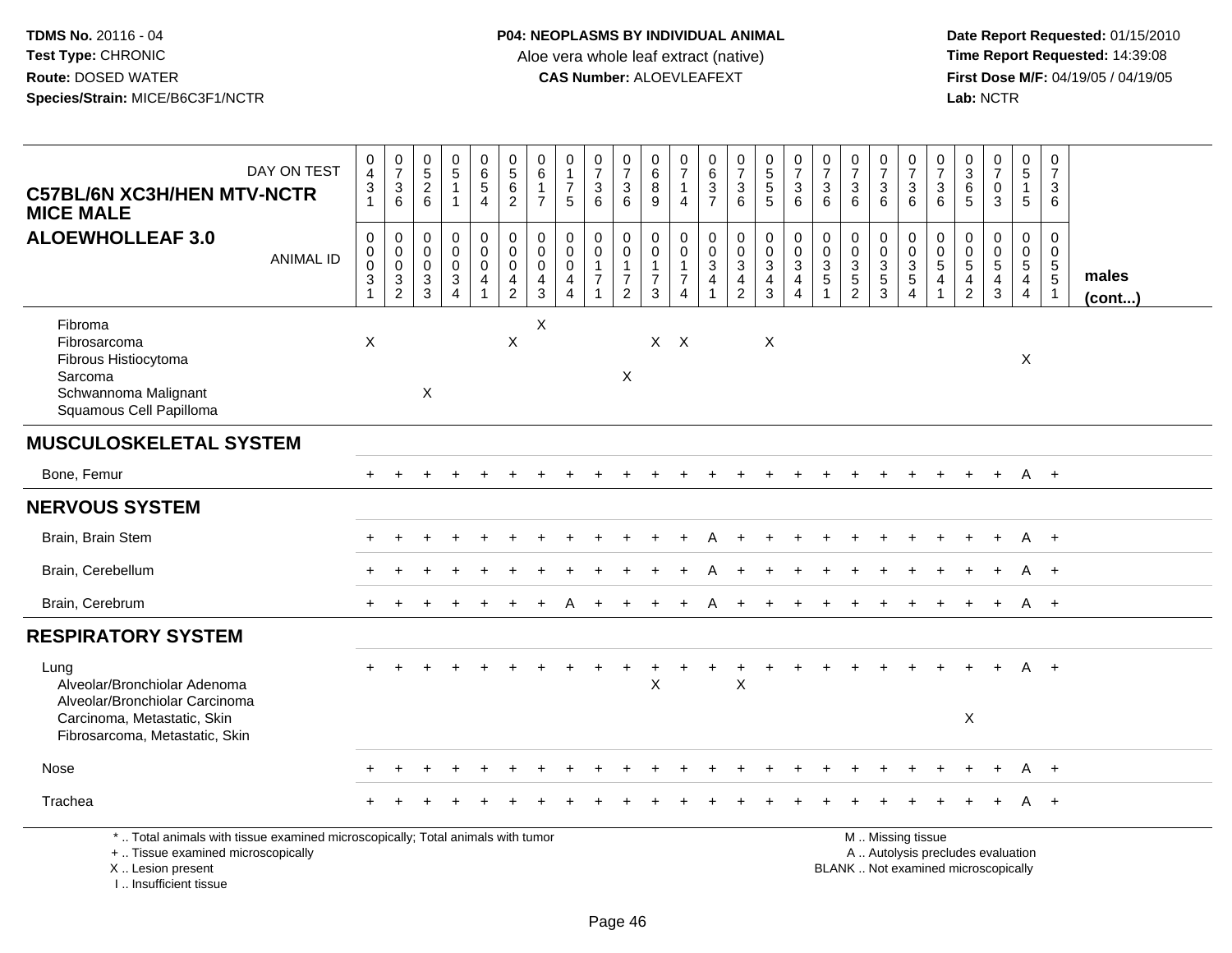**Date Report Requested:** 01/15/2010 **First Dose M/F:** 04/19/05 / 04/19/05<br>Lab: NCTR **Lab:** NCTR

| DAY ON TEST<br><b>C57BL/6N XC3H/HEN MTV-NCTR</b><br><b>MICE MALE</b>                                                  | $_4^{\rm 0}$<br>$\sqrt{3}$<br>$\mathbf{1}$                      | $\frac{0}{7}$<br>$\sqrt{3}$<br>6                                               | $\begin{array}{c} 0 \\ 5 \end{array}$<br>$\overline{2}$<br>6     | $\begin{matrix} 0 \\ 5 \end{matrix}$<br>$\mathbf{1}$                  | $_{6}^{\rm 0}$<br>$5\,$<br>$\overline{4}$                           | $\begin{array}{c} 0 \\ 5 \end{array}$<br>$6^{\circ}$<br>$\overline{2}$                 | $\begin{array}{c} 0 \\ 6 \end{array}$<br>$\mathbf{1}$<br>$\overline{7}$ | $\begin{array}{c} 0 \\ 1 \\ 7 \end{array}$<br>5                    | $\frac{0}{7}$<br>$\ensuremath{\mathsf{3}}$<br>6                              | $\frac{0}{7}$<br>$\mathsf 3$<br>6                                            | $\begin{array}{c} 0 \\ 6 \\ 8 \end{array}$<br>9                 | $\frac{0}{7}$<br>$\mathbf{1}$<br>$\overline{4}$                            | $\begin{matrix} 0 \\ 6 \\ 3 \end{matrix}$<br>$\overline{7}$ | $\frac{0}{7}$<br>$\frac{3}{6}$ | $\begin{array}{c} 0 \\ 5 \\ 5 \end{array}$<br>$5\phantom{1}$ | $\frac{0}{7}$<br>3<br>6         | $\begin{array}{c} 0 \\ 7 \\ 3 \end{array}$<br>$6\phantom{1}$ | $\begin{array}{c} 0 \\ 7 \\ 3 \end{array}$<br>6      | $\frac{0}{7}$<br>3<br>6                              | $\begin{array}{c} 0 \\ 7 \\ 3 \end{array}$<br>$6\phantom{1}6$             | $\frac{0}{7}$<br>$\sqrt{3}$<br>6            | $\frac{0}{3}$<br>$\,6\,$<br>5                           | $\frac{0}{7}$<br>$\pmb{0}$<br>3                   | $\begin{matrix} 0 \\ 5 \end{matrix}$<br>$\mathbf{1}$<br>$5\phantom{.0}$        | 0<br>$\overline{7}$<br>3<br>6                                 |                       |
|-----------------------------------------------------------------------------------------------------------------------|-----------------------------------------------------------------|--------------------------------------------------------------------------------|------------------------------------------------------------------|-----------------------------------------------------------------------|---------------------------------------------------------------------|----------------------------------------------------------------------------------------|-------------------------------------------------------------------------|--------------------------------------------------------------------|------------------------------------------------------------------------------|------------------------------------------------------------------------------|-----------------------------------------------------------------|----------------------------------------------------------------------------|-------------------------------------------------------------|--------------------------------|--------------------------------------------------------------|---------------------------------|--------------------------------------------------------------|------------------------------------------------------|------------------------------------------------------|---------------------------------------------------------------------------|---------------------------------------------|---------------------------------------------------------|---------------------------------------------------|--------------------------------------------------------------------------------|---------------------------------------------------------------|-----------------------|
| <b>ALOEWHOLLEAF 3.0</b><br><b>ANIMAL ID</b>                                                                           | $\mathbf 0$<br>$\mathsf{O}\xspace$<br>$\mathbf 0$<br>$\sqrt{3}$ | $\mathbf 0$<br>$\pmb{0}$<br>$\overline{0}$<br>$\overline{3}$<br>$\overline{2}$ | $\mathbf 0$<br>$\mathbf 0$<br>$\mathbf 0$<br>$\overline{3}$<br>3 | $\mathbf 0$<br>$\mathsf{O}\xspace$<br>$\mathsf 0$<br>$\mathbf 3$<br>4 | $\mathbf 0$<br>$\mathsf{O}\xspace$<br>$\mathbf 0$<br>$\overline{4}$ | $_{\rm 0}^{\rm 0}$<br>$\mathsf{O}\xspace$<br>$\overline{\mathbf{4}}$<br>$\overline{2}$ | $\mathbf 0$<br>$\mathbf 0$<br>$\mathbf 0$<br>$\overline{a}$<br>3        | $\boldsymbol{0}$<br>$\mathbf 0$<br>$\overline{0}$<br>4<br>$\Delta$ | 0<br>$\mathsf{O}\xspace$<br>$\mathbf{1}$<br>$\overline{7}$<br>$\overline{1}$ | $\pmb{0}$<br>$\pmb{0}$<br>$\mathbf{1}$<br>$\boldsymbol{7}$<br>$\overline{2}$ | 0<br>$\mathsf{O}\xspace$<br>$\mathbf{1}$<br>$\overline{7}$<br>3 | $\pmb{0}$<br>$\pmb{0}$<br>$\mathbf{1}$<br>$\overline{7}$<br>$\overline{4}$ | $\begin{array}{c} 0 \\ 0 \\ 3 \\ 4 \end{array}$             | 000342                         | $\begin{matrix} 0 \\ 0 \\ 3 \\ 4 \\ 3 \end{matrix}$          | 0<br>$\mathbf 0$<br>3<br>4<br>4 | $\pmb{0}$<br>$\frac{0}{3}$<br>$\overline{5}$                 | 0<br>$\begin{array}{c} 0 \\ 3 \\ 5 \\ 2 \end{array}$ | 0<br>$\begin{array}{c} 0 \\ 3 \\ 5 \\ 3 \end{array}$ | $\begin{array}{c} 0 \\ 0 \\ 3 \\ 5 \end{array}$<br>$\boldsymbol{\Lambda}$ | 0<br>$\mathsf{O}\xspace$<br>$\sqrt{5}$<br>4 | 0<br>$\pmb{0}$<br>$\overline{5}$<br>4<br>$\overline{2}$ | 0<br>$\boldsymbol{0}$<br>$\overline{5}$<br>4<br>3 | 0<br>$\mathsf{O}\xspace$<br>$\overline{5}$<br>$\overline{4}$<br>$\overline{4}$ | 0<br>$\mathsf{O}\xspace$<br>$5\phantom{.0}$<br>$\overline{5}$ | males<br>$($ cont $)$ |
| <b>SPECIAL SENSES SYSTEM</b>                                                                                          |                                                                 |                                                                                |                                                                  |                                                                       |                                                                     |                                                                                        |                                                                         |                                                                    |                                                                              |                                                                              |                                                                 |                                                                            |                                                             |                                |                                                              |                                 |                                                              |                                                      |                                                      |                                                                           |                                             |                                                         |                                                   |                                                                                |                                                               |                       |
| Eye                                                                                                                   |                                                                 |                                                                                |                                                                  |                                                                       |                                                                     |                                                                                        |                                                                         |                                                                    |                                                                              |                                                                              |                                                                 | $\div$                                                                     | A                                                           |                                |                                                              |                                 |                                                              |                                                      |                                                      |                                                                           |                                             |                                                         | $\ddot{}$                                         | A +                                                                            |                                                               |                       |
| <b>Harderian Gland</b><br>Adenoma                                                                                     |                                                                 |                                                                                |                                                                  |                                                                       |                                                                     |                                                                                        |                                                                         |                                                                    |                                                                              |                                                                              |                                                                 |                                                                            |                                                             |                                |                                                              |                                 |                                                              |                                                      |                                                      |                                                                           |                                             |                                                         | $\ddot{}$<br>X                                    |                                                                                | $A +$                                                         |                       |
| <b>URINARY SYSTEM</b>                                                                                                 |                                                                 |                                                                                |                                                                  |                                                                       |                                                                     |                                                                                        |                                                                         |                                                                    |                                                                              |                                                                              |                                                                 |                                                                            |                                                             |                                |                                                              |                                 |                                                              |                                                      |                                                      |                                                                           |                                             |                                                         |                                                   |                                                                                |                                                               |                       |
| Kidney<br>Fibrous Histiocytoma<br>Lymphoma Malignant<br>Renal Tubule, Carcinoma<br>Transitional Epithelium, Carcinoma |                                                                 |                                                                                |                                                                  |                                                                       |                                                                     |                                                                                        |                                                                         |                                                                    |                                                                              |                                                                              |                                                                 |                                                                            | X                                                           |                                |                                                              |                                 |                                                              | X                                                    | X                                                    |                                                                           |                                             |                                                         |                                                   | A                                                                              | $+$<br>$\boldsymbol{\mathsf{X}}$                              |                       |
| Urethra                                                                                                               |                                                                 |                                                                                |                                                                  |                                                                       |                                                                     |                                                                                        | $\ddot{}$                                                               |                                                                    |                                                                              |                                                                              |                                                                 |                                                                            |                                                             |                                |                                                              |                                 |                                                              |                                                      |                                                      |                                                                           |                                             |                                                         |                                                   |                                                                                |                                                               |                       |
| <b>Urinary Bladder</b>                                                                                                |                                                                 |                                                                                |                                                                  |                                                                       |                                                                     |                                                                                        |                                                                         |                                                                    |                                                                              |                                                                              |                                                                 | $\div$                                                                     | A                                                           | $\overline{+}$                 | $\ddot{}$                                                    | $\pm$                           |                                                              | $\ddot{}$                                            | $\ddot{}$                                            | $+$                                                                       | $\ddot{}$                                   | $+$                                                     | $+$                                               | A +                                                                            |                                                               |                       |
| <b>SYSTEMIC LESIONS</b>                                                                                               |                                                                 |                                                                                |                                                                  |                                                                       |                                                                     |                                                                                        |                                                                         |                                                                    |                                                                              |                                                                              |                                                                 |                                                                            |                                                             |                                |                                                              |                                 |                                                              |                                                      |                                                      |                                                                           |                                             |                                                         |                                                   |                                                                                |                                                               |                       |
| Multiple Organ<br>Histiocytic Sarcoma<br>Lymphoma Malignant                                                           |                                                                 |                                                                                |                                                                  |                                                                       |                                                                     |                                                                                        |                                                                         |                                                                    |                                                                              |                                                                              |                                                                 |                                                                            |                                                             |                                |                                                              |                                 |                                                              |                                                      |                                                      |                                                                           |                                             |                                                         |                                                   |                                                                                | $\overline{+}$<br>X                                           |                       |

\* .. Total animals with tissue examined microscopically; Total animals with tumor

+ .. Tissue examined microscopically

X .. Lesion present

I .. Insufficient tissue

 M .. Missing tissuey the contract of the contract of the contract of the contract of the contract of the contract of the contract of  $A$ . Autolysis precludes evaluation Lesion present BLANK .. Not examined microscopically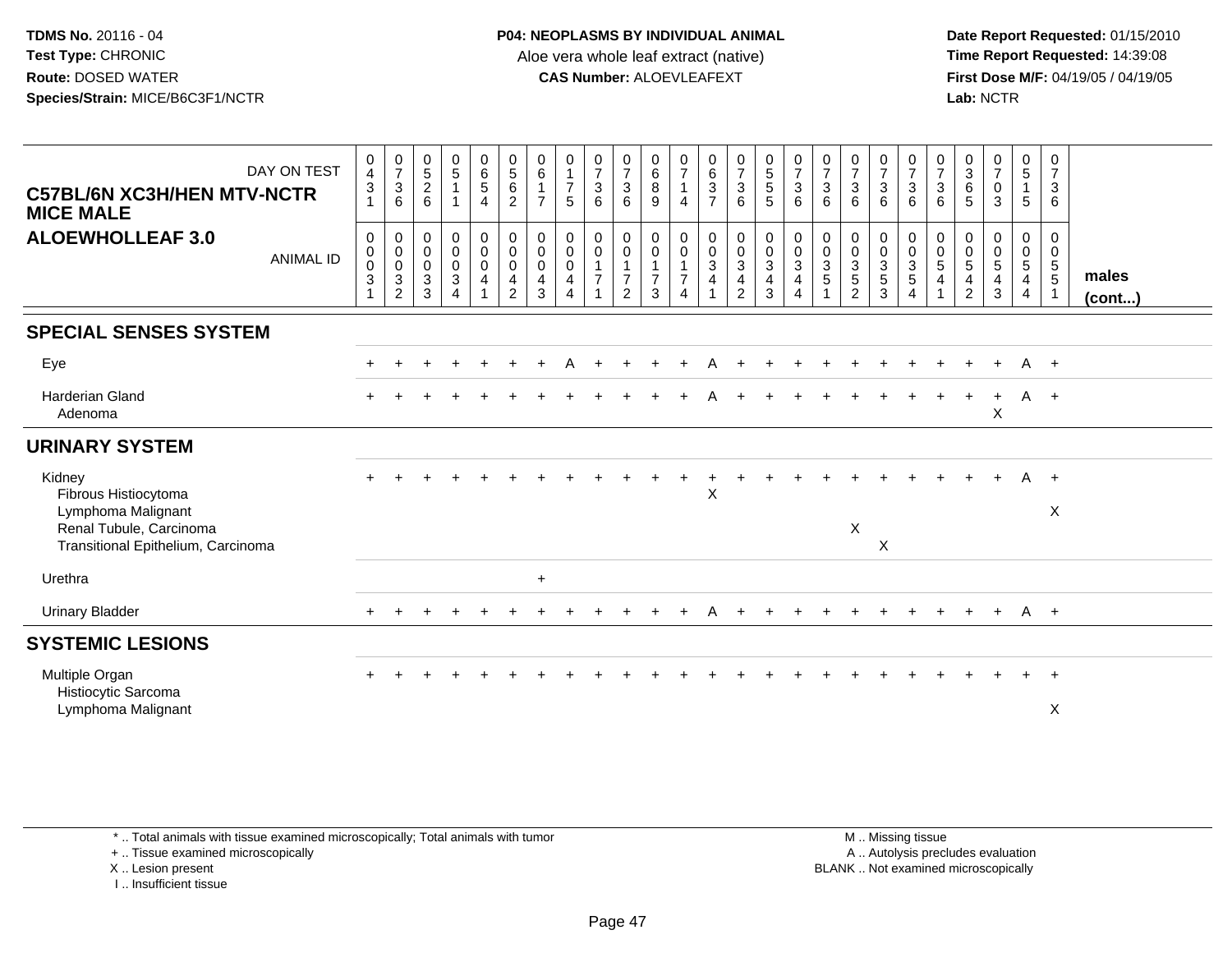**Date Report Requested:** 01/15/2010 **First Dose M/F:** 04/19/05 / 04/19/05<br>Lab: NCTR **Lab:** NCTR

| <b>C57BL/6N XC3H/HEN MTV-NCTR</b><br><b>MICE MALE</b>                                                                                      | DAY ON TEST      | $\frac{0}{7}$<br>$\frac{3}{6}$           | $\begin{array}{c} 0 \\ 7 \end{array}$<br>$\frac{3}{6}$        | $\frac{0}{7}$<br>3<br>6                           | $\begin{array}{c} 0 \\ 7 \end{array}$<br>3<br>6                                | $\frac{0}{7}$<br>$\sqrt{3}$<br>6                        | $\pmb{0}$<br>6<br>6<br>8                                        | $\begin{array}{c} 0 \\ 7 \end{array}$<br>$\ensuremath{\mathsf{3}}$<br>$6\phantom{1}$   | $\begin{array}{c} 0 \\ 7 \end{array}$<br>$\sqrt{3}$<br>$6\phantom{1}$ | $\begin{array}{c} 0 \\ 7 \end{array}$<br>$\ensuremath{\mathsf{3}}$<br>6 | $\begin{array}{c} 0 \\ 7 \end{array}$<br>$\ensuremath{\mathsf{3}}$<br>$6\phantom{1}6$ | $\frac{0}{7}$<br>3<br>6                              | $\frac{0}{7}$<br>3<br>6 | 0<br>$\overline{7}$<br>$\ensuremath{\mathsf{3}}$<br>6            | $\begin{array}{c} 0 \\ 7 \end{array}$<br>$\frac{3}{6}$ | $\begin{array}{c} 0 \\ 6 \end{array}$<br>8<br>9                    | $\frac{0}{7}$<br>$\overline{c}$<br>9                     | 0<br>$\overline{6}$<br>1<br>9   | 0<br>$\frac{5}{7}$<br>$\pmb{0}$<br>9                | $_{6}^{\rm 0}$<br>$\mathbf{1}$<br>9                    | 0<br>$6\phantom{1}$<br>$\,$ 5 $\,$<br>9 | $\begin{array}{c} 0 \\ 7 \end{array}$<br>$\frac{3}{6}$ | $\mathbf 0$<br>$\overline{7}$<br>3<br>6 | $\mathbf 0$<br>$\overline{7}$<br>3<br>6 |                                   |                                                                  |
|--------------------------------------------------------------------------------------------------------------------------------------------|------------------|------------------------------------------|---------------------------------------------------------------|---------------------------------------------------|--------------------------------------------------------------------------------|---------------------------------------------------------|-----------------------------------------------------------------|----------------------------------------------------------------------------------------|-----------------------------------------------------------------------|-------------------------------------------------------------------------|---------------------------------------------------------------------------------------|------------------------------------------------------|-------------------------|------------------------------------------------------------------|--------------------------------------------------------|--------------------------------------------------------------------|----------------------------------------------------------|---------------------------------|-----------------------------------------------------|--------------------------------------------------------|-----------------------------------------|--------------------------------------------------------|-----------------------------------------|-----------------------------------------|-----------------------------------|------------------------------------------------------------------|
| <b>ALOEWHOLLEAF 3.0</b>                                                                                                                    | <b>ANIMAL ID</b> | 0<br>$^{\rm 0}_{\rm 5}$<br>$\frac{5}{2}$ | 0<br>$\begin{array}{c} 0 \\ 5 \\ 5 \end{array}$<br>$\sqrt{3}$ | $\mathbf 0$<br>0<br>$\sqrt{5}$<br>$\sqrt{5}$<br>4 | $\mathbf 0$<br>$\pmb{0}$<br>$\overline{7}$<br>$\overline{7}$<br>$\overline{1}$ | 0<br>$\pmb{0}$<br>$\overline{7}$<br>$\overline{7}$<br>2 | $\pmb{0}$<br>$\pmb{0}$<br>$\overline{7}$<br>$\overline{7}$<br>3 | $\pmb{0}$<br>$\ddot{\mathbf{0}}$<br>$\overline{7}$<br>$\overline{7}$<br>$\overline{4}$ | $\mathbf 0$<br>$\pmb{0}$<br>$\overline{7}$<br>8                       | $\mathbf 0$<br>$\pmb{0}$<br>$\overline{7}$<br>8<br>2                    | 0<br>$\pmb{0}$<br>$\overline{7}$<br>8<br>3                                            | 0<br>$\mathsf{O}\xspace$<br>$\overline{7}$<br>8<br>4 | 0<br>0<br>8<br>0<br>1   | 0<br>0<br>$\, 8$<br>$\begin{smallmatrix} 0\\2 \end{smallmatrix}$ | 0<br>$\ddot{\mathbf{0}}$<br>$\,8\,$<br>$\pmb{0}$<br>3  | 0<br>$\mathsf{O}\xspace$<br>$\bf 8$<br>$\pmb{0}$<br>$\overline{4}$ | 0<br>$\ddot{\mathbf{0}}$<br>$\,8\,$<br>6<br>$\mathbf{1}$ | 0<br>$\mathbf 0$<br>8<br>6<br>2 | $\pmb{0}$<br>$\mathbf 0$<br>$\bf 8$<br>$\,6\,$<br>3 | 0<br>$\pmb{0}$<br>$\bf 8$<br>$\,6\,$<br>$\overline{4}$ | 0<br>0<br>$\bf 8$<br>8                  | $\mathbf 0$<br>$\mathbf 0$<br>$\, 8$<br>$\, 8$<br>2    | 0<br>$\mathbf 0$<br>8<br>8<br>3         | $\mathbf 0$<br>$\Omega$<br>8<br>8<br>4  |                                   | * TOTALS                                                         |
| <b>ALIMENTARY SYSTEM</b>                                                                                                                   |                  |                                          |                                                               |                                                   |                                                                                |                                                         |                                                                 |                                                                                        |                                                                       |                                                                         |                                                                                       |                                                      |                         |                                                                  |                                                        |                                                                    |                                                          |                                 |                                                     |                                                        |                                         |                                                        |                                         |                                         |                                   |                                                                  |
| Esophagus                                                                                                                                  |                  |                                          |                                                               |                                                   |                                                                                |                                                         |                                                                 |                                                                                        |                                                                       |                                                                         |                                                                                       |                                                      |                         |                                                                  |                                                        |                                                                    |                                                          | м                               |                                                     |                                                        |                                         |                                                        |                                         | ÷.                                      |                                   | 47                                                               |
| Gallbladder<br>Lymphoma Malignant                                                                                                          |                  |                                          |                                                               |                                                   |                                                                                |                                                         |                                                                 |                                                                                        |                                                                       |                                                                         |                                                                                       |                                                      |                         |                                                                  |                                                        |                                                                    |                                                          |                                 |                                                     |                                                        |                                         |                                                        |                                         |                                         |                                   | 43<br>$\overline{1}$                                             |
| Intestine Large, Ascending Colon                                                                                                           |                  |                                          |                                                               |                                                   |                                                                                |                                                         |                                                                 |                                                                                        |                                                                       |                                                                         |                                                                                       |                                                      |                         |                                                                  |                                                        |                                                                    |                                                          |                                 |                                                     |                                                        |                                         |                                                        |                                         |                                         |                                   | 42                                                               |
| Intestine Large, Cecum                                                                                                                     |                  |                                          |                                                               |                                                   |                                                                                |                                                         |                                                                 |                                                                                        |                                                                       |                                                                         |                                                                                       |                                                      |                         |                                                                  |                                                        |                                                                    |                                                          |                                 |                                                     |                                                        |                                         |                                                        |                                         | $\ddot{}$                               |                                   | 43                                                               |
| Intestine Large, Descending Colon                                                                                                          |                  | $\pm$                                    |                                                               |                                                   |                                                                                |                                                         |                                                                 |                                                                                        |                                                                       |                                                                         |                                                                                       |                                                      |                         |                                                                  |                                                        |                                                                    |                                                          |                                 |                                                     |                                                        |                                         |                                                        |                                         | $\ddot{}$                               |                                   | 43                                                               |
| Intestine Large, Rectum                                                                                                                    |                  |                                          |                                                               |                                                   |                                                                                |                                                         |                                                                 |                                                                                        |                                                                       |                                                                         |                                                                                       |                                                      |                         |                                                                  |                                                        |                                                                    |                                                          |                                 |                                                     |                                                        |                                         |                                                        |                                         |                                         |                                   | 42                                                               |
| Intestine Large, Transverse Colon                                                                                                          |                  |                                          |                                                               |                                                   |                                                                                |                                                         |                                                                 |                                                                                        |                                                                       |                                                                         |                                                                                       |                                                      |                         |                                                                  |                                                        |                                                                    |                                                          |                                 |                                                     | $\mathbf +$                                            | A                                       |                                                        |                                         | $\ddot{}$                               |                                   | 43                                                               |
| Intestine Small, Duodenum<br>Fibrous Histiocytoma                                                                                          |                  |                                          |                                                               |                                                   |                                                                                |                                                         |                                                                 |                                                                                        |                                                                       |                                                                         |                                                                                       |                                                      |                         |                                                                  |                                                        |                                                                    |                                                          |                                 |                                                     |                                                        |                                         |                                                        |                                         |                                         |                                   | 44<br>$\mathbf{1}$                                               |
| Intestine Small, Ileum                                                                                                                     |                  |                                          |                                                               |                                                   |                                                                                |                                                         |                                                                 |                                                                                        |                                                                       |                                                                         |                                                                                       |                                                      |                         |                                                                  |                                                        |                                                                    |                                                          |                                 |                                                     |                                                        | Α                                       |                                                        |                                         | $\ddot{}$                               |                                   | 43                                                               |
| Intestine Small, Jejunum<br>Lymphoma Malignant                                                                                             |                  |                                          |                                                               |                                                   |                                                                                |                                                         |                                                                 |                                                                                        |                                                                       |                                                                         |                                                                                       |                                                      |                         |                                                                  |                                                        |                                                                    |                                                          |                                 |                                                     | $\ddot{}$                                              | A                                       | $\ddot{}$<br>$\boldsymbol{\mathsf{X}}$                 | $\pm$                                   | $\ddot{}$                               |                                   | 43<br>$\mathbf{1}$                                               |
| Liver<br>Cholangiocarcinoma<br>Fibrous Histiocytoma<br>Hemangiosarcoma<br>Hepatocellular Adenoma                                           |                  |                                          |                                                               |                                                   |                                                                                |                                                         |                                                                 |                                                                                        |                                                                       |                                                                         | X                                                                                     |                                                      | $\mathsf X$             |                                                                  |                                                        |                                                                    |                                                          |                                 |                                                     |                                                        |                                         |                                                        |                                         | $X$ $X$                                 |                                   | 46<br>$\mathbf{1}$<br>$\mathbf 1$<br>$\mathbf 2$<br>$\mathbf{2}$ |
| *  Total animals with tissue examined microscopically; Total animals with tumor<br>+  Tissue examined microscopically<br>X  Lesion present |                  |                                          |                                                               |                                                   |                                                                                |                                                         |                                                                 |                                                                                        |                                                                       |                                                                         |                                                                                       |                                                      |                         |                                                                  |                                                        |                                                                    |                                                          |                                 | BLANK  Not examined microscopically                 |                                                        | M  Missing tissue                       |                                                        |                                         |                                         | A  Autolysis precludes evaluation |                                                                  |

I .. Insufficient tissue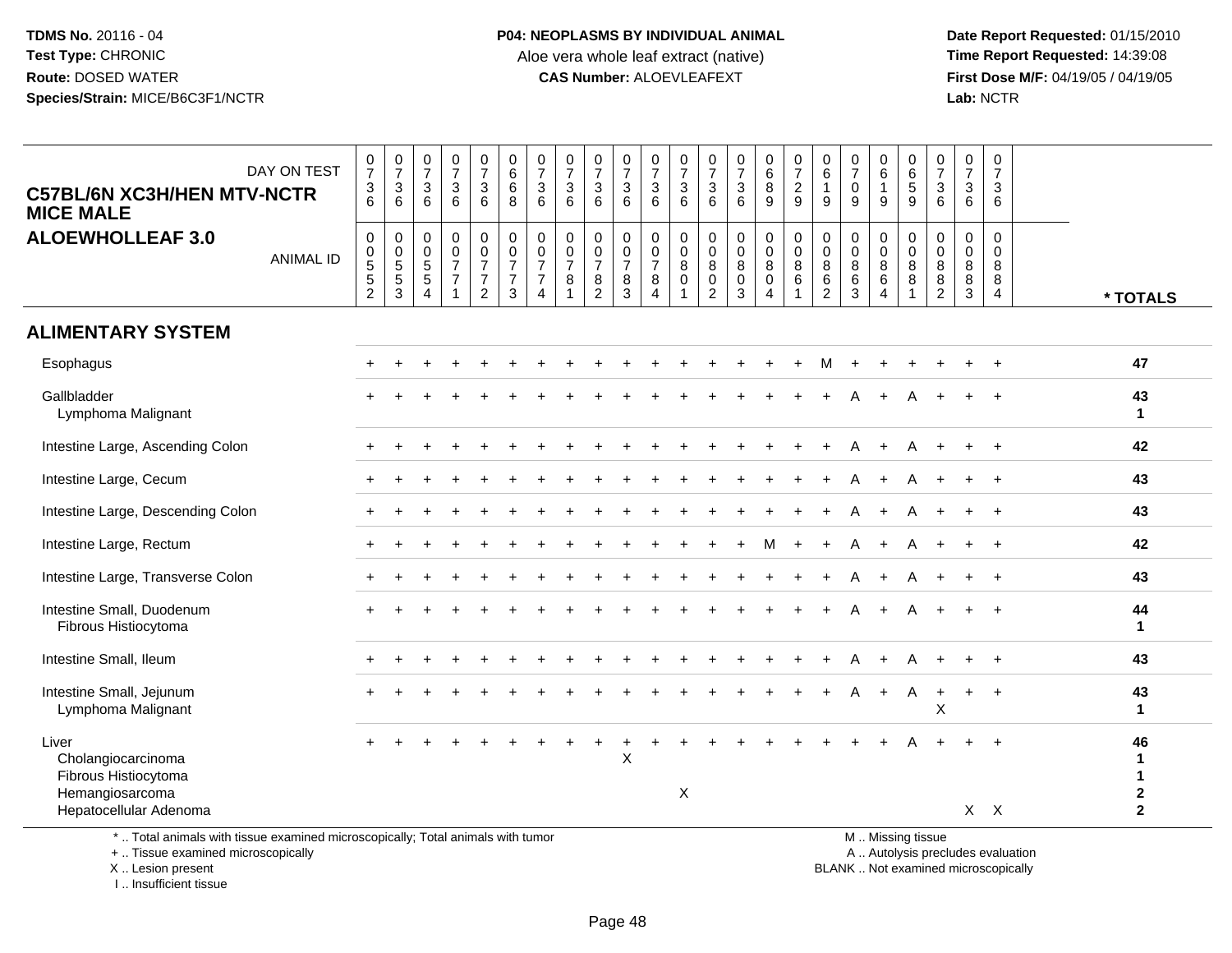| DAY ON TEST<br><b>C57BL/6N XC3H/HEN MTV-NCTR</b><br><b>MICE MALE</b>                                                                                                  | $\frac{0}{7}$<br>$\frac{3}{6}$                 | $\frac{0}{7}$<br>$\mathbf{3}$<br>6                                    | $\frac{0}{7}$<br>$\mathbf{3}$<br>6                   | $\frac{0}{7}$<br>$\mathbf{3}$<br>6                                       | $\frac{0}{7}$<br>$\mathbf{3}$<br>6                                           | $\pmb{0}$<br>$\overline{6}$<br>$\,6\,$<br>8                    | $\frac{0}{7}$<br>$\sqrt{3}$<br>6                                                  | 0<br>$\overline{7}$<br>$\mathbf{3}$<br>6                               | $\begin{array}{c} 0 \\ 7 \end{array}$<br>$\sqrt{3}$<br>6                      | $\frac{0}{7}$<br>$\mathbf{3}$<br>6                      | $\begin{smallmatrix}0\\7\end{smallmatrix}$<br>$\ensuremath{\mathsf{3}}$<br>6 | $\frac{0}{7}$<br>$\sqrt{3}$<br>6               | $\mathbf 0$<br>$\overline{7}$<br>$\sqrt{3}$<br>6             | $\frac{0}{7}$<br>$\mathbf{3}$<br>6                             | 0<br>$\overline{6}$<br>$\bf 8$<br>9                                  | $\frac{0}{7}$<br>$\overline{c}$<br>9               | $\begin{matrix} 0 \\ 6 \end{matrix}$<br>$\mathbf{1}$<br>9         | 0<br>$\overline{7}$<br>$\mathbf 0$<br>9                  | $\mathbf 0$<br>$\overline{6}$<br>9                       | $\begin{array}{c} 0 \\ 6 \end{array}$<br>$\,$ 5 $\,$<br>9 | 0<br>$\overline{7}$<br>$\mathbf{3}$<br>6                     | 0<br>$\overline{7}$<br>3<br>6   | $\mathbf 0$<br>$\overline{7}$<br>$\mathbf{3}$<br>6  |                                   |
|-----------------------------------------------------------------------------------------------------------------------------------------------------------------------|------------------------------------------------|-----------------------------------------------------------------------|------------------------------------------------------|--------------------------------------------------------------------------|------------------------------------------------------------------------------|----------------------------------------------------------------|-----------------------------------------------------------------------------------|------------------------------------------------------------------------|-------------------------------------------------------------------------------|---------------------------------------------------------|------------------------------------------------------------------------------|------------------------------------------------|--------------------------------------------------------------|----------------------------------------------------------------|----------------------------------------------------------------------|----------------------------------------------------|-------------------------------------------------------------------|----------------------------------------------------------|----------------------------------------------------------|-----------------------------------------------------------|--------------------------------------------------------------|---------------------------------|-----------------------------------------------------|-----------------------------------|
| <b>ALOEWHOLLEAF 3.0</b><br><b>ANIMAL ID</b>                                                                                                                           | 0<br>$\pmb{0}$<br>$\,$ 5 $\,$<br>$\frac{5}{2}$ | $\mathbf 0$<br>$\begin{array}{c} 0 \\ 5 \end{array}$<br>$\frac{5}{3}$ | 0<br>0<br>$\sqrt{5}$<br>$\sqrt{5}$<br>$\overline{4}$ | 0<br>$\mathbf 0$<br>$\overline{7}$<br>$\boldsymbol{7}$<br>$\overline{1}$ | $\pmb{0}$<br>$\pmb{0}$<br>$\overline{7}$<br>$\overline{7}$<br>$\overline{2}$ | 0<br>$\overline{0}$<br>$\overline{7}$<br>$\boldsymbol{7}$<br>3 | $\pmb{0}$<br>$\overline{0}$<br>$\overline{7}$<br>$\overline{7}$<br>$\overline{4}$ | $\mathbf 0$<br>$\boldsymbol{0}$<br>$\overline{7}$<br>8<br>$\mathbf{1}$ | $\mathbf 0$<br>$\boldsymbol{0}$<br>$\overline{7}$<br>$\bf8$<br>$\overline{2}$ | 0<br>$\pmb{0}$<br>$\overline{7}$<br>8<br>$\overline{3}$ | 0<br>$\mathbf 0$<br>$\overline{7}$<br>8<br>$\boldsymbol{\Lambda}$            | $\pmb{0}$<br>$\pmb{0}$<br>8<br>$\pmb{0}$<br>-1 | 0<br>$\mathbf 0$<br>$\,8\,$<br>$\mathsf 0$<br>$\overline{2}$ | $\mathbf 0$<br>$\mathbf 0$<br>8<br>$\mathbf 0$<br>$\mathbf{3}$ | 0<br>$\mathsf{O}\xspace$<br>$\bf 8$<br>$\mathbf 0$<br>$\overline{4}$ | 0<br>$\mathsf{O}\xspace$<br>8<br>6<br>$\mathbf{1}$ | $\begin{smallmatrix}0\0\0\end{smallmatrix}$<br>8<br>$\frac{6}{2}$ | 0<br>$\mathbf 0$<br>$\bf 8$<br>$\,6\,$<br>$\overline{3}$ | $\mathbf 0$<br>$\pmb{0}$<br>8<br>$\,6$<br>$\overline{4}$ | 0<br>$\mathbf 0$<br>8<br>8<br>$\overline{1}$              | $\mathbf 0$<br>$\mathbf 0$<br>8<br>$\bf 8$<br>$\overline{2}$ | $\mathbf 0$<br>0<br>8<br>8<br>3 | $\mathbf 0$<br>$\Omega$<br>8<br>8<br>$\overline{4}$ | * TOTALS                          |
| Hepatocellular Carcinoma<br>Hepatocellular Carcinoma, Multiple<br>Histiocytic Sarcoma<br>Lymphoma Malignant                                                           |                                                | $\boldsymbol{\mathsf{X}}$                                             |                                                      |                                                                          |                                                                              |                                                                |                                                                                   | X                                                                      |                                                                               |                                                         |                                                                              |                                                |                                                              |                                                                |                                                                      |                                                    | X                                                                 | X                                                        |                                                          |                                                           |                                                              | $X$ $X$                         |                                                     | 9                                 |
| Mesentery<br>Fibrous Histiocytoma                                                                                                                                     |                                                |                                                                       |                                                      |                                                                          |                                                                              |                                                                | $\ddot{}$                                                                         |                                                                        |                                                                               |                                                         |                                                                              |                                                | $+$                                                          |                                                                |                                                                      |                                                    |                                                                   |                                                          |                                                          |                                                           |                                                              |                                 | $+$                                                 | 4<br>1                            |
| Pancreas<br>Fibrous Histiocytoma<br>Lymphoma Malignant                                                                                                                |                                                |                                                                       |                                                      |                                                                          |                                                                              |                                                                |                                                                                   |                                                                        |                                                                               |                                                         |                                                                              |                                                |                                                              |                                                                |                                                                      |                                                    |                                                                   |                                                          |                                                          | A                                                         |                                                              |                                 |                                                     | 45<br>$\mathbf 1$<br>$\mathbf 1$  |
| <b>Salivary Glands</b>                                                                                                                                                |                                                |                                                                       |                                                      |                                                                          |                                                                              |                                                                |                                                                                   |                                                                        |                                                                               |                                                         |                                                                              |                                                |                                                              |                                                                |                                                                      |                                                    |                                                                   |                                                          |                                                          |                                                           |                                                              |                                 |                                                     | 45                                |
| Stomach, Forestomach<br>Squamous Cell Carcinoma<br>Squamous Cell Papilloma                                                                                            |                                                |                                                                       |                                                      |                                                                          |                                                                              |                                                                |                                                                                   |                                                                        |                                                                               |                                                         | $\mathsf X$                                                                  |                                                |                                                              |                                                                |                                                                      |                                                    |                                                                   |                                                          |                                                          |                                                           |                                                              |                                 |                                                     | 44<br>$\mathbf 1$<br>$\mathbf{2}$ |
| Stomach, Glandular<br>Fibrous Histiocytoma                                                                                                                            |                                                |                                                                       |                                                      |                                                                          |                                                                              |                                                                |                                                                                   |                                                                        |                                                                               |                                                         |                                                                              |                                                |                                                              |                                                                |                                                                      |                                                    |                                                                   |                                                          |                                                          |                                                           |                                                              |                                 |                                                     | 45<br>$\mathbf{1}$                |
| <b>CARDIOVASCULAR SYSTEM</b>                                                                                                                                          |                                                |                                                                       |                                                      |                                                                          |                                                                              |                                                                |                                                                                   |                                                                        |                                                                               |                                                         |                                                                              |                                                |                                                              |                                                                |                                                                      |                                                    |                                                                   |                                                          |                                                          |                                                           |                                                              |                                 |                                                     |                                   |
| <b>Blood Vessel</b>                                                                                                                                                   |                                                |                                                                       |                                                      |                                                                          |                                                                              |                                                                |                                                                                   |                                                                        |                                                                               |                                                         |                                                                              |                                                |                                                              |                                                                |                                                                      |                                                    |                                                                   |                                                          |                                                          |                                                           |                                                              |                                 |                                                     | 47                                |
| Heart<br>Fibrosarcoma, Metastatic, Skin                                                                                                                               |                                                |                                                                       |                                                      |                                                                          |                                                                              |                                                                |                                                                                   |                                                                        |                                                                               |                                                         |                                                                              |                                                |                                                              |                                                                |                                                                      |                                                    |                                                                   |                                                          | $\ddot{}$<br>X                                           |                                                           |                                                              |                                 |                                                     | 47<br>$\blacktriangleleft$        |
| <b>ENDOCRINE SYSTEM</b>                                                                                                                                               |                                                |                                                                       |                                                      |                                                                          |                                                                              |                                                                |                                                                                   |                                                                        |                                                                               |                                                         |                                                                              |                                                |                                                              |                                                                |                                                                      |                                                    |                                                                   |                                                          |                                                          |                                                           |                                                              |                                 |                                                     |                                   |
| <b>Adrenal Cortex</b>                                                                                                                                                 | $+$                                            | $+$                                                                   | $\ddot{}$                                            | $+$                                                                      | $+$                                                                          | $+$                                                            | $+$                                                                               | $+$                                                                    | $+$                                                                           | $\ddot{}$                                               | $+$                                                                          | $\ddot{}$                                      | $\ddot{}$                                                    | $\ddot{}$                                                      | $\ddot{}$                                                            |                                                    | +                                                                 | A                                                        | + A                                                      |                                                           | $+$                                                          | $+$                             | $\ddot{}$                                           | 45                                |
| *  Total animals with tissue examined microscopically; Total animals with tumor<br>+  Tissue examined microscopically<br>X  Lesion present<br>I., Insufficient tissue |                                                |                                                                       |                                                      |                                                                          |                                                                              |                                                                |                                                                                   |                                                                        |                                                                               |                                                         |                                                                              |                                                |                                                              |                                                                |                                                                      |                                                    |                                                                   | BLANK  Not examined microscopically                      |                                                          | M  Missing tissue<br>A  Autolysis precludes evaluation    |                                                              |                                 |                                                     |                                   |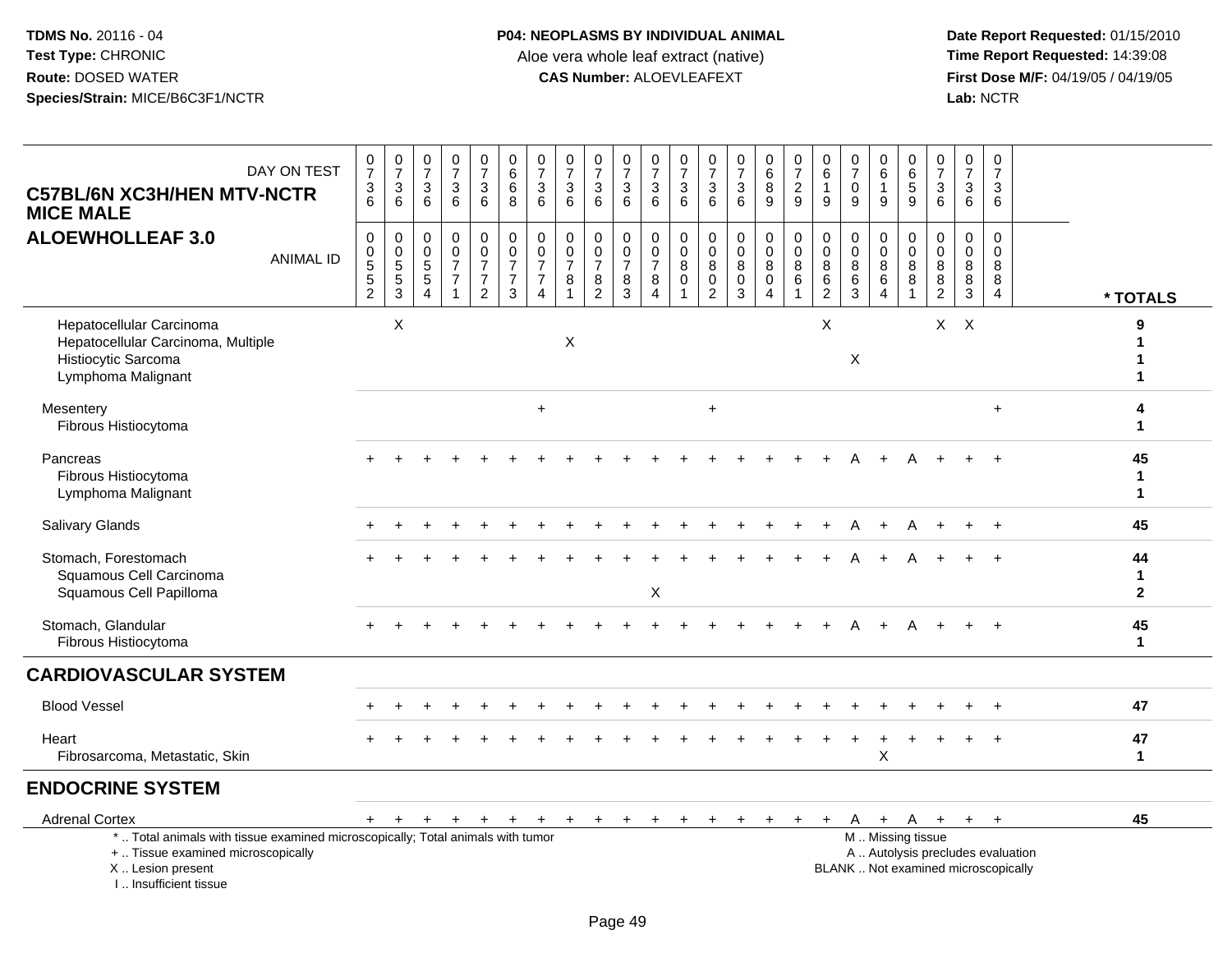**Date Report Requested:** 01/15/2010 **First Dose M/F:** 04/19/05 / 04/19/05<br>Lab: NCTR **Lab:** NCTR

| DAY ON TEST<br><b>C57BL/6N XC3H/HEN MTV-NCTR</b><br><b>MICE MALE</b>                                                 | $\frac{0}{7}$<br>$\frac{3}{6}$ | $\begin{array}{c} 0 \\ 7 \end{array}$<br>$\sqrt{3}$<br>6     | $\frac{0}{7}$<br>3<br>6        | $\frac{0}{7}$<br>$\ensuremath{\mathsf{3}}$<br>6                      | $\frac{0}{7}$<br>$\sqrt{3}$<br>6                               | $\begin{array}{c} 0 \\ 6 \end{array}$<br>$6\overline{6}$<br>8 | $\frac{0}{7}$<br>$\frac{3}{6}$                                               | 0<br>$\overline{7}$<br>$\mathbf{3}$<br>6          | $\frac{0}{7}$<br>$\mathbf{3}$<br>6                            | $\frac{0}{7}$<br>3<br>6                                   | $\frac{0}{7}$<br>$\mathbf{3}$<br>6 | $\frac{0}{7}$<br>$\mathbf{3}$<br>6                 | $\frac{0}{7}$<br>$\sqrt{3}$<br>6                     | $\frac{0}{7}$<br>$\frac{3}{6}$                                       | $\begin{array}{c} 0 \\ 6 \end{array}$<br>$\overline{8}$<br>$\overline{9}$ | $\frac{0}{7}$<br>$\overline{c}$<br>9                     | 0<br>$6\phantom{a}$<br>$\mathbf{1}$<br>9               | $\frac{0}{7}$<br>$\mathbf 0$<br>9                   | $_{6}^{\rm 0}$<br>$\mathbf{1}$<br>9                 | 0<br>$6\overline{6}$<br>$\overline{5}$<br>9 | $\begin{smallmatrix}0\\7\end{smallmatrix}$<br>$\ensuremath{\mathsf{3}}$<br>6 | 0<br>$\overline{7}$<br>3<br>6                        | $\pmb{0}$<br>$\overline{7}$<br>3<br>6               |                                  |                         |
|----------------------------------------------------------------------------------------------------------------------|--------------------------------|--------------------------------------------------------------|--------------------------------|----------------------------------------------------------------------|----------------------------------------------------------------|---------------------------------------------------------------|------------------------------------------------------------------------------|---------------------------------------------------|---------------------------------------------------------------|-----------------------------------------------------------|------------------------------------|----------------------------------------------------|------------------------------------------------------|----------------------------------------------------------------------|---------------------------------------------------------------------------|----------------------------------------------------------|--------------------------------------------------------|-----------------------------------------------------|-----------------------------------------------------|---------------------------------------------|------------------------------------------------------------------------------|------------------------------------------------------|-----------------------------------------------------|----------------------------------|-------------------------|
| <b>ALOEWHOLLEAF 3.0</b><br><b>ANIMAL ID</b>                                                                          | $\pmb{0}$<br>0<br>5<br>5<br>2  | $\pmb{0}$<br>$\begin{array}{c} 0 \\ 5 \\ 5 \\ 3 \end{array}$ | 0<br>0<br>$\sqrt{5}$<br>5<br>4 | 0<br>$\mathbf 0$<br>$\overline{7}$<br>$\overline{7}$<br>$\mathbf{1}$ | $\pmb{0}$<br>$\frac{0}{7}$<br>$\overline{7}$<br>$\overline{2}$ | 0<br>$\mathbf 0$<br>$\overline{7}$<br>$\boldsymbol{7}$<br>3   | $\pmb{0}$<br>$\pmb{0}$<br>$\overline{7}$<br>$\overline{7}$<br>$\overline{4}$ | $\mathbf 0$<br>$\mathbf 0$<br>$\overline{7}$<br>8 | $\mathbf 0$<br>$\mathbf 0$<br>$\overline{7}$<br>$\frac{8}{2}$ | 0<br>$\mathbf 0$<br>$\overline{7}$<br>8<br>$\overline{3}$ | 0<br>$\frac{0}{7}$<br>$_{4}^{8}$   | 0<br>$\mathbf 0$<br>8<br>$\pmb{0}$<br>$\mathbf{1}$ | 0<br>$\mathbf 0$<br>8<br>$\pmb{0}$<br>$\overline{c}$ | $\mathbf 0$<br>$\mathbf 0$<br>$\bf 8$<br>$\pmb{0}$<br>$\overline{3}$ | 0<br>$\mathbf 0$<br>8<br>$\mathbf 0$<br>$\overline{4}$                    | $\pmb{0}$<br>$\mathbf 0$<br>8<br>$\,6$<br>$\overline{1}$ | $\mathbf 0$<br>$\mathbf 0$<br>8<br>6<br>$\overline{2}$ | $\mathbf 0$<br>$\Omega$<br>8<br>6<br>$\overline{3}$ | 0<br>$\pmb{0}$<br>$\bf8$<br>$\,6$<br>$\overline{4}$ | 0<br>$\mathbf 0$<br>8<br>8                  | $\mathbf 0$<br>$\mathbf{0}$<br>8<br>$\frac{8}{2}$                            | $\mathbf 0$<br>$\mathbf 0$<br>8<br>8<br>$\mathbf{3}$ | $\mathbf 0$<br>$\Omega$<br>8<br>8<br>$\overline{4}$ |                                  | * TOTALS                |
| Fibrous Histiocytoma                                                                                                 |                                |                                                              |                                |                                                                      |                                                                |                                                               |                                                                              |                                                   |                                                               |                                                           |                                    |                                                    |                                                      |                                                                      |                                                                           |                                                          |                                                        |                                                     |                                                     |                                             |                                                                              |                                                      |                                                     |                                  | 1                       |
| Adrenal Medulla<br>Pheochromocytoma Benign<br>Pheochromocytoma Malignant                                             |                                |                                                              |                                |                                                                      |                                                                |                                                               |                                                                              |                                                   |                                                               |                                                           |                                    | М                                                  |                                                      |                                                                      |                                                                           |                                                          |                                                        | X                                                   |                                                     |                                             |                                                                              |                                                      | $+$                                                 |                                  | 44<br>-1<br>$\mathbf 1$ |
| Islets, Pancreatic                                                                                                   |                                |                                                              |                                |                                                                      |                                                                |                                                               |                                                                              |                                                   |                                                               |                                                           |                                    |                                                    |                                                      |                                                                      |                                                                           |                                                          |                                                        | A                                                   | $\ddot{+}$                                          | A                                           |                                                                              | $+$                                                  | $\ddot{+}$                                          |                                  | 45                      |
| Parathyroid Gland                                                                                                    |                                |                                                              |                                |                                                                      |                                                                |                                                               |                                                                              |                                                   |                                                               |                                                           |                                    |                                                    |                                                      |                                                                      |                                                                           |                                                          |                                                        |                                                     |                                                     |                                             |                                                                              |                                                      |                                                     |                                  | 41                      |
| <b>Pituitary Gland</b>                                                                                               | $+$                            |                                                              |                                |                                                                      |                                                                |                                                               |                                                                              |                                                   |                                                               |                                                           |                                    |                                                    |                                                      |                                                                      |                                                                           |                                                          |                                                        |                                                     |                                                     | A                                           |                                                                              | $+$                                                  | $\ddot{+}$                                          |                                  | 45                      |
| <b>Thyroid Gland</b>                                                                                                 |                                |                                                              |                                |                                                                      |                                                                |                                                               |                                                                              |                                                   |                                                               |                                                           |                                    |                                                    |                                                      |                                                                      |                                                                           |                                                          |                                                        |                                                     |                                                     | A                                           |                                                                              |                                                      | $\ddot{+}$                                          |                                  | 45                      |
| <b>GENERAL BODY SYSTEM</b>                                                                                           |                                |                                                              |                                |                                                                      |                                                                |                                                               |                                                                              |                                                   |                                                               |                                                           |                                    |                                                    |                                                      |                                                                      |                                                                           |                                                          |                                                        |                                                     |                                                     |                                             |                                                                              |                                                      |                                                     |                                  |                         |
| <b>NONE</b>                                                                                                          |                                |                                                              |                                |                                                                      |                                                                |                                                               |                                                                              |                                                   |                                                               |                                                           |                                    |                                                    |                                                      |                                                                      |                                                                           |                                                          |                                                        |                                                     |                                                     |                                             |                                                                              |                                                      |                                                     |                                  |                         |
| <b>GENITAL SYSTEM</b>                                                                                                |                                |                                                              |                                |                                                                      |                                                                |                                                               |                                                                              |                                                   |                                                               |                                                           |                                    |                                                    |                                                      |                                                                      |                                                                           |                                                          |                                                        |                                                     |                                                     |                                             |                                                                              |                                                      |                                                     |                                  |                         |
| Epididymis<br>Fibrous Histiocytoma                                                                                   |                                |                                                              |                                |                                                                      |                                                                |                                                               |                                                                              |                                                   |                                                               |                                                           |                                    |                                                    |                                                      |                                                                      |                                                                           |                                                          |                                                        |                                                     |                                                     | А                                           |                                                                              |                                                      | $\ddot{}$                                           |                                  | 45<br>$\mathbf 1$       |
| <b>Preputial Gland</b>                                                                                               |                                |                                                              |                                |                                                                      |                                                                |                                                               |                                                                              |                                                   |                                                               |                                                           |                                    |                                                    |                                                      |                                                                      |                                                                           |                                                          |                                                        |                                                     |                                                     | A                                           |                                                                              |                                                      | $\ddot{+}$                                          |                                  | 45                      |
| Prostate                                                                                                             |                                |                                                              |                                |                                                                      |                                                                |                                                               |                                                                              |                                                   |                                                               |                                                           |                                    |                                                    |                                                      |                                                                      |                                                                           |                                                          |                                                        |                                                     |                                                     | м                                           |                                                                              |                                                      | $+$                                                 |                                  | 44                      |
| Seminal Vesicle                                                                                                      |                                |                                                              |                                |                                                                      |                                                                |                                                               |                                                                              |                                                   |                                                               |                                                           |                                    |                                                    |                                                      |                                                                      |                                                                           |                                                          |                                                        |                                                     |                                                     |                                             |                                                                              |                                                      | $\div$                                              |                                  | 44                      |
| <b>Testes</b>                                                                                                        |                                |                                                              |                                |                                                                      |                                                                |                                                               |                                                                              |                                                   |                                                               |                                                           |                                    |                                                    |                                                      |                                                                      |                                                                           |                                                          |                                                        |                                                     |                                                     |                                             |                                                                              |                                                      | $\ddot{}$                                           |                                  | 44                      |
| *  Total animals with tissue examined microscopically; Total animals with tumor<br>+ Tissue examined microscopically |                                |                                                              |                                |                                                                      |                                                                |                                                               |                                                                              |                                                   |                                                               |                                                           |                                    |                                                    |                                                      |                                                                      |                                                                           |                                                          |                                                        |                                                     |                                                     | M  Missing tissue                           |                                                                              |                                                      |                                                     | A Autolysis precludes evaluation |                         |

+ .. Tissue examined microscopically

X .. Lesion present

I .. Insufficient tissue

 A .. Autolysis precludes evaluationLesion present BLANK .. Not examined microscopically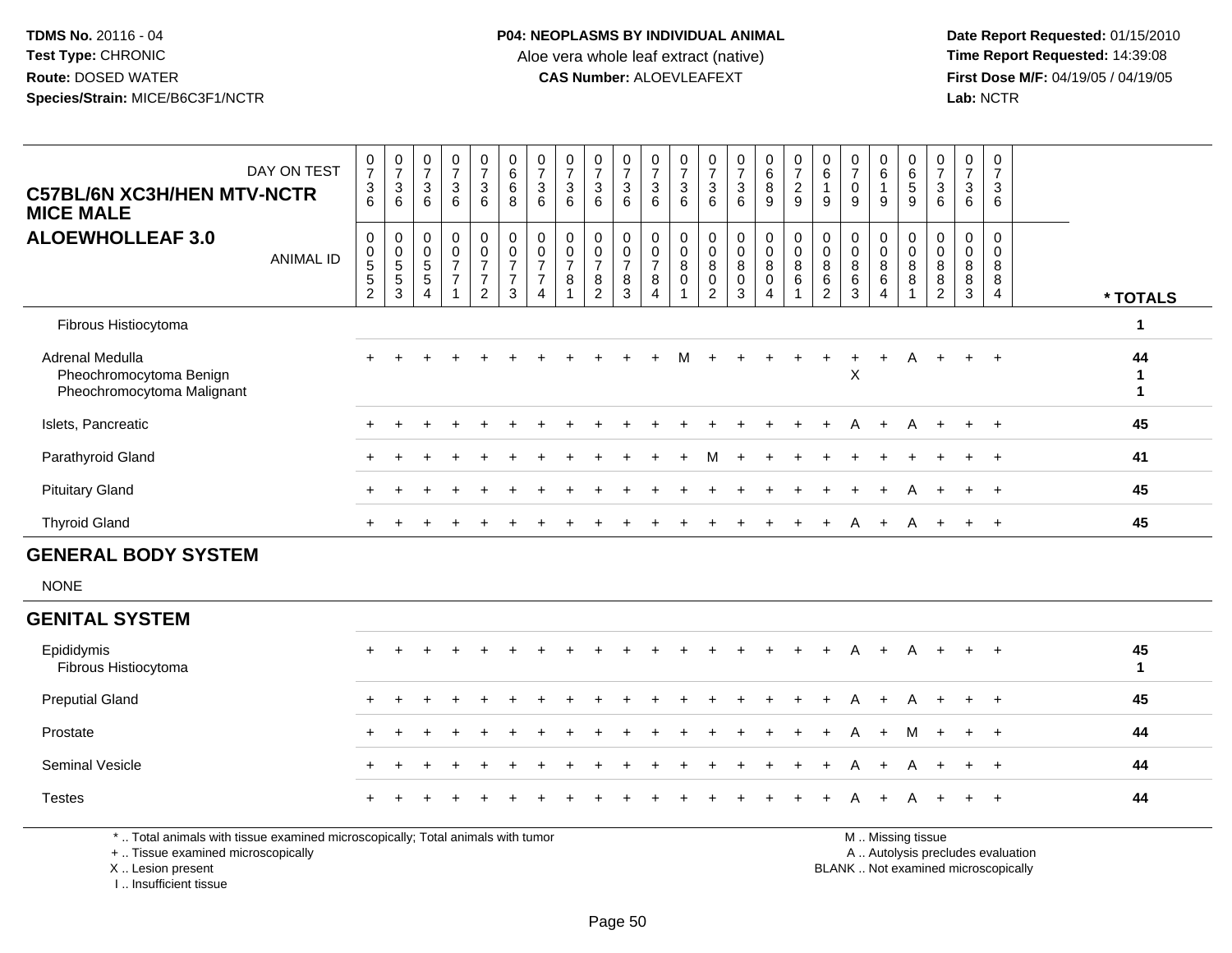| DAY ON TEST<br><b>C57BL/6N XC3H/HEN MTV-NCTR</b><br><b>MICE MALE</b>                                                                                                | $\frac{0}{7}$<br>$\frac{3}{6}$                                 | $\frac{0}{7}$<br>$\frac{3}{6}$                            | $\frac{0}{7}$<br>$\mathbf{3}$<br>6                          | $\begin{array}{c} 0 \\ 7 \end{array}$<br>$\sqrt{3}$<br>6                       | $\frac{0}{7}$<br>$\mathbf{3}$<br>6                                   | $_{6}^{\rm 0}$<br>$6\phantom{a}$<br>8                                          | $\begin{array}{c} 0 \\ 7 \end{array}$<br>$\ensuremath{\mathsf{3}}$<br>$\,6$  | $\frac{0}{7}$<br>$\sqrt{3}$<br>$6\phantom{1}$     | $\frac{0}{7}$<br>$\sqrt{3}$<br>$6\phantom{1}6$                      | $\frac{0}{7}$<br>3<br>$6\phantom{1}$         | $\frac{0}{7}$<br>$\sqrt{3}$<br>6                                         | $\frac{0}{7}$<br>$\mathbf{3}$<br>6         | $\frac{0}{7}$<br>$\sqrt{3}$<br>$6\phantom{1}$                     | $\frac{0}{7}$<br>$\sqrt{3}$<br>$6\phantom{a}$                           | $_{6}^{\rm 0}$<br>$\overline{8}$<br>9                                  | $\frac{0}{7}$<br>$\frac{2}{9}$                                  | 0<br>$\,6\,$<br>$\overline{1}$<br>9                          | $\frac{0}{7}$<br>$\mathbf 0$<br>9                            | $\begin{matrix} 0 \\ 6 \end{matrix}$<br>$\mathbf{1}$<br>9 | $\begin{matrix} 0 \\ 6 \end{matrix}$<br>$\overline{5}$<br>9     | $\frac{0}{7}$<br>$\mathbf{3}$<br>6                             | $\begin{array}{c} 0 \\ 7 \end{array}$<br>$\mathbf{3}$<br>6 | $\pmb{0}$<br>$\overline{7}$<br>$\mathbf{3}$<br>$\,6\,$            |                                      |
|---------------------------------------------------------------------------------------------------------------------------------------------------------------------|----------------------------------------------------------------|-----------------------------------------------------------|-------------------------------------------------------------|--------------------------------------------------------------------------------|----------------------------------------------------------------------|--------------------------------------------------------------------------------|------------------------------------------------------------------------------|---------------------------------------------------|---------------------------------------------------------------------|----------------------------------------------|--------------------------------------------------------------------------|--------------------------------------------|-------------------------------------------------------------------|-------------------------------------------------------------------------|------------------------------------------------------------------------|-----------------------------------------------------------------|--------------------------------------------------------------|--------------------------------------------------------------|-----------------------------------------------------------|-----------------------------------------------------------------|----------------------------------------------------------------|------------------------------------------------------------|-------------------------------------------------------------------|--------------------------------------|
| <b>ALOEWHOLLEAF 3.0</b><br><b>ANIMAL ID</b>                                                                                                                         | $\mathbf 0$<br>$\mathbf 0$<br>$\overline{5}$<br>$\overline{2}$ | $\mathbf 0$<br>$\pmb{0}$<br>$\frac{5}{5}$<br>$\mathbf{3}$ | $\mathbf 0$<br>$\mathbf 0$<br>$\sqrt{5}$<br>$\sqrt{5}$<br>4 | $\mathbf 0$<br>$\mathbf 0$<br>$\overline{7}$<br>$\overline{7}$<br>$\mathbf{1}$ | 0<br>$\pmb{0}$<br>$\overline{7}$<br>$\overline{7}$<br>$\overline{2}$ | $\mathsf 0$<br>$\mathsf 0$<br>$\overline{7}$<br>$\overline{7}$<br>$\mathbf{3}$ | $\pmb{0}$<br>$\pmb{0}$<br>$\overline{7}$<br>$\overline{7}$<br>$\overline{4}$ | $\mathbf 0$<br>$\mathbf 0$<br>$\overline{7}$<br>8 | $\mathbf 0$<br>$\mathsf 0$<br>$\overline{7}$<br>8<br>$\overline{2}$ | 0<br>$\mathbf 0$<br>$\overline{7}$<br>8<br>3 | $\mathbf 0$<br>$\boldsymbol{0}$<br>$\overline{7}$<br>8<br>$\overline{4}$ | 0<br>$\mathbf 0$<br>$\bf 8$<br>$\mathbf 0$ | $\mathbf 0$<br>$\pmb{0}$<br>$\bf8$<br>$\pmb{0}$<br>$\overline{2}$ | $\pmb{0}$<br>$\pmb{0}$<br>$\overline{8}$<br>$\pmb{0}$<br>$\overline{3}$ | $\mathbf 0$<br>$\mathbf 0$<br>$\bf 8$<br>$\mathbf 0$<br>$\overline{4}$ | $_{\rm 0}^{\rm 0}$<br>$\overline{8}$<br>$\,6\,$<br>$\mathbf{1}$ | $\mathbf 0$<br>$\mathbf 0$<br>8<br>$\,6\,$<br>$\overline{c}$ | $\mathbf 0$<br>$\mathbf 0$<br>$\, 8$<br>$6\phantom{1}6$<br>3 | 0<br>$\mathbf 0$<br>8<br>6<br>4                           | 0<br>$\mathsf{O}\xspace$<br>$\overline{8}$<br>8<br>$\mathbf{1}$ | $\mathbf 0$<br>$\mathsf{O}\xspace$<br>8<br>8<br>$\overline{2}$ | $\mathbf 0$<br>0<br>8<br>8<br>$\mathbf{3}$                 | $\mathbf 0$<br>$\mathbf 0$<br>$\,8\,$<br>$\bf8$<br>$\overline{4}$ | * TOTALS                             |
| Hemangioma                                                                                                                                                          |                                                                |                                                           |                                                             |                                                                                |                                                                      |                                                                                |                                                                              |                                                   |                                                                     |                                              |                                                                          |                                            |                                                                   |                                                                         | X                                                                      |                                                                 |                                                              |                                                              |                                                           |                                                                 |                                                                |                                                            |                                                                   | $\mathbf 1$                          |
| <b>HEMATOPOIETIC SYSTEM</b>                                                                                                                                         |                                                                |                                                           |                                                             |                                                                                |                                                                      |                                                                                |                                                                              |                                                   |                                                                     |                                              |                                                                          |                                            |                                                                   |                                                                         |                                                                        |                                                                 |                                                              |                                                              |                                                           |                                                                 |                                                                |                                                            |                                                                   |                                      |
| <b>Bone Marrow</b>                                                                                                                                                  |                                                                |                                                           |                                                             |                                                                                |                                                                      |                                                                                |                                                                              |                                                   |                                                                     |                                              |                                                                          |                                            |                                                                   |                                                                         |                                                                        |                                                                 |                                                              |                                                              |                                                           |                                                                 |                                                                |                                                            | $\overline{+}$                                                    | 45                                   |
| Lymph Node<br>Lumbar, Lymphoma Malignant<br>Mediastinal, Fibrous Histiocytoma<br>Mediastinal, Lymphoma Malignant                                                    |                                                                |                                                           |                                                             |                                                                                |                                                                      | $\ddot{}$                                                                      |                                                                              |                                                   |                                                                     |                                              |                                                                          |                                            |                                                                   |                                                                         | $\div$                                                                 |                                                                 |                                                              |                                                              |                                                           |                                                                 | $\ddot{}$<br>X                                                 |                                                            |                                                                   | $\overline{\mathbf{r}}$<br>1<br>1    |
| Pancreatic, Lymphoma Malignant<br>Renal, Lymphoma Malignant                                                                                                         |                                                                |                                                           |                                                             |                                                                                |                                                                      |                                                                                |                                                                              |                                                   |                                                                     |                                              |                                                                          |                                            |                                                                   |                                                                         |                                                                        |                                                                 |                                                              |                                                              |                                                           |                                                                 | X<br>$\pmb{\times}$                                            |                                                            |                                                                   | $\mathbf{1}$<br>$\mathbf{2}$         |
| Lymph Node, Mandibular                                                                                                                                              |                                                                |                                                           |                                                             |                                                                                |                                                                      |                                                                                | м                                                                            |                                                   |                                                                     |                                              |                                                                          |                                            |                                                                   |                                                                         |                                                                        |                                                                 |                                                              |                                                              |                                                           |                                                                 |                                                                |                                                            |                                                                   | 44                                   |
| Lymph Node, Mesenteric<br>Lymphoma Malignant                                                                                                                        |                                                                |                                                           |                                                             |                                                                                |                                                                      |                                                                                |                                                                              |                                                   |                                                                     |                                              |                                                                          |                                            |                                                                   |                                                                         |                                                                        |                                                                 |                                                              |                                                              | $\div$                                                    | M                                                               | $\ddot{}$<br>X                                                 | $\pm$                                                      | $\overline{+}$                                                    | 43<br>$\overline{2}$                 |
| Spleen<br>Fibrous Histiocytoma<br>Lymphoma Malignant                                                                                                                |                                                                |                                                           |                                                             |                                                                                |                                                                      |                                                                                |                                                                              |                                                   |                                                                     |                                              |                                                                          |                                            |                                                                   |                                                                         |                                                                        |                                                                 |                                                              |                                                              |                                                           |                                                                 | X                                                              |                                                            |                                                                   | 44<br>$\mathbf{1}$<br>$\overline{2}$ |
| Thymus<br>Lymphoma Malignant                                                                                                                                        |                                                                |                                                           |                                                             |                                                                                |                                                                      |                                                                                |                                                                              |                                                   |                                                                     |                                              |                                                                          |                                            |                                                                   |                                                                         | $+$                                                                    | м                                                               | $+$                                                          | м                                                            | $+$                                                       | M                                                               | $+$                                                            | $+$                                                        | $+$                                                               | 40<br>$\mathbf{1}$                   |
| <b>INTEGUMENTARY SYSTEM</b>                                                                                                                                         |                                                                |                                                           |                                                             |                                                                                |                                                                      |                                                                                |                                                                              |                                                   |                                                                     |                                              |                                                                          |                                            |                                                                   |                                                                         |                                                                        |                                                                 |                                                              |                                                              |                                                           |                                                                 |                                                                |                                                            |                                                                   |                                      |
| <b>Mammary Gland</b>                                                                                                                                                | м                                                              | м                                                         | м                                                           | м                                                                              | M                                                                    | M                                                                              | M                                                                            | м                                                 | M                                                                   | M                                            | M                                                                        | M                                          | M                                                                 | M                                                                       | M                                                                      | M                                                               | M                                                            | M                                                            | M                                                         | M                                                               | M                                                              | M                                                          | M                                                                 | $\blacktriangleleft$                 |
| Skin<br>Carcinoma                                                                                                                                                   |                                                                |                                                           |                                                             |                                                                                |                                                                      |                                                                                |                                                                              |                                                   |                                                                     |                                              |                                                                          |                                            |                                                                   |                                                                         |                                                                        |                                                                 |                                                              |                                                              |                                                           |                                                                 |                                                                |                                                            |                                                                   | 48<br>$\mathbf{1}$                   |
| *  Total animals with tissue examined microscopically; Total animals with tumor<br>+  Tissue examined microscopically<br>X  Lesion present<br>I Insufficient tissue |                                                                |                                                           |                                                             |                                                                                |                                                                      |                                                                                |                                                                              |                                                   |                                                                     |                                              |                                                                          |                                            |                                                                   |                                                                         |                                                                        |                                                                 |                                                              | BLANK  Not examined microscopically                          |                                                           | M  Missing tissue<br>A  Autolysis precludes evaluation          |                                                                |                                                            |                                                                   |                                      |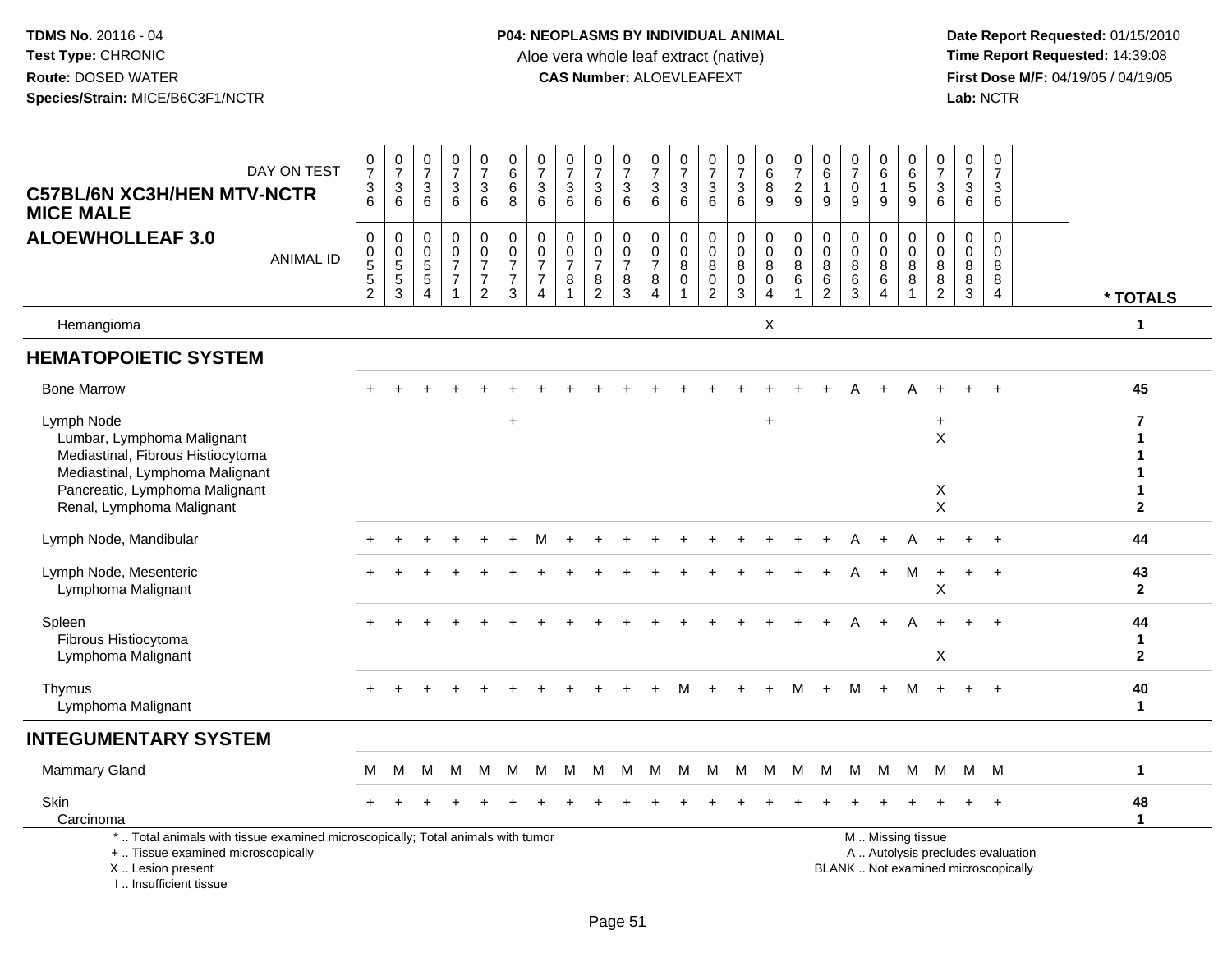**Date Report Requested:** 01/15/2010 **First Dose M/F:** 04/19/05 / 04/19/05<br>Lab: NCTR **Lab:** NCTR

| DAY ON TEST<br><b>C57BL/6N XC3H/HEN MTV-NCTR</b><br><b>MICE MALE</b>                                                                    | $\frac{0}{7}$<br>$\frac{3}{6}$            | $\frac{0}{7}$<br>$\frac{3}{6}$ | $\frac{0}{7}$<br>3<br>6                                                          | $\begin{array}{c} 0 \\ 7 \end{array}$<br>$\sqrt{3}$<br>6                      | $\frac{0}{7}$<br>3<br>6                                | $\begin{array}{c} 0 \\ 6 \end{array}$<br>$6\overline{6}$<br>8      | $\frac{0}{7}$<br>$\ensuremath{\mathsf{3}}$<br>6                          | $\frac{0}{7}$<br>3<br>6                 | $\frac{0}{7}$<br>$\mathbf{3}$<br>6                                        | $\frac{0}{7}$<br>3<br>6            | $\frac{0}{7}$<br>$\sqrt{3}$<br>6                        | $\frac{0}{7}$<br>$\ensuremath{\mathsf{3}}$<br>6                | 0<br>$\overline{7}$<br>$\ensuremath{\mathsf{3}}$<br>6          | $\frac{0}{7}$<br>$\mathbf{3}$<br>6                             | $\begin{array}{c} 0 \\ 6 \end{array}$<br>$\overline{8}$<br>9                      | $\frac{0}{7}$<br>$\overline{2}$<br>9                                        | $_6^0$<br>$\mathbf{1}$<br>9                            | $\frac{0}{7}$<br>$\boldsymbol{0}$<br>9 | $\begin{array}{c} 0 \\ 6 \end{array}$<br>$\mathbf{1}$<br>9                                | 0<br>$\overline{6}$<br>$\sqrt{5}$<br>9 | $\frac{0}{7}$<br>$\mathbf{3}$<br>6                                                  | $\,0\,$<br>$\overline{7}$<br>$\mathbf{3}$<br>6 | $\mathbf 0$<br>$\overline{7}$<br>$\mathbf{3}$<br>6  |                                   |                                           |
|-----------------------------------------------------------------------------------------------------------------------------------------|-------------------------------------------|--------------------------------|----------------------------------------------------------------------------------|-------------------------------------------------------------------------------|--------------------------------------------------------|--------------------------------------------------------------------|--------------------------------------------------------------------------|-----------------------------------------|---------------------------------------------------------------------------|------------------------------------|---------------------------------------------------------|----------------------------------------------------------------|----------------------------------------------------------------|----------------------------------------------------------------|-----------------------------------------------------------------------------------|-----------------------------------------------------------------------------|--------------------------------------------------------|----------------------------------------|-------------------------------------------------------------------------------------------|----------------------------------------|-------------------------------------------------------------------------------------|------------------------------------------------|-----------------------------------------------------|-----------------------------------|-------------------------------------------|
| <b>ALOEWHOLLEAF 3.0</b><br><b>ANIMAL ID</b>                                                                                             | 0<br>0<br>$\frac{5}{5}$<br>$\overline{2}$ | 0<br>0<br>5<br>5<br>3          | $\mathbf 0$<br>$\mathbf 0$<br>$\overline{5}$<br>$\overline{5}$<br>$\overline{4}$ | $\mathbf 0$<br>$\mathbf 0$<br>$\overline{7}$<br>$\overline{7}$<br>$\mathbf 1$ | 0<br>$\frac{0}{7}$<br>$\overline{7}$<br>$\overline{2}$ | $\begin{matrix} 0 \\ 0 \\ 7 \end{matrix}$<br>$\boldsymbol{7}$<br>3 | $_{\rm 0}^{\rm 0}$<br>$\overline{7}$<br>$\overline{7}$<br>$\overline{4}$ | 0<br>$\mathbf 0$<br>$\overline{7}$<br>8 | $\mathbf 0$<br>$\mathbf 0$<br>$\overline{7}$<br>$\bf 8$<br>$\overline{2}$ | 0<br>0<br>$\overline{7}$<br>8<br>3 | $\pmb{0}$<br>$\frac{0}{7}$<br>$\bf 8$<br>$\overline{4}$ | $\pmb{0}$<br>$\mathbf 0$<br>$\overline{8}$<br>$\mathbf 0$<br>1 | 0<br>$\mathbf 0$<br>8<br>$\mathsf{O}\xspace$<br>$\overline{c}$ | $\mathbf 0$<br>$\mathbf 0$<br>8<br>$\mathbf 0$<br>$\mathbf{3}$ | $\pmb{0}$<br>$\mathsf{O}\xspace$<br>$\overline{8}$<br>$\pmb{0}$<br>$\overline{4}$ | $\pmb{0}$<br>$\pmb{0}$<br>$\overline{8}$<br>$6\overline{6}$<br>$\mathbf{1}$ | $\mathbf 0$<br>$\mathbf 0$<br>8<br>6<br>$\overline{2}$ | 0<br>$\mathbf 0$<br>8<br>$\,6\,$<br>3  | $\mathbf 0$<br>$\mathbf 0$<br>$\overline{8}$<br>$6\phantom{a}$<br>$\overline{\mathbf{4}}$ | 0<br>$\Omega$<br>8<br>$\,8\,$          | $\mathbf 0$<br>$\overline{0}$<br>$\overline{8}$<br>$\overline{8}$<br>$\overline{2}$ | $\mathbf 0$<br>$\Omega$<br>8<br>8<br>3         | $\mathbf 0$<br>$\Omega$<br>8<br>8<br>$\overline{4}$ |                                   | * TOTALS                                  |
| Fibroma<br>Fibrosarcoma<br>Fibrous Histiocytoma<br>Sarcoma<br>Schwannoma Malignant<br>Squamous Cell Papilloma                           |                                           | $\boldsymbol{\mathsf{X}}$      |                                                                                  |                                                                               |                                                        | X                                                                  |                                                                          |                                         |                                                                           |                                    |                                                         |                                                                |                                                                |                                                                |                                                                                   | $\mathsf{X}$                                                                | $\pmb{\times}$                                         |                                        | $\mathsf X$                                                                               |                                        |                                                                                     | X                                              |                                                     |                                   | $\mathbf{2}$                              |
| <b>MUSCULOSKELETAL SYSTEM</b>                                                                                                           |                                           |                                |                                                                                  |                                                                               |                                                        |                                                                    |                                                                          |                                         |                                                                           |                                    |                                                         |                                                                |                                                                |                                                                |                                                                                   |                                                                             |                                                        |                                        |                                                                                           |                                        |                                                                                     |                                                |                                                     |                                   |                                           |
| Bone, Femur                                                                                                                             |                                           |                                |                                                                                  |                                                                               |                                                        |                                                                    |                                                                          |                                         |                                                                           |                                    |                                                         |                                                                |                                                                |                                                                |                                                                                   |                                                                             |                                                        |                                        |                                                                                           |                                        |                                                                                     |                                                | $\ddot{}$                                           |                                   | 46                                        |
| <b>NERVOUS SYSTEM</b>                                                                                                                   |                                           |                                |                                                                                  |                                                                               |                                                        |                                                                    |                                                                          |                                         |                                                                           |                                    |                                                         |                                                                |                                                                |                                                                |                                                                                   |                                                                             |                                                        |                                        |                                                                                           |                                        |                                                                                     |                                                |                                                     |                                   |                                           |
| Brain, Brain Stem                                                                                                                       |                                           |                                |                                                                                  |                                                                               |                                                        |                                                                    |                                                                          |                                         |                                                                           |                                    |                                                         |                                                                |                                                                |                                                                |                                                                                   |                                                                             |                                                        |                                        |                                                                                           |                                        |                                                                                     |                                                |                                                     |                                   | 44                                        |
| Brain, Cerebellum                                                                                                                       |                                           |                                |                                                                                  |                                                                               |                                                        |                                                                    |                                                                          |                                         |                                                                           |                                    |                                                         |                                                                |                                                                |                                                                |                                                                                   |                                                                             |                                                        |                                        |                                                                                           | A                                      |                                                                                     |                                                | $\ddot{}$                                           |                                   | 44                                        |
| Brain, Cerebrum                                                                                                                         |                                           |                                |                                                                                  |                                                                               |                                                        |                                                                    |                                                                          |                                         |                                                                           |                                    |                                                         |                                                                |                                                                |                                                                |                                                                                   |                                                                             |                                                        |                                        |                                                                                           | A                                      |                                                                                     | $+$                                            | $\ddot{}$                                           |                                   | 43                                        |
| <b>RESPIRATORY SYSTEM</b>                                                                                                               |                                           |                                |                                                                                  |                                                                               |                                                        |                                                                    |                                                                          |                                         |                                                                           |                                    |                                                         |                                                                |                                                                |                                                                |                                                                                   |                                                                             |                                                        |                                        |                                                                                           |                                        |                                                                                     |                                                |                                                     |                                   |                                           |
| Lung<br>Alveolar/Bronchiolar Adenoma<br>Alveolar/Bronchiolar Carcinoma<br>Carcinoma, Metastatic, Skin<br>Fibrosarcoma, Metastatic, Skin |                                           | $\boldsymbol{\mathsf{X}}$      | X                                                                                |                                                                               |                                                        |                                                                    |                                                                          |                                         |                                                                           |                                    |                                                         |                                                                |                                                                |                                                                |                                                                                   |                                                                             |                                                        |                                        | X                                                                                         |                                        |                                                                                     |                                                |                                                     |                                   | 47<br>3<br>1<br>1<br>$\blacktriangleleft$ |
| Nose                                                                                                                                    |                                           |                                |                                                                                  |                                                                               |                                                        |                                                                    |                                                                          |                                         |                                                                           |                                    |                                                         |                                                                |                                                                |                                                                |                                                                                   |                                                                             |                                                        |                                        |                                                                                           |                                        |                                                                                     |                                                |                                                     |                                   | 47                                        |
| Trachea                                                                                                                                 |                                           |                                |                                                                                  |                                                                               |                                                        |                                                                    |                                                                          |                                         |                                                                           |                                    |                                                         |                                                                |                                                                |                                                                |                                                                                   |                                                                             |                                                        |                                        |                                                                                           |                                        |                                                                                     |                                                |                                                     |                                   | 45                                        |
| *  Total animals with tissue examined microscopically; Total animals with tumor<br>+  Tissue examined microscopically                   |                                           |                                |                                                                                  |                                                                               |                                                        |                                                                    |                                                                          |                                         |                                                                           |                                    |                                                         |                                                                |                                                                |                                                                |                                                                                   |                                                                             |                                                        |                                        |                                                                                           | M  Missing tissue                      |                                                                                     |                                                |                                                     | A  Autolysis precludes evaluation |                                           |

X .. Lesion present

I .. Insufficient tissue

Lesion present BLANK .. Not examined microscopically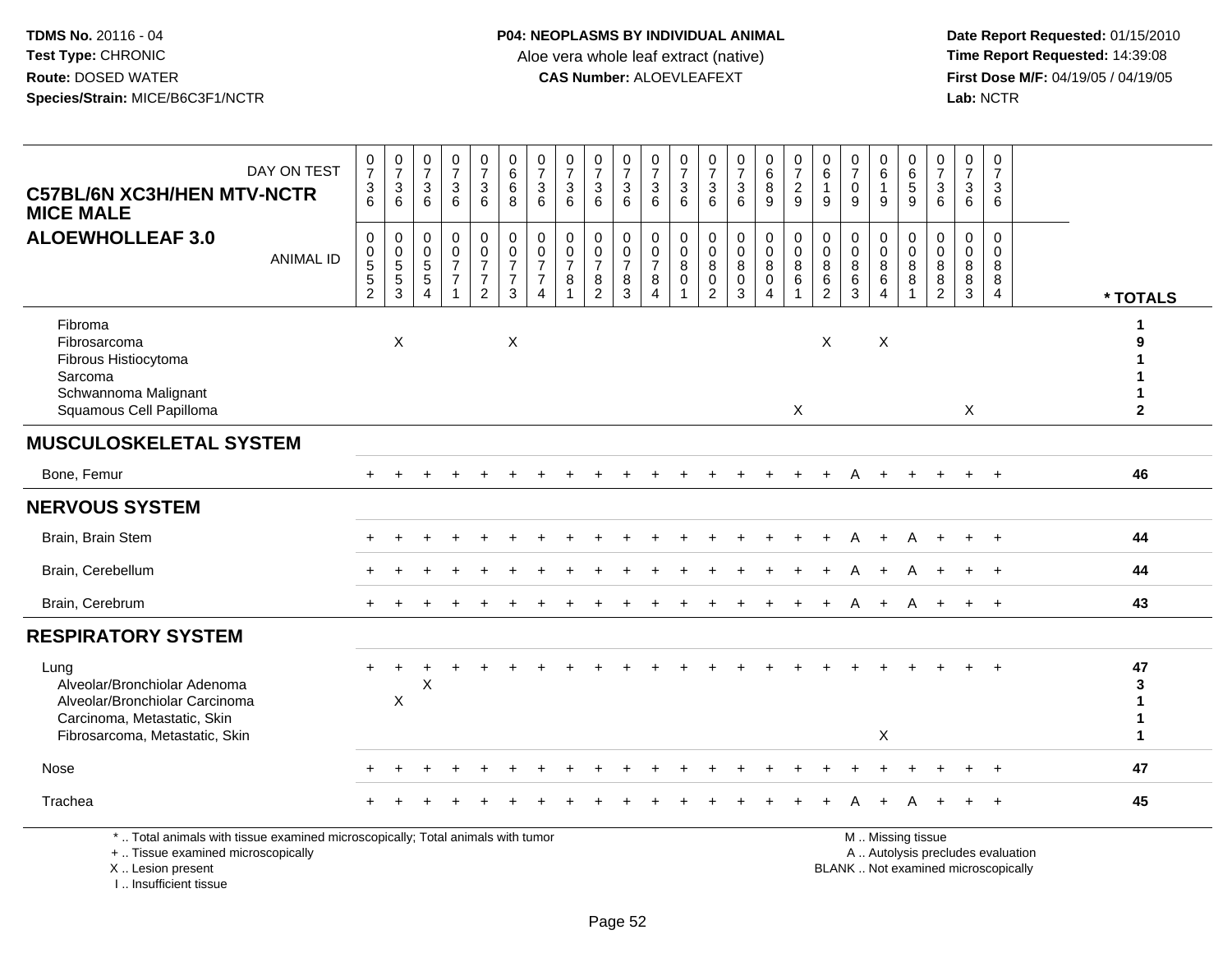**Date Report Requested:** 01/15/2010 **First Dose M/F:** 04/19/05 / 04/19/05<br>Lab: NCTR **Lab:** NCTR

| DAY ON TEST<br><b>C57BL/6N XC3H/HEN MTV-NCTR</b><br><b>MICE MALE</b>                                                  | $\frac{0}{7}$<br>3<br>6                              | $\frac{0}{7}$<br>3<br>6                           | $\frac{0}{7}$<br>$\mathbf 3$<br>6                         | $\frac{0}{7}$<br>$\mathbf{3}$<br>6                   | $\frac{0}{7}$<br>$\mathbf{3}$<br>6                                                     | $_{\rm 6}^{\rm 0}$<br>$\,6\,$<br>8                                   | $\frac{0}{7}$<br>$\mathbf{3}$<br>6                               | $\frac{0}{7}$<br>$\mathbf{3}$<br>6              | $\frac{0}{7}$<br>3<br>6                                   | $\frac{0}{7}$<br>$\sqrt{3}$<br>6 | $\frac{0}{7}$<br>$\sqrt{3}$<br>6                        | $\frac{0}{7}$<br>$\mathbf{3}$<br>6    | $\begin{matrix}0\\7\\3\end{matrix}$<br>6                                  | $\frac{0}{7}$<br>$\mathbf{3}$<br>6      | $_{6}^{\rm 0}$<br>$\bf 8$<br>9                                         | $\frac{0}{7}$<br>$\overline{2}$<br>9      | $\begin{matrix} 0 \\ 6 \end{matrix}$<br>$\overline{1}$<br>9 | $\frac{0}{7}$<br>$\pmb{0}$<br>9                | $\begin{matrix} 0 \\ 6 \end{matrix}$<br>$\mathbf{1}$<br>9 | $\begin{array}{c} 0 \\ 6 \end{array}$<br>$\sqrt{5}$<br>9 | $\frac{0}{7}$<br>$\sqrt{3}$<br>6                        | $\frac{0}{7}$<br>$\mathbf 3$<br>6  | $\mathbf 0$<br>$\overline{7}$<br>$\mathbf{3}$<br>6  |                                     |
|-----------------------------------------------------------------------------------------------------------------------|------------------------------------------------------|---------------------------------------------------|-----------------------------------------------------------|------------------------------------------------------|----------------------------------------------------------------------------------------|----------------------------------------------------------------------|------------------------------------------------------------------|-------------------------------------------------|-----------------------------------------------------------|----------------------------------|---------------------------------------------------------|---------------------------------------|---------------------------------------------------------------------------|-----------------------------------------|------------------------------------------------------------------------|-------------------------------------------|-------------------------------------------------------------|------------------------------------------------|-----------------------------------------------------------|----------------------------------------------------------|---------------------------------------------------------|------------------------------------|-----------------------------------------------------|-------------------------------------|
| <b>ALOEWHOLLEAF 3.0</b><br><b>ANIMAL ID</b>                                                                           | 0<br>0<br>$\sqrt{5}$<br>$\sqrt{5}$<br>$\overline{2}$ | 0<br>$\pmb{0}$<br>$\,$ 5 $\,$<br>$\,$ 5 $\,$<br>3 | $\mathbf 0$<br>$\mathbf 0$<br>$\sqrt{5}$<br>5<br>$\Delta$ | 0<br>$\mathbf 0$<br>$\overline{7}$<br>$\overline{7}$ | $\pmb{0}$<br>$\ddot{\mathbf{0}}$<br>$\overline{7}$<br>$\overline{7}$<br>$\overline{2}$ | $\pmb{0}$<br>$\overline{0}$<br>$\overline{7}$<br>$\overline{7}$<br>3 | $\Omega$<br>$\mathbf 0$<br>$\overline{7}$<br>$\overline{7}$<br>4 | $\mathbf 0$<br>$\pmb{0}$<br>$\overline{7}$<br>8 | 0<br>$\mathbf 0$<br>$\overline{7}$<br>8<br>$\overline{2}$ | 0<br>$\frac{0}{7}$<br>8<br>3     | $\mathbf{0}$<br>$\mathbf 0$<br>$\overline{7}$<br>8<br>4 | $\mathbf{0}$<br>$\mathbf 0$<br>8<br>0 | $\mathbf 0$<br>$\pmb{0}$<br>$\,8\,$<br>$\boldsymbol{0}$<br>$\overline{2}$ | 0<br>$\mathbf 0$<br>8<br>$\pmb{0}$<br>3 | $\pmb{0}$<br>$\ddot{\mathbf{0}}$<br>8<br>$\mathsf 0$<br>$\overline{A}$ | 0<br>$\overline{0}$<br>$\,8\,$<br>$\,6\,$ | $\mathbf 0$<br>$\mathbf 0$<br>8<br>$\,6\,$<br>2             | $\mathbf 0$<br>$\mathbf 0$<br>$\, 8$<br>6<br>3 | 0<br>0<br>8<br>$\,6\,$<br>4                               | $\Omega$<br>$\mathsf{O}\xspace$<br>8<br>8                | $\Omega$<br>$\pmb{0}$<br>8<br>$\bf 8$<br>$\overline{2}$ | $\Omega$<br>0<br>8<br>$\,8\,$<br>3 | $\Omega$<br>$\mathbf 0$<br>8<br>8<br>$\overline{4}$ | * TOTALS                            |
| <b>SPECIAL SENSES SYSTEM</b>                                                                                          |                                                      |                                                   |                                                           |                                                      |                                                                                        |                                                                      |                                                                  |                                                 |                                                           |                                  |                                                         |                                       |                                                                           |                                         |                                                                        |                                           |                                                             |                                                |                                                           |                                                          |                                                         |                                    |                                                     |                                     |
| Eye                                                                                                                   |                                                      |                                                   |                                                           |                                                      |                                                                                        |                                                                      |                                                                  |                                                 |                                                           |                                  |                                                         |                                       |                                                                           |                                         |                                                                        |                                           |                                                             | A                                              | $\ddot{}$                                                 | A                                                        | $\ddot{}$                                               | $+$                                | $+$                                                 | 43                                  |
| <b>Harderian Gland</b><br>Adenoma                                                                                     |                                                      |                                                   |                                                           |                                                      |                                                                                        |                                                                      |                                                                  |                                                 |                                                           |                                  |                                                         |                                       |                                                                           |                                         |                                                                        |                                           |                                                             | A                                              | $+$                                                       | $\mathsf{A}$                                             | $\ddot{}$                                               | $+$<br>$\boldsymbol{\mathsf{X}}$   | $+$                                                 | 44<br>$\mathbf{2}$                  |
| <b>URINARY SYSTEM</b>                                                                                                 |                                                      |                                                   |                                                           |                                                      |                                                                                        |                                                                      |                                                                  |                                                 |                                                           |                                  |                                                         |                                       |                                                                           |                                         |                                                                        |                                           |                                                             |                                                |                                                           |                                                          |                                                         |                                    |                                                     |                                     |
| Kidney<br>Fibrous Histiocytoma<br>Lymphoma Malignant<br>Renal Tubule, Carcinoma<br>Transitional Epithelium, Carcinoma |                                                      |                                                   |                                                           |                                                      |                                                                                        |                                                                      |                                                                  |                                                 |                                                           |                                  |                                                         |                                       |                                                                           |                                         |                                                                        |                                           |                                                             |                                                |                                                           | A                                                        |                                                         |                                    | $\overline{+}$                                      | 45                                  |
| Urethra                                                                                                               |                                                      |                                                   |                                                           |                                                      |                                                                                        |                                                                      |                                                                  |                                                 |                                                           |                                  |                                                         |                                       |                                                                           |                                         |                                                                        |                                           |                                                             |                                                |                                                           |                                                          |                                                         |                                    |                                                     | 1                                   |
| <b>Urinary Bladder</b>                                                                                                |                                                      |                                                   |                                                           |                                                      |                                                                                        |                                                                      |                                                                  |                                                 |                                                           |                                  |                                                         |                                       |                                                                           |                                         | $\ddot{}$                                                              | $\pm$                                     | $\ddot{}$                                                   | $\mathsf{A}$                                   | $+$                                                       | $\mathsf{A}$                                             | $+$                                                     | $+$ $+$                            |                                                     | 44                                  |
| <b>SYSTEMIC LESIONS</b>                                                                                               |                                                      |                                                   |                                                           |                                                      |                                                                                        |                                                                      |                                                                  |                                                 |                                                           |                                  |                                                         |                                       |                                                                           |                                         |                                                                        |                                           |                                                             |                                                |                                                           |                                                          |                                                         |                                    |                                                     |                                     |
| Multiple Organ<br>Histiocytic Sarcoma<br>Lymphoma Malignant                                                           | $\div$                                               |                                                   |                                                           |                                                      |                                                                                        |                                                                      |                                                                  |                                                 |                                                           |                                  |                                                         |                                       |                                                                           |                                         |                                                                        |                                           |                                                             | X                                              |                                                           |                                                          | X                                                       |                                    | $+$                                                 | 48<br>$\mathbf 1$<br>$\overline{2}$ |

\*\*\* END OF MALE DATA \*\*\*

\* .. Total animals with tissue examined microscopically; Total animals with tumor

+ .. Tissue examined microscopically

X .. Lesion present

I .. Insufficient tissue

 M .. Missing tissuey the contract of the contract of the contract of the contract of the contract of the contract of the contract of  $A$ . Autolysis precludes evaluation Lesion present BLANK .. Not examined microscopically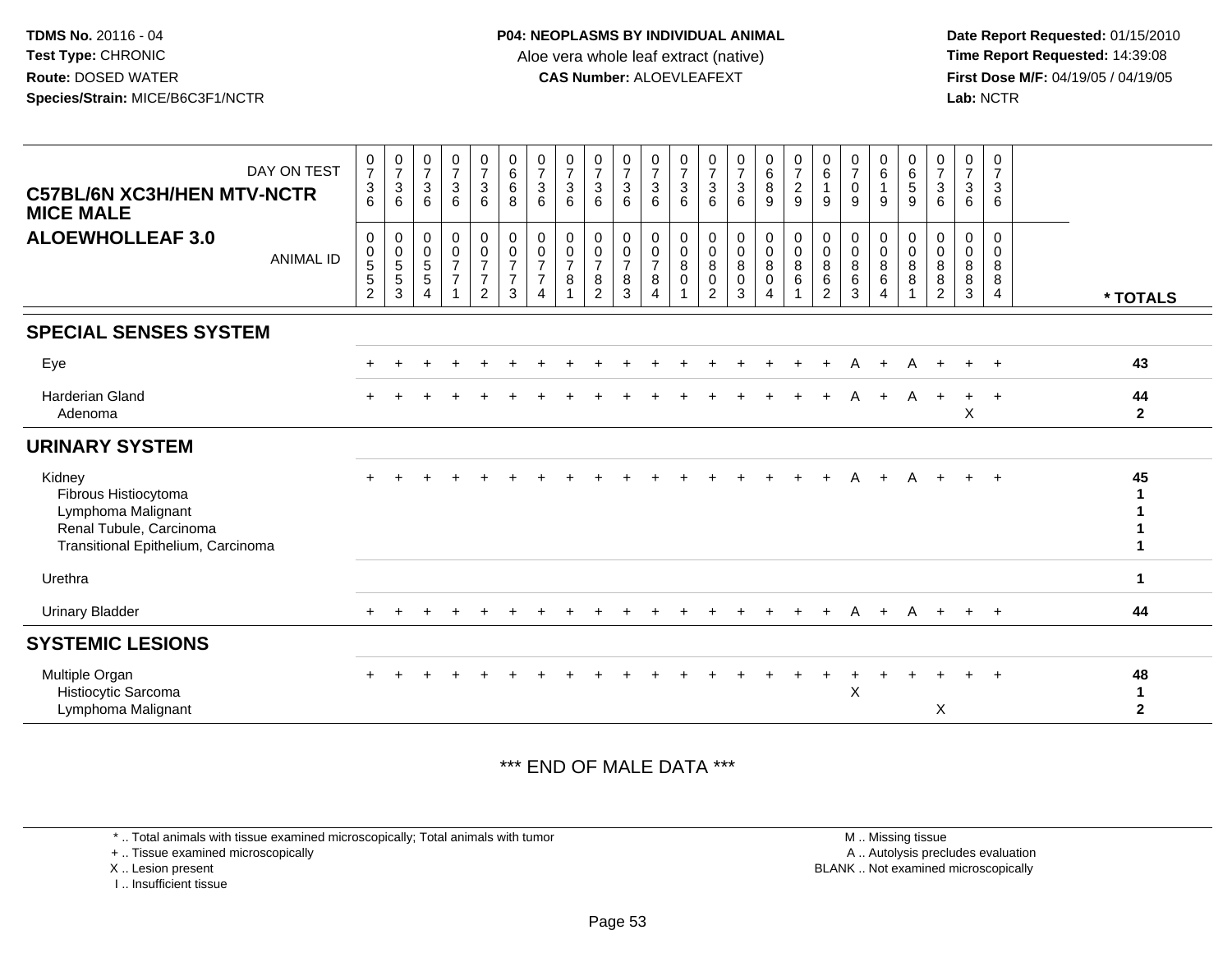| <b>C57BL/6N XC3H/HEN MTV-NCTR</b><br><b>MICE FEMALE</b>                                                                                                              | DAY ON TEST      | $\frac{0}{7}$<br>$\mathbf{1}$<br>6                                        | $\frac{0}{7}$<br>$\sqrt{3}$<br>6                                               | $\frac{0}{7}$<br>3<br>6                                      | $\frac{0}{7}$<br>$\mathbf{3}$<br>$6\phantom{a}$                | $\frac{0}{7}$<br>$\mathbf{3}$<br>$6\phantom{.}6$               | $\pmb{0}$<br>$\,6\,$<br>$\overline{7}$<br>$\overline{4}$         | $\frac{0}{7}$<br>$\sqrt{3}$<br>$6\phantom{1}$             | $\begin{array}{c} 0 \\ 7 \end{array}$<br>$\mathbf 3$<br>6                     | $\begin{array}{c} 0 \\ 7 \end{array}$<br>$\ensuremath{\mathsf{3}}$<br>6 | $\pmb{0}$<br>$\,6\,$<br>$\boldsymbol{9}$<br>$\mathbf{3}$                         | 0<br>$\overline{7}$<br>$\mathbf{3}$<br>6                         | $\begin{array}{c} 0 \\ 7 \end{array}$<br>$\mathbf{1}$<br>$\overline{4}$        | $\begin{array}{c} 0 \\ 7 \end{array}$<br>$\ensuremath{\mathsf{3}}$<br>$6\phantom{a}$ | $\begin{smallmatrix}0\\7\end{smallmatrix}$<br>$\ensuremath{\mathsf{3}}$<br>6               | $\pmb{0}$<br>$\,6\,$<br>5<br>$\overline{4}$                 | $\frac{0}{7}$<br>$\sqrt{3}$<br>6                                             | $\begin{array}{c} 0 \\ 7 \end{array}$<br>$\mathfrak{Z}$<br>6                     | $\frac{0}{7}$<br>$\mathbf{3}$<br>6                                          | $\begin{array}{c} 0 \\ 6 \end{array}$<br>$\overline{9}$<br>$\mathbf 0$ | $\frac{0}{7}$<br>$\ensuremath{\mathsf{3}}$<br>$6\phantom{1}$                                  | $\frac{0}{7}$<br>$\sqrt{3}$<br>6                                               | $\frac{0}{7}$<br>$\sqrt{3}$<br>6                    | $\frac{0}{7}$<br>$\mathbf{3}$<br>6                                               | $\pmb{0}$<br>$\overline{7}$<br>3<br>6                                           | 0<br>$\overline{7}$<br>3<br>6                                   |                   |
|----------------------------------------------------------------------------------------------------------------------------------------------------------------------|------------------|---------------------------------------------------------------------------|--------------------------------------------------------------------------------|--------------------------------------------------------------|----------------------------------------------------------------|----------------------------------------------------------------|------------------------------------------------------------------|-----------------------------------------------------------|-------------------------------------------------------------------------------|-------------------------------------------------------------------------|----------------------------------------------------------------------------------|------------------------------------------------------------------|--------------------------------------------------------------------------------|--------------------------------------------------------------------------------------|--------------------------------------------------------------------------------------------|-------------------------------------------------------------|------------------------------------------------------------------------------|----------------------------------------------------------------------------------|-----------------------------------------------------------------------------|------------------------------------------------------------------------|-----------------------------------------------------------------------------------------------|--------------------------------------------------------------------------------|-----------------------------------------------------|----------------------------------------------------------------------------------|---------------------------------------------------------------------------------|-----------------------------------------------------------------|-------------------|
| <b>CONTROL WATER</b>                                                                                                                                                 | <b>ANIMAL ID</b> | $\mathbf 0$<br>$\mathbf 0$<br>$\mathbf 0$<br>$\sqrt{5}$<br>$\overline{1}$ | $\mathbf 0$<br>$\mathbf 0$<br>$\boldsymbol{0}$<br>$\sqrt{5}$<br>$\overline{2}$ | $\mathbf 0$<br>$\mathbf 0$<br>$\mathbf 0$<br>$\sqrt{5}$<br>3 | 0<br>$\mathbf 0$<br>$\pmb{0}$<br>$\,$ 5 $\,$<br>$\overline{4}$ | $\mathbf 0$<br>$\mathbf 0$<br>$\mathbf 0$<br>8<br>$\mathbf{1}$ | $\pmb{0}$<br>$\pmb{0}$<br>$\pmb{0}$<br>$\bf 8$<br>$\overline{c}$ | $\mathbf 0$<br>$\mathbf 0$<br>$\mathbf 0$<br>$\,8\,$<br>3 | $\mathbf 0$<br>$\mathbf 0$<br>$\boldsymbol{0}$<br>8<br>$\boldsymbol{\Lambda}$ | 0<br>$\mathbf 0$<br>$\overline{2}$<br>$\mathbf{1}$<br>$\mathbf{1}$      | $\mathbf 0$<br>$\mathbf 0$<br>$\boldsymbol{2}$<br>$\mathbf{1}$<br>$\overline{2}$ | 0<br>$\pmb{0}$<br>$\overline{c}$<br>$\mathbf{1}$<br>$\mathbf{3}$ | $\mathbf 0$<br>$\mathbf 0$<br>$\overline{c}$<br>$\mathbf{1}$<br>$\overline{4}$ | $\mathbf 0$<br>$\frac{0}{2}$<br>$\mathbf{1}$                                         | $\mathbf 0$<br>$\overline{0}$<br>$\sqrt{2}$<br>$\ensuremath{\mathsf{3}}$<br>$\overline{2}$ | $\mathbf 0$<br>$\mathbf 0$<br>$\frac{2}{3}$<br>$\mathbf{3}$ | $\mathbf 0$<br>$\mathbf 0$<br>$\overline{2}$<br>$\sqrt{3}$<br>$\overline{4}$ | $\mathbf 0$<br>$\mathbf 0$<br>$\overline{4}$<br>$\boldsymbol{0}$<br>$\mathbf{1}$ | $\mathbf 0$<br>$\mathbf 0$<br>$\overline{4}$<br>$\pmb{0}$<br>$\overline{2}$ | $\mathbf 0$<br>$\mathbf 0$<br>$\overline{4}$<br>$\mathbf 0$<br>3       | $\mathbf 0$<br>$\mathsf{O}\xspace$<br>$\overline{4}$<br>$\pmb{0}$<br>$\overline{4}$           | $\mathbf 0$<br>$\mathbf 0$<br>$\sqrt{5}$<br>$\boldsymbol{9}$<br>$\overline{1}$ | $\mathbf 0$<br>$\mathsf{O}\xspace$<br>$\frac{5}{2}$ | $\mathbf 0$<br>$\mathbf 0$<br>$\overline{5}$<br>$\boldsymbol{9}$<br>$\mathbf{3}$ | $\Omega$<br>$\mathbf 0$<br>$\overline{5}$<br>$\boldsymbol{9}$<br>$\overline{4}$ | $\Omega$<br>0<br>$\overline{7}$<br>$\mathbf{3}$<br>$\mathbf{1}$ | females<br>(cont) |
| <b>ALIMENTARY SYSTEM</b>                                                                                                                                             |                  |                                                                           |                                                                                |                                                              |                                                                |                                                                |                                                                  |                                                           |                                                                               |                                                                         |                                                                                  |                                                                  |                                                                                |                                                                                      |                                                                                            |                                                             |                                                                              |                                                                                  |                                                                             |                                                                        |                                                                                               |                                                                                |                                                     |                                                                                  |                                                                                 |                                                                 |                   |
| Esophagus                                                                                                                                                            |                  |                                                                           |                                                                                |                                                              |                                                                |                                                                |                                                                  |                                                           |                                                                               |                                                                         |                                                                                  |                                                                  |                                                                                |                                                                                      |                                                                                            |                                                             |                                                                              |                                                                                  |                                                                             |                                                                        |                                                                                               |                                                                                |                                                     |                                                                                  |                                                                                 |                                                                 |                   |
| Gallbladder<br>Lymphoma Malignant                                                                                                                                    |                  | A                                                                         |                                                                                |                                                              |                                                                |                                                                | $\sf X$                                                          |                                                           |                                                                               |                                                                         |                                                                                  |                                                                  |                                                                                |                                                                                      |                                                                                            |                                                             |                                                                              |                                                                                  |                                                                             |                                                                        |                                                                                               |                                                                                |                                                     |                                                                                  |                                                                                 |                                                                 |                   |
| Intestine Large, Ascending Colon                                                                                                                                     |                  |                                                                           |                                                                                |                                                              |                                                                |                                                                |                                                                  |                                                           |                                                                               |                                                                         |                                                                                  |                                                                  |                                                                                |                                                                                      |                                                                                            |                                                             |                                                                              |                                                                                  |                                                                             |                                                                        |                                                                                               |                                                                                |                                                     |                                                                                  |                                                                                 |                                                                 |                   |
| Intestine Large, Cecum<br>Lymphoma Malignant                                                                                                                         |                  | A                                                                         |                                                                                |                                                              |                                                                |                                                                |                                                                  |                                                           |                                                                               |                                                                         |                                                                                  |                                                                  |                                                                                |                                                                                      |                                                                                            |                                                             |                                                                              |                                                                                  |                                                                             |                                                                        |                                                                                               | Χ                                                                              | X                                                   |                                                                                  |                                                                                 |                                                                 |                   |
| Intestine Large, Descending Colon                                                                                                                                    |                  |                                                                           |                                                                                |                                                              |                                                                |                                                                |                                                                  |                                                           |                                                                               |                                                                         |                                                                                  |                                                                  |                                                                                |                                                                                      |                                                                                            |                                                             |                                                                              |                                                                                  |                                                                             |                                                                        |                                                                                               |                                                                                |                                                     |                                                                                  |                                                                                 | $\ddot{}$                                                       |                   |
| Intestine Large, Rectum<br>Fibrosarcoma, Metastatic, Skin                                                                                                            |                  |                                                                           |                                                                                |                                                              |                                                                |                                                                |                                                                  |                                                           |                                                                               |                                                                         |                                                                                  |                                                                  | X                                                                              |                                                                                      |                                                                                            |                                                             |                                                                              |                                                                                  |                                                                             |                                                                        |                                                                                               |                                                                                |                                                     |                                                                                  |                                                                                 |                                                                 |                   |
| Intestine Large, Transverse Colon                                                                                                                                    |                  | A                                                                         |                                                                                |                                                              |                                                                |                                                                |                                                                  |                                                           |                                                                               |                                                                         |                                                                                  |                                                                  |                                                                                |                                                                                      |                                                                                            |                                                             |                                                                              |                                                                                  |                                                                             |                                                                        |                                                                                               |                                                                                |                                                     |                                                                                  |                                                                                 |                                                                 |                   |
| Intestine Small, Duodenum<br>Adenoma<br>Lymphoma Malignant                                                                                                           |                  | X                                                                         |                                                                                |                                                              |                                                                |                                                                |                                                                  |                                                           |                                                                               |                                                                         |                                                                                  |                                                                  |                                                                                |                                                                                      |                                                                                            |                                                             |                                                                              |                                                                                  |                                                                             |                                                                        |                                                                                               |                                                                                |                                                     |                                                                                  |                                                                                 |                                                                 |                   |
| Intestine Small, Ileum<br>Lymphoma Malignant                                                                                                                         |                  | A                                                                         |                                                                                |                                                              |                                                                |                                                                |                                                                  |                                                           |                                                                               |                                                                         |                                                                                  |                                                                  |                                                                                |                                                                                      |                                                                                            |                                                             |                                                                              |                                                                                  |                                                                             |                                                                        |                                                                                               |                                                                                | X                                                   |                                                                                  |                                                                                 | $\ddot{}$                                                       |                   |
| Intestine Small, Jejunum<br>Lymphoma Malignant                                                                                                                       |                  | A                                                                         |                                                                                |                                                              |                                                                |                                                                |                                                                  |                                                           |                                                                               |                                                                         |                                                                                  |                                                                  |                                                                                |                                                                                      |                                                                                            |                                                             |                                                                              |                                                                                  |                                                                             |                                                                        | Χ                                                                                             |                                                                                |                                                     |                                                                                  |                                                                                 |                                                                 |                   |
| Liver                                                                                                                                                                |                  |                                                                           |                                                                                |                                                              |                                                                |                                                                |                                                                  |                                                           |                                                                               |                                                                         |                                                                                  |                                                                  |                                                                                |                                                                                      |                                                                                            |                                                             |                                                                              |                                                                                  |                                                                             |                                                                        |                                                                                               |                                                                                |                                                     |                                                                                  |                                                                                 |                                                                 |                   |
| *  Total animals with tissue examined microscopically; Total animals with tumor<br>+  Tissue examined microscopically<br>X  Lesion present<br>L. Insufficient tissue |                  |                                                                           |                                                                                |                                                              |                                                                |                                                                |                                                                  |                                                           |                                                                               |                                                                         |                                                                                  |                                                                  |                                                                                |                                                                                      |                                                                                            |                                                             |                                                                              |                                                                                  |                                                                             |                                                                        | M  Missing tissue<br>A  Autolysis precludes evaluation<br>BLANK  Not examined microscopically |                                                                                |                                                     |                                                                                  |                                                                                 |                                                                 |                   |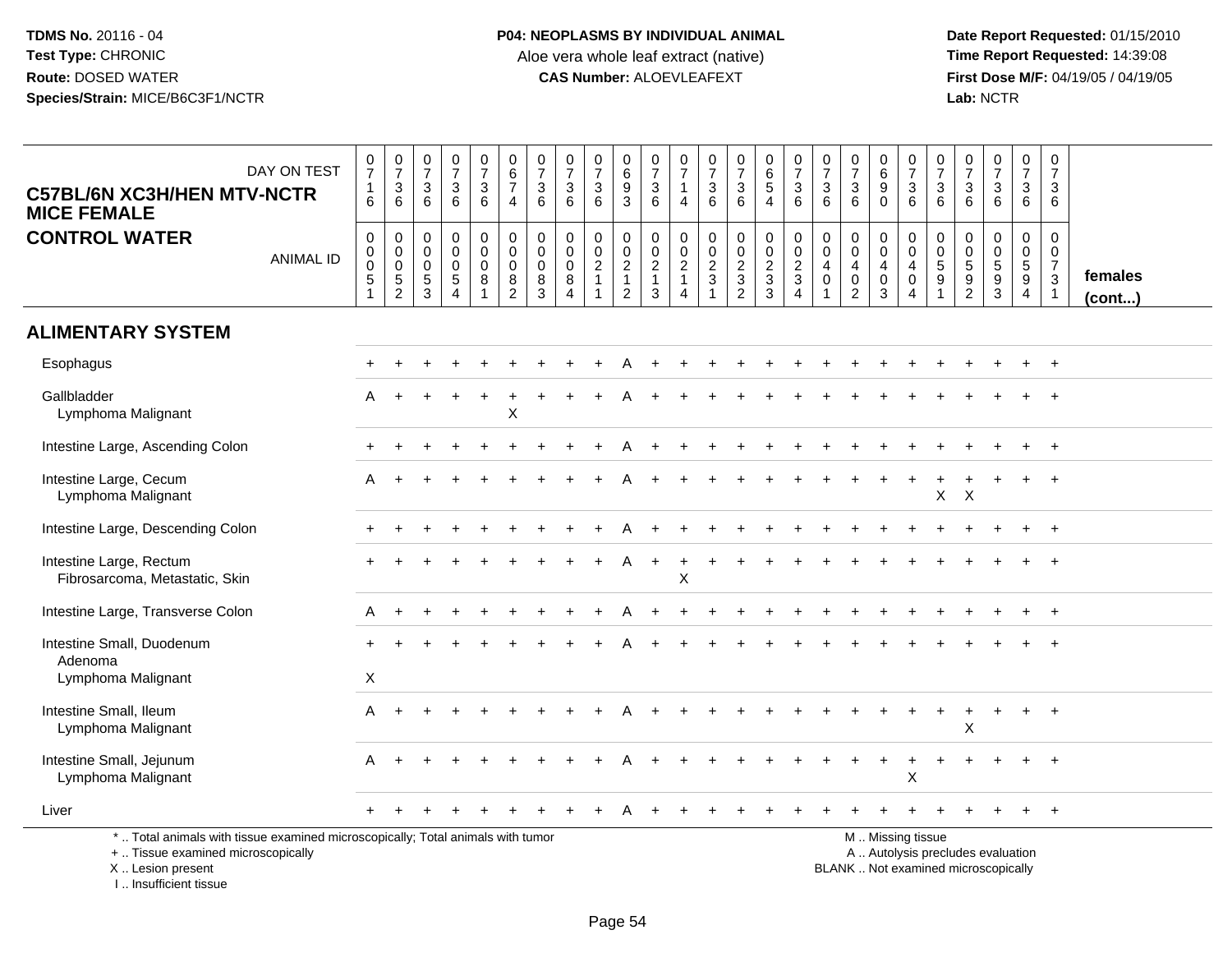**Date Report Requested:** 01/15/2010 **First Dose M/F:** 04/19/05 / 04/19/05<br>Lab: NCTR **Lab:** NCTR

| <b>C57BL/6N XC3H/HEN MTV-NCTR</b><br><b>MICE FEMALE</b>                                         | DAY ON TEST      | $\frac{0}{7}$<br>$\mathbf{1}$<br>6 | $\frac{0}{7}$<br>$\mathbf{3}$<br>6                       | $\frac{0}{7}$<br>3<br>6                   | $\frac{0}{7}$<br>$\mathsf 3$<br>6                                                 | $\frac{0}{7}$<br>$\mathfrak{S}$<br>$6^{\circ}$        | $\begin{array}{c} 0 \\ 6 \\ 7 \end{array}$<br>$\overline{4}$ | $\frac{0}{7}$<br>$\sqrt{3}$<br>$\,6\,$                                       | $\frac{0}{7}$<br>$\mathbf{3}$<br>6                                    | $\frac{0}{7}$<br>$\mathbf{3}$<br>6                            | $_{6}^{\rm 0}$<br>$\overline{9}$<br>3                                | $\begin{array}{c} 0 \\ 7 \\ 3 \end{array}$<br>6        | $\frac{0}{7}$<br>$\mathbf{1}$<br>4                      | $\begin{smallmatrix}0\\7\end{smallmatrix}$<br>$\mathbf 3$<br>6 | $\frac{0}{7}$<br>$\frac{3}{6}$                                | $\begin{array}{c} 0 \\ 6 \\ 5 \end{array}$<br>$\overline{4}$ | $\frac{0}{7}$<br>$\mathbf{3}$<br>6             | $\frac{0}{7}$<br>$\sqrt{3}$<br>6                                          | $\begin{array}{c} 0 \\ 7 \end{array}$<br>$\mathbf{3}$<br>6                         | $\begin{array}{c} 0 \\ 6 \\ 9 \end{array}$<br>$\Omega$ | $\frac{0}{7}$<br>$\mathbf{3}$<br>6                                          | $\frac{0}{7}$<br>$\mathbf{3}$<br>6           | $\frac{0}{7}$<br>3<br>6           | $\frac{0}{7}$<br>$\frac{3}{6}$                                    | $\frac{0}{7}$<br>3<br>6                                       | $\pmb{0}$<br>$\boldsymbol{7}$<br>$\mathbf{3}$<br>6                             |                   |
|-------------------------------------------------------------------------------------------------|------------------|------------------------------------|----------------------------------------------------------|-------------------------------------------|-----------------------------------------------------------------------------------|-------------------------------------------------------|--------------------------------------------------------------|------------------------------------------------------------------------------|-----------------------------------------------------------------------|---------------------------------------------------------------|----------------------------------------------------------------------|--------------------------------------------------------|---------------------------------------------------------|----------------------------------------------------------------|---------------------------------------------------------------|--------------------------------------------------------------|------------------------------------------------|---------------------------------------------------------------------------|------------------------------------------------------------------------------------|--------------------------------------------------------|-----------------------------------------------------------------------------|----------------------------------------------|-----------------------------------|-------------------------------------------------------------------|---------------------------------------------------------------|--------------------------------------------------------------------------------|-------------------|
| <b>CONTROL WATER</b>                                                                            | <b>ANIMAL ID</b> | 0<br>0<br>0<br>$\overline{5}$      | $\pmb{0}$<br>$\mathbf 0$<br>$\mathbf 0$<br>$\frac{5}{2}$ | 0<br>$\mathbf 0$<br>$\mathbf 0$<br>5<br>3 | $\pmb{0}$<br>$\pmb{0}$<br>$\mathbf 0$<br>$\overline{5}$<br>$\boldsymbol{\Lambda}$ | $_0^0$<br>$\pmb{0}$<br>$\overline{8}$<br>$\mathbf{1}$ | 0<br>$\mathbf 0$<br>$\mathbf 0$<br>$\frac{8}{2}$             | $\begin{smallmatrix} 0\\0 \end{smallmatrix}$<br>$\mathbf 0$<br>$\frac{8}{3}$ | $\boldsymbol{0}$<br>$\mathbf 0$<br>$\mathbf 0$<br>8<br>$\overline{4}$ | $\mathbf 0$<br>$\mathbf 0$<br>$\frac{2}{1}$<br>$\overline{1}$ | 0<br>$\mathbf 0$<br>$\overline{2}$<br>$\mathbf{1}$<br>$\overline{2}$ | $\pmb{0}$<br>$\mathsf{O}\xspace$<br>$\frac{2}{1}$<br>3 | 0<br>$\mathbf 0$<br>$\overline{c}$<br>$\mathbf{1}$<br>4 | $\pmb{0}$<br>$\mathbf 0$<br>$\frac{2}{3}$<br>$\mathbf{1}$      | $\begin{smallmatrix} 0\\0 \end{smallmatrix}$<br>$\frac{2}{3}$ | $\pmb{0}$<br>$\mathsf{O}\xspace$<br>$\frac{2}{3}$            | $\pmb{0}$<br>$\mathbf 0$<br>$\frac{2}{3}$<br>4 | $\pmb{0}$<br>$\mathbf 0$<br>$\overline{4}$<br>$\mathbf 0$<br>$\mathbf{1}$ | $\pmb{0}$<br>$\mathbf 0$<br>$\overline{\mathbf{4}}$<br>$\pmb{0}$<br>$\overline{2}$ | 0<br>$\mathbf 0$<br>$\overline{4}$<br>$\pmb{0}$<br>3   | 0<br>$\mathbf 0$<br>$\overline{4}$<br>$\mathbf 0$<br>$\boldsymbol{\Lambda}$ | $\,0\,$<br>$\mathbf 0$<br>$\frac{5}{9}$<br>1 | 0<br>$\mathbf 0$<br>$\frac{5}{2}$ | $\mathbf 0$<br>$\ddot{\mathbf{0}}$<br>$\sqrt{5}$<br>$\frac{9}{3}$ | 0<br>$\mathbf 0$<br>$\overline{5}$<br>$9\,$<br>$\overline{4}$ | $\mathbf 0$<br>$\mathbf 0$<br>$\overline{7}$<br>$\mathbf{3}$<br>$\overline{1}$ | females<br>(cont) |
| Hepatocellular Adenoma<br>Hepatocellular Carcinoma<br>Histiocytic Sarcoma<br>Lymphoma Malignant |                  | X                                  |                                                          |                                           |                                                                                   |                                                       | $\mathsf{X}$                                                 | X<br>$\times$                                                                |                                                                       |                                                               |                                                                      |                                                        |                                                         |                                                                |                                                               |                                                              |                                                |                                                                           | $\sf X$                                                                            |                                                        |                                                                             |                                              | X                                 |                                                                   | X                                                             | $\times$                                                                       |                   |
| Mesentery<br>Lymphoma Malignant                                                                 |                  |                                    |                                                          |                                           |                                                                                   |                                                       |                                                              |                                                                              | $\ddot{}$                                                             |                                                               |                                                                      |                                                        |                                                         |                                                                |                                                               |                                                              |                                                |                                                                           |                                                                                    |                                                        |                                                                             |                                              | $\ddot{}$<br>$\pmb{\times}$       | $+$                                                               | $+$                                                           |                                                                                |                   |
| Oral Mucosa<br>Squamous Cell Carcinoma                                                          |                  |                                    |                                                          |                                           |                                                                                   |                                                       |                                                              |                                                                              |                                                                       |                                                               |                                                                      |                                                        |                                                         |                                                                |                                                               |                                                              |                                                |                                                                           |                                                                                    |                                                        |                                                                             |                                              |                                   |                                                                   |                                                               |                                                                                |                   |
| Pancreas<br>Lymphoma Malignant                                                                  |                  | +<br>X                             |                                                          |                                           |                                                                                   |                                                       | $\sf X$                                                      |                                                                              |                                                                       | м                                                             |                                                                      |                                                        |                                                         |                                                                |                                                               |                                                              |                                                |                                                                           |                                                                                    |                                                        | X                                                                           |                                              |                                   |                                                                   |                                                               | $\ddot{+}$                                                                     |                   |
| Salivary Glands<br>Lymphoma Malignant                                                           |                  | A                                  |                                                          |                                           |                                                                                   |                                                       | X                                                            |                                                                              | X                                                                     |                                                               | М                                                                    |                                                        |                                                         |                                                                |                                                               |                                                              |                                                |                                                                           |                                                                                    |                                                        | X                                                                           |                                              |                                   |                                                                   | $+$                                                           | $+$                                                                            |                   |
| Stomach, Forestomach<br>Lymphoma Malignant                                                      |                  |                                    |                                                          |                                           |                                                                                   |                                                       | $\sf X$                                                      |                                                                              |                                                                       |                                                               |                                                                      |                                                        |                                                         |                                                                |                                                               |                                                              |                                                |                                                                           |                                                                                    |                                                        |                                                                             |                                              |                                   |                                                                   |                                                               |                                                                                |                   |
| Stomach, Glandular<br>Lymphoma Malignant                                                        |                  |                                    |                                                          |                                           |                                                                                   |                                                       | Χ                                                            |                                                                              |                                                                       |                                                               |                                                                      |                                                        |                                                         |                                                                |                                                               |                                                              |                                                |                                                                           |                                                                                    |                                                        |                                                                             |                                              |                                   |                                                                   |                                                               | $\ddot{}$                                                                      |                   |
| <b>CARDIOVASCULAR SYSTEM</b>                                                                    |                  |                                    |                                                          |                                           |                                                                                   |                                                       |                                                              |                                                                              |                                                                       |                                                               |                                                                      |                                                        |                                                         |                                                                |                                                               |                                                              |                                                |                                                                           |                                                                                    |                                                        |                                                                             |                                              |                                   |                                                                   |                                                               |                                                                                |                   |
| <b>Blood Vessel</b>                                                                             |                  |                                    |                                                          |                                           |                                                                                   |                                                       |                                                              |                                                                              |                                                                       |                                                               |                                                                      |                                                        |                                                         |                                                                |                                                               |                                                              |                                                |                                                                           |                                                                                    |                                                        |                                                                             |                                              |                                   |                                                                   |                                                               | $+$                                                                            |                   |
| Heart<br>Lymphoma Malignant                                                                     |                  | X                                  |                                                          |                                           |                                                                                   |                                                       |                                                              |                                                                              |                                                                       |                                                               |                                                                      |                                                        |                                                         |                                                                |                                                               |                                                              |                                                |                                                                           |                                                                                    |                                                        |                                                                             |                                              |                                   |                                                                   |                                                               |                                                                                |                   |

\* .. Total animals with tissue examined microscopically; Total animals with tumor

+ .. Tissue examined microscopically

X .. Lesion present

I .. Insufficient tissue

 M .. Missing tissuey the contract of the contract of the contract of the contract of the contract of the contract of the contract of  $A$ . Autolysis precludes evaluation Lesion present BLANK .. Not examined microscopically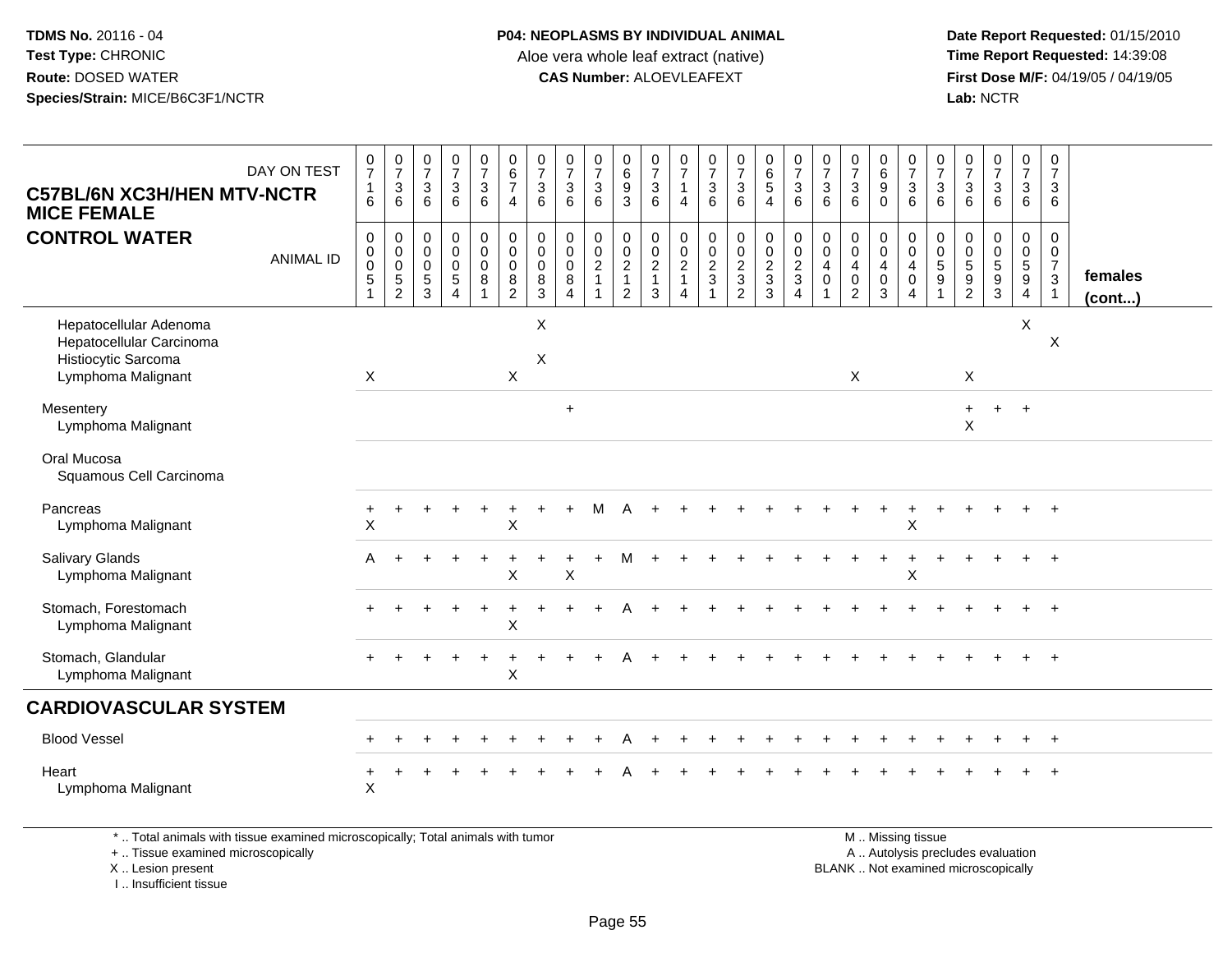**Date Report Requested:** 01/15/2010 **First Dose M/F:** 04/19/05 / 04/19/05<br>Lab: NCTR **Lab:** NCTR

| DAY ON TEST<br><b>C57BL/6N XC3H/HEN MTV-NCTR</b><br><b>MICE FEMALE</b>                                                                     | $\frac{0}{7}$<br>$\begin{array}{c} 1 \\ 6 \end{array}$ | $\begin{array}{c} 0 \\ 7 \end{array}$<br>$\mathbf{3}$<br>6 | $\frac{0}{7}$<br>$\ensuremath{\mathsf{3}}$<br>6 | $\frac{0}{7}$<br>$\ensuremath{\mathsf{3}}$<br>$6\phantom{1}$        | $\frac{0}{7}$<br>$\mathbf 3$<br>6                      | $\begin{array}{c} 0 \\ 6 \end{array}$<br>$\overline{7}$<br>$\overline{4}$ | $\frac{0}{7}$<br>3<br>6 | $\frac{0}{7}$<br>$\mathbf 3$<br>6                                            | $\frac{0}{7}$<br>$\mathbf{3}$<br>6                         | $_{6}^{\rm 0}$<br>$\boldsymbol{9}$<br>3                   | $\frac{0}{7}$<br>$\ensuremath{\mathsf{3}}$<br>6 | 0<br>$\overline{7}$<br>$\overline{1}$<br>4              | $\frac{0}{7}$<br>$\sqrt{3}$<br>6            | $\frac{0}{7}$<br>$\mathbf{3}$<br>6                          | $\begin{array}{c} 0 \\ 6 \end{array}$<br>$5\phantom{.0}$<br>$\overline{4}$ | $\frac{0}{7}$<br>$\sqrt{3}$<br>6             | $\begin{array}{c} 0 \\ 7 \end{array}$<br>$\ensuremath{\mathsf{3}}$<br>6 | $\begin{array}{c} 0 \\ 7 \end{array}$<br>$\sqrt{3}$<br>6                  | 0<br>$6\phantom{a}$<br>9<br>$\Omega$       | $\frac{0}{7}$<br>$\sqrt{3}$<br>6                                                       | 0<br>$\overline{7}$<br>$\ensuremath{\mathsf{3}}$<br>6 | $\frac{0}{7}$<br>$\sqrt{3}$<br>6                    | $\frac{0}{7}$<br>$\ensuremath{\mathsf{3}}$<br>$6\phantom{a}$             | 0<br>$\overline{7}$<br>3<br>6 | 0<br>$\overline{7}$<br>3<br>6                                                |                   |
|--------------------------------------------------------------------------------------------------------------------------------------------|--------------------------------------------------------|------------------------------------------------------------|-------------------------------------------------|---------------------------------------------------------------------|--------------------------------------------------------|---------------------------------------------------------------------------|-------------------------|------------------------------------------------------------------------------|------------------------------------------------------------|-----------------------------------------------------------|-------------------------------------------------|---------------------------------------------------------|---------------------------------------------|-------------------------------------------------------------|----------------------------------------------------------------------------|----------------------------------------------|-------------------------------------------------------------------------|---------------------------------------------------------------------------|--------------------------------------------|----------------------------------------------------------------------------------------|-------------------------------------------------------|-----------------------------------------------------|--------------------------------------------------------------------------|-------------------------------|------------------------------------------------------------------------------|-------------------|
| <b>CONTROL WATER</b><br><b>ANIMAL ID</b>                                                                                                   | $\pmb{0}$<br>$_{\rm 0}^{\rm 0}$<br>$\overline{5}$<br>1 | 0<br>0<br>$\mathbf 0$<br>5<br>$\overline{2}$               | $\mathbf 0$<br>0<br>0<br>$\,$ 5 $\,$<br>3       | $\pmb{0}$<br>$\mathbf 0$<br>$\pmb{0}$<br>$\overline{5}$<br>$\Delta$ | $\pmb{0}$<br>$\mathbf 0$<br>$\pmb{0}$<br>$\bf 8$<br>-1 | $\pmb{0}$<br>$\mathbf 0$<br>$\mathbf 0$<br>$\bf 8$<br>$\overline{2}$      | 0<br>0<br>0<br>8<br>3   | $\mathbf 0$<br>$\mathsf{O}\xspace$<br>0<br>$\bf 8$<br>$\boldsymbol{\Lambda}$ | $\mathbf 0$<br>$\pmb{0}$<br>$\overline{c}$<br>$\mathbf{1}$ | $\pmb{0}$<br>$\pmb{0}$<br>$\frac{2}{1}$<br>$\overline{c}$ | $\,0\,$<br>$\pmb{0}$<br>$\frac{2}{1}$<br>3      | 0<br>$\mathbf 0$<br>$\overline{c}$<br>$\mathbf{1}$<br>4 | $\mathbf 0$<br>$\mathbf 0$<br>$\frac{2}{3}$ | $\pmb{0}$<br>$\mathsf 0$<br>$\frac{2}{3}$<br>$\overline{2}$ | $\mathbf 0$<br>$\pmb{0}$<br>$\frac{2}{3}$<br>3                             | $\pmb{0}$<br>$\frac{0}{2}$<br>$\overline{4}$ | $\mathbf 0$<br>0<br>4<br>$\mathbf 0$                                    | $\pmb{0}$<br>$\mathbf 0$<br>$\overline{4}$<br>$\pmb{0}$<br>$\overline{2}$ | 0<br>0<br>$\overline{4}$<br>$\pmb{0}$<br>3 | $\pmb{0}$<br>$\boldsymbol{0}$<br>$\overline{4}$<br>$\pmb{0}$<br>$\boldsymbol{\Lambda}$ | 0<br>$\pmb{0}$<br>$\,$ 5 $\,$<br>$\boldsymbol{9}$     | $\mathbf 0$<br>0<br>$\frac{5}{9}$<br>$\overline{2}$ | $\pmb{0}$<br>$\begin{array}{c} 0 \\ 5 \\ 9 \\ 3 \end{array}$             | 0<br>0<br>$\frac{5}{9}$<br>4  | $\mathbf 0$<br>$\mathbf 0$<br>$\overline{7}$<br>$\sqrt{3}$<br>$\overline{1}$ | females<br>(cont) |
| <b>ENDOCRINE SYSTEM</b>                                                                                                                    |                                                        |                                                            |                                                 |                                                                     |                                                        |                                                                           |                         |                                                                              |                                                            |                                                           |                                                 |                                                         |                                             |                                                             |                                                                            |                                              |                                                                         |                                                                           |                                            |                                                                                        |                                                       |                                                     |                                                                          |                               |                                                                              |                   |
| <b>Adrenal Cortex</b><br>Lymphoma Malignant                                                                                                | +<br>X                                                 | $\ddot{}$                                                  |                                                 |                                                                     |                                                        |                                                                           |                         |                                                                              |                                                            |                                                           |                                                 |                                                         |                                             |                                                             |                                                                            |                                              |                                                                         |                                                                           |                                            |                                                                                        |                                                       |                                                     |                                                                          | $\ddot{}$                     | $+$                                                                          |                   |
| Adrenal Medulla                                                                                                                            |                                                        |                                                            |                                                 |                                                                     |                                                        |                                                                           |                         |                                                                              |                                                            |                                                           |                                                 |                                                         |                                             |                                                             |                                                                            |                                              |                                                                         |                                                                           |                                            |                                                                                        |                                                       |                                                     |                                                                          |                               | $\overline{+}$                                                               |                   |
| Islets, Pancreatic                                                                                                                         |                                                        |                                                            |                                                 |                                                                     |                                                        |                                                                           |                         |                                                                              | м                                                          |                                                           |                                                 |                                                         |                                             |                                                             |                                                                            |                                              |                                                                         |                                                                           |                                            |                                                                                        |                                                       |                                                     |                                                                          |                               |                                                                              |                   |
| Parathyroid Gland                                                                                                                          |                                                        |                                                            |                                                 |                                                                     |                                                        |                                                                           |                         |                                                                              |                                                            | A                                                         | M                                               |                                                         |                                             |                                                             |                                                                            |                                              |                                                                         |                                                                           |                                            |                                                                                        |                                                       |                                                     |                                                                          |                               | $\overline{ }$                                                               |                   |
| <b>Pituitary Gland</b><br>Pars Distalis, Adenoma<br>Pars Intermedia, Adenoma                                                               |                                                        | $\ddot{}$                                                  |                                                 | X                                                                   | $\mathsf{X}$                                           |                                                                           | X X                     |                                                                              | $\ddot{}$<br>X                                             | A                                                         | $+$<br>X                                        |                                                         |                                             |                                                             |                                                                            |                                              |                                                                         |                                                                           | +<br>$\mathsf X$                           |                                                                                        |                                                       |                                                     |                                                                          | $+$                           | $\ddot{}$<br>$X$ $X$                                                         |                   |
| <b>Thyroid Gland</b>                                                                                                                       |                                                        |                                                            |                                                 |                                                                     |                                                        |                                                                           |                         |                                                                              |                                                            | A                                                         |                                                 |                                                         |                                             |                                                             |                                                                            |                                              |                                                                         |                                                                           |                                            |                                                                                        |                                                       |                                                     |                                                                          | $\ddot{}$                     | $+$                                                                          |                   |
| <b>GENERAL BODY SYSTEM</b>                                                                                                                 |                                                        |                                                            |                                                 |                                                                     |                                                        |                                                                           |                         |                                                                              |                                                            |                                                           |                                                 |                                                         |                                             |                                                             |                                                                            |                                              |                                                                         |                                                                           |                                            |                                                                                        |                                                       |                                                     |                                                                          |                               |                                                                              |                   |
| <b>NONE</b>                                                                                                                                |                                                        |                                                            |                                                 |                                                                     |                                                        |                                                                           |                         |                                                                              |                                                            |                                                           |                                                 |                                                         |                                             |                                                             |                                                                            |                                              |                                                                         |                                                                           |                                            |                                                                                        |                                                       |                                                     |                                                                          |                               |                                                                              |                   |
| <b>GENITAL SYSTEM</b>                                                                                                                      |                                                        |                                                            |                                                 |                                                                     |                                                        |                                                                           |                         |                                                                              |                                                            |                                                           |                                                 |                                                         |                                             |                                                             |                                                                            |                                              |                                                                         |                                                                           |                                            |                                                                                        |                                                       |                                                     |                                                                          |                               |                                                                              |                   |
| <b>Clitoral Gland</b><br>Lymphoma Malignant                                                                                                |                                                        |                                                            |                                                 |                                                                     | $\ddot{}$                                              | $\ddot{}$<br>X                                                            |                         |                                                                              |                                                            |                                                           |                                                 |                                                         |                                             |                                                             |                                                                            |                                              |                                                                         |                                                                           |                                            |                                                                                        |                                                       |                                                     |                                                                          |                               |                                                                              |                   |
| Ovary<br>Lymphoma Malignant                                                                                                                | $\ddot{}$<br>$\boldsymbol{\mathsf{X}}$                 |                                                            |                                                 |                                                                     |                                                        | $\ddot{}$<br>X                                                            |                         |                                                                              |                                                            |                                                           |                                                 |                                                         |                                             |                                                             |                                                                            |                                              |                                                                         |                                                                           |                                            |                                                                                        |                                                       |                                                     |                                                                          |                               | $+$                                                                          |                   |
| <b>Uterus</b>                                                                                                                              |                                                        |                                                            |                                                 |                                                                     |                                                        |                                                                           |                         |                                                                              |                                                            |                                                           |                                                 |                                                         |                                             |                                                             |                                                                            |                                              |                                                                         |                                                                           |                                            |                                                                                        |                                                       |                                                     |                                                                          |                               | $+$                                                                          |                   |
| *  Total animals with tissue examined microscopically; Total animals with tumor<br>+  Tissue examined microscopically<br>X  Lesion present |                                                        |                                                            |                                                 |                                                                     |                                                        |                                                                           |                         |                                                                              |                                                            |                                                           |                                                 |                                                         |                                             |                                                             |                                                                            |                                              |                                                                         |                                                                           |                                            | M  Missing tissue                                                                      |                                                       |                                                     | A  Autolysis precludes evaluation<br>BLANK  Not examined microscopically |                               |                                                                              |                   |

I .. Insufficient tissue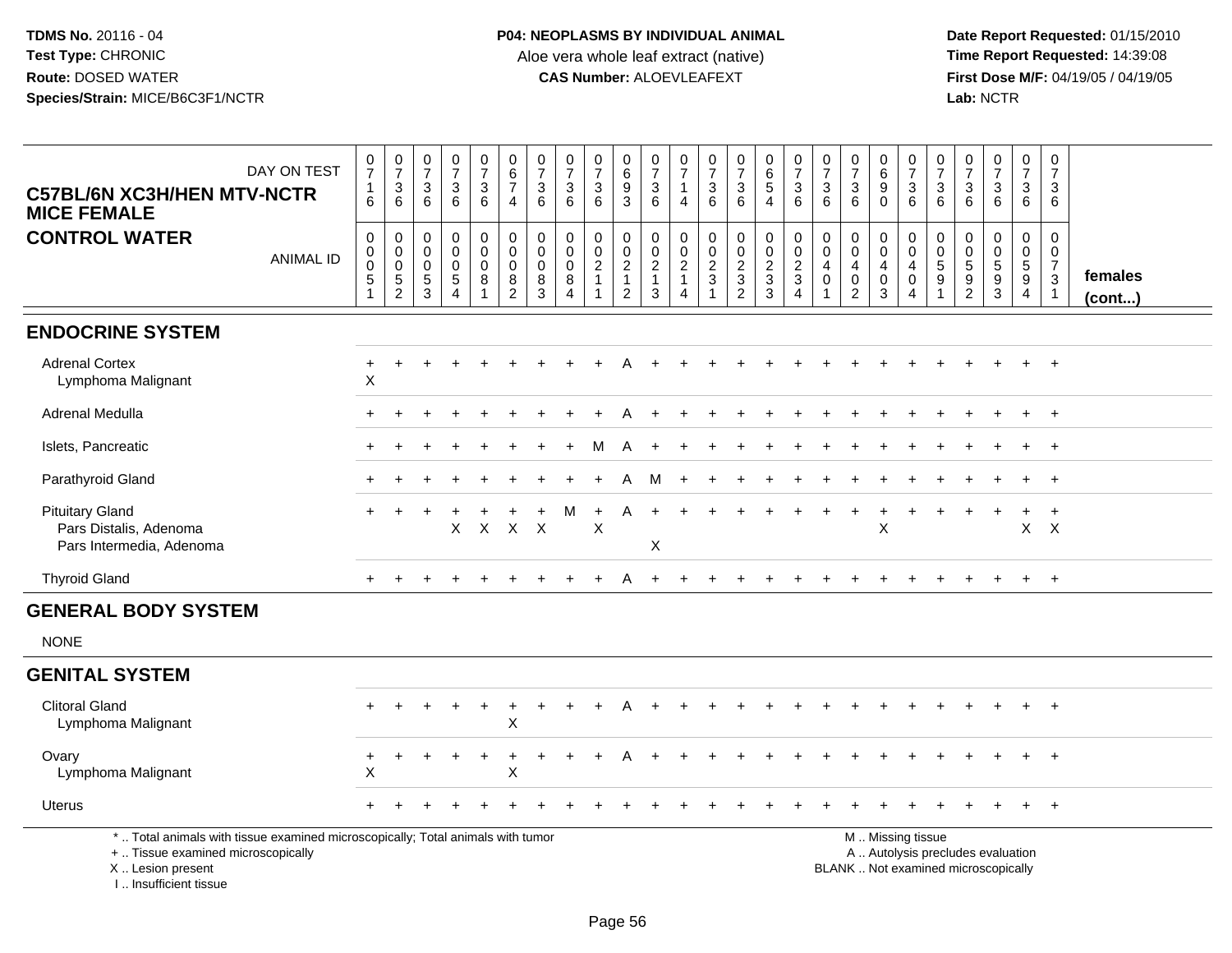**Date Report Requested:** 01/15/2010 **First Dose M/F:** 04/19/05 / 04/19/05<br>Lab: NCTR **Lab:** NCTR

| DAY ON TEST<br><b>C57BL/6N XC3H/HEN MTV-NCTR</b>                                                                                           | $\frac{0}{7}$<br>$\mathbf{1}$                                      | $\frac{0}{7}$<br>$\mathbf{3}$                      | $\frac{0}{7}$<br>3                                           | $\frac{0}{7}$<br>3                                            | $\pmb{0}$<br>$\overline{7}$<br>$\mathbf{3}$                     | $\begin{array}{c} 0 \\ 6 \end{array}$<br>$\overline{7}$                    | $\frac{0}{7}$<br>$\mathbf{3}$                             | $\frac{0}{7}$<br>$\mathbf{3}$                                            | $\frac{0}{7}$<br>3                      | 0<br>$\,6$                                                | 0<br>$\overline{7}$<br>$\sqrt{3}$                           | 0<br>$\overline{7}$<br>1                                                       | $\frac{0}{7}$                                   | $\frac{0}{7}$<br>3                                  | 0<br>6<br>5                                                                  | $\frac{0}{7}$<br>3                        | 0<br>$\overline{7}$<br>3                                         | $\frac{0}{7}$                                                                                          | $_{6}^{\rm 0}$<br>9                                  | $\pmb{0}$<br>$\overline{7}$<br>$\sqrt{3}$                                           | 0<br>$\overline{7}$<br>3 | 0<br>$\overline{7}$<br>3 | $\frac{0}{7}$<br>$\ensuremath{\mathsf{3}}$                               | $\pmb{0}$<br>$\overline{7}$<br>3                    | 0<br>$\overline{7}$<br>$\mathbf{3}$                                           |                   |
|--------------------------------------------------------------------------------------------------------------------------------------------|--------------------------------------------------------------------|----------------------------------------------------|--------------------------------------------------------------|---------------------------------------------------------------|-----------------------------------------------------------------|----------------------------------------------------------------------------|-----------------------------------------------------------|--------------------------------------------------------------------------|-----------------------------------------|-----------------------------------------------------------|-------------------------------------------------------------|--------------------------------------------------------------------------------|-------------------------------------------------|-----------------------------------------------------|------------------------------------------------------------------------------|-------------------------------------------|------------------------------------------------------------------|--------------------------------------------------------------------------------------------------------|------------------------------------------------------|-------------------------------------------------------------------------------------|--------------------------|--------------------------|--------------------------------------------------------------------------|-----------------------------------------------------|-------------------------------------------------------------------------------|-------------------|
| <b>MICE FEMALE</b>                                                                                                                         | 6                                                                  | 6                                                  | 6                                                            | $6\overline{6}$                                               | $6\phantom{1}$                                                  | $\overline{4}$                                                             | 6                                                         | 6                                                                        | $6\phantom{1}$                          | $\frac{9}{3}$                                             | 6                                                           | $\overline{4}$                                                                 | $\frac{3}{6}$                                   | $\,6\,$                                             | 4                                                                            | $\overline{6}$                            | 6                                                                | $\frac{3}{6}$                                                                                          | $\mathbf 0$                                          | 6                                                                                   | 6                        | 6                        | $6\phantom{a}$                                                           | 6                                                   | 6                                                                             |                   |
| <b>CONTROL WATER</b><br><b>ANIMAL ID</b>                                                                                                   | $\boldsymbol{0}$<br>$\pmb{0}$<br>$\overline{0}$<br>$\sqrt{5}$<br>1 | 0<br>$\mathbf 0$<br>$\mathsf 0$<br>$\sqrt{5}$<br>2 | $\mathbf 0$<br>$\mathbf 0$<br>$\mathbf 0$<br>$\sqrt{5}$<br>3 | 0<br>$\mathbf 0$<br>$\pmb{0}$<br>$\sqrt{5}$<br>$\overline{4}$ | $\boldsymbol{0}$<br>$\pmb{0}$<br>$\pmb{0}$<br>8<br>$\mathbf{1}$ | $\pmb{0}$<br>$\ddot{\mathbf{0}}$<br>$\pmb{0}$<br>$\bf 8$<br>$\overline{2}$ | $\mathbf 0$<br>$\mathbf 0$<br>$\mathbf 0$<br>$\bf 8$<br>3 | $\mathbf 0$<br>$\mathbf 0$<br>$\mathbf 0$<br>8<br>$\boldsymbol{\Lambda}$ | 0<br>$\mathbf 0$<br>$\overline{c}$<br>1 | $\pmb{0}$<br>$\pmb{0}$<br>$\frac{2}{1}$<br>$\overline{2}$ | 0<br>$\mathsf{O}\xspace$<br>$\sqrt{2}$<br>$\mathbf{1}$<br>3 | $\mathbf 0$<br>$\mathbf 0$<br>$\overline{c}$<br>$\mathbf{1}$<br>$\overline{4}$ | $\begin{array}{c} 0 \\ 0 \\ 2 \\ 3 \end{array}$ | 0<br>$\mathbf 0$<br>$\frac{2}{3}$<br>$\overline{2}$ | 0<br>$\mathsf{O}\xspace$<br>$\overline{c}$<br>$\ensuremath{\mathsf{3}}$<br>3 | 0<br>$\overline{0}$<br>$\frac{2}{3}$<br>4 | 0<br>0<br>$\overline{\mathbf{4}}$<br>$\pmb{0}$<br>$\overline{1}$ | $\mathbf 0$<br>$\ddot{\mathbf{0}}$<br>$\overline{\mathbf{4}}$<br>$\mathsf{O}\xspace$<br>$\overline{2}$ | 0<br>0<br>$\overline{4}$<br>$\mathsf{O}\xspace$<br>3 | $\pmb{0}$<br>$\mathsf{O}\xspace$<br>$\overline{4}$<br>$\mathbf 0$<br>$\overline{4}$ | 0<br>0<br>5<br>9         | 0<br>0<br>$\frac{5}{2}$  | $\boldsymbol{0}$<br>$\pmb{0}$<br>$\frac{5}{9}$<br>3                      | 0<br>$\mathbf 0$<br>$\frac{5}{9}$<br>$\overline{4}$ | $\mathbf 0$<br>$\mathbf 0$<br>$\overline{7}$<br>$\mathbf 3$<br>$\overline{1}$ | females<br>(cont) |
| Hemangiosarcoma<br>Histiocytic Sarcoma<br>Lymphoma Malignant<br>Polyp Stromal<br>Sarcoma                                                   | Χ                                                                  |                                                    |                                                              |                                                               | X                                                               | Χ                                                                          | X                                                         |                                                                          |                                         | Χ                                                         |                                                             |                                                                                |                                                 |                                                     |                                                                              |                                           |                                                                  |                                                                                                        |                                                      |                                                                                     |                          |                          |                                                                          |                                                     |                                                                               |                   |
| <b>HEMATOPOIETIC SYSTEM</b>                                                                                                                |                                                                    |                                                    |                                                              |                                                               |                                                                 |                                                                            |                                                           |                                                                          |                                         |                                                           |                                                             |                                                                                |                                                 |                                                     |                                                                              |                                           |                                                                  |                                                                                                        |                                                      |                                                                                     |                          |                          |                                                                          |                                                     |                                                                               |                   |
| <b>Bone Marrow</b><br>Lymphoma Malignant                                                                                                   |                                                                    |                                                    |                                                              |                                                               |                                                                 | $\mathsf X$                                                                |                                                           |                                                                          |                                         |                                                           |                                                             |                                                                                |                                                 |                                                     |                                                                              |                                           |                                                                  |                                                                                                        |                                                      |                                                                                     |                          |                          |                                                                          |                                                     |                                                                               |                   |
| Lymph Node<br>Lymphoma Malignant<br>Axillary, Lymphoma Malignant                                                                           | $\ddot{}$                                                          |                                                    |                                                              |                                                               |                                                                 | $\ddot{}$<br>X<br>X                                                        |                                                           | $\ddot{}$<br>$\pmb{\times}$                                              |                                         | A                                                         |                                                             |                                                                                | $\pmb{\times}$                                  |                                                     |                                                                              |                                           |                                                                  | X                                                                                                      |                                                      |                                                                                     |                          | ÷<br>X                   |                                                                          | $+$                                                 |                                                                               |                   |
| Inguinal, Lymphoma Malignant<br>Lumbar, Lymphoma Malignant<br>Mediastinal, Lymphoma Malignant                                              | X                                                                  |                                                    |                                                              |                                                               |                                                                 | X<br>X<br>X                                                                |                                                           | $\pmb{\times}$                                                           |                                         |                                                           |                                                             |                                                                                | X                                               |                                                     |                                                                              |                                           |                                                                  | Χ<br>$\mathsf X$                                                                                       |                                                      |                                                                                     |                          | X                        |                                                                          | X                                                   |                                                                               |                   |
| Pancreatic, Lymphoma Malignant<br>Renal, Lymphoma Malignant                                                                                | Χ                                                                  |                                                    |                                                              |                                                               |                                                                 | X<br>X                                                                     |                                                           |                                                                          |                                         |                                                           |                                                             |                                                                                | X                                               |                                                     |                                                                              |                                           |                                                                  | Х<br>$\mathsf X$                                                                                       |                                                      |                                                                                     |                          | X                        |                                                                          | X<br>X                                              |                                                                               |                   |
| Lymph Node, Mandibular<br>Lymphoma Malignant<br>Sarcoma, Metastatic, Skin                                                                  | X                                                                  | $\times$                                           |                                                              |                                                               |                                                                 | X                                                                          |                                                           | X                                                                        |                                         | м                                                         |                                                             |                                                                                | X                                               |                                                     |                                                                              |                                           |                                                                  | X                                                                                                      |                                                      | X                                                                                   |                          | $X$ $X$                  |                                                                          |                                                     | $+$                                                                           |                   |
| Lymph Node, Mesenteric<br>Histiocytic Sarcoma                                                                                              |                                                                    |                                                    |                                                              |                                                               |                                                                 |                                                                            | X                                                         |                                                                          |                                         |                                                           |                                                             |                                                                                |                                                 |                                                     |                                                                              |                                           |                                                                  |                                                                                                        |                                                      |                                                                                     |                          |                          |                                                                          |                                                     |                                                                               |                   |
| Lymphoma Malignant                                                                                                                         | X                                                                  |                                                    |                                                              |                                                               |                                                                 | Χ                                                                          |                                                           | Χ                                                                        |                                         |                                                           |                                                             |                                                                                | X                                               |                                                     |                                                                              | X                                         |                                                                  | X                                                                                                      |                                                      | X                                                                                   |                          |                          | X X X X                                                                  |                                                     |                                                                               |                   |
| Spleen<br>Hemangiosarcoma                                                                                                                  |                                                                    |                                                    |                                                              |                                                               |                                                                 |                                                                            |                                                           |                                                                          | $\mathsf X$                             |                                                           |                                                             |                                                                                |                                                 | X                                                   |                                                                              |                                           |                                                                  |                                                                                                        |                                                      |                                                                                     |                          |                          |                                                                          | +<br>X                                              | $+$                                                                           |                   |
| *  Total animals with tissue examined microscopically; Total animals with tumor<br>+  Tissue examined microscopically<br>X  Lesion present |                                                                    |                                                    |                                                              |                                                               |                                                                 |                                                                            |                                                           |                                                                          |                                         |                                                           |                                                             |                                                                                |                                                 |                                                     |                                                                              |                                           |                                                                  |                                                                                                        |                                                      | M  Missing tissue                                                                   |                          |                          | A  Autolysis precludes evaluation<br>BLANK  Not examined microscopically |                                                     |                                                                               |                   |

I .. Insufficient tissue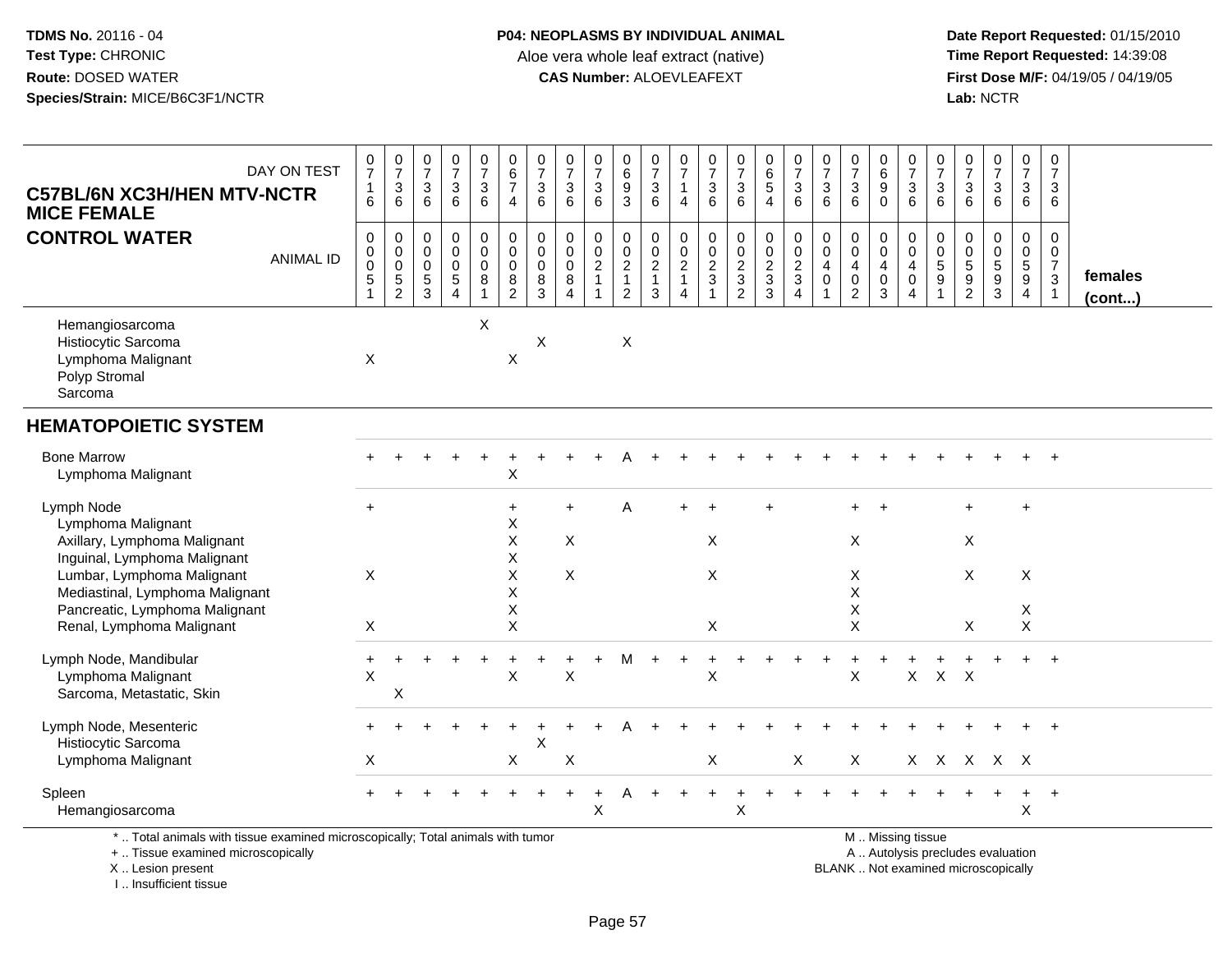**Date Report Requested:** 01/15/2010 **First Dose M/F:** 04/19/05 / 04/19/05<br>Lab: NCTR **Lab:** NCTR

| DAY ON TEST<br><b>C57BL/6N XC3H/HEN MTV-NCTR</b><br><b>MICE FEMALE</b> | $\begin{array}{c} 0 \\ 7 \end{array}$<br>$\mathbf{1}$<br>6                 | $\begin{smallmatrix}0\\7\end{smallmatrix}$<br>$\mathbf{3}$<br>6      | $\frac{0}{7}$<br>$\mathbf{3}$<br>6                                     | $\frac{0}{7}$<br>$\sqrt{3}$<br>6                              | $\frac{0}{7}$<br>$\mathsf 3$<br>6                                        | $\begin{array}{c} 0 \\ 6 \end{array}$<br>$\overline{7}$<br>$\overline{4}$ | $\frac{0}{7}$<br>$\mathbf{3}$<br>6        | $\begin{array}{c} 0 \\ 7 \\ 3 \end{array}$<br>6                        | $\frac{0}{7}$<br>$\mathbf{3}$<br>6                                    | $_{6}^{\rm 0}$<br>$\overline{9}$<br>3                                | $\frac{0}{7}$<br>$\mathbf{3}$<br>6                                              | $\frac{0}{7}$<br>$\mathbf{1}$<br>4                      | $\frac{0}{7}$<br>$\mathbf{3}$<br>6                                                                | $\frac{0}{7}$<br>$\mathbf{3}$<br>6                | $\begin{array}{c} 0 \\ 6 \\ 5 \end{array}$<br>4                                | $\frac{0}{7}$<br>$\sqrt{3}$<br>6                                     | $\frac{0}{7}$<br>$\sqrt{3}$<br>6                                                      | $\frac{0}{7}$<br>$\mathbf{3}$<br>6                                               | 0<br>$6\phantom{a}$<br>$\overline{9}$<br>$\mathbf 0$ | $\begin{matrix} 0 \\ 7 \\ 3 \end{matrix}$<br>6                                                         | $\frac{0}{7}$<br>$\mathfrak{S}$<br>6                 | $\begin{smallmatrix}0\\7\end{smallmatrix}$<br>3<br>6 | $\frac{0}{7}$<br>$\ensuremath{\mathsf{3}}$<br>6                | $\frac{0}{7}$<br>$\mathbf{3}$<br>6                  | 0<br>$\overline{7}$<br>3<br>6                                      |                         |
|------------------------------------------------------------------------|----------------------------------------------------------------------------|----------------------------------------------------------------------|------------------------------------------------------------------------|---------------------------------------------------------------|--------------------------------------------------------------------------|---------------------------------------------------------------------------|-------------------------------------------|------------------------------------------------------------------------|-----------------------------------------------------------------------|----------------------------------------------------------------------|---------------------------------------------------------------------------------|---------------------------------------------------------|---------------------------------------------------------------------------------------------------|---------------------------------------------------|--------------------------------------------------------------------------------|----------------------------------------------------------------------|---------------------------------------------------------------------------------------|----------------------------------------------------------------------------------|------------------------------------------------------|--------------------------------------------------------------------------------------------------------|------------------------------------------------------|------------------------------------------------------|----------------------------------------------------------------|-----------------------------------------------------|--------------------------------------------------------------------|-------------------------|
| <b>CONTROL WATER</b><br><b>ANIMAL ID</b>                               | $\boldsymbol{0}$<br>$\pmb{0}$<br>$\mathbf 0$<br>$\sqrt{5}$<br>$\mathbf{1}$ | 0<br>$\mathbf 0$<br>$\boldsymbol{0}$<br>$\sqrt{5}$<br>$\overline{2}$ | $\pmb{0}$<br>$\mathbf 0$<br>$\mathbf 0$<br>$\,$ 5 $\,$<br>$\mathbf{3}$ | $\pmb{0}$<br>$\tilde{0}$<br>0<br>$\sqrt{5}$<br>$\overline{4}$ | $\mathbf 0$<br>$\overline{0}$<br>$\mathbf 0$<br>$\bf8$<br>$\overline{1}$ | $\pmb{0}$<br>$\overline{0}$<br>$\mathbf 0$<br>8<br>$\overline{2}$         | 0<br>$\mathbf 0$<br>$\mathbf 0$<br>8<br>3 | $\pmb{0}$<br>$\overline{0}$<br>$\mathbf 0$<br>$\bf8$<br>$\overline{4}$ | 0<br>$\overline{0}$<br>$\overline{c}$<br>$\mathbf{1}$<br>$\mathbf{1}$ | 0<br>$\mathsf 0$<br>$\overline{a}$<br>$\mathbf{1}$<br>$\overline{c}$ | $\mathbf 0$<br>$\overline{0}$<br>$\overline{2}$<br>$\mathbf{1}$<br>$\mathbf{3}$ | 0<br>$\mathbf 0$<br>$\overline{c}$<br>$\mathbf{1}$<br>4 | $\pmb{0}$<br>$\ddot{\mathbf{0}}$<br>$\overline{c}$<br>$\ensuremath{\mathsf{3}}$<br>$\overline{1}$ | 0<br>$\bar{0}$<br>$\frac{2}{3}$<br>$\overline{2}$ | $\begin{smallmatrix}0\0\0\end{smallmatrix}$<br>$\sqrt{2}$<br>$\mathbf{3}$<br>3 | $_{\rm 0}^{\rm 0}$<br>$\sqrt{2}$<br>$\mathfrak{Z}$<br>$\overline{4}$ | $\mathbf 0$<br>$\ddot{\mathbf{0}}$<br>$\overline{4}$<br>$\mathbf 0$<br>$\overline{1}$ | $\mathbf 0$<br>$\overline{0}$<br>$\overline{a}$<br>$\mathbf 0$<br>$\overline{2}$ | 0<br>$\mathbf{0}$<br>4<br>$\pmb{0}$<br>3             | $\begin{smallmatrix}0\0\0\end{smallmatrix}$<br>$\overline{4}$<br>$\mathsf{O}\xspace$<br>$\overline{4}$ | 0<br>$\overline{0}$<br>$\frac{5}{9}$<br>$\mathbf{1}$ | 0<br>0<br>$\,$ 5 $\,$<br>9<br>$\sqrt{2}$             | $\mathbf 0$<br>$\overline{0}$<br>$\frac{5}{9}$<br>$\mathbf{3}$ | 0<br>$\mathbf 0$<br>$\frac{5}{9}$<br>$\overline{4}$ | 0<br>$\mathbf 0$<br>$\overline{7}$<br>$\mathbf{3}$<br>$\mathbf{1}$ | females<br>$($ cont $)$ |
| Histiocytic Sarcoma<br>Lymphoma Malignant                              | $\sf X$                                                                    |                                                                      |                                                                        |                                                               |                                                                          | X                                                                         |                                           | $\boldsymbol{X}$                                                       |                                                                       |                                                                      |                                                                                 |                                                         | $\boldsymbol{\mathsf{X}}$                                                                         |                                                   |                                                                                | X                                                                    |                                                                                       | $\times$                                                                         |                                                      | X.                                                                                                     |                                                      |                                                      | X X X X                                                        |                                                     |                                                                    |                         |
| Thymus<br>Lymphoma Malignant                                           | $\ddot{}$<br>X                                                             |                                                                      |                                                                        | $\div$                                                        |                                                                          | X                                                                         |                                           | X                                                                      | $+$                                                                   | A                                                                    | $+$                                                                             | $+$                                                     | M                                                                                                 |                                                   |                                                                                | $\ddot{}$                                                            |                                                                                       | $\ddot{}$<br>$\pmb{\times}$                                                      | M                                                    | X                                                                                                      | $X$ $X$                                              |                                                      |                                                                | $+$                                                 | $+$                                                                |                         |
| <b>INTEGUMENTARY SYSTEM</b>                                            |                                                                            |                                                                      |                                                                        |                                                               |                                                                          |                                                                           |                                           |                                                                        |                                                                       |                                                                      |                                                                                 |                                                         |                                                                                                   |                                                   |                                                                                |                                                                      |                                                                                       |                                                                                  |                                                      |                                                                                                        |                                                      |                                                      |                                                                |                                                     |                                                                    |                         |
| <b>Mammary Gland</b><br>Adenocarcinoma<br>Lymphoma Malignant           | $+$<br>$\sf X$                                                             |                                                                      |                                                                        |                                                               |                                                                          |                                                                           |                                           |                                                                        | $\ddot{}$<br>X                                                        |                                                                      |                                                                                 |                                                         |                                                                                                   |                                                   |                                                                                |                                                                      |                                                                                       |                                                                                  |                                                      |                                                                                                        |                                                      |                                                      |                                                                | $\ddot{}$                                           | $+$                                                                |                         |
| Skin<br>Fibrosarcoma<br>Hemangioma<br>Melanoma Benign<br>Sarcoma       |                                                                            | $\boldsymbol{\mathsf{X}}$                                            |                                                                        |                                                               |                                                                          |                                                                           |                                           |                                                                        |                                                                       | A                                                                    | $\ddot{}$                                                                       | $\sf X$                                                 |                                                                                                   |                                                   |                                                                                |                                                                      |                                                                                       |                                                                                  | X                                                    |                                                                                                        |                                                      |                                                      |                                                                |                                                     |                                                                    |                         |
| <b>MUSCULOSKELETAL SYSTEM</b>                                          |                                                                            |                                                                      |                                                                        |                                                               |                                                                          |                                                                           |                                           |                                                                        |                                                                       |                                                                      |                                                                                 |                                                         |                                                                                                   |                                                   |                                                                                |                                                                      |                                                                                       |                                                                                  |                                                      |                                                                                                        |                                                      |                                                      |                                                                |                                                     |                                                                    |                         |
| Bone, Femur                                                            |                                                                            |                                                                      |                                                                        | +                                                             | ÷                                                                        |                                                                           |                                           |                                                                        |                                                                       |                                                                      |                                                                                 |                                                         |                                                                                                   |                                                   |                                                                                |                                                                      |                                                                                       |                                                                                  |                                                      |                                                                                                        |                                                      |                                                      |                                                                | $\pm$                                               | $+$                                                                |                         |
| <b>NERVOUS SYSTEM</b>                                                  |                                                                            |                                                                      |                                                                        |                                                               |                                                                          |                                                                           |                                           |                                                                        |                                                                       |                                                                      |                                                                                 |                                                         |                                                                                                   |                                                   |                                                                                |                                                                      |                                                                                       |                                                                                  |                                                      |                                                                                                        |                                                      |                                                      |                                                                |                                                     |                                                                    |                         |
| Brain, Brain Stem                                                      | $+$                                                                        | $\pm$                                                                |                                                                        |                                                               |                                                                          |                                                                           |                                           |                                                                        |                                                                       | А                                                                    |                                                                                 |                                                         |                                                                                                   |                                                   |                                                                                |                                                                      |                                                                                       |                                                                                  |                                                      |                                                                                                        |                                                      |                                                      |                                                                | $\ddot{}$                                           | $^{+}$                                                             |                         |
| Brain, Cerebellum                                                      |                                                                            |                                                                      |                                                                        |                                                               |                                                                          |                                                                           |                                           |                                                                        |                                                                       |                                                                      |                                                                                 |                                                         |                                                                                                   |                                                   |                                                                                |                                                                      |                                                                                       |                                                                                  |                                                      |                                                                                                        |                                                      |                                                      |                                                                |                                                     |                                                                    |                         |
| Brain, Cerebrum                                                        |                                                                            |                                                                      |                                                                        |                                                               |                                                                          |                                                                           |                                           |                                                                        |                                                                       |                                                                      |                                                                                 |                                                         |                                                                                                   |                                                   |                                                                                |                                                                      |                                                                                       |                                                                                  |                                                      |                                                                                                        |                                                      |                                                      |                                                                |                                                     | $+$                                                                |                         |

\* .. Total animals with tissue examined microscopically; Total animals with tumor

+ .. Tissue examined microscopically

X .. Lesion present

I .. Insufficient tissue

 M .. Missing tissuey the contract of the contract of the contract of the contract of the contract of the contract of the contract of  $A$ . Autolysis precludes evaluation Lesion present BLANK .. Not examined microscopically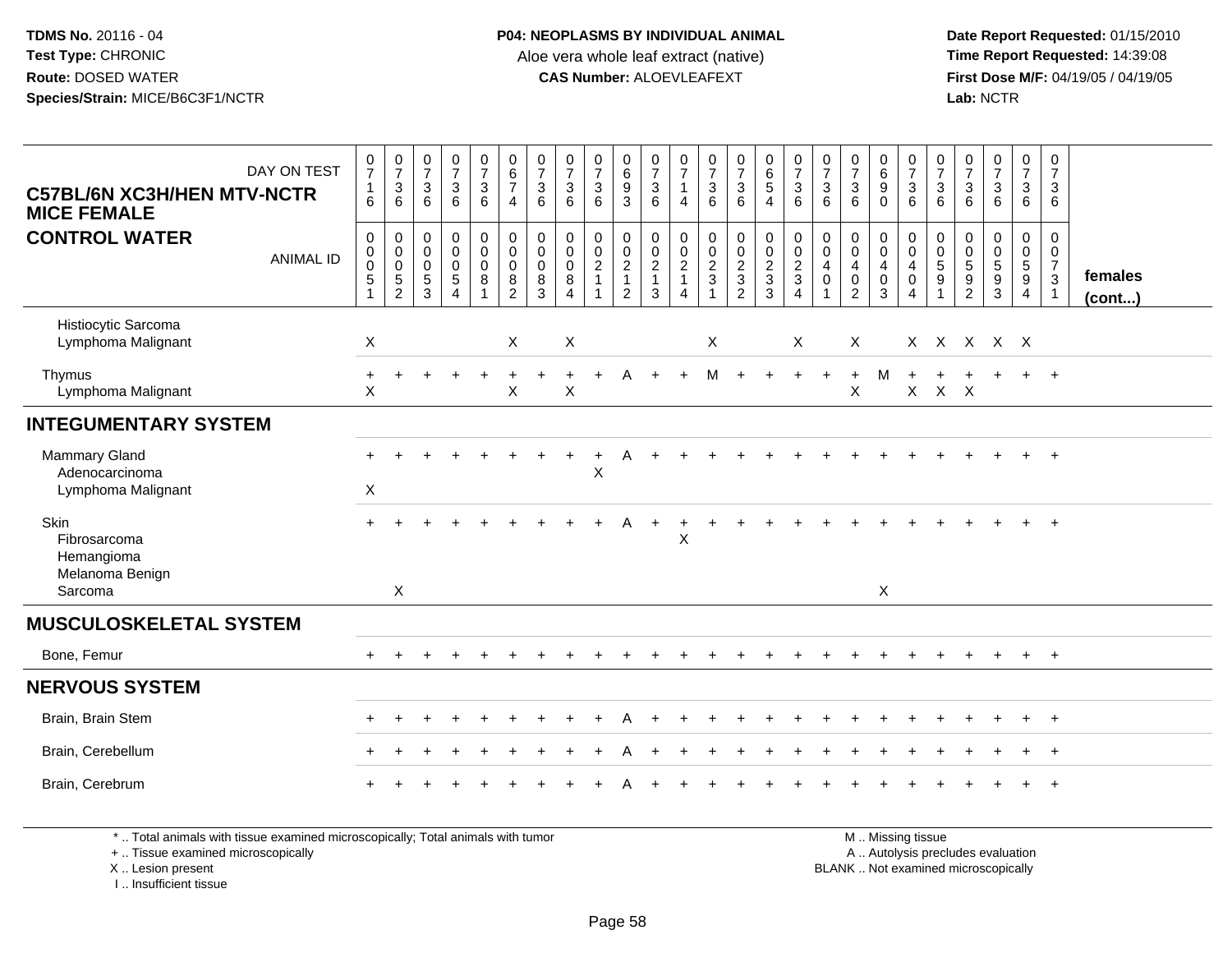| DAY ON TEST<br><b>C57BL/6N XC3H/HEN MTV-NCTR</b><br><b>MICE FEMALE</b>                                                                                                 | $\frac{0}{7}$<br>$\mathbf{1}$<br>6                            | $\frac{0}{7}$<br>$\ensuremath{\mathsf{3}}$<br>6                | $\frac{0}{7}$<br>$\ensuremath{\mathsf{3}}$<br>6  | $\frac{0}{7}$<br>$\ensuremath{\mathsf{3}}$<br>6                                | $\begin{smallmatrix}0\\7\end{smallmatrix}$<br>$\ensuremath{\mathsf{3}}$<br>6 | $\begin{array}{c} 0 \\ 6 \end{array}$<br>$\overline{7}$<br>$\overline{4}$ | $\frac{0}{7}$<br>$\ensuremath{\mathsf{3}}$<br>6     | $\frac{0}{7}$<br>$\ensuremath{\mathsf{3}}$<br>6                        | $\frac{0}{7}$<br>3<br>$6\phantom{1}$               | $_6^0$<br>$\frac{9}{3}$                                               | $\frac{0}{7}$<br>$\ensuremath{\mathsf{3}}$<br>6                                              | $\frac{0}{7}$<br>$\overline{\mathbf{1}}$<br>$\overline{4}$                             | $\begin{array}{c} 0 \\ 7 \end{array}$<br>$\ensuremath{\mathsf{3}}$<br>6 | $\frac{0}{7}$<br>$\ensuremath{\mathsf{3}}$<br>$\,6\,$ | $_{6}^{\rm 0}$<br>$\overline{5}$<br>$\overline{4}$   | $\begin{array}{c} 0 \\ 7 \end{array}$<br>$\mathbf 3$<br>6     | $\pmb{0}$<br>$\overline{7}$<br>$\ensuremath{\mathsf{3}}$<br>6 | $\begin{array}{c} 0 \\ 7 \end{array}$<br>$\frac{3}{6}$                                | $\begin{array}{c} 0 \\ 6 \end{array}$<br>$\overline{9}$<br>$\mathbf 0$    | $\begin{array}{c} 0 \\ 7 \end{array}$<br>$\frac{3}{6}$                              | $\frac{0}{7}$<br>3<br>6                 | $\frac{0}{7}$<br>$\ensuremath{\mathsf{3}}$<br>6                          | $\frac{0}{7}$<br>$\ensuremath{\mathsf{3}}$<br>6 | $\begin{smallmatrix}0\\7\end{smallmatrix}$<br>$\mathbf{3}$<br>6        | $\pmb{0}$<br>$\overline{7}$<br>$\sqrt{3}$<br>6                               |                   |
|------------------------------------------------------------------------------------------------------------------------------------------------------------------------|---------------------------------------------------------------|----------------------------------------------------------------|--------------------------------------------------|--------------------------------------------------------------------------------|------------------------------------------------------------------------------|---------------------------------------------------------------------------|-----------------------------------------------------|------------------------------------------------------------------------|----------------------------------------------------|-----------------------------------------------------------------------|----------------------------------------------------------------------------------------------|----------------------------------------------------------------------------------------|-------------------------------------------------------------------------|-------------------------------------------------------|------------------------------------------------------|---------------------------------------------------------------|---------------------------------------------------------------|---------------------------------------------------------------------------------------|---------------------------------------------------------------------------|-------------------------------------------------------------------------------------|-----------------------------------------|--------------------------------------------------------------------------|-------------------------------------------------|------------------------------------------------------------------------|------------------------------------------------------------------------------|-------------------|
| <b>CONTROL WATER</b><br><b>ANIMAL ID</b>                                                                                                                               | $\boldsymbol{0}$<br>$\pmb{0}$<br>$\pmb{0}$<br>$\sqrt{5}$<br>1 | 0<br>$\pmb{0}$<br>$\mathsf 0$<br>$\,$ 5 $\,$<br>$\overline{c}$ | $\mathbf 0$<br>0<br>$\mathbf 0$<br>$\frac{5}{3}$ | $\mathsf 0$<br>$\pmb{0}$<br>$\pmb{0}$<br>$\,$ 5 $\,$<br>$\boldsymbol{\Lambda}$ | $\mathbf 0$<br>$\overline{0}$<br>$\mathbf 0$<br>8                            | $\pmb{0}$<br>$\mathbf 0$<br>$\mathbf 0$<br>$\frac{8}{2}$                  | $\mathbf 0$<br>$\mathbf 0$<br>$\mathbf 0$<br>8<br>3 | $\pmb{0}$<br>$\mathbf 0$<br>$\mathbf 0$<br>8<br>$\boldsymbol{\Lambda}$ | 0<br>$\mathbf 0$<br>$\overline{2}$<br>$\mathbf{1}$ | $\mathbf 0$<br>$\mathsf{O}\xspace$<br>$\frac{2}{1}$<br>$\overline{c}$ | $\mathbf 0$<br>$\begin{smallmatrix} 0\\ 2 \end{smallmatrix}$<br>$\mathbf{1}$<br>$\mathbf{3}$ | $\mathbf 0$<br>$\mathbf 0$<br>$\overline{2}$<br>$\mathbf{1}$<br>$\boldsymbol{\Lambda}$ | $\pmb{0}$<br>$\mathbf 0$<br>$\frac{2}{3}$<br>$\overline{A}$             | $\pmb{0}$<br>$\mathbf 0$<br>$\frac{2}{3}$             | $\begin{array}{c} 0 \\ 0 \\ 2 \\ 3 \\ 3 \end{array}$ | $\pmb{0}$<br>$_{2}^{\rm 0}$<br>$\mathbf{3}$<br>$\overline{4}$ | $\pmb{0}$<br>$\pmb{0}$<br>4<br>0                              | $\mathsf 0$<br>$\mathsf{O}\xspace$<br>$\overline{4}$<br>$\mathbf 0$<br>$\overline{2}$ | $\pmb{0}$<br>$\mathbf 0$<br>$\overline{4}$<br>$\pmb{0}$<br>$\mathfrak{Z}$ | $\pmb{0}$<br>$\mathsf{O}\xspace$<br>$\overline{4}$<br>$\mathbf 0$<br>$\overline{4}$ | 0<br>$\mathbf 0$<br>$\overline{5}$<br>9 | 0<br>$\pmb{0}$<br>$\overline{5}$<br>$\frac{9}{2}$                        | $\mathsf{O}$<br>$\mathbf 0$<br>$\frac{5}{3}$    | 0<br>$\mathbf 0$<br>$\overline{5}$<br>$\overline{9}$<br>$\overline{4}$ | $\mathbf 0$<br>$\mathbf 0$<br>$\overline{7}$<br>$\sqrt{3}$<br>$\overline{1}$ | females<br>(cont) |
| <b>RESPIRATORY SYSTEM</b>                                                                                                                                              |                                                               |                                                                |                                                  |                                                                                |                                                                              |                                                                           |                                                     |                                                                        |                                                    |                                                                       |                                                                                              |                                                                                        |                                                                         |                                                       |                                                      |                                                               |                                                               |                                                                                       |                                                                           |                                                                                     |                                         |                                                                          |                                                 |                                                                        |                                                                              |                   |
| Lung<br>Adenocarcinoma, Metastatic, Mammary Gland<br>Alveolar/Bronchiolar Adenoma<br>Histiocytic Sarcoma<br>Lymphoma Malignant<br>Sarcoma<br>Sarcoma, Metastatic, Skin | $\boldsymbol{\mathsf{X}}$                                     |                                                                |                                                  |                                                                                |                                                                              | X                                                                         | X                                                   |                                                                        |                                                    |                                                                       |                                                                                              |                                                                                        |                                                                         | X                                                     |                                                      |                                                               |                                                               | X                                                                                     | X                                                                         | X<br>$\times$                                                                       |                                         | $\boldsymbol{\mathsf{X}}$                                                |                                                 |                                                                        | $\ddot{}$                                                                    |                   |
| Nose                                                                                                                                                                   |                                                               |                                                                |                                                  |                                                                                |                                                                              |                                                                           |                                                     |                                                                        |                                                    |                                                                       |                                                                                              |                                                                                        |                                                                         |                                                       |                                                      |                                                               |                                                               |                                                                                       |                                                                           |                                                                                     |                                         |                                                                          |                                                 |                                                                        | $+$                                                                          |                   |
| Trachea                                                                                                                                                                |                                                               |                                                                |                                                  |                                                                                |                                                                              |                                                                           |                                                     |                                                                        |                                                    |                                                                       |                                                                                              |                                                                                        |                                                                         |                                                       |                                                      |                                                               |                                                               |                                                                                       |                                                                           |                                                                                     |                                         |                                                                          |                                                 | $\ddot{}$                                                              | $+$                                                                          |                   |
| <b>SPECIAL SENSES SYSTEM</b>                                                                                                                                           |                                                               |                                                                |                                                  |                                                                                |                                                                              |                                                                           |                                                     |                                                                        |                                                    |                                                                       |                                                                                              |                                                                                        |                                                                         |                                                       |                                                      |                                                               |                                                               |                                                                                       |                                                                           |                                                                                     |                                         |                                                                          |                                                 |                                                                        |                                                                              |                   |
| Eye                                                                                                                                                                    |                                                               |                                                                |                                                  |                                                                                |                                                                              |                                                                           |                                                     |                                                                        |                                                    |                                                                       |                                                                                              |                                                                                        |                                                                         |                                                       |                                                      |                                                               |                                                               |                                                                                       |                                                                           |                                                                                     |                                         |                                                                          |                                                 |                                                                        |                                                                              |                   |
| <b>Harderian Gland</b><br>Adenoma<br>Carcinoma                                                                                                                         |                                                               | $\mathsf X$                                                    |                                                  |                                                                                |                                                                              |                                                                           |                                                     | $\mathsf{X}$                                                           |                                                    |                                                                       | $\mathsf X$                                                                                  |                                                                                        |                                                                         |                                                       |                                                      |                                                               |                                                               | $\pmb{\times}$                                                                        |                                                                           |                                                                                     |                                         |                                                                          |                                                 |                                                                        | $+$                                                                          |                   |
| <b>Lacrimal Gland</b>                                                                                                                                                  |                                                               |                                                                |                                                  |                                                                                |                                                                              |                                                                           |                                                     |                                                                        |                                                    |                                                                       |                                                                                              |                                                                                        |                                                                         |                                                       |                                                      |                                                               |                                                               |                                                                                       |                                                                           |                                                                                     |                                         |                                                                          |                                                 |                                                                        |                                                                              |                   |
| <b>URINARY SYSTEM</b>                                                                                                                                                  |                                                               |                                                                |                                                  |                                                                                |                                                                              |                                                                           |                                                     |                                                                        |                                                    |                                                                       |                                                                                              |                                                                                        |                                                                         |                                                       |                                                      |                                                               |                                                               |                                                                                       |                                                                           |                                                                                     |                                         |                                                                          |                                                 |                                                                        |                                                                              |                   |
| Kidney<br>Lymphoma Malignant                                                                                                                                           | +<br>X                                                        | $\ddot{}$                                                      |                                                  | $\ddot{}$                                                                      | $\ddot{}$                                                                    | $\ddot{}$<br>$\pmb{\times}$                                               | $\ddot{}$                                           | ÷<br>X                                                                 | $\ddot{}$                                          | A                                                                     |                                                                                              |                                                                                        |                                                                         |                                                       |                                                      |                                                               |                                                               | $\pmb{\times}$                                                                        |                                                                           | $\sf X$                                                                             | ÷                                       | $\ddot{}$<br>X                                                           | $\ddot{}$                                       | $+$                                                                    | $+$                                                                          |                   |
| <b>Urinary Bladder</b>                                                                                                                                                 |                                                               |                                                                |                                                  |                                                                                |                                                                              |                                                                           |                                                     |                                                                        |                                                    |                                                                       |                                                                                              |                                                                                        |                                                                         |                                                       |                                                      |                                                               |                                                               |                                                                                       |                                                                           |                                                                                     |                                         |                                                                          | $\pm$                                           | $+$                                                                    | $+$                                                                          |                   |
| *  Total animals with tissue examined microscopically; Total animals with tumor<br>+  Tissue examined microscopically<br>X  Lesion present<br>I., Insufficient tissue  |                                                               |                                                                |                                                  |                                                                                |                                                                              |                                                                           |                                                     |                                                                        |                                                    |                                                                       |                                                                                              |                                                                                        |                                                                         |                                                       |                                                      |                                                               |                                                               |                                                                                       |                                                                           | M  Missing tissue                                                                   |                                         | A  Autolysis precludes evaluation<br>BLANK  Not examined microscopically |                                                 |                                                                        |                                                                              |                   |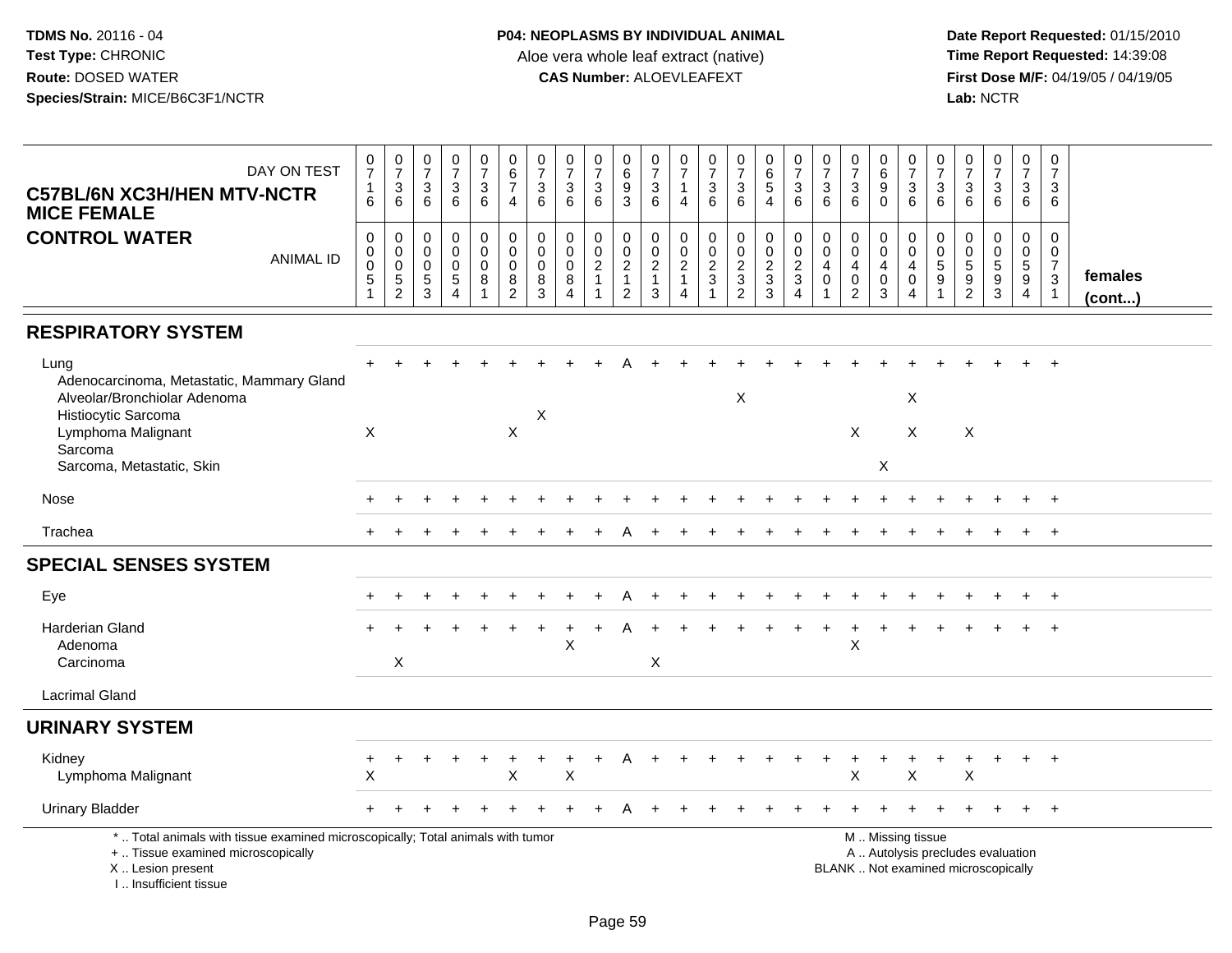**Date Report Requested:** 01/15/2010 **First Dose M/F:** 04/19/05 / 04/19/05<br>Lab: NCTR **Lab:** NCTR

| DAY ON TEST<br><b>C57BL/6N XC3H/HEN MTV-NCTR</b><br><b>MICE FEMALE</b> | 0<br>$\overline{ }$<br>6 | $\overline{0}$<br>$\overline{ }$<br>3<br>6        | O<br>3<br>6     | $\mathbf{0}$<br>$\sqrt{3}$<br>6                               | $\frac{0}{7}$<br>3<br>6                      | 0<br>6<br>$\overline{z}$<br>4                            | 0<br>$\overline{ }$<br>$\mathbf{3}$<br>6 | 0<br>$\overline{ }$<br>3<br>6      | $\overline{0}$<br>$\overline{ }$<br>3<br>6   | 0<br>$\,6\,$<br>$\boldsymbol{9}$<br>3 | 0<br>$\overline{ }$<br>3<br>6 | $\frac{0}{7}$<br>4               | 0<br>$\rightarrow$<br>3<br>6         | 0<br>3<br>6                                     | $\mathbf{0}$<br>$\,6\,$<br>$\sqrt{5}$<br>$\overline{4}$            | U<br>$\overline{ }$<br>$\sqrt{3}$<br>6      | $\frac{0}{7}$<br>$\ensuremath{\mathsf{3}}$<br>6                    | 0<br>$\overline{ }$<br>3<br>6                      | 0<br>6<br>9<br>$\mathbf 0$           | 3<br>6 | $\overline{ }$<br>3<br>6 | $\mathbf{0}$<br>$\rightarrow$<br>$\sqrt{3}$<br>6  | 0<br>$\rightarrow$<br>3<br>6   | 0<br>$\overline{ }$<br>3<br>6            | 0<br>3<br>6                                        |                         |  |
|------------------------------------------------------------------------|--------------------------|---------------------------------------------------|-----------------|---------------------------------------------------------------|----------------------------------------------|----------------------------------------------------------|------------------------------------------|------------------------------------|----------------------------------------------|---------------------------------------|-------------------------------|----------------------------------|--------------------------------------|-------------------------------------------------|--------------------------------------------------------------------|---------------------------------------------|--------------------------------------------------------------------|----------------------------------------------------|--------------------------------------|--------|--------------------------|---------------------------------------------------|--------------------------------|------------------------------------------|----------------------------------------------------|-------------------------|--|
| <b>CONTROL WATER</b><br><b>ANIMAL ID</b>                               | 0<br>$\mathbf 0$<br>5    | 0<br>$\mathbf 0$<br>$\pmb{0}$<br>$\mathbf 5$<br>2 | $\sqrt{5}$<br>3 | 0<br>$\mathsf 0$<br>$\pmb{0}$<br>$\sqrt{5}$<br>$\overline{4}$ | $\mathbf 0$<br>$\pmb{0}$<br>$\mathsf 0$<br>8 | 0<br>$\pmb{0}$<br>$\pmb{0}$<br>$\bf 8$<br>$\overline{2}$ | 0<br>$\pmb{0}$<br>$\mathbf 0$<br>8<br>3  | $\pmb{0}$<br>$\boldsymbol{0}$<br>8 | $\mathbf 0$<br>$\mathbf 0$<br>$\overline{c}$ | $\overline{2}$<br>2                   | 0<br>$\overline{c}$<br>3      | $\pmb{0}$<br>$\overline{c}$<br>4 | 0<br>$\pmb{0}$<br>$\Omega$<br>∠<br>3 | 0<br>0<br>$\overline{c}$<br>3<br>$\overline{2}$ | $\begin{smallmatrix} 0\\0 \end{smallmatrix}$<br>$\frac{2}{3}$<br>3 | $\mathbf 0$<br>$\overline{c}$<br>$\sqrt{3}$ | $\pmb{0}$<br>$\mathsf 0$<br>$\overline{\mathbf{4}}$<br>$\mathbf 0$ | 0<br>$\pmb{0}$<br>4<br>$\pmb{0}$<br>$\overline{2}$ | $\mathbf 0$<br>4<br>$\mathbf 0$<br>3 | 4      | $\pmb{0}$<br>5<br>9      | 0<br>0<br>5<br>$\boldsymbol{9}$<br>$\overline{2}$ | 0<br>$5\phantom{.0}$<br>9<br>3 | 0<br>$\mathbf 0$<br>$\sqrt{5}$<br>9<br>4 | 0<br>$\mathbf 0$<br>$\overline{z}$<br>$\mathbf{3}$ | females<br>$($ cont $)$ |  |
| Lymphoma Malignant                                                     | Χ                        |                                                   |                 |                                                               |                                              | Χ                                                        |                                          |                                    |                                              |                                       |                               |                                  |                                      |                                                 |                                                                    |                                             |                                                                    |                                                    |                                      | X      |                          |                                                   |                                |                                          |                                                    |                         |  |
| <b>SYSTEMIC LESIONS</b>                                                |                          |                                                   |                 |                                                               |                                              |                                                          |                                          |                                    |                                              |                                       |                               |                                  |                                      |                                                 |                                                                    |                                             |                                                                    |                                                    |                                      |        |                          |                                                   |                                |                                          |                                                    |                         |  |
| Multiple Organ<br>Histiocytic Sarcoma<br>Lymphoma Malignant            | X                        |                                                   |                 |                                                               |                                              | X                                                        | $\sim$                                   | X                                  |                                              | X                                     |                               |                                  | X                                    |                                                 |                                                                    | $\times$                                    |                                                                    | X                                                  |                                      |        |                          | $X$ $X$ $X$ $X$ $X$                               | ÷.                             | ÷.                                       | $\overline{+}$                                     |                         |  |

\* .. Total animals with tissue examined microscopically; Total animals with tumor

+ .. Tissue examined microscopically

X .. Lesion present

I .. Insufficient tissue

 M .. Missing tissuey the contract of the contract of the contract of the contract of the contract of the contract of the contract of  $A$ . Autolysis precludes evaluation Lesion present BLANK .. Not examined microscopically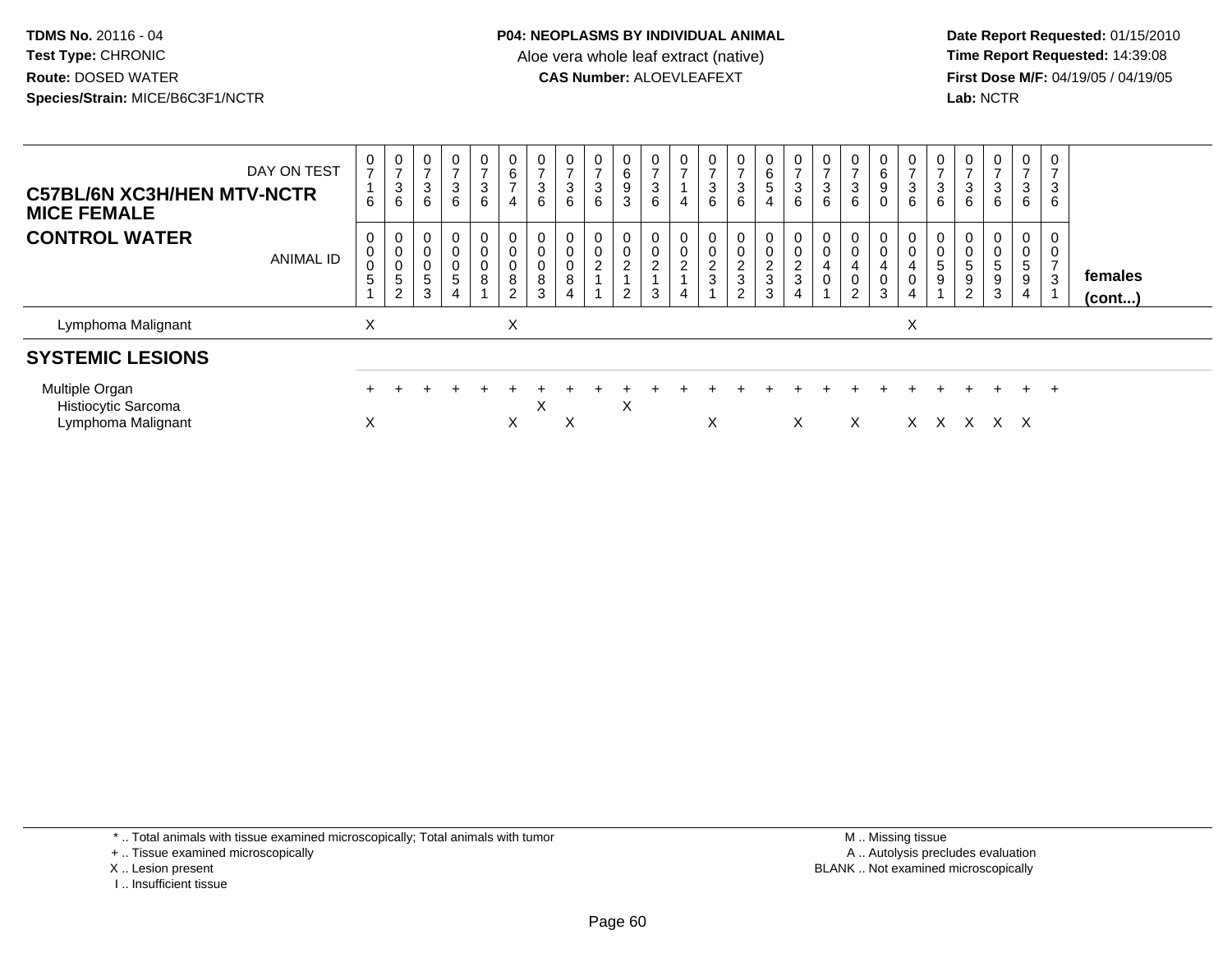**Date Report Requested:** 01/15/2010 **First Dose M/F:** 04/19/05 / 04/19/05<br>Lab: NCTR **Lab:** NCTR

| <b>C57BL/6N XC3H/HEN MTV-NCTR</b><br><b>MICE FEMALE</b>                                                                                    | DAY ON TEST      | $\frac{0}{7}$<br>$\ensuremath{\mathsf{3}}$<br>6                            | $\begin{array}{c} 0 \\ 7 \end{array}$<br>$\mathbf{3}$<br>6       | $\begin{smallmatrix}0\\7\end{smallmatrix}$<br>$\mathbf{3}$<br>6 | $\begin{array}{c} 0 \\ 7 \end{array}$<br>$\sqrt{3}$<br>6 | $\begin{array}{c} 0 \\ 7 \end{array}$<br>$\ensuremath{\mathsf{3}}$<br>6 | $\frac{0}{7}$<br>$\mathfrak{Z}$<br>6                            | $\pmb{0}$<br>$\overline{5}$<br>5<br>$\mathbf 0$      | $\frac{0}{7}$<br>$\mathbf{3}$<br>6                            | $\frac{0}{7}$<br>3<br>6                                           | $\frac{0}{7}$<br>$\ensuremath{\mathsf{3}}$<br>6                 | $\pmb{0}$<br>$6\overline{6}$<br>$\mathbf 1$<br>6                   | $\frac{0}{7}$<br>$\sqrt{3}$<br>6                                             | $\frac{0}{7}$<br>$\mathbf{3}$<br>6                                    | $\frac{0}{7}$<br>$\mathbf{3}$<br>6                          | $\begin{smallmatrix}0\\7\end{smallmatrix}$<br>$\mathbf{3}$<br>$\overline{4}$ | $_{6}^{\rm 0}$<br>$\overline{7}$<br>$\overline{4}$               | $\frac{0}{7}$<br>$\mathfrak{Z}$<br>6                           | $\begin{array}{c} 0 \\ 6 \end{array}$<br>$\overline{c}$<br>6 | $\mathbf 0$<br>$\overline{7}$<br>$\sqrt{3}$<br>6 | $\begin{array}{c} 0 \\ 5 \end{array}$<br>$\sqrt{5}$<br>$\overline{4}$ | $\pmb{0}$<br>$\overline{7}$<br>3<br>6                  | $\pmb{0}$<br>$\overline{7}$<br>3<br>6                            |                                                                          |                                    |
|--------------------------------------------------------------------------------------------------------------------------------------------|------------------|----------------------------------------------------------------------------|------------------------------------------------------------------|-----------------------------------------------------------------|----------------------------------------------------------|-------------------------------------------------------------------------|-----------------------------------------------------------------|------------------------------------------------------|---------------------------------------------------------------|-------------------------------------------------------------------|-----------------------------------------------------------------|--------------------------------------------------------------------|------------------------------------------------------------------------------|-----------------------------------------------------------------------|-------------------------------------------------------------|------------------------------------------------------------------------------|------------------------------------------------------------------|----------------------------------------------------------------|--------------------------------------------------------------|--------------------------------------------------|-----------------------------------------------------------------------|--------------------------------------------------------|------------------------------------------------------------------|--------------------------------------------------------------------------|------------------------------------|
| <b>CONTROL WATER</b>                                                                                                                       | <b>ANIMAL ID</b> | $\pmb{0}$<br>$\pmb{0}$<br>$\overline{7}$<br>$\mathbf{3}$<br>$\overline{2}$ | 0<br>$\,0\,$<br>$\overline{7}$<br>$\ensuremath{\mathsf{3}}$<br>3 | $\pmb{0}$<br>$\mathsf 0$<br>$\overline{7}$<br>$\sqrt{3}$<br>4   | $\pmb{0}$<br>$\mathbf 0$<br>$\overline{7}$<br>4          | $\mathbf 0$<br>$\pmb{0}$<br>$\overline{7}$<br>4<br>$\overline{2}$       | $\pmb{0}$<br>$\mathbf 0$<br>$\overline{7}$<br>4<br>$\mathbf{3}$ | $\pmb{0}$<br>$\mathbf 0$<br>$\overline{7}$<br>4<br>4 | $\pmb{0}$<br>$\pmb{0}$<br>$\overline{7}$<br>5<br>$\mathbf{1}$ | 0<br>$\mathsf{O}\xspace$<br>$\overline{7}$<br>5<br>$\overline{2}$ | $\pmb{0}$<br>$\pmb{0}$<br>$\overline{7}$<br>5<br>$\overline{3}$ | 0<br>$\mathbf 0$<br>$\overline{7}$<br>$\sqrt{5}$<br>$\overline{4}$ | $\mathbf 0$<br>$\mathbf 0$<br>$\overline{7}$<br>6<br>$\overline{\mathbf{1}}$ | $\pmb{0}$<br>$\pmb{0}$<br>$\overline{7}$<br>$\,6\,$<br>$\overline{2}$ | $\boldsymbol{0}$<br>$\mathbf 0$<br>$\overline{7}$<br>6<br>3 | $\pmb{0}$<br>$\frac{0}{7}$<br>$6\phantom{1}$<br>$\overline{4}$               | $\pmb{0}$<br>$\pmb{0}$<br>$\bf 8$<br>$\mathbf{1}$<br>$\mathbf 1$ | 0<br>$\mathsf{O}\xspace$<br>8<br>$\mathbf 1$<br>$\overline{c}$ | $\mathbf 0$<br>$\mathbf 0$<br>8<br>$\mathbf{1}$<br>3         | 0<br>$\mathbf 0$<br>8<br>$\mathbf{1}$<br>4       | $\mathbf 0$<br>$\mathsf{O}$<br>8<br>$\sqrt{2}$<br>$\overline{1}$      | $\mathbf 0$<br>$\mathbf 0$<br>8<br>$\overline{a}$<br>3 | $\mathbf 0$<br>$\Omega$<br>8<br>$\overline{c}$<br>$\overline{4}$ |                                                                          | * TOTALS                           |
| <b>ALIMENTARY SYSTEM</b>                                                                                                                   |                  |                                                                            |                                                                  |                                                                 |                                                          |                                                                         |                                                                 |                                                      |                                                               |                                                                   |                                                                 |                                                                    |                                                                              |                                                                       |                                                             |                                                                              |                                                                  |                                                                |                                                              |                                                  |                                                                       |                                                        |                                                                  |                                                                          |                                    |
| Esophagus                                                                                                                                  |                  |                                                                            |                                                                  |                                                                 |                                                          |                                                                         |                                                                 |                                                      |                                                               |                                                                   |                                                                 |                                                                    |                                                                              |                                                                       |                                                             |                                                                              |                                                                  |                                                                |                                                              |                                                  |                                                                       |                                                        |                                                                  |                                                                          | 45                                 |
| Gallbladder<br>Lymphoma Malignant                                                                                                          |                  |                                                                            |                                                                  |                                                                 |                                                          |                                                                         |                                                                 |                                                      |                                                               |                                                                   |                                                                 |                                                                    |                                                                              | X                                                                     |                                                             |                                                                              |                                                                  |                                                                |                                                              |                                                  |                                                                       |                                                        |                                                                  |                                                                          | 42<br>$\mathbf{2}$                 |
| Intestine Large, Ascending Colon                                                                                                           |                  |                                                                            |                                                                  |                                                                 |                                                          |                                                                         |                                                                 |                                                      |                                                               |                                                                   |                                                                 |                                                                    |                                                                              |                                                                       |                                                             |                                                                              |                                                                  |                                                                |                                                              |                                                  |                                                                       |                                                        |                                                                  |                                                                          | 43                                 |
| Intestine Large, Cecum<br>Lymphoma Malignant                                                                                               |                  |                                                                            |                                                                  |                                                                 |                                                          |                                                                         |                                                                 |                                                      |                                                               |                                                                   |                                                                 |                                                                    |                                                                              |                                                                       |                                                             |                                                                              |                                                                  |                                                                |                                                              |                                                  |                                                                       |                                                        |                                                                  |                                                                          | 42<br>$\mathbf{2}$                 |
| Intestine Large, Descending Colon                                                                                                          |                  |                                                                            |                                                                  |                                                                 |                                                          |                                                                         |                                                                 |                                                      |                                                               |                                                                   |                                                                 |                                                                    |                                                                              |                                                                       |                                                             |                                                                              |                                                                  |                                                                |                                                              |                                                  |                                                                       |                                                        |                                                                  |                                                                          | 43                                 |
| Intestine Large, Rectum<br>Fibrosarcoma, Metastatic, Skin                                                                                  |                  |                                                                            |                                                                  |                                                                 |                                                          |                                                                         |                                                                 |                                                      |                                                               |                                                                   |                                                                 |                                                                    |                                                                              |                                                                       |                                                             |                                                                              |                                                                  |                                                                |                                                              |                                                  |                                                                       |                                                        |                                                                  |                                                                          | 43<br>$\mathbf{1}$                 |
| Intestine Large, Transverse Colon                                                                                                          |                  |                                                                            |                                                                  |                                                                 |                                                          |                                                                         |                                                                 |                                                      |                                                               |                                                                   |                                                                 | А                                                                  |                                                                              |                                                                       |                                                             |                                                                              | А                                                                |                                                                |                                                              |                                                  |                                                                       |                                                        |                                                                  |                                                                          | 42                                 |
| Intestine Small, Duodenum<br>Adenoma<br>Lymphoma Malignant                                                                                 |                  |                                                                            | $\div$                                                           | +                                                               | $\ddot{}$<br>X                                           | $\ddot{}$                                                               | $\ddot{}$<br>X                                                  | Α                                                    |                                                               |                                                                   |                                                                 |                                                                    |                                                                              |                                                                       |                                                             |                                                                              |                                                                  |                                                                |                                                              |                                                  |                                                                       |                                                        |                                                                  |                                                                          | 43<br>$\mathbf{2}$<br>$\mathbf{1}$ |
| Intestine Small, Ileum<br>Lymphoma Malignant                                                                                               |                  |                                                                            |                                                                  |                                                                 |                                                          |                                                                         | $\boldsymbol{\mathsf{X}}$                                       |                                                      |                                                               |                                                                   |                                                                 |                                                                    |                                                                              |                                                                       | X                                                           |                                                                              | А                                                                |                                                                |                                                              |                                                  |                                                                       |                                                        |                                                                  |                                                                          | 42<br>$\mathbf{3}$                 |
| Intestine Small, Jejunum<br>Lymphoma Malignant                                                                                             |                  |                                                                            |                                                                  |                                                                 |                                                          |                                                                         |                                                                 |                                                      |                                                               |                                                                   |                                                                 |                                                                    |                                                                              |                                                                       |                                                             |                                                                              |                                                                  |                                                                |                                                              |                                                  |                                                                       |                                                        |                                                                  |                                                                          | 42<br>1                            |
| Liver                                                                                                                                      |                  |                                                                            |                                                                  |                                                                 |                                                          |                                                                         |                                                                 |                                                      |                                                               |                                                                   |                                                                 |                                                                    |                                                                              |                                                                       |                                                             |                                                                              |                                                                  |                                                                |                                                              |                                                  |                                                                       |                                                        |                                                                  |                                                                          | 45                                 |
| *  Total animals with tissue examined microscopically; Total animals with tumor<br>+  Tissue examined microscopically<br>X  Lesion present |                  |                                                                            |                                                                  |                                                                 |                                                          |                                                                         |                                                                 |                                                      |                                                               |                                                                   |                                                                 |                                                                    |                                                                              |                                                                       |                                                             |                                                                              |                                                                  |                                                                |                                                              |                                                  | M  Missing tissue                                                     |                                                        |                                                                  | A  Autolysis precludes evaluation<br>BLANK  Not examined microscopically |                                    |

I .. Insufficient tissue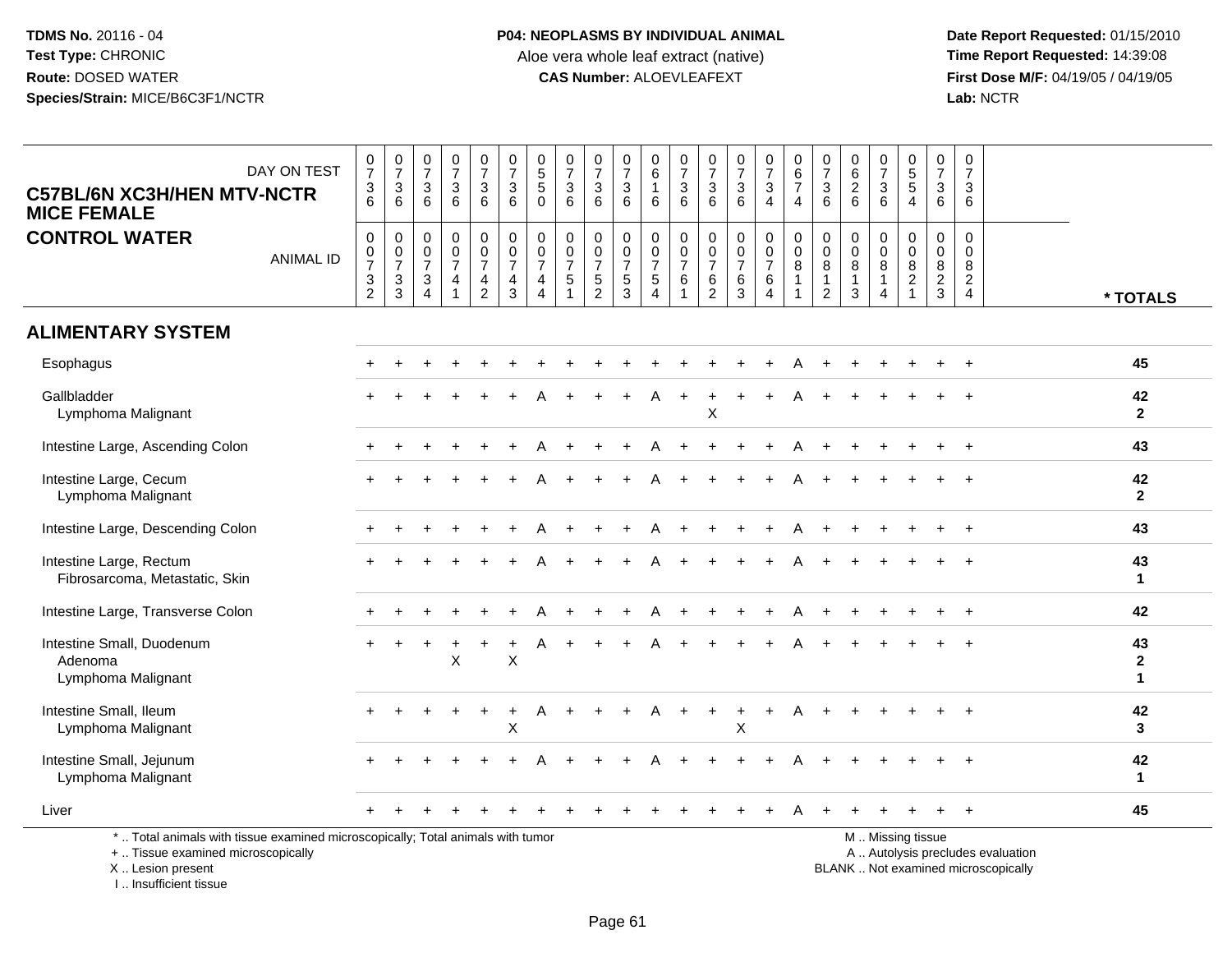**Date Report Requested:** 01/15/2010 **First Dose M/F:** 04/19/05 / 04/19/05<br>Lab: NCTR **Lab:** NCTR

| <b>C57BL/6N XC3H/HEN MTV-NCTR</b><br><b>MICE FEMALE</b>                                         | DAY ON TEST      | $\frac{0}{7}$<br>$\frac{3}{6}$                                               | $\frac{0}{7}$<br>$\sqrt{3}$<br>6                           | $\frac{0}{7}$<br>$\mathbf{3}$<br>6                                  | $\frac{0}{7}$<br>$\mathbf{3}$<br>6                                   | $\frac{0}{7}$<br>3<br>$\,6\,$                                                           | $\begin{smallmatrix}0\\7\end{smallmatrix}$<br>$\mathsf 3$<br>$6\overline{6}$ | $\begin{array}{c} 0 \\ 5 \\ 5 \end{array}$<br>$\mathsf{O}\xspace$                      | $\frac{0}{7}$<br>$\sqrt{3}$<br>$\,6\,$                           | $\frac{0}{7}$<br>$\mathbf{3}$<br>6                                                     | $\frac{0}{7}$<br>3<br>6                                        | $_{6}^{\rm 0}$<br>$\mathbf{1}$<br>6                         | $\frac{0}{7}$<br>3<br>6                      | $\frac{0}{7}$<br>$\sqrt{3}$<br>$\,6\,$                    | $\frac{0}{7}$<br>$\ensuremath{\mathsf{3}}$<br>6           | $\frac{0}{7}$<br>$\mathbf{3}$<br>$\overline{4}$              | $\pmb{0}$<br>$\frac{6}{7}$<br>$\overline{4}$                       | $\frac{0}{7}$<br>3<br>6         | 0<br>$\frac{6}{2}$<br>$6\phantom{a}$                 | $\frac{0}{7}$<br>$\sqrt{3}$<br>$6\phantom{1}$                             | $\begin{array}{c} 0 \\ 5 \\ 5 \end{array}$<br>$\overline{4}$ | $\pmb{0}$<br>$\boldsymbol{7}$<br>$\sqrt{3}$<br>$\,6\,$      | $\mathbf 0$<br>$\overline{7}$<br>3<br>6                             |                                        |
|-------------------------------------------------------------------------------------------------|------------------|------------------------------------------------------------------------------|------------------------------------------------------------|---------------------------------------------------------------------|----------------------------------------------------------------------|-----------------------------------------------------------------------------------------|------------------------------------------------------------------------------|----------------------------------------------------------------------------------------|------------------------------------------------------------------|----------------------------------------------------------------------------------------|----------------------------------------------------------------|-------------------------------------------------------------|----------------------------------------------|-----------------------------------------------------------|-----------------------------------------------------------|--------------------------------------------------------------|--------------------------------------------------------------------|---------------------------------|------------------------------------------------------|---------------------------------------------------------------------------|--------------------------------------------------------------|-------------------------------------------------------------|---------------------------------------------------------------------|----------------------------------------|
| <b>CONTROL WATER</b>                                                                            | <b>ANIMAL ID</b> | $\mathbf 0$<br>$\mathbf 0$<br>$\overline{7}$<br>$\sqrt{3}$<br>$\overline{2}$ | $\mathbf 0$<br>$\frac{0}{7}$<br>$\sqrt{3}$<br>$\mathbf{3}$ | $\mathbf 0$<br>$\mathbf 0$<br>$\overline{7}$<br>3<br>$\overline{4}$ | $\pmb{0}$<br>$\overline{0}$<br>$\overline{7}$<br>4<br>$\overline{1}$ | 0<br>$\ddot{\mathbf{0}}$<br>$\overline{7}$<br>$\overline{\mathbf{4}}$<br>$\overline{2}$ | $\begin{matrix} 0 \\ 0 \\ 7 \end{matrix}$<br>$\overline{4}$<br>3             | $\pmb{0}$<br>$\ddot{\mathbf{0}}$<br>$\overline{7}$<br>$\overline{4}$<br>$\overline{4}$ | $\pmb{0}$<br>$\ddot{\mathbf{0}}$<br>$\overline{7}$<br>$\sqrt{5}$ | $\pmb{0}$<br>$\ddot{\mathbf{0}}$<br>$\overline{7}$<br>$\overline{5}$<br>$\overline{2}$ | 0<br>$\mathsf{O}\xspace$<br>$\overline{7}$<br>$\,$ 5 $\,$<br>3 | $\pmb{0}$<br>$\frac{0}{7}$<br>$\,$ 5 $\,$<br>$\overline{4}$ | 0<br>$\mathsf 0$<br>$\overline{7}$<br>6<br>1 | $\mathbf 0$<br>0<br>$\overline{7}$<br>6<br>$\overline{2}$ | $\begin{matrix} 0 \\ 0 \\ 7 \end{matrix}$<br>$\,6\,$<br>3 | 0<br>$\overline{0}$<br>$\overline{7}$<br>6<br>$\overline{4}$ | $\pmb{0}$<br>$\ddot{\mathbf{0}}$<br>$\bf 8$<br>$\overline{1}$<br>1 | 0<br>$\mathbf 0$<br>8<br>1<br>2 | $\mathbf 0$<br>$\mathbf 0$<br>8<br>$\mathbf{1}$<br>3 | $\mathbf 0$<br>$\mathbf 0$<br>8<br>$\mathbf{1}$<br>$\boldsymbol{\Lambda}$ | 0<br>$\mathbf 0$<br>8<br>$\overline{c}$                      | $\boldsymbol{0}$<br>$\mathbf 0$<br>$\,8\,$<br>$\frac{2}{3}$ | $\mathbf 0$<br>$\mathbf 0$<br>8<br>$\overline{c}$<br>$\overline{4}$ | * TOTALS                               |
| Hepatocellular Adenoma<br>Hepatocellular Carcinoma<br>Histiocytic Sarcoma<br>Lymphoma Malignant |                  |                                                                              | $\times$                                                   |                                                                     | $X$ $X$                                                              |                                                                                         |                                                                              | X                                                                                      |                                                                  | X                                                                                      |                                                                |                                                             |                                              | X                                                         |                                                           | X                                                            |                                                                    | $\sf X$                         |                                                      |                                                                           |                                                              |                                                             |                                                                     | $\mathbf{2}$<br>3<br>$\mathbf{2}$<br>9 |
| Mesentery<br>Lymphoma Malignant                                                                 |                  |                                                                              |                                                            |                                                                     |                                                                      | $\ddot{}$                                                                               |                                                                              |                                                                                        |                                                                  |                                                                                        |                                                                |                                                             |                                              |                                                           |                                                           |                                                              |                                                                    |                                 |                                                      | $\ddot{}$                                                                 |                                                              |                                                             |                                                                     | 6                                      |
| Oral Mucosa<br>Squamous Cell Carcinoma                                                          |                  | $\ddot{}$<br>$\mathsf X$                                                     |                                                            |                                                                     |                                                                      |                                                                                         |                                                                              |                                                                                        |                                                                  |                                                                                        |                                                                |                                                             |                                              |                                                           |                                                           |                                                              |                                                                    |                                 |                                                      |                                                                           |                                                              |                                                             |                                                                     | 1<br>1                                 |
| Pancreas<br>Lymphoma Malignant                                                                  |                  |                                                                              |                                                            |                                                                     |                                                                      |                                                                                         |                                                                              |                                                                                        |                                                                  |                                                                                        |                                                                |                                                             |                                              |                                                           |                                                           | X                                                            |                                                                    |                                 |                                                      |                                                                           |                                                              |                                                             |                                                                     | 42<br>4                                |
| Salivary Glands<br>Lymphoma Malignant                                                           |                  |                                                                              |                                                            | X.                                                                  | $\boldsymbol{\mathsf{X}}$                                            |                                                                                         |                                                                              |                                                                                        |                                                                  |                                                                                        |                                                                |                                                             |                                              |                                                           |                                                           | X                                                            |                                                                    | X                               |                                                      |                                                                           |                                                              |                                                             |                                                                     | 43<br>$\overline{\mathbf{r}}$          |
| Stomach, Forestomach<br>Lymphoma Malignant                                                      |                  |                                                                              |                                                            |                                                                     |                                                                      |                                                                                         |                                                                              |                                                                                        |                                                                  |                                                                                        |                                                                |                                                             |                                              |                                                           |                                                           |                                                              |                                                                    |                                 |                                                      |                                                                           |                                                              |                                                             | $\ddot{}$                                                           | 43<br>$\mathbf{1}$                     |
| Stomach, Glandular<br>Lymphoma Malignant                                                        |                  |                                                                              |                                                            |                                                                     |                                                                      |                                                                                         |                                                                              |                                                                                        |                                                                  |                                                                                        |                                                                |                                                             |                                              |                                                           |                                                           |                                                              |                                                                    |                                 |                                                      |                                                                           |                                                              |                                                             |                                                                     | 43<br>$\mathbf{1}$                     |
| <b>CARDIOVASCULAR SYSTEM</b>                                                                    |                  |                                                                              |                                                            |                                                                     |                                                                      |                                                                                         |                                                                              |                                                                                        |                                                                  |                                                                                        |                                                                |                                                             |                                              |                                                           |                                                           |                                                              |                                                                    |                                 |                                                      |                                                                           |                                                              |                                                             |                                                                     |                                        |
| <b>Blood Vessel</b>                                                                             |                  |                                                                              |                                                            |                                                                     |                                                                      |                                                                                         |                                                                              |                                                                                        |                                                                  |                                                                                        |                                                                |                                                             |                                              |                                                           |                                                           |                                                              |                                                                    |                                 |                                                      |                                                                           |                                                              |                                                             | $\ddot{}$                                                           | 45                                     |
| Heart<br>Lymphoma Malignant                                                                     |                  |                                                                              |                                                            |                                                                     |                                                                      |                                                                                         |                                                                              |                                                                                        |                                                                  |                                                                                        |                                                                |                                                             |                                              |                                                           |                                                           |                                                              |                                                                    |                                 |                                                      |                                                                           |                                                              |                                                             |                                                                     | 45<br>$\mathbf{1}$                     |

\* .. Total animals with tissue examined microscopically; Total animals with tumor

+ .. Tissue examined microscopically

X .. Lesion present

I .. Insufficient tissue

 M .. Missing tissuey the contract of the contract of the contract of the contract of the contract of the contract of the contract of  $A$ . Autolysis precludes evaluation

Lesion present BLANK .. Not examined microscopically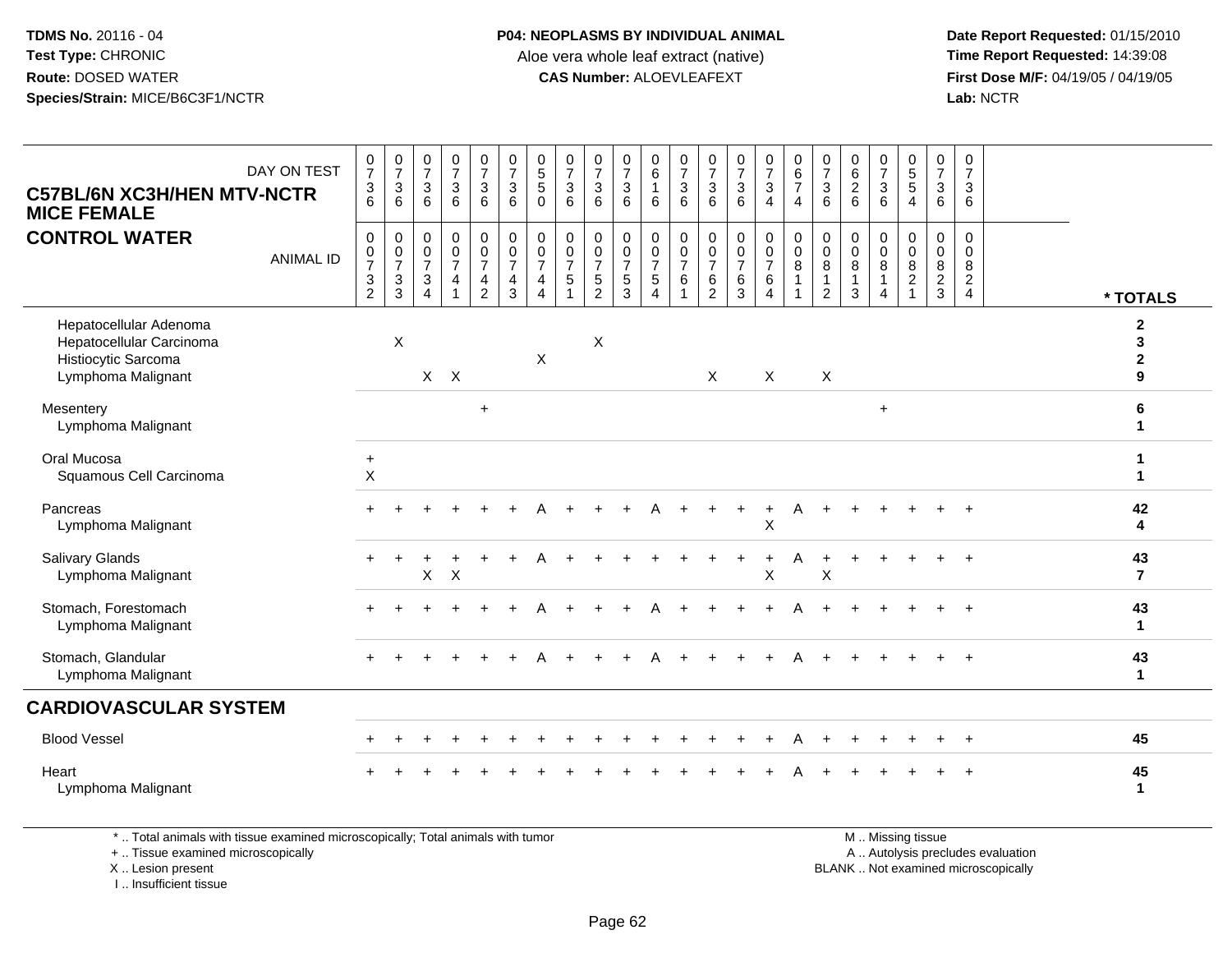| <b>C57BL/6N XC3H/HEN MTV-NCTR</b><br><b>MICE FEMALE</b>                                                                                                             | DAY ON TEST      | $\frac{0}{7}$<br>$\mathbf 3$<br>6   | $\begin{array}{c} 0 \\ 7 \end{array}$<br>$\sqrt{3}$<br>6              | $\begin{array}{c} 0 \\ 7 \end{array}$<br>$\sqrt{3}$<br>6                          | $\frac{0}{7}$<br>$\sqrt{3}$<br>6                                    | $\frac{0}{7}$<br>$\sqrt{3}$<br>6                              | $\frac{0}{7}$<br>$\mathbf{3}$<br>6                                              | $\begin{array}{c} 0 \\ 5 \\ 5 \end{array}$<br>$\mathbf 0$           | $\frac{0}{7}$<br>$\mathbf{3}$<br>6               | $\begin{array}{c} 0 \\ 7 \end{array}$<br>$\mathbf{3}$<br>6    | $\frac{0}{7}$<br>$\mathbf{3}$<br>6                                    | $\mathbf 0$<br>$\,6\,$<br>$\mathbf{1}$<br>6                              | $\frac{0}{7}$<br>$\sqrt{3}$<br>6                      | $\frac{0}{7}$<br>$\mathbf{3}$<br>6 | $\frac{0}{7}$<br>$\ensuremath{\mathsf{3}}$<br>6 | $\frac{0}{7}$<br>$\ensuremath{\mathsf{3}}$<br>$\overline{4}$ | $\pmb{0}$<br>$\,6\,$<br>$\overline{7}$<br>$\overline{4}$      | $\frac{0}{7}$<br>3<br>6                              | $\pmb{0}$<br>6<br>$\overline{2}$<br>6      | $\begin{array}{c} 0 \\ 7 \end{array}$<br>$\sqrt{3}$<br>6 | $\begin{array}{c} 0 \\ 5 \\ 5 \end{array}$<br>$\overline{4}$         | 0<br>$\overline{7}$<br>$\mathbf{3}$<br>6 | 0<br>$\overline{7}$<br>3<br>6                          |                                                                          |                          |
|---------------------------------------------------------------------------------------------------------------------------------------------------------------------|------------------|-------------------------------------|-----------------------------------------------------------------------|-----------------------------------------------------------------------------------|---------------------------------------------------------------------|---------------------------------------------------------------|---------------------------------------------------------------------------------|---------------------------------------------------------------------|--------------------------------------------------|---------------------------------------------------------------|-----------------------------------------------------------------------|--------------------------------------------------------------------------|-------------------------------------------------------|------------------------------------|-------------------------------------------------|--------------------------------------------------------------|---------------------------------------------------------------|------------------------------------------------------|--------------------------------------------|----------------------------------------------------------|----------------------------------------------------------------------|------------------------------------------|--------------------------------------------------------|--------------------------------------------------------------------------|--------------------------|
| <b>CONTROL WATER</b>                                                                                                                                                | <b>ANIMAL ID</b> | 0<br>$\frac{0}{7}$<br>$\frac{3}{2}$ | $\mathbf 0$<br>$\begin{array}{c} 0 \\ 7 \end{array}$<br>$\frac{3}{3}$ | $\mathbf 0$<br>0<br>$\overline{7}$<br>$\ensuremath{\mathsf{3}}$<br>$\overline{4}$ | $\mathbf 0$<br>$\mathbf 0$<br>$\overline{7}$<br>4<br>$\overline{1}$ | $\mathbf 0$<br>$\mathbf 0$<br>$\overline{7}$<br>$\frac{4}{2}$ | 0<br>$\mathbf 0$<br>$\overline{7}$<br>$\overline{\mathbf{4}}$<br>$\overline{3}$ | $\mathbf 0$<br>$\mathbf 0$<br>$\overline{7}$<br>4<br>$\overline{4}$ | $\mathbf 0$<br>0<br>$\overline{7}$<br>$\sqrt{5}$ | $\mathbf 0$<br>$\mathbf 0$<br>$\overline{7}$<br>$\frac{5}{2}$ | $\mathbf 0$<br>$\mathsf{O}\xspace$<br>$\overline{7}$<br>$\frac{5}{3}$ | $\mathbf 0$<br>$\boldsymbol{0}$<br>$\overline{7}$<br>5<br>$\overline{4}$ | 0<br>$\pmb{0}$<br>$\overline{7}$<br>6<br>$\mathbf{1}$ | 0<br>0<br>$\overline{7}$<br>$^6_2$ | $\mathbf 0$<br>$\frac{0}{7}$<br>$^6_3$          | 0<br>$\mathsf{O}\xspace$<br>$\overline{7}$<br>6<br>4         | $\mathbf 0$<br>$\pmb{0}$<br>8<br>$\mathbf{1}$<br>$\mathbf{1}$ | $\mathbf 0$<br>$\pmb{0}$<br>8<br>1<br>$\overline{c}$ | $\mathbf 0$<br>0<br>8<br>$\mathbf{1}$<br>3 | $\mathbf 0$<br>$\mathbf 0$<br>8<br>$\overline{4}$        | $\mathbf 0$<br>$\mathbf 0$<br>$\bf8$<br>$\sqrt{2}$<br>$\overline{1}$ | $\mathbf 0$<br>0<br>8<br>$\frac{2}{3}$   | $\mathbf 0$<br>$\mathbf 0$<br>8<br>$\overline{a}$<br>4 |                                                                          | * TOTALS                 |
| <b>ENDOCRINE SYSTEM</b>                                                                                                                                             |                  |                                     |                                                                       |                                                                                   |                                                                     |                                                               |                                                                                 |                                                                     |                                                  |                                                               |                                                                       |                                                                          |                                                       |                                    |                                                 |                                                              |                                                               |                                                      |                                            |                                                          |                                                                      |                                          |                                                        |                                                                          |                          |
| <b>Adrenal Cortex</b><br>Lymphoma Malignant                                                                                                                         |                  |                                     |                                                                       |                                                                                   |                                                                     |                                                               |                                                                                 |                                                                     |                                                  |                                                               |                                                                       |                                                                          |                                                       | Χ                                  |                                                 | X                                                            |                                                               |                                                      |                                            |                                                          |                                                                      |                                          |                                                        |                                                                          | 44<br>3                  |
| Adrenal Medulla                                                                                                                                                     |                  |                                     |                                                                       |                                                                                   |                                                                     |                                                               |                                                                                 |                                                                     |                                                  |                                                               |                                                                       |                                                                          |                                                       |                                    |                                                 |                                                              |                                                               |                                                      |                                            |                                                          |                                                                      |                                          | $+$                                                    |                                                                          | 44                       |
| Islets, Pancreatic                                                                                                                                                  |                  |                                     |                                                                       |                                                                                   |                                                                     |                                                               |                                                                                 |                                                                     |                                                  |                                                               |                                                                       |                                                                          |                                                       |                                    |                                                 |                                                              |                                                               |                                                      |                                            |                                                          |                                                                      |                                          | $\ddot{}$                                              |                                                                          | 42                       |
| Parathyroid Gland                                                                                                                                                   |                  |                                     |                                                                       |                                                                                   |                                                                     |                                                               |                                                                                 |                                                                     |                                                  |                                                               |                                                                       |                                                                          |                                                       |                                    |                                                 |                                                              |                                                               |                                                      |                                            | м                                                        |                                                                      |                                          |                                                        |                                                                          | 42                       |
| <b>Pituitary Gland</b><br>Pars Distalis, Adenoma<br>Pars Intermedia, Adenoma                                                                                        |                  | X                                   |                                                                       |                                                                                   | X                                                                   |                                                               |                                                                                 | Α                                                                   |                                                  | X                                                             | $\boldsymbol{\mathsf{X}}$                                             |                                                                          | X                                                     |                                    |                                                 |                                                              |                                                               |                                                      |                                            | X                                                        |                                                                      | $\div$                                   | $\ddot{}$                                              |                                                                          | 43<br>14<br>$\mathbf{1}$ |
| <b>Thyroid Gland</b>                                                                                                                                                |                  | $+$                                 |                                                                       |                                                                                   |                                                                     |                                                               | $\ddot{}$                                                                       | A                                                                   | $\pm$                                            |                                                               | $+$                                                                   | A                                                                        | $\div$                                                |                                    | $\overline{+}$                                  | $+$                                                          | A                                                             | $\ddot{}$                                            |                                            |                                                          | $\ddot{}$                                                            | $+$                                      | $+$                                                    |                                                                          | 43                       |
| <b>GENERAL BODY SYSTEM</b>                                                                                                                                          |                  |                                     |                                                                       |                                                                                   |                                                                     |                                                               |                                                                                 |                                                                     |                                                  |                                                               |                                                                       |                                                                          |                                                       |                                    |                                                 |                                                              |                                                               |                                                      |                                            |                                                          |                                                                      |                                          |                                                        |                                                                          |                          |
| <b>NONE</b>                                                                                                                                                         |                  |                                     |                                                                       |                                                                                   |                                                                     |                                                               |                                                                                 |                                                                     |                                                  |                                                               |                                                                       |                                                                          |                                                       |                                    |                                                 |                                                              |                                                               |                                                      |                                            |                                                          |                                                                      |                                          |                                                        |                                                                          |                          |
| <b>GENITAL SYSTEM</b>                                                                                                                                               |                  |                                     |                                                                       |                                                                                   |                                                                     |                                                               |                                                                                 |                                                                     |                                                  |                                                               |                                                                       |                                                                          |                                                       |                                    |                                                 |                                                              |                                                               |                                                      |                                            |                                                          |                                                                      |                                          |                                                        |                                                                          |                          |
| <b>Clitoral Gland</b><br>Lymphoma Malignant                                                                                                                         |                  |                                     |                                                                       |                                                                                   |                                                                     |                                                               |                                                                                 |                                                                     |                                                  |                                                               |                                                                       |                                                                          |                                                       |                                    |                                                 |                                                              |                                                               |                                                      |                                            |                                                          |                                                                      |                                          |                                                        |                                                                          | 44<br>$\mathbf 1$        |
| Ovary<br>Lymphoma Malignant                                                                                                                                         |                  |                                     |                                                                       |                                                                                   |                                                                     |                                                               |                                                                                 |                                                                     |                                                  |                                                               |                                                                       |                                                                          |                                                       | ÷<br>X                             | $\ddot{}$                                       | $\ddot{}$<br>X                                               | A                                                             | $\ddot{}$                                            |                                            |                                                          |                                                                      |                                          |                                                        |                                                                          | 44<br>4                  |
| <b>Uterus</b>                                                                                                                                                       |                  |                                     |                                                                       |                                                                                   |                                                                     |                                                               |                                                                                 |                                                                     |                                                  |                                                               |                                                                       |                                                                          |                                                       |                                    |                                                 |                                                              |                                                               |                                                      |                                            |                                                          |                                                                      |                                          |                                                        |                                                                          | 46                       |
| *  Total animals with tissue examined microscopically; Total animals with tumor<br>+  Tissue examined microscopically<br>X  Lesion present<br>I Insufficient tissue |                  |                                     |                                                                       |                                                                                   |                                                                     |                                                               |                                                                                 |                                                                     |                                                  |                                                               |                                                                       |                                                                          |                                                       |                                    |                                                 |                                                              |                                                               |                                                      |                                            |                                                          | M  Missing tissue                                                    |                                          |                                                        | A  Autolysis precludes evaluation<br>BLANK  Not examined microscopically |                          |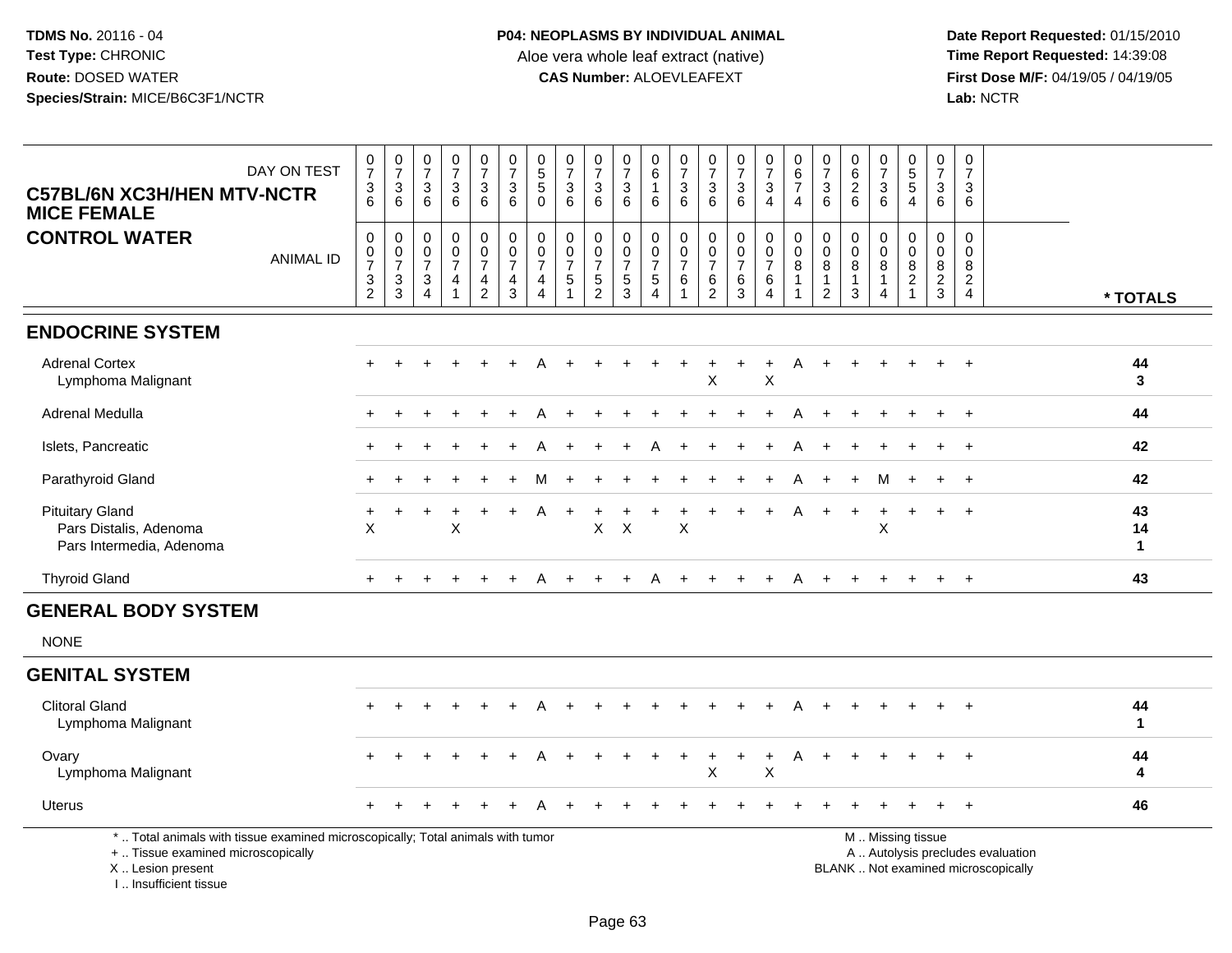**Date Report Requested:** 01/15/2010 **First Dose M/F:** 04/19/05 / 04/19/05<br>Lab: NCTR **Lab:** NCTR

| DAY ON TEST<br><b>C57BL/6N XC3H/HEN MTV-NCTR</b><br><b>MICE FEMALE</b>                                                         | $\frac{0}{7}$<br>$\ensuremath{\mathsf{3}}$<br>6 | $\frac{0}{7}$<br>$\sqrt{3}$<br>6                              | $\frac{0}{7}$<br>$\sqrt{3}$<br>6                           | $\frac{0}{7}$<br>$\ensuremath{\mathsf{3}}$<br>6 | $\begin{smallmatrix}0\\7\end{smallmatrix}$<br>$\ensuremath{\mathsf{3}}$<br>6 | $\frac{0}{7}$<br>$\ensuremath{\mathsf{3}}$<br>6                                              | 0<br>$\overline{5}$<br>$\sqrt{5}$<br>$\Omega$ | $\frac{0}{7}$<br>$\mathbf{3}$<br>6                                        | $\frac{0}{7}$<br>$\sqrt{3}$<br>6    | $\frac{0}{7}$<br>$\ensuremath{\mathsf{3}}$<br>6   | 0<br>$\,6\,$<br>$\mathbf{1}$<br>6                            | 0<br>$\overline{7}$<br>$\mathbf{3}$<br>6 | $\begin{array}{c} 0 \\ 7 \end{array}$<br>$\sqrt{3}$<br>6                   | $\frac{0}{7}$<br>$\sqrt{3}$<br>6           | $\begin{smallmatrix}0\\7\end{smallmatrix}$<br>$\mathbf{3}$<br>$\overline{4}$ | $\begin{array}{c} 0 \\ 6 \end{array}$<br>$\overline{7}$<br>4 | $\begin{smallmatrix}0\\7\end{smallmatrix}$<br>$\ensuremath{\mathsf{3}}$<br>6 | $\begin{array}{c} 0 \\ 6 \end{array}$<br>$\sqrt{2}$<br>6 | $\frac{0}{7}$<br>$\sqrt{3}$<br>6 | $\begin{array}{c} 0 \\ 5 \\ 5 \end{array}$<br>$\overline{4}$             | $\frac{0}{7}$<br>$\sqrt{3}$<br>6     | 0<br>$\overline{7}$<br>3<br>6                                    |                                   |                                                       |
|--------------------------------------------------------------------------------------------------------------------------------|-------------------------------------------------|---------------------------------------------------------------|------------------------------------------------------------|-------------------------------------------------|------------------------------------------------------------------------------|----------------------------------------------------------------------------------------------|-----------------------------------------------|---------------------------------------------------------------------------|-------------------------------------|---------------------------------------------------|--------------------------------------------------------------|------------------------------------------|----------------------------------------------------------------------------|--------------------------------------------|------------------------------------------------------------------------------|--------------------------------------------------------------|------------------------------------------------------------------------------|----------------------------------------------------------|----------------------------------|--------------------------------------------------------------------------|--------------------------------------|------------------------------------------------------------------|-----------------------------------|-------------------------------------------------------|
| <b>CONTROL WATER</b><br><b>ANIMAL ID</b>                                                                                       | $\mathbf 0$<br>$\frac{0}{7}$<br>$\frac{3}{2}$   | 0<br>$\frac{0}{7}$<br>$\ensuremath{\mathsf{3}}$<br>$\sqrt{3}$ | 0<br>$\frac{0}{7}$<br>$\sqrt{3}$<br>$\boldsymbol{\Lambda}$ | $\pmb{0}$<br>$\frac{0}{7}$<br>4                 | 0<br>$\ddot{\mathbf{0}}$<br>$\overline{7}$<br>$\frac{4}{2}$                  | $\mathbf 0$<br>$\overline{0}$<br>$\overline{7}$<br>$\overline{\mathbf{4}}$<br>$\overline{3}$ | 0<br>$\mathsf 0$<br>$\overline{7}$<br>4<br>4  | $\begin{matrix} 0 \\ 0 \\ 7 \end{matrix}$<br>$\sqrt{5}$<br>$\overline{1}$ | 0<br>$\frac{0}{7}$<br>$\frac{5}{2}$ | 0<br>$\pmb{0}$<br>$\overline{7}$<br>$\frac{5}{3}$ | $\mathbf 0$<br>$\frac{0}{7}$<br>$\sqrt{5}$<br>$\overline{4}$ | 0<br>0<br>$\overline{7}$<br>6<br>1       | $\mathbf 0$<br>$\overline{0}$<br>$\overline{7}$<br>$\,6$<br>$\overline{2}$ | 0<br>$\pmb{0}$<br>$\overline{7}$<br>$^6_3$ | $\pmb{0}$<br>$\frac{0}{7}$<br>$\,6$<br>$\overline{4}$                        | $\pmb{0}$<br>$\ddot{\mathbf{0}}$<br>8<br>1                   | 0<br>$\ddot{\mathbf{0}}$<br>$\bf 8$<br>$\mathbf{1}$<br>$\overline{2}$        | $\mathbf 0$<br>$\pmb{0}$<br>$\,8\,$<br>$\mathbf{1}$<br>3 | 0<br>0<br>8<br>4                 | 0<br>$\ddot{\mathbf{0}}$<br>$\overline{8}$<br>$\sqrt{2}$<br>$\mathbf{1}$ | 0<br>$\pmb{0}$<br>8<br>$\frac{2}{3}$ | $\mathbf 0$<br>$\Omega$<br>8<br>$\overline{2}$<br>$\overline{4}$ |                                   | * TOTALS                                              |
| Hemangiosarcoma<br>Histiocytic Sarcoma<br>Lymphoma Malignant<br>Polyp Stromal<br>Sarcoma                                       |                                                 |                                                               |                                                            |                                                 |                                                                              | X                                                                                            |                                               |                                                                           |                                     |                                                   |                                                              |                                          |                                                                            |                                            | X                                                                            | X                                                            |                                                                              |                                                          |                                  | $\boldsymbol{\mathsf{X}}$                                                |                                      |                                                                  |                                   | 1<br>$\mathbf 2$<br>3<br>$\mathbf{1}$<br>$\mathbf{2}$ |
| <b>HEMATOPOIETIC SYSTEM</b>                                                                                                    |                                                 |                                                               |                                                            |                                                 |                                                                              |                                                                                              |                                               |                                                                           |                                     |                                                   |                                                              |                                          |                                                                            |                                            |                                                                              |                                                              |                                                                              |                                                          |                                  |                                                                          |                                      |                                                                  |                                   |                                                       |
| <b>Bone Marrow</b><br>Lymphoma Malignant                                                                                       |                                                 |                                                               |                                                            |                                                 |                                                                              |                                                                                              |                                               |                                                                           |                                     |                                                   |                                                              |                                          |                                                                            |                                            |                                                                              |                                                              |                                                                              |                                                          |                                  |                                                                          |                                      | $+$                                                              |                                   | 43<br>$\mathbf{1}$                                    |
| Lymph Node<br>Lymphoma Malignant<br>Axillary, Lymphoma Malignant<br>Inguinal, Lymphoma Malignant<br>Lumbar, Lymphoma Malignant |                                                 |                                                               |                                                            |                                                 |                                                                              |                                                                                              |                                               |                                                                           |                                     |                                                   |                                                              |                                          | X                                                                          |                                            | X                                                                            |                                                              | $\ddot{}$<br>$\mathsf X$                                                     |                                                          |                                  |                                                                          |                                      |                                                                  |                                   | 14<br>$\mathbf{1}$<br>5<br>$\mathbf{1}$<br>10         |
| Mediastinal, Lymphoma Malignant<br>Pancreatic, Lymphoma Malignant<br>Renal, Lymphoma Malignant                                 |                                                 |                                                               |                                                            |                                                 |                                                                              |                                                                                              |                                               |                                                                           |                                     |                                                   |                                                              |                                          | X<br>X<br>X                                                                |                                            | $\pmb{\times}$<br>X                                                          |                                                              |                                                                              |                                                          |                                  |                                                                          |                                      |                                                                  |                                   | 4<br>4<br>8                                           |
| Lymph Node, Mandibular<br>Lymphoma Malignant<br>Sarcoma, Metastatic, Skin                                                      | м                                               | $+$                                                           | ÷.<br>X                                                    |                                                 |                                                                              |                                                                                              |                                               |                                                                           |                                     |                                                   |                                                              |                                          | X                                                                          |                                            | X                                                                            |                                                              | X                                                                            |                                                          |                                  |                                                                          |                                      |                                                                  |                                   | 43<br>12<br>$\mathbf{1}$                              |
| Lymph Node, Mesenteric<br>Histiocytic Sarcoma<br>Lymphoma Malignant                                                            |                                                 |                                                               |                                                            |                                                 |                                                                              | X                                                                                            |                                               |                                                                           |                                     |                                                   |                                                              |                                          |                                                                            | $X$ $X$ $X$                                |                                                                              |                                                              | $\mathsf X$                                                                  |                                                          |                                  |                                                                          |                                      |                                                                  |                                   | 43<br>$\mathbf{1}$<br>16                              |
| Spleen<br>Hemangiosarcoma                                                                                                      |                                                 |                                                               |                                                            |                                                 |                                                                              |                                                                                              |                                               |                                                                           |                                     |                                                   |                                                              |                                          |                                                                            |                                            |                                                                              |                                                              |                                                                              |                                                          |                                  |                                                                          |                                      | $\ddot{}$                                                        |                                   | 44<br>$\mathbf{3}$                                    |
| *  Total animals with tissue examined microscopically; Total animals with tumor<br>+  Tissue examined microscopically          |                                                 |                                                               |                                                            |                                                 |                                                                              |                                                                                              |                                               |                                                                           |                                     |                                                   |                                                              |                                          |                                                                            |                                            |                                                                              |                                                              |                                                                              |                                                          |                                  | M  Missing tissue                                                        |                                      |                                                                  | A  Autolysis precludes evaluation |                                                       |

 Lesion present BLANK .. Not examined microscopicallyX .. Lesion present

I .. Insufficient tissue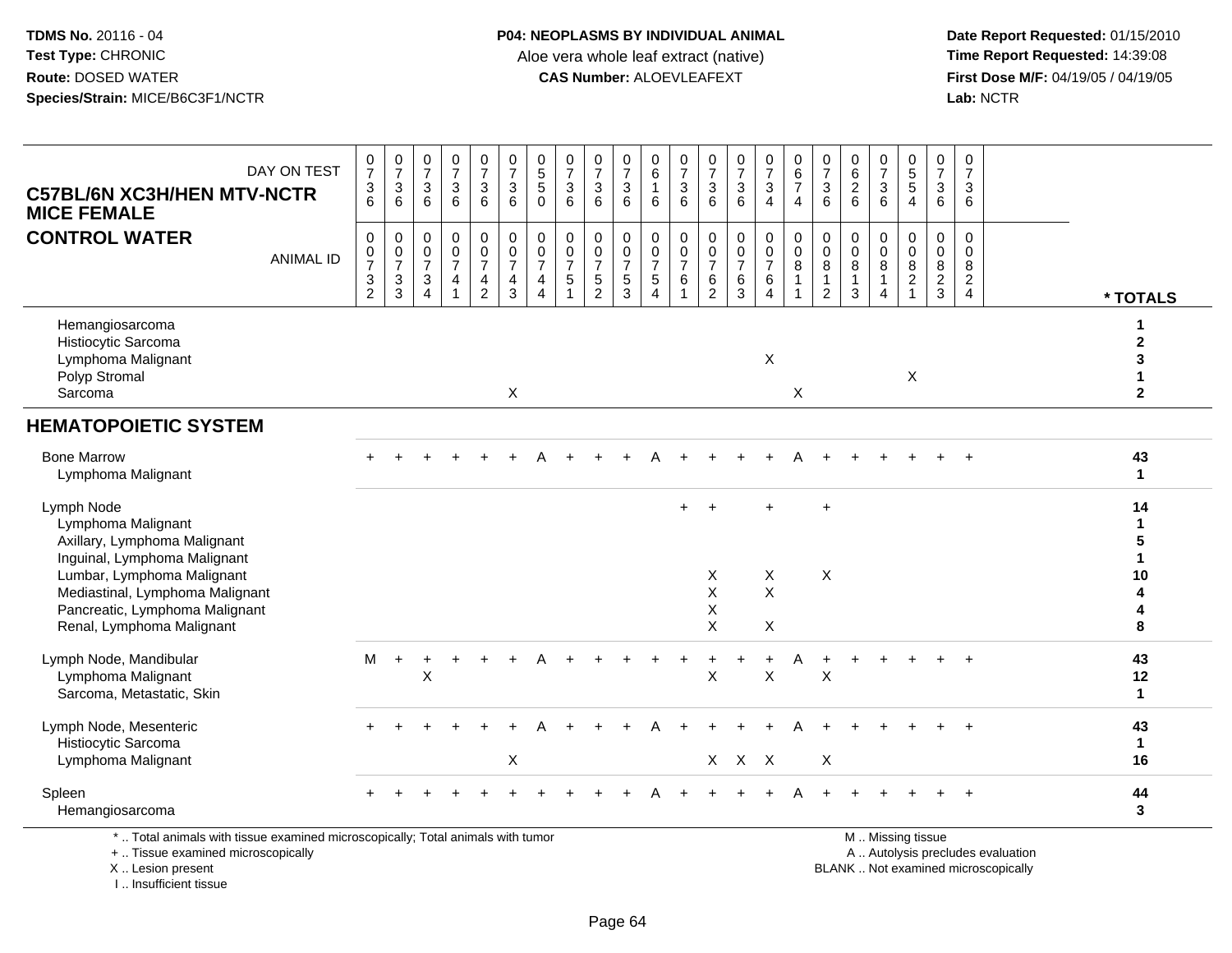**Date Report Requested:** 01/15/2010 **First Dose M/F:** 04/19/05 / 04/19/05<br>Lab: NCTR **Lab:** NCTR

| DAY ON TEST<br><b>C57BL/6N XC3H/HEN MTV-NCTR</b><br><b>MICE FEMALE</b> | $\frac{0}{7}$<br>$\ensuremath{\mathsf{3}}$<br>6                           | $\begin{array}{c} 0 \\ 7 \end{array}$<br>3<br>6 | $\frac{0}{7}$<br>3<br>6                         | $\frac{0}{7}$<br>$\sqrt{3}$<br>6                        | $\begin{smallmatrix}0\\7\end{smallmatrix}$<br>$\mathsf 3$<br>6 | $\frac{0}{7}$<br>$\mathbf{3}$<br>6                              | $\begin{array}{c} 0 \\ 5 \\ 5 \end{array}$<br>$\mathbf 0$ | $\begin{array}{c} 0 \\ 7 \end{array}$<br>$\mathbf 3$<br>6 | $\frac{0}{7}$<br>$\ensuremath{\mathsf{3}}$<br>6              | $\frac{0}{7}$<br>$\sqrt{3}$<br>6                      | 0<br>6<br>$\overline{1}$<br>6                                            | $\frac{0}{7}$<br>$\mathbf{3}$<br>6      | $\frac{0}{7}$<br>$\ensuremath{\mathsf{3}}$<br>6                                 | $\frac{0}{7}$<br>$\mathbf{3}$<br>6                               | $\begin{array}{c} 0 \\ 7 \\ 3 \end{array}$<br>$\overline{4}$                               | $\begin{array}{c} 0 \\ 6 \\ 7 \end{array}$<br>$\overline{4}$                      | $\frac{0}{7}$<br>$\mathbf{3}$<br>6                   | $\begin{matrix} 0 \\ 6 \\ 2 \end{matrix}$<br>6 | $\frac{0}{7}$<br>$\mathbf{3}$<br>6                                  | $\begin{array}{c} 0 \\ 5 \\ 5 \end{array}$<br>$\overline{4}$      | $\frac{0}{7}$<br>$\mathbf{3}$<br>6                                | 0<br>$\overline{7}$<br>3<br>6                       |                                             |
|------------------------------------------------------------------------|---------------------------------------------------------------------------|-------------------------------------------------|-------------------------------------------------|---------------------------------------------------------|----------------------------------------------------------------|-----------------------------------------------------------------|-----------------------------------------------------------|-----------------------------------------------------------|--------------------------------------------------------------|-------------------------------------------------------|--------------------------------------------------------------------------|-----------------------------------------|---------------------------------------------------------------------------------|------------------------------------------------------------------|--------------------------------------------------------------------------------------------|-----------------------------------------------------------------------------------|------------------------------------------------------|------------------------------------------------|---------------------------------------------------------------------|-------------------------------------------------------------------|-------------------------------------------------------------------|-----------------------------------------------------|---------------------------------------------|
| <b>CONTROL WATER</b><br><b>ANIMAL ID</b>                               | $\pmb{0}$<br>$\frac{0}{7}$<br>$\ensuremath{\mathsf{3}}$<br>$\overline{2}$ | 0<br>$\mathsf 0$<br>$\overline{7}$<br>3<br>3    | 0<br>0<br>$\overline{7}$<br>3<br>$\overline{4}$ | $\pmb{0}$<br>$\overline{0}$<br>$\overline{7}$<br>4<br>1 | 0<br>$\mathsf{O}\xspace$<br>$\overline{7}$<br>$\frac{4}{2}$    | $\pmb{0}$<br>$\pmb{0}$<br>$\overline{7}$<br>$\overline{4}$<br>3 | 0<br>$\mathbf 0$<br>$\overline{7}$<br>4<br>$\overline{4}$ | 0<br>$\mathsf{O}\xspace$<br>$\overline{7}$<br>$\mathbf 5$ | $\pmb{0}$<br>$\pmb{0}$<br>$\overline{7}$<br>$\,$ 5 $\,$<br>2 | 0<br>$\mathbf 0$<br>$\overline{7}$<br>$\sqrt{5}$<br>3 | $\,0\,$<br>$\mathbf 0$<br>$\overline{7}$<br>$\sqrt{5}$<br>$\overline{4}$ | $\mathbf 0$<br>0<br>$\overline{7}$<br>6 | $\pmb{0}$<br>$\mathsf{O}\xspace$<br>$\overline{7}$<br>$\,6\,$<br>$\overline{2}$ | $\pmb{0}$<br>$\mathsf{O}\xspace$<br>$\overline{7}$<br>$\,6$<br>3 | $\begin{smallmatrix}0\0\0\end{smallmatrix}$<br>$\overline{7}$<br>$\,6\,$<br>$\overline{4}$ | $\begin{smallmatrix}0\\0\end{smallmatrix}$<br>8<br>$\overline{1}$<br>$\mathbf{1}$ | $\pmb{0}$<br>$\mathbf 0$<br>8<br>1<br>$\overline{c}$ | 0<br>$\mathbf 0$<br>8<br>$\mathbf{1}$<br>3     | $\mathbf 0$<br>$\mathsf{O}\xspace$<br>8<br>$\mathbf{1}$<br>$\Delta$ | $\pmb{0}$<br>$\mathbf 0$<br>8<br>$\overline{c}$<br>$\overline{1}$ | $\mathbf 0$<br>$\mathbf 0$<br>8<br>$\overline{2}$<br>$\mathbf{3}$ | $\mathbf 0$<br>$\Omega$<br>8<br>$\overline{2}$<br>4 | * TOTALS                                    |
| Histiocytic Sarcoma<br>Lymphoma Malignant                              |                                                                           |                                                 |                                                 | $X$ $X$                                                 |                                                                | $\mathsf X$                                                     | X                                                         |                                                           |                                                              |                                                       |                                                                          |                                         |                                                                                 | X X X                                                            |                                                                                            |                                                                                   | X                                                    |                                                |                                                                     |                                                                   |                                                                   |                                                     | 1<br>18                                     |
| Thymus<br>Lymphoma Malignant                                           |                                                                           | $\div$                                          | +<br>X                                          |                                                         | ÷.                                                             |                                                                 |                                                           |                                                           |                                                              |                                                       |                                                                          |                                         | X                                                                               |                                                                  | $\mathsf X$                                                                                |                                                                                   | ÷<br>$\sf X$                                         |                                                |                                                                     |                                                                   |                                                                   | $+$                                                 | 41<br>11                                    |
| <b>INTEGUMENTARY SYSTEM</b>                                            |                                                                           |                                                 |                                                 |                                                         |                                                                |                                                                 |                                                           |                                                           |                                                              |                                                       |                                                                          |                                         |                                                                                 |                                                                  |                                                                                            |                                                                                   |                                                      |                                                |                                                                     |                                                                   |                                                                   |                                                     |                                             |
| <b>Mammary Gland</b><br>Adenocarcinoma<br>Lymphoma Malignant           |                                                                           | $\mathsf X$                                     | $\pmb{\times}$                                  |                                                         | $\sf X$                                                        |                                                                 |                                                           |                                                           |                                                              |                                                       |                                                                          | X                                       |                                                                                 |                                                                  | $\boldsymbol{\mathsf{X}}$                                                                  |                                                                                   |                                                      |                                                |                                                                     |                                                                   |                                                                   | $+$                                                 | 44<br>5<br>$\overline{2}$                   |
| Skin<br>Fibrosarcoma<br>Hemangioma<br>Melanoma Benign<br>Sarcoma       | $\ddot{}$                                                                 | $\div$                                          |                                                 |                                                         |                                                                |                                                                 |                                                           |                                                           | X                                                            |                                                       |                                                                          |                                         |                                                                                 |                                                                  |                                                                                            |                                                                                   |                                                      | X                                              |                                                                     | X                                                                 | $\div$<br>X                                                       | $\ddot{}$                                           | 44<br>$\mathbf{2}$<br>$\mathbf 1$<br>1<br>3 |
| <b>MUSCULOSKELETAL SYSTEM</b>                                          |                                                                           |                                                 |                                                 |                                                         |                                                                |                                                                 |                                                           |                                                           |                                                              |                                                       |                                                                          |                                         |                                                                                 |                                                                  |                                                                                            |                                                                                   |                                                      |                                                |                                                                     |                                                                   |                                                                   |                                                     |                                             |
| Bone, Femur                                                            |                                                                           |                                                 |                                                 |                                                         |                                                                |                                                                 |                                                           |                                                           |                                                              |                                                       |                                                                          |                                         |                                                                                 |                                                                  |                                                                                            |                                                                                   |                                                      |                                                |                                                                     |                                                                   | $\ddot{}$                                                         | $\overline{+}$                                      | 47                                          |
| <b>NERVOUS SYSTEM</b>                                                  |                                                                           |                                                 |                                                 |                                                         |                                                                |                                                                 |                                                           |                                                           |                                                              |                                                       |                                                                          |                                         |                                                                                 |                                                                  |                                                                                            |                                                                                   |                                                      |                                                |                                                                     |                                                                   |                                                                   |                                                     |                                             |
| Brain, Brain Stem                                                      |                                                                           |                                                 |                                                 |                                                         |                                                                |                                                                 |                                                           |                                                           |                                                              |                                                       | А                                                                        |                                         |                                                                                 |                                                                  | $\ddot{}$                                                                                  | A                                                                                 |                                                      |                                                |                                                                     |                                                                   |                                                                   | $\overline{+}$                                      | 43                                          |
| Brain, Cerebellum                                                      |                                                                           |                                                 |                                                 |                                                         |                                                                |                                                                 |                                                           |                                                           |                                                              |                                                       |                                                                          |                                         |                                                                                 |                                                                  |                                                                                            |                                                                                   |                                                      |                                                |                                                                     |                                                                   | $\div$                                                            | $+$                                                 | 43                                          |
| Brain, Cerebrum                                                        |                                                                           |                                                 |                                                 |                                                         |                                                                |                                                                 |                                                           |                                                           |                                                              |                                                       |                                                                          |                                         |                                                                                 |                                                                  |                                                                                            |                                                                                   |                                                      |                                                |                                                                     |                                                                   |                                                                   |                                                     | 43                                          |

\* .. Total animals with tissue examined microscopically; Total animals with tumor

+ .. Tissue examined microscopically

X .. Lesion present

I .. Insufficient tissue

M .. Missing tissue

y the contract of the contract of the contract of the contract of the contract of the contract of the contract of  $A$ . Autolysis precludes evaluation Lesion present BLANK .. Not examined microscopically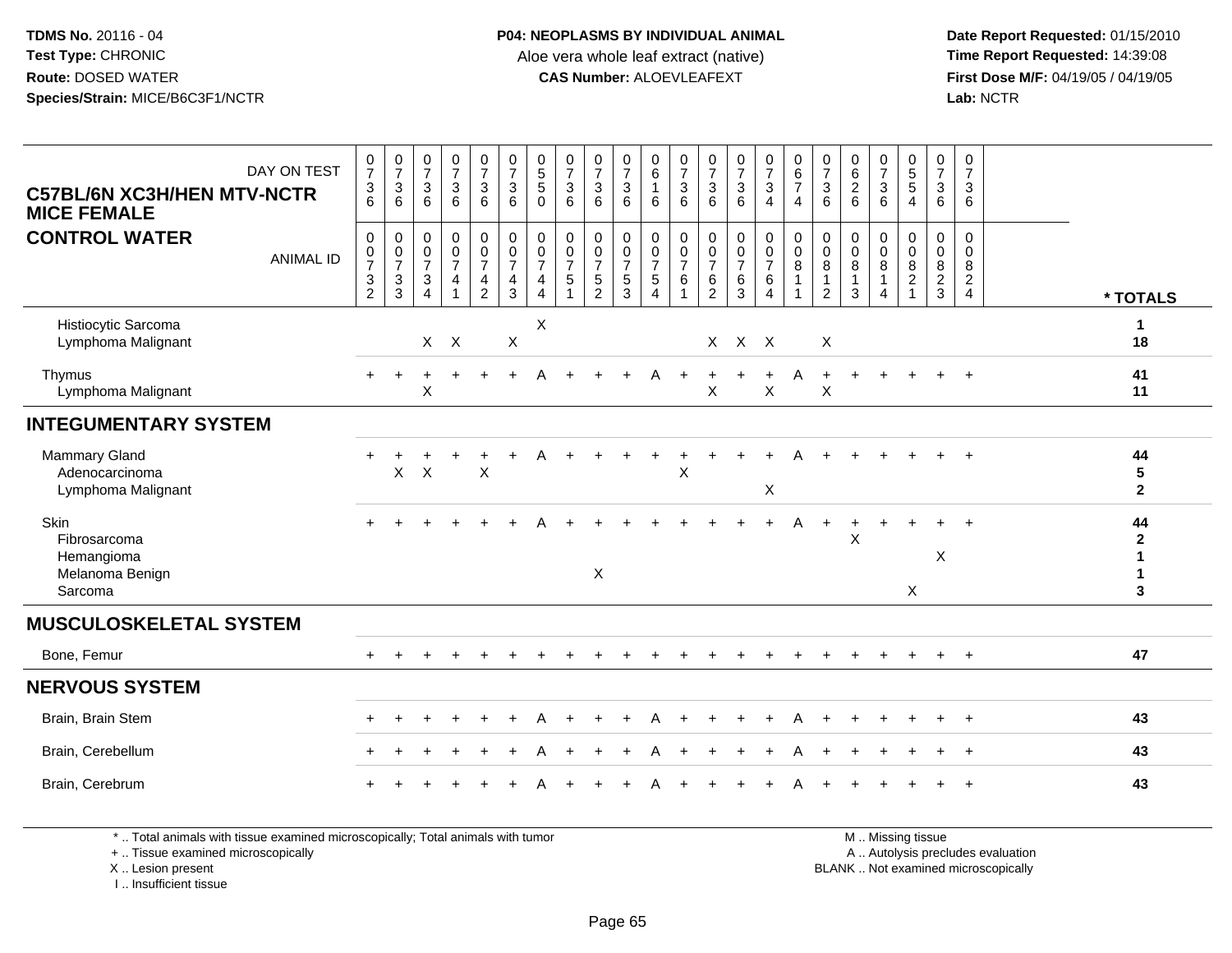| DAY ON TEST<br><b>C57BL/6N XC3H/HEN MTV-NCTR</b><br><b>MICE FEMALE</b>                                                                                                 | $\frac{0}{7}$<br>3<br>6                                     | $\frac{0}{7}$<br>$\ensuremath{\mathsf{3}}$<br>6 | $\begin{array}{c} 0 \\ 7 \end{array}$<br>$\sqrt{3}$<br>6                               | $\frac{0}{7}$<br>$\ensuremath{\mathsf{3}}$<br>6 | $\begin{array}{c} 0 \\ 7 \end{array}$<br>$^3$ 6                  | $\frac{0}{7}$<br>$\sqrt{3}$<br>6                                                        | $\begin{array}{c} 0 \\ 5 \end{array}$<br>5<br>$\mathbf 0$ | $\begin{array}{c} 0 \\ 7 \end{array}$<br>$\ensuremath{\mathsf{3}}$<br>6          | $\frac{0}{7}$<br>3<br>6                                     | $\frac{0}{7}$<br>$^3$ 6                                    | $\mathbf 0$<br>6<br>$\overline{1}$<br>6                                    | 0<br>$\overline{7}$<br>3<br>6                       | $\frac{0}{7}$<br>$\sqrt{3}$<br>6                                        | $\frac{0}{7}$<br>$\ensuremath{\mathsf{3}}$<br>6   | $\begin{smallmatrix}0\\7\end{smallmatrix}$<br>$\mathfrak{S}$<br>$\overline{4}$ | $\begin{array}{c} 0 \\ 6 \end{array}$<br>$\overline{7}$<br>$\overline{4}$ | $\begin{smallmatrix}0\\7\end{smallmatrix}$<br>$\sqrt{3}$<br>6          | $\mathbf 0$<br>$\overline{6}$<br>$\sqrt{2}$<br>6     | $\frac{0}{7}$<br>$\ensuremath{\mathsf{3}}$<br>6 | $\begin{array}{c} 0 \\ 5 \end{array}$<br>5<br>$\overline{4}$           | 0<br>$\overline{7}$<br>3<br>6                             | 0<br>$\overline{7}$<br>3<br>6                                            |                                                                          |                                                                                     |
|------------------------------------------------------------------------------------------------------------------------------------------------------------------------|-------------------------------------------------------------|-------------------------------------------------|----------------------------------------------------------------------------------------|-------------------------------------------------|------------------------------------------------------------------|-----------------------------------------------------------------------------------------|-----------------------------------------------------------|----------------------------------------------------------------------------------|-------------------------------------------------------------|------------------------------------------------------------|----------------------------------------------------------------------------|-----------------------------------------------------|-------------------------------------------------------------------------|---------------------------------------------------|--------------------------------------------------------------------------------|---------------------------------------------------------------------------|------------------------------------------------------------------------|------------------------------------------------------|-------------------------------------------------|------------------------------------------------------------------------|-----------------------------------------------------------|--------------------------------------------------------------------------|--------------------------------------------------------------------------|-------------------------------------------------------------------------------------|
| <b>CONTROL WATER</b><br><b>ANIMAL ID</b>                                                                                                                               | $\mathbf 0$<br>$\pmb{0}$<br>$\overline{7}$<br>$\frac{3}{2}$ | 0<br>$\frac{0}{7}$<br>$\frac{3}{3}$             | 0<br>$\boldsymbol{0}$<br>$\overline{7}$<br>$\ensuremath{\mathsf{3}}$<br>$\overline{4}$ | 0<br>$\pmb{0}$<br>$\overline{7}$<br>4           | $\boldsymbol{0}$<br>$\pmb{0}$<br>$\overline{7}$<br>$\frac{4}{2}$ | $\mathbf 0$<br>$\mathbf 0$<br>$\overline{7}$<br>$\overline{\mathbf{4}}$<br>$\mathbf{3}$ | 0<br>$\boldsymbol{0}$<br>$\overline{7}$<br>4<br>4         | $\mathsf{O}\xspace$<br>$\pmb{0}$<br>$\overline{7}$<br>$\sqrt{5}$<br>$\mathbf{1}$ | 0<br>$\begin{array}{c} 0 \\ 7 \end{array}$<br>$\frac{5}{2}$ | 0<br>$\boldsymbol{0}$<br>$\boldsymbol{7}$<br>$\frac{5}{3}$ | $\mathbf 0$<br>$\pmb{0}$<br>$\overline{7}$<br>$\sqrt{5}$<br>$\overline{4}$ | 0<br>0<br>$\overline{7}$<br>$\,6$<br>$\overline{1}$ | $\mathbf 0$<br>$\pmb{0}$<br>$\overline{7}$<br>$\,6\,$<br>$\overline{2}$ | 0<br>$\pmb{0}$<br>$\overline{7}$<br>$\frac{6}{3}$ | 0<br>$\mathsf{O}\xspace$<br>$\overline{7}$<br>6<br>$\overline{4}$              | $\mathbf 0$<br>$\pmb{0}$<br>8<br>$\mathbf{1}$                             | $\mathbf 0$<br>$\pmb{0}$<br>$\bf8$<br>$\overline{1}$<br>$\overline{2}$ | $\mathbf 0$<br>$\mathbf 0$<br>8<br>$\mathbf{1}$<br>3 | 0<br>0<br>8<br>$\mathbf{1}$<br>$\overline{4}$   | $\mathbf 0$<br>$\boldsymbol{0}$<br>8<br>$\overline{a}$<br>$\mathbf{1}$ | $\mathbf 0$<br>0<br>8<br>$\overline{a}$<br>$\overline{3}$ | $\mathsf{O}\xspace$<br>$\Omega$<br>8<br>$\overline{c}$<br>$\overline{4}$ |                                                                          | * TOTALS                                                                            |
| <b>RESPIRATORY SYSTEM</b>                                                                                                                                              |                                                             |                                                 |                                                                                        |                                                 |                                                                  |                                                                                         |                                                           |                                                                                  |                                                             |                                                            |                                                                            |                                                     |                                                                         |                                                   |                                                                                |                                                                           |                                                                        |                                                      |                                                 |                                                                        |                                                           |                                                                          |                                                                          |                                                                                     |
| Lung<br>Adenocarcinoma, Metastatic, Mammary Gland<br>Alveolar/Bronchiolar Adenoma<br>Histiocytic Sarcoma<br>Lymphoma Malignant<br>Sarcoma<br>Sarcoma, Metastatic, Skin |                                                             |                                                 |                                                                                        | $X$ $X$                                         |                                                                  |                                                                                         | $\boldsymbol{\mathsf{X}}$                                 |                                                                                  | X                                                           |                                                            |                                                                            | X                                                   | X                                                                       |                                                   | X                                                                              | X                                                                         |                                                                        |                                                      |                                                 |                                                                        |                                                           |                                                                          |                                                                          | 45<br>$\blacktriangleleft$<br>3<br>$\mathbf{2}$<br>9<br>$\mathbf 1$<br>$\mathbf{1}$ |
| Nose                                                                                                                                                                   |                                                             |                                                 |                                                                                        |                                                 |                                                                  |                                                                                         |                                                           |                                                                                  |                                                             |                                                            |                                                                            |                                                     |                                                                         |                                                   |                                                                                |                                                                           |                                                                        |                                                      |                                                 |                                                                        |                                                           | $\ddot{}$                                                                |                                                                          | 45                                                                                  |
| Trachea                                                                                                                                                                |                                                             |                                                 |                                                                                        |                                                 |                                                                  |                                                                                         |                                                           |                                                                                  |                                                             |                                                            |                                                                            |                                                     |                                                                         |                                                   |                                                                                |                                                                           |                                                                        |                                                      |                                                 |                                                                        |                                                           | $+$                                                                      |                                                                          | 44                                                                                  |
| <b>SPECIAL SENSES SYSTEM</b>                                                                                                                                           |                                                             |                                                 |                                                                                        |                                                 |                                                                  |                                                                                         |                                                           |                                                                                  |                                                             |                                                            |                                                                            |                                                     |                                                                         |                                                   |                                                                                |                                                                           |                                                                        |                                                      |                                                 |                                                                        |                                                           |                                                                          |                                                                          |                                                                                     |
| Eye                                                                                                                                                                    |                                                             |                                                 | м                                                                                      |                                                 |                                                                  |                                                                                         |                                                           |                                                                                  |                                                             |                                                            |                                                                            |                                                     |                                                                         |                                                   |                                                                                |                                                                           |                                                                        |                                                      |                                                 |                                                                        |                                                           |                                                                          |                                                                          | 42                                                                                  |
| <b>Harderian Gland</b><br>Adenoma<br>Carcinoma                                                                                                                         |                                                             |                                                 |                                                                                        |                                                 |                                                                  |                                                                                         |                                                           |                                                                                  |                                                             |                                                            |                                                                            |                                                     |                                                                         |                                                   |                                                                                | A                                                                         | X                                                                      |                                                      |                                                 |                                                                        |                                                           | $+$                                                                      |                                                                          | 43<br>3<br>$\mathbf{2}$                                                             |
| <b>Lacrimal Gland</b>                                                                                                                                                  |                                                             |                                                 |                                                                                        |                                                 |                                                                  |                                                                                         |                                                           |                                                                                  |                                                             |                                                            |                                                                            |                                                     |                                                                         |                                                   |                                                                                |                                                                           |                                                                        | $\ddot{}$                                            |                                                 |                                                                        |                                                           |                                                                          |                                                                          | $\mathbf{1}$                                                                        |
| <b>URINARY SYSTEM</b>                                                                                                                                                  |                                                             |                                                 |                                                                                        |                                                 |                                                                  |                                                                                         |                                                           |                                                                                  |                                                             |                                                            |                                                                            |                                                     |                                                                         |                                                   |                                                                                |                                                                           |                                                                        |                                                      |                                                 |                                                                        |                                                           |                                                                          |                                                                          |                                                                                     |
| Kidney<br>Lymphoma Malignant                                                                                                                                           |                                                             | $\ddot{}$                                       | $\ddot{}$                                                                              | $\ddot{}$<br>X                                  |                                                                  |                                                                                         |                                                           |                                                                                  |                                                             |                                                            |                                                                            |                                                     |                                                                         |                                                   | $+$                                                                            | A                                                                         | $\ddot{}$<br>X                                                         | ÷                                                    |                                                 |                                                                        |                                                           | $\ddot{}$                                                                |                                                                          | 44<br>8                                                                             |
| <b>Urinary Bladder</b>                                                                                                                                                 |                                                             |                                                 |                                                                                        |                                                 |                                                                  |                                                                                         |                                                           |                                                                                  |                                                             |                                                            |                                                                            |                                                     |                                                                         |                                                   | $\pm$                                                                          | A                                                                         | $\pm$                                                                  |                                                      |                                                 |                                                                        | $+$                                                       | $\ddot{}$                                                                |                                                                          | 43                                                                                  |
| *  Total animals with tissue examined microscopically; Total animals with tumor<br>+  Tissue examined microscopically<br>X  Lesion present<br>I., Insufficient tissue  |                                                             |                                                 |                                                                                        |                                                 |                                                                  |                                                                                         |                                                           |                                                                                  |                                                             |                                                            |                                                                            |                                                     |                                                                         |                                                   |                                                                                |                                                                           |                                                                        |                                                      | M  Missing tissue                               |                                                                        |                                                           |                                                                          | A  Autolysis precludes evaluation<br>BLANK  Not examined microscopically |                                                                                     |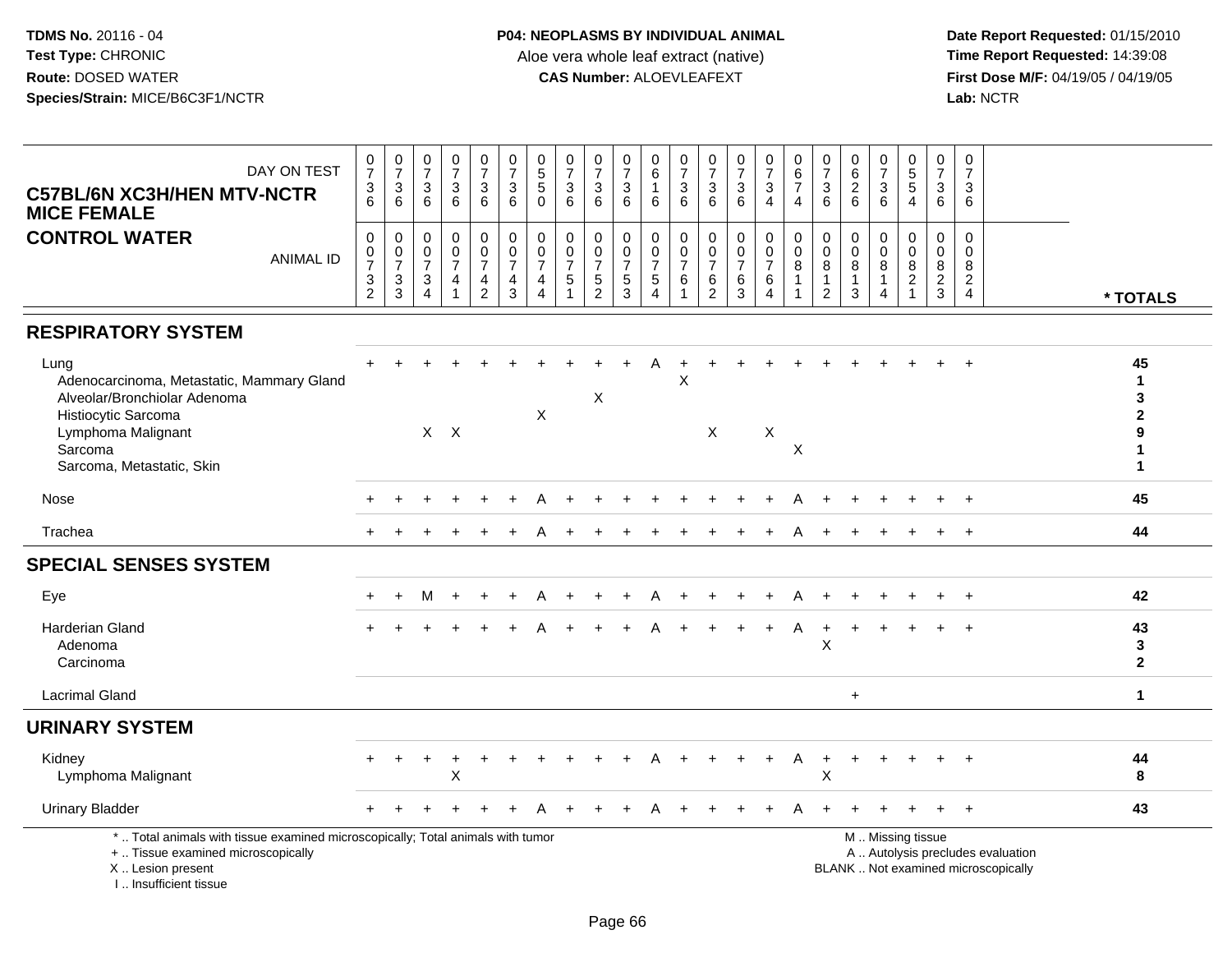**Date Report Requested:** 01/15/2010 **First Dose M/F:** 04/19/05 / 04/19/05<br>Lab: NCTR **Lab:** NCTR

| DAY ON TEST<br><b>C57BL/6N XC3H/HEN MTV-NCTR</b><br><b>MICE FEMALE</b> | 0<br>$\overline{7}$<br>$\sqrt{3}$<br>6                   | $\frac{0}{7}$<br>$\sqrt{3}$<br>$\,6$              | 0<br>$\rightarrow$<br>3<br>6       | $\overline{0}$<br>$\overline{ }$<br>3<br>6 | $\overline{0}$<br>$\overline{ }$<br>$\frac{3}{6}$                 | 0<br>$\overline{ }$<br>3<br>6      | 0<br>$\sqrt{5}$<br>$\sqrt{5}$<br>$\mathbf 0$                        | 0<br>$\overline{ }$<br>$\mathbf{3}$<br>$\,6\,$                               | $\frac{0}{7}$<br>$\begin{array}{c} 3 \\ 6 \end{array}$               | 0<br>$\overline{ }$<br>$\ensuremath{\mathsf{3}}$<br>6 | $\pmb{0}$<br>$6\phantom{.}6$<br>$\,6\,$                                         | $\frac{0}{7}$<br>$\ensuremath{\mathsf{3}}$<br>6 | $\frac{0}{7}$<br>$^3$ 6                   | 0<br>$\overline{ }$<br>$\frac{3}{6}$            | $\frac{0}{7}$<br>$\ensuremath{\mathsf{3}}$<br>$\overline{\mathbf{4}}$ | $\begin{array}{c} 0 \\ 6 \end{array}$<br>$\overline{7}$<br>$\overline{4}$ | 0<br>$\overline{ }$<br>3<br>6 | 6<br>$\boldsymbol{2}$<br>6 | 0<br>$\overline{ }$<br>$\mathbf{3}$<br>6 | $\frac{0}{5}$<br>$\sqrt{5}$<br>$\overline{4}$                     | 0<br>$\rightarrow$<br>3<br>6 | 0<br>$\overline{7}$<br>3<br>6                |               |  |
|------------------------------------------------------------------------|----------------------------------------------------------|---------------------------------------------------|------------------------------------|--------------------------------------------|-------------------------------------------------------------------|------------------------------------|---------------------------------------------------------------------|------------------------------------------------------------------------------|----------------------------------------------------------------------|-------------------------------------------------------|---------------------------------------------------------------------------------|-------------------------------------------------|-------------------------------------------|-------------------------------------------------|-----------------------------------------------------------------------|---------------------------------------------------------------------------|-------------------------------|----------------------------|------------------------------------------|-------------------------------------------------------------------|------------------------------|----------------------------------------------|---------------|--|
| <b>CONTROL WATER</b><br><b>ANIMAL ID</b>                               | 0<br>0<br>$\overline{ }$<br>$\sqrt{3}$<br>$\overline{2}$ | $\mathbf 0$<br>$\frac{0}{7}$<br>$\mathbf{3}$<br>3 | 0<br>0<br>$\overline{ }$<br>3<br>4 | $\pmb{0}$<br>$\overline{ }$<br>4           | $\mathbf 0$<br>$\pmb{0}$<br>$\overline{ }$<br>4<br>$\overline{2}$ | 0<br>0<br>$\overline{ }$<br>4<br>3 | $\mathbf 0$<br>$\mathbf 0$<br>$\overline{ }$<br>4<br>$\overline{4}$ | $\begin{smallmatrix} 0\\0 \end{smallmatrix}$<br>$\overline{ }$<br>$\sqrt{5}$ | $_{\rm 0}^{\rm 0}$<br>$\overline{ }$<br>$\sqrt{5}$<br>$\overline{2}$ | 0<br>0<br>$\overline{\phantom{a}}$<br>5<br>3          | $\mathbf 0$<br>$\pmb{0}$<br>$\overline{ }$<br>$5\phantom{.0}$<br>$\overline{4}$ | 0<br>0<br>$\overline{ }$<br>6                   | 0<br>$\rightarrow$<br>6<br>$\overline{c}$ | 0<br>$\pmb{0}$<br>$\rightarrow$<br>$\,6\,$<br>3 | $\mathbf 0$<br>$\pmb{0}$<br>$\overline{ }$<br>$\,6\,$<br>4            | $\mathbf 0$<br>$\pmb{0}$<br>$\bf 8$                                       | 0<br>0<br>8<br>2              | 8<br>3                     | 0<br>8<br>4                              | 0<br>$\mathsf{O}\xspace$<br>8<br>$\overline{c}$<br>$\overline{A}$ | 0<br>0<br>8<br>2<br>3        | 0<br>$\mathbf 0$<br>8<br>$\overline{2}$<br>4 | * TOTALS      |  |
| Lymphoma Malignant                                                     |                                                          |                                                   |                                    | X                                          |                                                                   |                                    |                                                                     |                                                                              |                                                                      |                                                       |                                                                                 |                                                 |                                           |                                                 |                                                                       |                                                                           | X                             |                            |                                          |                                                                   |                              |                                              | 5             |  |
| <b>SYSTEMIC LESIONS</b>                                                |                                                          |                                                   |                                    |                                            |                                                                   |                                    |                                                                     |                                                                              |                                                                      |                                                       |                                                                                 |                                                 |                                           |                                                 |                                                                       |                                                                           |                               |                            |                                          |                                                                   |                              |                                              |               |  |
| Multiple Organ<br>Histiocytic Sarcoma<br>Lymphoma Malignant            |                                                          |                                                   | X.                                 | $\times$                                   |                                                                   | ÷.<br>X                            | X                                                                   |                                                                              |                                                                      |                                                       |                                                                                 |                                                 | X.                                        | $\times$                                        | $\times$                                                              | $\div$                                                                    | ÷<br>X                        | $+$                        | $\div$                                   | $+$                                                               | $+$                          | $+$                                          | 47<br>3<br>18 |  |

\* .. Total animals with tissue examined microscopically; Total animals with tumor

+ .. Tissue examined microscopically

X .. Lesion present

I .. Insufficient tissue

 M .. Missing tissuey the contract of the contract of the contract of the contract of the contract of the contract of the contract of  $A$ . Autolysis precludes evaluation Lesion present BLANK .. Not examined microscopically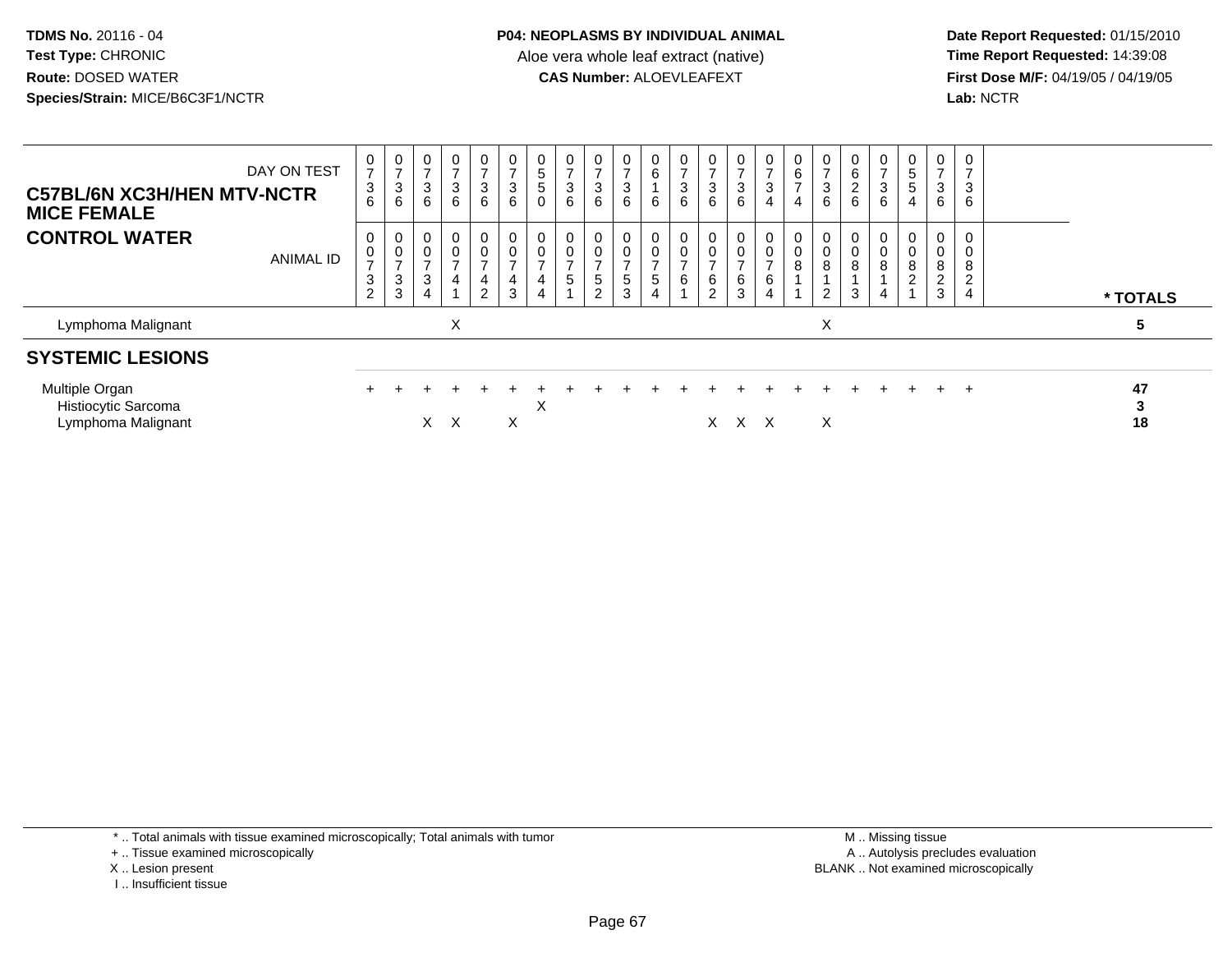**Date Report Requested:** 01/15/2010 **First Dose M/F:** 04/19/05 / 04/19/05<br>Lab: NCTR **Lab:** NCTR

| <b>C57BL/6N XC3H/HEN MTV-NCTR</b><br><b>MICE FEMALE</b>                                                        | DAY ON TEST      | $\frac{0}{7}$<br>$\ensuremath{\mathsf{3}}$<br>6                            | $\frac{0}{7}$<br>$\mathbf{3}$<br>6              | $\begin{array}{c} 0 \\ 5 \end{array}$<br>$\overline{4}$<br>6                      | $\frac{0}{7}$<br>$\mathbf{3}$<br>$6\phantom{1}$                            | $\begin{array}{c} 0 \\ 6 \end{array}$<br>$\sqrt{5}$<br>$\mathbf 0$             | $\frac{0}{7}$<br>$\mathbf{3}$<br>6                                                     | $\begin{array}{c} 0 \\ 7 \end{array}$<br>3<br>6 | $\frac{0}{7}$<br>$\mathbf 3$<br>6                               | $\frac{0}{7}$<br>$\frac{2}{2}$                | $\pmb{0}$<br>$\,$ 5 $\,$<br>6<br>9                | $\begin{smallmatrix}0\\7\end{smallmatrix}$<br>$\mathbf{3}$<br>6  | $\frac{0}{7}$<br>$\mathbf{3}$<br>6         | $\boldsymbol{0}$<br>$\,6\,$<br>$\,8\,$<br>9              | $\frac{0}{7}$<br>$\mathbf{3}$<br>6                          | $\begin{array}{c} 0 \\ 7 \end{array}$<br>3<br>6               | $\frac{0}{7}$<br>$\sqrt{3}$<br>$6\phantom{1}$                       | $\frac{0}{7}$<br>$\mathbf{3}$<br>6                         | $\frac{0}{7}$<br>$\sqrt{3}$<br>6                                      | $\pmb{0}$<br>$\,6\,$<br>8<br>8                    | $\begin{smallmatrix}0\\7\end{smallmatrix}$<br>$\mathbf{3}$<br>6 | 0<br>$\overline{7}$<br>$\mathbf{3}$<br>6                           | 0<br>$\overline{7}$<br>$\mathbf{3}$<br>6          | $\begin{array}{c} 0 \\ 7 \end{array}$<br>$\pmb{0}$<br>$\overline{7}$ | $\pmb{0}$<br>$\sqrt{5}$<br>$\overline{4}$<br>$\mathfrak{Z}$ | $\pmb{0}$<br>$\overline{7}$<br>3<br>6                                     |                   |
|----------------------------------------------------------------------------------------------------------------|------------------|----------------------------------------------------------------------------|-------------------------------------------------|-----------------------------------------------------------------------------------|----------------------------------------------------------------------------|--------------------------------------------------------------------------------|----------------------------------------------------------------------------------------|-------------------------------------------------|-----------------------------------------------------------------|-----------------------------------------------|---------------------------------------------------|------------------------------------------------------------------|--------------------------------------------|----------------------------------------------------------|-------------------------------------------------------------|---------------------------------------------------------------|---------------------------------------------------------------------|------------------------------------------------------------|-----------------------------------------------------------------------|---------------------------------------------------|-----------------------------------------------------------------|--------------------------------------------------------------------|---------------------------------------------------|----------------------------------------------------------------------|-------------------------------------------------------------|---------------------------------------------------------------------------|-------------------|
| <b>ALOEWHOLLEAF 1.0</b>                                                                                        | <b>ANIMAL ID</b> | $\mathbf 0$<br>$\pmb{0}$<br>$\mathbf{1}$<br>$\mathbf{3}$<br>$\overline{1}$ | 0<br>$\pmb{0}$<br>$\mathbf{1}$<br>$\frac{3}{2}$ | $\mathbf 0$<br>$\boldsymbol{0}$<br>$\mathbf{1}$<br>$\mathbf{3}$<br>$\overline{3}$ | $\pmb{0}$<br>$\mathbf 0$<br>$\mathbf{1}$<br>$\mathbf{3}$<br>$\overline{4}$ | $\mathbf 0$<br>$\pmb{0}$<br>$\overline{1}$<br>$\overline{4}$<br>$\overline{1}$ | $\mathbf 0$<br>$\mathsf{O}\xspace$<br>$\mathbf{1}$<br>$\overline{4}$<br>$\overline{2}$ | 0<br>$\mathsf{O}\xspace$<br>1<br>4<br>3         | $\mathbf 0$<br>$\pmb{0}$<br>$\mathbf{1}$<br>4<br>$\overline{4}$ | $\mathbf 0$<br>$\pmb{0}$<br>$\mathbf{1}$<br>5 | 0<br>$\mathsf 0$<br>$\mathbf{1}$<br>$\frac{5}{2}$ | $\mathbf 0$<br>$\boldsymbol{0}$<br>$\mathbf{1}$<br>$\frac{5}{3}$ | 0<br>$\mathbf 0$<br>$\mathbf{1}$<br>5<br>4 | $\mathbf 0$<br>$\mathbf 0$<br>$\mathbf{1}$<br>$\,6$<br>1 | $\mathbf 0$<br>$\boldsymbol{0}$<br>1<br>6<br>$\overline{c}$ | 0<br>$\mathsf{O}\xspace$<br>$\mathbf{1}$<br>6<br>$\mathbf{3}$ | $\pmb{0}$<br>$\mathbf 0$<br>$\mathbf{1}$<br>$\,6$<br>$\overline{4}$ | $\mathbf 0$<br>$\mathbf 0$<br>$\overline{2}$<br>$\sqrt{5}$ | $\mathbf 0$<br>$\mathsf{O}\xspace$<br>$\frac{2}{5}$<br>$\overline{2}$ | 0<br>$\pmb{0}$<br>$\frac{2}{5}$<br>$\overline{3}$ | $\mathbf 0$<br>$\mathbf 0$<br>$\frac{2}{5}$<br>$\overline{4}$   | 0<br>$\pmb{0}$<br>$\overline{a}$<br>$\overline{7}$<br>$\mathbf{1}$ | 0<br>$\pmb{0}$<br>$\frac{2}{7}$<br>$\overline{c}$ | $\mathbf 0$<br>$\mathbf 0$<br>$\frac{2}{7}$<br>$\sqrt{3}$            | 0<br>$\mathbf 0$<br>$\frac{2}{7}$<br>4                      | $\mathbf 0$<br>$\mathbf 0$<br>$\overline{2}$<br>$\,8\,$<br>$\overline{1}$ | females<br>(cont) |
| <b>ALIMENTARY SYSTEM</b>                                                                                       |                  |                                                                            |                                                 |                                                                                   |                                                                            |                                                                                |                                                                                        |                                                 |                                                                 |                                               |                                                   |                                                                  |                                            |                                                          |                                                             |                                                               |                                                                     |                                                            |                                                                       |                                                   |                                                                 |                                                                    |                                                   |                                                                      |                                                             |                                                                           |                   |
| Esophagus                                                                                                      |                  |                                                                            |                                                 |                                                                                   |                                                                            |                                                                                |                                                                                        |                                                 |                                                                 |                                               |                                                   |                                                                  |                                            |                                                          |                                                             |                                                               |                                                                     |                                                            |                                                                       |                                                   |                                                                 |                                                                    |                                                   |                                                                      |                                                             | $^{+}$                                                                    |                   |
| Gallbladder<br>Lymphoma Malignant                                                                              |                  |                                                                            |                                                 |                                                                                   |                                                                            |                                                                                |                                                                                        |                                                 |                                                                 |                                               |                                                   |                                                                  |                                            |                                                          |                                                             |                                                               |                                                                     |                                                            |                                                                       |                                                   |                                                                 |                                                                    |                                                   |                                                                      |                                                             | $\overline{+}$                                                            |                   |
| Intestine Large, Ascending Colon                                                                               |                  |                                                                            |                                                 |                                                                                   |                                                                            |                                                                                |                                                                                        |                                                 |                                                                 |                                               |                                                   |                                                                  |                                            |                                                          |                                                             |                                                               |                                                                     |                                                            |                                                                       | Α                                                 |                                                                 |                                                                    |                                                   |                                                                      | $+$                                                         | $+$                                                                       |                   |
| Intestine Large, Cecum<br>Lymphoma Malignant                                                                   |                  |                                                                            |                                                 |                                                                                   |                                                                            |                                                                                |                                                                                        |                                                 |                                                                 | A                                             | $\ddot{}$<br>X                                    |                                                                  |                                            |                                                          |                                                             |                                                               |                                                                     |                                                            |                                                                       | A                                                 |                                                                 | $\ddot{}$                                                          | $\ddot{}$                                         | A                                                                    | $+$                                                         | $+$                                                                       |                   |
| Intestine Large, Descending Colon                                                                              |                  |                                                                            |                                                 |                                                                                   |                                                                            |                                                                                |                                                                                        |                                                 |                                                                 |                                               |                                                   |                                                                  |                                            |                                                          |                                                             |                                                               |                                                                     |                                                            |                                                                       |                                                   |                                                                 |                                                                    |                                                   | A                                                                    | $+$                                                         | $+$                                                                       |                   |
| Intestine Large, Rectum                                                                                        |                  |                                                                            |                                                 |                                                                                   |                                                                            |                                                                                |                                                                                        |                                                 |                                                                 |                                               |                                                   |                                                                  |                                            |                                                          |                                                             |                                                               |                                                                     |                                                            |                                                                       |                                                   |                                                                 |                                                                    |                                                   | A                                                                    | $\ddot{}$                                                   | $+$                                                                       |                   |
| Intestine Large, Transverse Colon                                                                              |                  | ÷                                                                          |                                                 |                                                                                   |                                                                            |                                                                                |                                                                                        |                                                 |                                                                 |                                               |                                                   |                                                                  |                                            |                                                          |                                                             |                                                               |                                                                     |                                                            |                                                                       |                                                   |                                                                 |                                                                    |                                                   |                                                                      |                                                             | $+$                                                                       |                   |
| Intestine Small, Duodenum<br>Adenoma                                                                           |                  |                                                                            |                                                 |                                                                                   |                                                                            |                                                                                |                                                                                        |                                                 |                                                                 |                                               |                                                   |                                                                  |                                            |                                                          |                                                             |                                                               | $\ddot{}$<br>X                                                      |                                                            | $\ddot{}$<br>$\times$                                                 | A                                                 | $\ddot{}$                                                       | $\ddot{}$                                                          | $+$                                               | A                                                                    | $+$                                                         | $+$                                                                       |                   |
| Intestine Small, Ileum                                                                                         |                  |                                                                            |                                                 |                                                                                   |                                                                            |                                                                                |                                                                                        |                                                 |                                                                 |                                               |                                                   |                                                                  |                                            |                                                          |                                                             |                                                               |                                                                     |                                                            |                                                                       |                                                   |                                                                 | $\div$                                                             | $\ddot{}$                                         | A                                                                    | $+$                                                         | $+$                                                                       |                   |
| Intestine Small, Jejunum                                                                                       |                  |                                                                            |                                                 |                                                                                   |                                                                            |                                                                                |                                                                                        |                                                 |                                                                 |                                               |                                                   |                                                                  |                                            |                                                          |                                                             |                                                               |                                                                     |                                                            |                                                                       |                                                   |                                                                 |                                                                    |                                                   |                                                                      | $+$                                                         | $+$                                                                       |                   |
| Liver<br>Hepatocellular Adenoma<br>Hepatocellular Carcinoma<br>Hepatocholangiocarcinoma<br>Histiocytic Sarcoma |                  | $+$                                                                        | $\ddot{}$                                       | X                                                                                 |                                                                            | $+$                                                                            | $\sf X$                                                                                |                                                 |                                                                 | Α                                             | X                                                 |                                                                  |                                            |                                                          |                                                             |                                                               |                                                                     |                                                            |                                                                       | Α                                                 | $+$<br>X                                                        | $\ddot{}$                                                          | $\ddot{}$<br>Χ                                    |                                                                      | $\ddot{}$<br>$\boldsymbol{\mathsf{X}}$<br>$\times$          | $+$                                                                       |                   |

\* .. Total animals with tissue examined microscopically; Total animals with tumor

+ .. Tissue examined microscopically

 Lesion present BLANK .. Not examined microscopicallyX .. Lesion present

I .. Insufficient tissue

 M .. Missing tissuey the contract of the contract of the contract of the contract of the contract of the contract of the contract of  $A$ . Autolysis precludes evaluation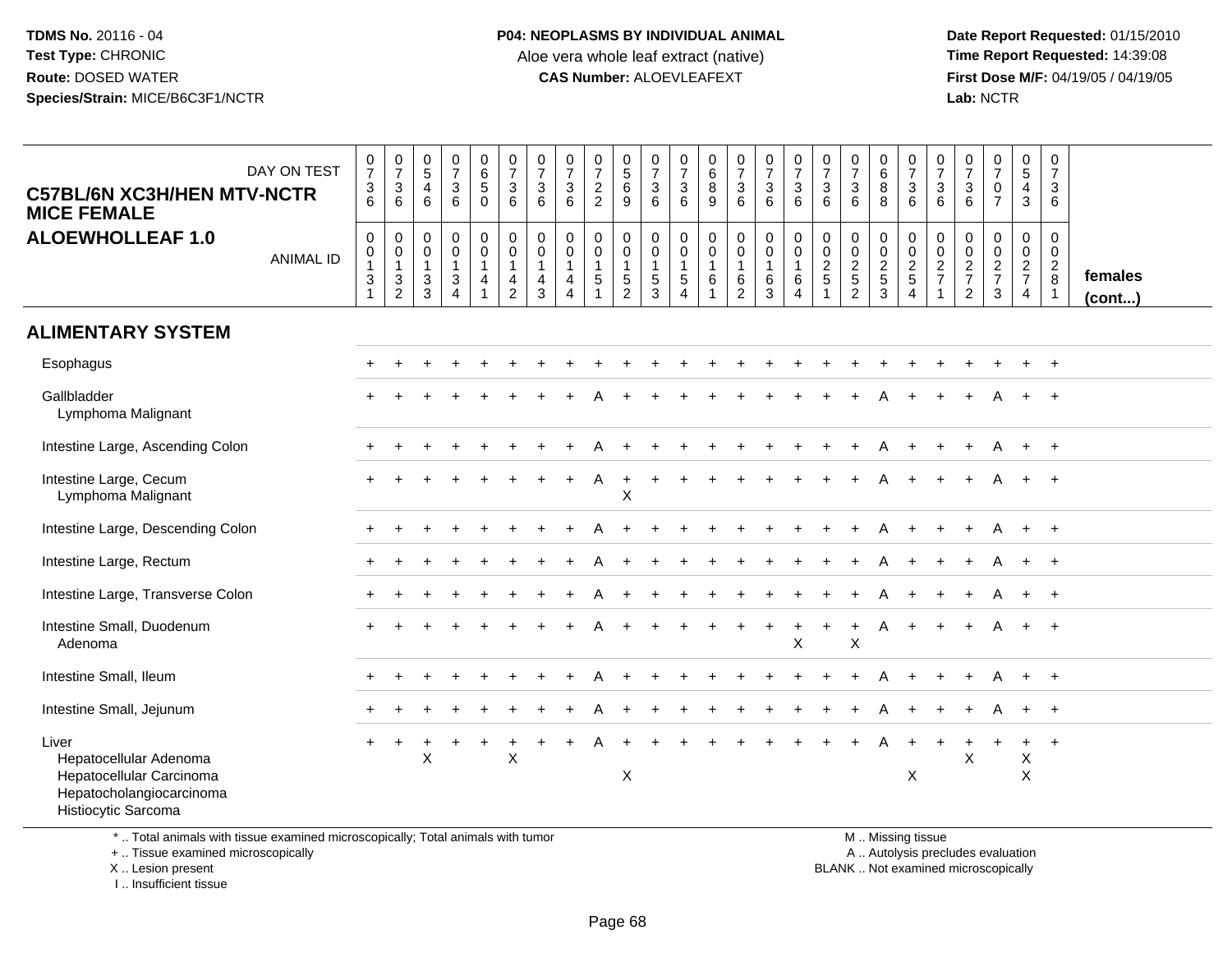**Date Report Requested:** 01/15/2010 **First Dose M/F:** 04/19/05 / 04/19/05<br>Lab: NCTR **Lab:** NCTR

| DAY ON TEST<br><b>C57BL/6N XC3H/HEN MTV-NCTR</b><br><b>MICE FEMALE</b>                                                                     | $\frac{0}{7}$<br>$\frac{3}{6}$                                                            | $\begin{array}{c} 0 \\ 7 \end{array}$<br>$\mathbf{3}$<br>6                     | $\begin{array}{c} 0 \\ 5 \end{array}$<br>$\overline{\mathbf{4}}$<br>6 | $\begin{array}{c} 0 \\ 7 \end{array}$<br>$\sqrt{3}$<br>$6\phantom{1}$ | $\begin{array}{c} 0 \\ 6 \end{array}$<br>$\overline{5}$<br>$\mathbf 0$           | $\frac{0}{7}$<br>$\ensuremath{\mathsf{3}}$<br>6                           | $\begin{array}{c} 0 \\ 7 \end{array}$<br>3<br>6                   | $\begin{array}{c} 0 \\ 7 \end{array}$<br>$\sqrt{3}$<br>6                       | $\frac{0}{7}$<br>$\overline{a}$<br>$\overline{2}$ | $\begin{array}{c} 0 \\ 5 \end{array}$<br>$\,6\,$<br>9                             | $\frac{0}{7}$<br>$\ensuremath{\mathsf{3}}$<br>6              | $\mathbf 0$<br>$\overline{7}$<br>$\mathbf{3}$<br>$6\phantom{1}$            | $\begin{array}{c} 0 \\ 6 \end{array}$<br>$\, 8$<br>$\overline{9}$ | $\begin{array}{c} 0 \\ 7 \end{array}$<br>$\mathbf{3}$<br>$6\phantom{1}$   | $\frac{0}{7}$<br>3<br>6                                    | $\frac{0}{7}$<br>$\ensuremath{\mathsf{3}}$<br>6                                    | $\frac{0}{7}$<br>$\ensuremath{\mathsf{3}}$<br>$6\phantom{1}$ | $\begin{array}{c} 0 \\ 7 \end{array}$<br>$\ensuremath{\mathsf{3}}$<br>$6\phantom{a}$ | $\begin{array}{c} 0 \\ 6 \end{array}$<br>8<br>8                         | $\frac{0}{7}$<br>$\frac{3}{6}$                                                                | 0<br>$\overline{7}$<br>3<br>6                    | $\frac{0}{7}$<br>$\sqrt{3}$<br>6                              | $\frac{0}{7}$<br>$\mathbf 0$<br>$\overline{7}$ | $\begin{array}{c} 0 \\ 5 \end{array}$<br>$\overline{4}$<br>3 | $\mathbf 0$<br>$\overline{7}$<br>3<br>6                        |                   |
|--------------------------------------------------------------------------------------------------------------------------------------------|-------------------------------------------------------------------------------------------|--------------------------------------------------------------------------------|-----------------------------------------------------------------------|-----------------------------------------------------------------------|----------------------------------------------------------------------------------|---------------------------------------------------------------------------|-------------------------------------------------------------------|--------------------------------------------------------------------------------|---------------------------------------------------|-----------------------------------------------------------------------------------|--------------------------------------------------------------|----------------------------------------------------------------------------|-------------------------------------------------------------------|---------------------------------------------------------------------------|------------------------------------------------------------|------------------------------------------------------------------------------------|--------------------------------------------------------------|--------------------------------------------------------------------------------------|-------------------------------------------------------------------------|-----------------------------------------------------------------------------------------------|--------------------------------------------------|---------------------------------------------------------------|------------------------------------------------|--------------------------------------------------------------|----------------------------------------------------------------|-------------------|
| <b>ALOEWHOLLEAF 1.0</b><br><b>ANIMAL ID</b>                                                                                                | $\pmb{0}$<br>$\begin{smallmatrix}0\\1\end{smallmatrix}$<br>$\ensuremath{\mathsf{3}}$<br>1 | $\mathbf 0$<br>$\mathbf 0$<br>$\mathbf{1}$<br>$\mathfrak{S}$<br>$\overline{2}$ | $\pmb{0}$<br>0<br>$\mathbf{1}$<br>$\frac{3}{3}$                       | $\mathbf 0$<br>$\mathsf{O}\xspace$<br>1<br>3<br>$\overline{4}$        | $\begin{smallmatrix} 0\\0 \end{smallmatrix}$<br>$\overline{1}$<br>$\overline{4}$ | $\mathbf 0$<br>$\mathsf{O}\xspace$<br>$\mathbf{1}$<br>4<br>$\overline{2}$ | $\mathbf 0$<br>$\mathbf 0$<br>$\mathbf{1}$<br>$\overline{4}$<br>3 | $\mathbf 0$<br>$\mathbf 0$<br>$\mathbf{1}$<br>$\overline{4}$<br>$\overline{4}$ | 0<br>$\mathbf 0$<br>$\mathbf{1}$<br>5             | $\begin{smallmatrix}0\\0\end{smallmatrix}$<br>$\mathbf{1}$<br>5<br>$\overline{2}$ | $\pmb{0}$<br>$\mathbf 0$<br>$\mathbf{1}$<br>$\,$ 5 $\,$<br>3 | $\mathbf 0$<br>$\mathbf 0$<br>$\mathbf{1}$<br>$\sqrt{5}$<br>$\overline{4}$ | $\mathbf 0$<br>$\ddot{\mathbf{0}}$<br>$\mathbf{1}$<br>6           | $\mathbf 0$<br>$\mathsf{O}\xspace$<br>$\mathbf{1}$<br>6<br>$\overline{2}$ | $\pmb{0}$<br>$\ddot{\mathbf{0}}$<br>$\mathbf{1}$<br>6<br>3 | $\mathbf 0$<br>$\mathsf{O}\xspace$<br>$\mathbf{1}$<br>6<br>$\overline{\mathbf{4}}$ | $\mathbf 0$<br>$\mathbf 0$<br>$\boldsymbol{2}$<br>$\sqrt{5}$ | 0<br>$\pmb{0}$<br>$\frac{2}{5}$<br>2                                                 | $\mathbf 0$<br>$\mathsf{O}\xspace$<br>$\sqrt{2}$<br>$\overline{5}$<br>3 | $\begin{array}{c} 0 \\ 0 \\ 2 \\ 5 \end{array}$<br>$\overline{4}$                             | 0<br>$\mathbf 0$<br>$\sqrt{2}$<br>$\overline{7}$ | $\mathbf 0$<br>$\mathbf 0$<br>$\frac{2}{7}$<br>$\overline{2}$ | 0<br>$\mathbf 0$<br>$\frac{2}{7}$<br>3         | $\mathbf 0$<br>$\frac{0}{2}$<br>7<br>$\overline{4}$          | $\mathbf{0}$<br>$\mathbf 0$<br>$\sqrt{2}$<br>8<br>$\mathbf{1}$ | females<br>(cont) |
| Lymphoma Malignant                                                                                                                         |                                                                                           |                                                                                |                                                                       | X                                                                     |                                                                                  |                                                                           |                                                                   |                                                                                |                                                   | X                                                                                 |                                                              |                                                                            |                                                                   |                                                                           |                                                            |                                                                                    |                                                              |                                                                                      |                                                                         |                                                                                               |                                                  | $X$ $X$ $X$                                                   |                                                |                                                              |                                                                |                   |
| Mesentery                                                                                                                                  |                                                                                           |                                                                                |                                                                       |                                                                       |                                                                                  | $\ddot{}$                                                                 |                                                                   |                                                                                |                                                   |                                                                                   |                                                              | $\ddot{}$                                                                  |                                                                   | $\ddot{}$                                                                 |                                                            |                                                                                    |                                                              | $\ddot{}$                                                                            |                                                                         |                                                                                               |                                                  |                                                               |                                                |                                                              |                                                                |                   |
| Pancreas<br>Histiocytic Sarcoma<br>Lymphoma Malignant                                                                                      |                                                                                           |                                                                                |                                                                       |                                                                       |                                                                                  |                                                                           |                                                                   |                                                                                |                                                   | X                                                                                 |                                                              |                                                                            |                                                                   |                                                                           |                                                            |                                                                                    |                                                              |                                                                                      |                                                                         |                                                                                               |                                                  |                                                               |                                                | $+$                                                          | $+$                                                            |                   |
| Salivary Glands<br>Histiocytic Sarcoma<br>Lymphoma Malignant                                                                               |                                                                                           |                                                                                |                                                                       |                                                                       |                                                                                  |                                                                           |                                                                   |                                                                                |                                                   | X                                                                                 |                                                              |                                                                            |                                                                   |                                                                           |                                                            |                                                                                    |                                                              |                                                                                      |                                                                         |                                                                                               | Χ                                                |                                                               |                                                |                                                              | $+$                                                            |                   |
| Stomach, Forestomach<br>Squamous Cell Papilloma                                                                                            |                                                                                           |                                                                                |                                                                       |                                                                       |                                                                                  |                                                                           |                                                                   |                                                                                |                                                   |                                                                                   |                                                              | X                                                                          |                                                                   |                                                                           | $\pmb{\times}$                                             |                                                                                    |                                                              |                                                                                      |                                                                         |                                                                                               |                                                  |                                                               |                                                |                                                              | $\overline{+}$                                                 |                   |
| Stomach, Glandular                                                                                                                         |                                                                                           |                                                                                |                                                                       |                                                                       |                                                                                  |                                                                           |                                                                   |                                                                                |                                                   |                                                                                   |                                                              |                                                                            |                                                                   |                                                                           |                                                            |                                                                                    |                                                              |                                                                                      |                                                                         |                                                                                               |                                                  |                                                               |                                                |                                                              | $+$                                                            |                   |
| <b>CARDIOVASCULAR SYSTEM</b>                                                                                                               |                                                                                           |                                                                                |                                                                       |                                                                       |                                                                                  |                                                                           |                                                                   |                                                                                |                                                   |                                                                                   |                                                              |                                                                            |                                                                   |                                                                           |                                                            |                                                                                    |                                                              |                                                                                      |                                                                         |                                                                                               |                                                  |                                                               |                                                |                                                              |                                                                |                   |
| <b>Blood Vessel</b>                                                                                                                        |                                                                                           |                                                                                |                                                                       |                                                                       |                                                                                  |                                                                           |                                                                   |                                                                                |                                                   |                                                                                   |                                                              |                                                                            |                                                                   |                                                                           |                                                            |                                                                                    |                                                              |                                                                                      |                                                                         |                                                                                               |                                                  |                                                               |                                                |                                                              | $+$                                                            |                   |
| Heart                                                                                                                                      |                                                                                           |                                                                                |                                                                       |                                                                       |                                                                                  |                                                                           |                                                                   |                                                                                |                                                   |                                                                                   |                                                              |                                                                            |                                                                   |                                                                           |                                                            |                                                                                    |                                                              |                                                                                      |                                                                         |                                                                                               |                                                  |                                                               | A                                              | $+$                                                          | $+$                                                            |                   |
| <b>ENDOCRINE SYSTEM</b>                                                                                                                    |                                                                                           |                                                                                |                                                                       |                                                                       |                                                                                  |                                                                           |                                                                   |                                                                                |                                                   |                                                                                   |                                                              |                                                                            |                                                                   |                                                                           |                                                            |                                                                                    |                                                              |                                                                                      |                                                                         |                                                                                               |                                                  |                                                               |                                                |                                                              |                                                                |                   |
| <b>Adrenal Cortex</b><br>Histiocytic Sarcoma<br>Lymphoma Malignant                                                                         |                                                                                           |                                                                                |                                                                       |                                                                       |                                                                                  |                                                                           |                                                                   |                                                                                |                                                   |                                                                                   |                                                              |                                                                            |                                                                   |                                                                           |                                                            |                                                                                    |                                                              |                                                                                      |                                                                         |                                                                                               |                                                  |                                                               |                                                | $+$                                                          | $+$                                                            |                   |
| Adrenal Medulla                                                                                                                            |                                                                                           |                                                                                |                                                                       |                                                                       |                                                                                  |                                                                           |                                                                   |                                                                                |                                                   |                                                                                   |                                                              |                                                                            |                                                                   |                                                                           |                                                            |                                                                                    |                                                              |                                                                                      |                                                                         |                                                                                               |                                                  |                                                               | A                                              | M +                                                          |                                                                |                   |
| *  Total animals with tissue examined microscopically; Total animals with tumor<br>+  Tissue examined microscopically<br>X  Lesion present |                                                                                           |                                                                                |                                                                       |                                                                       |                                                                                  |                                                                           |                                                                   |                                                                                |                                                   |                                                                                   |                                                              |                                                                            |                                                                   |                                                                           |                                                            |                                                                                    |                                                              |                                                                                      |                                                                         | M  Missing tissue<br>A  Autolysis precludes evaluation<br>BLANK  Not examined microscopically |                                                  |                                                               |                                                |                                                              |                                                                |                   |

I .. Insufficient tissue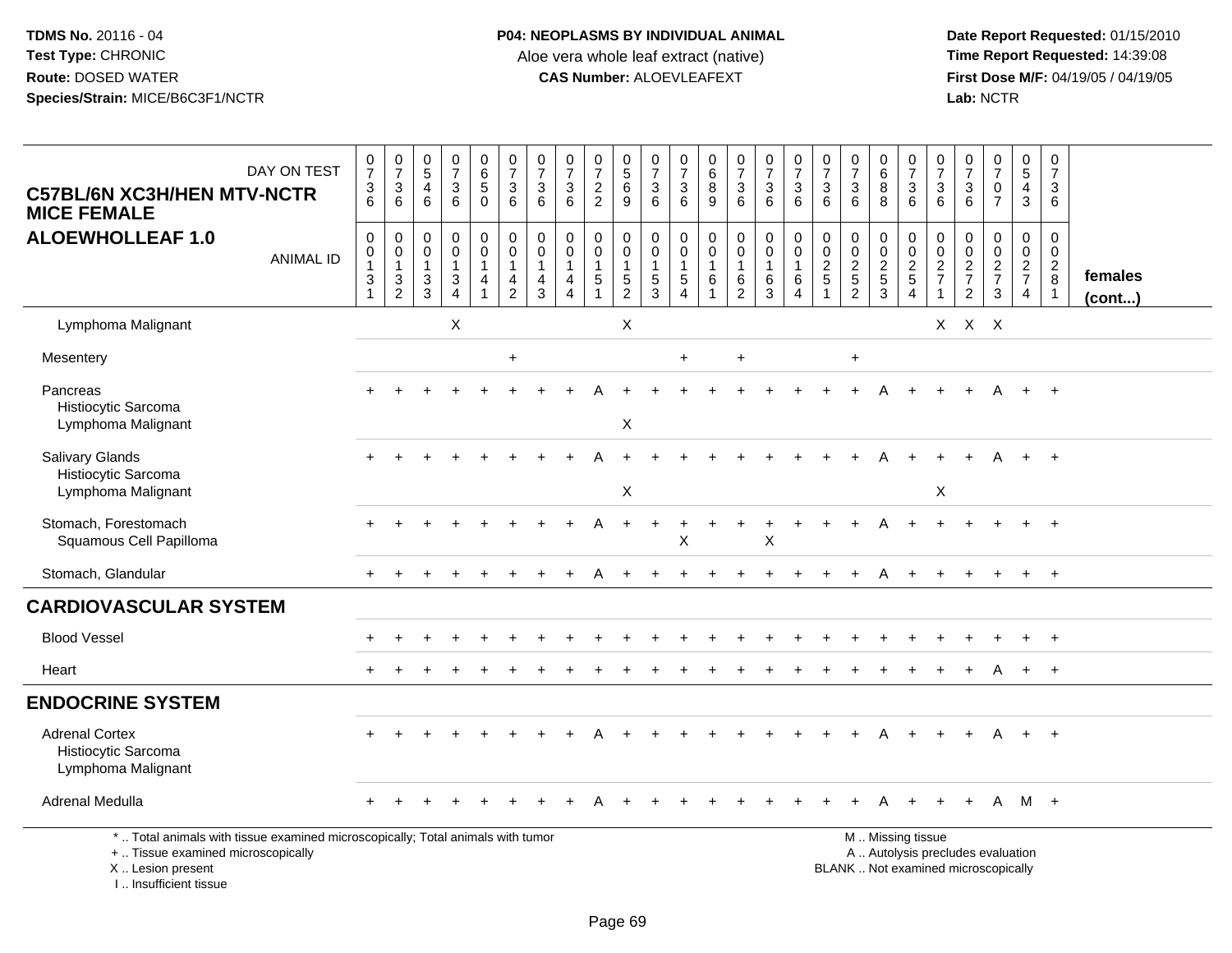| DAY ON TEST<br><b>C57BL/6N XC3H/HEN MTV-NCTR</b><br><b>MICE FEMALE</b>                                                                                                | $\begin{array}{c} 0 \\ 7 \end{array}$<br>$\ensuremath{\mathsf{3}}$<br>$6\phantom{1}$ | $\begin{array}{c} 0 \\ 7 \end{array}$<br>3<br>6 | $\begin{smallmatrix}0\0\5\end{smallmatrix}$<br>$\overline{4}$<br>$6\phantom{a}$ | $\frac{0}{7}$<br>$\ensuremath{\mathsf{3}}$<br>6                               | $\begin{array}{c} 0 \\ 6 \\ 5 \end{array}$<br>$\Omega$       | $\frac{0}{7}$<br>$\ensuremath{\mathsf{3}}$<br>$6\phantom{1}6$            | $\frac{0}{7}$<br>$\mathbf{3}$<br>6                                         | $\frac{0}{7}$<br>$\sqrt{3}$<br>6                                  | $\frac{0}{7}$<br>$\frac{2}{2}$        | $\begin{array}{c} 0 \\ 5 \\ 6 \end{array}$<br>9                   | $\begin{array}{c} 0 \\ 7 \end{array}$<br>$\ensuremath{\mathsf{3}}$<br>$6\phantom{1}$ | $\frac{0}{7}$<br>$\frac{3}{6}$                                               | $\begin{array}{c} 0 \\ 6 \end{array}$<br>$\bf8$<br>9 | $\frac{0}{7}$<br>3<br>6                                           | $\frac{0}{7}$<br>$\mathbf{3}$<br>6                                                                  | $\frac{0}{7}$<br>$\mathbf{3}$<br>6                                    | $\frac{0}{7}$<br>$\mathbf{3}$<br>6                         | $\frac{0}{7}$<br>$\ensuremath{\mathsf{3}}$<br>6                   | $\begin{array}{c} 0 \\ 6 \end{array}$<br>$\overline{8}$<br>8 | $\frac{0}{7}$<br>$\mathbf{3}$<br>$6\phantom{1}6$                                              | 0<br>$\overline{7}$<br>3<br>6                    | $\frac{0}{7}$<br>$\mathbf{3}$<br>$6\phantom{1}$     | $\frac{0}{7}$<br>$\pmb{0}$<br>$\overline{7}$                      | $\begin{array}{c} 0 \\ 5 \end{array}$<br>$\overline{4}$<br>3 | 0<br>$\overline{7}$<br>3<br>6                                   |                         |
|-----------------------------------------------------------------------------------------------------------------------------------------------------------------------|--------------------------------------------------------------------------------------|-------------------------------------------------|---------------------------------------------------------------------------------|-------------------------------------------------------------------------------|--------------------------------------------------------------|--------------------------------------------------------------------------|----------------------------------------------------------------------------|-------------------------------------------------------------------|---------------------------------------|-------------------------------------------------------------------|--------------------------------------------------------------------------------------|------------------------------------------------------------------------------|------------------------------------------------------|-------------------------------------------------------------------|-----------------------------------------------------------------------------------------------------|-----------------------------------------------------------------------|------------------------------------------------------------|-------------------------------------------------------------------|--------------------------------------------------------------|-----------------------------------------------------------------------------------------------|--------------------------------------------------|-----------------------------------------------------|-------------------------------------------------------------------|--------------------------------------------------------------|-----------------------------------------------------------------|-------------------------|
| <b>ALOEWHOLLEAF 1.0</b><br><b>ANIMAL ID</b>                                                                                                                           | $\mathbf 0$<br>$\mathbf 0$<br>$\overline{1}$<br>$\sqrt{3}$<br>$\mathbf{1}$           | 0<br>$\mathbf 0$<br>$\mathbf{1}$<br>3<br>2      | 0<br>$\pmb{0}$<br>$\mathbf{1}$<br>$\frac{3}{3}$                                 | $\mathsf 0$<br>$\mathsf{O}$<br>$\mathbf{1}$<br>$\mathbf{3}$<br>$\overline{4}$ | $\mathbf 0$<br>$\mathbf 0$<br>$\mathbf{1}$<br>$\overline{4}$ | $_{\rm 0}^{\rm 0}$<br>$\overline{1}$<br>$\overline{a}$<br>$\overline{2}$ | $\pmb{0}$<br>$\mathbf 0$<br>$\mathbf{1}$<br>$\overline{4}$<br>$\mathbf{3}$ | $\mathbf 0$<br>$\mathbf 0$<br>$\mathbf{1}$<br>4<br>$\overline{4}$ | 0<br>$\mathbf 0$<br>$\mathbf{1}$<br>5 | $\mathbf 0$<br>$\mathbf 0$<br>$\mathbf{1}$<br>5<br>$\overline{2}$ | 0<br>$\pmb{0}$<br>$\overline{1}$<br>5<br>3                                           | $\mathbf 0$<br>$\mathbf 0$<br>$\overline{1}$<br>$\sqrt{5}$<br>$\overline{4}$ | $\pmb{0}$<br>$\mathbf 0$<br>$\mathbf{1}$<br>6        | $\mathbf 0$<br>$\mathbf 0$<br>$\mathbf{1}$<br>6<br>$\overline{2}$ | $\begin{smallmatrix} 0\\0 \end{smallmatrix}$<br>$\overline{1}$<br>$6\phantom{1}6$<br>$\overline{3}$ | $\begin{smallmatrix}0\0\0\end{smallmatrix}$<br>$\mathbf{1}$<br>6<br>4 | $\mathbf 0$<br>$\mathbf 0$<br>$\overline{2}$<br>$\sqrt{5}$ | $\begin{array}{c} 0 \\ 0 \\ 2 \\ 5 \end{array}$<br>$\overline{2}$ | 0<br>$\mathbf 0$<br>$\overline{2}$<br>$\sqrt{5}$<br>3        | $\pmb{0}$<br>$\mathbf 0$<br>$\overline{2}$<br>5<br>$\overline{4}$                             | 0<br>$\mathbf 0$<br>$\sqrt{2}$<br>$\overline{7}$ | 0<br>$\mathbf 0$<br>$\frac{2}{7}$<br>$\overline{2}$ | $\begin{smallmatrix}0\0\0\end{smallmatrix}$<br>$\frac{2}{7}$<br>3 | $\mathbf 0$<br>$\mathbf 0$<br>$\frac{2}{7}$<br>4             | $\mathbf 0$<br>$\mathbf 0$<br>$\sqrt{2}$<br>8<br>$\overline{1}$ | females<br>$($ cont $)$ |
| Islets, Pancreatic<br>Lymphoma Malignant                                                                                                                              | $+$                                                                                  |                                                 |                                                                                 |                                                                               |                                                              |                                                                          |                                                                            |                                                                   | Α                                     | $\ddot{}$<br>$\sf X$                                              | $\ddot{}$                                                                            |                                                                              |                                                      |                                                                   |                                                                                                     |                                                                       |                                                            |                                                                   | Α                                                            |                                                                                               |                                                  | $+$                                                 | Α                                                                 | $+$                                                          | $+$                                                             |                         |
| Parathyroid Gland                                                                                                                                                     |                                                                                      |                                                 |                                                                                 |                                                                               |                                                              |                                                                          |                                                                            |                                                                   | A                                     |                                                                   |                                                                                      |                                                                              |                                                      | M                                                                 |                                                                                                     |                                                                       |                                                            | M                                                                 | Α                                                            | $\overline{+}$                                                                                | $\ddot{}$                                        | м                                                   | $+$                                                               | M +                                                          |                                                                 |                         |
| <b>Pituitary Gland</b><br>Pars Distalis, Adenoma                                                                                                                      | X                                                                                    | X                                               |                                                                                 |                                                                               |                                                              | $\pmb{\times}$                                                           | $\times$                                                                   |                                                                   | A                                     | М                                                                 | $+$                                                                                  |                                                                              | $+$                                                  | M                                                                 | M                                                                                                   | $\ddot{}$<br>$\sf X$                                                  | $+$                                                        | $\ddot{}$<br>$\mathsf X$                                          | A                                                            |                                                                                               | $+$                                              | $+$                                                 | A                                                                 | $+$                                                          | $\ddot{}$<br>X                                                  |                         |
| <b>Thyroid Gland</b><br>Follicular Cell, Adenoma                                                                                                                      |                                                                                      |                                                 |                                                                                 |                                                                               |                                                              | $\sf X$                                                                  |                                                                            |                                                                   |                                       |                                                                   |                                                                                      |                                                                              |                                                      |                                                                   |                                                                                                     |                                                                       |                                                            |                                                                   |                                                              |                                                                                               |                                                  |                                                     | А                                                                 | $\ddot{}$                                                    | $+$                                                             |                         |
| <b>GENERAL BODY SYSTEM</b>                                                                                                                                            |                                                                                      |                                                 |                                                                                 |                                                                               |                                                              |                                                                          |                                                                            |                                                                   |                                       |                                                                   |                                                                                      |                                                                              |                                                      |                                                                   |                                                                                                     |                                                                       |                                                            |                                                                   |                                                              |                                                                                               |                                                  |                                                     |                                                                   |                                                              |                                                                 |                         |
| <b>NONE</b>                                                                                                                                                           |                                                                                      |                                                 |                                                                                 |                                                                               |                                                              |                                                                          |                                                                            |                                                                   |                                       |                                                                   |                                                                                      |                                                                              |                                                      |                                                                   |                                                                                                     |                                                                       |                                                            |                                                                   |                                                              |                                                                                               |                                                  |                                                     |                                                                   |                                                              |                                                                 |                         |
| <b>GENITAL SYSTEM</b>                                                                                                                                                 |                                                                                      |                                                 |                                                                                 |                                                                               |                                                              |                                                                          |                                                                            |                                                                   |                                       |                                                                   |                                                                                      |                                                                              |                                                      |                                                                   |                                                                                                     |                                                                       |                                                            |                                                                   |                                                              |                                                                                               |                                                  |                                                     |                                                                   |                                                              |                                                                 |                         |
| <b>Clitoral Gland</b>                                                                                                                                                 |                                                                                      |                                                 |                                                                                 |                                                                               |                                                              |                                                                          |                                                                            |                                                                   |                                       | м                                                                 |                                                                                      |                                                                              |                                                      |                                                                   |                                                                                                     |                                                                       |                                                            |                                                                   |                                                              |                                                                                               |                                                  |                                                     | A                                                                 | $+$                                                          | $+$                                                             |                         |
| Ovary<br>Granulosa Cell Tumor Benign<br>Lymphoma Malignant                                                                                                            |                                                                                      |                                                 |                                                                                 |                                                                               |                                                              |                                                                          |                                                                            |                                                                   |                                       | X                                                                 |                                                                                      |                                                                              |                                                      |                                                                   |                                                                                                     |                                                                       |                                                            |                                                                   |                                                              |                                                                                               |                                                  |                                                     |                                                                   |                                                              |                                                                 |                         |
| <b>Uterus</b><br>Hemangioma<br>Polyp Stromal                                                                                                                          | X                                                                                    |                                                 |                                                                                 |                                                                               |                                                              |                                                                          |                                                                            |                                                                   |                                       |                                                                   |                                                                                      |                                                                              |                                                      | $\ddot{}$                                                         | X                                                                                                   | $\ddot{}$                                                             |                                                            |                                                                   | A                                                            |                                                                                               |                                                  |                                                     |                                                                   | $+$                                                          | $+$                                                             |                         |
| <b>HEMATOPOIETIC SYSTEM</b>                                                                                                                                           |                                                                                      |                                                 |                                                                                 |                                                                               |                                                              |                                                                          |                                                                            |                                                                   |                                       |                                                                   |                                                                                      |                                                                              |                                                      |                                                                   |                                                                                                     |                                                                       |                                                            |                                                                   |                                                              |                                                                                               |                                                  |                                                     |                                                                   |                                                              |                                                                 |                         |
| <b>Bone Marrow</b>                                                                                                                                                    |                                                                                      |                                                 |                                                                                 |                                                                               |                                                              |                                                                          |                                                                            |                                                                   |                                       |                                                                   |                                                                                      |                                                                              |                                                      |                                                                   |                                                                                                     |                                                                       |                                                            |                                                                   | A                                                            | $\div$                                                                                        |                                                  | $+$                                                 | A                                                                 | $+$                                                          | $+$                                                             |                         |
| *  Total animals with tissue examined microscopically; Total animals with tumor<br>+  Tissue examined microscopically<br>X  Lesion present<br>I., Insufficient tissue |                                                                                      |                                                 |                                                                                 |                                                                               |                                                              |                                                                          |                                                                            |                                                                   |                                       |                                                                   |                                                                                      |                                                                              |                                                      |                                                                   |                                                                                                     |                                                                       |                                                            |                                                                   |                                                              | M  Missing tissue<br>A  Autolysis precludes evaluation<br>BLANK  Not examined microscopically |                                                  |                                                     |                                                                   |                                                              |                                                                 |                         |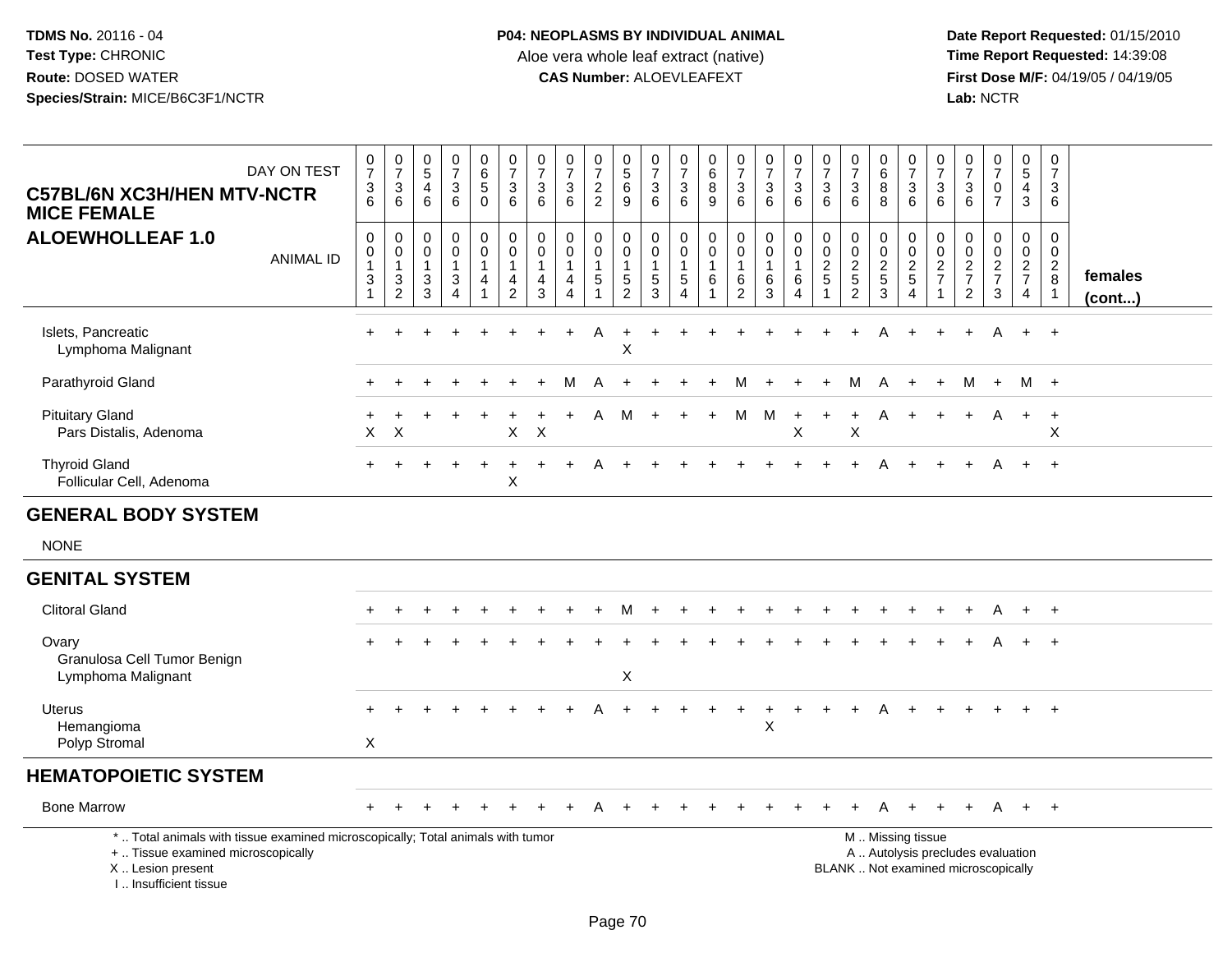**Date Report Requested:** 01/15/2010 **First Dose M/F:** 04/19/05 / 04/19/05<br>Lab: NCTR **Lab:** NCTR

| DAY ON TEST<br><b>C57BL/6N XC3H/HEN MTV-NCTR</b><br><b>MICE FEMALE</b>                                                                                                                                                                             | $\frac{0}{7}$<br>$\ensuremath{\mathsf{3}}$<br>6                                     | $\frac{0}{7}$<br>$\sqrt{3}$<br>6                                                      | $\mathbf 0$<br>$\sqrt{5}$<br>$\overline{a}$<br>6                          | $\frac{0}{7}$<br>$\sqrt{3}$<br>6                                                        | 0<br>$\,6\,$<br>$\overline{5}$<br>$\mathbf 0$ | $\frac{0}{7}$<br>$\mathbf{3}$<br>6                                         | $\frac{0}{7}$<br>3<br>6                              | $\pmb{0}$<br>$\overline{7}$<br>$\sqrt{3}$<br>6                             | $\frac{0}{7}$<br>$\frac{2}{2}$                           | $\begin{array}{c} 0 \\ 5 \\ 6 \end{array}$<br>9                          | $\frac{0}{7}$<br>$\sqrt{3}$<br>6                    | 0<br>$\overline{7}$<br>3<br>6   | $\pmb{0}$<br>$\,6$<br>$\bf8$<br>9                        | $\frac{0}{7}$<br>3<br>6                                 | $\frac{0}{7}$<br>$\sqrt{3}$<br>$\,6\,$               | $\frac{0}{7}$<br>$\sqrt{3}$<br>6                                    | $\pmb{0}$<br>$\overline{7}$<br>3<br>6                  | $\begin{array}{c} 0 \\ 7 \end{array}$<br>$\sqrt{3}$<br>6      | $\pmb{0}$<br>$\,6$<br>8<br>8         | $\begin{array}{c} 0 \\ 7 \end{array}$<br>$\sqrt{3}$<br>6                | 0<br>$\overline{7}$<br>3<br>6                             | $\,0\,$<br>$\overline{7}$<br>$\sqrt{3}$<br>6                     | $\frac{0}{7}$<br>$\pmb{0}$<br>$\overline{7}$            | $\pmb{0}$<br>$\sqrt{5}$<br>4<br>$\mathbf{3}$ | $\mathbf 0$<br>$\overline{7}$<br>3<br>6                 |                         |
|----------------------------------------------------------------------------------------------------------------------------------------------------------------------------------------------------------------------------------------------------|-------------------------------------------------------------------------------------|---------------------------------------------------------------------------------------|---------------------------------------------------------------------------|-----------------------------------------------------------------------------------------|-----------------------------------------------|----------------------------------------------------------------------------|------------------------------------------------------|----------------------------------------------------------------------------|----------------------------------------------------------|--------------------------------------------------------------------------|-----------------------------------------------------|---------------------------------|----------------------------------------------------------|---------------------------------------------------------|------------------------------------------------------|---------------------------------------------------------------------|--------------------------------------------------------|---------------------------------------------------------------|--------------------------------------|-------------------------------------------------------------------------|-----------------------------------------------------------|------------------------------------------------------------------|---------------------------------------------------------|----------------------------------------------|---------------------------------------------------------|-------------------------|
| <b>ALOEWHOLLEAF 1.0</b><br><b>ANIMAL ID</b>                                                                                                                                                                                                        | $\pmb{0}$<br>$\pmb{0}$<br>$\mathbf{1}$<br>$\ensuremath{\mathsf{3}}$<br>$\mathbf{1}$ | $\pmb{0}$<br>$\pmb{0}$<br>$\mathbf{1}$<br>$\ensuremath{\mathsf{3}}$<br>$\overline{2}$ | $\boldsymbol{0}$<br>$\boldsymbol{0}$<br>$\overline{1}$<br>$\sqrt{3}$<br>3 | $\pmb{0}$<br>$\mathbf 0$<br>$\mathbf{1}$<br>$\ensuremath{\mathsf{3}}$<br>$\overline{4}$ | 0<br>$\pmb{0}$<br>$\mathbf{1}$<br>4<br>1      | $\pmb{0}$<br>$\pmb{0}$<br>$\mathbf{1}$<br>$\overline{4}$<br>$\overline{2}$ | $\mathsf 0$<br>$\mathbf 0$<br>$\mathbf{1}$<br>4<br>3 | $\pmb{0}$<br>$\pmb{0}$<br>$\mathbf{1}$<br>$\overline{4}$<br>$\overline{4}$ | $\mathsf 0$<br>$\mathbf 0$<br>$\mathbf{1}$<br>$\sqrt{5}$ | 0<br>$\mathsf{O}\xspace$<br>$\mathbf{1}$<br>$\sqrt{5}$<br>$\overline{2}$ | 0<br>$\mathsf 0$<br>$\mathbf{1}$<br>$\sqrt{5}$<br>3 | 0<br>$\mathbf 0$<br>1<br>5<br>4 | $\mathbf 0$<br>$\mathbf 0$<br>$\mathbf{1}$<br>$\,6$<br>1 | 0<br>$\mathbf 0$<br>$\mathbf{1}$<br>6<br>$\overline{2}$ | $\mathbf 0$<br>$\mathbf 0$<br>$\mathbf{1}$<br>6<br>3 | $\pmb{0}$<br>$\pmb{0}$<br>$\overline{1}$<br>$\,6$<br>$\overline{4}$ | $\mathbf 0$<br>$\mathbf 0$<br>$\sqrt{2}$<br>$\sqrt{5}$ | $\pmb{0}$<br>$\mathbf 0$<br>$\sqrt{2}$<br>$\overline{5}$<br>2 | 0<br>$\pmb{0}$<br>$\frac{2}{5}$<br>3 | $\pmb{0}$<br>$\mathbf 0$<br>$\sqrt{2}$<br>$\,$ 5 $\,$<br>$\overline{4}$ | 0<br>$\mathbf 0$<br>$\overline{a}$<br>$\overline{7}$<br>1 | 0<br>$\,0\,$<br>$\sqrt{2}$<br>$\boldsymbol{7}$<br>$\overline{2}$ | $\pmb{0}$<br>$\pmb{0}$<br>$\frac{2}{7}$<br>$\mathbf{3}$ | 0<br>$\mathbf 0$<br>$\frac{2}{7}$<br>4       | 0<br>$\mathbf 0$<br>$\overline{2}$<br>8<br>$\mathbf{1}$ | females<br>$($ cont $)$ |
| Histiocytic Sarcoma                                                                                                                                                                                                                                |                                                                                     |                                                                                       |                                                                           |                                                                                         |                                               |                                                                            |                                                      |                                                                            |                                                          |                                                                          |                                                     |                                 |                                                          |                                                         |                                                      |                                                                     |                                                        |                                                               |                                      |                                                                         |                                                           |                                                                  |                                                         |                                              |                                                         |                         |
| Lymph Node<br>Axillary, Lymphoma Malignant<br>Inguinal, Lymphoma Malignant<br>Lumbar, Histiocytic Sarcoma                                                                                                                                          |                                                                                     |                                                                                       |                                                                           |                                                                                         | $\ddot{}$                                     |                                                                            |                                                      |                                                                            |                                                          | $\ddot{}$<br>X<br>X                                                      |                                                     |                                 | M                                                        |                                                         | $\ddot{}$                                            |                                                                     |                                                        | +                                                             | $\ddot{}$<br>X                       |                                                                         |                                                           |                                                                  | +<br>$\mathsf X$                                        | $\ddot{}$                                    |                                                         |                         |
| Lumbar, Lymphoma Malignant<br>Mediastinal, Fibrosarcoma, Metastatic, Skin<br>Mediastinal, Hepatocholangiocarcinoma,<br>Metastatic, Liver<br>Mediastinal, Histiocytic Sarcoma<br>Mediastinal, Lymphoma Malignant<br>Pancreatic, Histiocytic Sarcoma |                                                                                     |                                                                                       |                                                                           |                                                                                         | X                                             |                                                                            |                                                      |                                                                            |                                                          | X<br>X                                                                   |                                                     |                                 |                                                          |                                                         | X                                                    |                                                                     |                                                        |                                                               | X                                    |                                                                         |                                                           |                                                                  | X                                                       |                                              |                                                         |                         |
| Pancreatic, Lymphoma Malignant<br>Popliteal, Lymphoma Malignant<br>Renal, Histiocytic Sarcoma                                                                                                                                                      |                                                                                     |                                                                                       |                                                                           |                                                                                         |                                               |                                                                            |                                                      |                                                                            |                                                          | X                                                                        |                                                     |                                 |                                                          |                                                         |                                                      |                                                                     |                                                        |                                                               |                                      |                                                                         |                                                           |                                                                  | X                                                       |                                              |                                                         |                         |
| Renal, Lymphoma Malignant                                                                                                                                                                                                                          |                                                                                     |                                                                                       |                                                                           |                                                                                         |                                               |                                                                            |                                                      |                                                                            |                                                          | X                                                                        |                                                     |                                 |                                                          |                                                         |                                                      |                                                                     |                                                        |                                                               | X                                    |                                                                         |                                                           |                                                                  | X                                                       |                                              |                                                         |                         |
| Lymph Node, Mandibular<br>Histiocytic Sarcoma<br>Lymphoma Malignant                                                                                                                                                                                |                                                                                     |                                                                                       |                                                                           | $\mathsf X$                                                                             |                                               |                                                                            | $\boldsymbol{\mathsf{X}}$                            |                                                                            |                                                          | $X$ $X$                                                                  |                                                     |                                 |                                                          |                                                         |                                                      |                                                                     |                                                        |                                                               | $\mathsf X$                          |                                                                         | $\pmb{\times}$                                            |                                                                  | X                                                       |                                              |                                                         |                         |
| Lymph Node, Mesenteric<br>Histiocytic Sarcoma                                                                                                                                                                                                      |                                                                                     |                                                                                       |                                                                           |                                                                                         |                                               |                                                                            |                                                      |                                                                            |                                                          |                                                                          |                                                     |                                 |                                                          |                                                         |                                                      |                                                                     |                                                        |                                                               |                                      |                                                                         |                                                           |                                                                  |                                                         |                                              |                                                         |                         |
| Lymphoma Malignant                                                                                                                                                                                                                                 |                                                                                     |                                                                                       |                                                                           | $\boldsymbol{\mathsf{X}}$                                                               |                                               |                                                                            | $\sf X$                                              |                                                                            |                                                          | $X$ $X$                                                                  |                                                     |                                 |                                                          |                                                         | X                                                    |                                                                     |                                                        |                                                               |                                      |                                                                         | X                                                         |                                                                  | X                                                       |                                              |                                                         |                         |
| Spleen<br>Hemangiosarcoma<br>Histiocytic Sarcoma<br>Lymphoma Malignant                                                                                                                                                                             |                                                                                     | Χ                                                                                     |                                                                           | X                                                                                       |                                               |                                                                            | X                                                    |                                                                            |                                                          | $X$ $X$ $X$                                                              |                                                     |                                 |                                                          |                                                         |                                                      |                                                                     | X                                                      |                                                               | X                                    |                                                                         |                                                           | X X X                                                            |                                                         |                                              | $\ddot{}$                                               |                         |
| *  Total animals with tissue examined microscopically; Total animals with tumor<br>+  Tissue examined microscopically                                                                                                                              |                                                                                     |                                                                                       |                                                                           |                                                                                         |                                               |                                                                            |                                                      |                                                                            |                                                          |                                                                          |                                                     |                                 |                                                          |                                                         | X                                                    |                                                                     |                                                        |                                                               |                                      | M  Missing tissue                                                       |                                                           |                                                                  | A  Autolysis precludes evaluation                       |                                              |                                                         |                         |

X .. Lesion present

I .. Insufficient tissue

Lesion present BLANK .. Not examined microscopically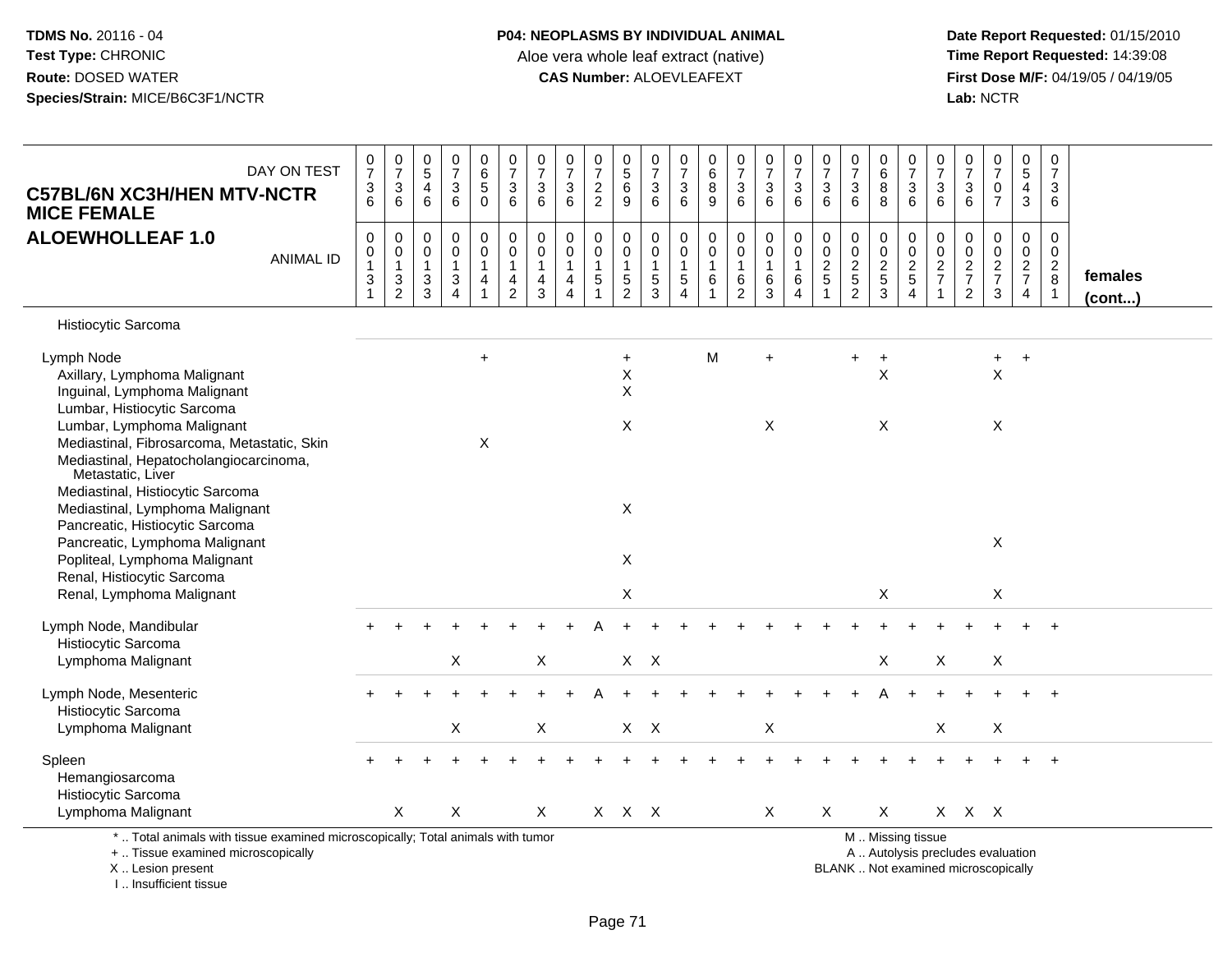**Date Report Requested:** 01/15/2010 **First Dose M/F:** 04/19/05 / 04/19/05<br>Lab: NCTR **Lab:** NCTR

| DAY ON TEST<br><b>C57BL/6N XC3H/HEN MTV-NCTR</b><br><b>MICE FEMALE</b>                                                                     | $\frac{0}{7}$<br>$\ensuremath{\mathsf{3}}$<br>6                                       | 0<br>$\overline{7}$<br>$\mathbf{3}$<br>6                                      | 0<br>$\overline{5}$<br>$\overline{4}$<br>6                         | $\frac{0}{7}$<br>3<br>6                     | $\begin{array}{c} 0 \\ 6 \end{array}$<br>$\sqrt{5}$<br>$\mathbf 0$                | $\frac{0}{7}$<br>$\sqrt{3}$<br>6                                   | $\mathbf 0$<br>$\overline{7}$<br>3<br>6                   | $\frac{0}{7}$<br>$\ensuremath{\mathsf{3}}$<br>6                                         | 0<br>$\overline{7}$<br>$\overline{c}$<br>2 | $\begin{matrix} 0 \\ 5 \end{matrix}$<br>$\,6\,$<br>$\boldsymbol{9}$       | $\frac{0}{7}$<br>$\mathbf{3}$<br>6           | 0<br>$\overline{7}$<br>$\mathbf{3}$<br>6  | $\begin{array}{c} 0 \\ 6 \end{array}$<br>$\bf 8$<br>9 | 0<br>$\overline{7}$<br>$\mathbf{3}$<br>6                      | 0<br>$\overline{7}$<br>3<br>6                    | $\frac{0}{7}$<br>$\sqrt{3}$<br>6                 | 0<br>$\overline{7}$<br>$\mathbf{3}$<br>6 | $\frac{0}{7}$<br>$\sqrt{3}$<br>6          | 0<br>$\,6\,$<br>$\bf 8$<br>8                    | 0<br>$\overline{7}$<br>$\mathbf{3}$<br>6 | 0<br>$\overline{7}$<br>3<br>6                             | $\frac{0}{7}$<br>$\ensuremath{\mathsf{3}}$<br>6                          | $\frac{0}{7}$<br>0<br>$\overline{7}$ | $\begin{array}{c} 0 \\ 5 \end{array}$<br>$\overline{4}$<br>$\mathbf{3}$ | 0<br>$\overline{7}$<br>3<br>6                                  |                   |
|--------------------------------------------------------------------------------------------------------------------------------------------|---------------------------------------------------------------------------------------|-------------------------------------------------------------------------------|--------------------------------------------------------------------|---------------------------------------------|-----------------------------------------------------------------------------------|--------------------------------------------------------------------|-----------------------------------------------------------|-----------------------------------------------------------------------------------------|--------------------------------------------|---------------------------------------------------------------------------|----------------------------------------------|-------------------------------------------|-------------------------------------------------------|---------------------------------------------------------------|--------------------------------------------------|--------------------------------------------------|------------------------------------------|-------------------------------------------|-------------------------------------------------|------------------------------------------|-----------------------------------------------------------|--------------------------------------------------------------------------|--------------------------------------|-------------------------------------------------------------------------|----------------------------------------------------------------|-------------------|
| <b>ALOEWHOLLEAF 1.0</b><br><b>ANIMAL ID</b>                                                                                                | $\pmb{0}$<br>$\begin{smallmatrix}0\\1\end{smallmatrix}$<br>$\sqrt{3}$<br>$\mathbf{1}$ | 0<br>$\pmb{0}$<br>$\mathbf{1}$<br>$\ensuremath{\mathsf{3}}$<br>$\overline{c}$ | 0<br>$\mathbf 0$<br>$\mathbf{1}$<br>$\ensuremath{\mathsf{3}}$<br>3 | 0<br>0<br>$\mathbf{1}$<br>$\mathbf{3}$<br>4 | $\boldsymbol{0}$<br>$\mathbf 0$<br>$\mathbf{1}$<br>$\overline{4}$<br>$\mathbf{1}$ | 0<br>$\pmb{0}$<br>$\mathbf{1}$<br>$\overline{4}$<br>$\overline{2}$ | 0<br>$\mathbf 0$<br>$\overline{1}$<br>$\overline{4}$<br>3 | $\mathbf 0$<br>$\mathbf 0$<br>$\mathbf{1}$<br>$\overline{4}$<br>$\overline{\mathbf{4}}$ | 0<br>$\mathbf 0$<br>1<br>5                 | 0<br>$\mathsf{O}\xspace$<br>$\mathbf{1}$<br>$\,$ 5 $\,$<br>$\overline{2}$ | 0<br>$\pmb{0}$<br>$\mathbf{1}$<br>$5\,$<br>3 | 0<br>0<br>$\mathbf{1}$<br>$\sqrt{5}$<br>4 | 0<br>$\pmb{0}$<br>$\mathbf{1}$<br>$\,6\,$<br>-1       | 0<br>$\mathbf 0$<br>$\mathbf{1}$<br>$\,6\,$<br>$\overline{c}$ | 0<br>$\mathbf 0$<br>$\overline{1}$<br>$\,6$<br>3 | 0<br>$\mathbf 0$<br>$\mathbf{1}$<br>$\,6\,$<br>4 | 0<br>$\mathbf 0$<br>$\frac{2}{5}$        | 0<br>0<br>$\frac{2}{5}$<br>$\overline{2}$ | 0<br>$\mathbf 0$<br>$rac{2}{5}$<br>$\mathbf{3}$ | 0<br>0<br>$\frac{2}{5}$<br>4             | $\mathbf 0$<br>0<br>$\overline{2}$<br>$\overline{7}$<br>1 | $\mathbf 0$<br>$\mathbf 0$<br>$\frac{2}{7}$<br>$\overline{2}$            | 0<br>0<br>$\frac{2}{7}$<br>3         | 0<br>$\mathsf{O}\xspace$<br>$\frac{2}{7}$<br>$\overline{4}$             | 0<br>$\mathsf 0$<br>$\overline{2}$<br>$\, 8$<br>$\overline{1}$ | females<br>(cont) |
| Thymus<br>Lymphoma Malignant                                                                                                               |                                                                                       |                                                                               |                                                                    |                                             |                                                                                   |                                                                    |                                                           |                                                                                         | Α                                          | Χ                                                                         |                                              |                                           |                                                       |                                                               | M                                                |                                                  |                                          |                                           | $\sf X$                                         |                                          | $\ddot{}$<br>Χ                                            |                                                                          | A                                    | $+$                                                                     | $+$                                                            |                   |
| <b>INTEGUMENTARY SYSTEM</b>                                                                                                                |                                                                                       |                                                                               |                                                                    |                                             |                                                                                   |                                                                    |                                                           |                                                                                         |                                            |                                                                           |                                              |                                           |                                                       |                                                               |                                                  |                                                  |                                          |                                           |                                                 |                                          |                                                           |                                                                          |                                      |                                                                         |                                                                |                   |
| <b>Mammary Gland</b><br>Adenocarcinoma                                                                                                     | $\ddot{}$<br>Χ                                                                        | $+$                                                                           | м                                                                  |                                             |                                                                                   |                                                                    |                                                           |                                                                                         |                                            |                                                                           |                                              |                                           |                                                       |                                                               |                                                  | X                                                |                                          |                                           |                                                 |                                          |                                                           |                                                                          | Α                                    | $\ddot{}$<br>X                                                          | $+$                                                            |                   |
| Skin<br>Fibroma<br>Fibrosarcoma<br>Fibrous Histiocytoma<br>Lymphoma Malignant                                                              |                                                                                       |                                                                               |                                                                    |                                             | X                                                                                 |                                                                    |                                                           |                                                                                         |                                            |                                                                           |                                              |                                           | X                                                     |                                                               |                                                  |                                                  |                                          | X                                         |                                                 |                                          |                                                           |                                                                          |                                      | $+$                                                                     | $+$                                                            |                   |
| <b>MUSCULOSKELETAL SYSTEM</b>                                                                                                              |                                                                                       |                                                                               |                                                                    |                                             |                                                                                   |                                                                    |                                                           |                                                                                         |                                            |                                                                           |                                              |                                           |                                                       |                                                               |                                                  |                                                  |                                          |                                           |                                                 |                                          |                                                           |                                                                          |                                      |                                                                         |                                                                |                   |
| Bone, Femur                                                                                                                                |                                                                                       |                                                                               |                                                                    |                                             |                                                                                   |                                                                    |                                                           |                                                                                         |                                            |                                                                           |                                              |                                           |                                                       |                                                               |                                                  |                                                  |                                          |                                           | A                                               |                                          |                                                           |                                                                          |                                      | $+$                                                                     | $+$                                                            |                   |
| <b>Skeletal Muscle</b><br>Hepatocholangiocarcinoma, Metastatic, Liver                                                                      |                                                                                       |                                                                               | $\ddot{}$                                                          |                                             |                                                                                   |                                                                    |                                                           |                                                                                         |                                            |                                                                           |                                              |                                           |                                                       |                                                               |                                                  |                                                  |                                          |                                           |                                                 |                                          |                                                           |                                                                          |                                      |                                                                         |                                                                |                   |
| <b>NERVOUS SYSTEM</b>                                                                                                                      |                                                                                       |                                                                               |                                                                    |                                             |                                                                                   |                                                                    |                                                           |                                                                                         |                                            |                                                                           |                                              |                                           |                                                       |                                                               |                                                  |                                                  |                                          |                                           |                                                 |                                          |                                                           |                                                                          |                                      |                                                                         |                                                                |                   |
| Brain, Brain Stem                                                                                                                          |                                                                                       |                                                                               |                                                                    |                                             |                                                                                   |                                                                    |                                                           |                                                                                         |                                            |                                                                           |                                              |                                           |                                                       |                                                               |                                                  |                                                  |                                          |                                           |                                                 |                                          |                                                           |                                                                          |                                      |                                                                         |                                                                |                   |
| Brain, Cerebellum                                                                                                                          |                                                                                       |                                                                               |                                                                    |                                             |                                                                                   |                                                                    |                                                           |                                                                                         |                                            |                                                                           |                                              |                                           |                                                       |                                                               |                                                  |                                                  |                                          |                                           |                                                 |                                          |                                                           |                                                                          |                                      |                                                                         |                                                                |                   |
| Brain, Cerebrum                                                                                                                            |                                                                                       |                                                                               |                                                                    |                                             |                                                                                   |                                                                    |                                                           |                                                                                         |                                            |                                                                           |                                              |                                           |                                                       |                                                               |                                                  |                                                  |                                          |                                           | A                                               |                                          |                                                           |                                                                          |                                      | $+$                                                                     | $+$                                                            |                   |
| Peripheral Nerve                                                                                                                           |                                                                                       |                                                                               | $\ddot{}$                                                          |                                             |                                                                                   |                                                                    |                                                           |                                                                                         |                                            |                                                                           |                                              |                                           |                                                       |                                                               |                                                  |                                                  |                                          |                                           |                                                 |                                          |                                                           |                                                                          |                                      |                                                                         |                                                                |                   |
| *  Total animals with tissue examined microscopically; Total animals with tumor<br>+  Tissue examined microscopically<br>X  Lesion present |                                                                                       |                                                                               |                                                                    |                                             |                                                                                   |                                                                    |                                                           |                                                                                         |                                            |                                                                           |                                              |                                           |                                                       |                                                               |                                                  |                                                  |                                          |                                           |                                                 | M  Missing tissue                        |                                                           | A  Autolysis precludes evaluation<br>BLANK  Not examined microscopically |                                      |                                                                         |                                                                |                   |

I .. Insufficient tissue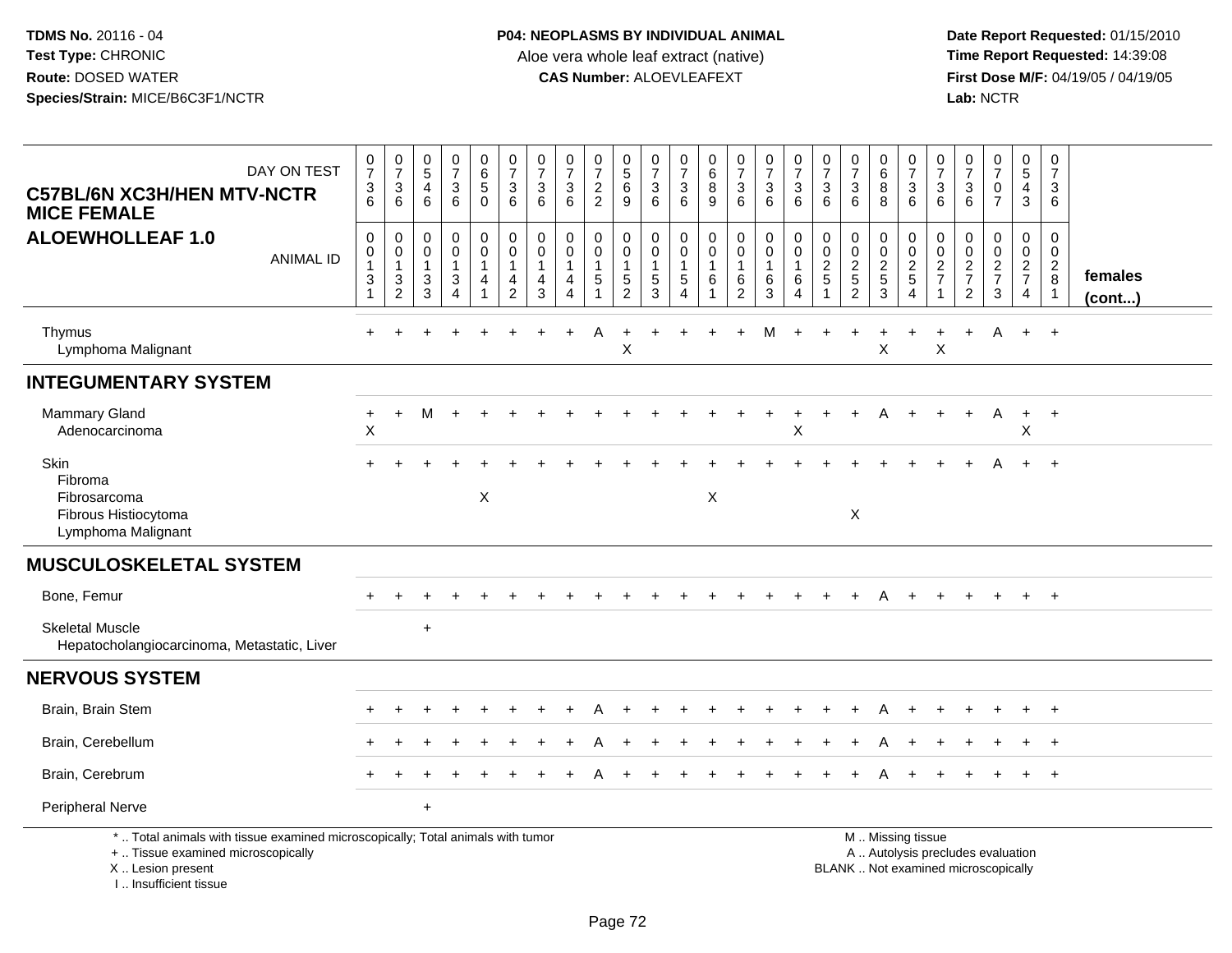| DAY ON TEST<br><b>C57BL/6N XC3H/HEN MTV-NCTR</b><br><b>MICE FEMALE</b>                                                                                                                                                   | $\frac{0}{7}$<br>3<br>$\overline{6}$        | $\frac{0}{7}$<br>$\frac{3}{6}$                            | $\begin{array}{c} 0 \\ 5 \end{array}$<br>$\overline{4}$<br>$6\phantom{a}$ | $\frac{0}{7}$<br>$\sqrt{3}$<br>$\overline{6}$           | $\begin{array}{c} 0 \\ 6 \end{array}$<br>$\sqrt{5}$<br>$\overline{0}$                  | $\begin{array}{c} 0 \\ 7 \end{array}$<br>$\sqrt{3}$<br>6      | $\frac{0}{7}$<br>3<br>6                                                    | $\frac{0}{7}$<br>$\mathbf{3}$<br>6                          | $\frac{0}{7}$<br>$\frac{2}{2}$                          | $\begin{array}{c} 0 \\ 5 \\ 6 \end{array}$<br>$\overline{9}$ | $\frac{0}{7}$<br>$^3$ 6                                   | $\frac{0}{7}$<br>$\sqrt{3}$<br>$\overline{6}$               | $\begin{array}{c} 0 \\ 6 \end{array}$<br>8<br>9                       | $\begin{array}{c} 0 \\ 7 \end{array}$<br>$\begin{array}{c} 3 \\ 6 \end{array}$ | $\frac{0}{7}$<br>$\sqrt{3}$<br>$6\phantom{a}$    | $\frac{0}{7}$<br>3<br>6                                    | $\begin{array}{c} 0 \\ 7 \end{array}$<br>$\mathbf{3}$<br>$6\phantom{1}$ | $\frac{0}{7}$<br>$\sqrt{3}$<br>$\overline{6}$ | $\begin{array}{c} 0 \\ 6 \end{array}$<br>$\bf8$<br>$\overline{8}$ | $\frac{0}{7}$<br>$\frac{3}{6}$                 | 0<br>$\overline{7}$<br>3<br>6                             | $\frac{0}{7}$<br>3<br>6                                                  | $\frac{0}{7}$<br>$\mathsf 0$<br>$\overline{7}$ | $\begin{array}{c} 0 \\ 5 \end{array}$<br>$\overline{4}$<br>$\mathfrak{S}$ | $\begin{array}{c} 0 \\ 7 \end{array}$<br>$\mathbf{3}$<br>6      |                         |
|--------------------------------------------------------------------------------------------------------------------------------------------------------------------------------------------------------------------------|---------------------------------------------|-----------------------------------------------------------|---------------------------------------------------------------------------|---------------------------------------------------------|----------------------------------------------------------------------------------------|---------------------------------------------------------------|----------------------------------------------------------------------------|-------------------------------------------------------------|---------------------------------------------------------|--------------------------------------------------------------|-----------------------------------------------------------|-------------------------------------------------------------|-----------------------------------------------------------------------|--------------------------------------------------------------------------------|--------------------------------------------------|------------------------------------------------------------|-------------------------------------------------------------------------|-----------------------------------------------|-------------------------------------------------------------------|------------------------------------------------|-----------------------------------------------------------|--------------------------------------------------------------------------|------------------------------------------------|---------------------------------------------------------------------------|-----------------------------------------------------------------|-------------------------|
| <b>ALOEWHOLLEAF 1.0</b><br><b>ANIMAL ID</b>                                                                                                                                                                              | $\boldsymbol{0}$<br>0<br>1<br>$\frac{3}{1}$ | $\mathsf{O}\xspace$<br>0<br>$\mathbf{1}$<br>$\frac{3}{2}$ | $\mathsf{O}\xspace$<br>$\mathbf 0$<br>$\mathbf{1}$<br>$\frac{3}{3}$       | $\pmb{0}$<br>$\pmb{0}$<br>$\mathbf{1}$<br>$\frac{3}{4}$ | $\mathbf 0$<br>$\mathsf{O}\xspace$<br>$\mathbf{1}$<br>$\overline{4}$<br>$\overline{1}$ | $\pmb{0}$<br>$\pmb{0}$<br>$\mathbf{1}$<br>4<br>$\overline{2}$ | $\pmb{0}$<br>$\mathbf 0$<br>$\mathbf{1}$<br>$\overline{4}$<br>$\mathbf{3}$ | $\mathbf 0$<br>$\mathbf 0$<br>$\mathbf{1}$<br>$\frac{4}{4}$ | 0<br>$\mathbf 0$<br>$\mathbf{1}$<br>5<br>$\overline{1}$ | $\mathbf 0$<br>$\mathbf 0$<br>$\mathbf{1}$<br>$\frac{5}{2}$  | $\pmb{0}$<br>$\mathbf 0$<br>$\mathbf{1}$<br>$\frac{5}{3}$ | $\mathbf 0$<br>$\mathbf 0$<br>$\mathbf{1}$<br>$\frac{5}{4}$ | $\mathbf 0$<br>$\mathbf 0$<br>$\mathbf{1}$<br>$\,6$<br>$\overline{1}$ | $\pmb{0}$<br>$\mathsf{O}\xspace$<br>$\mathbf{1}$<br>$\frac{6}{2}$              | $\pmb{0}$<br>$\pmb{0}$<br>$\mathbf{1}$<br>6<br>3 | $\mathsf{O}\xspace$<br>$\pmb{0}$<br>$\mathbf{1}$<br>6<br>4 | $\mathbf 0$<br>$\mathbf 0$<br>$\frac{2}{5}$<br>$\overline{1}$           | 0<br>$\pmb{0}$<br>$\frac{2}{5}$               | 0<br>$\mathsf{O}\xspace$<br>$\frac{2}{3}$                         | $\mathbf 0$<br>$\frac{0}{2}$<br>$\overline{4}$ | $\mathbf 0$<br>$\pmb{0}$<br>$\frac{2}{7}$<br>$\mathbf{1}$ | 0<br>$\mathsf 0$<br>$\frac{2}{7}$<br>$\overline{2}$                      | 0<br>$\boldsymbol{0}$<br>$\frac{2}{7}$<br>3    | $\mathbf 0$<br>$\mathbf 0$<br>$\frac{2}{7}$<br>$\overline{4}$             | 0<br>$\mathbf 0$<br>$\overline{2}$<br>$\bf 8$<br>$\overline{1}$ | females<br>$($ cont $)$ |
| Spinal Cord                                                                                                                                                                                                              |                                             |                                                           | $+$                                                                       |                                                         |                                                                                        |                                                               |                                                                            |                                                             |                                                         |                                                              |                                                           |                                                             |                                                                       |                                                                                |                                                  |                                                            |                                                                         |                                               |                                                                   |                                                |                                                           |                                                                          |                                                |                                                                           |                                                                 |                         |
| <b>RESPIRATORY SYSTEM</b>                                                                                                                                                                                                |                                             |                                                           |                                                                           |                                                         |                                                                                        |                                                               |                                                                            |                                                             |                                                         |                                                              |                                                           |                                                             |                                                                       |                                                                                |                                                  |                                                            |                                                                         |                                               |                                                                   |                                                |                                                           |                                                                          |                                                |                                                                           |                                                                 |                         |
| Lung<br>Alveolar/Bronchiolar Adenoma<br>Alveolar/Bronchiolar Adenoma, Multiple<br>Alveolar/Bronchiolar Carcinoma<br>Fibrosarcoma, Metastatic, Skin<br>Hepatocholangiocarcinoma, Metastatic, Liver<br>Histiocytic Sarcoma |                                             |                                                           |                                                                           |                                                         | X                                                                                      | $\times$                                                      | $\times$                                                                   |                                                             |                                                         |                                                              |                                                           |                                                             |                                                                       |                                                                                |                                                  |                                                            |                                                                         | X                                             |                                                                   |                                                |                                                           |                                                                          |                                                |                                                                           |                                                                 |                         |
| Lymphoma Malignant                                                                                                                                                                                                       |                                             |                                                           |                                                                           |                                                         |                                                                                        |                                                               |                                                                            |                                                             |                                                         | X                                                            |                                                           |                                                             |                                                                       |                                                                                |                                                  |                                                            |                                                                         |                                               | X                                                                 |                                                | X                                                         |                                                                          | X                                              |                                                                           |                                                                 |                         |
| Nose                                                                                                                                                                                                                     |                                             |                                                           |                                                                           |                                                         |                                                                                        |                                                               |                                                                            |                                                             |                                                         |                                                              |                                                           |                                                             |                                                                       |                                                                                |                                                  |                                                            |                                                                         |                                               |                                                                   |                                                |                                                           |                                                                          | Α                                              | $+$                                                                       | $+$                                                             |                         |
| Trachea                                                                                                                                                                                                                  |                                             |                                                           |                                                                           |                                                         |                                                                                        |                                                               |                                                                            |                                                             |                                                         |                                                              |                                                           |                                                             |                                                                       |                                                                                |                                                  |                                                            |                                                                         |                                               | А                                                                 |                                                |                                                           | $\div$                                                                   | A                                              | $+$                                                                       | $+$                                                             |                         |
| <b>SPECIAL SENSES SYSTEM</b>                                                                                                                                                                                             |                                             |                                                           |                                                                           |                                                         |                                                                                        |                                                               |                                                                            |                                                             |                                                         |                                                              |                                                           |                                                             |                                                                       |                                                                                |                                                  |                                                            |                                                                         |                                               |                                                                   |                                                |                                                           |                                                                          |                                                |                                                                           |                                                                 |                         |
| Eye                                                                                                                                                                                                                      |                                             |                                                           |                                                                           |                                                         |                                                                                        |                                                               |                                                                            |                                                             |                                                         |                                                              |                                                           |                                                             |                                                                       |                                                                                |                                                  |                                                            |                                                                         |                                               |                                                                   |                                                |                                                           |                                                                          | Α                                              | $+$                                                                       | $+$                                                             |                         |
| Harderian Gland<br>Adenoma<br>Bilateral, Adenoma                                                                                                                                                                         |                                             |                                                           |                                                                           |                                                         |                                                                                        |                                                               |                                                                            |                                                             |                                                         |                                                              |                                                           |                                                             |                                                                       |                                                                                |                                                  |                                                            |                                                                         |                                               |                                                                   |                                                |                                                           |                                                                          | A                                              | $+$<br>X                                                                  | $+$                                                             |                         |
| <b>URINARY SYSTEM</b>                                                                                                                                                                                                    |                                             |                                                           |                                                                           |                                                         |                                                                                        |                                                               |                                                                            |                                                             |                                                         |                                                              |                                                           |                                                             |                                                                       |                                                                                |                                                  |                                                            |                                                                         |                                               |                                                                   |                                                |                                                           |                                                                          |                                                |                                                                           |                                                                 |                         |
| Kidney<br>Histiocytic Sarcoma<br>Lymphoma Malignant                                                                                                                                                                      |                                             |                                                           |                                                                           | X                                                       |                                                                                        |                                                               |                                                                            |                                                             |                                                         | X                                                            |                                                           |                                                             |                                                                       |                                                                                |                                                  |                                                            |                                                                         |                                               |                                                                   |                                                | $\boldsymbol{\mathsf{X}}$                                 |                                                                          |                                                |                                                                           | $+$                                                             |                         |
| *  Total animals with tissue examined microscopically; Total animals with tumor<br>+  Tissue examined microscopically<br>X  Lesion present<br>I Insufficient tissue                                                      |                                             |                                                           |                                                                           |                                                         |                                                                                        |                                                               |                                                                            |                                                             |                                                         |                                                              |                                                           |                                                             |                                                                       |                                                                                |                                                  |                                                            |                                                                         |                                               |                                                                   | M  Missing tissue                              |                                                           | A  Autolysis precludes evaluation<br>BLANK  Not examined microscopically |                                                |                                                                           |                                                                 |                         |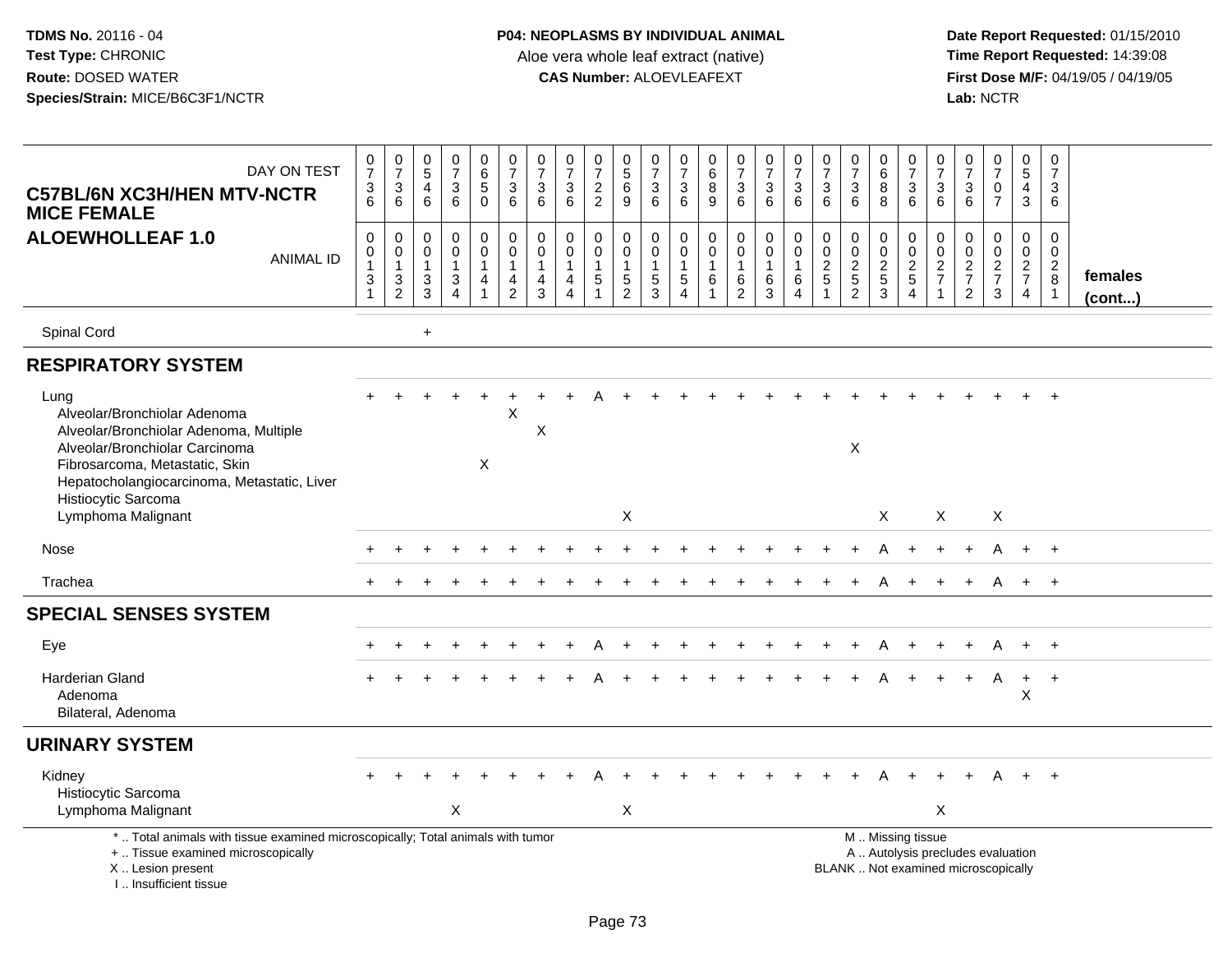**Date Report Requested:** 01/15/2010 **First Dose M/F:** 04/19/05 / 04/19/05<br>Lab: NCTR **Lab:** NCTR

| <b>C57BL/6N XC3H/HEN MTV-NCTR</b><br><b>MICE FEMALE</b>             | DAY ON TEST | $\mathbf 0$<br>$\overline{7}$<br>$\frac{3}{6}$ | $\frac{0}{7}$<br>$\mathbf{3}$<br>6                                   | $\begin{array}{c} 0 \\ 5 \end{array}$<br>$\overline{4}$<br>6 | 0<br>$\overline{ }$<br>$\frac{1}{3}$<br>$6\phantom{a}$                    | $\begin{array}{c} 0 \\ 6 \\ 5 \end{array}$<br>$\pmb{0}$ | $\frac{0}{7}$<br>6                                                                               | $\mathbf 0$<br>$\overline{ }$<br>3<br>6 | $\frac{0}{7}$<br>$\sqrt{3}$<br>$6\phantom{.}6$ | 0<br>$\overline{ }$<br>$\overline{c}$<br>$\overline{2}$ | $\frac{0}{5}$<br>6<br>9                     | 0<br>$\overline{ }$<br>$\sqrt{3}$<br>$\,6\,$ | $\frac{0}{7}$<br>$\ensuremath{\mathsf{3}}$<br>6                 | $\begin{matrix} 0 \\ 6 \end{matrix}$<br>$\, 8$<br>9 | 0<br>$\overline{ }$<br>$\mathbf{3}$<br>6 | $\frac{0}{7}$<br>$\mathbf{3}$<br>6  | $\frac{0}{7}$<br>$\mathbf 3$<br>6                                  | $\overline{ }$<br>$\ensuremath{\mathsf{3}}$<br>6 | $\frac{0}{7}$<br>$\sqrt{3}$<br>$6\phantom{1}$ | 0<br>6<br>8<br>8             | 0<br>$\overline{7}$<br>$\sqrt{3}$<br>$\,6\,$                                              | $\mathbf{0}$<br>$\overline{ }$<br>3<br>6         | $\frac{0}{7}$<br>$\ensuremath{\mathsf{3}}$<br>$6\phantom{1}$     | 0<br>$\overline{ }$<br>$\mathsf 0$<br>$\overline{ }$ | 0<br>$\overline{5}$<br>4<br>$\mathbf{3}$        | 0<br>$\overline{z}$<br>$\sqrt{3}$<br>6 |                   |
|---------------------------------------------------------------------|-------------|------------------------------------------------|----------------------------------------------------------------------|--------------------------------------------------------------|---------------------------------------------------------------------------|---------------------------------------------------------|--------------------------------------------------------------------------------------------------|-----------------------------------------|------------------------------------------------|---------------------------------------------------------|---------------------------------------------|----------------------------------------------|-----------------------------------------------------------------|-----------------------------------------------------|------------------------------------------|-------------------------------------|--------------------------------------------------------------------|--------------------------------------------------|-----------------------------------------------|------------------------------|-------------------------------------------------------------------------------------------|--------------------------------------------------|------------------------------------------------------------------|------------------------------------------------------|-------------------------------------------------|----------------------------------------|-------------------|
| <b>ALOEWHOLLEAF 1.0</b>                                             | ANIMAL ID   | 0<br>$\mathsf 0$<br>$\mathbf 3$                | 0<br>$\boldsymbol{0}$<br>$\ensuremath{\mathsf{3}}$<br>$\overline{2}$ | 3<br>3                                                       | $\mathbf 0$<br>$\mathsf 0$<br>$\ensuremath{\mathsf{3}}$<br>$\overline{4}$ | $\begin{smallmatrix} 0\\0 \end{smallmatrix}$<br>4       | $\begin{smallmatrix} 0\\0 \end{smallmatrix}$<br>$\mathbf{1}$<br>$\overline{4}$<br>$\overline{2}$ | 0<br>$\mathbf 0$<br>4<br>3              | 4                                              | $\overline{0}$<br>$\mathsf{O}\xspace$<br>$\overline{5}$ | 0<br>0<br>$5\overline{)}$<br>$\overline{2}$ | 0<br>$\pmb{0}$<br>$\,$ 5 $\,$<br>$\sqrt{3}$  | $\begin{smallmatrix}0\0\0\end{smallmatrix}$<br>$\,$ 5 $\,$<br>4 | $_{\rm 0}^{\rm 0}$<br>$\,6\,$                       | 0<br>$\pmb{0}$<br>$\frac{6}{2}$          | $_{\rm 0}^{\rm 0}$<br>$\frac{6}{3}$ | $\begin{smallmatrix}0\0\0\end{smallmatrix}$<br>6<br>$\overline{4}$ | $\overline{c}$<br>$\overline{5}$                 | 0<br>$\pmb{0}$<br>$\frac{2}{5}$               | 0<br>0<br>$\frac{2}{5}$<br>3 | $\begin{smallmatrix}0\0\0\end{smallmatrix}$<br>$\sqrt{2}$<br>$\sqrt{5}$<br>$\overline{4}$ | $\mathbf 0$<br>$\boldsymbol{2}$<br>$\rightarrow$ | $\mathbf 0$<br>$\overline{c}$<br>$\rightarrow$<br>$\overline{c}$ | 0<br>$\overline{c}$<br>$\rightarrow$<br>$\mathbf{3}$ | 0<br>0<br>$\overline{c}$<br>$\overline{ }$<br>4 | 0<br>0<br>$\overline{2}$<br>8          | females<br>(cont) |
| <b>Urinary Bladder</b><br>Histiocytic Sarcoma<br>Lymphoma Malignant |             |                                                |                                                                      |                                                              |                                                                           | $\div$                                                  |                                                                                                  |                                         |                                                |                                                         | X                                           |                                              |                                                                 |                                                     |                                          | $+$                                 | $+$                                                                | $+$                                              |                                               | A                            | $+$                                                                                       | $\ddot{}$<br>X                                   | $+$                                                              | A                                                    | $+$ $+$                                         |                                        |                   |
| <b>SYSTEMIC LESIONS</b>                                             |             |                                                |                                                                      |                                                              |                                                                           |                                                         |                                                                                                  |                                         |                                                |                                                         |                                             |                                              |                                                                 |                                                     |                                          |                                     |                                                                    |                                                  |                                               |                              |                                                                                           |                                                  |                                                                  |                                                      |                                                 |                                        |                   |
| Multiple Organ<br>Histiocytic Sarcoma<br>Lymphoma Malignant         |             |                                                | X                                                                    |                                                              | X                                                                         |                                                         |                                                                                                  | $\times$                                |                                                | X.                                                      |                                             | X X                                          |                                                                 |                                                     |                                          | X                                   |                                                                    | X                                                |                                               | X                            |                                                                                           | X.                                               | x x                                                              |                                                      | $+$                                             | $+$                                    |                   |

\* .. Total animals with tissue examined microscopically; Total animals with tumor

- + .. Tissue examined microscopically
- X .. Lesion present
- I .. Insufficient tissue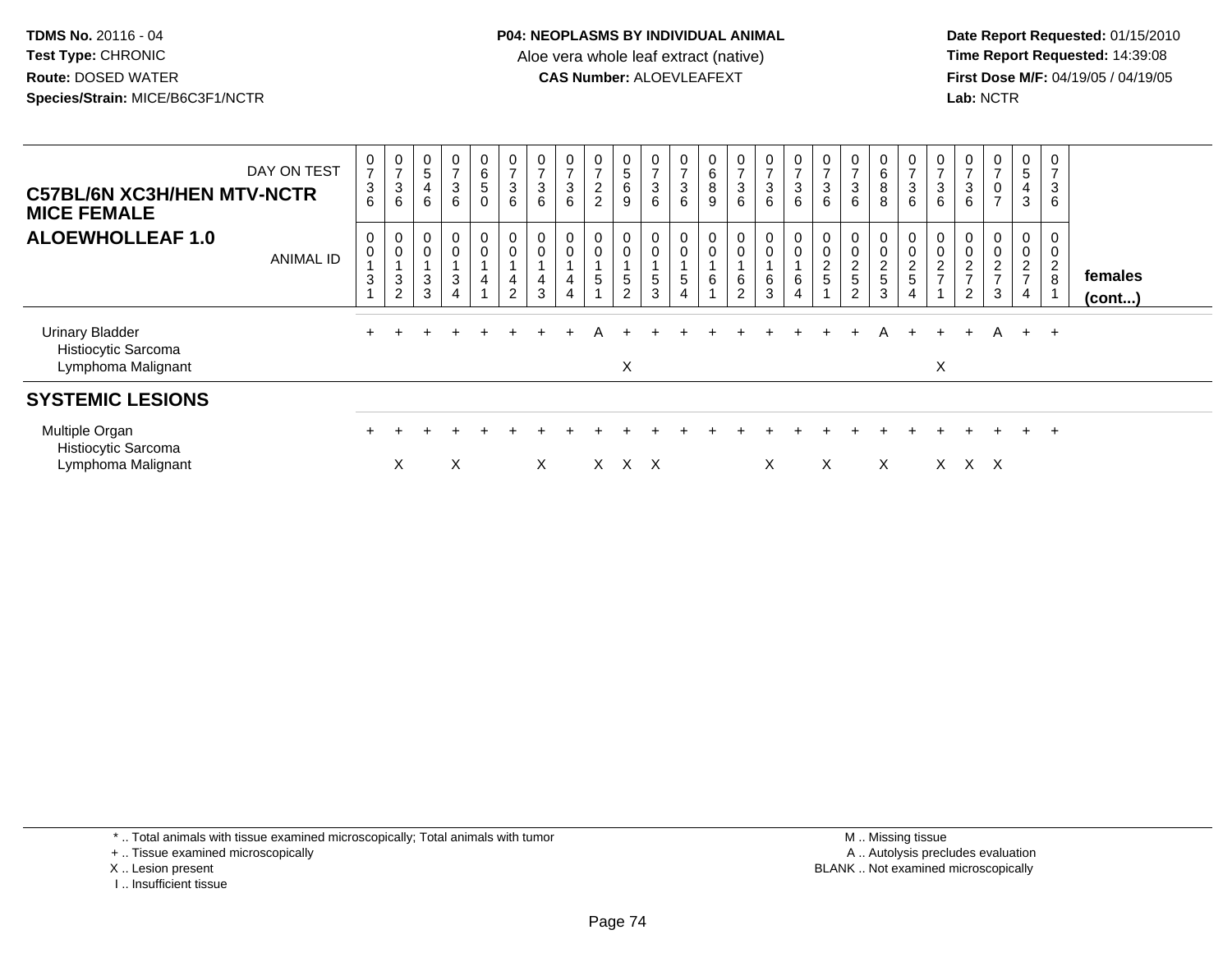**Date Report Requested:** 01/15/2010 **First Dose M/F:** 04/19/05 / 04/19/05<br>Lab: NCTR **Lab:** NCTR

| DAY ON TEST<br>C57BL/6N XC3H/HEN MTV-NCTR<br><b>MICE FEMALE</b>                                                | $_{6}^{\rm 0}$<br>$\pmb{0}$<br>$\blacktriangleleft$                 | $\begin{smallmatrix} 0\\7 \end{smallmatrix}$<br>$_{\rm 8}^2$ | $\pmb{0}$<br>$\overline{7}$<br>$\sqrt{3}$<br>6                      | $\begin{array}{c} 0 \\ 6 \end{array}$<br>4<br>5                      | $\begin{array}{c} 0 \\ 7 \end{array}$<br>3<br>6                          | $\begin{array}{c} 0 \\ 5 \end{array}$<br>$\boldsymbol{7}$<br>$\overline{7}$  | $\begin{array}{c} 0 \\ 7 \end{array}$<br>3<br>6                                          | $\pmb{0}$<br>$\overline{7}$<br>$\mathbf{3}$<br>6 | $\pmb{0}$<br>$6\phantom{1}6$<br>$\overline{4}$<br>5                      | $\frac{0}{7}$<br>$\mathsf 3$<br>6 | $\pmb{0}$<br>$\overline{7}$<br>$\mathbf 0$<br>3        | $\frac{0}{7}$<br>0<br>3                   | $\begin{array}{c} 0 \\ 7 \end{array}$<br>$\mathsf 3$<br>$6\phantom{1}6$ | $\begin{smallmatrix}0\\7\end{smallmatrix}$<br>$\ensuremath{\mathsf{3}}$<br>$6\phantom{1}$ | $\begin{smallmatrix}0\\7\end{smallmatrix}$<br>3<br>6 | $\pmb{0}$<br>$\overline{4}$<br>$\mathbf 0$<br>$\Omega$           | $\begin{array}{c} 0 \\ 7 \end{array}$<br>$\mathbf{3}$<br>6 | $\mathbf 0$<br>$\overline{7}$<br>$\sqrt{3}$<br>6 | $\begin{array}{c} 0 \\ 7 \end{array}$<br>$\frac{2}{7}$                          | $\boldsymbol{0}$<br>$\overline{7}$<br>$\mathsf 3$<br>$6\phantom{1}6$ | 0<br>$\,6\,$<br>6<br>8                               | 0<br>$\overline{7}$<br>3<br>6             | $\pmb{0}$<br>$\overline{7}$<br>$\ensuremath{\mathsf{3}}$<br>6 |                    |
|----------------------------------------------------------------------------------------------------------------|---------------------------------------------------------------------|--------------------------------------------------------------|---------------------------------------------------------------------|----------------------------------------------------------------------|--------------------------------------------------------------------------|------------------------------------------------------------------------------|------------------------------------------------------------------------------------------|--------------------------------------------------|--------------------------------------------------------------------------|-----------------------------------|--------------------------------------------------------|-------------------------------------------|-------------------------------------------------------------------------|-------------------------------------------------------------------------------------------|------------------------------------------------------|------------------------------------------------------------------|------------------------------------------------------------|--------------------------------------------------|---------------------------------------------------------------------------------|----------------------------------------------------------------------|------------------------------------------------------|-------------------------------------------|---------------------------------------------------------------|--------------------|
| <b>ALOEWHOLLEAF 1.0</b><br><b>ANIMAL ID</b>                                                                    | $\pmb{0}$<br>$\begin{smallmatrix} 0\\2 \end{smallmatrix}$<br>8<br>2 | $\pmb{0}$<br>$\frac{0}{2}$<br>$\bf8$<br>3                    | $\mathbf 0$<br>$\mathbf 0$<br>$\overline{c}$<br>8<br>$\overline{4}$ | $\mathbf 0$<br>$\mathbf 0$<br>$\overline{4}$<br>$\overline{7}$<br>-1 | 0<br>$\mathbf 0$<br>$\overline{4}$<br>$\boldsymbol{7}$<br>$\overline{2}$ | $\pmb{0}$<br>$\mathbf 0$<br>$\overline{\mathbf{4}}$<br>$\boldsymbol{7}$<br>3 | $\mathbf 0$<br>$\mathbf 0$<br>$\overline{4}$<br>$\overline{7}$<br>$\boldsymbol{\Lambda}$ | $\mathbf 0$<br>$\mathbf 0$<br>4<br>8             | $\mathbf 0$<br>$\mathbf 0$<br>$\overline{4}$<br>$\, 8$<br>$\overline{2}$ | 0<br>0<br>4<br>8<br>3             | $\mathbf 0$<br>$\mathbf 0$<br>4<br>8<br>$\overline{4}$ | 0<br>$\mathbf 0$<br>$\,6$<br>$\mathbf{1}$ | 0<br>0<br>$\,6$<br>$\mathbf{1}$<br>$\overline{2}$                       | 0<br>$\mathsf{O}\xspace$<br>$\,6\,$<br>1<br>3                                             | 0<br>0<br>6<br>$\mathbf{1}$<br>4                     | $\pmb{0}$<br>$\overline{0}$<br>6<br>$\sqrt{3}$<br>$\overline{1}$ | 0<br>$\mathbf 0$<br>6<br>3<br>$\overline{2}$               | $\mathbf 0$<br>$\mathbf 0$<br>6<br>3<br>3        | $\mathbf 0$<br>$\mathbf 0$<br>$\,6\,$<br>$\mathbf{3}$<br>$\boldsymbol{\Lambda}$ | $\mathbf 0$<br>$\mathbf 0$<br>9<br>$\overline{1}$                    | $\mathbf 0$<br>$\mathbf 0$<br>9<br>$\mathbf{1}$<br>2 | $\mathbf 0$<br>$\mathbf 0$<br>9<br>1<br>3 | $\mathbf 0$<br>$\Omega$<br>9<br>1<br>4                        | * TOTALS           |
| <b>ALIMENTARY SYSTEM</b>                                                                                       |                                                                     |                                                              |                                                                     |                                                                      |                                                                          |                                                                              |                                                                                          |                                                  |                                                                          |                                   |                                                        |                                           |                                                                         |                                                                                           |                                                      |                                                                  |                                                            |                                                  |                                                                                 |                                                                      |                                                      |                                           |                                                               |                    |
| Esophagus                                                                                                      | A                                                                   | $\ddot{}$                                                    |                                                                     |                                                                      |                                                                          |                                                                              |                                                                                          |                                                  |                                                                          |                                   |                                                        |                                           |                                                                         |                                                                                           |                                                      |                                                                  |                                                            |                                                  | A                                                                               |                                                                      |                                                      |                                           |                                                               | 46                 |
| Gallbladder<br>Lymphoma Malignant                                                                              | M                                                                   | $\ddot{}$<br>X                                               |                                                                     |                                                                      |                                                                          |                                                                              |                                                                                          |                                                  |                                                                          |                                   |                                                        |                                           |                                                                         |                                                                                           |                                                      |                                                                  |                                                            |                                                  |                                                                                 |                                                                      |                                                      |                                           |                                                               | 43<br>$\mathbf 1$  |
| Intestine Large, Ascending Colon                                                                               | A                                                                   | $\ddot{}$                                                    |                                                                     |                                                                      |                                                                          |                                                                              |                                                                                          |                                                  |                                                                          |                                   |                                                        |                                           |                                                                         |                                                                                           |                                                      |                                                                  |                                                            |                                                  |                                                                                 |                                                                      |                                                      |                                           |                                                               | 43                 |
| Intestine Large, Cecum<br>Lymphoma Malignant                                                                   | Α                                                                   |                                                              |                                                                     |                                                                      |                                                                          |                                                                              |                                                                                          |                                                  |                                                                          |                                   |                                                        |                                           |                                                                         |                                                                                           |                                                      |                                                                  |                                                            |                                                  |                                                                                 |                                                                      |                                                      |                                           |                                                               | 43<br>$\mathbf{1}$ |
| Intestine Large, Descending Colon                                                                              | A                                                                   | $\div$                                                       |                                                                     |                                                                      |                                                                          |                                                                              |                                                                                          |                                                  |                                                                          |                                   |                                                        |                                           |                                                                         |                                                                                           |                                                      |                                                                  |                                                            |                                                  | A                                                                               |                                                                      |                                                      |                                           |                                                               | 43                 |
| Intestine Large, Rectum                                                                                        | A                                                                   |                                                              |                                                                     |                                                                      |                                                                          |                                                                              |                                                                                          |                                                  |                                                                          |                                   |                                                        |                                           |                                                                         |                                                                                           |                                                      |                                                                  |                                                            |                                                  |                                                                                 |                                                                      |                                                      |                                           |                                                               | 43                 |
| Intestine Large, Transverse Colon                                                                              | A                                                                   | M                                                            | $\ddot{}$                                                           |                                                                      |                                                                          |                                                                              |                                                                                          |                                                  |                                                                          |                                   |                                                        |                                           |                                                                         |                                                                                           |                                                      |                                                                  |                                                            |                                                  | A                                                                               |                                                                      |                                                      |                                           | $\ddot{}$                                                     | 42                 |
| Intestine Small, Duodenum<br>Adenoma                                                                           | А                                                                   |                                                              |                                                                     |                                                                      |                                                                          |                                                                              |                                                                                          |                                                  |                                                                          |                                   |                                                        |                                           |                                                                         |                                                                                           |                                                      |                                                                  |                                                            |                                                  |                                                                                 |                                                                      |                                                      |                                           |                                                               | 43<br>$\mathbf{2}$ |
| Intestine Small, Ileum                                                                                         | A                                                                   | $\ddot{}$                                                    |                                                                     |                                                                      |                                                                          |                                                                              |                                                                                          |                                                  |                                                                          |                                   |                                                        |                                           |                                                                         |                                                                                           |                                                      |                                                                  |                                                            |                                                  | A                                                                               |                                                                      |                                                      |                                           |                                                               | 43                 |
| Intestine Small, Jejunum                                                                                       | Α                                                                   |                                                              |                                                                     |                                                                      |                                                                          |                                                                              |                                                                                          |                                                  |                                                                          |                                   |                                                        |                                           |                                                                         |                                                                                           |                                                      |                                                                  |                                                            |                                                  |                                                                                 |                                                                      |                                                      |                                           |                                                               | 43                 |
| Liver<br>Hepatocellular Adenoma<br>Hepatocellular Carcinoma<br>Hepatocholangiocarcinoma<br>Histiocytic Sarcoma | A                                                                   | $\ddot{}$                                                    |                                                                     | X                                                                    |                                                                          | X                                                                            |                                                                                          |                                                  | $\boldsymbol{\mathsf{X}}$                                                |                                   | X                                                      |                                           |                                                                         | X                                                                                         |                                                      |                                                                  |                                                            |                                                  |                                                                                 |                                                                      |                                                      |                                           |                                                               | 44<br>5<br>5<br>1  |

\* .. Total animals with tissue examined microscopically; Total animals with tumor

+ .. Tissue examined microscopically

X .. Lesion present

I .. Insufficient tissue

M .. Missing tissue

y the contract of the contract of the contract of the contract of the contract of the contract of the contract of  $A$ . Autolysis precludes evaluation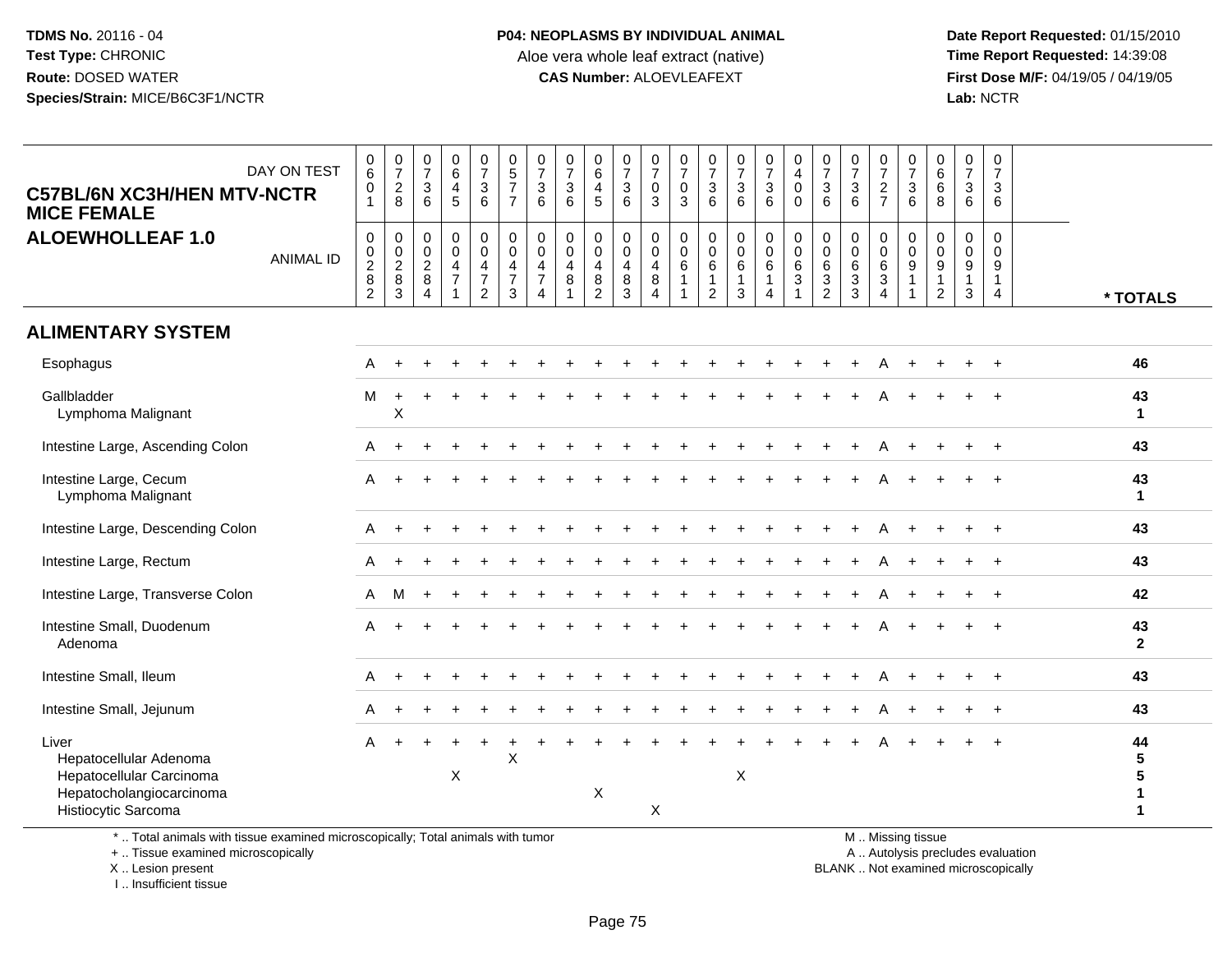**Date Report Requested:** 01/15/2010 **First Dose M/F:** 04/19/05 / 04/19/05<br>Lab: NCTR **Lab:** NCTR

| DAY ON TEST<br><b>C57BL/6N XC3H/HEN MTV-NCTR</b><br><b>MICE FEMALE</b>                                                | $\pmb{0}$<br>$\,6\,$<br>0<br>$\mathbf{1}$                 | $\frac{0}{7}$<br>8                                           | $\frac{0}{7}$<br>$\mathbf{3}$<br>6 | $\pmb{0}$<br>$\,6\,$<br>4<br>5                       | $\frac{0}{7}$<br>$\frac{3}{6}$                                                      | $\begin{array}{c} 0 \\ 5 \end{array}$<br>$\overline{7}$<br>$\overline{7}$ | $\begin{array}{c} 0 \\ 7 \end{array}$<br>$\frac{3}{6}$                           | $\frac{0}{7}$<br>$\mathbf{3}$<br>6                            | $\pmb{0}$<br>$\,6\,$<br>4<br>5                              | $\frac{0}{7}$<br>$\sqrt{3}$<br>$\overline{6}$ | 0<br>$\overline{7}$<br>$\mathbf 0$<br>$\overline{3}$               | $\begin{array}{c} 0 \\ 7 \end{array}$<br>$\pmb{0}$<br>3 | $\pmb{0}$<br>$\overline{7}$<br>$\mathbf{3}$<br>6           | $\frac{0}{7}$<br>$\mathbf 3$<br>6                          | $\begin{array}{c} 0 \\ 7 \end{array}$<br>$\frac{3}{6}$                                 | $_4^{\rm 0}$<br>$\mathsf{O}$<br>$\Omega$               | $\frac{0}{7}$<br>$\frac{3}{6}$                             | $\frac{0}{7}$<br>$\frac{3}{6}$                             | $\begin{array}{c} 0 \\ 7 \end{array}$<br>$\frac{2}{7}$                     | $\pmb{0}$<br>$\overline{7}$<br>$\frac{3}{6}$           | 0<br>$\,6\,$<br>6<br>8                                 | $\mathbf 0$<br>$\overline{7}$<br>3<br>6                  | $\pmb{0}$<br>$\overline{7}$<br>$\mathbf{3}$<br>6    |                                   |                                   |
|-----------------------------------------------------------------------------------------------------------------------|-----------------------------------------------------------|--------------------------------------------------------------|------------------------------------|------------------------------------------------------|-------------------------------------------------------------------------------------|---------------------------------------------------------------------------|----------------------------------------------------------------------------------|---------------------------------------------------------------|-------------------------------------------------------------|-----------------------------------------------|--------------------------------------------------------------------|---------------------------------------------------------|------------------------------------------------------------|------------------------------------------------------------|----------------------------------------------------------------------------------------|--------------------------------------------------------|------------------------------------------------------------|------------------------------------------------------------|----------------------------------------------------------------------------|--------------------------------------------------------|--------------------------------------------------------|----------------------------------------------------------|-----------------------------------------------------|-----------------------------------|-----------------------------------|
| <b>ALOEWHOLLEAF 1.0</b><br><b>ANIMAL ID</b>                                                                           | $\pmb{0}$<br>$\pmb{0}$<br>$\overline{2}$<br>$\frac{8}{2}$ | $\pmb{0}$<br>$\begin{array}{c} 0 \\ 2 \\ 8 \\ 3 \end{array}$ | 0<br>0<br>$\sqrt{2}$<br>8<br>4     | 0<br>$\mathbf 0$<br>$\overline{4}$<br>$\overline{7}$ | $\boldsymbol{0}$<br>$\pmb{0}$<br>$\overline{4}$<br>$\overline{7}$<br>$\overline{2}$ | $\mathbf 0$<br>$\mathbf 0$<br>$\overline{4}$<br>$\overline{7}$<br>3       | $_{\rm 0}^{\rm 0}$<br>$\overline{4}$<br>$\overline{7}$<br>$\boldsymbol{\Lambda}$ | $\pmb{0}$<br>$\mathbf 0$<br>$\overline{\mathbf{4}}$<br>8<br>1 | $\boldsymbol{0}$<br>$\mathbf 0$<br>$\overline{4}$<br>8<br>2 | 0<br>$\mathbf 0$<br>$\overline{4}$<br>8<br>3  | 0<br>$\mathbf 0$<br>$\overline{4}$<br>8<br>$\overline{\mathbf{4}}$ | $\pmb{0}$<br>$\mathbf 0$<br>$\,6\,$                     | $\mathbf 0$<br>$\mathbf 0$<br>$\,6\,$<br>$\mathbf{1}$<br>2 | $\mathbf 0$<br>$\mathbf 0$<br>$\,6\,$<br>$\mathbf{1}$<br>3 | $\pmb{0}$<br>$\mathsf{O}\xspace$<br>$\,6\,$<br>$\mathbf{1}$<br>$\overline{\mathbf{4}}$ | $\pmb{0}$<br>$\mathsf 0$<br>$\,6$<br>$\mathbf{3}$<br>1 | $\mathbf 0$<br>$\pmb{0}$<br>$\,6\,$<br>3<br>$\overline{2}$ | $\mathbf 0$<br>$\mathbf 0$<br>$\,6\,$<br>$\mathbf{3}$<br>3 | $\pmb{0}$<br>$\mathbf 0$<br>$\,6$<br>$\mathsf 3$<br>$\boldsymbol{\Lambda}$ | 0<br>$\mathbf 0$<br>$\boldsymbol{9}$<br>$\overline{1}$ | 0<br>$\Omega$<br>$\boldsymbol{9}$<br>$\mathbf{1}$<br>2 | $\mathbf 0$<br>$\mathbf 0$<br>$9\,$<br>$\mathbf{1}$<br>3 | $\mathbf 0$<br>$\Omega$<br>9<br>1<br>$\overline{4}$ |                                   | * TOTALS                          |
| Lymphoma Malignant                                                                                                    |                                                           | $\boldsymbol{\mathsf{X}}$                                    |                                    |                                                      |                                                                                     |                                                                           |                                                                                  |                                                               |                                                             |                                               |                                                                    |                                                         |                                                            |                                                            |                                                                                        |                                                        |                                                            |                                                            |                                                                            |                                                        | $\times$                                               |                                                          | $\boldsymbol{\mathsf{X}}$                           |                                   | 8                                 |
| Mesentery                                                                                                             |                                                           |                                                              |                                    |                                                      |                                                                                     |                                                                           |                                                                                  |                                                               | $\ddot{}$                                                   |                                               |                                                                    |                                                         | $\ddot{}$                                                  |                                                            | $+$                                                                                    |                                                        |                                                            | $\ddot{}$                                                  |                                                                            |                                                        |                                                        |                                                          |                                                     |                                   | 8                                 |
| Pancreas<br>Histiocytic Sarcoma<br>Lymphoma Malignant                                                                 | A                                                         | $\boldsymbol{\mathsf{X}}$                                    |                                    |                                                      |                                                                                     |                                                                           |                                                                                  |                                                               |                                                             |                                               | Χ                                                                  | X                                                       |                                                            |                                                            |                                                                                        |                                                        |                                                            |                                                            |                                                                            |                                                        |                                                        |                                                          |                                                     |                                   | 43<br>-1<br>3                     |
| Salivary Glands<br>Histiocytic Sarcoma<br>Lymphoma Malignant                                                          | A                                                         |                                                              | X                                  |                                                      |                                                                                     |                                                                           |                                                                                  |                                                               |                                                             |                                               | $\mathsf X$                                                        | Χ                                                       |                                                            |                                                            |                                                                                        |                                                        |                                                            |                                                            |                                                                            |                                                        |                                                        |                                                          |                                                     |                                   | 43<br>$\mathbf 1$<br>4            |
| Stomach, Forestomach<br>Squamous Cell Papilloma                                                                       | A                                                         |                                                              |                                    |                                                      |                                                                                     |                                                                           |                                                                                  |                                                               |                                                             |                                               |                                                                    |                                                         |                                                            |                                                            |                                                                                        |                                                        |                                                            |                                                            |                                                                            |                                                        |                                                        |                                                          |                                                     |                                   | 44<br>$\mathbf{2}$                |
| Stomach, Glandular                                                                                                    | A                                                         |                                                              |                                    |                                                      |                                                                                     |                                                                           |                                                                                  |                                                               |                                                             |                                               |                                                                    |                                                         |                                                            |                                                            |                                                                                        |                                                        |                                                            |                                                            |                                                                            |                                                        |                                                        |                                                          | $\ddot{}$                                           |                                   | 44                                |
| <b>CARDIOVASCULAR SYSTEM</b>                                                                                          |                                                           |                                                              |                                    |                                                      |                                                                                     |                                                                           |                                                                                  |                                                               |                                                             |                                               |                                                                    |                                                         |                                                            |                                                            |                                                                                        |                                                        |                                                            |                                                            |                                                                            |                                                        |                                                        |                                                          |                                                     |                                   |                                   |
| <b>Blood Vessel</b>                                                                                                   |                                                           |                                                              |                                    |                                                      |                                                                                     |                                                                           |                                                                                  |                                                               |                                                             |                                               |                                                                    |                                                         |                                                            |                                                            |                                                                                        |                                                        |                                                            |                                                            |                                                                            |                                                        |                                                        |                                                          |                                                     |                                   | 47                                |
| Heart                                                                                                                 |                                                           |                                                              |                                    |                                                      |                                                                                     |                                                                           |                                                                                  |                                                               |                                                             |                                               |                                                                    |                                                         |                                                            |                                                            |                                                                                        |                                                        |                                                            |                                                            |                                                                            |                                                        |                                                        |                                                          |                                                     |                                   | 46                                |
| <b>ENDOCRINE SYSTEM</b>                                                                                               |                                                           |                                                              |                                    |                                                      |                                                                                     |                                                                           |                                                                                  |                                                               |                                                             |                                               |                                                                    |                                                         |                                                            |                                                            |                                                                                        |                                                        |                                                            |                                                            |                                                                            |                                                        |                                                        |                                                          |                                                     |                                   |                                   |
| <b>Adrenal Cortex</b><br>Histiocytic Sarcoma<br>Lymphoma Malignant                                                    | A                                                         | X                                                            |                                    |                                                      |                                                                                     |                                                                           |                                                                                  |                                                               |                                                             |                                               | ÷<br>X                                                             | X                                                       |                                                            |                                                            |                                                                                        |                                                        |                                                            |                                                            |                                                                            |                                                        |                                                        |                                                          |                                                     |                                   | 43<br>$\mathbf{1}$<br>$\mathbf 2$ |
| Adrenal Medulla                                                                                                       | A                                                         |                                                              |                                    |                                                      |                                                                                     |                                                                           |                                                                                  |                                                               |                                                             |                                               |                                                                    |                                                         |                                                            |                                                            |                                                                                        |                                                        |                                                            |                                                            |                                                                            |                                                        |                                                        |                                                          |                                                     |                                   | 42                                |
| *  Total animals with tissue examined microscopically; Total animals with tumor<br>+  Tissue examined microscopically |                                                           |                                                              |                                    |                                                      |                                                                                     |                                                                           |                                                                                  |                                                               |                                                             |                                               |                                                                    |                                                         |                                                            |                                                            |                                                                                        |                                                        |                                                            |                                                            |                                                                            | M  Missing tissue                                      |                                                        |                                                          |                                                     | A  Autolysis precludes evaluation |                                   |

X .. Lesion present

I .. Insufficient tissue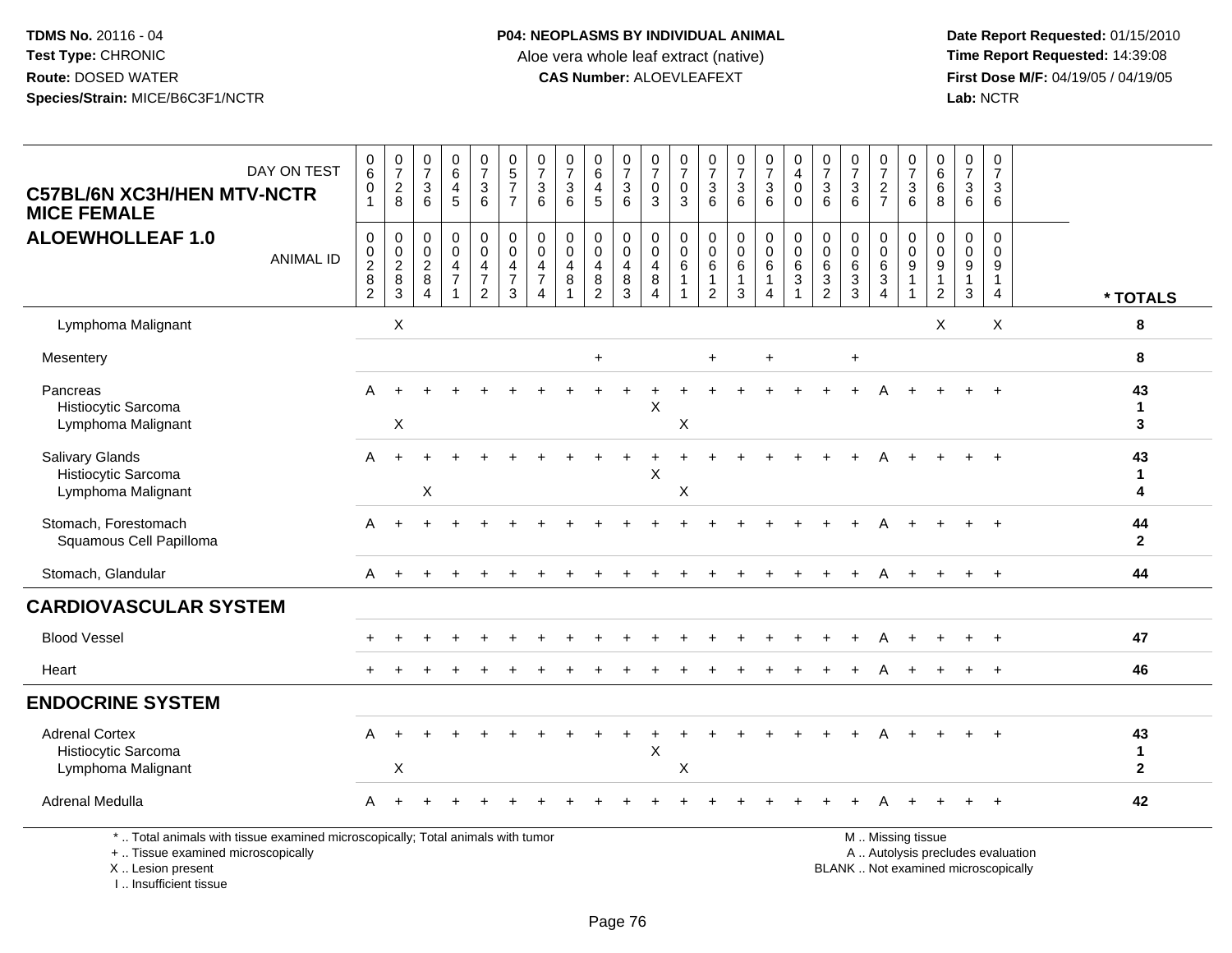| DAY ON TEST<br><b>C57BL/6N XC3H/HEN MTV-NCTR</b><br><b>MICE FEMALE</b>                                                                                              | $\begin{array}{c} 0 \\ 6 \end{array}$<br>$\boldsymbol{0}$<br>$\mathbf{1}$ | $\begin{smallmatrix}0\\7\end{smallmatrix}$<br>$_{\rm 2}^2$ | $\frac{0}{7}$<br>$\mathsf 3$<br>6                                    | $\begin{array}{c} 0 \\ 6 \end{array}$<br>$\overline{4}$<br>5        | $\begin{array}{c} 0 \\ 7 \end{array}$<br>$\frac{3}{6}$                            | $\begin{array}{c} 0 \\ 5 \end{array}$<br>$\boldsymbol{7}$<br>$\overline{7}$ | $\frac{0}{7}$<br>3<br>6                                   | $\frac{0}{7}$<br>$\sqrt{3}$<br>6            | $\begin{array}{c} 0 \\ 6 \end{array}$<br>$\overline{4}$<br>$\overline{5}$ | $\frac{0}{7}$<br>$\ensuremath{\mathsf{3}}$<br>6 | $\frac{0}{7}$<br>$\mathbf 0$<br>$\overline{3}$                            | $\begin{array}{c} 0 \\ 7 \end{array}$<br>$\mathsf{O}\xspace$<br>3 | $\frac{0}{7}$<br>$\mathbf{3}$<br>6                              | $\frac{0}{7}$<br>$\frac{3}{6}$                                   | $\begin{array}{c} 0 \\ 7 \end{array}$<br>$\frac{3}{6}$                            | $\begin{smallmatrix} 0\\4 \end{smallmatrix}$<br>$\mathbf 0$<br>$\Omega$            | $\frac{0}{7}$<br>3<br>6                                         | $\frac{0}{7}$<br>$\frac{3}{6}$                          | $\frac{0}{7}$<br>$\frac{2}{7}$                                                   | $\frac{0}{7}$<br>$\frac{3}{6}$                  | 0<br>6<br>$\,6\,$<br>8                                                                | $\frac{0}{7}$<br>$\mathsf 3$<br>6                   | $\mathbf 0$<br>$\overline{7}$<br>$\mathbf{3}$<br>6 |                                                                          |                         |
|---------------------------------------------------------------------------------------------------------------------------------------------------------------------|---------------------------------------------------------------------------|------------------------------------------------------------|----------------------------------------------------------------------|---------------------------------------------------------------------|-----------------------------------------------------------------------------------|-----------------------------------------------------------------------------|-----------------------------------------------------------|---------------------------------------------|---------------------------------------------------------------------------|-------------------------------------------------|---------------------------------------------------------------------------|-------------------------------------------------------------------|-----------------------------------------------------------------|------------------------------------------------------------------|-----------------------------------------------------------------------------------|------------------------------------------------------------------------------------|-----------------------------------------------------------------|---------------------------------------------------------|----------------------------------------------------------------------------------|-------------------------------------------------|---------------------------------------------------------------------------------------|-----------------------------------------------------|----------------------------------------------------|--------------------------------------------------------------------------|-------------------------|
| <b>ALOEWHOLLEAF 1.0</b><br><b>ANIMAL ID</b>                                                                                                                         | $\pmb{0}$<br>$\frac{0}{2}$<br>$\overline{c}$                              | $\pmb{0}$<br>$\frac{0}{2}$<br>3                            | $\mathsf{O}\xspace$<br>$\pmb{0}$<br>$_{8}^{\rm 2}$<br>$\overline{4}$ | $\mathbf 0$<br>$\mathbf 0$<br>$\overline{4}$<br>$\overline{7}$<br>1 | $\pmb{0}$<br>$\overline{0}$<br>$\overline{4}$<br>$\overline{7}$<br>$\overline{c}$ | $\pmb{0}$<br>$\ddot{\mathbf{0}}$<br>$\overline{4}$<br>$\overline{7}$<br>3   | $\mathbf 0$<br>$\overline{0}$<br>4<br>$\overline{7}$<br>4 | $\pmb{0}$<br>0<br>$\overline{4}$<br>$\bf 8$ | $\pmb{0}$<br>$\ddot{\mathbf{0}}$<br>4<br>$\overline{8}$<br>2              | 0<br>$\mathbf 0$<br>4<br>$\bf 8$<br>3           | $\pmb{0}$<br>$\overline{0}$<br>$\overline{4}$<br>$\, 8$<br>$\overline{4}$ | $\pmb{0}$<br>$\mathbf 0$<br>6<br>$\mathbf{1}$                     | $\pmb{0}$<br>$\mathbf 0$<br>6<br>$\mathbf{1}$<br>$\overline{2}$ | $\pmb{0}$<br>$\ddot{\mathbf{0}}$<br>$\,6\,$<br>$\mathbf{1}$<br>3 | $\mathsf 0$<br>$\ddot{\mathbf{0}}$<br>$\,6\,$<br>$\overline{1}$<br>$\overline{4}$ | $\pmb{0}$<br>$\ddot{\mathbf{0}}$<br>6<br>$\ensuremath{\mathsf{3}}$<br>$\mathbf{1}$ | $\mathbf 0$<br>$\mathbf 0$<br>6<br>$\sqrt{3}$<br>$\overline{2}$ | $\pmb{0}$<br>$\overline{0}$<br>$\,6\,$<br>$\frac{3}{3}$ | $\mathsf{O}\xspace$<br>$\overline{0}$<br>$\frac{6}{3}$<br>$\boldsymbol{\Lambda}$ | $\pmb{0}$<br>$\overline{0}$<br>$\boldsymbol{9}$ | $\mathbf 0$<br>$\overline{0}$<br>$\boldsymbol{9}$<br>$\overline{1}$<br>$\overline{2}$ | $\pmb{0}$<br>$\mathbf{0}$<br>9<br>$\mathbf{1}$<br>3 | $\pmb{0}$<br>$\Omega$<br>9<br>$\mathbf{1}$<br>4    |                                                                          | * TOTALS                |
| Islets, Pancreatic<br>Lymphoma Malignant                                                                                                                            | A                                                                         |                                                            |                                                                      |                                                                     |                                                                                   |                                                                             |                                                           |                                             |                                                                           |                                                 |                                                                           |                                                                   |                                                                 |                                                                  |                                                                                   |                                                                                    |                                                                 |                                                         | А                                                                                |                                                 |                                                                                       | ÷                                                   | $\overline{1}$                                     |                                                                          | 43<br>$\mathbf{1}$      |
| Parathyroid Gland                                                                                                                                                   | A                                                                         |                                                            |                                                                      |                                                                     |                                                                                   |                                                                             |                                                           |                                             |                                                                           |                                                 |                                                                           |                                                                   |                                                                 |                                                                  |                                                                                   |                                                                                    |                                                                 |                                                         | A                                                                                | M                                               |                                                                                       | $\ddot{}$                                           | $\div$                                             |                                                                          | 37                      |
| <b>Pituitary Gland</b><br>Pars Distalis, Adenoma                                                                                                                    | A                                                                         | M                                                          | $\ddot{}$                                                            | $+$                                                                 | $\ddot{}$<br>X                                                                    |                                                                             |                                                           |                                             |                                                                           |                                                 |                                                                           |                                                                   |                                                                 |                                                                  |                                                                                   |                                                                                    | $\ddot{}$                                                       | $\ddot{}$<br>X                                          | Α                                                                                | M                                               | $+$                                                                                   | $+$                                                 | $\ddot{}$<br>X                                     |                                                                          | 38<br>10                |
| <b>Thyroid Gland</b><br>Follicular Cell, Adenoma                                                                                                                    | A                                                                         |                                                            |                                                                      |                                                                     |                                                                                   |                                                                             |                                                           |                                             |                                                                           |                                                 |                                                                           |                                                                   |                                                                 |                                                                  |                                                                                   |                                                                                    |                                                                 |                                                         |                                                                                  |                                                 |                                                                                       |                                                     | $\ddot{}$                                          |                                                                          | 43<br>$\mathbf{1}$      |
| <b>GENERAL BODY SYSTEM</b>                                                                                                                                          |                                                                           |                                                            |                                                                      |                                                                     |                                                                                   |                                                                             |                                                           |                                             |                                                                           |                                                 |                                                                           |                                                                   |                                                                 |                                                                  |                                                                                   |                                                                                    |                                                                 |                                                         |                                                                                  |                                                 |                                                                                       |                                                     |                                                    |                                                                          |                         |
| <b>NONE</b>                                                                                                                                                         |                                                                           |                                                            |                                                                      |                                                                     |                                                                                   |                                                                             |                                                           |                                             |                                                                           |                                                 |                                                                           |                                                                   |                                                                 |                                                                  |                                                                                   |                                                                                    |                                                                 |                                                         |                                                                                  |                                                 |                                                                                       |                                                     |                                                    |                                                                          |                         |
| <b>GENITAL SYSTEM</b>                                                                                                                                               |                                                                           |                                                            |                                                                      |                                                                     |                                                                                   |                                                                             |                                                           |                                             |                                                                           |                                                 |                                                                           |                                                                   |                                                                 |                                                                  |                                                                                   |                                                                                    |                                                                 |                                                         |                                                                                  |                                                 |                                                                                       |                                                     |                                                    |                                                                          |                         |
| <b>Clitoral Gland</b>                                                                                                                                               | A                                                                         | $\ddot{}$                                                  |                                                                      |                                                                     |                                                                                   |                                                                             |                                                           |                                             |                                                                           |                                                 |                                                                           |                                                                   |                                                                 |                                                                  |                                                                                   |                                                                                    |                                                                 |                                                         | A                                                                                |                                                 |                                                                                       |                                                     | $\ddot{}$                                          |                                                                          | 44                      |
| Ovary<br>Granulosa Cell Tumor Benign<br>Lymphoma Malignant                                                                                                          | A                                                                         | X                                                          |                                                                      |                                                                     |                                                                                   |                                                                             |                                                           |                                             |                                                                           |                                                 |                                                                           | Χ                                                                 |                                                                 |                                                                  |                                                                                   |                                                                                    |                                                                 |                                                         | X                                                                                | X                                               |                                                                                       |                                                     | $\ddot{}$                                          |                                                                          | 46<br>$\mathbf{1}$<br>4 |
| <b>Uterus</b><br>Hemangioma<br>Polyp Stromal                                                                                                                        |                                                                           |                                                            |                                                                      |                                                                     |                                                                                   |                                                                             |                                                           |                                             |                                                                           |                                                 |                                                                           |                                                                   |                                                                 |                                                                  |                                                                                   |                                                                                    |                                                                 |                                                         | A                                                                                |                                                 |                                                                                       |                                                     | $+$                                                |                                                                          | 45<br>$\mathbf{1}$<br>1 |
| <b>HEMATOPOIETIC SYSTEM</b>                                                                                                                                         |                                                                           |                                                            |                                                                      |                                                                     |                                                                                   |                                                                             |                                                           |                                             |                                                                           |                                                 |                                                                           |                                                                   |                                                                 |                                                                  |                                                                                   |                                                                                    |                                                                 |                                                         |                                                                                  |                                                 |                                                                                       |                                                     |                                                    |                                                                          |                         |
| <b>Bone Marrow</b>                                                                                                                                                  | A                                                                         |                                                            |                                                                      |                                                                     |                                                                                   |                                                                             |                                                           |                                             |                                                                           |                                                 |                                                                           |                                                                   |                                                                 |                                                                  |                                                                                   |                                                                                    |                                                                 |                                                         | A                                                                                |                                                 |                                                                                       |                                                     |                                                    |                                                                          | 43                      |
| *  Total animals with tissue examined microscopically; Total animals with tumor<br>+  Tissue examined microscopically<br>X  Lesion present<br>I Insufficient tissue |                                                                           |                                                            |                                                                      |                                                                     |                                                                                   |                                                                             |                                                           |                                             |                                                                           |                                                 |                                                                           |                                                                   |                                                                 |                                                                  |                                                                                   |                                                                                    |                                                                 |                                                         |                                                                                  | M  Missing tissue                               |                                                                                       |                                                     |                                                    | A  Autolysis precludes evaluation<br>BLANK  Not examined microscopically |                         |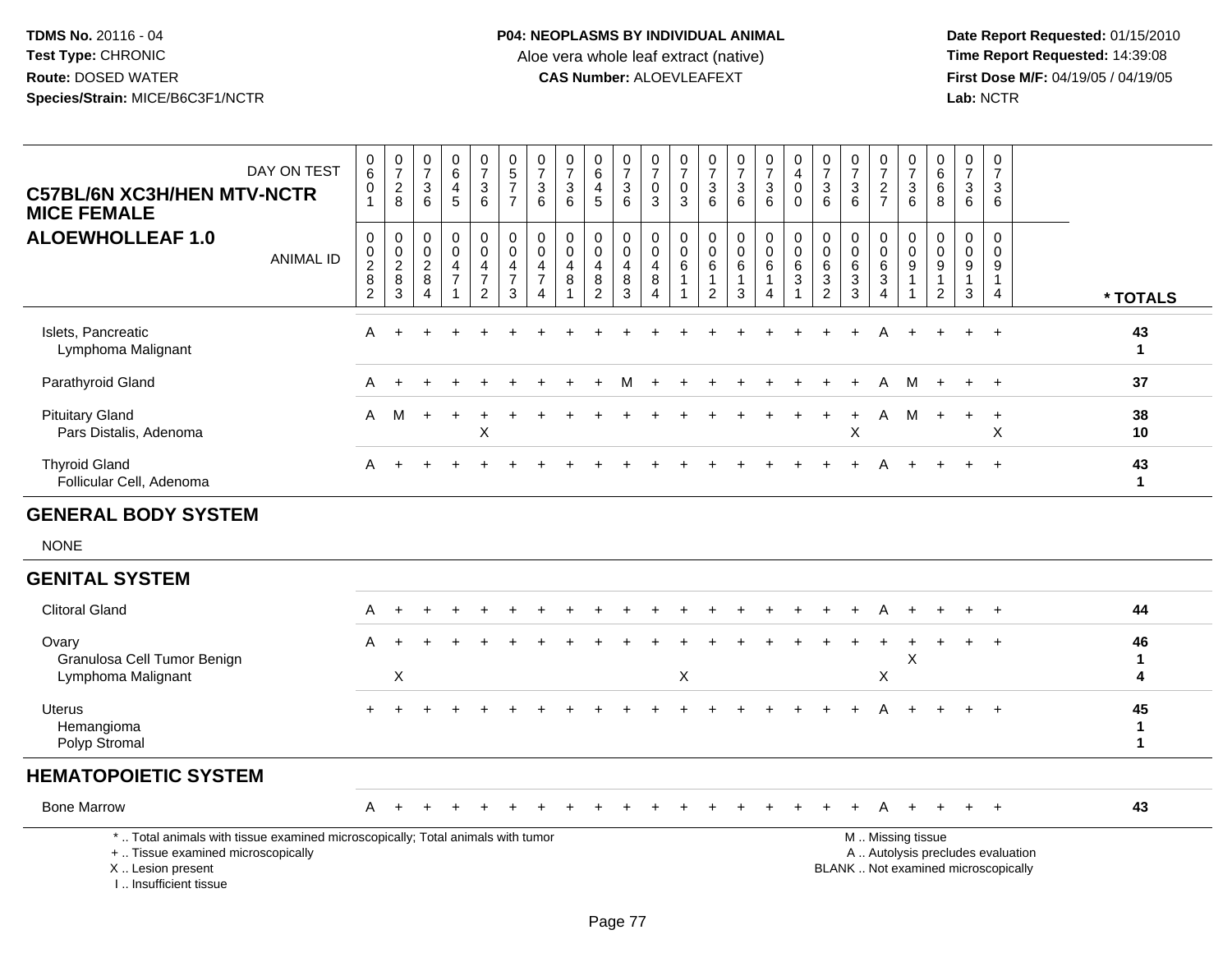**Date Report Requested:** 01/15/2010 **First Dose M/F:** 04/19/05 / 04/19/05<br>Lab: NCTR **Lab:** NCTR

| DAY ON TEST<br><b>C57BL/6N XC3H/HEN MTV-NCTR</b><br><b>MICE FEMALE</b>                                                                                                  | $\begin{array}{c} 0 \\ 6 \end{array}$<br>$\pmb{0}$<br>$\mathbf{1}$ | $\frac{0}{7}$<br>$\frac{2}{8}$                                | 0<br>$\overline{7}$<br>$\sqrt{3}$<br>6                                     | 0<br>$6\overline{6}$<br>$\overline{4}$<br>5          | $\frac{0}{7}$<br>3<br>$\overline{6}$                        | $\begin{array}{c} 0 \\ 5 \\ 7 \end{array}$<br>$\overline{7}$           | $\frac{0}{7}$<br>$\mathsf 3$<br>6                                         | $\frac{0}{7}$<br>$\mathbf 3$<br>$6\phantom{1}$ | $\begin{array}{c} 0 \\ 6 \end{array}$<br>$\overline{4}$<br>$5\phantom{1}$ | $\frac{0}{7}$<br>3<br>6              | $\frac{0}{7}$<br>$\pmb{0}$<br>$\mathfrak{S}$      | $\frac{0}{7}$<br>0<br>3          | $\frac{0}{7}$<br>$\ensuremath{\mathsf{3}}$<br>$6\phantom{a}$ | $\frac{0}{7}$<br>$\frac{3}{6}$                    | $\frac{0}{7}$<br>$\sqrt{3}$<br>6 | 0<br>$\overline{4}$<br>$\mathbf 0$<br>$\Omega$                                             | $\frac{0}{7}$<br>$\mathbf{3}$<br>6                                         | $\frac{0}{7}$<br>$\mathbf{3}$<br>6                           | $\frac{0}{7}$<br>$\overline{c}$<br>$\overline{7}$                      | $\frac{0}{7}$<br>$\mathbf{3}$<br>6 | 0<br>$\overline{6}$<br>$\,6\,$<br>8                                           | 0<br>$\overline{7}$<br>$\mathbf{3}$<br>6 | $\mathbf 0$<br>$\overline{7}$<br>$\mathbf{3}$<br>6  |                                         |
|-------------------------------------------------------------------------------------------------------------------------------------------------------------------------|--------------------------------------------------------------------|---------------------------------------------------------------|----------------------------------------------------------------------------|------------------------------------------------------|-------------------------------------------------------------|------------------------------------------------------------------------|---------------------------------------------------------------------------|------------------------------------------------|---------------------------------------------------------------------------|--------------------------------------|---------------------------------------------------|----------------------------------|--------------------------------------------------------------|---------------------------------------------------|----------------------------------|--------------------------------------------------------------------------------------------|----------------------------------------------------------------------------|--------------------------------------------------------------|------------------------------------------------------------------------|------------------------------------|-------------------------------------------------------------------------------|------------------------------------------|-----------------------------------------------------|-----------------------------------------|
| <b>ALOEWHOLLEAF 1.0</b><br><b>ANIMAL ID</b>                                                                                                                             | $\mathbf 0$<br>$\mathbf 0$<br>$\overline{2}$<br>$\frac{8}{2}$      | 0<br>$\mathbf 0$<br>$\overline{2}$<br>$\bf 8$<br>$\mathbf{3}$ | $\mathbf 0$<br>$\mathbf 0$<br>$\boldsymbol{2}$<br>$\, 8$<br>$\overline{4}$ | $\mathbf 0$<br>$\pmb{0}$<br>4<br>$\overline{7}$<br>1 | 0<br>$\mathbf 0$<br>4<br>$\boldsymbol{7}$<br>$\overline{2}$ | $_{\rm 0}^{\rm 0}$<br>$\overline{4}$<br>$\overline{7}$<br>$\mathbf{3}$ | $\pmb{0}$<br>$\ddot{\mathbf{0}}$<br>4<br>$\overline{7}$<br>$\overline{4}$ | $\mathbf 0$<br>$\mathbf 0$<br>4<br>$\bf8$      | $\mathbf 0$<br>$\pmb{0}$<br>$\overline{4}$<br>$\bf 8$<br>$\overline{2}$   | 0<br>$\mathbf 0$<br>4<br>$\bf8$<br>3 | 0<br>$\mathbf 0$<br>4<br>$\bf8$<br>$\overline{4}$ | 0<br>0<br>6<br>$\mathbf{1}$<br>1 | 0<br>0<br>6<br>$\mathbf{1}$<br>$\overline{c}$                | $\mathbf 0$<br>$\ddot{\mathbf{0}}$<br>6<br>1<br>3 | 0<br>0<br>$\,6\,$<br>1<br>4      | $\pmb{0}$<br>$\ddot{\mathbf{0}}$<br>$\,6\,$<br>$\ensuremath{\mathsf{3}}$<br>$\overline{1}$ | 0<br>$\mathbf 0$<br>$\,6\,$<br>$\ensuremath{\mathsf{3}}$<br>$\overline{2}$ | $\pmb{0}$<br>$\ddot{\mathbf{0}}$<br>$\,6\,$<br>$\frac{3}{3}$ | 0<br>$\mathsf 0$<br>$\overline{6}$<br>$\overline{3}$<br>$\overline{4}$ | 0<br>0<br>$\boldsymbol{9}$         | $\mathbf 0$<br>$\mathbf 0$<br>$\overline{9}$<br>$\mathbf 1$<br>$\overline{2}$ | $\mathbf 0$<br>0<br>9<br>1<br>3          | $\mathbf 0$<br>$\Omega$<br>9<br>1<br>$\overline{4}$ | * TOTALS                                |
| Histiocytic Sarcoma                                                                                                                                                     |                                                                    |                                                               |                                                                            |                                                      |                                                             |                                                                        |                                                                           |                                                |                                                                           |                                      | X                                                 |                                  |                                                              |                                                   |                                  |                                                                                            |                                                                            |                                                              |                                                                        |                                    |                                                                               |                                          |                                                     | 1                                       |
| Lymph Node<br>Axillary, Lymphoma Malignant<br>Inguinal, Lymphoma Malignant                                                                                              |                                                                    |                                                               | $\div$                                                                     |                                                      |                                                             |                                                                        |                                                                           |                                                | $+$                                                                       |                                      | $\boldsymbol{\mathsf{X}}$                         | $\ddot{}$<br>Х                   |                                                              |                                                   |                                  |                                                                                            |                                                                            |                                                              | $\ddot{}$                                                              |                                    | $\ddot{}$<br>$\sf X$                                                          |                                          |                                                     | 15<br>4<br>$\mathbf{2}$<br>$\mathbf{1}$ |
| Lumbar, Histiocytic Sarcoma<br>Lumbar, Lymphoma Malignant<br>Mediastinal, Fibrosarcoma, Metastatic, Skin<br>Mediastinal, Hepatocholangiocarcinoma,<br>Metastatic, Liver | $\mathsf{X}$                                                       | $X$ $X$                                                       |                                                                            |                                                      |                                                             |                                                                        |                                                                           |                                                | $\boldsymbol{\mathsf{X}}$                                                 |                                      |                                                   | $\mathsf X$                      |                                                              |                                                   |                                  |                                                                                            |                                                                            |                                                              | X                                                                      |                                    | X                                                                             |                                          |                                                     | 10                                      |
| Mediastinal, Histiocytic Sarcoma<br>Mediastinal, Lymphoma Malignant<br>Pancreatic, Histiocytic Sarcoma<br>Pancreatic, Lymphoma Malignant                                |                                                                    | $X$ $X$ $X$                                                   |                                                                            |                                                      |                                                             |                                                                        |                                                                           |                                                |                                                                           |                                      | X<br>$\times$                                     |                                  |                                                              |                                                   |                                  |                                                                                            |                                                                            |                                                              |                                                                        |                                    |                                                                               |                                          |                                                     |                                         |
| Popliteal, Lymphoma Malignant<br>Renal, Histiocytic Sarcoma<br>Renal, Lymphoma Malignant                                                                                |                                                                    |                                                               | $X$ $X$                                                                    |                                                      |                                                             |                                                                        |                                                                           |                                                |                                                                           |                                      | $\boldsymbol{\mathsf{X}}$                         | $\mathsf X$                      |                                                              |                                                   |                                  |                                                                                            |                                                                            |                                                              | X                                                                      |                                    | X                                                                             |                                          |                                                     | 8                                       |
| Lymph Node, Mandibular<br>Histiocytic Sarcoma<br>Lymphoma Malignant                                                                                                     | A                                                                  |                                                               | $X$ $X$                                                                    |                                                      |                                                             |                                                                        |                                                                           |                                                |                                                                           |                                      | X                                                 | X                                |                                                              |                                                   |                                  |                                                                                            |                                                                            |                                                              |                                                                        |                                    |                                                                               |                                          |                                                     | 44<br>$\blacktriangleleft$<br>10        |
| Lymph Node, Mesenteric<br>Histiocytic Sarcoma<br>Lymphoma Malignant                                                                                                     | X                                                                  | $\mathsf{X}$                                                  | $\boldsymbol{\mathsf{X}}$                                                  |                                                      | X                                                           |                                                                        |                                                                           |                                                |                                                                           |                                      | $\boldsymbol{\mathsf{X}}$                         | X                                |                                                              |                                                   |                                  |                                                                                            |                                                                            |                                                              | $\mathsf X$                                                            |                                    | X                                                                             |                                          |                                                     | 45<br>$\mathbf{1}$<br>14                |
| Spleen<br>Hemangiosarcoma<br>Histiocytic Sarcoma                                                                                                                        | A                                                                  |                                                               |                                                                            |                                                      |                                                             |                                                                        |                                                                           |                                                |                                                                           |                                      | X                                                 |                                  | X                                                            |                                                   |                                  |                                                                                            |                                                                            |                                                              |                                                                        |                                    |                                                                               |                                          |                                                     | 46<br>$\mathbf 1$<br>$\mathbf 1$        |
| Lymphoma Malignant                                                                                                                                                      |                                                                    |                                                               | $X$ $X$                                                                    |                                                      | X                                                           |                                                                        |                                                                           |                                                |                                                                           |                                      |                                                   | $\mathsf X$                      |                                                              |                                                   |                                  |                                                                                            |                                                                            |                                                              |                                                                        |                                    | X                                                                             |                                          |                                                     | 17                                      |
| *  Total animals with tissue examined microscopically; Total animals with tumor                                                                                         |                                                                    |                                                               |                                                                            |                                                      |                                                             |                                                                        |                                                                           |                                                |                                                                           |                                      |                                                   |                                  |                                                              |                                                   |                                  |                                                                                            |                                                                            |                                                              |                                                                        | M  Missing tissue                  |                                                                               |                                          |                                                     |                                         |

+ .. Tissue examined microscopically

X .. Lesion present

I .. Insufficient tissue

y the contract of the contract of the contract of the contract of the contract of the contract of the contract of  $A$ . Autolysis precludes evaluation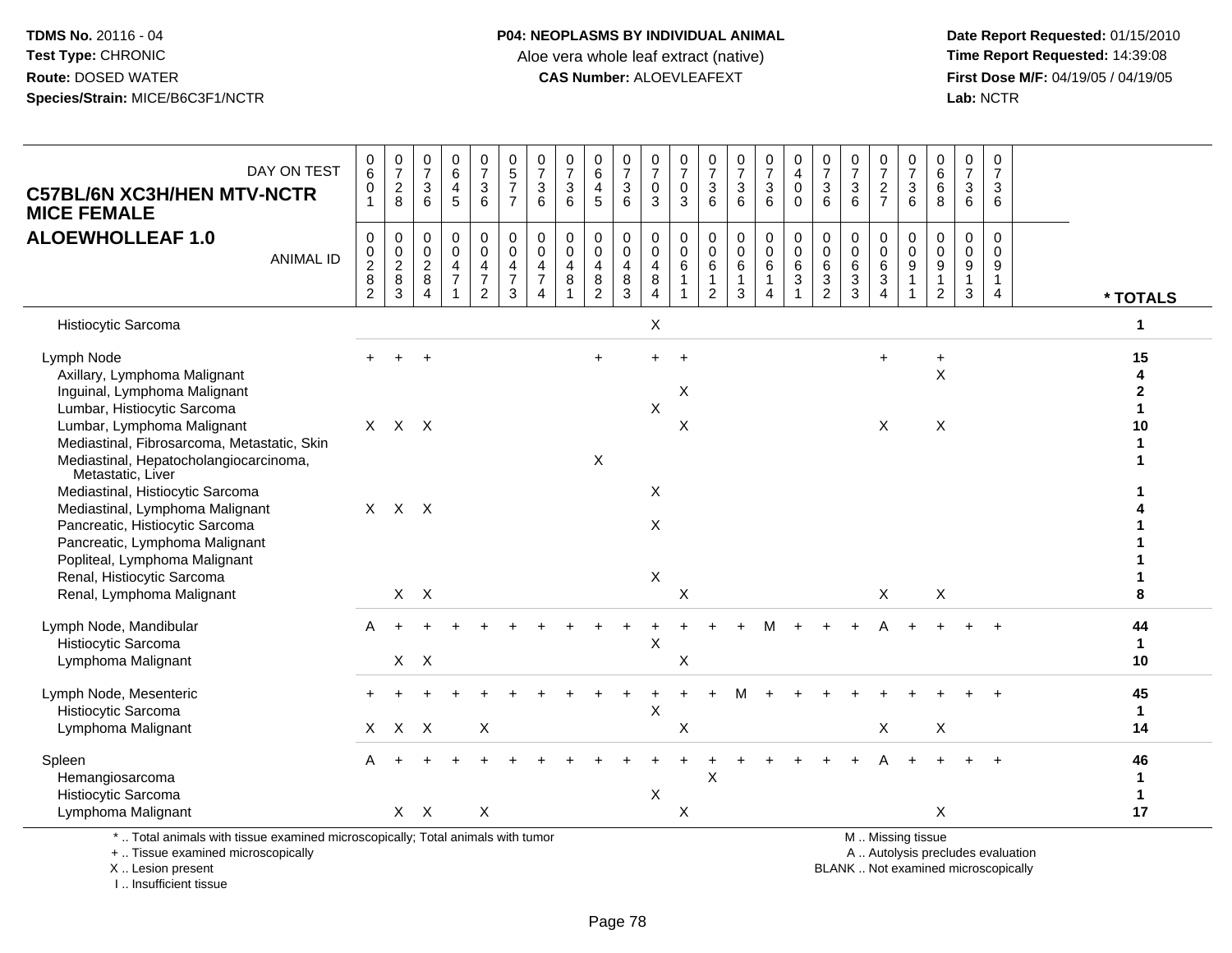**Date Report Requested:** 01/15/2010 **First Dose M/F:** 04/19/05 / 04/19/05<br>Lab: NCTR **Lab:** NCTR

| DAY ON TEST<br><b>C57BL/6N XC3H/HEN MTV-NCTR</b><br><b>MICE FEMALE</b>                                                                     | $\mathbf 0$<br>$\,6\,$<br>0<br>$\overline{1}$                             | $\frac{0}{7}$<br>$\overline{2}$<br>8           | $\pmb{0}$<br>$\overline{7}$<br>$\mathbf{3}$<br>6   | $_6^0$<br>4<br>5              | $\frac{0}{7}$<br>$\mathbf{3}$<br>6                                     | $\begin{array}{c} 0 \\ 5 \end{array}$<br>$\overline{7}$<br>$\overline{7}$ | $\pmb{0}$<br>$\overline{7}$<br>$\mathbf{3}$<br>6                    | 0<br>$\overline{7}$<br>3<br>6        | $_6^0$<br>4<br>5                                   | $\frac{0}{7}$<br>$\frac{3}{6}$                                    | 0<br>$\overline{7}$<br>0<br>3      | 0<br>$\overline{7}$<br>0<br>3         | 0<br>$\boldsymbol{7}$<br>3<br>6                                   | $\frac{0}{7}$<br>3<br>6                    | $\begin{smallmatrix}0\\7\end{smallmatrix}$<br>$\mathbf{3}$<br>6 | $\pmb{0}$<br>$\overline{4}$<br>0<br>$\Omega$      | $\frac{0}{7}$<br>$\mathbf{3}$<br>6                                | 0<br>$\overline{7}$<br>3<br>6                        | $\frac{0}{7}$<br>$\frac{2}{7}$             | 0<br>$\overline{7}$<br>3<br>6                          | $\boldsymbol{0}$<br>$\,6$<br>6<br>8            | 0<br>$\overline{7}$<br>3<br>6                          | 0<br>$\overline{7}$<br>3<br>6                                  |                                    |
|--------------------------------------------------------------------------------------------------------------------------------------------|---------------------------------------------------------------------------|------------------------------------------------|----------------------------------------------------|-------------------------------|------------------------------------------------------------------------|---------------------------------------------------------------------------|---------------------------------------------------------------------|--------------------------------------|----------------------------------------------------|-------------------------------------------------------------------|------------------------------------|---------------------------------------|-------------------------------------------------------------------|--------------------------------------------|-----------------------------------------------------------------|---------------------------------------------------|-------------------------------------------------------------------|------------------------------------------------------|--------------------------------------------|--------------------------------------------------------|------------------------------------------------|--------------------------------------------------------|----------------------------------------------------------------|------------------------------------|
| <b>ALOEWHOLLEAF 1.0</b><br><b>ANIMAL ID</b>                                                                                                | $\mathbf 0$<br>$\mathbf 0$<br>$\overline{2}$<br>$\bf 8$<br>$\overline{c}$ | $\pmb{0}$<br>$\mathbf 0$<br>$\frac{2}{8}$<br>3 | $\mathbf 0$<br>0<br>$\overline{2}$<br>$\bf 8$<br>4 | 0<br>0<br>4<br>$\overline{7}$ | 0<br>$\mathbf 0$<br>$\overline{4}$<br>$\overline{7}$<br>$\overline{2}$ | $\pmb{0}$<br>$\mathbf 0$<br>4<br>$\overline{7}$<br>$\mathbf{3}$           | $\mathbf 0$<br>$\mathbf 0$<br>$\overline{4}$<br>$\overline{7}$<br>4 | $\mathbf 0$<br>$\mathbf 0$<br>4<br>8 | 0<br>$\mathbf 0$<br>4<br>$\bf 8$<br>$\overline{2}$ | $\pmb{0}$<br>$\mathsf{O}\xspace$<br>$\overline{4}$<br>$\bf8$<br>3 | 0<br>$\Omega$<br>4<br>$\,8\,$<br>4 | 0<br>$\mathbf{0}$<br>6<br>$\mathbf 1$ | $\mathbf 0$<br>$\mathbf 0$<br>6<br>$\mathbf{1}$<br>$\overline{2}$ | 0<br>$\mathbf 0$<br>6<br>$\mathbf{1}$<br>3 | $\pmb{0}$<br>$\mathsf{O}$<br>6<br>$\mathbf{1}$<br>4             | $\pmb{0}$<br>$\mathbf 0$<br>$\,6\,$<br>$\sqrt{3}$ | $\mathbf 0$<br>$\mathbf 0$<br>6<br>$\mathbf{3}$<br>$\overline{2}$ | $\mathbf 0$<br>$\mathbf 0$<br>6<br>$\mathbf{3}$<br>3 | 0<br>$\mathbf 0$<br>6<br>$\mathbf{3}$<br>4 | 0<br>0<br>9<br>1                                       | 0<br>$\mathbf 0$<br>$\boldsymbol{9}$<br>1<br>2 | $\mathbf 0$<br>$\mathbf 0$<br>9<br>$\overline{1}$<br>3 | $\mathbf 0$<br>$\Omega$<br>9<br>$\mathbf{1}$<br>$\overline{4}$ | * TOTALS                           |
| Thymus<br>Lymphoma Malignant                                                                                                               | $\ddot{}$<br>X                                                            | M                                              | X                                                  |                               |                                                                        |                                                                           |                                                                     |                                      |                                                    |                                                                   |                                    | Χ                                     |                                                                   |                                            |                                                                 |                                                   |                                                                   |                                                      | X                                          |                                                        | $\boldsymbol{\mathsf{X}}$                      | ÷.                                                     | $\ddot{}$                                                      | 44<br>8                            |
| <b>INTEGUMENTARY SYSTEM</b>                                                                                                                |                                                                           |                                                |                                                    |                               |                                                                        |                                                                           |                                                                     |                                      |                                                    |                                                                   |                                    |                                       |                                                                   |                                            |                                                                 |                                                   |                                                                   |                                                      |                                            |                                                        |                                                |                                                        |                                                                |                                    |
| <b>Mammary Gland</b><br>Adenocarcinoma                                                                                                     | A                                                                         |                                                |                                                    |                               |                                                                        |                                                                           |                                                                     |                                      |                                                    |                                                                   |                                    |                                       |                                                                   |                                            |                                                                 |                                                   |                                                                   |                                                      |                                            |                                                        |                                                |                                                        | $\div$                                                         | 43<br>3                            |
| Skin<br>Fibroma<br>Fibrosarcoma<br>Fibrous Histiocytoma<br>Lymphoma Malignant                                                              | X                                                                         | X                                              |                                                    |                               |                                                                        |                                                                           |                                                                     |                                      |                                                    |                                                                   |                                    |                                       |                                                                   |                                            |                                                                 |                                                   |                                                                   |                                                      |                                            |                                                        |                                                |                                                        |                                                                | 46<br>-1<br>$\mathbf{2}$<br>1<br>1 |
| <b>MUSCULOSKELETAL SYSTEM</b>                                                                                                              |                                                                           |                                                |                                                    |                               |                                                                        |                                                                           |                                                                     |                                      |                                                    |                                                                   |                                    |                                       |                                                                   |                                            |                                                                 |                                                   |                                                                   |                                                      |                                            |                                                        |                                                |                                                        |                                                                |                                    |
| Bone, Femur                                                                                                                                |                                                                           |                                                |                                                    |                               |                                                                        |                                                                           |                                                                     |                                      |                                                    |                                                                   |                                    |                                       |                                                                   |                                            |                                                                 |                                                   |                                                                   |                                                      |                                            |                                                        |                                                |                                                        |                                                                | 46                                 |
| <b>Skeletal Muscle</b><br>Hepatocholangiocarcinoma, Metastatic, Liver                                                                      |                                                                           |                                                |                                                    |                               |                                                                        |                                                                           |                                                                     |                                      | $\ddot{}$<br>$\mathsf X$                           |                                                                   |                                    |                                       |                                                                   |                                            |                                                                 |                                                   |                                                                   |                                                      |                                            |                                                        |                                                |                                                        |                                                                | $\mathbf{2}$<br>$\mathbf{1}$       |
| <b>NERVOUS SYSTEM</b>                                                                                                                      |                                                                           |                                                |                                                    |                               |                                                                        |                                                                           |                                                                     |                                      |                                                    |                                                                   |                                    |                                       |                                                                   |                                            |                                                                 |                                                   |                                                                   |                                                      |                                            |                                                        |                                                |                                                        |                                                                |                                    |
| Brain, Brain Stem                                                                                                                          | A                                                                         |                                                |                                                    |                               |                                                                        |                                                                           |                                                                     |                                      |                                                    |                                                                   |                                    |                                       |                                                                   |                                            |                                                                 |                                                   |                                                                   |                                                      |                                            |                                                        |                                                |                                                        |                                                                | 44                                 |
| Brain, Cerebellum                                                                                                                          |                                                                           |                                                |                                                    |                               |                                                                        |                                                                           |                                                                     |                                      |                                                    |                                                                   |                                    |                                       |                                                                   |                                            |                                                                 |                                                   |                                                                   |                                                      |                                            |                                                        |                                                |                                                        |                                                                | 44                                 |
| Brain, Cerebrum                                                                                                                            | A                                                                         |                                                |                                                    |                               |                                                                        |                                                                           |                                                                     |                                      |                                                    |                                                                   |                                    |                                       |                                                                   |                                            |                                                                 |                                                   |                                                                   |                                                      |                                            |                                                        |                                                |                                                        | $\ddot{}$                                                      | 44                                 |
| Peripheral Nerve                                                                                                                           |                                                                           |                                                |                                                    |                               |                                                                        |                                                                           |                                                                     |                                      |                                                    |                                                                   |                                    |                                       |                                                                   |                                            |                                                                 |                                                   |                                                                   |                                                      |                                            |                                                        |                                                |                                                        |                                                                | $\mathbf{1}$                       |
| *  Total animals with tissue examined microscopically; Total animals with tumor<br>+  Tissue examined microscopically<br>X  Lesion present |                                                                           |                                                |                                                    |                               |                                                                        |                                                                           |                                                                     |                                      |                                                    |                                                                   |                                    |                                       |                                                                   |                                            |                                                                 |                                                   |                                                                   | BLANK  Not examined microscopically                  |                                            | M  Missing tissue<br>A  Autolysis precludes evaluation |                                                |                                                        |                                                                |                                    |

I .. Insufficient tissue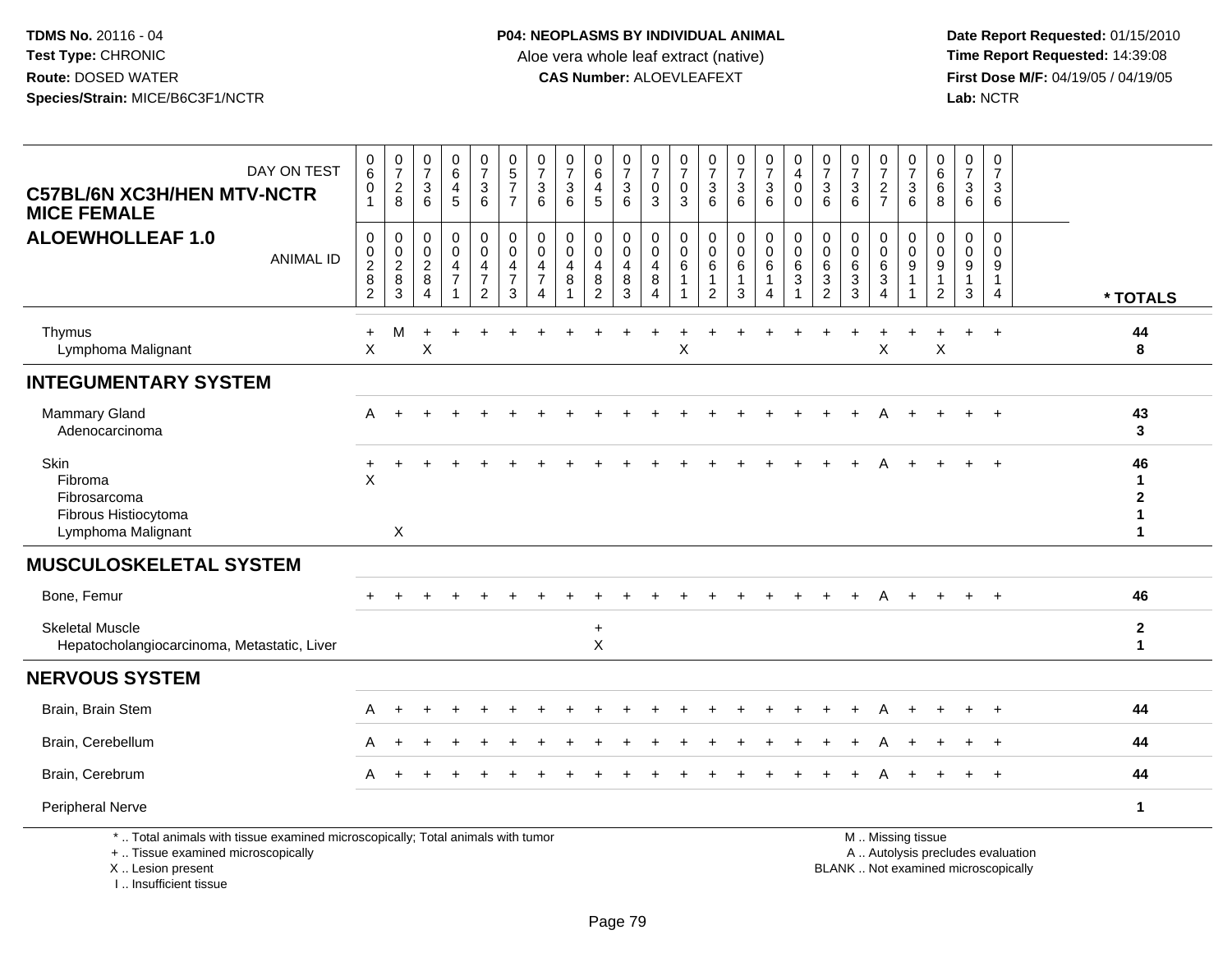| DAY ON TEST<br><b>C57BL/6N XC3H/HEN MTV-NCTR</b><br><b>MICE FEMALE</b>                                                                                              | $\begin{matrix} 0 \\ 6 \end{matrix}$<br>$\pmb{0}$<br>$\mathbf{1}$ | $\frac{0}{7}$<br>$\sqrt{2}$<br>8                     | $\begin{array}{c} 0 \\ 7 \end{array}$<br>$\mathbf{3}$<br>6 | 0<br>6<br>4<br>5                                                    | $\begin{array}{c} 0 \\ 7 \end{array}$<br>$\ensuremath{\mathsf{3}}$<br>6                   | $\begin{array}{c} 0 \\ 5 \\ 7 \end{array}$<br>$\overline{7}$ | $\frac{0}{7}$<br>$\sqrt{3}$<br>6                                                          | $\begin{array}{c} 0 \\ 7 \end{array}$<br>$\mathbf{3}$<br>6 | $\begin{array}{c} 0 \\ 6 \end{array}$<br>$\overline{4}$<br>$\sqrt{5}$           | $\frac{0}{7}$<br>3<br>6          | $\frac{0}{7}$<br>$\mathsf{O}\xspace$<br>$\mathbf{3}$          | $\begin{array}{c} 0 \\ 7 \end{array}$<br>0<br>$\mathbf{3}$            | $\frac{0}{7}$<br>3<br>6                                         | $\frac{0}{7}$<br>$\sqrt{3}$<br>6                                      | $\frac{0}{7}$<br>$\ensuremath{\mathsf{3}}$<br>6    | $\begin{smallmatrix}0\0\4\end{smallmatrix}$<br>0<br>$\mathbf 0$  | $\begin{array}{c} 0 \\ 7 \end{array}$<br>$\ensuremath{\mathsf{3}}$<br>6      | $\frac{0}{7}$<br>$\sqrt{3}$<br>6                             | $\frac{0}{7}$<br>$\sqrt{2}$<br>$\overline{7}$                                | $\frac{0}{7}$<br>$\mathsf 3$<br>6                                    | 0<br>$\,6\,$<br>6<br>8                                  | $\begin{array}{c} 0 \\ 7 \end{array}$<br>$\mathbf{3}$<br>6 | $\mathbf 0$<br>$\overline{7}$<br>3<br>6                                  |                                    |
|---------------------------------------------------------------------------------------------------------------------------------------------------------------------|-------------------------------------------------------------------|------------------------------------------------------|------------------------------------------------------------|---------------------------------------------------------------------|-------------------------------------------------------------------------------------------|--------------------------------------------------------------|-------------------------------------------------------------------------------------------|------------------------------------------------------------|---------------------------------------------------------------------------------|----------------------------------|---------------------------------------------------------------|-----------------------------------------------------------------------|-----------------------------------------------------------------|-----------------------------------------------------------------------|----------------------------------------------------|------------------------------------------------------------------|------------------------------------------------------------------------------|--------------------------------------------------------------|------------------------------------------------------------------------------|----------------------------------------------------------------------|---------------------------------------------------------|------------------------------------------------------------|--------------------------------------------------------------------------|------------------------------------|
| <b>ALOEWHOLLEAF 1.0</b><br><b>ANIMAL ID</b>                                                                                                                         | 0<br>$\pmb{0}$<br>$\boldsymbol{2}$<br>$\bf 8$<br>$\overline{c}$   | $\mathbf 0$<br>$\pmb{0}$<br>$\overline{2}$<br>8<br>3 | 0<br>$\pmb{0}$<br>$\overline{c}$<br>8<br>4                 | 0<br>0<br>$\overline{\mathbf{4}}$<br>$\overline{7}$<br>$\mathbf{1}$ | $\mathbf 0$<br>$\mathbf 0$<br>$\overline{\mathbf{4}}$<br>$\overline{7}$<br>$\overline{2}$ | $_{\rm 0}^{\rm 0}$<br>$\frac{4}{7}$<br>3                     | 0<br>$\ddot{\mathbf{0}}$<br>$\overline{\mathbf{4}}$<br>$\boldsymbol{7}$<br>$\overline{4}$ | 0<br>$\mathbf 0$<br>$\overline{4}$<br>8<br>1               | $\pmb{0}$<br>$\mathbf 0$<br>$\overline{\mathbf{4}}$<br>$\bf8$<br>$\overline{2}$ | 0<br>$\mathbf{O}$<br>4<br>8<br>3 | 0<br>$\pmb{0}$<br>$\overline{4}$<br>$\bf 8$<br>$\overline{4}$ | $\mathbf 0$<br>$\mathbf 0$<br>$\,6\,$<br>$\mathbf{1}$<br>$\mathbf{1}$ | 0<br>$\mathbf 0$<br>$\,6\,$<br>$\overline{1}$<br>$\overline{2}$ | $\mathbf 0$<br>$\mathbf 0$<br>$\,6\,$<br>$\mathbf{1}$<br>$\mathbf{3}$ | 0<br>$\mathsf{O}\xspace$<br>6<br>$\mathbf{1}$<br>4 | 0<br>$\overline{0}$<br>$\,6\,$<br>$\mathbf{3}$<br>$\overline{1}$ | $_{\rm 0}^{\rm 0}$<br>$\,6\,$<br>$\ensuremath{\mathsf{3}}$<br>$\overline{2}$ | $\mathbf 0$<br>$\mathbf 0$<br>$\,6\,$<br>3<br>$\overline{3}$ | $\mathbf 0$<br>$\mathbf 0$<br>$6\phantom{1}6$<br>3<br>$\boldsymbol{\Lambda}$ | 0<br>$\mathbf 0$<br>$\boldsymbol{9}$<br>$\mathbf{1}$<br>$\mathbf{1}$ | 0<br>$\mathbf 0$<br>9<br>$\mathbf{1}$<br>$\overline{c}$ | 0<br>$\mathbf 0$<br>9<br>$\mathbf{1}$<br>3                 | $\mathbf 0$<br>$\Omega$<br>9<br>$\mathbf{1}$<br>$\overline{4}$           | * TOTALS                           |
| Spinal Cord                                                                                                                                                         |                                                                   |                                                      |                                                            |                                                                     |                                                                                           |                                                              |                                                                                           |                                                            |                                                                                 |                                  |                                                               |                                                                       |                                                                 |                                                                       |                                                    |                                                                  |                                                                              |                                                              |                                                                              |                                                                      |                                                         |                                                            |                                                                          | $\mathbf{1}$                       |
| <b>RESPIRATORY SYSTEM</b>                                                                                                                                           |                                                                   |                                                      |                                                            |                                                                     |                                                                                           |                                                              |                                                                                           |                                                            |                                                                                 |                                  |                                                               |                                                                       |                                                                 |                                                                       |                                                    |                                                                  |                                                                              |                                                              |                                                                              |                                                                      |                                                         |                                                            |                                                                          |                                    |
| Lung<br>Alveolar/Bronchiolar Adenoma<br>Alveolar/Bronchiolar Adenoma, Multiple<br>Alveolar/Bronchiolar Carcinoma<br>Fibrosarcoma, Metastatic, Skin                  | A                                                                 | $\ddot{}$<br>X                                       | X                                                          |                                                                     |                                                                                           |                                                              |                                                                                           |                                                            |                                                                                 | X                                |                                                               |                                                                       |                                                                 |                                                                       |                                                    |                                                                  |                                                                              |                                                              |                                                                              |                                                                      |                                                         |                                                            |                                                                          | 45<br>$\mathbf{2}$                 |
| Hepatocholangiocarcinoma, Metastatic, Liver<br>Histiocytic Sarcoma<br>Lymphoma Malignant                                                                            |                                                                   |                                                      | $X$ $X$                                                    |                                                                     |                                                                                           |                                                              |                                                                                           |                                                            | $\sf X$                                                                         |                                  | X                                                             | X                                                                     |                                                                 |                                                                       |                                                    |                                                                  |                                                                              |                                                              |                                                                              |                                                                      | X                                                       |                                                            |                                                                          | 8                                  |
| Nose                                                                                                                                                                | A                                                                 |                                                      |                                                            |                                                                     |                                                                                           |                                                              |                                                                                           |                                                            |                                                                                 |                                  |                                                               |                                                                       |                                                                 |                                                                       |                                                    |                                                                  |                                                                              |                                                              |                                                                              |                                                                      |                                                         |                                                            | $\ddot{}$                                                                | 44                                 |
| Trachea                                                                                                                                                             | A                                                                 |                                                      |                                                            |                                                                     |                                                                                           |                                                              |                                                                                           |                                                            |                                                                                 |                                  |                                                               |                                                                       |                                                                 |                                                                       |                                                    |                                                                  |                                                                              |                                                              |                                                                              |                                                                      |                                                         |                                                            |                                                                          | 44                                 |
| <b>SPECIAL SENSES SYSTEM</b>                                                                                                                                        |                                                                   |                                                      |                                                            |                                                                     |                                                                                           |                                                              |                                                                                           |                                                            |                                                                                 |                                  |                                                               |                                                                       |                                                                 |                                                                       |                                                    |                                                                  |                                                                              |                                                              |                                                                              |                                                                      |                                                         |                                                            |                                                                          |                                    |
| Eye                                                                                                                                                                 | A                                                                 |                                                      |                                                            |                                                                     |                                                                                           |                                                              |                                                                                           |                                                            |                                                                                 |                                  |                                                               |                                                                       |                                                                 |                                                                       |                                                    |                                                                  |                                                                              |                                                              |                                                                              |                                                                      |                                                         |                                                            | $\overline{+}$                                                           | 43                                 |
| <b>Harderian Gland</b><br>Adenoma<br>Bilateral, Adenoma                                                                                                             | +<br>$\mathsf X$                                                  |                                                      |                                                            |                                                                     |                                                                                           | X                                                            |                                                                                           |                                                            |                                                                                 |                                  |                                                               |                                                                       |                                                                 |                                                                       |                                                    |                                                                  |                                                                              |                                                              |                                                                              |                                                                      |                                                         |                                                            | $\div$                                                                   | 43<br>$\mathbf{2}$<br>$\mathbf{1}$ |
| <b>URINARY SYSTEM</b>                                                                                                                                               |                                                                   |                                                      |                                                            |                                                                     |                                                                                           |                                                              |                                                                                           |                                                            |                                                                                 |                                  |                                                               |                                                                       |                                                                 |                                                                       |                                                    |                                                                  |                                                                              |                                                              |                                                                              |                                                                      |                                                         |                                                            |                                                                          |                                    |
| Kidney<br>Histiocytic Sarcoma<br>Lymphoma Malignant                                                                                                                 |                                                                   | X                                                    |                                                            |                                                                     |                                                                                           |                                                              |                                                                                           |                                                            |                                                                                 |                                  | X                                                             | X                                                                     |                                                                 |                                                                       |                                                    |                                                                  |                                                                              |                                                              |                                                                              |                                                                      | X                                                       |                                                            |                                                                          | 43<br>$\mathbf{1}$<br>6            |
| *  Total animals with tissue examined microscopically; Total animals with tumor<br>+  Tissue examined microscopically<br>X  Lesion present<br>I Insufficient tissue |                                                                   |                                                      |                                                            |                                                                     |                                                                                           |                                                              |                                                                                           |                                                            |                                                                                 |                                  |                                                               |                                                                       |                                                                 |                                                                       |                                                    |                                                                  |                                                                              |                                                              |                                                                              | M  Missing tissue                                                    |                                                         |                                                            | A  Autolysis precludes evaluation<br>BLANK  Not examined microscopically |                                    |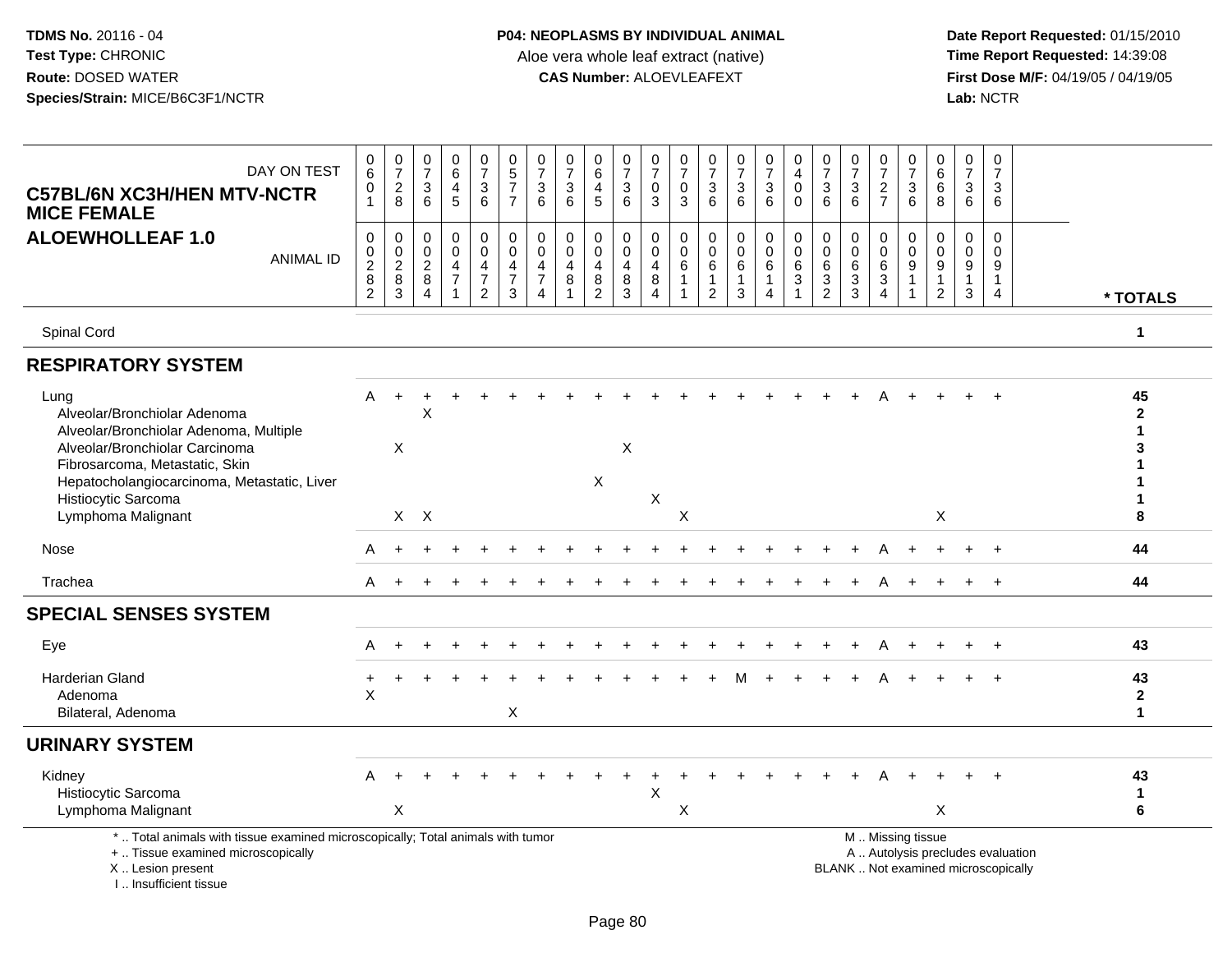**Date Report Requested:** 01/15/2010 **First Dose M/F:** 04/19/05 / 04/19/05<br>Lab: NCTR **Lab:** NCTR

| DAY ON TEST<br><b>C57BL/6N XC3H/HEN MTV-NCTR</b><br><b>MICE FEMALE</b> | 0<br>$\overline{6}$<br>$\mathbf 0$                  | $\frac{0}{7}$<br>$_{\rm 8}^2$          | $\frac{0}{7}$<br>$\frac{3}{6}$       | $\begin{matrix} 0 \\ 6 \\ 4 \end{matrix}$<br>5                   | 0<br>$\overline{z}$<br>$\frac{1}{3}$<br>6                    | $\begin{array}{c} 0 \\ 5 \\ 7 \end{array}$<br>$\overline{7}$                    | $\frac{0}{7}$<br>$\ensuremath{\mathsf{3}}$<br>6              | $\frac{0}{7}$<br>$\sqrt{3}$<br>6 | $\begin{matrix} 0 \\ 6 \end{matrix}$<br>$\overline{4}$<br>5 | $\frac{0}{7}$<br>3<br>6                            | 0<br>$\overline{7}$<br>$\pmb{0}$<br>3            | $\frac{0}{7}$<br>0<br>3 | $\frac{0}{7}$<br>$\ensuremath{\mathsf{3}}$<br>6         | $\frac{0}{7}$<br>$\frac{1}{3}$<br>$6\phantom{1}$ | $\frac{0}{7}$<br>$\sqrt{3}$<br>$\,6\,$             | 0<br>$\overline{4}$ <sub>0</sub><br>$\pmb{0}$  | $\frac{0}{7}$<br>$\mathbf{3}$<br>6             | $\overline{z}$<br>$\ensuremath{\mathsf{3}}$<br>$6\phantom{1}$ | 0<br>$\overline{ }$<br>$\overline{c}$<br>$\overline{ }$     | 0<br>$\overline{z}$<br>$\mathbf{3}$<br>6 | $\begin{matrix}0\\6\end{matrix}$<br>$\,6\,$<br>8            | 0<br>$\overline{z}$<br>$\ensuremath{\mathsf{3}}$<br>6 | 3<br>6      |          |  |
|------------------------------------------------------------------------|-----------------------------------------------------|----------------------------------------|--------------------------------------|------------------------------------------------------------------|--------------------------------------------------------------|---------------------------------------------------------------------------------|--------------------------------------------------------------|----------------------------------|-------------------------------------------------------------|----------------------------------------------------|--------------------------------------------------|-------------------------|---------------------------------------------------------|--------------------------------------------------|----------------------------------------------------|------------------------------------------------|------------------------------------------------|---------------------------------------------------------------|-------------------------------------------------------------|------------------------------------------|-------------------------------------------------------------|-------------------------------------------------------|-------------|----------|--|
| <b>ALOEWHOLLEAF 1.0</b><br>ANIMAL ID                                   | 0<br>$\mathbf 0$<br>$\frac{2}{8}$<br>$\overline{2}$ | 0<br>$\mathsf 0$<br>$\frac{2}{8}$<br>3 | 0<br>$\frac{0}{2}$<br>$\overline{4}$ | $\begin{matrix} 0 \\ 0 \\ 4 \end{matrix}$<br>$\overline{ }$<br>1 | 0<br>0<br>$\overline{4}$<br>$\overline{ }$<br>$\overline{2}$ | $_{\rm 0}^{\rm 0}$<br>$\overline{\mathbf{4}}$<br>$\overline{ }$<br>$\mathbf{3}$ | 0<br>$\mathsf 0$<br>$\overline{\mathbf{4}}$<br>$\rightarrow$ | $\overline{\mathbf{4}}$<br>8     | $\pmb{0}$<br>$\mathbf 0$<br>$\overline{4}$<br>$\frac{8}{2}$ | 0<br>0<br>$\overline{\mathbf{4}}$<br>$\frac{8}{3}$ | $\mathbf 0$<br>$\overline{\mathbf{4}}$<br>$\, 8$ | 6                       | $\begin{array}{c} 0 \\ 6 \end{array}$<br>$\overline{c}$ | 0<br>$\begin{array}{c} 0 \\ 6 \end{array}$<br>3  | $\begin{smallmatrix}0\0\0\6\end{smallmatrix}$<br>4 | $\begin{matrix} 0 \\ 0 \\ 6 \\ 3 \end{matrix}$ | 0<br>$\pmb{0}$<br>$\,6$<br>3<br>$\overline{c}$ | 6<br>3<br>3                                                   | $_0^0$<br>$6\overline{6}$<br>$\ensuremath{\mathsf{3}}$<br>4 | 0<br>9                                   | 0<br>$\boldsymbol{0}$<br>$\boldsymbol{9}$<br>$\overline{2}$ | 0<br>$\mathbf 0$<br>$\boldsymbol{9}$<br>3             | 9<br>4      | * TOTALS |  |
| <b>Urinary Bladder</b><br>Histiocytic Sarcoma<br>Lymphoma Malignant    | A                                                   |                                        |                                      |                                                                  |                                                              |                                                                                 |                                                              |                                  |                                                             |                                                    | X                                                | X                       |                                                         |                                                  |                                                    |                                                |                                                |                                                               | Α                                                           | ÷                                        |                                                             |                                                       | $\div$      | 43<br>3  |  |
| <b>SYSTEMIC LESIONS</b>                                                |                                                     |                                        |                                      |                                                                  |                                                              |                                                                                 |                                                              |                                  |                                                             |                                                    |                                                  |                         |                                                         |                                                  |                                                    |                                                |                                                |                                                               |                                                             |                                          |                                                             |                                                       |             |          |  |
| Multiple Organ<br>Histiocytic Sarcoma<br>Lymphoma Malignant            | X.                                                  | X                                      | X                                    |                                                                  | X                                                            |                                                                                 |                                                              |                                  |                                                             |                                                    | X                                                | v                       |                                                         |                                                  |                                                    |                                                |                                                |                                                               | X                                                           |                                          | X                                                           | $+$                                                   | $\div$<br>X | 48<br>20 |  |
|                                                                        |                                                     |                                        |                                      |                                                                  |                                                              |                                                                                 |                                                              |                                  |                                                             |                                                    |                                                  |                         |                                                         |                                                  |                                                    |                                                |                                                |                                                               |                                                             |                                          |                                                             |                                                       |             |          |  |

\* .. Total animals with tissue examined microscopically; Total animals with tumor

+ .. Tissue examined microscopically

X .. Lesion present

I .. Insufficient tissue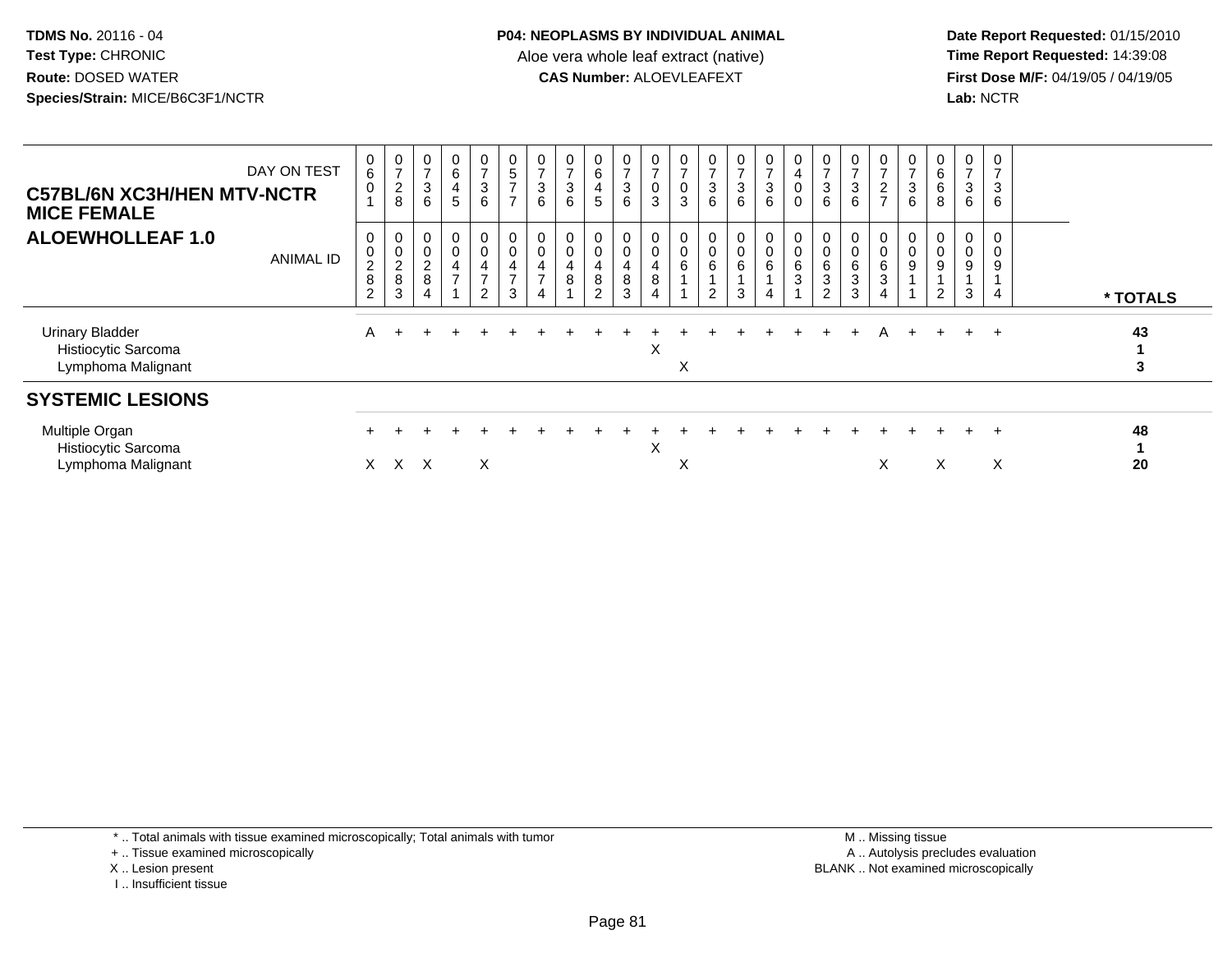**Date Report Requested:** 01/15/2010 **First Dose M/F:** 04/19/05 / 04/19/05<br>Lab: NCTR **Lab:** NCTR

| <b>C57BL/6N XC3H/HEN MTV-NCTR</b><br><b>MICE FEMALE</b> | DAY ON TEST      | $\frac{0}{7}$<br>6                                       | $\begin{array}{c} 0 \\ 7 \end{array}$<br>$\frac{3}{6}$      | $\frac{0}{7}$<br>3<br>6                                   | $\begin{smallmatrix}0\\7\end{smallmatrix}$<br>$\frac{3}{6}$ | $\frac{0}{7}$<br>$\ensuremath{\mathsf{3}}$<br>6                  | $\frac{0}{7}$<br>$\ensuremath{\mathsf{3}}$<br>6 | $_{6}^{\rm 0}$<br>$\frac{4}{7}$                                   | $\begin{array}{c} 0 \\ 7 \end{array}$<br>$\overline{3}$<br>6                  | $\frac{0}{7}$<br>$\frac{3}{6}$           | $\begin{array}{c} 0 \\ 7 \end{array}$<br>$\mathsf{O}\xspace$<br>2     | $\frac{0}{7}$<br>$\sqrt{3}$<br>6                           | $\frac{0}{7}$<br>$\mathsf 3$<br>6                                                 | $\frac{0}{7}$<br>6                                             | $\frac{0}{7}$<br>$\overline{3}$<br>$\overline{4}$              | 0736           | $\begin{array}{c} 0 \\ 7 \end{array}$<br>$\frac{3}{6}$ | $\frac{0}{7}$<br>$\mathbf 3$<br>6                              | $\begin{array}{c} 0 \\ 7 \end{array}$<br>$\mathbf{3}$<br>6                          | $\begin{array}{c} 0 \\ 6 \\ 5 \end{array}$<br>$\mathbf{1}$ | 0736           | $\begin{array}{c} 0 \\ 6 \\ 7 \end{array}$<br>5                      | $\frac{0}{7}$<br>$\mathsf 3$<br>6                               | $\begin{smallmatrix} 0\\7 \end{smallmatrix}$<br>$\ensuremath{\mathsf{3}}$<br>6         | $\frac{0}{7}$<br>$\mathbf{3}$<br>6                                  | $\begin{smallmatrix} 0\\7 \end{smallmatrix}$<br>$\mathbf{3}$<br>6                      |                         |
|---------------------------------------------------------|------------------|----------------------------------------------------------|-------------------------------------------------------------|-----------------------------------------------------------|-------------------------------------------------------------|------------------------------------------------------------------|-------------------------------------------------|-------------------------------------------------------------------|-------------------------------------------------------------------------------|------------------------------------------|-----------------------------------------------------------------------|------------------------------------------------------------|-----------------------------------------------------------------------------------|----------------------------------------------------------------|----------------------------------------------------------------|----------------|--------------------------------------------------------|----------------------------------------------------------------|-------------------------------------------------------------------------------------|------------------------------------------------------------|----------------|----------------------------------------------------------------------|-----------------------------------------------------------------|----------------------------------------------------------------------------------------|---------------------------------------------------------------------|----------------------------------------------------------------------------------------|-------------------------|
| <b>ALOEWHOLLEAF 2.0</b>                                 | <b>ANIMAL ID</b> | $\boldsymbol{0}$<br>$\overline{0}$<br>1<br>$\frac{2}{1}$ | $\mathsf{O}\xspace$<br>$\overline{0}$<br>1<br>$\frac{2}{2}$ | $\mathbf 0$<br>$\pmb{0}$<br>$\mathbf{1}$<br>$\frac{2}{3}$ | $_{\rm 0}^{\rm 0}$<br>$\mathbf{1}$<br>$\frac{2}{4}$         | $\mathbf 0$<br>$\overline{0}$<br>$\frac{2}{9}$<br>$\overline{1}$ | 0<br>0<br>2<br>9<br>2                           | $\pmb{0}$<br>$\begin{smallmatrix} 0\\2\\9 \end{smallmatrix}$<br>3 | $\mathsf{O}\xspace$<br>$\mathsf{O}\xspace$<br>$\frac{2}{9}$<br>$\overline{4}$ | $\pmb{0}$<br>$\pmb{0}$<br>$\overline{3}$ | $\mathbf 0$<br>$\ddot{\mathbf{0}}$<br>$\overline{3}$<br>$\frac{1}{2}$ | $\pmb{0}$<br>$\frac{0}{3}$<br>$\mathbf{1}$<br>$\mathbf{3}$ | $\pmb{0}$<br>$\boldsymbol{0}$<br>$\overline{3}$<br>$\mathbf{1}$<br>$\overline{4}$ | $\begin{matrix} 0 \\ 0 \\ 3 \\ 2 \end{matrix}$<br>$\mathbf{1}$ | $\mathbf 0$<br>$\begin{array}{c} 0 \\ 3 \\ 2 \\ 2 \end{array}$ | 00323          | $0003$<br>$24$                                         | $\mathbf 0$<br>$\mathbf 0$<br>$\overline{4}$<br>$\mathfrak{Z}$ | $\boldsymbol{0}$<br>$\pmb{0}$<br>$\overline{4}$<br>$\overline{3}$<br>$\overline{2}$ | 0<br>$\mathsf{O}\xspace$<br>$\frac{4}{3}$                  | $0004$<br>$34$ | $_{\rm 0}^{\rm 0}$<br>$\overline{4}$<br>$\overline{\mathbf{r}}$<br>1 | $\mathbf 0$<br>$\mathbf 0$<br>4<br>$\overline{a}$<br>$\sqrt{2}$ | $\mathbf 0$<br>$\ddot{\mathbf{0}}$<br>$\overline{4}$<br>$\overline{4}$<br>$\mathbf{3}$ | $\mathbf 0$<br>$\mathbf 0$<br>$\overline{4}$<br>$\overline{4}$<br>4 | $\mathbf 0$<br>$\mathsf{O}\xspace$<br>$\overline{5}$<br>$\overline{a}$<br>$\mathbf{1}$ | females<br>$($ cont $)$ |
| <b>ALIMENTARY SYSTEM</b>                                |                  |                                                          |                                                             |                                                           |                                                             |                                                                  |                                                 |                                                                   |                                                                               |                                          |                                                                       |                                                            |                                                                                   |                                                                |                                                                |                |                                                        |                                                                |                                                                                     |                                                            |                |                                                                      |                                                                 |                                                                                        |                                                                     |                                                                                        |                         |
| Esophagus                                               |                  |                                                          |                                                             |                                                           |                                                             |                                                                  |                                                 |                                                                   |                                                                               |                                          |                                                                       |                                                            |                                                                                   |                                                                | Α                                                              |                |                                                        |                                                                |                                                                                     |                                                            |                |                                                                      |                                                                 |                                                                                        |                                                                     |                                                                                        |                         |
| Gallbladder<br>Lymphoma Malignant                       |                  |                                                          |                                                             |                                                           |                                                             |                                                                  |                                                 |                                                                   |                                                                               |                                          |                                                                       |                                                            |                                                                                   |                                                                |                                                                |                |                                                        |                                                                |                                                                                     |                                                            |                |                                                                      |                                                                 |                                                                                        |                                                                     |                                                                                        |                         |
| Intestine Large, Ascending Colon                        |                  |                                                          |                                                             |                                                           |                                                             |                                                                  |                                                 |                                                                   |                                                                               |                                          |                                                                       |                                                            |                                                                                   |                                                                | Α                                                              |                |                                                        |                                                                |                                                                                     |                                                            |                |                                                                      |                                                                 |                                                                                        |                                                                     | $\overline{+}$                                                                         |                         |
| Intestine Large, Cecum<br>Lymphoma Malignant            |                  |                                                          |                                                             |                                                           |                                                             |                                                                  |                                                 |                                                                   |                                                                               |                                          |                                                                       |                                                            |                                                                                   |                                                                |                                                                |                |                                                        |                                                                |                                                                                     |                                                            |                |                                                                      |                                                                 |                                                                                        |                                                                     |                                                                                        |                         |
| Intestine Large, Descending Colon                       |                  |                                                          |                                                             |                                                           |                                                             |                                                                  |                                                 |                                                                   |                                                                               |                                          |                                                                       |                                                            |                                                                                   |                                                                | Α                                                              |                |                                                        |                                                                |                                                                                     |                                                            |                |                                                                      |                                                                 |                                                                                        |                                                                     | $+$                                                                                    |                         |
| Intestine Large, Rectum<br>Lymphoma Malignant           |                  |                                                          |                                                             |                                                           |                                                             |                                                                  |                                                 |                                                                   |                                                                               |                                          |                                                                       |                                                            |                                                                                   |                                                                |                                                                |                |                                                        |                                                                |                                                                                     |                                                            |                |                                                                      |                                                                 |                                                                                        |                                                                     |                                                                                        |                         |
| Intestine Large, Transverse Colon                       |                  |                                                          |                                                             |                                                           |                                                             |                                                                  |                                                 |                                                                   |                                                                               |                                          |                                                                       |                                                            |                                                                                   |                                                                |                                                                |                |                                                        |                                                                |                                                                                     |                                                            |                |                                                                      |                                                                 |                                                                                        |                                                                     |                                                                                        |                         |
| Intestine Small, Duodenum<br>Adenoma                    |                  | +<br>$\mathsf{X}$                                        |                                                             |                                                           |                                                             |                                                                  |                                                 |                                                                   |                                                                               |                                          |                                                                       |                                                            |                                                                                   |                                                                |                                                                |                |                                                        |                                                                |                                                                                     |                                                            |                |                                                                      |                                                                 |                                                                                        |                                                                     |                                                                                        |                         |
| Intestine Small, Ileum<br>Lymphoma Malignant            |                  |                                                          |                                                             |                                                           |                                                             |                                                                  |                                                 |                                                                   |                                                                               |                                          |                                                                       |                                                            |                                                                                   |                                                                | Α                                                              | $\ddot{}$<br>X |                                                        |                                                                |                                                                                     |                                                            |                |                                                                      |                                                                 |                                                                                        |                                                                     |                                                                                        |                         |
| Intestine Small, Jejunum                                |                  |                                                          |                                                             |                                                           |                                                             |                                                                  |                                                 |                                                                   |                                                                               |                                          |                                                                       |                                                            |                                                                                   |                                                                | Α                                                              |                |                                                        |                                                                |                                                                                     |                                                            |                |                                                                      |                                                                 |                                                                                        |                                                                     | $+$                                                                                    |                         |
| Liver<br>Hepatocellular Adenoma<br>Histiocytic Sarcoma  |                  |                                                          | $\div$                                                      |                                                           |                                                             | $\ddot{}$<br>X                                                   |                                                 |                                                                   |                                                                               |                                          |                                                                       |                                                            |                                                                                   |                                                                |                                                                |                |                                                        |                                                                |                                                                                     |                                                            |                |                                                                      |                                                                 |                                                                                        |                                                                     |                                                                                        |                         |

\* .. Total animals with tissue examined microscopically; Total animals with tumor

+ .. Tissue examined microscopically

X .. Lesion present

I .. Insufficient tissue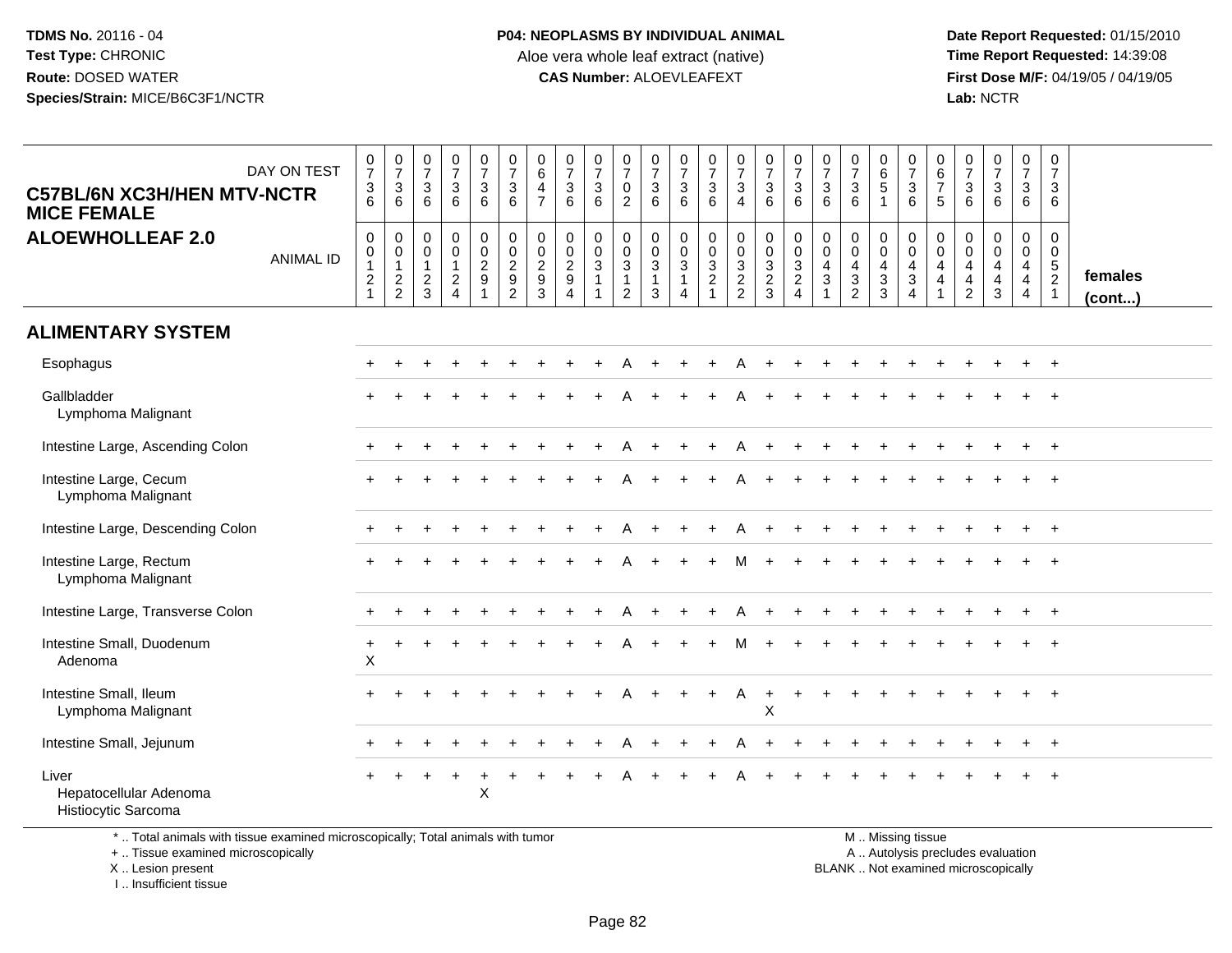| DAY ON TEST<br><b>C57BL/6N XC3H/HEN MTV-NCTR</b><br><b>MICE FEMALE</b>                                                                                               | $\frac{0}{7}$<br>$\frac{3}{6}$                          | $\begin{array}{c} 0 \\ 7 \end{array}$<br>3<br>6   | $\frac{0}{7}$<br>$\sqrt{3}$<br>6        | $\begin{smallmatrix}0\\7\end{smallmatrix}$<br>$\frac{3}{6}$         | $\begin{array}{c} 0 \\ 7 \end{array}$<br>$\ensuremath{\mathsf{3}}$<br>6 | $\begin{array}{c} 0 \\ 7 \end{array}$<br>$\mathbf{3}$<br>6     | 0<br>$\overline{6}$<br>$\overline{4}$<br>$\overline{7}$ | $\frac{0}{7}$<br>$\sqrt{3}$<br>6                                                    | $\frac{0}{7}$<br>3<br>6                        | $\frac{0}{7}$<br>$\frac{0}{2}$                                   | $\frac{0}{7}$<br>$\frac{3}{6}$                                                          | 0<br>$\overline{7}$<br>$\sqrt{3}$<br>6              | $\frac{0}{7}$<br>$\sqrt{3}$<br>6                          | $\frac{0}{7}$<br>$\mathbf{3}$<br>$\overline{4}$  | $\begin{array}{c} 0 \\ 7 \end{array}$<br>3<br>6            | $\begin{array}{c} 0 \\ 7 \end{array}$<br>$\mathbf{3}$<br>6     | $\frac{0}{7}$<br>$\mathbf{3}$<br>6    | $\begin{array}{c} 0 \\ 7 \end{array}$<br>$\ensuremath{\mathsf{3}}$<br>6 | 0<br>$6\phantom{a}$<br>$\sqrt{5}$<br>$\mathbf{1}$                    | $\frac{0}{7}$<br>$\sqrt{3}$<br>6                              | 0<br>$6\overline{6}$<br>$\overline{7}$<br>5                                   | $\frac{0}{7}$<br>3<br>6                             | $\frac{0}{7}$<br>$\ensuremath{\mathsf{3}}$<br>6                          | 0<br>$\overline{7}$<br>$\ensuremath{\mathsf{3}}$<br>6                               | $\mathbf 0$<br>$\overline{7}$<br>3<br>6             |                         |
|----------------------------------------------------------------------------------------------------------------------------------------------------------------------|---------------------------------------------------------|---------------------------------------------------|-----------------------------------------|---------------------------------------------------------------------|-------------------------------------------------------------------------|----------------------------------------------------------------|---------------------------------------------------------|-------------------------------------------------------------------------------------|------------------------------------------------|------------------------------------------------------------------|-----------------------------------------------------------------------------------------|-----------------------------------------------------|-----------------------------------------------------------|--------------------------------------------------|------------------------------------------------------------|----------------------------------------------------------------|---------------------------------------|-------------------------------------------------------------------------|----------------------------------------------------------------------|---------------------------------------------------------------|-------------------------------------------------------------------------------|-----------------------------------------------------|--------------------------------------------------------------------------|-------------------------------------------------------------------------------------|-----------------------------------------------------|-------------------------|
| <b>ALOEWHOLLEAF 2.0</b><br><b>ANIMAL ID</b>                                                                                                                          | $\pmb{0}$<br>$\pmb{0}$<br>$\mathbf{1}$<br>$\frac{2}{1}$ | 0<br>$\mathbf 0$<br>$\mathbf{1}$<br>$\frac{2}{2}$ | 0<br>0<br>$\mathbf{1}$<br>$\frac{2}{3}$ | $\mathsf 0$<br>$\ddot{\mathbf{0}}$<br>$\mathbf{1}$<br>$\frac{2}{4}$ | $\pmb{0}$<br>$\overline{0}$<br>$\frac{2}{9}$<br>$\overline{\mathbf{1}}$ | $\mathbf 0$<br>$\begin{array}{c} 0 \\ 2 \\ 9 \\ 2 \end{array}$ | 0<br>$\boldsymbol{0}$<br>$\overline{c}$<br>9<br>3       | $\pmb{0}$<br>$\overline{0}$<br>$\overline{2}$<br>$\boldsymbol{9}$<br>$\overline{A}$ | 0<br>$\pmb{0}$<br>$\mathbf{3}$<br>$\mathbf{1}$ | 0<br>$\pmb{0}$<br>$\mathbf{3}$<br>$\mathbf{1}$<br>$\overline{c}$ | $\mathbf 0$<br>$\mathbf 0$<br>$\ensuremath{\mathsf{3}}$<br>$\mathbf{1}$<br>$\mathbf{3}$ | 0<br>$\pmb{0}$<br>$\mathbf{3}$<br>$\mathbf{1}$<br>4 | $\mathbf 0$<br>$\mathbf 0$<br>$\sqrt{3}$<br>$\frac{2}{1}$ | 0<br>$\mathbf 0$<br>$\mathbf 3$<br>$\frac{2}{2}$ | $\pmb{0}$<br>$\overline{0}$<br>$\sqrt{3}$<br>$\frac{2}{3}$ | $\begin{smallmatrix}0\\0\\3\end{smallmatrix}$<br>$\frac{2}{4}$ | 0<br>$\mathbf 0$<br>4<br>$\mathbf{3}$ | $\mathbf 0$<br>$\pmb{0}$<br>$\overline{4}$<br>$\frac{3}{2}$             | 0<br>$\mathbf 0$<br>$\overline{4}$<br>$\mathbf{3}$<br>$\overline{3}$ | $\mathbf 0$<br>$\mathbf 0$<br>$\overline{4}$<br>$\frac{3}{4}$ | 0<br>$\mathbf 0$<br>$\overline{4}$<br>$\overline{\mathbf{4}}$<br>$\mathbf{1}$ | 0<br>$\mathbf 0$<br>$\overline{4}$<br>$\frac{4}{2}$ | 0<br>$\pmb{0}$<br>$\overline{4}$<br>$\frac{4}{3}$                        | $\mathbf 0$<br>$\overline{0}$<br>$\overline{4}$<br>$\overline{4}$<br>$\overline{4}$ | $\mathbf 0$<br>$\mathsf{O}\xspace$<br>$\frac{5}{2}$ | females<br>$($ cont $)$ |
| Leukemia<br>Lymphoma Malignant<br>Osteosarcoma, Metastatic, Bone, Femur                                                                                              |                                                         |                                                   |                                         |                                                                     |                                                                         |                                                                |                                                         |                                                                                     |                                                |                                                                  | $\boldsymbol{\mathsf{X}}$                                                               |                                                     |                                                           |                                                  |                                                            |                                                                |                                       |                                                                         |                                                                      |                                                               |                                                                               |                                                     |                                                                          |                                                                                     |                                                     |                         |
| Mesentery<br>Osteosarcoma, Metastatic, Bone, Femur                                                                                                                   |                                                         | $+$                                               | $+$                                     |                                                                     | $+$                                                                     | $+$                                                            |                                                         |                                                                                     |                                                |                                                                  |                                                                                         | $+$                                                 |                                                           | $\ddot{}$                                        |                                                            |                                                                |                                       | $+$                                                                     |                                                                      |                                                               |                                                                               |                                                     |                                                                          | $+$                                                                                 |                                                     |                         |
| Pancreas<br>Lymphoma Malignant                                                                                                                                       |                                                         |                                                   |                                         |                                                                     |                                                                         |                                                                |                                                         |                                                                                     |                                                |                                                                  |                                                                                         |                                                     |                                                           |                                                  |                                                            |                                                                |                                       |                                                                         |                                                                      |                                                               |                                                                               |                                                     |                                                                          |                                                                                     |                                                     |                         |
| Salivary Glands<br>Lymphoma Malignant                                                                                                                                |                                                         |                                                   |                                         |                                                                     |                                                                         |                                                                |                                                         |                                                                                     |                                                |                                                                  |                                                                                         |                                                     |                                                           |                                                  |                                                            |                                                                |                                       |                                                                         |                                                                      |                                                               |                                                                               | X                                                   |                                                                          |                                                                                     | $\ddot{}$<br>$\boldsymbol{\mathsf{X}}$              |                         |
| Stomach, Forestomach<br>Squamous Cell Papilloma                                                                                                                      |                                                         |                                                   |                                         |                                                                     | X                                                                       |                                                                |                                                         |                                                                                     |                                                |                                                                  |                                                                                         |                                                     |                                                           |                                                  |                                                            |                                                                |                                       |                                                                         | Χ                                                                    |                                                               |                                                                               |                                                     |                                                                          |                                                                                     |                                                     |                         |
| Stomach, Glandular                                                                                                                                                   |                                                         |                                                   |                                         |                                                                     |                                                                         |                                                                |                                                         |                                                                                     |                                                |                                                                  |                                                                                         |                                                     |                                                           |                                                  |                                                            |                                                                |                                       |                                                                         |                                                                      |                                                               |                                                                               |                                                     |                                                                          |                                                                                     | $+$                                                 |                         |
| <b>CARDIOVASCULAR SYSTEM</b>                                                                                                                                         |                                                         |                                                   |                                         |                                                                     |                                                                         |                                                                |                                                         |                                                                                     |                                                |                                                                  |                                                                                         |                                                     |                                                           |                                                  |                                                            |                                                                |                                       |                                                                         |                                                                      |                                                               |                                                                               |                                                     |                                                                          |                                                                                     |                                                     |                         |
| <b>Blood Vessel</b>                                                                                                                                                  |                                                         |                                                   |                                         |                                                                     |                                                                         |                                                                |                                                         |                                                                                     |                                                |                                                                  |                                                                                         |                                                     |                                                           |                                                  |                                                            |                                                                |                                       |                                                                         |                                                                      |                                                               |                                                                               |                                                     |                                                                          |                                                                                     |                                                     |                         |
| Heart<br>Histiocytic Sarcoma<br>Osteosarcoma, Metastatic, Bone, Femur                                                                                                |                                                         |                                                   |                                         |                                                                     |                                                                         |                                                                |                                                         |                                                                                     |                                                |                                                                  |                                                                                         |                                                     |                                                           |                                                  |                                                            |                                                                |                                       |                                                                         |                                                                      |                                                               |                                                                               |                                                     |                                                                          |                                                                                     |                                                     |                         |
| <b>ENDOCRINE SYSTEM</b>                                                                                                                                              |                                                         |                                                   |                                         |                                                                     |                                                                         |                                                                |                                                         |                                                                                     |                                                |                                                                  |                                                                                         |                                                     |                                                           |                                                  |                                                            |                                                                |                                       |                                                                         |                                                                      |                                                               |                                                                               |                                                     |                                                                          |                                                                                     |                                                     |                         |
| <b>Adrenal Cortex</b><br>Histiocytic Sarcoma                                                                                                                         |                                                         |                                                   |                                         |                                                                     |                                                                         |                                                                |                                                         |                                                                                     |                                                |                                                                  |                                                                                         |                                                     |                                                           |                                                  |                                                            |                                                                |                                       |                                                                         |                                                                      |                                                               |                                                                               |                                                     |                                                                          |                                                                                     |                                                     |                         |
| *  Total animals with tissue examined microscopically; Total animals with tumor<br>+  Tissue examined microscopically<br>X  Lesion present<br>L. Insufficient tissue |                                                         |                                                   |                                         |                                                                     |                                                                         |                                                                |                                                         |                                                                                     |                                                |                                                                  |                                                                                         |                                                     |                                                           |                                                  |                                                            |                                                                |                                       |                                                                         |                                                                      | M  Missing tissue                                             |                                                                               |                                                     | A  Autolysis precludes evaluation<br>BLANK  Not examined microscopically |                                                                                     |                                                     |                         |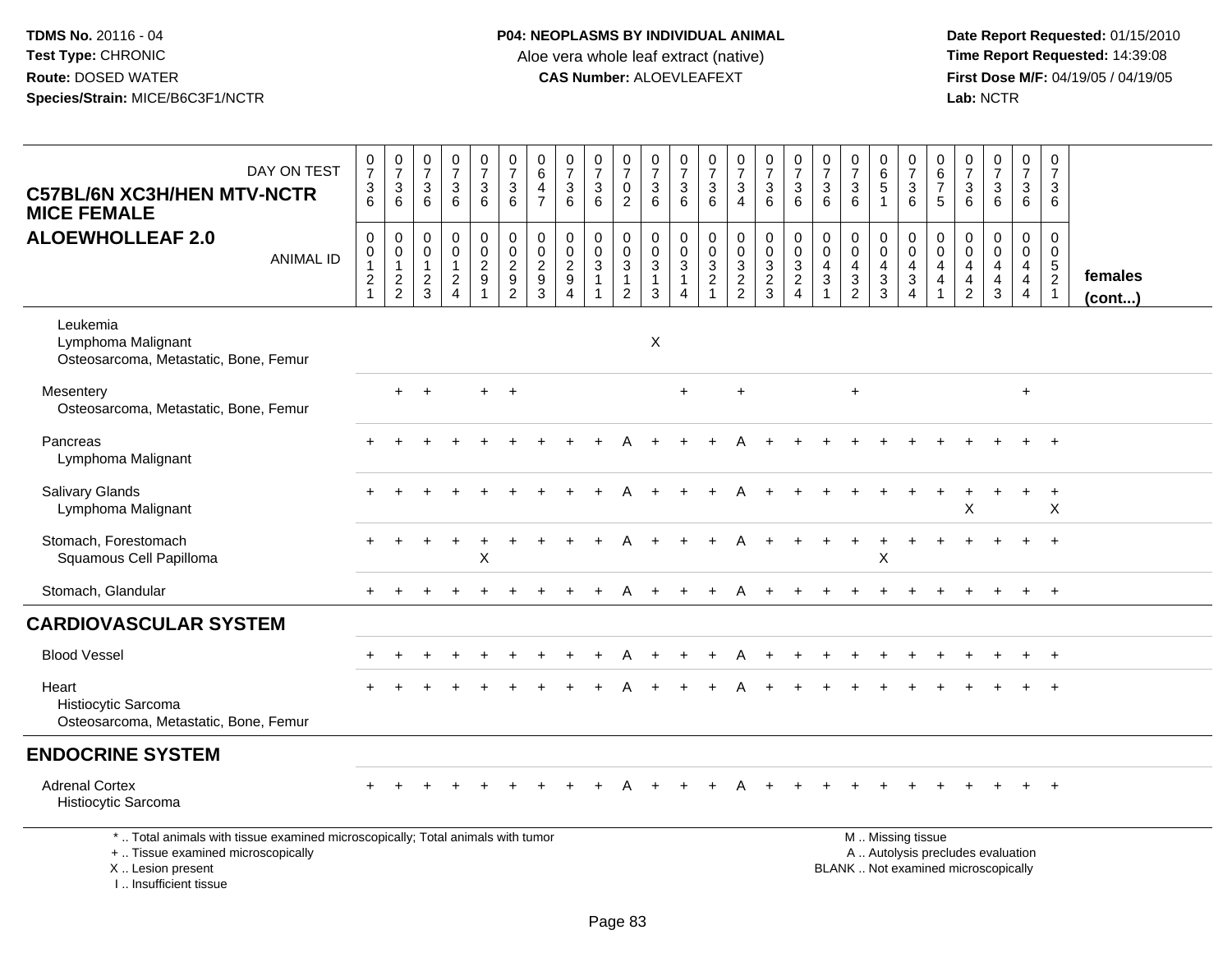**Date Report Requested:** 01/15/2010 **First Dose M/F:** 04/19/05 / 04/19/05<br>Lab: NCTR **Lab:** NCTR

| <b>C57BL/6N XC3H/HEN MTV-NCTR</b><br><b>MICE FEMALE</b>                                                               | DAY ON TEST      | $\frac{0}{7}$<br>$\frac{3}{6}$                                           | $\begin{array}{c} 0 \\ 7 \end{array}$<br>$\mathsf 3$<br>6           | $\frac{0}{7}$<br>$\mathbf{3}$<br>6                    | 0<br>$\overline{7}$<br>$\mathbf{3}$<br>6                         | $\frac{0}{7}$<br>$\sqrt{3}$<br>6    | $\frac{0}{7}$<br>$\mathbf{3}$<br>$6\phantom{1}$                                | $\pmb{0}$<br>$6\phantom{a}$<br>$\overline{\mathbf{4}}$<br>$\overline{7}$ | $\frac{0}{7}$<br>3<br>6                                | $\frac{0}{7}$<br>$\mathbf 3$<br>6                                         | $\frac{0}{7}$<br>$\mathbf 0$<br>2                                                   | $\frac{0}{7}$<br>$\mathbf{3}$<br>6                                 | $\frac{0}{7}$<br>$\sqrt{3}$<br>6                                                  | $\frac{0}{7}$<br>$\mathbf{3}$<br>6        | $\frac{0}{7}$<br>$\mathbf{3}$<br>$\overline{4}$ | $\begin{smallmatrix}0\\7\end{smallmatrix}$<br>$\mathbf{3}$<br>6            | $\begin{array}{c} 0 \\ 7 \end{array}$<br>$\sqrt{3}$<br>6                          | $\frac{0}{7}$<br>3<br>6                 | $\frac{0}{7}$<br>$\ensuremath{\mathsf{3}}$<br>6             | $_{6}^{\rm 0}$<br>$\overline{5}$<br>$\overline{1}$     | $\frac{0}{7}$<br>$\ensuremath{\mathsf{3}}$<br>6                               | 0<br>$6\phantom{a}$<br>$\overline{7}$<br>5                     | $\frac{0}{7}$<br>3<br>6                                                          | $\begin{array}{c} 0 \\ 7 \end{array}$<br>$\sqrt{3}$<br>6            | $\begin{array}{c} 0 \\ 7 \end{array}$<br>$\mathbf{3}$<br>6 | $\pmb{0}$<br>$\overline{7}$<br>3<br>6                             |                   |
|-----------------------------------------------------------------------------------------------------------------------|------------------|--------------------------------------------------------------------------|---------------------------------------------------------------------|-------------------------------------------------------|------------------------------------------------------------------|-------------------------------------|--------------------------------------------------------------------------------|--------------------------------------------------------------------------|--------------------------------------------------------|---------------------------------------------------------------------------|-------------------------------------------------------------------------------------|--------------------------------------------------------------------|-----------------------------------------------------------------------------------|-------------------------------------------|-------------------------------------------------|----------------------------------------------------------------------------|-----------------------------------------------------------------------------------|-----------------------------------------|-------------------------------------------------------------|--------------------------------------------------------|-------------------------------------------------------------------------------|----------------------------------------------------------------|----------------------------------------------------------------------------------|---------------------------------------------------------------------|------------------------------------------------------------|-------------------------------------------------------------------|-------------------|
| <b>ALOEWHOLLEAF 2.0</b>                                                                                               | <b>ANIMAL ID</b> | $\pmb{0}$<br>$\pmb{0}$<br>$\mathbf{1}$<br>$\overline{c}$<br>$\mathbf{1}$ | $\mathsf{O}\xspace$<br>$\mathbf 0$<br>$\mathbf{1}$<br>$\frac{2}{2}$ | $\pmb{0}$<br>$\,0\,$<br>$\mathbf{1}$<br>$\frac{2}{3}$ | $\mathbf 0$<br>0<br>$\mathbf{1}$<br>$\sqrt{2}$<br>$\overline{4}$ | $_{\rm 0}^{\rm 0}$<br>$\frac{2}{9}$ | $\pmb{0}$<br>$\pmb{0}$<br>$\overline{2}$<br>$\boldsymbol{9}$<br>$\overline{2}$ | $\begin{array}{c} 0 \\ 0 \\ 2 \\ 9 \end{array}$<br>$\mathbf{3}$          | $\mathbf 0$<br>$\mathbf 0$<br>$\overline{2}$<br>9<br>4 | $\pmb{0}$<br>$\ddot{\mathbf{0}}$<br>$\overline{3}$<br>$\overline{1}$<br>1 | $\mathsf{O}$<br>$\boldsymbol{0}$<br>$\overline{3}$<br>$\mathbf 1$<br>$\overline{2}$ | $\begin{smallmatrix}0\\0\\3\end{smallmatrix}$<br>$\mathbf{1}$<br>3 | $\pmb{0}$<br>$\pmb{0}$<br>$\overline{3}$<br>$\mathbf 1$<br>$\boldsymbol{\Lambda}$ | $\mathbf 0$<br>$\pmb{0}$<br>$\frac{3}{2}$ | $\mathbf 0$<br>$\mathbf 0$<br>$\frac{3}{2}$     | $\boldsymbol{0}$<br>$\mathsf{O}\xspace$<br>$\overline{3}$<br>$\frac{2}{3}$ | $\pmb{0}$<br>$\overline{0}$<br>$\overline{3}$<br>$\overline{2}$<br>$\overline{4}$ | 0<br>$\mathbf 0$<br>$\overline{4}$<br>3 | $\pmb{0}$<br>$\pmb{0}$<br>$\overline{4}$<br>$\sqrt{3}$<br>2 | $\mathbf 0$<br>$\mathbf 0$<br>$\overline{4}$<br>3<br>3 | $\begin{smallmatrix}0\0\0\4\end{smallmatrix}$<br>$\sqrt{3}$<br>$\overline{4}$ | $\mathsf 0$<br>$\mathsf 0$<br>$\overline{4}$<br>$\overline{4}$ | $\mathbf 0$<br>$\mathbf 0$<br>$\overline{4}$<br>$\overline{4}$<br>$\overline{2}$ | $\mathbf 0$<br>$\mathbf 0$<br>$\overline{4}$<br>$\overline{4}$<br>3 | 0<br>$\mathbf 0$<br>4<br>$\overline{4}$<br>$\overline{4}$  | 0<br>$\mathbf 0$<br>$5\phantom{.0}$<br>$\sqrt{2}$<br>$\mathbf{1}$ | females<br>(cont) |
| Lymphoma Malignant                                                                                                    |                  |                                                                          |                                                                     |                                                       |                                                                  |                                     |                                                                                |                                                                          |                                                        |                                                                           |                                                                                     |                                                                    |                                                                                   |                                           |                                                 |                                                                            |                                                                                   |                                         |                                                             |                                                        |                                                                               |                                                                |                                                                                  |                                                                     |                                                            | $\sf X$                                                           |                   |
| Adrenal Medulla                                                                                                       |                  |                                                                          |                                                                     |                                                       |                                                                  |                                     |                                                                                |                                                                          |                                                        |                                                                           |                                                                                     |                                                                    |                                                                                   |                                           |                                                 |                                                                            |                                                                                   |                                         |                                                             |                                                        |                                                                               |                                                                |                                                                                  |                                                                     | $+$                                                        | $+$                                                               |                   |
| Islets, Pancreatic<br>Lymphoma Malignant                                                                              |                  |                                                                          |                                                                     | $\ddot{}$                                             | X                                                                |                                     |                                                                                |                                                                          |                                                        |                                                                           |                                                                                     |                                                                    |                                                                                   |                                           |                                                 |                                                                            |                                                                                   |                                         |                                                             |                                                        |                                                                               |                                                                |                                                                                  |                                                                     |                                                            | $\ddot{}$                                                         |                   |
| Parathyroid Gland                                                                                                     |                  |                                                                          |                                                                     |                                                       |                                                                  |                                     |                                                                                |                                                                          |                                                        |                                                                           |                                                                                     |                                                                    |                                                                                   |                                           |                                                 |                                                                            |                                                                                   |                                         |                                                             |                                                        |                                                                               |                                                                |                                                                                  |                                                                     |                                                            |                                                                   |                   |
| <b>Pituitary Gland</b><br>Leukemia<br>Pars Distalis, Adenoma                                                          |                  |                                                                          |                                                                     |                                                       |                                                                  | $\sf X$                             |                                                                                |                                                                          |                                                        | $\mathsf X$                                                               |                                                                                     |                                                                    |                                                                                   |                                           |                                                 |                                                                            |                                                                                   |                                         |                                                             |                                                        |                                                                               |                                                                |                                                                                  |                                                                     |                                                            |                                                                   |                   |
| <b>Thyroid Gland</b>                                                                                                  |                  | $+$                                                                      | $+$                                                                 |                                                       |                                                                  |                                     |                                                                                |                                                                          |                                                        |                                                                           | A                                                                                   | $+$                                                                | $\ddot{}$                                                                         | $\ddot{}$                                 | A                                               | $+$                                                                        |                                                                                   |                                         |                                                             |                                                        |                                                                               |                                                                |                                                                                  |                                                                     | $+$                                                        | $+$                                                               |                   |
| <b>GENERAL BODY SYSTEM</b>                                                                                            |                  |                                                                          |                                                                     |                                                       |                                                                  |                                     |                                                                                |                                                                          |                                                        |                                                                           |                                                                                     |                                                                    |                                                                                   |                                           |                                                 |                                                                            |                                                                                   |                                         |                                                             |                                                        |                                                                               |                                                                |                                                                                  |                                                                     |                                                            |                                                                   |                   |
| <b>NONE</b>                                                                                                           |                  |                                                                          |                                                                     |                                                       |                                                                  |                                     |                                                                                |                                                                          |                                                        |                                                                           |                                                                                     |                                                                    |                                                                                   |                                           |                                                 |                                                                            |                                                                                   |                                         |                                                             |                                                        |                                                                               |                                                                |                                                                                  |                                                                     |                                                            |                                                                   |                   |
| <b>GENITAL SYSTEM</b>                                                                                                 |                  |                                                                          |                                                                     |                                                       |                                                                  |                                     |                                                                                |                                                                          |                                                        |                                                                           |                                                                                     |                                                                    |                                                                                   |                                           |                                                 |                                                                            |                                                                                   |                                         |                                                             |                                                        |                                                                               |                                                                |                                                                                  |                                                                     |                                                            |                                                                   |                   |
| <b>Clitoral Gland</b><br>Histiocytic Sarcoma                                                                          |                  |                                                                          |                                                                     |                                                       |                                                                  |                                     |                                                                                |                                                                          |                                                        |                                                                           |                                                                                     |                                                                    |                                                                                   |                                           |                                                 |                                                                            |                                                                                   |                                         |                                                             |                                                        |                                                                               |                                                                |                                                                                  |                                                                     |                                                            | $+$                                                               |                   |
| Ovary<br>Cystadenoma<br>Granulosa Cell Tumor Benign<br>Histiocytic Sarcoma<br>Luteoma                                 |                  |                                                                          |                                                                     |                                                       |                                                                  |                                     |                                                                                |                                                                          |                                                        |                                                                           |                                                                                     |                                                                    |                                                                                   |                                           |                                                 |                                                                            |                                                                                   |                                         |                                                             |                                                        |                                                                               |                                                                |                                                                                  |                                                                     | $\ddot{}$                                                  | $\ddot{}$<br>X                                                    |                   |
| Lymphoma Malignant                                                                                                    |                  |                                                                          |                                                                     |                                                       |                                                                  |                                     |                                                                                |                                                                          |                                                        |                                                                           |                                                                                     |                                                                    |                                                                                   |                                           |                                                 |                                                                            |                                                                                   | $\pmb{\times}$                          |                                                             |                                                        |                                                                               |                                                                |                                                                                  |                                                                     |                                                            | X                                                                 |                   |
| *  Total animals with tissue examined microscopically; Total animals with tumor<br>+  Tissue examined microscopically |                  |                                                                          |                                                                     |                                                       |                                                                  |                                     |                                                                                |                                                                          |                                                        |                                                                           |                                                                                     |                                                                    |                                                                                   |                                           |                                                 |                                                                            |                                                                                   |                                         |                                                             |                                                        | M  Missing tissue<br>A  Autolysis precludes evaluation                        |                                                                |                                                                                  |                                                                     |                                                            |                                                                   |                   |

X .. Lesion present

I .. Insufficient tissue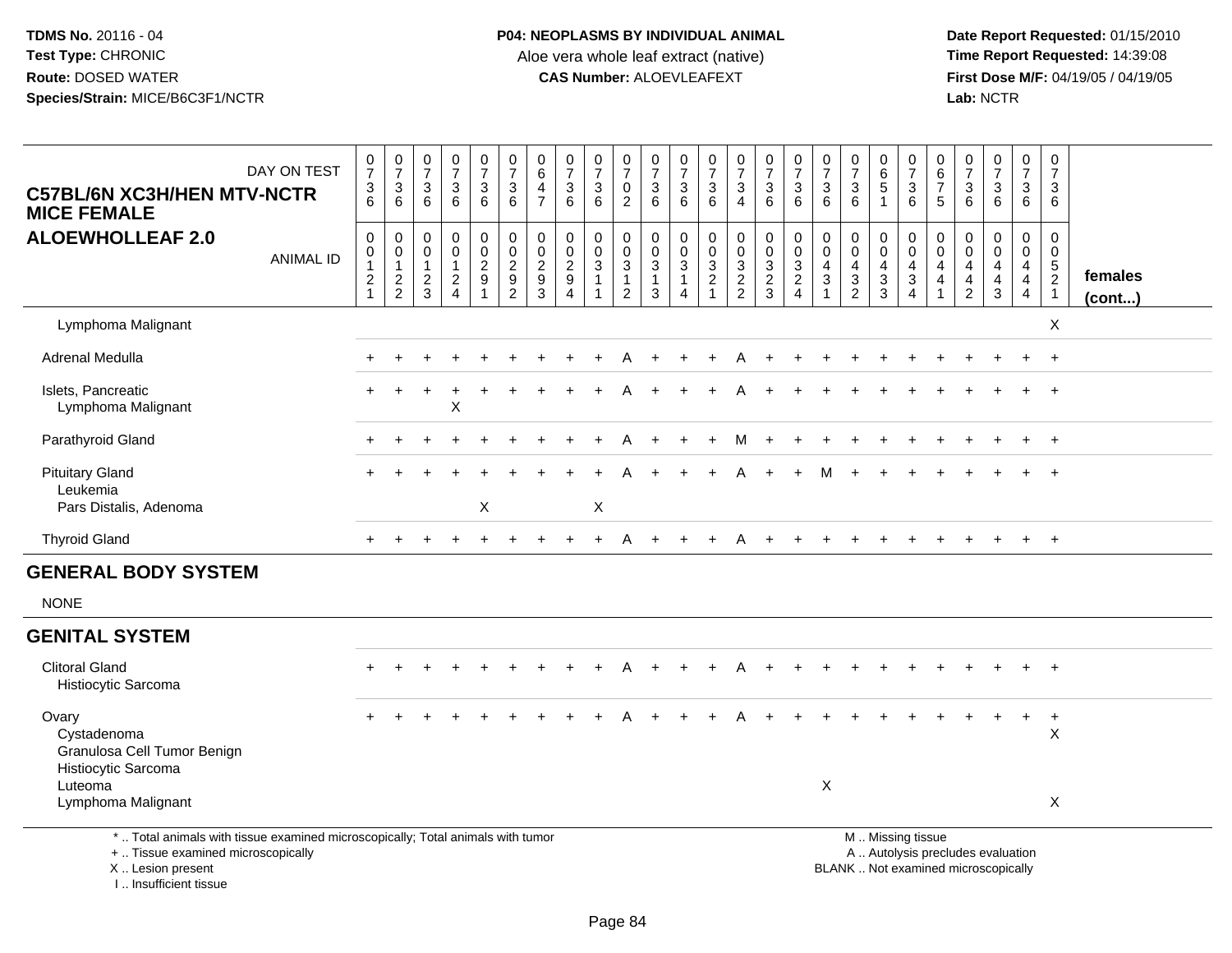**Date Report Requested:** 01/15/2010 **First Dose M/F:** 04/19/05 / 04/19/05<br>Lab: NCTR **Lab:** NCTR

| DAY ON TEST<br><b>C57BL/6N XC3H/HEN MTV-NCTR</b><br><b>MICE FEMALE</b>                                                                     | $\begin{smallmatrix}0\\7\end{smallmatrix}$<br>3<br>6           | $\frac{0}{7}$<br>3<br>6                                                    | $\frac{0}{7}$<br>$\sqrt{3}$<br>6                                           | $\frac{0}{7}$<br>3<br>6                                              | $\frac{0}{7}$<br>$\mathbf{3}$<br>$6\phantom{1}$      | $\frac{0}{7}$<br>$\sqrt{3}$<br>$6\phantom{1}6$                 | $\begin{array}{c} 0 \\ 6 \end{array}$<br>4<br>$\overline{7}$    | $\frac{0}{7}$<br>$\sqrt{3}$<br>6                         | $\frac{0}{7}$<br>3<br>6    | $\frac{0}{7}$<br>$\mathsf{O}$<br>$\overline{2}$                  | $\frac{0}{7}$<br>3<br>6                    | $\frac{0}{7}$<br>$\ensuremath{\mathsf{3}}$<br>6                  | $\frac{0}{7}$<br>$\sqrt{3}$<br>6                               | $\frac{0}{7}$<br>$\sqrt{3}$<br>$\overline{4}$                          | $\frac{0}{7}$<br>$\sqrt{3}$<br>6                                                       | $\frac{0}{7}$<br>$\ensuremath{\mathsf{3}}$<br>6 | $\frac{0}{7}$<br>$\sqrt{3}$<br>6                   | $\frac{0}{7}$<br>$\mathbf{3}$<br>6                                            | $_{6}^{\rm 0}$<br>$\overline{5}$ | $\frac{0}{7}$<br>$\sqrt{3}$<br>$6\phantom{1}6$                                                | 0<br>$\,6\,$<br>$\overline{7}$<br>5 | $\frac{0}{7}$<br>$\sqrt{3}$<br>6                              | $\frac{0}{7}$<br>$\mathbf{3}$<br>$6\phantom{a}$           | 0<br>$\overline{7}$<br>3<br>6                                                    | 0<br>$\overline{7}$<br>3<br>6                                     |                         |
|--------------------------------------------------------------------------------------------------------------------------------------------|----------------------------------------------------------------|----------------------------------------------------------------------------|----------------------------------------------------------------------------|----------------------------------------------------------------------|------------------------------------------------------|----------------------------------------------------------------|-----------------------------------------------------------------|----------------------------------------------------------|----------------------------|------------------------------------------------------------------|--------------------------------------------|------------------------------------------------------------------|----------------------------------------------------------------|------------------------------------------------------------------------|----------------------------------------------------------------------------------------|-------------------------------------------------|----------------------------------------------------|-------------------------------------------------------------------------------|----------------------------------|-----------------------------------------------------------------------------------------------|-------------------------------------|---------------------------------------------------------------|-----------------------------------------------------------|----------------------------------------------------------------------------------|-------------------------------------------------------------------|-------------------------|
| <b>ALOEWHOLLEAF 2.0</b><br><b>ANIMAL ID</b>                                                                                                | $\mathbf 0$<br>0<br>$\mathbf{1}$<br>$\sqrt{2}$<br>$\mathbf{1}$ | $\mathbf 0$<br>$\mathbf 0$<br>$\mathbf{1}$<br>$\sqrt{2}$<br>$\overline{c}$ | $\mathbf 0$<br>$\pmb{0}$<br>$\mathbf{1}$<br>$\overline{2}$<br>$\mathbf{3}$ | 0<br>$\mathbf 0$<br>$\mathbf{1}$<br>$\overline{a}$<br>$\overline{4}$ | 0<br>$\pmb{0}$<br>$\overline{a}$<br>$\boldsymbol{9}$ | $\pmb{0}$<br>$\overline{0}$<br>$\frac{2}{9}$<br>$\overline{2}$ | $\mathbf 0$<br>$\mathbf 0$<br>$\overline{\mathbf{c}}$<br>9<br>3 | $\mathbf 0$<br>$\mathbf 0$<br>$\boldsymbol{2}$<br>9<br>4 | 0<br>$\mathbf 0$<br>3<br>1 | 0<br>$\pmb{0}$<br>$\mathbf{3}$<br>$\mathbf{1}$<br>$\overline{2}$ | 0<br>$\mathbf 0$<br>3<br>$\mathbf{1}$<br>3 | $\mathbf 0$<br>0<br>$\sqrt{3}$<br>$\mathbf{1}$<br>$\overline{4}$ | $\pmb{0}$<br>$\overline{0}$<br>$\frac{3}{2}$<br>$\overline{1}$ | 0<br>$\mathbf 0$<br>$\mathbf{3}$<br>$\boldsymbol{2}$<br>$\overline{2}$ | $\pmb{0}$<br>$\overline{0}$<br>$\ensuremath{\mathsf{3}}$<br>$\sqrt{2}$<br>$\mathbf{3}$ | 0<br>$\mathbf 0$<br>3<br>$\overline{2}$<br>4    | $\mathbf 0$<br>$\mathbf 0$<br>4<br>$\sqrt{3}$<br>1 | 0<br>$\mathbf 0$<br>$\overline{\mathbf{4}}$<br>$\mathbf{3}$<br>$\overline{2}$ | 0<br>$\mathbf 0$<br>4<br>3<br>3  | $\mathbf 0$<br>$\mathbf 0$<br>$\overline{a}$<br>$\sqrt{3}$<br>4                               | 0<br>$\Omega$<br>4<br>4             | $\Omega$<br>$\Omega$<br>4<br>$\overline{4}$<br>$\overline{2}$ | 0<br>$\mathbf 0$<br>$\overline{4}$<br>$\overline{4}$<br>3 | $\mathbf 0$<br>$\mathbf 0$<br>$\overline{4}$<br>$\overline{4}$<br>$\overline{4}$ | 0<br>$\mathbf 0$<br>$\,$ 5 $\,$<br>$\overline{2}$<br>$\mathbf{1}$ | females<br>$($ cont $)$ |
| <b>Uterus</b><br>Hemangioma<br>Histiocytic Sarcoma<br>Leiomyosarcoma<br>Lymphoma Malignant<br>Polyp Stromal                                |                                                                |                                                                            |                                                                            |                                                                      |                                                      |                                                                |                                                                 |                                                          |                            |                                                                  |                                            |                                                                  |                                                                |                                                                        |                                                                                        |                                                 |                                                    |                                                                               |                                  | X                                                                                             |                                     | $\boldsymbol{\mathsf{X}}$                                     |                                                           |                                                                                  | $\overline{+}$<br>$\boldsymbol{\mathsf{X}}$                       |                         |
| <b>HEMATOPOIETIC SYSTEM</b>                                                                                                                |                                                                |                                                                            |                                                                            |                                                                      |                                                      |                                                                |                                                                 |                                                          |                            |                                                                  |                                            |                                                                  |                                                                |                                                                        |                                                                                        |                                                 |                                                    |                                                                               |                                  |                                                                                               |                                     |                                                               |                                                           |                                                                                  |                                                                   |                         |
| <b>Bone Marrow</b><br>Histiocytic Sarcoma<br>Leukemia                                                                                      |                                                                |                                                                            |                                                                            |                                                                      |                                                      |                                                                |                                                                 |                                                          |                            |                                                                  |                                            |                                                                  |                                                                |                                                                        |                                                                                        |                                                 |                                                    |                                                                               |                                  |                                                                                               |                                     |                                                               |                                                           |                                                                                  | $\overline{+}$                                                    |                         |
| Lymph Node<br>Axillary, Lymphoma Malignant<br>Inguinal, Osteosarcoma, Metastatic, Bone,<br>Femur                                           |                                                                |                                                                            |                                                                            |                                                                      |                                                      |                                                                | $\ddot{}$                                                       |                                                          |                            | Α                                                                | $+$<br>X                                   | $\ddot{}$                                                        |                                                                | Α                                                                      |                                                                                        |                                                 | $\ddot{}$                                          |                                                                               |                                  |                                                                                               |                                     |                                                               |                                                           |                                                                                  | $\ddot{}$                                                         |                         |
| Lumbar, Lymphoma Malignant<br>Mediastinal, Lymphoma Malignant<br>Pancreatic, Lymphoma Malignant<br>Renal, Lymphoma Malignant               |                                                                |                                                                            |                                                                            |                                                                      |                                                      |                                                                |                                                                 |                                                          |                            |                                                                  | X<br>X                                     | $\times$<br>X<br>X<br>$\times$                                   |                                                                |                                                                        |                                                                                        |                                                 | X                                                  |                                                                               |                                  |                                                                                               |                                     |                                                               |                                                           |                                                                                  | X                                                                 |                         |
| Lymph Node, Mandibular                                                                                                                     |                                                                |                                                                            |                                                                            |                                                                      |                                                      |                                                                |                                                                 |                                                          |                            |                                                                  |                                            |                                                                  |                                                                |                                                                        |                                                                                        |                                                 |                                                    |                                                                               |                                  |                                                                                               |                                     |                                                               |                                                           |                                                                                  | $\ddot{}$                                                         |                         |
| Histiocytic Sarcoma<br>Lymphoma Malignant                                                                                                  |                                                                |                                                                            |                                                                            |                                                                      |                                                      |                                                                |                                                                 |                                                          |                            |                                                                  | X                                          | $\mathsf{X}$                                                     |                                                                |                                                                        |                                                                                        |                                                 |                                                    |                                                                               |                                  |                                                                                               |                                     | $\sf X$                                                       |                                                           |                                                                                  | X                                                                 |                         |
| Lymph Node, Mesenteric<br>Fibrous Histiocytoma, Metastatic, Skin<br>Histiocytic Sarcoma<br>Leukemia                                        |                                                                |                                                                            |                                                                            |                                                                      |                                                      |                                                                |                                                                 |                                                          |                            |                                                                  |                                            |                                                                  |                                                                | м                                                                      | $+$                                                                                    | M                                               |                                                    |                                                                               | $\ddot{}$                        | $+$                                                                                           | $\ddot{}$<br>$\mathsf X$            | $\ddot{}$                                                     | $\ddot{}$                                                 | $+$                                                                              | $+$                                                               |                         |
| *  Total animals with tissue examined microscopically; Total animals with tumor<br>+  Tissue examined microscopically<br>X  Lesion present |                                                                |                                                                            |                                                                            |                                                                      |                                                      |                                                                |                                                                 |                                                          |                            |                                                                  |                                            |                                                                  |                                                                |                                                                        |                                                                                        |                                                 |                                                    |                                                                               |                                  | M  Missing tissue<br>A  Autolysis precludes evaluation<br>BLANK  Not examined microscopically |                                     |                                                               |                                                           |                                                                                  |                                                                   |                         |

I .. Insufficient tissue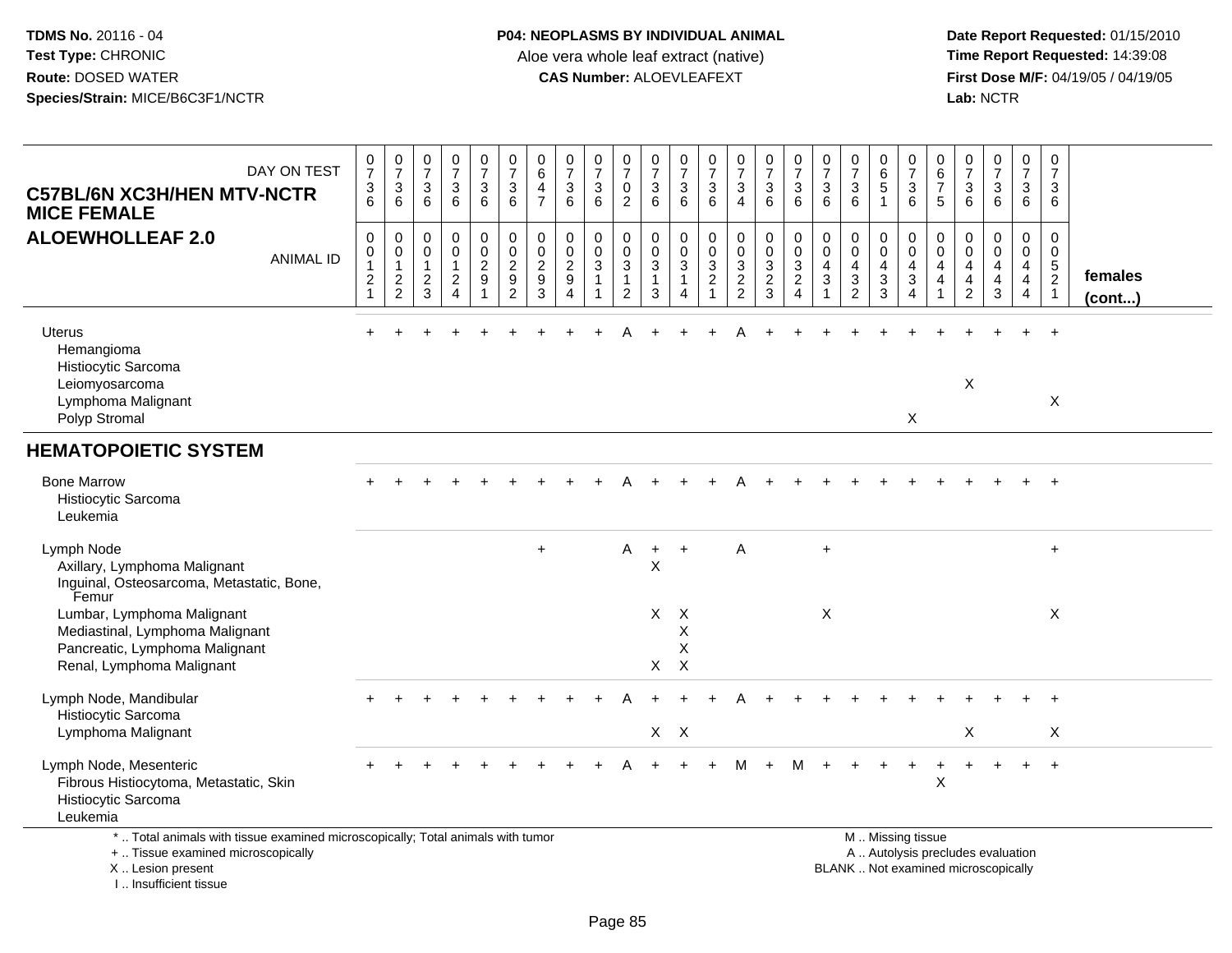| DAY ON TEST<br><b>C57BL/6N XC3H/HEN MTV-NCTR</b><br><b>MICE FEMALE</b>                                                                                              | $\frac{0}{7}$<br>3<br>6                                           | $\frac{0}{7}$<br>$\sqrt{3}$<br>6                            | $\frac{0}{7}$<br>$\ensuremath{\mathsf{3}}$<br>6                     | $\frac{0}{7}$<br>3<br>6                                     | $\frac{0}{7}$<br>$\ensuremath{\mathsf{3}}$<br>$6\phantom{1}$ | $\frac{0}{7}$<br>$\sqrt{3}$<br>6                                                 | $\pmb{0}$<br>$\,6$<br>$\overline{4}$<br>$\overline{7}$  | $\frac{0}{7}$<br>$\ensuremath{\mathsf{3}}$<br>6             | $\frac{0}{7}$<br>$\ensuremath{\mathsf{3}}$<br>6 | $\frac{0}{7}$<br>$\pmb{0}$<br>$\overline{2}$                                 | $\frac{0}{7}$<br>$\ensuremath{\mathsf{3}}$<br>6                           | 0<br>$\overline{7}$<br>$\sqrt{3}$<br>6          | $\frac{0}{7}$<br>$\frac{3}{6}$                             | $\frac{0}{7}$<br>$\ensuremath{\mathsf{3}}$<br>$\overline{4}$ | $\frac{0}{7}$<br>$\ensuremath{\mathsf{3}}$<br>6             | $\frac{0}{7}$<br>$\ensuremath{\mathsf{3}}$<br>6                            | $\frac{0}{7}$<br>$\sqrt{3}$<br>6                                         | $\begin{array}{c} 0 \\ 7 \end{array}$<br>$\ensuremath{\mathsf{3}}$<br>6 | $\begin{array}{c} 0 \\ 6 \end{array}$<br>$\,$ 5 $\,$<br>$\overline{1}$       | $\frac{0}{7}$<br>$\sqrt{3}$<br>6                                                     | 0<br>$6\phantom{1}6$<br>$\overline{7}$<br>5                                      | $\frac{0}{7}$<br>3<br>6                                                  | $\frac{0}{7}$<br>$\mathbf{3}$<br>6     | $\begin{array}{c} 0 \\ 7 \end{array}$<br>$\mathbf{3}$<br>$6\phantom{1}$                  | $\pmb{0}$<br>$\overline{7}$<br>$\mathbf{3}$<br>6                 |                         |
|---------------------------------------------------------------------------------------------------------------------------------------------------------------------|-------------------------------------------------------------------|-------------------------------------------------------------|---------------------------------------------------------------------|-------------------------------------------------------------|--------------------------------------------------------------|----------------------------------------------------------------------------------|---------------------------------------------------------|-------------------------------------------------------------|-------------------------------------------------|------------------------------------------------------------------------------|---------------------------------------------------------------------------|-------------------------------------------------|------------------------------------------------------------|--------------------------------------------------------------|-------------------------------------------------------------|----------------------------------------------------------------------------|--------------------------------------------------------------------------|-------------------------------------------------------------------------|------------------------------------------------------------------------------|--------------------------------------------------------------------------------------|----------------------------------------------------------------------------------|--------------------------------------------------------------------------|----------------------------------------|------------------------------------------------------------------------------------------|------------------------------------------------------------------|-------------------------|
| <b>ALOEWHOLLEAF 2.0</b><br><b>ANIMAL ID</b>                                                                                                                         | $\mathbf 0$<br>$\pmb{0}$<br>$\mathbf{1}$<br>$\boldsymbol{2}$<br>1 | $\mathbf 0$<br>$\mathbf 0$<br>$\mathbf{1}$<br>$\frac{2}{2}$ | $\mathsf{O}\xspace$<br>$\mathbf 0$<br>$\mathbf{1}$<br>$\frac{2}{3}$ | $\mathsf{O}$<br>$\mathbf 0$<br>$\mathbf 1$<br>$\frac{2}{4}$ | $\pmb{0}$<br>$\mathsf{O}\xspace$<br>$\frac{2}{9}$            | $\mathsf 0$<br>$\pmb{0}$<br>$\overline{2}$<br>$\boldsymbol{9}$<br>$\overline{2}$ | 0<br>$\mathbf 0$<br>$\sqrt{2}$<br>$\boldsymbol{9}$<br>3 | $\pmb{0}$<br>$\mathbf 0$<br>$\overline{2}$<br>9<br>$\Delta$ | 0<br>$\mathbf 0$<br>$\mathfrak{S}$<br>1         | $\pmb{0}$<br>$\mathbf 0$<br>$\overline{3}$<br>$\mathbf{1}$<br>$\overline{2}$ | $\mathsf{O}\xspace$<br>$\mathsf 0$<br>$\mathfrak{S}$<br>$\mathbf{1}$<br>3 | $\mathbf 0$<br>0<br>3<br>$\boldsymbol{\Lambda}$ | $\mathbf 0$<br>$\mathbf 0$<br>$\overline{3}$<br>$\sqrt{2}$ | 0<br>$\mathbf 0$<br>$\sqrt{3}$<br>$\frac{2}{2}$              | $\pmb{0}$<br>$\mathbf 0$<br>$\overline{3}$<br>$\frac{2}{3}$ | 0<br>$\pmb{0}$<br>$\mathbf{3}$<br>$\overline{c}$<br>$\boldsymbol{\Lambda}$ | $\mathbf 0$<br>$\mathsf{O}\xspace$<br>$\overline{4}$<br>$\sqrt{3}$<br>-1 | 0<br>$\pmb{0}$<br>4<br>$\sqrt{3}$<br>$\overline{2}$                     | $\mathbf 0$<br>$\mathbf 0$<br>$\overline{a}$<br>$\mathbf{3}$<br>$\mathbf{3}$ | $\mathbf 0$<br>$\mathsf{O}\xspace$<br>$\overline{4}$<br>$\sqrt{3}$<br>$\overline{4}$ | $\mathbf 0$<br>$\mathbf 0$<br>$\overline{4}$<br>$\overline{4}$<br>$\overline{1}$ | 0<br>$\mathbf 0$<br>4<br>4<br>$\overline{c}$                             | 0<br>$\mathbf 0$<br>4<br>$\frac{4}{3}$ | $\mathsf 0$<br>$\mathsf{O}\xspace$<br>$\overline{4}$<br>$\overline{4}$<br>$\overline{a}$ | $\mathbf 0$<br>0<br>$\sqrt{5}$<br>$\overline{c}$<br>$\mathbf{1}$ | females<br>$($ cont $)$ |
| Lymphoma Malignant                                                                                                                                                  |                                                                   |                                                             |                                                                     | X                                                           |                                                              |                                                                                  |                                                         |                                                             |                                                 |                                                                              | X                                                                         | X                                               |                                                            |                                                              | X                                                           |                                                                            | X                                                                        |                                                                         |                                                                              |                                                                                      |                                                                                  | X                                                                        |                                        |                                                                                          |                                                                  |                         |
| Spleen<br>Histiocytic Sarcoma<br>Leukemia                                                                                                                           |                                                                   |                                                             |                                                                     |                                                             |                                                              |                                                                                  |                                                         |                                                             |                                                 |                                                                              |                                                                           |                                                 |                                                            |                                                              |                                                             |                                                                            |                                                                          |                                                                         |                                                                              |                                                                                      |                                                                                  |                                                                          |                                        |                                                                                          | $\ddot{}$                                                        |                         |
| Lymphoma Malignant                                                                                                                                                  | X                                                                 |                                                             |                                                                     | X                                                           |                                                              |                                                                                  | X                                                       |                                                             |                                                 |                                                                              | $X$ $X$                                                                   |                                                 |                                                            |                                                              |                                                             |                                                                            | X                                                                        |                                                                         |                                                                              |                                                                                      |                                                                                  | X                                                                        |                                        |                                                                                          | X                                                                |                         |
| Thymus<br>Lymphoma Malignant<br>Osteosarcoma, Metastatic, Bone, Femur                                                                                               |                                                                   |                                                             |                                                                     |                                                             |                                                              |                                                                                  |                                                         |                                                             |                                                 | A                                                                            | $\ddot{}$<br>Χ                                                            | $+$                                             |                                                            | А                                                            |                                                             |                                                                            |                                                                          |                                                                         |                                                                              |                                                                                      |                                                                                  | Χ                                                                        | $+$                                    | M +                                                                                      |                                                                  |                         |
| <b>INTEGUMENTARY SYSTEM</b>                                                                                                                                         |                                                                   |                                                             |                                                                     |                                                             |                                                              |                                                                                  |                                                         |                                                             |                                                 |                                                                              |                                                                           |                                                 |                                                            |                                                              |                                                             |                                                                            |                                                                          |                                                                         |                                                                              |                                                                                      |                                                                                  |                                                                          |                                        |                                                                                          |                                                                  |                         |
| <b>Mammary Gland</b><br>Adenocarcinoma<br>Lymphoma Malignant                                                                                                        |                                                                   |                                                             |                                                                     |                                                             |                                                              |                                                                                  |                                                         |                                                             |                                                 |                                                                              |                                                                           |                                                 |                                                            |                                                              |                                                             |                                                                            |                                                                          |                                                                         |                                                                              |                                                                                      |                                                                                  |                                                                          |                                        |                                                                                          | $\ddot{}$                                                        |                         |
| Skin<br>Fibrosarcoma<br>Fibrous Histiocytoma                                                                                                                        |                                                                   |                                                             |                                                                     |                                                             |                                                              |                                                                                  |                                                         |                                                             |                                                 |                                                                              |                                                                           |                                                 |                                                            |                                                              |                                                             |                                                                            |                                                                          |                                                                         | X                                                                            |                                                                                      | X                                                                                |                                                                          |                                        |                                                                                          | $\ddot{}$                                                        |                         |
| Lymphoma Malignant                                                                                                                                                  |                                                                   |                                                             |                                                                     |                                                             |                                                              |                                                                                  |                                                         |                                                             |                                                 |                                                                              | X                                                                         |                                                 |                                                            |                                                              |                                                             |                                                                            |                                                                          |                                                                         |                                                                              |                                                                                      |                                                                                  |                                                                          |                                        |                                                                                          |                                                                  |                         |
| <b>MUSCULOSKELETAL SYSTEM</b>                                                                                                                                       |                                                                   |                                                             |                                                                     |                                                             |                                                              |                                                                                  |                                                         |                                                             |                                                 |                                                                              |                                                                           |                                                 |                                                            |                                                              |                                                             |                                                                            |                                                                          |                                                                         |                                                                              |                                                                                      |                                                                                  |                                                                          |                                        |                                                                                          |                                                                  |                         |
| Bone, Femur<br>Osteosarcoma                                                                                                                                         |                                                                   |                                                             |                                                                     |                                                             |                                                              |                                                                                  |                                                         |                                                             |                                                 |                                                                              |                                                                           |                                                 |                                                            |                                                              |                                                             |                                                                            |                                                                          |                                                                         |                                                                              |                                                                                      |                                                                                  |                                                                          |                                        |                                                                                          | $+$                                                              |                         |
| <b>Skeletal Muscle</b><br>Alveolar/Bronchiolar Carcinoma, Metastatic,<br>Lung                                                                                       |                                                                   |                                                             |                                                                     |                                                             |                                                              | $\ddot{}$                                                                        |                                                         |                                                             |                                                 |                                                                              |                                                                           |                                                 |                                                            | $\ddot{}$<br>X                                               |                                                             |                                                                            |                                                                          |                                                                         |                                                                              |                                                                                      |                                                                                  |                                                                          |                                        |                                                                                          |                                                                  |                         |
| *  Total animals with tissue examined microscopically; Total animals with tumor<br>+  Tissue examined microscopically<br>X  Lesion present<br>I Insufficient tissue |                                                                   |                                                             |                                                                     |                                                             |                                                              |                                                                                  |                                                         |                                                             |                                                 |                                                                              |                                                                           |                                                 |                                                            |                                                              |                                                             |                                                                            |                                                                          |                                                                         |                                                                              | M  Missing tissue                                                                    |                                                                                  | A  Autolysis precludes evaluation<br>BLANK  Not examined microscopically |                                        |                                                                                          |                                                                  |                         |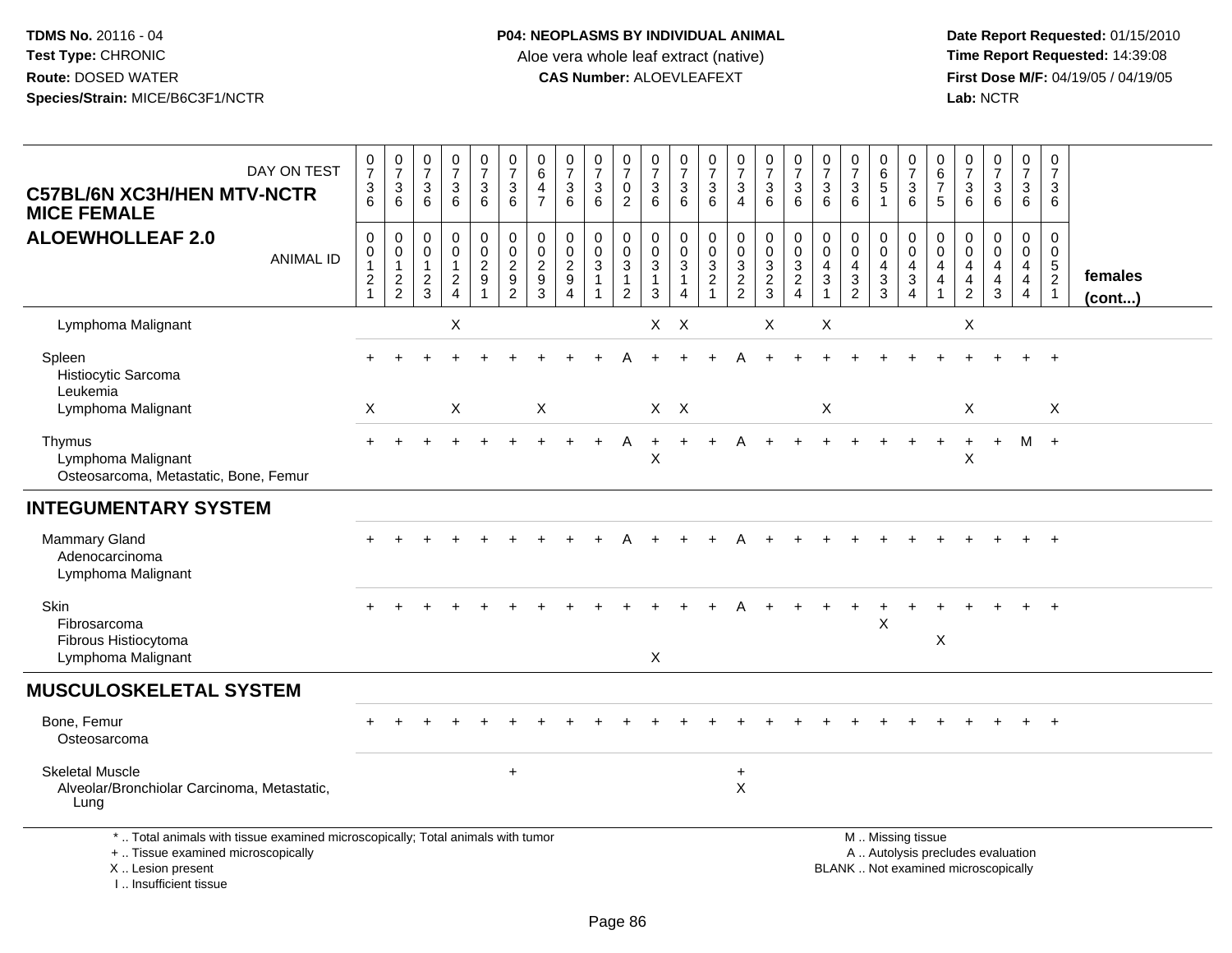**Date Report Requested:** 01/15/2010 **First Dose M/F:** 04/19/05 / 04/19/05<br>Lab: NCTR **Lab:** NCTR

| DAY ON TEST<br><b>C57BL/6N XC3H/HEN MTV-NCTR</b><br><b>MICE FEMALE</b>                                                                                                                            | $\begin{smallmatrix}0\\7\end{smallmatrix}$<br>$\begin{array}{c} 3 \\ 6 \end{array}$ | $\frac{0}{7}$<br>$\mathbf{3}$<br>6                          | 0<br>$\overline{7}$<br>3<br>6                            | $\frac{0}{7}$<br>$\mathbf{3}$<br>6                | $\frac{0}{7}$<br>3<br>6                 | $\frac{0}{7}$<br>$\sqrt{3}$<br>6                               | $\pmb{0}$<br>$\,6\,$<br>$\overline{4}$<br>$\overline{7}$                       | 0<br>$\overline{7}$<br>3<br>6                       | 0<br>$\overline{7}$<br>$\sqrt{3}$<br>6                     | 0<br>$\overline{7}$<br>0<br>2                 | $\frac{0}{7}$<br>$\ensuremath{\mathsf{3}}$<br>6       | 0<br>$\overline{7}$<br>$\mathbf{3}$<br>6                    | 0<br>$\overline{7}$<br>3<br>6           | $\frac{0}{7}$<br>$\mathbf{3}$<br>$\boldsymbol{\Lambda}$ | $\frac{0}{7}$<br>$\mathbf{3}$<br>6      | 0<br>$\overline{7}$<br>3<br>6                                                       | 0<br>$\overline{7}$<br>$\ensuremath{\mathsf{3}}$<br>6 | 0<br>$\overline{7}$<br>3<br>6                              | $\mathbf 0$<br>$^6_5$                                   | 0<br>$\boldsymbol{7}$<br>$\ensuremath{\mathsf{3}}$<br>6 | 0<br>$6\phantom{1}6$<br>$\overline{7}$<br>5                           | 0<br>7<br>3<br>6                                                              | 0<br>$\overline{7}$<br>3<br>6             | 0<br>$\overline{7}$<br>3<br>6    | 0<br>$\overline{7}$<br>3<br>6                                      |                         |
|---------------------------------------------------------------------------------------------------------------------------------------------------------------------------------------------------|-------------------------------------------------------------------------------------|-------------------------------------------------------------|----------------------------------------------------------|---------------------------------------------------|-----------------------------------------|----------------------------------------------------------------|--------------------------------------------------------------------------------|-----------------------------------------------------|------------------------------------------------------------|-----------------------------------------------|-------------------------------------------------------|-------------------------------------------------------------|-----------------------------------------|---------------------------------------------------------|-----------------------------------------|-------------------------------------------------------------------------------------|-------------------------------------------------------|------------------------------------------------------------|---------------------------------------------------------|---------------------------------------------------------|-----------------------------------------------------------------------|-------------------------------------------------------------------------------|-------------------------------------------|----------------------------------|--------------------------------------------------------------------|-------------------------|
| <b>ALOEWHOLLEAF 2.0</b><br><b>ANIMAL ID</b>                                                                                                                                                       | $\mathbf 0$<br>$\boldsymbol{0}$<br>$\overline{1}$<br>$\frac{2}{1}$                  | $\mathbf 0$<br>$\mathbf 0$<br>$\mathbf{1}$<br>$\frac{2}{2}$ | 0<br>0<br>$\overline{1}$<br>$\overline{\mathbf{c}}$<br>3 | 0<br>$\mathbf 0$<br>$\mathbf{1}$<br>$\frac{2}{4}$ | 0<br>$\mathsf 0$<br>$\overline{c}$<br>9 | 0<br>$\mathbf 0$<br>$\begin{array}{c} 2 \\ 9 \\ 2 \end{array}$ | $\mathbf 0$<br>$\mathbf 0$<br>$\sqrt{2}$<br>$\boldsymbol{9}$<br>$\overline{3}$ | 0<br>$\mathbf 0$<br>$\overline{2}$<br>9<br>$\Delta$ | $\mathbf 0$<br>$\mathbf 0$<br>$\mathbf{3}$<br>$\mathbf{1}$ | 0<br>0<br>3<br>$\mathbf{1}$<br>$\overline{2}$ | 0<br>$\pmb{0}$<br>$\overline{3}$<br>$\mathbf{1}$<br>3 | 0<br>$\mathsf{O}\xspace$<br>$\sqrt{3}$<br>$\mathbf{1}$<br>4 | $\mathbf 0$<br>0<br>3<br>$\overline{c}$ | 0<br>$\pmb{0}$<br>$\frac{3}{2}$                         | 0<br>0<br>$\mathbf{3}$<br>$\frac{2}{3}$ | 0<br>$\mathsf{O}\xspace$<br>$\sqrt{3}$<br>$\overline{\mathbf{c}}$<br>$\overline{4}$ | 0<br>0<br>4<br>3                                      | 0<br>0<br>4<br>$\ensuremath{\mathsf{3}}$<br>$\overline{2}$ | 0<br>$\mathbf 0$<br>4<br>$\ensuremath{\mathsf{3}}$<br>3 | 0<br>0<br>4<br>$\sqrt{3}$<br>$\overline{4}$             | $\mathbf{0}$<br>$\mathbf 0$<br>$\overline{4}$<br>$\overline{4}$<br>-1 | $\Omega$<br>$\mathbf 0$<br>$\overline{4}$<br>$\overline{4}$<br>$\overline{c}$ | $\mathbf 0$<br>$\mathbf 0$<br>4<br>4<br>3 | 0<br>$\mathbf{0}$<br>4<br>4<br>4 | 0<br>$\mathbf 0$<br>$\sqrt{5}$<br>$\overline{2}$<br>$\overline{1}$ | females<br>$($ cont $)$ |
| <b>NERVOUS SYSTEM</b>                                                                                                                                                                             |                                                                                     |                                                             |                                                          |                                                   |                                         |                                                                |                                                                                |                                                     |                                                            |                                               |                                                       |                                                             |                                         |                                                         |                                         |                                                                                     |                                                       |                                                            |                                                         |                                                         |                                                                       |                                                                               |                                           |                                  |                                                                    |                         |
| Brain, Brain Stem                                                                                                                                                                                 |                                                                                     |                                                             |                                                          |                                                   |                                         |                                                                |                                                                                |                                                     |                                                            |                                               |                                                       |                                                             |                                         |                                                         |                                         |                                                                                     |                                                       |                                                            |                                                         |                                                         |                                                                       |                                                                               |                                           |                                  | $\overline{+}$                                                     |                         |
| Brain, Cerebellum                                                                                                                                                                                 |                                                                                     |                                                             |                                                          |                                                   |                                         |                                                                |                                                                                |                                                     |                                                            |                                               |                                                       |                                                             |                                         |                                                         |                                         |                                                                                     |                                                       |                                                            |                                                         |                                                         |                                                                       |                                                                               |                                           |                                  | $\overline{+}$                                                     |                         |
| Brain, Cerebrum                                                                                                                                                                                   |                                                                                     |                                                             |                                                          |                                                   |                                         |                                                                |                                                                                |                                                     |                                                            |                                               |                                                       |                                                             |                                         | А                                                       | $\ddot{}$                               |                                                                                     |                                                       |                                                            |                                                         |                                                         |                                                                       |                                                                               |                                           | $\pm$                            | $+$                                                                |                         |
| <b>RESPIRATORY SYSTEM</b>                                                                                                                                                                         |                                                                                     |                                                             |                                                          |                                                   |                                         |                                                                |                                                                                |                                                     |                                                            |                                               |                                                       |                                                             |                                         |                                                         |                                         |                                                                                     |                                                       |                                                            |                                                         |                                                         |                                                                       |                                                                               |                                           |                                  |                                                                    |                         |
| Lung<br>Alveolar/Bronchiolar Adenoma<br>Alveolar/Bronchiolar Carcinoma<br>Leukemia<br>Lymphoma Malignant                                                                                          |                                                                                     |                                                             |                                                          |                                                   | X                                       |                                                                |                                                                                |                                                     |                                                            |                                               | $\sf X$                                               |                                                             |                                         | $\boldsymbol{\mathsf{X}}$                               |                                         |                                                                                     |                                                       |                                                            |                                                         |                                                         |                                                                       |                                                                               |                                           |                                  | $\ddot{}$<br>X                                                     |                         |
| Osteosarcoma, Metastatic, Bone, Femur                                                                                                                                                             |                                                                                     |                                                             |                                                          |                                                   |                                         |                                                                |                                                                                |                                                     |                                                            |                                               |                                                       |                                                             |                                         |                                                         |                                         |                                                                                     |                                                       |                                                            |                                                         |                                                         |                                                                       |                                                                               |                                           |                                  |                                                                    |                         |
| Nose                                                                                                                                                                                              |                                                                                     |                                                             |                                                          |                                                   |                                         |                                                                |                                                                                |                                                     |                                                            |                                               |                                                       |                                                             |                                         |                                                         |                                         |                                                                                     |                                                       |                                                            |                                                         |                                                         |                                                                       |                                                                               |                                           |                                  | $\overline{+}$                                                     |                         |
| Trachea                                                                                                                                                                                           |                                                                                     |                                                             |                                                          |                                                   |                                         |                                                                |                                                                                |                                                     |                                                            |                                               |                                                       |                                                             |                                         |                                                         |                                         |                                                                                     |                                                       |                                                            |                                                         |                                                         |                                                                       |                                                                               |                                           |                                  | $\overline{+}$                                                     |                         |
| <b>SPECIAL SENSES SYSTEM</b>                                                                                                                                                                      |                                                                                     |                                                             |                                                          |                                                   |                                         |                                                                |                                                                                |                                                     |                                                            |                                               |                                                       |                                                             |                                         |                                                         |                                         |                                                                                     |                                                       |                                                            |                                                         |                                                         |                                                                       |                                                                               |                                           |                                  |                                                                    |                         |
| Eye                                                                                                                                                                                               | $\pm$                                                                               |                                                             |                                                          |                                                   |                                         |                                                                |                                                                                |                                                     |                                                            |                                               |                                                       |                                                             | $\div$                                  |                                                         | $\div$                                  |                                                                                     |                                                       |                                                            |                                                         |                                                         |                                                                       |                                                                               |                                           | $\ddot{}$                        | $+$                                                                |                         |
| Harderian Gland<br>Adenoma<br>Lymphoma Malignant                                                                                                                                                  |                                                                                     |                                                             |                                                          |                                                   |                                         |                                                                |                                                                                |                                                     |                                                            | A                                             | $+$                                                   | $\ddot{}$                                                   | +<br>X                                  | Α                                                       | $+$                                     | $\ddot{}$<br>$\boldsymbol{\mathsf{X}}$                                              | $\ddot{}$                                             |                                                            |                                                         |                                                         |                                                                       |                                                                               |                                           | $+$                              | $+$                                                                |                         |
| <b>URINARY SYSTEM</b>                                                                                                                                                                             |                                                                                     |                                                             |                                                          |                                                   |                                         |                                                                |                                                                                |                                                     |                                                            |                                               |                                                       |                                                             |                                         |                                                         |                                         |                                                                                     |                                                       |                                                            |                                                         |                                                         |                                                                       |                                                                               |                                           |                                  |                                                                    |                         |
| *  Total animals with tissue examined microscopically; Total animals with tumor<br>The state in a construction of the second section that the contract of the construction of the contract of the |                                                                                     |                                                             |                                                          |                                                   |                                         |                                                                |                                                                                |                                                     |                                                            |                                               |                                                       |                                                             |                                         |                                                         |                                         |                                                                                     |                                                       |                                                            |                                                         | M  Missing tissue<br>A. Antologia analogical condition  |                                                                       |                                                                               |                                           |                                  |                                                                    |                         |

+ .. Tissue examined microscopically

X .. Lesion present

I .. Insufficient tissue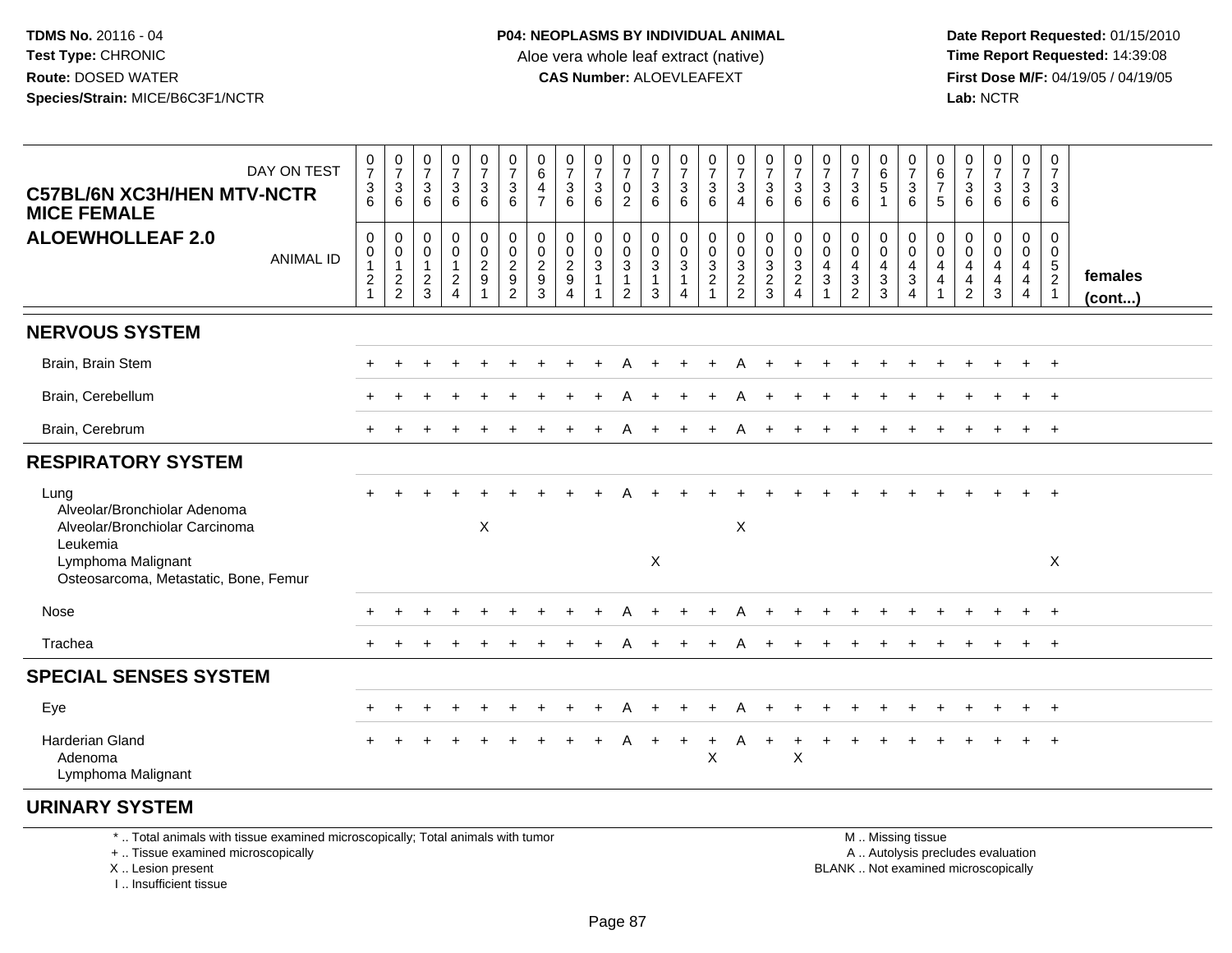**Date Report Requested:** 01/15/2010 **First Dose M/F:** 04/19/05 / 04/19/05<br>Lab: NCTR **Lab:** NCTR

| DAY ON TEST<br><b>C57BL/6N XC3H/HEN MTV-NCTR</b><br><b>MICE FEMALE</b>                                   | $\frac{0}{7}$<br>$\ensuremath{\mathsf{3}}$<br>6                      | $\begin{array}{c} 0 \\ 7 \end{array}$<br>$\mathsf 3$<br>$6\phantom{1}$ | $\begin{array}{c} 0 \\ 7 \end{array}$<br>$\sqrt{3}$<br>6                        | $\begin{array}{c} 0 \\ 7 \\ 3 \end{array}$<br>$6\phantom{a}$ | $\begin{array}{c} 0 \\ 7 \\ 3 \end{array}$<br>6              | 0736                    | $\begin{array}{c} 0 \\ 6 \end{array}$<br>$\overline{\mathbf{4}}$<br>$\overline{7}$ | $\frac{0}{7}$<br>$\ensuremath{\mathsf{3}}$<br>$6\phantom{a}$ | $\frac{0}{7}$<br>$\sqrt{3}$<br>$6\phantom{1}$ | $\frac{0}{7}$<br>$\pmb{0}$<br>$\overline{2}$ | $\frac{0}{7}$<br>$\ensuremath{\mathsf{3}}$<br>$6\phantom{1}$         | $\frac{0}{7}$<br>$\sqrt{3}$<br>6 | $\frac{0}{7}$<br>$\frac{3}{6}$                 | $\begin{array}{c} 0 \\ 7 \\ 3 \end{array}$<br>$\overline{4}$     | $\frac{0}{7}$<br>6 | $\begin{array}{c} 0 \\ 7 \end{array}$<br>$\frac{3}{6}$            | $\frac{0}{7}$<br>3<br>6                 | $\begin{array}{c} 0 \\ 7 \\ 3 \end{array}$<br>$6\phantom{1}$                                            | $\begin{array}{c} 0 \\ 6 \\ 5 \end{array}$<br>$\blacktriangleleft$ | $\begin{array}{c} 0 \\ 7 \\ 3 \end{array}$<br>$6\overline{6}$ | $\begin{array}{c} 0 \\ 6 \\ 7 \end{array}$<br>5                                  | $\frac{0}{7}$<br>$\sqrt{3}$<br>6 | $\frac{0}{7}$<br>$\sqrt{3}$<br>6 | $\frac{0}{7}$<br>3<br>6                           | $\frac{0}{7}$<br>$\mathbf{3}$<br>6               |                   |
|----------------------------------------------------------------------------------------------------------|----------------------------------------------------------------------|------------------------------------------------------------------------|---------------------------------------------------------------------------------|--------------------------------------------------------------|--------------------------------------------------------------|-------------------------|------------------------------------------------------------------------------------|--------------------------------------------------------------|-----------------------------------------------|----------------------------------------------|----------------------------------------------------------------------|----------------------------------|------------------------------------------------|------------------------------------------------------------------|--------------------|-------------------------------------------------------------------|-----------------------------------------|---------------------------------------------------------------------------------------------------------|--------------------------------------------------------------------|---------------------------------------------------------------|----------------------------------------------------------------------------------|----------------------------------|----------------------------------|---------------------------------------------------|--------------------------------------------------|-------------------|
| <b>ALOEWHOLLEAF 2.0</b><br><b>ANIMAL ID</b>                                                              | 0<br>$\pmb{0}$<br>$\mathbf{1}$<br>$\boldsymbol{2}$<br>$\overline{A}$ | 0<br>$\pmb{0}$<br>$\overline{A}$<br>$\sqrt{2}$<br>$\overline{2}$       | $\begin{smallmatrix} 0\\0 \end{smallmatrix}$<br>$\overline{1}$<br>$\frac{2}{3}$ | $_{\rm 0}^{\rm 0}$<br>$\frac{1}{2}$<br>$\overline{4}$        | $\begin{smallmatrix}0\0\0\end{smallmatrix}$<br>$\frac{2}{9}$ | 00029<br>$\overline{c}$ | $\begin{array}{c} 0 \\ 0 \\ 2 \\ 9 \end{array}$<br>3                               | 0<br>$\pmb{0}$<br>$\frac{2}{9}$<br>4                         | $\pmb{0}$<br>$\mathsf 0$<br>$\overline{3}$    | 0<br>$_{3}^{\rm 0}$<br>$\mathbf{1}$<br>2     | $\pmb{0}$<br>$\boldsymbol{0}$<br>$\overline{3}$<br>$\mathbf{1}$<br>3 | 0<br>$\mathbf 0$<br>$\mathbf{3}$ | $\begin{matrix} 0 \\ 0 \\ 3 \\ 2 \end{matrix}$ | $\begin{matrix} 0 \\ 0 \\ 3 \\ 2 \end{matrix}$<br>$\overline{2}$ | $0003$<br>$23$     | $\begin{array}{c} 0 \\ 0 \\ 3 \\ 2 \end{array}$<br>$\overline{4}$ | 0<br>$\mathbf 0$<br>$\overline{4}$<br>3 | $\begin{smallmatrix} 0\\0 \end{smallmatrix}$<br>$\overline{\mathbf{4}}$<br>$\sqrt{3}$<br>$\overline{2}$ | 0<br>$\pmb{0}$<br>$\overline{4}$<br>3<br>3                         | 0<br>$\boldsymbol{0}$<br>4<br>$\sqrt{3}$<br>4                 | $\begin{smallmatrix} 0\\0 \end{smallmatrix}$<br>$\overline{a}$<br>$\overline{4}$ | 0<br>$\mathsf 0$<br>4<br>4<br>2  | 0<br>$\mathbf 0$<br>4<br>4<br>3  | 0<br>$\boldsymbol{0}$<br>4<br>$\overline{4}$<br>4 | 0<br>$\mathbf 0$<br>$\sqrt{5}$<br>$\overline{2}$ | females<br>(cont) |
| Kidney<br>Histiocytic Sarcoma<br>Leukemia<br>Lymphoma Malignant<br>Osteosarcoma, Metastatic, Bone, Femur | $\pm$                                                                |                                                                        |                                                                                 |                                                              |                                                              |                         |                                                                                    |                                                              |                                               | Α                                            | X                                                                    |                                  |                                                | А                                                                | $\div$             |                                                                   |                                         |                                                                                                         |                                                                    | $\pm$                                                         |                                                                                  | X                                |                                  | $\pm$                                             | $+$                                              |                   |
| <b>Urinary Bladder</b><br>Lymphoma Malignant                                                             |                                                                      |                                                                        |                                                                                 |                                                              |                                                              |                         |                                                                                    |                                                              |                                               | A                                            | X                                                                    |                                  |                                                |                                                                  |                    |                                                                   |                                         |                                                                                                         |                                                                    |                                                               |                                                                                  |                                  |                                  |                                                   | $+$                                              |                   |
| <b>SYSTEMIC LESIONS</b>                                                                                  |                                                                      |                                                                        |                                                                                 |                                                              |                                                              |                         |                                                                                    |                                                              |                                               |                                              |                                                                      |                                  |                                                |                                                                  |                    |                                                                   |                                         |                                                                                                         |                                                                    |                                                               |                                                                                  |                                  |                                  |                                                   |                                                  |                   |
| Multiple Organ<br>Histiocytic Sarcoma<br>Leukemia                                                        |                                                                      |                                                                        |                                                                                 |                                                              |                                                              |                         |                                                                                    |                                                              |                                               |                                              |                                                                      |                                  |                                                |                                                                  |                    |                                                                   |                                         |                                                                                                         |                                                                    |                                                               |                                                                                  |                                  |                                  |                                                   | $\div$                                           |                   |
| Lymphoma Malignant                                                                                       | X                                                                    |                                                                        |                                                                                 | X                                                            |                                                              |                         | X                                                                                  |                                                              |                                               |                                              |                                                                      | $X \times$                       |                                                |                                                                  | $\times$           |                                                                   | X                                       |                                                                                                         |                                                                    |                                                               |                                                                                  | X                                |                                  |                                                   | X                                                |                   |

\* .. Total animals with tissue examined microscopically; Total animals with tumor

+ .. Tissue examined microscopically

X .. Lesion present

I .. Insufficient tissue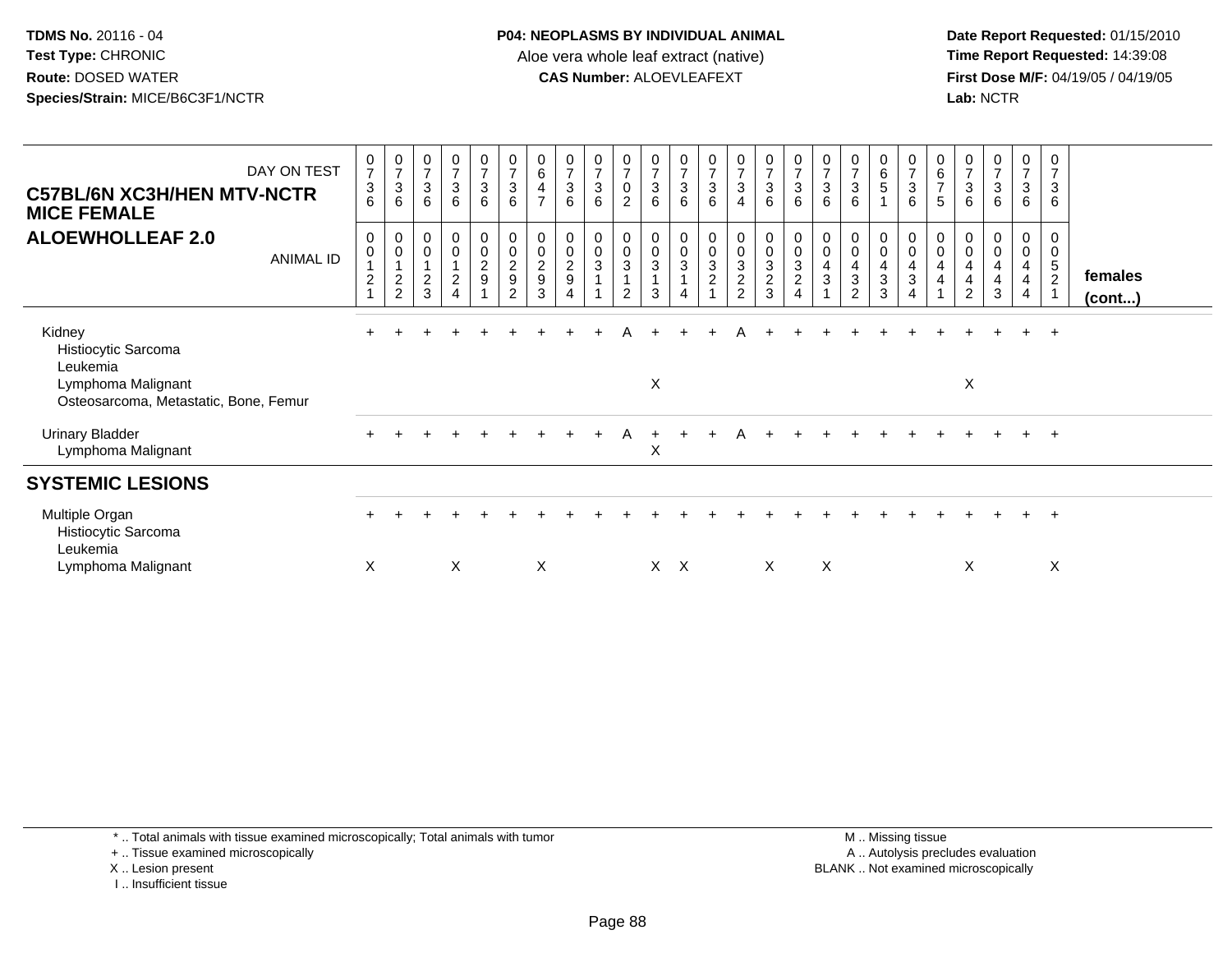**Date Report Requested:** 01/15/2010 **First Dose M/F:** 04/19/05 / 04/19/05<br>Lab: NCTR **Lab:** NCTR

| DAY ON TEST<br><b>C57BL/6N XC3H/HEN MTV-NCTR</b><br><b>MICE FEMALE</b>          | $\frac{0}{7}$<br>$\mathfrak{S}$<br>6                                     | $\begin{array}{c} 0 \\ 7 \end{array}$<br>3<br>6   | 0<br>$\overline{7}$<br>3<br>6            | $\begin{array}{c} 0 \\ 6 \end{array}$<br>$\mathbf{1}$<br>-1             | $\begin{array}{c} 0 \\ 6 \end{array}$<br>$\mathsf 3$<br>8                        | $\frac{0}{7}$<br>$\mathbf{3}$<br>6                   | $\frac{0}{7}$<br>$\mathbf{3}$<br>6                           | $\pmb{0}$<br>$\overline{7}$<br>$\ensuremath{\mathsf{3}}$<br>6                 | $\begin{array}{c} 0 \\ 7 \end{array}$<br>$\ensuremath{\mathsf{3}}$<br>6 | $\begin{array}{c} 0 \\ 5 \end{array}$<br>$\overline{7}$<br>8    | $\pmb{0}$<br>$\,6\,$<br>$\boldsymbol{7}$<br>$\Omega$         | 0<br>$\boldsymbol{7}$<br>$\ensuremath{\mathsf{3}}$<br>6           | $\frac{0}{7}$<br>$\ensuremath{\mathsf{3}}$<br>6             | $\begin{array}{c} 0 \\ 5 \end{array}$<br>$\,6\,$<br>$\overline{7}$  | $\frac{0}{7}$<br>$\ensuremath{\mathsf{3}}$<br>6                           | $\begin{array}{c} 0 \\ 7 \end{array}$<br>$\mathbf{3}$<br>6                                     | $\begin{array}{c} 0 \\ 6 \end{array}$<br>$\,6\,$<br>8                            | $\frac{0}{7}$<br>$\sqrt{3}$<br>6                                       | $_{6}^{\rm 0}$<br>$\sqrt{5}$<br>5                                                 | $\pmb{0}$<br>$\boldsymbol{7}$<br>$\ensuremath{\mathsf{3}}$<br>6 | $\frac{0}{7}$<br>$\ensuremath{\mathsf{3}}$<br>6               | $\pmb{0}$<br>$\overline{7}$<br>3<br>6     | $\pmb{0}$<br>$\overline{7}$<br>3<br>6               |                    |
|---------------------------------------------------------------------------------|--------------------------------------------------------------------------|---------------------------------------------------|------------------------------------------|-------------------------------------------------------------------------|----------------------------------------------------------------------------------|------------------------------------------------------|--------------------------------------------------------------|-------------------------------------------------------------------------------|-------------------------------------------------------------------------|-----------------------------------------------------------------|--------------------------------------------------------------|-------------------------------------------------------------------|-------------------------------------------------------------|---------------------------------------------------------------------|---------------------------------------------------------------------------|------------------------------------------------------------------------------------------------|----------------------------------------------------------------------------------|------------------------------------------------------------------------|-----------------------------------------------------------------------------------|-----------------------------------------------------------------|---------------------------------------------------------------|-------------------------------------------|-----------------------------------------------------|--------------------|
| <b>ALOEWHOLLEAF 2.0</b><br><b>ANIMAL ID</b>                                     | $\pmb{0}$<br>$\begin{smallmatrix}0\\5\end{smallmatrix}$<br>$\frac{2}{2}$ | 0<br>$\pmb{0}$<br>$\overline{5}$<br>$\frac{2}{3}$ | $\mathbf 0$<br>0<br>$\sqrt{5}$<br>$_4^2$ | $\pmb{0}$<br>$\pmb{0}$<br>$\,6\,$<br>$\boldsymbol{9}$<br>$\overline{1}$ | $\boldsymbol{0}$<br>$\mathbf 0$<br>$\,6\,$<br>$\boldsymbol{9}$<br>$\overline{2}$ | $\mathbf 0$<br>$\mathbf 0$<br>6<br>9<br>$\mathbf{3}$ | $\mathbf 0$<br>$\mathbf 0$<br>$\,6\,$<br>9<br>$\overline{4}$ | 0<br>$\pmb{0}$<br>$\overline{7}$<br>$\overline{1}$<br>$\overline{\mathbf{1}}$ | $\pmb{0}$<br>$\frac{0}{7}$<br>$\mathbf 1$<br>$\overline{2}$             | 0<br>$\pmb{0}$<br>$\overline{7}$<br>$\mathbf 1$<br>$\mathbf{3}$ | $\pmb{0}$<br>$\frac{0}{7}$<br>$\mathbf{1}$<br>$\overline{4}$ | $\mathbf 0$<br>$\pmb{0}$<br>$\overline{7}$<br>$\overline{c}$<br>1 | $\mathsf 0$<br>$\pmb{0}$<br>$\overline{7}$<br>$\frac{2}{2}$ | $\mathsf{O}\xspace$<br>$\pmb{0}$<br>$\overline{7}$<br>$\frac{2}{3}$ | $\begin{matrix} 0 \\ 0 \\ 7 \end{matrix}$<br>$\sqrt{2}$<br>$\overline{4}$ | $\begin{smallmatrix} 0\\0 \end{smallmatrix}$<br>$\overline{9}$<br>$\sqrt{3}$<br>$\overline{1}$ | $\mathbf 0$<br>$\pmb{0}$<br>$9\,$<br>$\ensuremath{\mathsf{3}}$<br>$\overline{c}$ | 0<br>$\mathbf 0$<br>$\boldsymbol{9}$<br>$\ensuremath{\mathsf{3}}$<br>3 | 0<br>$\pmb{0}$<br>$\boldsymbol{9}$<br>$\ensuremath{\mathsf{3}}$<br>$\overline{4}$ | $\mathbf 0$<br>$\mathbf 0$<br>$\mathsf g$<br>$\overline{4}$     | 0<br>$\mathbf 0$<br>$9\,$<br>$\overline{4}$<br>$\overline{c}$ | $\mathbf 0$<br>$\mathbf 0$<br>9<br>4<br>3 | $\mathbf 0$<br>$\Omega$<br>9<br>4<br>$\overline{4}$ | * TOTALS           |
| <b>ALIMENTARY SYSTEM</b>                                                        |                                                                          |                                                   |                                          |                                                                         |                                                                                  |                                                      |                                                              |                                                                               |                                                                         |                                                                 |                                                              |                                                                   |                                                             |                                                                     |                                                                           |                                                                                                |                                                                                  |                                                                        |                                                                                   |                                                                 |                                                               |                                           |                                                     |                    |
| Esophagus                                                                       |                                                                          |                                                   |                                          |                                                                         |                                                                                  |                                                      |                                                              |                                                                               |                                                                         |                                                                 |                                                              |                                                                   |                                                             |                                                                     |                                                                           |                                                                                                |                                                                                  |                                                                        |                                                                                   |                                                                 |                                                               |                                           |                                                     | 45                 |
| Gallbladder<br>Lymphoma Malignant                                               |                                                                          |                                                   |                                          |                                                                         |                                                                                  |                                                      |                                                              |                                                                               |                                                                         | X                                                               |                                                              |                                                                   |                                                             |                                                                     |                                                                           |                                                                                                |                                                                                  |                                                                        |                                                                                   |                                                                 |                                                               |                                           |                                                     | 44<br>$\mathbf 1$  |
| Intestine Large, Ascending Colon                                                |                                                                          |                                                   |                                          |                                                                         |                                                                                  |                                                      |                                                              |                                                                               |                                                                         |                                                                 |                                                              |                                                                   |                                                             |                                                                     |                                                                           |                                                                                                |                                                                                  |                                                                        |                                                                                   |                                                                 |                                                               |                                           |                                                     | 44                 |
| Intestine Large, Cecum<br>Lymphoma Malignant                                    |                                                                          |                                                   |                                          |                                                                         |                                                                                  |                                                      |                                                              |                                                                               |                                                                         | X                                                               |                                                              |                                                                   |                                                             |                                                                     |                                                                           |                                                                                                |                                                                                  |                                                                        |                                                                                   |                                                                 |                                                               |                                           |                                                     | 44<br>1            |
| Intestine Large, Descending Colon                                               |                                                                          |                                                   |                                          |                                                                         |                                                                                  |                                                      |                                                              |                                                                               |                                                                         |                                                                 |                                                              |                                                                   |                                                             |                                                                     |                                                                           |                                                                                                |                                                                                  |                                                                        |                                                                                   |                                                                 |                                                               |                                           |                                                     | 44                 |
| Intestine Large, Rectum<br>Lymphoma Malignant                                   | $+$                                                                      |                                                   |                                          |                                                                         | A                                                                                |                                                      |                                                              |                                                                               |                                                                         | $\ddot{}$                                                       | A                                                            | $\ddot{}$                                                         | Х                                                           |                                                                     |                                                                           |                                                                                                |                                                                                  |                                                                        |                                                                                   |                                                                 |                                                               |                                           |                                                     | 44<br>1            |
| Intestine Large, Transverse Colon                                               |                                                                          |                                                   |                                          |                                                                         |                                                                                  |                                                      |                                                              |                                                                               |                                                                         |                                                                 |                                                              |                                                                   |                                                             |                                                                     |                                                                           |                                                                                                |                                                                                  |                                                                        |                                                                                   |                                                                 |                                                               |                                           |                                                     | 44                 |
| Intestine Small, Duodenum<br>Adenoma                                            |                                                                          |                                                   |                                          |                                                                         |                                                                                  |                                                      |                                                              |                                                                               |                                                                         |                                                                 |                                                              |                                                                   |                                                             |                                                                     |                                                                           |                                                                                                |                                                                                  |                                                                        |                                                                                   |                                                                 |                                                               |                                           |                                                     | 44<br>$\mathbf{1}$ |
| Intestine Small, Ileum<br>Lymphoma Malignant                                    |                                                                          |                                                   |                                          |                                                                         |                                                                                  |                                                      |                                                              |                                                                               |                                                                         |                                                                 |                                                              |                                                                   |                                                             |                                                                     |                                                                           |                                                                                                |                                                                                  |                                                                        |                                                                                   |                                                                 |                                                               |                                           |                                                     | 44<br>1            |
| Intestine Small, Jejunum                                                        |                                                                          |                                                   |                                          |                                                                         |                                                                                  |                                                      |                                                              |                                                                               |                                                                         |                                                                 |                                                              |                                                                   |                                                             |                                                                     |                                                                           |                                                                                                |                                                                                  |                                                                        |                                                                                   |                                                                 |                                                               |                                           |                                                     | 44                 |
| Liver<br>Hepatocellular Adenoma<br>Histiocytic Sarcoma                          |                                                                          |                                                   |                                          |                                                                         |                                                                                  |                                                      |                                                              |                                                                               |                                                                         |                                                                 |                                                              |                                                                   |                                                             | X                                                                   |                                                                           |                                                                                                |                                                                                  |                                                                        |                                                                                   |                                                                 |                                                               |                                           |                                                     | 46<br>1<br>1       |
| *  Total animals with tissue examined microscopically; Total animals with tumor |                                                                          |                                                   |                                          |                                                                         |                                                                                  |                                                      |                                                              |                                                                               |                                                                         |                                                                 |                                                              |                                                                   |                                                             |                                                                     |                                                                           |                                                                                                |                                                                                  |                                                                        |                                                                                   | M  Missing tissue                                               |                                                               |                                           |                                                     |                    |

Total animals with tissue examined microscopically; Total animals with tumor

+ .. Tissue examined microscopically

X .. Lesion present

I .. Insufficient tissue

y the contract of the contract of the contract of the contract of the contract of the contract of the contract of  $A$ . Autolysis precludes evaluation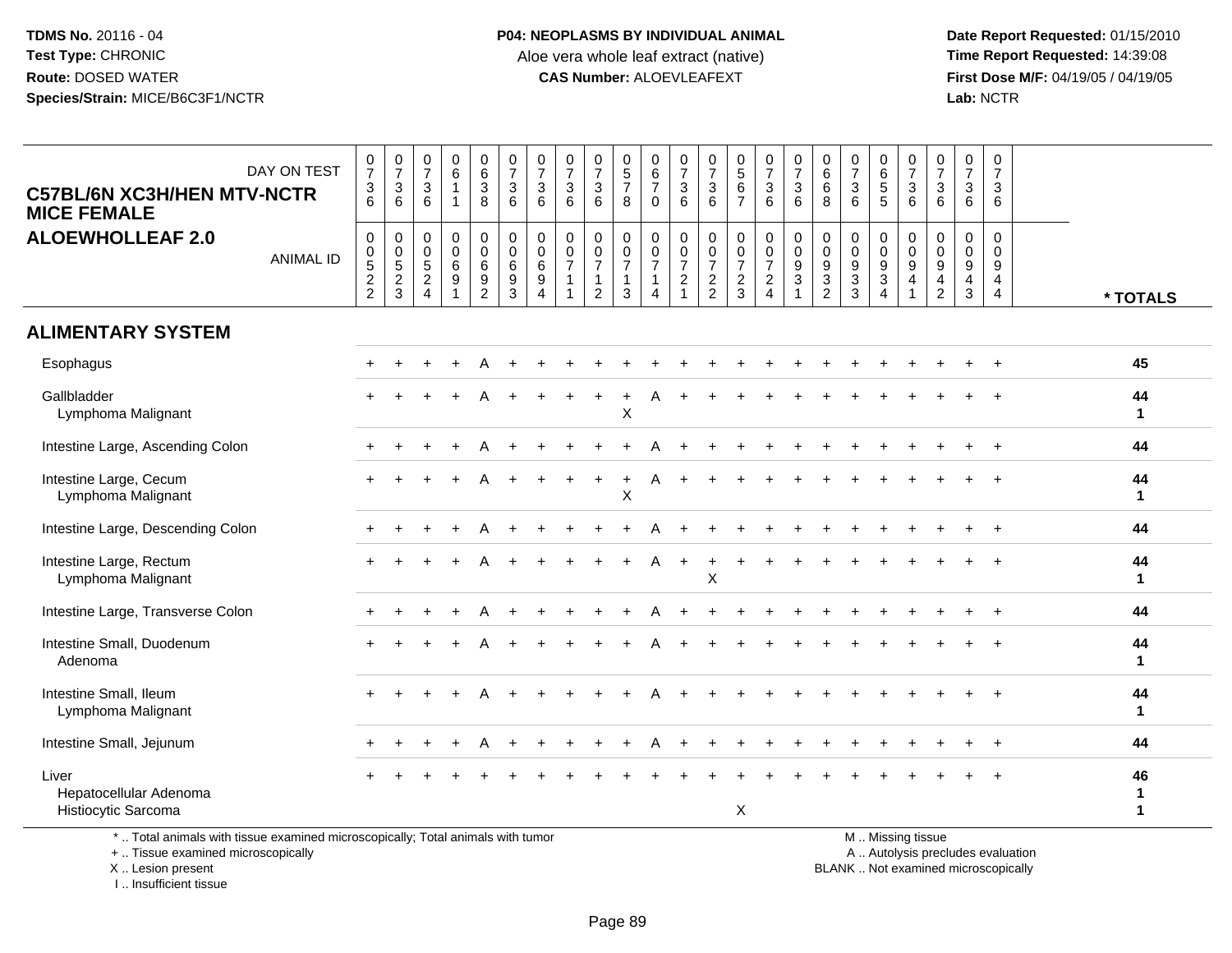**Date Report Requested:** 01/15/2010 **First Dose M/F:** 04/19/05 / 04/19/05<br>Lab: NCTR **Lab:** NCTR

| DAY ON TEST<br><b>C57BL/6N XC3H/HEN MTV-NCTR</b><br><b>MICE FEMALE</b>                                                                     | $\frac{0}{7}$<br>$\frac{3}{6}$                                            | $\frac{0}{7}$<br>$\frac{3}{6}$         | $\frac{0}{7}$<br>3<br>6                                    | 0<br>$\,6\,$<br>$\mathbf{1}$<br>$\overline{1}$                              | $\begin{array}{c} 0 \\ 6 \end{array}$<br>$\mathbf{3}$<br>8 | $\frac{0}{7}$<br>$\mathbf{3}$<br>6                            | $\frac{0}{7}$<br>3<br>6                                             | 0<br>$\overline{7}$<br>$\mathbf{3}$<br>6 | $\frac{0}{7}$<br>$\ensuremath{\mathsf{3}}$<br>6                                | 0<br>$\overline{5}$<br>$\overline{7}$<br>8                | 0<br>$\,6\,$<br>$\overline{7}$<br>$\Omega$                             | 0<br>$\overline{7}$<br>3<br>6                             | 0<br>$\overline{7}$<br>$\ensuremath{\mathsf{3}}$<br>6 | $^{\rm 0}_{\rm 5}$<br>$\,6\,$<br>$\overline{7}$                        | $\begin{array}{c} 0 \\ 7 \end{array}$<br>3<br>6                        | $\frac{0}{7}$<br>$\sqrt{3}$<br>6                                                  | 0<br>$\,6\,$<br>6<br>8                                | 0<br>$\overline{7}$<br>3<br>6                                     | 0<br>$\overline{6}$<br>5<br>$\overline{5}$                | 0<br>$\overline{7}$<br>$\ensuremath{\mathsf{3}}$<br>6    | $\frac{0}{7}$<br>$\mathbf{3}$<br>6                                                 | 0<br>$\overline{7}$<br>3<br>6                          | 0<br>$\overline{7}$<br>3<br>6                                       |                                   |                                   |
|--------------------------------------------------------------------------------------------------------------------------------------------|---------------------------------------------------------------------------|----------------------------------------|------------------------------------------------------------|-----------------------------------------------------------------------------|------------------------------------------------------------|---------------------------------------------------------------|---------------------------------------------------------------------|------------------------------------------|--------------------------------------------------------------------------------|-----------------------------------------------------------|------------------------------------------------------------------------|-----------------------------------------------------------|-------------------------------------------------------|------------------------------------------------------------------------|------------------------------------------------------------------------|-----------------------------------------------------------------------------------|-------------------------------------------------------|-------------------------------------------------------------------|-----------------------------------------------------------|----------------------------------------------------------|------------------------------------------------------------------------------------|--------------------------------------------------------|---------------------------------------------------------------------|-----------------------------------|-----------------------------------|
| <b>ALOEWHOLLEAF 2.0</b><br><b>ANIMAL ID</b>                                                                                                | $\pmb{0}$<br>$\begin{array}{c} 0 \\ 5 \\ 2 \end{array}$<br>$\overline{2}$ | 0<br>$\mathsf 0$<br>$\frac{5}{2}$<br>3 | 0<br>0<br>$\sqrt{5}$<br>$\boldsymbol{2}$<br>$\overline{4}$ | $\mathbf 0$<br>$\mathbf 0$<br>$\,6\,$<br>$\boldsymbol{9}$<br>$\overline{1}$ | 0<br>$\mathbf 0$<br>6<br>9<br>$\overline{2}$               | 0<br>$\mathbf 0$<br>$\,6\,$<br>$\overline{9}$<br>$\mathbf{3}$ | $\mathbf 0$<br>$\mathbf 0$<br>6<br>$\overline{9}$<br>$\overline{4}$ | 0<br>$\mathbf 0$<br>7<br>$\mathbf{1}$    | $\mathbf 0$<br>$\mathbf 0$<br>$\overline{7}$<br>$\mathbf{1}$<br>$\overline{2}$ | 0<br>$\mathbf 0$<br>$\overline{7}$<br>$\overline{1}$<br>3 | $\pmb{0}$<br>$\boldsymbol{0}$<br>$\overline{7}$<br>$\overline{1}$<br>4 | 0<br>$\mathbf 0$<br>$\overline{7}$<br>$\overline{c}$<br>1 | $\mathbf 0$<br>0<br>$\overline{7}$<br>$\frac{2}{2}$   | $\boldsymbol{0}$<br>$\pmb{0}$<br>$\overline{7}$<br>$\overline{c}$<br>3 | 0<br>$\mathbf 0$<br>$\overline{7}$<br>$\overline{a}$<br>$\overline{4}$ | $_{\rm 0}^{\rm 0}$<br>$\overline{9}$<br>$\overline{3}$<br>$\overline{\mathbf{1}}$ | 0<br>$\mathbf 0$<br>9<br>$\sqrt{3}$<br>$\overline{2}$ | $\mathbf 0$<br>$\mathbf 0$<br>$\boldsymbol{9}$<br>$\sqrt{3}$<br>3 | 0<br>$\pmb{0}$<br>$\boldsymbol{9}$<br>$\overline{3}$<br>4 | 0<br>0<br>$\boldsymbol{9}$<br>$\overline{4}$             | $\mathbf 0$<br>$\mathbf 0$<br>$\boldsymbol{9}$<br>$\overline{4}$<br>$\overline{2}$ | $\mathbf 0$<br>$\mathbf 0$<br>9<br>$\overline{4}$<br>3 | $\mathbf 0$<br>$\mathbf 0$<br>9<br>$\overline{4}$<br>$\overline{4}$ |                                   | * TOTALS                          |
| Leukemia<br>Lymphoma Malignant<br>Osteosarcoma, Metastatic, Bone, Femur                                                                    |                                                                           |                                        |                                                            |                                                                             | X                                                          | X                                                             |                                                                     |                                          |                                                                                |                                                           | $X$ $X$                                                                |                                                           | $\boldsymbol{\mathsf{X}}$                             |                                                                        |                                                                        |                                                                                   | X                                                     |                                                                   |                                                           |                                                          |                                                                                    |                                                        |                                                                     |                                   | -1<br>$\mathbf{1}$                |
| Mesentery<br>Osteosarcoma, Metastatic, Bone, Femur                                                                                         |                                                                           |                                        |                                                            |                                                                             | $\ddot{}$<br>X                                             |                                                               |                                                                     |                                          |                                                                                |                                                           |                                                                        |                                                           |                                                       |                                                                        |                                                                        |                                                                                   |                                                       |                                                                   |                                                           |                                                          |                                                                                    |                                                        |                                                                     |                                   | 9<br>1                            |
| Pancreas<br>Lymphoma Malignant                                                                                                             |                                                                           | X                                      |                                                            |                                                                             |                                                            |                                                               |                                                                     |                                          |                                                                                | $\pmb{\times}$                                            |                                                                        |                                                           |                                                       |                                                                        |                                                                        |                                                                                   |                                                       |                                                                   |                                                           |                                                          |                                                                                    |                                                        |                                                                     |                                   | 44<br>$\mathbf{2}$                |
| <b>Salivary Glands</b><br>Lymphoma Malignant                                                                                               |                                                                           |                                        |                                                            |                                                                             |                                                            |                                                               |                                                                     |                                          |                                                                                | X                                                         |                                                                        |                                                           | Χ                                                     |                                                                        |                                                                        |                                                                                   |                                                       |                                                                   |                                                           |                                                          |                                                                                    |                                                        |                                                                     |                                   | 44<br>4                           |
| Stomach, Forestomach<br>Squamous Cell Papilloma                                                                                            |                                                                           |                                        |                                                            |                                                                             |                                                            |                                                               |                                                                     |                                          |                                                                                |                                                           |                                                                        |                                                           |                                                       |                                                                        |                                                                        |                                                                                   |                                                       |                                                                   |                                                           |                                                          |                                                                                    |                                                        |                                                                     |                                   | 45<br>$\overline{2}$              |
| Stomach, Glandular                                                                                                                         |                                                                           |                                        |                                                            |                                                                             |                                                            |                                                               |                                                                     |                                          |                                                                                |                                                           |                                                                        |                                                           |                                                       |                                                                        |                                                                        |                                                                                   |                                                       |                                                                   |                                                           |                                                          |                                                                                    |                                                        |                                                                     |                                   | 45                                |
| <b>CARDIOVASCULAR SYSTEM</b>                                                                                                               |                                                                           |                                        |                                                            |                                                                             |                                                            |                                                               |                                                                     |                                          |                                                                                |                                                           |                                                                        |                                                           |                                                       |                                                                        |                                                                        |                                                                                   |                                                       |                                                                   |                                                           |                                                          |                                                                                    |                                                        |                                                                     |                                   |                                   |
| <b>Blood Vessel</b>                                                                                                                        |                                                                           |                                        |                                                            |                                                                             |                                                            |                                                               |                                                                     |                                          |                                                                                |                                                           |                                                                        |                                                           |                                                       |                                                                        |                                                                        |                                                                                   |                                                       |                                                                   |                                                           |                                                          |                                                                                    |                                                        |                                                                     |                                   | 45                                |
| Heart<br>Histiocytic Sarcoma<br>Osteosarcoma, Metastatic, Bone, Femur                                                                      |                                                                           |                                        |                                                            |                                                                             | X                                                          |                                                               |                                                                     |                                          |                                                                                |                                                           |                                                                        |                                                           |                                                       | X                                                                      |                                                                        |                                                                                   |                                                       |                                                                   |                                                           |                                                          |                                                                                    |                                                        |                                                                     |                                   | 46<br>$\mathbf 1$<br>$\mathbf{1}$ |
| <b>ENDOCRINE SYSTEM</b>                                                                                                                    |                                                                           |                                        |                                                            |                                                                             |                                                            |                                                               |                                                                     |                                          |                                                                                |                                                           |                                                                        |                                                           |                                                       |                                                                        |                                                                        |                                                                                   |                                                       |                                                                   |                                                           |                                                          |                                                                                    |                                                        |                                                                     |                                   |                                   |
| <b>Adrenal Cortex</b><br>Histiocytic Sarcoma                                                                                               |                                                                           |                                        |                                                            |                                                                             |                                                            |                                                               |                                                                     |                                          |                                                                                |                                                           |                                                                        |                                                           |                                                       | X                                                                      |                                                                        |                                                                                   |                                                       |                                                                   |                                                           |                                                          |                                                                                    |                                                        |                                                                     |                                   | 44<br>$\mathbf{1}$                |
| *  Total animals with tissue examined microscopically; Total animals with tumor<br>+  Tissue examined microscopically<br>X  Lesion present |                                                                           |                                        |                                                            |                                                                             |                                                            |                                                               |                                                                     |                                          |                                                                                |                                                           |                                                                        |                                                           |                                                       |                                                                        |                                                                        |                                                                                   |                                                       |                                                                   |                                                           | M  Missing tissue<br>BLANK  Not examined microscopically |                                                                                    |                                                        |                                                                     | A  Autolysis precludes evaluation |                                   |

X .. Lesion present I .. Insufficient tissue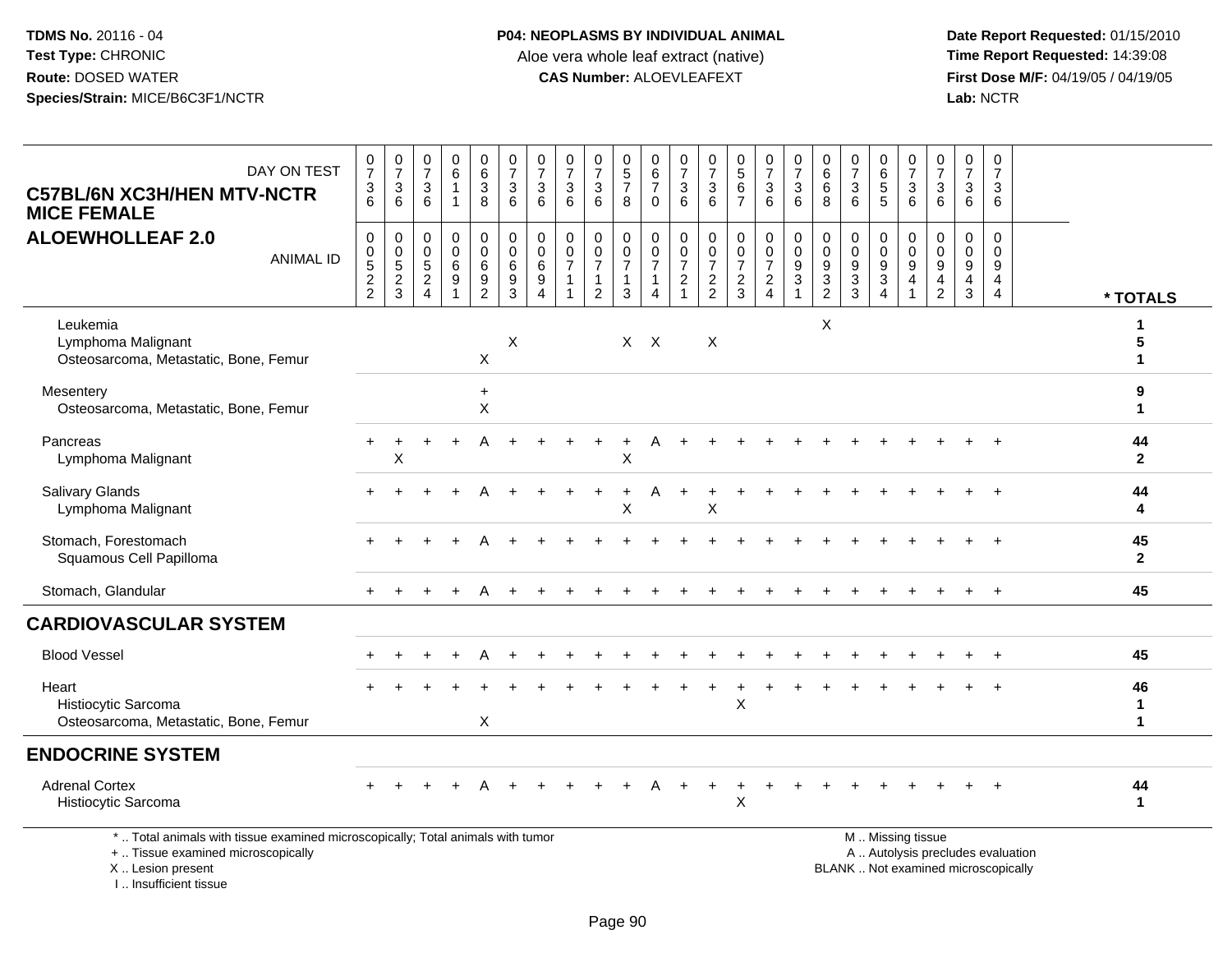**Date Report Requested:** 01/15/2010 **First Dose M/F:** 04/19/05 / 04/19/05<br>Lab: NCTR **Lab:** NCTR

| $\boldsymbol{0}$<br>$\frac{0}{7}$<br>$\begin{array}{c} 0 \\ 5 \\ 7 \end{array}$<br>0<br>$\begin{array}{c} 0 \\ 6 \end{array}$<br>$\frac{0}{7}$<br>$\frac{0}{7}$<br>$\frac{0}{7}$<br>0<br>0<br>0<br>$\frac{0}{7}$<br>$\frac{0}{7}$<br>$\frac{0}{7}$<br>0<br>$\frac{0}{7}$<br>0<br>$\begin{array}{c} 0 \\ 5 \end{array}$<br>$\frac{0}{7}$<br>$\frac{0}{7}$<br>0<br>$\frac{0}{7}$<br>0<br>DAY ON TEST<br>$\overline{7}$<br>$\overline{7}$<br>6<br>$\overline{7}$<br>$6\phantom{a}$<br>$\overline{7}$<br>$6\phantom{a}$<br>$\overline{7}$<br>6<br>$\mathbf{3}$<br>$6\phantom{1}$<br>$\mathbf{3}$<br>$\ensuremath{\mathsf{3}}$<br>$\sqrt{3}$<br>$\sqrt{3}$<br>$\overline{7}$<br>$\mathbf{3}$<br>$\sqrt{5}$<br>$\mathbf{3}$<br>$\ensuremath{\mathsf{3}}$<br>$\sqrt{3}$<br>$\mathbf{3}$<br>$\mathbf{3}$<br>$\sqrt{3}$<br>$\mathbf{3}$<br>$\,6\,$<br>3<br>3<br>$\mathbf{3}$<br>3<br>6<br>$6^{\circ}$<br>$6^{\circ}$<br>6<br>$6\phantom{1}$<br>6<br>$\overline{7}$<br>6<br>6<br>6<br>6<br>$\bf8$<br>6<br>6<br>8<br>6<br>8<br>$\mathbf 0$<br>6<br>5<br>6<br>6<br>$\mathbf{1}$<br>$\mathbf 0$<br>$\pmb{0}$<br>$\mathbf 0$<br>$\mathbf 0$<br>0<br>$\mathbf 0$<br>$\mathbf 0$<br>$\mathbf 0$<br>0<br>0<br>0<br>0<br>$\mathbf 0$<br>0<br>0<br>0<br>0<br>0<br>0<br>0<br>0<br>0<br>0<br>$\ddot{\mathbf{0}}$<br>$\mathbf 0$<br>$\mathbf 0$<br>$\mathbf 0$<br>$\mathbf 0$<br>$\mathbf 0$<br>$\mathsf{O}$<br>$\mathbf 0$<br>$0$<br>$5$<br>$2$<br>$2$<br>0<br>$\mathbf 0$<br>0<br>$\mathbf 0$<br>$\mathbf 0$<br>$\mathbf 0$<br>0<br>$\mathbf 0$<br>$\mathbf 0$<br>0<br>$\mathbf 0$<br>$\mathbf 0$<br>$\mathbf 0$<br>$\mathbf 0$<br><b>ANIMAL ID</b><br>$\overline{7}$<br>5<br>$\overline{7}$<br>$\boldsymbol{9}$<br>$\,$ 5 $\,$<br>6<br>6<br>$\overline{7}$<br>$\overline{7}$<br>$\overline{7}$<br>$\overline{7}$<br>$\overline{7}$<br>9<br>9<br>$9\,$<br>9<br>9<br>9<br>6<br>6<br>$\overline{7}$<br>9<br>$\frac{2}{1}$<br>$\frac{3}{2}$<br>$\boldsymbol{2}$<br>$\boldsymbol{2}$<br>$\boldsymbol{9}$<br>$\boldsymbol{9}$<br>$\overline{a}$<br>$\mathbf 3$<br>$\mathsf 3$<br>9<br>9<br>$\overline{a}$<br>$\frac{2}{3}$<br>$\mathbf{3}$<br>4<br>$\overline{4}$<br>$\mathbf{1}$<br>$\mathbf 1$<br>$\overline{1}$<br>4<br>4<br>3<br>3<br>$\overline{2}$<br>$\overline{2}$<br>$\overline{4}$<br>2<br>$\overline{4}$<br>$\overline{2}$<br>3<br>$\overline{4}$<br>3<br>$\overline{4}$<br>3<br>$\overline{4}$<br>1<br>1<br>4<br>1<br>* TOTALS<br>X<br>X<br>$\mathbf{3}$<br>44<br>$\ddot{}$<br>44<br>$\sf X$<br>$\mathbf{2}$<br>42<br>M<br>M<br>м<br>Α<br>$\ddot{}$<br>$\div$<br>41<br>м<br>м<br>$\div$<br>$\mathsf X$<br>1<br>$X$ $X$<br>X<br>X<br>6<br>44<br>$\ddot{}$<br>$\pm$<br>44<br>м<br>$+$<br>$+$<br>X<br>$\blacktriangleleft$<br>45<br>$\boldsymbol{\mathsf{X}}$<br>$\mathsf X$<br>$\boldsymbol{\mathsf{X}}$<br>$\overline{2}$<br>* Total onimals with tigaus oversined microscopically: Total onimals with tumor<br>M. Micripa tionup |                                                                                       |  |  |  |  |  |  |  |  |  |  |  |  |  |
|---------------------------------------------------------------------------------------------------------------------------------------------------------------------------------------------------------------------------------------------------------------------------------------------------------------------------------------------------------------------------------------------------------------------------------------------------------------------------------------------------------------------------------------------------------------------------------------------------------------------------------------------------------------------------------------------------------------------------------------------------------------------------------------------------------------------------------------------------------------------------------------------------------------------------------------------------------------------------------------------------------------------------------------------------------------------------------------------------------------------------------------------------------------------------------------------------------------------------------------------------------------------------------------------------------------------------------------------------------------------------------------------------------------------------------------------------------------------------------------------------------------------------------------------------------------------------------------------------------------------------------------------------------------------------------------------------------------------------------------------------------------------------------------------------------------------------------------------------------------------------------------------------------------------------------------------------------------------------------------------------------------------------------------------------------------------------------------------------------------------------------------------------------------------------------------------------------------------------------------------------------------------------------------------------------------------------------------------------------------------------------------------------------------------------------------------------------------------------------------------------------------------------------------------------------------------------------------------------------------------------------------------------------------------------------------------------------------------------------------------------------------------------------------------------------------------------------------------------------------------------------------------------------------------|---------------------------------------------------------------------------------------|--|--|--|--|--|--|--|--|--|--|--|--|--|
|                                                                                                                                                                                                                                                                                                                                                                                                                                                                                                                                                                                                                                                                                                                                                                                                                                                                                                                                                                                                                                                                                                                                                                                                                                                                                                                                                                                                                                                                                                                                                                                                                                                                                                                                                                                                                                                                                                                                                                                                                                                                                                                                                                                                                                                                                                                                                                                                                                                                                                                                                                                                                                                                                                                                                                                                                                                                                                                     | <b>C57BL/6N XC3H/HEN MTV-NCTR</b><br><b>MICE FEMALE</b>                               |  |  |  |  |  |  |  |  |  |  |  |  |  |
|                                                                                                                                                                                                                                                                                                                                                                                                                                                                                                                                                                                                                                                                                                                                                                                                                                                                                                                                                                                                                                                                                                                                                                                                                                                                                                                                                                                                                                                                                                                                                                                                                                                                                                                                                                                                                                                                                                                                                                                                                                                                                                                                                                                                                                                                                                                                                                                                                                                                                                                                                                                                                                                                                                                                                                                                                                                                                                                     | <b>ALOEWHOLLEAF 2.0</b>                                                               |  |  |  |  |  |  |  |  |  |  |  |  |  |
|                                                                                                                                                                                                                                                                                                                                                                                                                                                                                                                                                                                                                                                                                                                                                                                                                                                                                                                                                                                                                                                                                                                                                                                                                                                                                                                                                                                                                                                                                                                                                                                                                                                                                                                                                                                                                                                                                                                                                                                                                                                                                                                                                                                                                                                                                                                                                                                                                                                                                                                                                                                                                                                                                                                                                                                                                                                                                                                     | Lymphoma Malignant                                                                    |  |  |  |  |  |  |  |  |  |  |  |  |  |
|                                                                                                                                                                                                                                                                                                                                                                                                                                                                                                                                                                                                                                                                                                                                                                                                                                                                                                                                                                                                                                                                                                                                                                                                                                                                                                                                                                                                                                                                                                                                                                                                                                                                                                                                                                                                                                                                                                                                                                                                                                                                                                                                                                                                                                                                                                                                                                                                                                                                                                                                                                                                                                                                                                                                                                                                                                                                                                                     | Adrenal Medulla                                                                       |  |  |  |  |  |  |  |  |  |  |  |  |  |
|                                                                                                                                                                                                                                                                                                                                                                                                                                                                                                                                                                                                                                                                                                                                                                                                                                                                                                                                                                                                                                                                                                                                                                                                                                                                                                                                                                                                                                                                                                                                                                                                                                                                                                                                                                                                                                                                                                                                                                                                                                                                                                                                                                                                                                                                                                                                                                                                                                                                                                                                                                                                                                                                                                                                                                                                                                                                                                                     | Islets, Pancreatic<br>Lymphoma Malignant                                              |  |  |  |  |  |  |  |  |  |  |  |  |  |
|                                                                                                                                                                                                                                                                                                                                                                                                                                                                                                                                                                                                                                                                                                                                                                                                                                                                                                                                                                                                                                                                                                                                                                                                                                                                                                                                                                                                                                                                                                                                                                                                                                                                                                                                                                                                                                                                                                                                                                                                                                                                                                                                                                                                                                                                                                                                                                                                                                                                                                                                                                                                                                                                                                                                                                                                                                                                                                                     | Parathyroid Gland                                                                     |  |  |  |  |  |  |  |  |  |  |  |  |  |
|                                                                                                                                                                                                                                                                                                                                                                                                                                                                                                                                                                                                                                                                                                                                                                                                                                                                                                                                                                                                                                                                                                                                                                                                                                                                                                                                                                                                                                                                                                                                                                                                                                                                                                                                                                                                                                                                                                                                                                                                                                                                                                                                                                                                                                                                                                                                                                                                                                                                                                                                                                                                                                                                                                                                                                                                                                                                                                                     | <b>Pituitary Gland</b><br>Leukemia<br>Pars Distalis, Adenoma                          |  |  |  |  |  |  |  |  |  |  |  |  |  |
|                                                                                                                                                                                                                                                                                                                                                                                                                                                                                                                                                                                                                                                                                                                                                                                                                                                                                                                                                                                                                                                                                                                                                                                                                                                                                                                                                                                                                                                                                                                                                                                                                                                                                                                                                                                                                                                                                                                                                                                                                                                                                                                                                                                                                                                                                                                                                                                                                                                                                                                                                                                                                                                                                                                                                                                                                                                                                                                     | <b>Thyroid Gland</b>                                                                  |  |  |  |  |  |  |  |  |  |  |  |  |  |
|                                                                                                                                                                                                                                                                                                                                                                                                                                                                                                                                                                                                                                                                                                                                                                                                                                                                                                                                                                                                                                                                                                                                                                                                                                                                                                                                                                                                                                                                                                                                                                                                                                                                                                                                                                                                                                                                                                                                                                                                                                                                                                                                                                                                                                                                                                                                                                                                                                                                                                                                                                                                                                                                                                                                                                                                                                                                                                                     | <b>GENERAL BODY SYSTEM</b><br><b>NONE</b>                                             |  |  |  |  |  |  |  |  |  |  |  |  |  |
|                                                                                                                                                                                                                                                                                                                                                                                                                                                                                                                                                                                                                                                                                                                                                                                                                                                                                                                                                                                                                                                                                                                                                                                                                                                                                                                                                                                                                                                                                                                                                                                                                                                                                                                                                                                                                                                                                                                                                                                                                                                                                                                                                                                                                                                                                                                                                                                                                                                                                                                                                                                                                                                                                                                                                                                                                                                                                                                     | <b>GENITAL SYSTEM</b>                                                                 |  |  |  |  |  |  |  |  |  |  |  |  |  |
|                                                                                                                                                                                                                                                                                                                                                                                                                                                                                                                                                                                                                                                                                                                                                                                                                                                                                                                                                                                                                                                                                                                                                                                                                                                                                                                                                                                                                                                                                                                                                                                                                                                                                                                                                                                                                                                                                                                                                                                                                                                                                                                                                                                                                                                                                                                                                                                                                                                                                                                                                                                                                                                                                                                                                                                                                                                                                                                     | <b>Clitoral Gland</b><br>Histiocytic Sarcoma                                          |  |  |  |  |  |  |  |  |  |  |  |  |  |
|                                                                                                                                                                                                                                                                                                                                                                                                                                                                                                                                                                                                                                                                                                                                                                                                                                                                                                                                                                                                                                                                                                                                                                                                                                                                                                                                                                                                                                                                                                                                                                                                                                                                                                                                                                                                                                                                                                                                                                                                                                                                                                                                                                                                                                                                                                                                                                                                                                                                                                                                                                                                                                                                                                                                                                                                                                                                                                                     | Ovary<br>Cystadenoma<br>Granulosa Cell Tumor Benign<br>Histiocytic Sarcoma<br>Luteoma |  |  |  |  |  |  |  |  |  |  |  |  |  |
|                                                                                                                                                                                                                                                                                                                                                                                                                                                                                                                                                                                                                                                                                                                                                                                                                                                                                                                                                                                                                                                                                                                                                                                                                                                                                                                                                                                                                                                                                                                                                                                                                                                                                                                                                                                                                                                                                                                                                                                                                                                                                                                                                                                                                                                                                                                                                                                                                                                                                                                                                                                                                                                                                                                                                                                                                                                                                                                     | Lymphoma Malignant                                                                    |  |  |  |  |  |  |  |  |  |  |  |  |  |

\* .. Total animals with tissue examined microscopically; Total animals with tumor

+ .. Tissue examined microscopically

X .. Lesion present

I .. Insufficient tissue

M .. Missing tissue

y the contract of the contract of the contract of the contract of the contract of the contract of the contract of  $A$ . Autolysis precludes evaluation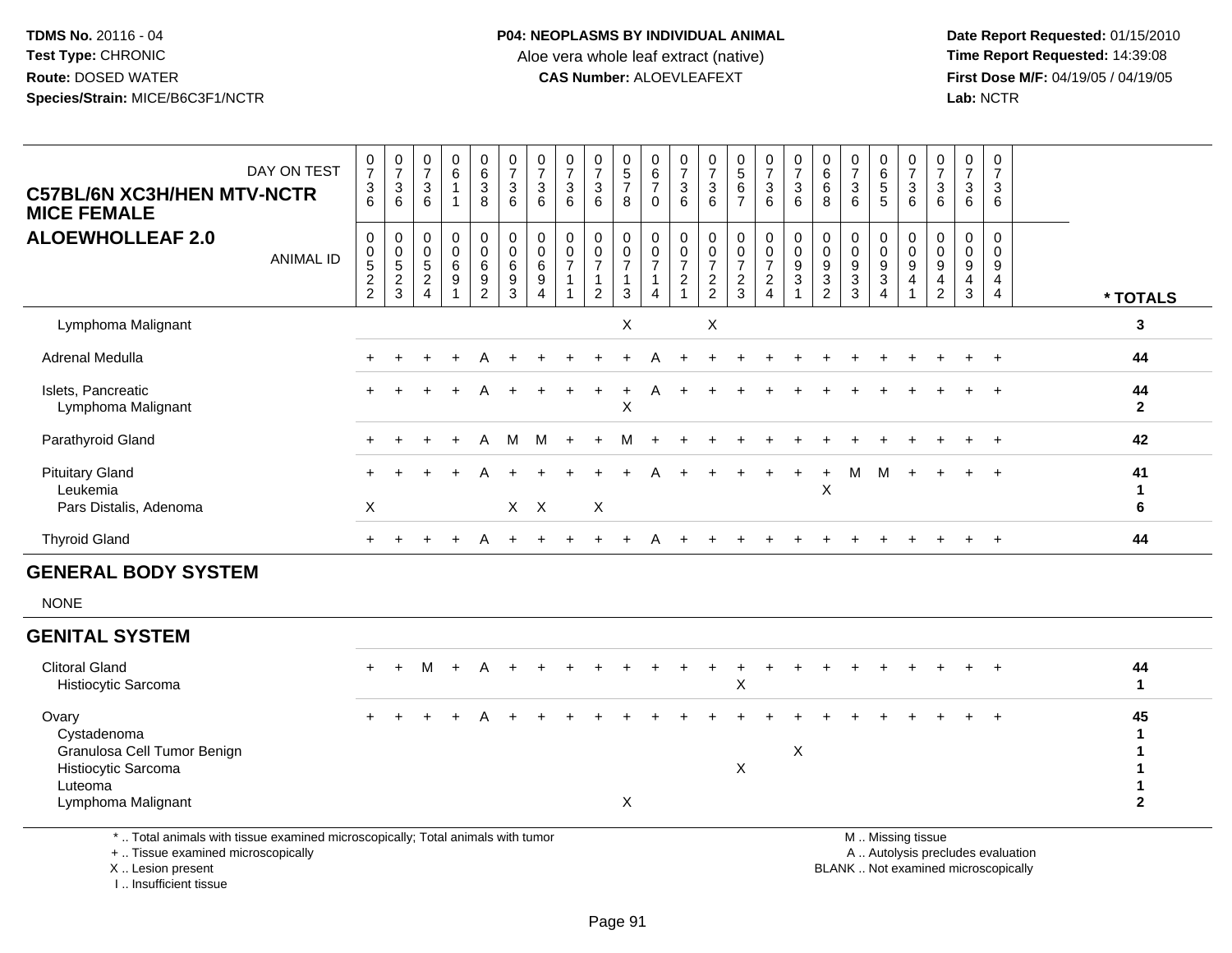**Date Report Requested:** 01/15/2010 **First Dose M/F:** 04/19/05 / 04/19/05<br>Lab: NCTR **Lab:** NCTR

| DAY ON TEST<br><b>C57BL/6N XC3H/HEN MTV-NCTR</b><br><b>MICE FEMALE</b>                                                                     | $\mathbf 0$<br>$\overline{7}$<br>3<br>$\overline{6}$   | $\frac{0}{7}$<br>$\mathbf{3}$<br>6 | $\frac{0}{7}$<br>$\sqrt{3}$<br>6                                                          | 0<br>6<br>$\mathbf{1}$           | 0<br>$\,6\,$<br>3<br>8                                      | $\boldsymbol{0}$<br>$\overline{7}$<br>$\sqrt{3}$<br>$6\phantom{a}$         | $\frac{0}{7}$<br>$\mathbf{3}$<br>6                       | $\frac{0}{7}$<br>$\sqrt{3}$<br>6                           | $\frac{0}{7}$<br>3<br>6                    | 0<br>$5\,$<br>$\overline{7}$<br>8                       | $\pmb{0}$<br>$\frac{6}{7}$<br>$\Omega$  | 0<br>$\overline{7}$<br>$\mathsf 3$<br>6    | $\frac{0}{7}$<br>$\mathbf{3}$<br>6                  | $\begin{array}{c} 0 \\ 5 \\ 6 \end{array}$<br>$\overline{7}$ | 0<br>$\boldsymbol{7}$<br>$\mathbf 3$<br>6           | $\pmb{0}$<br>$\overline{7}$<br>$\mathbf{3}$<br>6           | 0<br>$\,6\,$<br>6<br>8             | $\frac{0}{7}$<br>$\sqrt{3}$<br>6                        | 0<br>$^6$ 5<br>5                                          | 0<br>$\overline{7}$<br>3<br>6                                                                 | 0<br>$\overline{7}$<br>3<br>6                               | 0<br>$\overline{7}$<br>$\mathbf{3}$<br>6 | 0<br>$\overline{7}$<br>3<br>6                                     |                                                  |
|--------------------------------------------------------------------------------------------------------------------------------------------|--------------------------------------------------------|------------------------------------|-------------------------------------------------------------------------------------------|----------------------------------|-------------------------------------------------------------|----------------------------------------------------------------------------|----------------------------------------------------------|------------------------------------------------------------|--------------------------------------------|---------------------------------------------------------|-----------------------------------------|--------------------------------------------|-----------------------------------------------------|--------------------------------------------------------------|-----------------------------------------------------|------------------------------------------------------------|------------------------------------|---------------------------------------------------------|-----------------------------------------------------------|-----------------------------------------------------------------------------------------------|-------------------------------------------------------------|------------------------------------------|-------------------------------------------------------------------|--------------------------------------------------|
| <b>ALOEWHOLLEAF 2.0</b><br><b>ANIMAL ID</b>                                                                                                | $\pmb{0}$<br>$\pmb{0}$<br>$\mathbf 5$<br>$\frac{2}{2}$ | 0<br>$0,52$<br>3                   | $\boldsymbol{0}$<br>$\mathbf 0$<br>$\overline{5}$<br>$\sqrt{2}$<br>$\boldsymbol{\Lambda}$ | 0<br>$\mathbf 0$<br>$\,6\,$<br>9 | 0<br>$\mathbf 0$<br>6<br>$\boldsymbol{9}$<br>$\overline{2}$ | $\pmb{0}$<br>$\overline{0}$<br>$\,6\,$<br>$\boldsymbol{9}$<br>$\mathbf{3}$ | $\pmb{0}$<br>$\pmb{0}$<br>$\,6\,$<br>9<br>$\overline{4}$ | $\pmb{0}$<br>$\mathbf 0$<br>$\overline{7}$<br>$\mathbf{1}$ | 0<br>$\pmb{0}$<br>$\overline{7}$<br>1<br>2 | 0<br>$\mathbf 0$<br>$\overline{7}$<br>$\mathbf{1}$<br>3 | 0<br>$\frac{0}{7}$<br>$\mathbf{1}$<br>4 | 0<br>0<br>$\overline{7}$<br>$\overline{2}$ | 0<br>$\mathbf 0$<br>$\overline{7}$<br>$\frac{2}{2}$ | 0<br>$\pmb{0}$<br>$\overline{7}$<br>$\frac{2}{3}$            | 0<br>$\pmb{0}$<br>$\boldsymbol{7}$<br>$\frac{2}{4}$ | $\pmb{0}$<br>$\pmb{0}$<br>$\boldsymbol{9}$<br>$\mathbf{3}$ | 0<br>0<br>9<br>3<br>$\overline{2}$ | 0<br>$\pmb{0}$<br>$\boldsymbol{9}$<br>$\mathbf{3}$<br>3 | 0<br>0<br>$\boldsymbol{9}$<br>3<br>$\boldsymbol{\Lambda}$ | 0<br>0<br>$\boldsymbol{9}$<br>$\overline{4}$                                                  | 0<br>$\mathbf 0$<br>$\boldsymbol{9}$<br>4<br>$\overline{c}$ | 0<br>0<br>9<br>$\frac{4}{3}$             | $\pmb{0}$<br>$\mathbf 0$<br>9<br>$\overline{4}$<br>$\overline{4}$ | * TOTALS                                         |
| Uterus<br>Hemangioma<br>Histiocytic Sarcoma<br>Leiomyosarcoma<br>Lymphoma Malignant<br>Polyp Stromal                                       |                                                        |                                    | $\mathsf{X}$                                                                              |                                  |                                                             |                                                                            | X                                                        |                                                            | X                                          | X                                                       |                                         |                                            | $\mathsf X$                                         | X                                                            |                                                     |                                                            |                                    | X                                                       |                                                           |                                                                                               | $\boldsymbol{\mathsf{X}}$                                   |                                          |                                                                   | 44<br>3<br>5                                     |
| <b>HEMATOPOIETIC SYSTEM</b>                                                                                                                |                                                        |                                    |                                                                                           |                                  |                                                             |                                                                            |                                                          |                                                            |                                            |                                                         |                                         |                                            |                                                     |                                                              |                                                     |                                                            |                                    |                                                         |                                                           |                                                                                               |                                                             |                                          |                                                                   |                                                  |
| <b>Bone Marrow</b><br>Histiocytic Sarcoma<br>Leukemia                                                                                      |                                                        |                                    |                                                                                           |                                  |                                                             |                                                                            |                                                          |                                                            |                                            |                                                         |                                         |                                            |                                                     | X                                                            |                                                     |                                                            | X                                  |                                                         |                                                           |                                                                                               |                                                             |                                          |                                                                   | 44<br>$\mathbf 1$<br>$\mathbf{1}$                |
| Lymph Node<br>Axillary, Lymphoma Malignant<br>Inguinal, Osteosarcoma, Metastatic, Bone,<br>Femur                                           |                                                        | $+$                                |                                                                                           |                                  | $+$<br>X                                                    |                                                                            |                                                          |                                                            |                                            |                                                         | $\overline{+}$                          |                                            |                                                     |                                                              |                                                     |                                                            |                                    | $+$                                                     | $+$                                                       |                                                                                               |                                                             |                                          |                                                                   | 12<br>-1<br>1                                    |
| Lumbar, Lymphoma Malignant<br>Mediastinal, Lymphoma Malignant<br>Pancreatic, Lymphoma Malignant<br>Renal, Lymphoma Malignant               |                                                        | $\boldsymbol{\mathsf{X}}$          |                                                                                           |                                  |                                                             |                                                                            |                                                          |                                                            |                                            | $X$ $X$ $X$<br>X                                        |                                         |                                            |                                                     |                                                              |                                                     |                                                            |                                    | X                                                       |                                                           |                                                                                               |                                                             |                                          |                                                                   | 8<br>1<br>$\mathbf{2}$<br>3                      |
| Lymph Node, Mandibular<br>Histiocytic Sarcoma<br>Lymphoma Malignant                                                                        |                                                        |                                    |                                                                                           |                                  |                                                             | $\times$                                                                   |                                                          |                                                            |                                            | $X$ $X$                                                 |                                         |                                            | X                                                   | X                                                            |                                                     |                                                            |                                    |                                                         |                                                           |                                                                                               |                                                             |                                          |                                                                   | 45<br>1<br>8                                     |
| Lymph Node, Mesenteric<br>Fibrous Histiocytoma, Metastatic, Skin<br>Histiocytic Sarcoma<br>Leukemia                                        |                                                        |                                    |                                                                                           |                                  |                                                             |                                                                            |                                                          |                                                            |                                            |                                                         |                                         |                                            |                                                     | X                                                            |                                                     |                                                            | X                                  |                                                         |                                                           |                                                                                               |                                                             |                                          |                                                                   | 43<br>$\mathbf 1$<br>$\mathbf 1$<br>$\mathbf{1}$ |
| *  Total animals with tissue examined microscopically; Total animals with tumor<br>+  Tissue examined microscopically<br>X  Lesion present |                                                        |                                    |                                                                                           |                                  |                                                             |                                                                            |                                                          |                                                            |                                            |                                                         |                                         |                                            |                                                     |                                                              |                                                     |                                                            |                                    |                                                         |                                                           | M  Missing tissue<br>A  Autolysis precludes evaluation<br>BLANK  Not examined microscopically |                                                             |                                          |                                                                   |                                                  |

I .. Insufficient tissue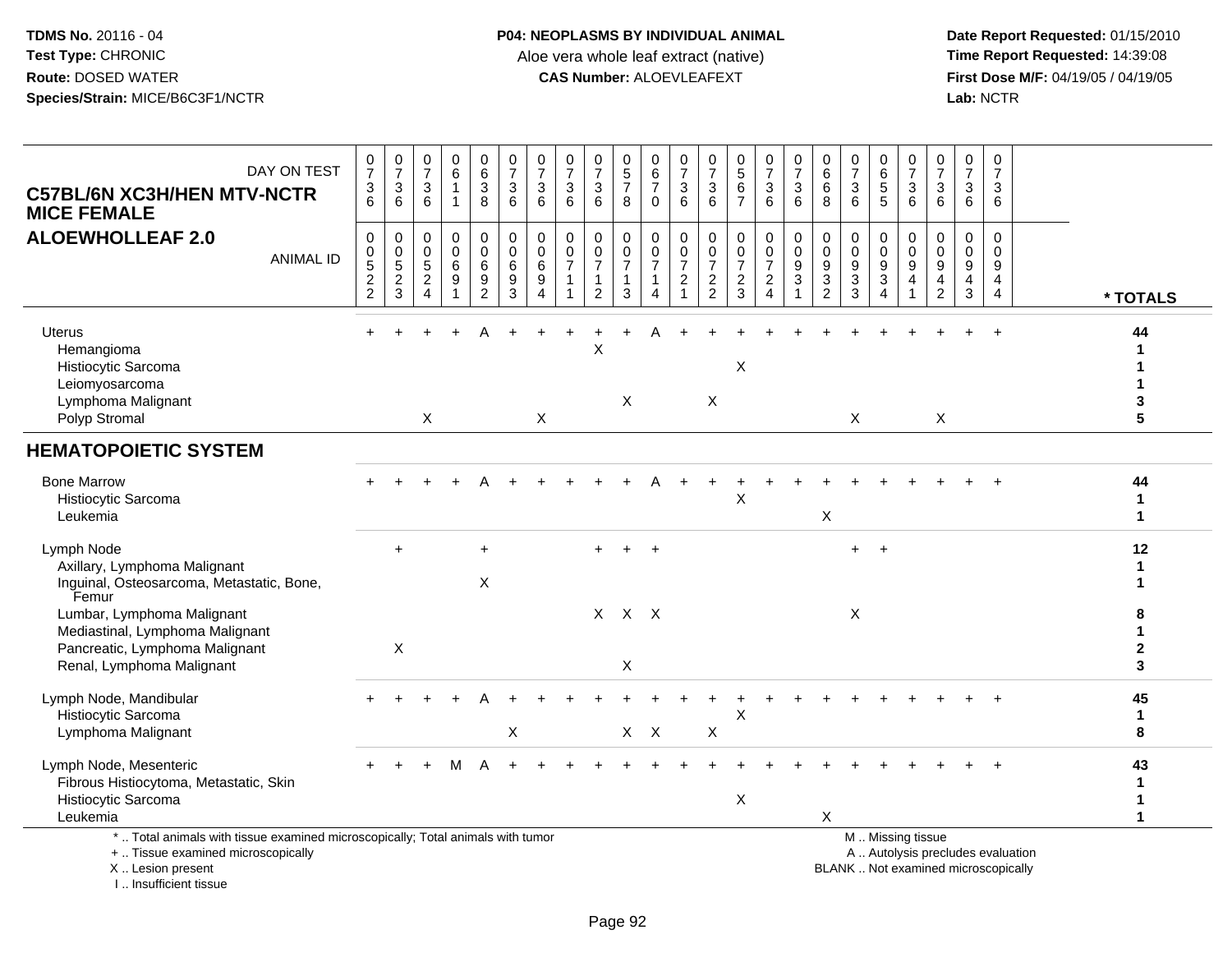I .. Insufficient tissue

| DAY ON TEST<br><b>C57BL/6N XC3H/HEN MTV-NCTR</b><br><b>MICE FEMALE</b>                                                                     | 0<br>$\overline{7}$<br>3<br>6                                                    | $\frac{0}{7}$<br>$\sqrt{3}$<br>6                                | $\frac{0}{7}$<br>$\ensuremath{\mathsf{3}}$<br>6                          | $_{6}^{\rm 0}$<br>$\mathbf{1}$<br>1                   | $\begin{array}{c} 0 \\ 6 \end{array}$<br>$\ensuremath{\mathsf{3}}$<br>8 | 0<br>$\overline{7}$<br>$\ensuremath{\mathsf{3}}$<br>6                | 0<br>$\overline{7}$<br>$\sqrt{3}$<br>6               | $\frac{0}{7}$<br>$\mathsf 3$<br>6                                        | $\frac{0}{7}$<br>$\mathbf{3}$<br>6                             | $\begin{array}{c} 0 \\ 5 \\ 7 \end{array}$<br>8                                           | 0<br>$6\phantom{a}$<br>$\overline{7}$<br>$\mathbf 0$    | 0<br>$\overline{7}$<br>$\ensuremath{\mathsf{3}}$<br>6                  | $\frac{0}{7}$<br>$\sqrt{3}$<br>6                          | $\begin{array}{c} 0 \\ 5 \end{array}$<br>$\,6\,$<br>$\overline{7}$ | $\frac{0}{7}$<br>$\mathbf{3}$<br>6                     | $\frac{0}{7}$<br>$\sqrt{3}$<br>6                           | $\begin{array}{c} 0 \\ 6 \end{array}$<br>$\,6\,$<br>8     | $\frac{0}{7}$<br>$\ensuremath{\mathsf{3}}$<br>6                     | 0<br>$6\phantom{a}$<br>$\mathbf 5$<br>5                    | 0<br>$\overline{7}$<br>$\ensuremath{\mathsf{3}}$<br>6 | $\frac{0}{7}$<br>3<br>6                                | 0<br>$\overline{7}$<br>$\mathbf{3}$<br>6                            | 0<br>$\overline{7}$<br>$\sqrt{3}$<br>6                     |                                            |
|--------------------------------------------------------------------------------------------------------------------------------------------|----------------------------------------------------------------------------------|-----------------------------------------------------------------|--------------------------------------------------------------------------|-------------------------------------------------------|-------------------------------------------------------------------------|----------------------------------------------------------------------|------------------------------------------------------|--------------------------------------------------------------------------|----------------------------------------------------------------|-------------------------------------------------------------------------------------------|---------------------------------------------------------|------------------------------------------------------------------------|-----------------------------------------------------------|--------------------------------------------------------------------|--------------------------------------------------------|------------------------------------------------------------|-----------------------------------------------------------|---------------------------------------------------------------------|------------------------------------------------------------|-------------------------------------------------------|--------------------------------------------------------|---------------------------------------------------------------------|------------------------------------------------------------|--------------------------------------------|
| <b>ALOEWHOLLEAF 2.0</b><br><b>ANIMAL ID</b>                                                                                                | $\pmb{0}$<br>$\mathbf 0$<br>$\overline{5}$<br>$\boldsymbol{2}$<br>$\overline{2}$ | $\mathbf 0$<br>$\mathbf 0$<br>$\overline{5}$<br>$\sqrt{2}$<br>3 | 0<br>$\mathbf 0$<br>$\overline{5}$<br>$\boldsymbol{2}$<br>$\overline{4}$ | 0<br>$\mathsf 0$<br>$6\overline{6}$<br>$\overline{9}$ | $\pmb{0}$<br>$\mathbf 0$<br>$6\overline{6}$<br>$9\,$<br>$\overline{2}$  | $\pmb{0}$<br>$\mathbf 0$<br>$6\phantom{1}6$<br>$\boldsymbol{9}$<br>3 | $\mathbf 0$<br>$\pmb{0}$<br>6<br>9<br>$\overline{4}$ | $\pmb{0}$<br>$\pmb{0}$<br>$\overline{7}$<br>$\mathbf{1}$<br>$\mathbf{1}$ | $\mathbf 0$<br>$\frac{0}{7}$<br>$\mathbf{1}$<br>$\overline{2}$ | $\pmb{0}$<br>$\begin{smallmatrix} 0\\7 \end{smallmatrix}$<br>$\mathbf{1}$<br>$\mathbf{3}$ | 0<br>$\mathsf 0$<br>$\overline{7}$<br>$\mathbf{1}$<br>4 | 0<br>$\mathbf 0$<br>$\overline{7}$<br>$\overline{c}$<br>$\overline{1}$ | $\pmb{0}$<br>$\pmb{0}$<br>$\overline{7}$<br>$\frac{2}{2}$ | 0<br>$\pmb{0}$<br>$\overline{7}$<br>$\overline{c}$<br>3            | 0<br>$\frac{0}{7}$<br>$\overline{c}$<br>$\overline{4}$ | $\pmb{0}$<br>$\pmb{0}$<br>$\overline{9}$<br>$\overline{3}$ | $\pmb{0}$<br>$\pmb{0}$<br>$\frac{9}{3}$<br>$\overline{2}$ | $\mathbf 0$<br>$\mathbf 0$<br>$\overline{9}$<br>$\overline{3}$<br>3 | 0<br>0<br>$\overline{9}$<br>$\mathbf{3}$<br>$\overline{4}$ | 0<br>$\pmb{0}$<br>$\overline{9}$<br>4<br>1            | $\mathbf 0$<br>$\mathbf 0$<br>9<br>4<br>$\overline{2}$ | $\mathbf 0$<br>$\mathbf 0$<br>$\boldsymbol{9}$<br>4<br>$\mathbf{3}$ | $\mathbf 0$<br>$\mathbf 0$<br>$9\,$<br>4<br>$\overline{4}$ | * TOTALS                                   |
| Lymphoma Malignant                                                                                                                         | $\boldsymbol{\mathsf{X}}$                                                        |                                                                 |                                                                          |                                                       |                                                                         | $\boldsymbol{\mathsf{X}}$                                            |                                                      |                                                                          | $X$ $X$                                                        | X X                                                                                       |                                                         |                                                                        | X                                                         |                                                                    |                                                        |                                                            |                                                           | X                                                                   |                                                            |                                                       |                                                        |                                                                     |                                                            | 14                                         |
| Spleen<br>Histiocytic Sarcoma<br>Leukemia<br>Lymphoma Malignant                                                                            |                                                                                  | $X$ $X$                                                         |                                                                          |                                                       |                                                                         | $\times$                                                             |                                                      |                                                                          | X X X X                                                        |                                                                                           |                                                         |                                                                        | X                                                         | X                                                                  |                                                        |                                                            | X                                                         | X                                                                   |                                                            |                                                       |                                                        |                                                                     |                                                            | 45<br>$\mathbf{1}$<br>$\mathbf{1}$<br>17   |
| Thymus<br>Lymphoma Malignant<br>Osteosarcoma, Metastatic, Bone, Femur                                                                      |                                                                                  |                                                                 |                                                                          |                                                       | X                                                                       | X                                                                    |                                                      |                                                                          | X                                                              | $\mathsf{X}$                                                                              |                                                         |                                                                        | $\ddot{}$<br>X                                            | M                                                                  | $+$                                                    |                                                            |                                                           | X                                                                   |                                                            |                                                       |                                                        |                                                                     |                                                            | 43<br>7<br>$\mathbf{1}$                    |
| <b>INTEGUMENTARY SYSTEM</b>                                                                                                                |                                                                                  |                                                                 |                                                                          |                                                       |                                                                         |                                                                      |                                                      |                                                                          |                                                                |                                                                                           |                                                         |                                                                        |                                                           |                                                                    |                                                        |                                                            |                                                           |                                                                     |                                                            |                                                       |                                                        |                                                                     |                                                            |                                            |
| <b>Mammary Gland</b><br>Adenocarcinoma<br>Lymphoma Malignant                                                                               |                                                                                  |                                                                 |                                                                          |                                                       |                                                                         |                                                                      |                                                      |                                                                          |                                                                | X                                                                                         |                                                         |                                                                        |                                                           |                                                                    |                                                        | X                                                          |                                                           |                                                                     | X                                                          |                                                       |                                                        |                                                                     | $\overline{1}$                                             | 44<br>$\mathbf{2}$<br>$\blacktriangleleft$ |
| Skin<br>Fibrosarcoma<br>Fibrous Histiocytoma<br>Lymphoma Malignant                                                                         |                                                                                  |                                                                 |                                                                          | $\ddot{}$<br>$\times$                                 |                                                                         |                                                                      |                                                      |                                                                          |                                                                |                                                                                           |                                                         |                                                                        |                                                           |                                                                    |                                                        |                                                            |                                                           |                                                                     |                                                            |                                                       |                                                        |                                                                     |                                                            | 45<br>$\mathbf{2}$<br>$\mathbf{1}$<br>1    |
| <b>MUSCULOSKELETAL SYSTEM</b>                                                                                                              |                                                                                  |                                                                 |                                                                          |                                                       |                                                                         |                                                                      |                                                      |                                                                          |                                                                |                                                                                           |                                                         |                                                                        |                                                           |                                                                    |                                                        |                                                            |                                                           |                                                                     |                                                            |                                                       |                                                        |                                                                     |                                                            |                                            |
| Bone, Femur<br>Osteosarcoma                                                                                                                |                                                                                  |                                                                 |                                                                          |                                                       | X                                                                       |                                                                      |                                                      |                                                                          |                                                                |                                                                                           |                                                         |                                                                        |                                                           |                                                                    |                                                        |                                                            |                                                           |                                                                     |                                                            |                                                       |                                                        |                                                                     |                                                            | 48<br>$\mathbf{1}$                         |
| <b>Skeletal Muscle</b><br>Alveolar/Bronchiolar Carcinoma, Metastatic,<br>Lung                                                              |                                                                                  |                                                                 |                                                                          |                                                       |                                                                         |                                                                      |                                                      |                                                                          |                                                                |                                                                                           |                                                         |                                                                        |                                                           |                                                                    |                                                        |                                                            |                                                           |                                                                     |                                                            |                                                       |                                                        |                                                                     |                                                            | $\mathbf{2}$<br>$\mathbf{1}$               |
| *  Total animals with tissue examined microscopically; Total animals with tumor<br>+  Tissue examined microscopically<br>X  Lesion present |                                                                                  |                                                                 |                                                                          |                                                       |                                                                         |                                                                      |                                                      |                                                                          |                                                                |                                                                                           |                                                         |                                                                        |                                                           |                                                                    |                                                        |                                                            |                                                           | BLANK  Not examined microscopically                                 |                                                            | M  Missing tissue                                     | A  Autolysis precludes evaluation                      |                                                                     |                                                            |                                            |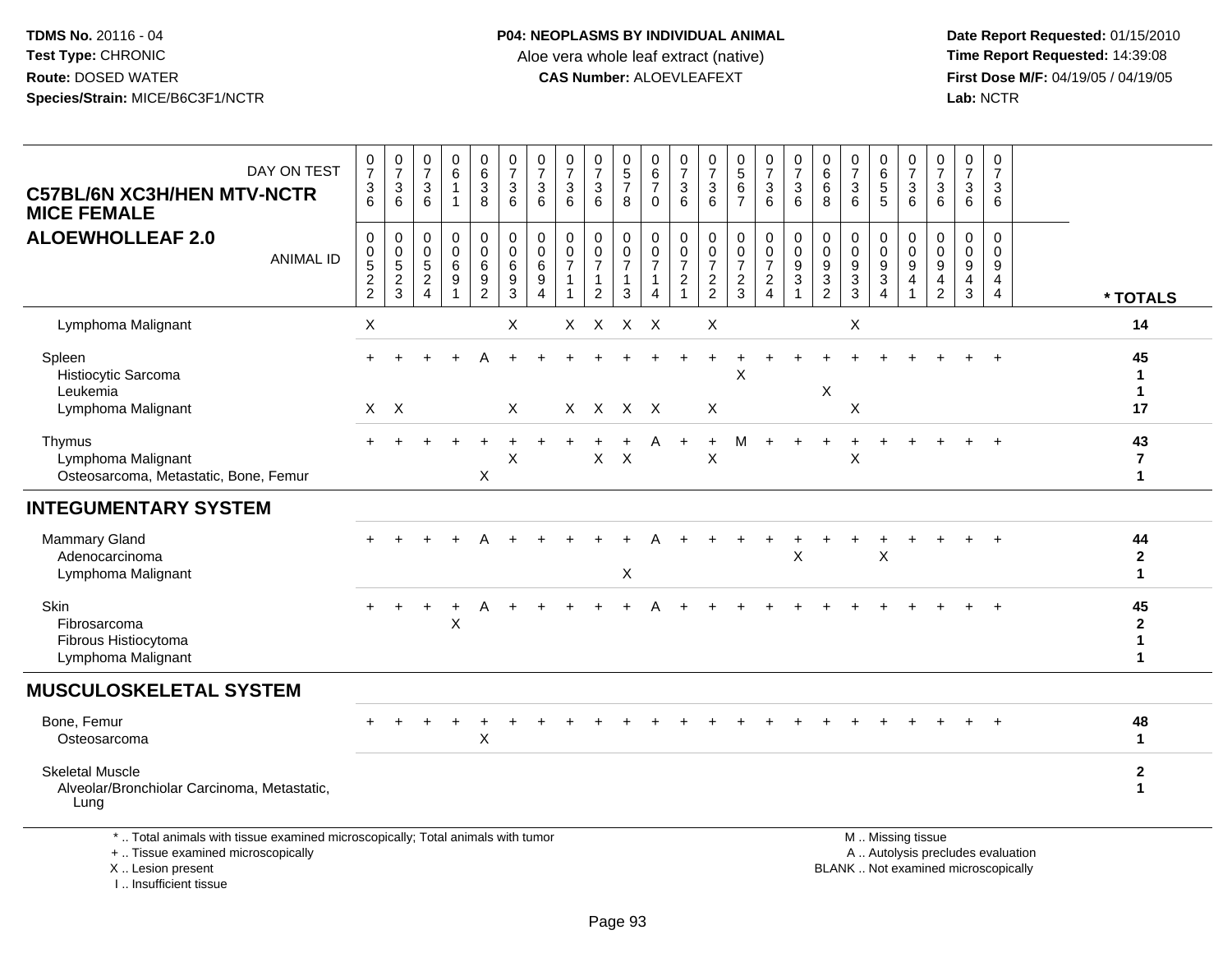**Date Report Requested:** 01/15/2010 **First Dose M/F:** 04/19/05 / 04/19/05<br>Lab: NCTR **Lab:** NCTR

| DAY ON TEST<br><b>C57BL/6N XC3H/HEN MTV-NCTR</b><br><b>MICE FEMALE</b>                                                                            | $\frac{0}{7}$<br>$\mathsf 3$<br>$\overline{6}$                                         | $\frac{0}{7}$<br>$\sqrt{3}$<br>6                                        | $\frac{0}{7}$<br>$\sqrt{3}$<br>6                                               | $\begin{array}{c} 0 \\ 6 \end{array}$<br>$\mathbf{1}$<br>$\mathbf{1}$ | $\begin{matrix} 0 \\ 6 \end{matrix}$<br>3<br>8                            | $\frac{0}{7}$<br>$\mathbf{3}$<br>6                                | $\frac{0}{7}$<br>3<br>6                                                     | 0<br>$\overline{7}$<br>$\sqrt{3}$<br>6 | $\frac{0}{7}$<br>$\mathbf 3$<br>6                                   | $\begin{array}{c} 0 \\ 5 \\ 7 \end{array}$<br>8                 | 0<br>$\,6$<br>$\overline{7}$<br>$\mathbf 0$                             | $\frac{0}{7}$<br>$\sqrt{3}$<br>6                   | $\frac{0}{7}$<br>$\mathbf{3}$<br>6                          | $\begin{array}{c} 0 \\ 5 \\ 6 \end{array}$<br>$\overline{7}$          | $\frac{0}{7}$<br>$\sqrt{3}$<br>$6\phantom{1}$                                      | $\frac{0}{7}$<br>$\mathbf{3}$<br>6                                       | 0<br>6<br>6<br>8                                                                              | $\frac{0}{7}$<br>$\sqrt{3}$<br>6                          | $\begin{array}{c} 0 \\ 6 \\ 5 \end{array}$<br>5                           | 0<br>$\overline{7}$<br>$\mathsf 3$<br>6        | $\frac{0}{7}$<br>$\mathbf{3}$<br>6                                   | $\pmb{0}$<br>$\overline{7}$<br>$\mathbf{3}$<br>6          | 0<br>$\overline{7}$<br>3<br>6             |                                    |
|---------------------------------------------------------------------------------------------------------------------------------------------------|----------------------------------------------------------------------------------------|-------------------------------------------------------------------------|--------------------------------------------------------------------------------|-----------------------------------------------------------------------|---------------------------------------------------------------------------|-------------------------------------------------------------------|-----------------------------------------------------------------------------|----------------------------------------|---------------------------------------------------------------------|-----------------------------------------------------------------|-------------------------------------------------------------------------|----------------------------------------------------|-------------------------------------------------------------|-----------------------------------------------------------------------|------------------------------------------------------------------------------------|--------------------------------------------------------------------------|-----------------------------------------------------------------------------------------------|-----------------------------------------------------------|---------------------------------------------------------------------------|------------------------------------------------|----------------------------------------------------------------------|-----------------------------------------------------------|-------------------------------------------|------------------------------------|
| <b>ALOEWHOLLEAF 2.0</b><br><b>ANIMAL ID</b>                                                                                                       | $\pmb{0}$<br>$\begin{array}{c} 0 \\ 5 \end{array}$<br>$\overline{2}$<br>$\overline{2}$ | $\,0\,$<br>$\begin{smallmatrix}0\0\5\end{smallmatrix}$<br>$\frac{2}{3}$ | $\mathbf 0$<br>$\mathbf 0$<br>$\sqrt{5}$<br>$\boldsymbol{2}$<br>$\overline{4}$ | $\mathbf 0$<br>0<br>$\,6\,$<br>9<br>$\overline{ }$                    | 0<br>$\mathsf{O}\xspace$<br>$\,6\,$<br>$\boldsymbol{9}$<br>$\overline{2}$ | $\pmb{0}$<br>$\pmb{0}$<br>$6\phantom{a}$<br>$\boldsymbol{9}$<br>3 | $\mathbf 0$<br>$\pmb{0}$<br>6<br>$\boldsymbol{9}$<br>$\boldsymbol{\Lambda}$ | 0<br>0<br>$\overline{7}$               | $\boldsymbol{0}$<br>$\frac{0}{7}$<br>$\mathbf{1}$<br>$\overline{2}$ | 0<br>$\mathsf{O}\xspace$<br>$\overline{7}$<br>$\mathbf{1}$<br>3 | $\pmb{0}$<br>$\begin{array}{c} 0 \\ 7 \end{array}$<br>$\mathbf{1}$<br>4 | 0<br>$\pmb{0}$<br>$\overline{7}$<br>$\overline{c}$ | $\mathbf 0$<br>$\pmb{0}$<br>$\overline{7}$<br>$\frac{2}{2}$ | $\mathbf 0$<br>$\begin{array}{c} 0 \\ 7 \end{array}$<br>$\frac{2}{3}$ | $\mathbf 0$<br>$\mathbf 0$<br>$\boldsymbol{7}$<br>$\overline{c}$<br>$\overline{4}$ | $\pmb{0}$<br>$\mathbf 0$<br>$\overline{9}$<br>$\sqrt{3}$<br>$\mathbf{1}$ | $\mathbf 0$<br>$\mathbf 0$<br>$\boldsymbol{9}$<br>$\ensuremath{\mathsf{3}}$<br>$\overline{2}$ | 0<br>$\pmb{0}$<br>$9\,$<br>$\ensuremath{\mathsf{3}}$<br>3 | 0<br>$\pmb{0}$<br>$\overline{9}$<br>$\ensuremath{\mathsf{3}}$<br>$\Delta$ | $\mathbf 0$<br>$\mathbf 0$<br>$\mathsf g$<br>4 | 0<br>$\pmb{0}$<br>$\overline{9}$<br>$\overline{4}$<br>$\overline{2}$ | $\mathbf 0$<br>0<br>9<br>$\overline{4}$<br>$\mathfrak{S}$ | $\mathbf 0$<br>$\mathbf 0$<br>9<br>4<br>4 | * TOTALS                           |
| <b>NERVOUS SYSTEM</b>                                                                                                                             |                                                                                        |                                                                         |                                                                                |                                                                       |                                                                           |                                                                   |                                                                             |                                        |                                                                     |                                                                 |                                                                         |                                                    |                                                             |                                                                       |                                                                                    |                                                                          |                                                                                               |                                                           |                                                                           |                                                |                                                                      |                                                           |                                           |                                    |
| Brain, Brain Stem                                                                                                                                 | $+$                                                                                    |                                                                         |                                                                                |                                                                       |                                                                           |                                                                   |                                                                             |                                        |                                                                     |                                                                 |                                                                         |                                                    |                                                             |                                                                       |                                                                                    |                                                                          |                                                                                               |                                                           |                                                                           |                                                |                                                                      |                                                           | $\overline{1}$                            | 44                                 |
| Brain, Cerebellum                                                                                                                                 |                                                                                        |                                                                         |                                                                                |                                                                       |                                                                           |                                                                   |                                                                             |                                        |                                                                     |                                                                 |                                                                         |                                                    |                                                             |                                                                       |                                                                                    |                                                                          |                                                                                               |                                                           |                                                                           |                                                |                                                                      |                                                           |                                           | 44                                 |
| Brain, Cerebrum                                                                                                                                   |                                                                                        |                                                                         |                                                                                |                                                                       |                                                                           |                                                                   |                                                                             |                                        |                                                                     |                                                                 |                                                                         |                                                    |                                                             |                                                                       |                                                                                    |                                                                          |                                                                                               |                                                           |                                                                           |                                                |                                                                      |                                                           |                                           | 44                                 |
| <b>RESPIRATORY SYSTEM</b>                                                                                                                         |                                                                                        |                                                                         |                                                                                |                                                                       |                                                                           |                                                                   |                                                                             |                                        |                                                                     |                                                                 |                                                                         |                                                    |                                                             |                                                                       |                                                                                    |                                                                          |                                                                                               |                                                           |                                                                           |                                                |                                                                      |                                                           |                                           |                                    |
| Lung<br>Alveolar/Bronchiolar Adenoma<br>Alveolar/Bronchiolar Carcinoma<br>Leukemia<br>Lymphoma Malignant<br>Osteosarcoma, Metastatic, Bone, Femur |                                                                                        |                                                                         |                                                                                |                                                                       | X                                                                         |                                                                   |                                                                             | X<br>$\boldsymbol{\mathsf{X}}$         |                                                                     | $\boldsymbol{\mathsf{X}}$                                       |                                                                         |                                                    | $\boldsymbol{\mathsf{X}}$                                   |                                                                       |                                                                                    |                                                                          | $\times$                                                                                      |                                                           |                                                                           |                                                |                                                                      |                                                           |                                           | 46<br>1<br>5<br>1                  |
| Nose                                                                                                                                              |                                                                                        |                                                                         |                                                                                |                                                                       |                                                                           |                                                                   |                                                                             |                                        |                                                                     |                                                                 |                                                                         |                                                    |                                                             |                                                                       |                                                                                    |                                                                          |                                                                                               |                                                           |                                                                           |                                                |                                                                      |                                                           |                                           | 45                                 |
| Trachea                                                                                                                                           | $+$                                                                                    |                                                                         |                                                                                |                                                                       |                                                                           |                                                                   |                                                                             |                                        |                                                                     |                                                                 |                                                                         |                                                    |                                                             |                                                                       |                                                                                    |                                                                          |                                                                                               |                                                           |                                                                           |                                                |                                                                      |                                                           |                                           | 45                                 |
| <b>SPECIAL SENSES SYSTEM</b>                                                                                                                      |                                                                                        |                                                                         |                                                                                |                                                                       |                                                                           |                                                                   |                                                                             |                                        |                                                                     |                                                                 |                                                                         |                                                    |                                                             |                                                                       |                                                                                    |                                                                          |                                                                                               |                                                           |                                                                           |                                                |                                                                      |                                                           |                                           |                                    |
| Eye                                                                                                                                               |                                                                                        |                                                                         |                                                                                |                                                                       | Α                                                                         |                                                                   |                                                                             |                                        |                                                                     |                                                                 |                                                                         |                                                    |                                                             |                                                                       |                                                                                    |                                                                          |                                                                                               |                                                           |                                                                           |                                                |                                                                      |                                                           |                                           | 44                                 |
| Harderian Gland<br>Adenoma                                                                                                                        |                                                                                        |                                                                         |                                                                                |                                                                       |                                                                           |                                                                   |                                                                             |                                        |                                                                     |                                                                 |                                                                         |                                                    |                                                             |                                                                       |                                                                                    |                                                                          |                                                                                               |                                                           |                                                                           |                                                |                                                                      |                                                           |                                           | 44<br>$\mathbf{2}$<br>$\mathbf{1}$ |

## **URINARY SYSTEM**

\* .. Total animals with tissue examined microscopically; Total animals with tumor

+ .. Tissue examined microscopically

X .. Lesion present

I .. Insufficient tissue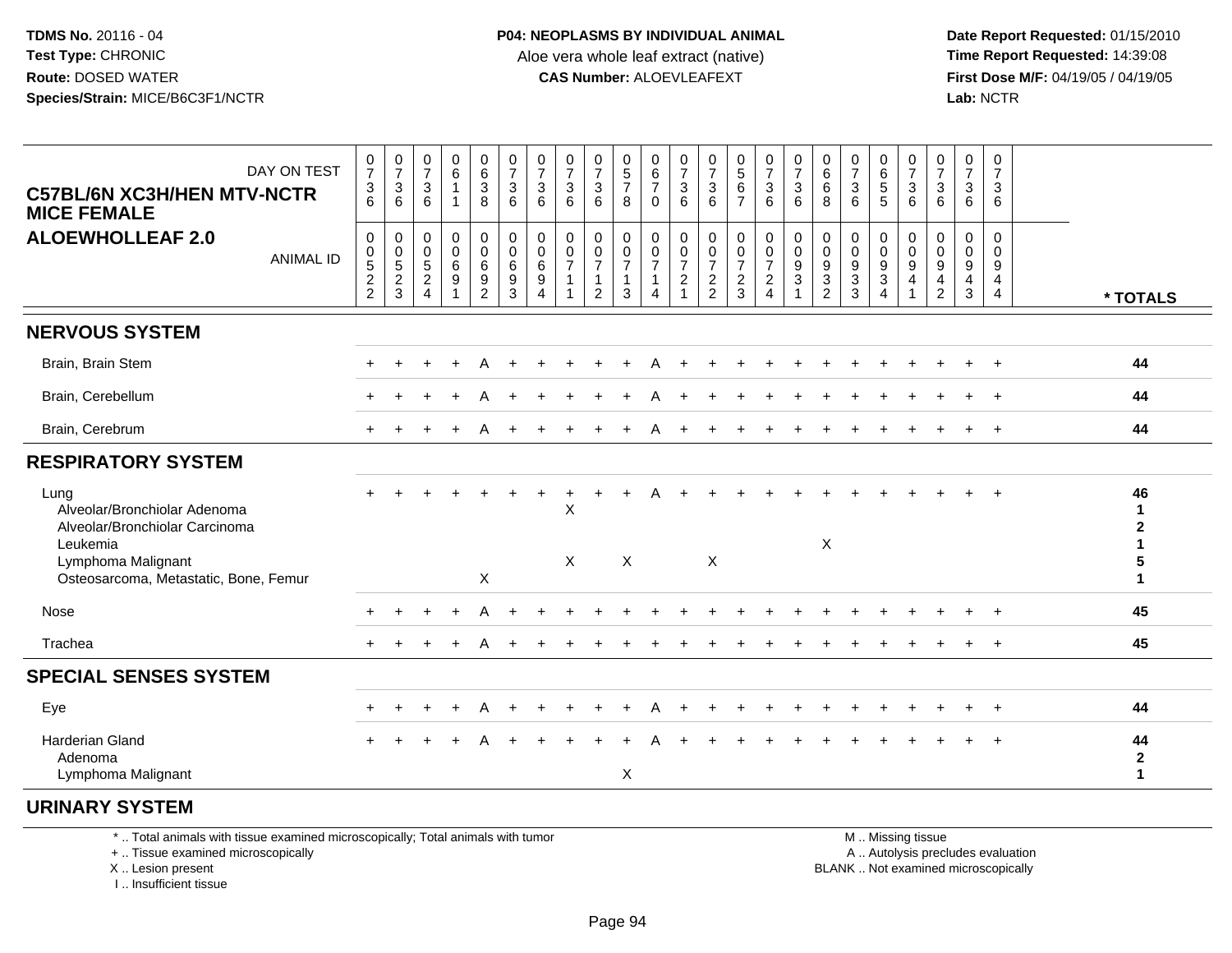**Date Report Requested:** 01/15/2010 **First Dose M/F:** 04/19/05 / 04/19/05<br>Lab: NCTR **Lab:** NCTR

| DAY ON TEST<br><b>C57BL/6N XC3H/HEN MTV-NCTR</b><br><b>MICE FEMALE</b>                                   | $\frac{0}{7}$<br>$\frac{3}{6}$                            | $\frac{0}{7}$<br>3<br>6                    | $\frac{0}{7}$<br>$\mathbf{3}$<br>6 | $\begin{array}{c} 0 \\ 6 \end{array}$             | $\begin{matrix} 0 \\ 6 \\ 3 \end{matrix}$<br>8  | $\frac{0}{7}$<br>$\mathbf{3}$<br>6      | $\frac{0}{7}$<br>$\mathbf{3}$<br>6 | $\frac{0}{7}$<br>$\sqrt{3}$<br>$6\phantom{1}$ | $\frac{0}{7}$<br>$\frac{3}{6}$                          | $\begin{array}{c} 0 \\ 5 \\ 7 \end{array}$<br>8 | $\begin{array}{c} 0 \\ 6 \\ 7 \end{array}$<br>$\mathbf 0$    | $\frac{0}{7}$<br>$\sqrt{3}$<br>6                | $\frac{0}{7}$<br>$\frac{3}{6}$                                    | $\begin{array}{c} 0 \\ 5 \\ 6 \end{array}$<br>$\overline{7}$ | $\frac{0}{7}$<br>6                                                            | $\frac{0}{7}$<br>$\frac{3}{6}$                                                     | $\begin{array}{c} 0 \\ 6 \end{array}$<br>$\,6\,$<br>8 | $\frac{0}{7}$<br>$\sqrt{3}$<br>6        | $\begin{matrix} 0 \\ 6 \end{matrix}$<br>$\begin{array}{c} 5 \\ 5 \end{array}$ | $\frac{0}{7}$<br>$\mathsf 3$<br>6                      | $\frac{0}{7}$<br>$\sqrt{3}$<br>6                            | 0<br>$\overline{7}$<br>3<br>6 | 0<br>3<br>6                             |          |
|----------------------------------------------------------------------------------------------------------|-----------------------------------------------------------|--------------------------------------------|------------------------------------|---------------------------------------------------|-------------------------------------------------|-----------------------------------------|------------------------------------|-----------------------------------------------|---------------------------------------------------------|-------------------------------------------------|--------------------------------------------------------------|-------------------------------------------------|-------------------------------------------------------------------|--------------------------------------------------------------|-------------------------------------------------------------------------------|------------------------------------------------------------------------------------|-------------------------------------------------------|-----------------------------------------|-------------------------------------------------------------------------------|--------------------------------------------------------|-------------------------------------------------------------|-------------------------------|-----------------------------------------|----------|
| <b>ALOEWHOLLEAF 2.0</b><br>ANIMAL ID                                                                     | 0<br>$\pmb{0}$<br>5<br>$\boldsymbol{2}$<br>$\overline{2}$ | 0<br>$\pmb{0}$<br>5<br>$\overline{c}$<br>3 | 0<br>5<br>$\overline{c}$           | $_{\rm 0}^{\rm 0}$<br>$\,6\,$<br>$\boldsymbol{9}$ | 0<br>$\overline{0}$<br>6<br>9<br>$\overline{2}$ | $\,0\,$<br>$\pmb{0}$<br>$\,6$<br>9<br>3 | 0<br>$\pmb{0}$<br>6<br>9           | $\pmb{0}$<br>$\overline{7}$                   | $\pmb{0}$<br>$\ddot{\mathbf{0}}$<br>$\overline{z}$<br>2 | 0<br>$\ddot{\mathbf{0}}$<br>$\overline{7}$<br>3 | $\begin{smallmatrix}0\\0\end{smallmatrix}$<br>$\overline{7}$ | $\mathbf 0$<br>$\overline{ }$<br>$\overline{c}$ | $\pmb{0}$<br>$\overline{7}$<br>$\boldsymbol{2}$<br>$\overline{2}$ | $_{\rm 0}^{\rm 0}$<br>$\overline{ }$<br>$\sqrt{2}$<br>3      | $\begin{matrix} 0 \\ 0 \\ 7 \end{matrix}$<br>$\overline{c}$<br>$\overline{4}$ | $\begin{smallmatrix} 0\\0 \end{smallmatrix}$<br>$\boldsymbol{9}$<br>$\overline{3}$ | $\mathbf 0$<br>9<br>3<br>$\overline{2}$               | $\pmb{0}$<br>$\boldsymbol{9}$<br>3<br>3 | $\pmb{0}$<br>$\boldsymbol{9}$<br>3                                            | 0<br>$\mathbf 0$<br>$\boldsymbol{9}$<br>$\overline{4}$ | 0<br>$\mathbf 0$<br>$\boldsymbol{9}$<br>4<br>$\overline{c}$ | 0<br>0<br>9<br>4<br>3         | $\Omega$<br>9<br>$\boldsymbol{\Lambda}$ | * TOTALS |
| Kidney<br>Histiocytic Sarcoma<br>Leukemia<br>Lymphoma Malignant<br>Osteosarcoma, Metastatic, Bone, Femur |                                                           |                                            |                                    |                                                   | X                                               | X                                       |                                    |                                               |                                                         |                                                 | $X$ $X$                                                      |                                                 | X                                                                 | Χ                                                            |                                                                               |                                                                                    | X                                                     |                                         |                                                                               |                                                        |                                                             |                               |                                         | 46       |
| <b>Urinary Bladder</b><br>Lymphoma Malignant                                                             |                                                           |                                            |                                    |                                                   | A                                               |                                         |                                    |                                               |                                                         | X                                               |                                                              |                                                 | X                                                                 |                                                              |                                                                               |                                                                                    |                                                       |                                         |                                                                               |                                                        |                                                             |                               |                                         | 44<br>3  |
| <b>SYSTEMIC LESIONS</b>                                                                                  |                                                           |                                            |                                    |                                                   |                                                 |                                         |                                    |                                               |                                                         |                                                 |                                                              |                                                 |                                                                   |                                                              |                                                                               |                                                                                    |                                                       |                                         |                                                                               |                                                        |                                                             |                               |                                         |          |
| Multiple Organ<br>Histiocytic Sarcoma<br>Leukemia<br>Lymphoma Malignant                                  | X.                                                        | $\mathsf{X}$                               |                                    |                                                   |                                                 | $\mathsf{X}$                            |                                    |                                               | $X$ $X$ $X$ $X$                                         |                                                 |                                                              |                                                 | X                                                                 | X                                                            |                                                                               |                                                                                    | $\mathsf X$                                           | X                                       |                                                                               |                                                        |                                                             |                               |                                         | 48<br>18 |

\* .. Total animals with tissue examined microscopically; Total animals with tumor

+ .. Tissue examined microscopically

X .. Lesion present

I .. Insufficient tissue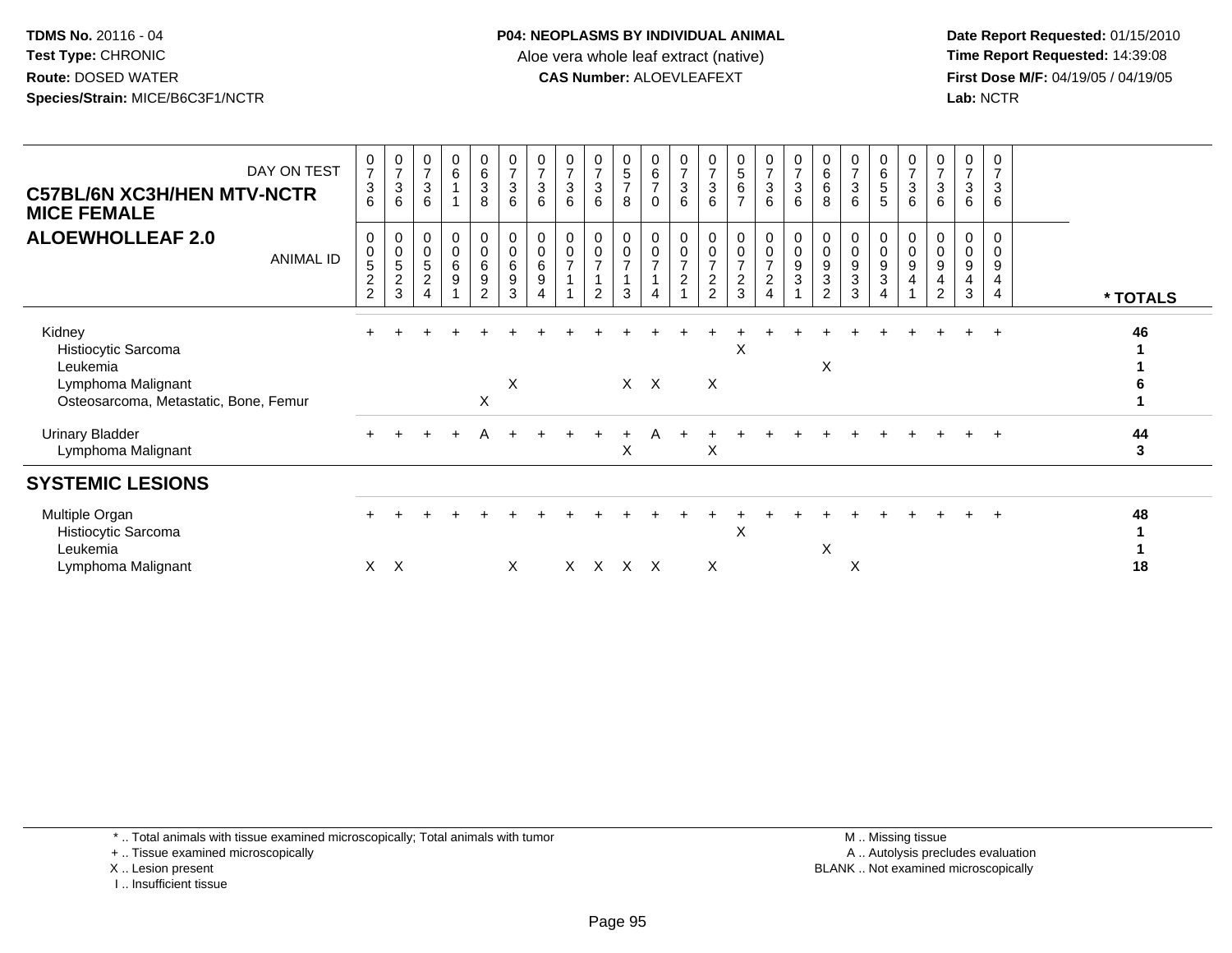**Date Report Requested:** 01/15/2010 **First Dose M/F:** 04/19/05 / 04/19/05<br>Lab: NCTR **Lab:** NCTR

| <b>C57BL/6N XC3H/HEN MTV-NCTR</b><br><b>MICE FEMALE</b>                         | DAY ON TEST      | $\begin{smallmatrix}0\\7\end{smallmatrix}$<br>$\ensuremath{\mathsf{3}}$<br>6 | $\frac{0}{7}$<br>$\mathbf{3}$<br>6                                      | $\begin{matrix} 0 \\ 6 \end{matrix}$<br>$\mathbf 0$<br>$\overline{1}$       | $\frac{0}{7}$<br>$\mathbf{3}$<br>6   | $\frac{0}{7}$<br>3<br>6                                                       | $\frac{0}{7}$<br>$\ensuremath{\mathsf{3}}$<br>6      | $\frac{0}{7}$<br>$\mathbf{3}$<br>$6\phantom{1}$        | $\frac{0}{7}$<br>$\mathsf 3$<br>6                                         | $\frac{0}{7}$<br>$\mathbf{3}$<br>6  | $\frac{0}{7}$<br>$\mathbf{3}$<br>6                                            | $\frac{0}{7}$<br>$\ensuremath{\mathsf{3}}$<br>6                     | 0<br>$\,6\,$<br>$\mathbf{1}$<br>$\overline{7}$      | $\frac{0}{7}$<br>$\ensuremath{\mathsf{3}}$<br>$6\phantom{1}6$                         | $\begin{array}{c} 0 \\ 5 \\ 6 \end{array}$<br>$\overline{2}$ | $_{3}^{\rm 0}$<br>8<br>5                                                     | $\frac{0}{7}$<br>3<br>6                         | $\begin{smallmatrix}0\0\5\end{smallmatrix}$<br>$\overline{7}$<br>5 | $\frac{0}{7}$<br>$\ensuremath{\mathsf{3}}$<br>6 | $\frac{0}{7}$<br>$\mathsf 3$<br>6                                         | $\frac{0}{7}$<br>$\mathsf 3$<br>6                       | $\frac{0}{7}$<br>$\mathbf{3}$<br>6                            | $\begin{array}{c} 0 \\ 7 \end{array}$<br>$\ensuremath{\mathsf{3}}$<br>6 | $\frac{0}{7}$<br>$\sqrt{3}$<br>$6\phantom{1}$                            | $\pmb{0}$<br>$\overline{\mathbf{4}}$<br>$\,8\,$<br>$\overline{2}$                   | $\mathbf 0$<br>$\overline{7}$<br>$\mathbf{3}$<br>6          |                         |
|---------------------------------------------------------------------------------|------------------|------------------------------------------------------------------------------|-------------------------------------------------------------------------|-----------------------------------------------------------------------------|--------------------------------------|-------------------------------------------------------------------------------|------------------------------------------------------|--------------------------------------------------------|---------------------------------------------------------------------------|-------------------------------------|-------------------------------------------------------------------------------|---------------------------------------------------------------------|-----------------------------------------------------|---------------------------------------------------------------------------------------|--------------------------------------------------------------|------------------------------------------------------------------------------|-------------------------------------------------|--------------------------------------------------------------------|-------------------------------------------------|---------------------------------------------------------------------------|---------------------------------------------------------|---------------------------------------------------------------|-------------------------------------------------------------------------|--------------------------------------------------------------------------|-------------------------------------------------------------------------------------|-------------------------------------------------------------|-------------------------|
| <b>ALOEWHOLLEAF 3.0</b>                                                         | <b>ANIMAL ID</b> | $\pmb{0}$<br>$\pmb{0}$<br>$\pmb{0}$<br>$\mathbf 1$<br>$\overline{1}$         | $\mathbf 0$<br>$\mathbf 0$<br>$\mathbf 0$<br>$\mathbf{1}$<br>$\sqrt{2}$ | $\mathbf 0$<br>$\mathbf 0$<br>$\overline{0}$<br>$\mathbf 1$<br>$\mathbf{3}$ | 0<br>$\mathbf 0$<br>$\mathbf 0$<br>4 | $\pmb{0}$<br>$\pmb{0}$<br>$\mathsf{O}\xspace$<br>$\sqrt{2}$<br>$\overline{1}$ | $\pmb{0}$<br>$\pmb{0}$<br>$\pmb{0}$<br>$\frac{2}{2}$ | $\pmb{0}$<br>$\pmb{0}$<br>$\mathbf 0$<br>$\frac{2}{3}$ | $\mathbf 0$<br>$\mathbf 0$<br>$\mathbf 0$<br>$\sqrt{2}$<br>$\overline{4}$ | 0<br>$\pmb{0}$<br>$\mathbf{1}$<br>8 | $\pmb{0}$<br>$\overline{0}$<br>$\begin{smallmatrix} 8 \\ 2 \end{smallmatrix}$ | $\pmb{0}$<br>$\mathbf 0$<br>$\mathbf{1}$<br>$\bf 8$<br>$\mathbf{3}$ | 0<br>0<br>$\mathbf{1}$<br>$\bf 8$<br>$\overline{4}$ | $\pmb{0}$<br>$\pmb{0}$<br>$\mathbf{1}$<br>$\boldsymbol{9}$<br>$\overline{\mathbf{1}}$ | $\mathbf 0$<br>$\mathbf 0$<br>$\mathbf{1}$<br>$\frac{9}{2}$  | $\mathbf 0$<br>$\pmb{0}$<br>$\mathbf{1}$<br>$\boldsymbol{9}$<br>$\mathbf{3}$ | 0<br>$\boldsymbol{0}$<br>$\mathbf{1}$<br>9<br>4 | $\pmb{0}$<br>$\pmb{0}$<br>$\boldsymbol{2}$<br>$\pmb{0}$            | $\mathsf 0$<br>$\frac{0}{2}$<br>$\overline{c}$  | $\mathbf 0$<br>$\mathsf 0$<br>$\overline{2}$<br>$\pmb{0}$<br>$\mathbf{3}$ | $\pmb{0}$<br>$\frac{0}{2}$<br>$\,0\,$<br>$\overline{4}$ | $\mathbf 0$<br>$\mathbf 0$<br>$\mathbf{3}$<br>$\sqrt{3}$<br>1 | 0<br>0<br>$\sqrt{3}$<br>$\ensuremath{\mathsf{3}}$<br>2                  | $\pmb{0}$<br>$\pmb{0}$<br>$\mathbf{3}$<br>$\ensuremath{\mathsf{3}}$<br>3 | $\boldsymbol{0}$<br>$\pmb{0}$<br>$\overline{3}$<br>$\overline{3}$<br>$\overline{4}$ | 0<br>$\mathbf 0$<br>$\mathbf{3}$<br>$\,6\,$<br>$\mathbf{1}$ | females<br>$($ cont $)$ |
| <b>ALIMENTARY SYSTEM</b>                                                        |                  |                                                                              |                                                                         |                                                                             |                                      |                                                                               |                                                      |                                                        |                                                                           |                                     |                                                                               |                                                                     |                                                     |                                                                                       |                                                              |                                                                              |                                                 |                                                                    |                                                 |                                                                           |                                                         |                                                               |                                                                         |                                                                          |                                                                                     |                                                             |                         |
| Esophagus                                                                       |                  |                                                                              |                                                                         |                                                                             |                                      |                                                                               |                                                      |                                                        |                                                                           |                                     |                                                                               |                                                                     |                                                     |                                                                                       |                                                              |                                                                              |                                                 |                                                                    |                                                 |                                                                           |                                                         |                                                               |                                                                         |                                                                          |                                                                                     | $+$                                                         |                         |
| Gallbladder                                                                     |                  |                                                                              |                                                                         |                                                                             |                                      |                                                                               |                                                      |                                                        |                                                                           |                                     |                                                                               |                                                                     |                                                     |                                                                                       |                                                              |                                                                              |                                                 |                                                                    |                                                 |                                                                           |                                                         |                                                               |                                                                         |                                                                          |                                                                                     |                                                             |                         |
| Intestine Large, Ascending Colon                                                |                  |                                                                              |                                                                         |                                                                             |                                      |                                                                               |                                                      |                                                        |                                                                           |                                     |                                                                               |                                                                     |                                                     |                                                                                       |                                                              |                                                                              |                                                 |                                                                    |                                                 |                                                                           |                                                         |                                                               |                                                                         |                                                                          |                                                                                     | $^{+}$                                                      |                         |
| Intestine Large, Cecum                                                          |                  |                                                                              |                                                                         |                                                                             |                                      |                                                                               |                                                      |                                                        |                                                                           |                                     |                                                                               |                                                                     |                                                     |                                                                                       |                                                              |                                                                              |                                                 |                                                                    |                                                 |                                                                           |                                                         |                                                               |                                                                         |                                                                          |                                                                                     | $\overline{+}$                                              |                         |
| Intestine Large, Descending Colon                                               |                  |                                                                              |                                                                         |                                                                             |                                      |                                                                               |                                                      |                                                        |                                                                           |                                     |                                                                               |                                                                     |                                                     |                                                                                       |                                                              |                                                                              |                                                 |                                                                    |                                                 |                                                                           |                                                         |                                                               |                                                                         |                                                                          |                                                                                     | $\overline{+}$                                              |                         |
| Intestine Large, Rectum<br>Lymphoma Malignant                                   |                  |                                                                              |                                                                         |                                                                             |                                      |                                                                               |                                                      |                                                        |                                                                           |                                     |                                                                               |                                                                     |                                                     |                                                                                       |                                                              |                                                                              |                                                 |                                                                    |                                                 |                                                                           |                                                         |                                                               |                                                                         |                                                                          |                                                                                     | $\ddot{+}$                                                  |                         |
| Intestine Large, Transverse Colon                                               |                  |                                                                              |                                                                         |                                                                             |                                      |                                                                               |                                                      |                                                        |                                                                           |                                     |                                                                               |                                                                     |                                                     |                                                                                       |                                                              |                                                                              |                                                 |                                                                    |                                                 |                                                                           |                                                         |                                                               |                                                                         |                                                                          |                                                                                     | $+$                                                         |                         |
| Intestine Small, Duodenum<br>Adenoma                                            |                  |                                                                              |                                                                         |                                                                             |                                      |                                                                               |                                                      |                                                        |                                                                           |                                     |                                                                               | Χ                                                                   |                                                     |                                                                                       |                                                              |                                                                              |                                                 |                                                                    |                                                 |                                                                           |                                                         |                                                               |                                                                         |                                                                          |                                                                                     |                                                             |                         |
| Intestine Small, Ileum<br>Lymphoma Malignant                                    |                  |                                                                              |                                                                         |                                                                             |                                      |                                                                               |                                                      |                                                        |                                                                           |                                     |                                                                               |                                                                     |                                                     |                                                                                       |                                                              |                                                                              |                                                 |                                                                    |                                                 |                                                                           |                                                         |                                                               |                                                                         |                                                                          |                                                                                     | $+$                                                         |                         |
| Intestine Small, Jejunum<br>Lymphoma Malignant                                  |                  |                                                                              |                                                                         |                                                                             |                                      |                                                                               |                                                      |                                                        |                                                                           |                                     |                                                                               |                                                                     |                                                     |                                                                                       |                                                              |                                                                              |                                                 |                                                                    |                                                 |                                                                           |                                                         |                                                               |                                                                         |                                                                          |                                                                                     | $\overline{+}$                                              |                         |
| Liver<br>Hemangiosarcoma<br>Hepatocellular Adenoma<br>Hepatocellular Carcinoma  |                  |                                                                              | $\boldsymbol{\mathsf{X}}$                                               |                                                                             | X                                    |                                                                               |                                                      |                                                        |                                                                           |                                     |                                                                               |                                                                     |                                                     |                                                                                       |                                                              |                                                                              |                                                 |                                                                    |                                                 | X                                                                         |                                                         |                                                               |                                                                         |                                                                          |                                                                                     | $^{+}$                                                      |                         |
| *  Total animals with tissue examined microscopically; Total animals with tumor |                  |                                                                              |                                                                         |                                                                             |                                      |                                                                               |                                                      |                                                        |                                                                           |                                     |                                                                               |                                                                     |                                                     |                                                                                       |                                                              |                                                                              |                                                 |                                                                    |                                                 |                                                                           | M  Missing tissue                                       |                                                               |                                                                         |                                                                          |                                                                                     |                                                             |                         |

Total animals with tissue examined microscopically; Total animals with tumor

+ .. Tissue examined microscopically

X .. Lesion present

I .. Insufficient tissue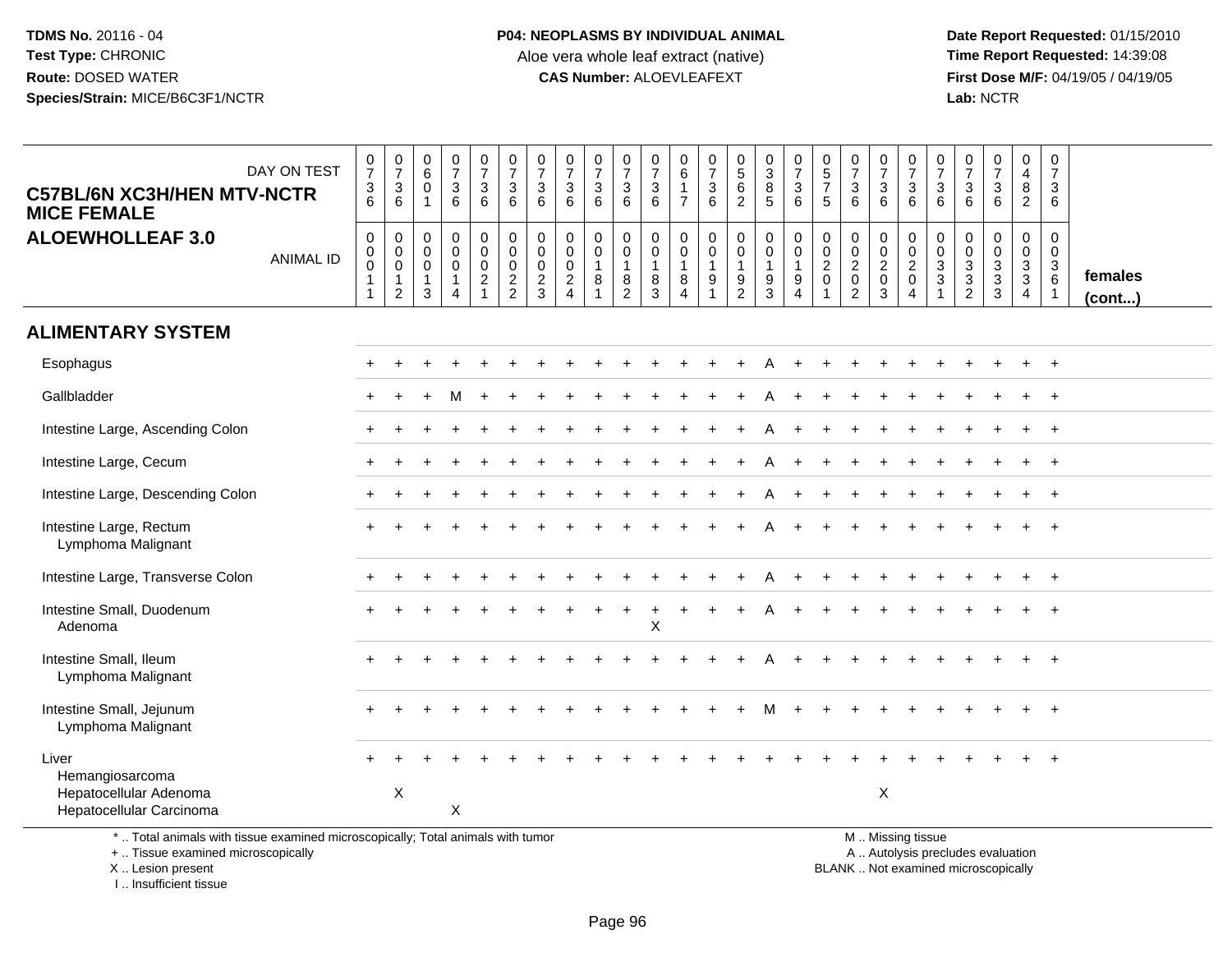| DAY ON TEST<br><b>C57BL/6N XC3H/HEN MTV-NCTR</b><br><b>MICE FEMALE</b>                                                                                              | $\frac{0}{7}$<br>$\frac{3}{6}$                                                | 0<br>$\overline{7}$<br>3<br>6                                                    | 0<br>6<br>$\mathsf{O}\xspace$<br>$\mathbf{1}$         | $\begin{smallmatrix}0\\7\end{smallmatrix}$<br>$\mathfrak{S}$<br>6       | $\frac{0}{7}$<br>3<br>6                                  | $\frac{0}{7}$<br>$\mathsf 3$<br>6                                | 0<br>$\overline{7}$<br>3<br>6                    | 0<br>$\overline{7}$<br>3<br>6                             | $\frac{0}{7}$<br>3<br>6                             | $\frac{0}{7}$<br>$\sqrt{3}$<br>6                       | 0<br>$\overline{7}$<br>$\sqrt{3}$<br>$\,6\,$                            | 0<br>6<br>$\mathbf{1}$<br>$\overline{7}$ | 0<br>$\overline{7}$<br>$\sqrt{3}$<br>6                               | $\begin{array}{c} 0 \\ 5 \end{array}$<br>$6\overline{6}$<br>$\overline{2}$ | 0<br>$\overline{3}$<br>8<br>$5\phantom{.0}$             | $\begin{smallmatrix}0\\7\end{smallmatrix}$<br>$\mathbf{3}$<br>6                          | $\begin{array}{c} 0 \\ 5 \end{array}$<br>$\overline{7}$<br>5 | $\begin{array}{c} 0 \\ 7 \end{array}$<br>$\sqrt{3}$<br>6    | 0<br>$\overline{7}$<br>3<br>6                                | 0<br>$\overline{7}$<br>$\mathsf 3$<br>6                                       | 0<br>$\overline{7}$<br>$\mathbf{3}$<br>6             | 0<br>$\overline{7}$<br>3<br>6                                  | $\frac{0}{7}$<br>$\mathbf{3}$<br>6                                       | $\pmb{0}$<br>4<br>8<br>$\overline{2}$                      | 0<br>$\overline{7}$<br>3<br>6                                                        |                   |
|---------------------------------------------------------------------------------------------------------------------------------------------------------------------|-------------------------------------------------------------------------------|----------------------------------------------------------------------------------|-------------------------------------------------------|-------------------------------------------------------------------------|----------------------------------------------------------|------------------------------------------------------------------|--------------------------------------------------|-----------------------------------------------------------|-----------------------------------------------------|--------------------------------------------------------|-------------------------------------------------------------------------|------------------------------------------|----------------------------------------------------------------------|----------------------------------------------------------------------------|---------------------------------------------------------|------------------------------------------------------------------------------------------|--------------------------------------------------------------|-------------------------------------------------------------|--------------------------------------------------------------|-------------------------------------------------------------------------------|------------------------------------------------------|----------------------------------------------------------------|--------------------------------------------------------------------------|------------------------------------------------------------|--------------------------------------------------------------------------------------|-------------------|
| <b>ALOEWHOLLEAF 3.0</b><br><b>ANIMAL ID</b>                                                                                                                         | $\begin{smallmatrix}0\\0\\0\end{smallmatrix}$<br>$\mathbf{1}$<br>$\mathbf{1}$ | $\mathbf 0$<br>$\boldsymbol{0}$<br>$\mathbf 0$<br>$\mathbf{1}$<br>$\overline{2}$ | 0<br>0<br>$\mathbf 0$<br>$\mathbf{1}$<br>$\mathbf{3}$ | 0<br>$\pmb{0}$<br>$\mathsf{O}\xspace$<br>$\mathbf{1}$<br>$\overline{4}$ | $\mathbf 0$<br>$\mathbf 0$<br>$\pmb{0}$<br>$\frac{2}{1}$ | $\mathbf 0$<br>$\ddot{\mathbf{0}}$<br>$\pmb{0}$<br>$\frac{2}{2}$ | 0<br>$\mathbf 0$<br>$\mathbf 0$<br>$\frac{2}{3}$ | $\pmb{0}$<br>$\overline{0}$<br>$\pmb{0}$<br>$\frac{2}{4}$ | 0<br>$\pmb{0}$<br>$\mathbf{1}$<br>8<br>$\mathbf{1}$ | 0<br>$\boldsymbol{0}$<br>$\mathbf{1}$<br>$\frac{8}{2}$ | $\mathbf 0$<br>$\mathbf 0$<br>$\mathbf{1}$<br>$\,8\,$<br>$\overline{3}$ | 0<br>0<br>$\overline{1}$<br>8<br>4       | 0<br>$\pmb{0}$<br>$\overline{1}$<br>$\boldsymbol{9}$<br>$\mathbf{1}$ | 0<br>$\mathbf 0$<br>$\mathbf{1}$<br>$\frac{9}{2}$                          | $\pmb{0}$<br>$\pmb{0}$<br>$\mathbf{1}$<br>$\frac{9}{3}$ | $\mathbf 0$<br>$\ddot{\mathbf{0}}$<br>$\mathbf{1}$<br>$\boldsymbol{9}$<br>$\overline{4}$ | 0<br>$\mathbf 0$<br>$\overline{c}$<br>$\pmb{0}$              | $\mathbf 0$<br>$\frac{0}{2}$<br>$\pmb{0}$<br>$\overline{2}$ | 0<br>$\mathsf{O}\xspace$<br>$\overline{c}$<br>$\pmb{0}$<br>3 | $\mathbf 0$<br>$\mathbf 0$<br>$\overline{c}$<br>$\mathbf 0$<br>$\overline{4}$ | 0<br>0<br>$\sqrt{3}$<br>$\mathbf{3}$<br>$\mathbf{1}$ | 0<br>$\mathsf 0$<br>$\ensuremath{\mathsf{3}}$<br>$\frac{3}{2}$ | 0<br>$\begin{array}{c} 0 \\ 3 \\ 3 \\ 3 \end{array}$                     | 0<br>$\overline{0}$<br>$\mathbf{3}$<br>3<br>$\overline{4}$ | $\mathbf 0$<br>$\mathbf 0$<br>$\ensuremath{\mathsf{3}}$<br>$\,6\,$<br>$\overline{1}$ | females<br>(cont) |
| Histiocytic Sarcoma<br>Leukemia<br>Lymphoma Malignant<br>Osteosarcoma, Metastatic, Bone, Femur                                                                      |                                                                               |                                                                                  |                                                       |                                                                         |                                                          |                                                                  |                                                  |                                                           |                                                     |                                                        |                                                                         |                                          |                                                                      |                                                                            |                                                         |                                                                                          |                                                              | X                                                           |                                                              | $\boldsymbol{\mathsf{X}}$                                                     | Χ                                                    |                                                                |                                                                          |                                                            |                                                                                      |                   |
| Mesentery                                                                                                                                                           |                                                                               |                                                                                  |                                                       |                                                                         |                                                          |                                                                  |                                                  |                                                           |                                                     |                                                        |                                                                         |                                          |                                                                      |                                                                            |                                                         |                                                                                          |                                                              |                                                             |                                                              |                                                                               |                                                      |                                                                |                                                                          | $\ddot{}$                                                  |                                                                                      |                   |
| Pancreas<br>Lymphoma Malignant                                                                                                                                      |                                                                               |                                                                                  |                                                       |                                                                         |                                                          |                                                                  |                                                  |                                                           |                                                     |                                                        |                                                                         |                                          |                                                                      |                                                                            |                                                         |                                                                                          |                                                              |                                                             |                                                              | Χ                                                                             |                                                      |                                                                |                                                                          |                                                            |                                                                                      |                   |
| <b>Salivary Glands</b><br>Lymphoma Malignant                                                                                                                        | X                                                                             |                                                                                  |                                                       |                                                                         |                                                          | X                                                                |                                                  |                                                           |                                                     |                                                        |                                                                         |                                          |                                                                      |                                                                            |                                                         |                                                                                          |                                                              |                                                             |                                                              | X                                                                             |                                                      |                                                                |                                                                          |                                                            | $\overline{+}$                                                                       |                   |
| Stomach, Forestomach<br>Squamous Cell Papilloma                                                                                                                     |                                                                               |                                                                                  |                                                       | X                                                                       |                                                          |                                                                  |                                                  |                                                           |                                                     |                                                        |                                                                         |                                          |                                                                      |                                                                            |                                                         |                                                                                          |                                                              |                                                             | +<br>X                                                       |                                                                               |                                                      |                                                                |                                                                          |                                                            | $\overline{+}$                                                                       |                   |
| Stomach, Glandular                                                                                                                                                  |                                                                               |                                                                                  |                                                       |                                                                         |                                                          |                                                                  |                                                  |                                                           |                                                     |                                                        |                                                                         |                                          |                                                                      |                                                                            |                                                         |                                                                                          |                                                              |                                                             |                                                              |                                                                               |                                                      |                                                                |                                                                          | $\ddot{}$                                                  | $+$                                                                                  |                   |
| <b>CARDIOVASCULAR SYSTEM</b>                                                                                                                                        |                                                                               |                                                                                  |                                                       |                                                                         |                                                          |                                                                  |                                                  |                                                           |                                                     |                                                        |                                                                         |                                          |                                                                      |                                                                            |                                                         |                                                                                          |                                                              |                                                             |                                                              |                                                                               |                                                      |                                                                |                                                                          |                                                            |                                                                                      |                   |
| <b>Blood Vessel</b>                                                                                                                                                 |                                                                               |                                                                                  |                                                       |                                                                         |                                                          |                                                                  |                                                  |                                                           |                                                     |                                                        |                                                                         |                                          |                                                                      |                                                                            |                                                         |                                                                                          |                                                              |                                                             |                                                              |                                                                               |                                                      |                                                                |                                                                          |                                                            |                                                                                      |                   |
| Heart<br>Leukemia                                                                                                                                                   |                                                                               |                                                                                  |                                                       |                                                                         |                                                          |                                                                  |                                                  |                                                           |                                                     |                                                        |                                                                         |                                          |                                                                      |                                                                            |                                                         |                                                                                          |                                                              |                                                             |                                                              |                                                                               |                                                      |                                                                |                                                                          |                                                            |                                                                                      |                   |
| <b>ENDOCRINE SYSTEM</b>                                                                                                                                             |                                                                               |                                                                                  |                                                       |                                                                         |                                                          |                                                                  |                                                  |                                                           |                                                     |                                                        |                                                                         |                                          |                                                                      |                                                                            |                                                         |                                                                                          |                                                              |                                                             |                                                              |                                                                               |                                                      |                                                                |                                                                          |                                                            |                                                                                      |                   |
| <b>Adrenal Cortex</b><br>Leukemia                                                                                                                                   |                                                                               |                                                                                  |                                                       |                                                                         |                                                          |                                                                  |                                                  |                                                           |                                                     |                                                        |                                                                         |                                          |                                                                      |                                                                            |                                                         |                                                                                          |                                                              |                                                             |                                                              |                                                                               |                                                      |                                                                |                                                                          |                                                            | $+$                                                                                  |                   |
| Adrenal Medulla                                                                                                                                                     | $+$                                                                           | $+$                                                                              | $+$                                                   | $+$                                                                     | $+$                                                      | $+$                                                              | $+$                                              | $+$                                                       | $+$                                                 | $+$                                                    | $+$                                                                     | $\ddot{}$                                | $\ddot{}$                                                            | $\ddot{}$                                                                  | $\ddot{}$                                               | $+$                                                                                      | $\ddot{}$                                                    | $\ddot{}$                                                   | $+$                                                          | $+$                                                                           | $+$                                                  | $+$                                                            | $+$                                                                      | $+$                                                        | $+$                                                                                  |                   |
| *  Total animals with tissue examined microscopically; Total animals with tumor<br>+  Tissue examined microscopically<br>X  Lesion present<br>I Insufficient tissue |                                                                               |                                                                                  |                                                       |                                                                         |                                                          |                                                                  |                                                  |                                                           |                                                     |                                                        |                                                                         |                                          |                                                                      |                                                                            |                                                         |                                                                                          |                                                              |                                                             |                                                              | M  Missing tissue                                                             |                                                      |                                                                | A  Autolysis precludes evaluation<br>BLANK  Not examined microscopically |                                                            |                                                                                      |                   |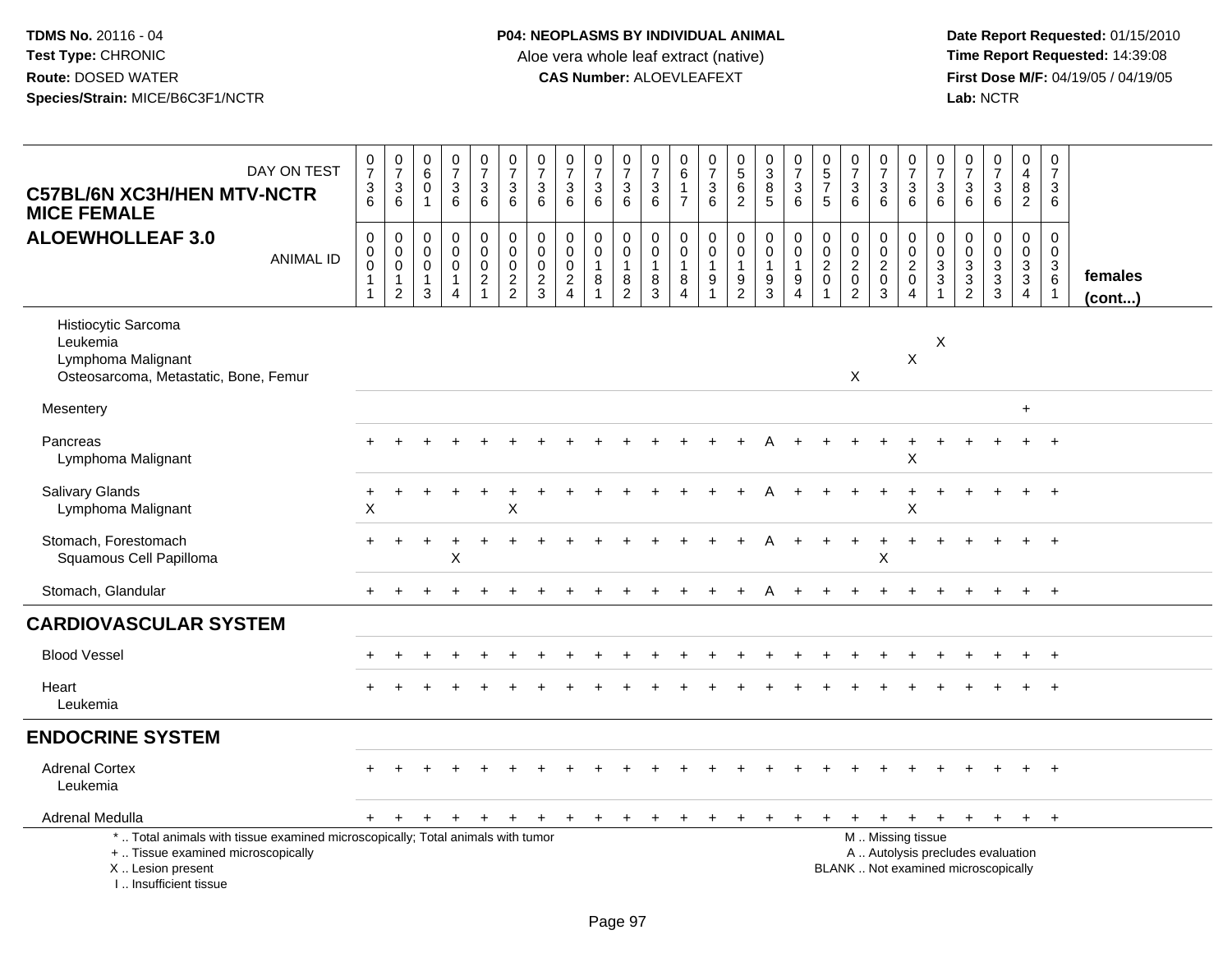**Date Report Requested:** 01/15/2010 **First Dose M/F:** 04/19/05 / 04/19/05<br>Lab: NCTR **Lab:** NCTR

| DAY ON TEST<br><b>C57BL/6N XC3H/HEN MTV-NCTR</b><br><b>MICE FEMALE</b>            | $\frac{0}{7}$<br>$\mathbf{3}$<br>6 | $\frac{0}{7}$<br>$\ensuremath{\mathsf{3}}$<br>$6\phantom{1}$   | $\begin{array}{c} 0 \\ 6 \end{array}$<br>$\mathbf 0$<br>$\mathbf{1}$ | 0<br>$\overline{7}$<br>$\mathbf{3}$<br>6                        | $\frac{0}{7}$<br>$\ensuremath{\mathsf{3}}$<br>$\,6\,$  | $\frac{0}{7}$<br>$\ensuremath{\mathsf{3}}$<br>6               | $\frac{0}{7}$<br>$\sqrt{3}$<br>$\,6\,$                      | $\frac{0}{7}$<br>$\mathbf{3}$<br>6                                                    | $\frac{0}{7}$<br>$\mathbf{3}$<br>6                                     | $\frac{0}{7}$<br>$\mathbf{3}$<br>6                      | $\frac{0}{7}$<br>3<br>6                                               | $\begin{array}{c} 0 \\ 6 \end{array}$<br>$\mathbf{1}$<br>$\overline{7}$ | 0<br>$\overline{7}$<br>$\mathbf{3}$<br>6               | $\begin{array}{c} 0 \\ 5 \\ 6 \end{array}$<br>$\overline{2}$ | $\begin{array}{c} 0 \\ 3 \\ 8 \end{array}$<br>$5\phantom{.0}$ | $\begin{array}{c} 0 \\ 7 \\ 3 \end{array}$<br>6                          | $\begin{array}{c} 0 \\ 5 \\ 7 \end{array}$<br>5              | $\begin{array}{c} 0 \\ 7 \\ 3 \end{array}$<br>6                                 | $\frac{0}{7}$<br>$\mathbf{3}$<br>6   | $\begin{array}{c} 0 \\ 7 \\ 3 \end{array}$<br>6                   | $\frac{0}{7}$<br>$\sqrt{3}$<br>$\,6\,$              | $\frac{0}{7}$<br>$\sqrt{3}$<br>$\,6\,$                  | $\begin{array}{c} 0 \\ 7 \\ 3 \end{array}$<br>6               | $\begin{smallmatrix}0\0\4\end{smallmatrix}$<br>8<br>$\overline{2}$ | $\frac{0}{7}$<br>$\mathbf{3}$<br>6                                            |                         |
|-----------------------------------------------------------------------------------|------------------------------------|----------------------------------------------------------------|----------------------------------------------------------------------|-----------------------------------------------------------------|--------------------------------------------------------|---------------------------------------------------------------|-------------------------------------------------------------|---------------------------------------------------------------------------------------|------------------------------------------------------------------------|---------------------------------------------------------|-----------------------------------------------------------------------|-------------------------------------------------------------------------|--------------------------------------------------------|--------------------------------------------------------------|---------------------------------------------------------------|--------------------------------------------------------------------------|--------------------------------------------------------------|---------------------------------------------------------------------------------|--------------------------------------|-------------------------------------------------------------------|-----------------------------------------------------|---------------------------------------------------------|---------------------------------------------------------------|--------------------------------------------------------------------|-------------------------------------------------------------------------------|-------------------------|
| <b>ALOEWHOLLEAF 3.0</b><br><b>ANIMAL ID</b>                                       | 0<br>0<br>$\pmb{0}$                | $\begin{smallmatrix}0\\0\\0\end{smallmatrix}$<br>$\frac{1}{2}$ | 0<br>$\overline{0}$<br>$\mathsf{O}\xspace$<br>$\mathbf{1}$<br>3      | $\pmb{0}$<br>$\mathbf 0$<br>0<br>$\mathbf{1}$<br>$\overline{4}$ | $_{\rm 0}^{\rm 0}$<br>$_{2}^{\rm 0}$<br>$\overline{1}$ | $\begin{smallmatrix} 0\\0 \end{smallmatrix}$<br>$\frac{0}{2}$ | $\begin{smallmatrix}0\\0\end{smallmatrix}$<br>$\frac{0}{2}$ | $\pmb{0}$<br>$\ddot{\mathbf{0}}$<br>$\mathbf 0$<br>$\boldsymbol{2}$<br>$\overline{4}$ | $\begin{smallmatrix} 0\\0 \end{smallmatrix}$<br>$\mathbf{1}$<br>8<br>1 | 0<br>$\mathbf 0$<br>$\mathbf{1}$<br>8<br>$\overline{2}$ | $\begin{smallmatrix}0\0\0\end{smallmatrix}$<br>$\mathbf{1}$<br>8<br>3 | $\pmb{0}$<br>$\ddot{\mathbf{0}}$<br>$\mathbf{1}$<br>8<br>$\overline{4}$ | $\mathsf{O}\xspace$<br>$\mathbf 0$<br>$\mathbf 1$<br>9 | $_{\rm 0}^{\rm 0}$<br>$\mathbf{1}$<br>$\frac{9}{2}$          | 0<br>$\overline{0}$<br>$\mathbf{1}$<br>$\boldsymbol{9}$<br>3  | $_{\rm 0}^{\rm 0}$<br>$\mathbf{1}$<br>$\boldsymbol{9}$<br>$\overline{4}$ | $\begin{smallmatrix} 0\\0 \end{smallmatrix}$<br>$^2_{\rm 0}$ | $\begin{smallmatrix} 0\\0 \end{smallmatrix}$<br>$\frac{2}{0}$<br>$\overline{2}$ | 0<br>$\bar{0}$<br>$\frac{2}{0}$<br>3 | $\begin{array}{c} 0 \\ 0 \\ 2 \\ 0 \end{array}$<br>$\overline{4}$ | $\boldsymbol{0}$<br>$\frac{0}{3}$<br>$\overline{1}$ | $\pmb{0}$<br>$\begin{array}{c} 0 \\ 3 \\ 2 \end{array}$ | $\begin{smallmatrix} 0\\0 \end{smallmatrix}$<br>$\frac{3}{3}$ | $\mathbf 0$<br>$\overline{0}$<br>$\frac{3}{3}$<br>$\overline{4}$   | $\begin{smallmatrix} 0\\0 \end{smallmatrix}$<br>$\frac{3}{6}$<br>$\mathbf{1}$ | females<br>$($ cont $)$ |
| Pheochromocytoma Benign                                                           |                                    |                                                                |                                                                      |                                                                 |                                                        |                                                               |                                                             |                                                                                       |                                                                        |                                                         |                                                                       |                                                                         |                                                        |                                                              |                                                               |                                                                          |                                                              |                                                                                 |                                      |                                                                   |                                                     |                                                         |                                                               |                                                                    |                                                                               |                         |
| Islets, Pancreatic<br>Lymphoma Malignant                                          |                                    |                                                                |                                                                      |                                                                 |                                                        |                                                               |                                                             |                                                                                       |                                                                        |                                                         |                                                                       |                                                                         |                                                        |                                                              |                                                               |                                                                          |                                                              |                                                                                 |                                      |                                                                   |                                                     |                                                         |                                                               |                                                                    | $\overline{+}$                                                                |                         |
| Parathyroid Gland                                                                 |                                    |                                                                | M                                                                    | $+$                                                             | м                                                      |                                                               |                                                             |                                                                                       |                                                                        |                                                         |                                                                       |                                                                         |                                                        |                                                              | Α                                                             | $\ddot{}$                                                                | м                                                            |                                                                                 |                                      |                                                                   |                                                     | M                                                       |                                                               | $\ddot{}$                                                          | $+$                                                                           |                         |
| <b>Pituitary Gland</b><br>Leukemia                                                |                                    |                                                                |                                                                      |                                                                 |                                                        |                                                               |                                                             |                                                                                       |                                                                        |                                                         |                                                                       |                                                                         |                                                        |                                                              |                                                               |                                                                          |                                                              |                                                                                 |                                      |                                                                   | $\mathsf X$                                         |                                                         |                                                               | $+$                                                                | $+$                                                                           |                         |
| Pars Distalis, Adenoma                                                            |                                    | Χ                                                              |                                                                      |                                                                 |                                                        |                                                               |                                                             |                                                                                       |                                                                        |                                                         |                                                                       |                                                                         | $\boldsymbol{\mathsf{X}}$                              |                                                              |                                                               |                                                                          |                                                              |                                                                                 |                                      |                                                                   |                                                     |                                                         |                                                               |                                                                    |                                                                               |                         |
| <b>Thyroid Gland</b>                                                              |                                    |                                                                |                                                                      |                                                                 |                                                        |                                                               |                                                             |                                                                                       |                                                                        |                                                         |                                                                       |                                                                         |                                                        |                                                              |                                                               |                                                                          |                                                              |                                                                                 |                                      |                                                                   |                                                     |                                                         |                                                               | $\ddot{}$                                                          | $+$                                                                           |                         |
| <b>GENERAL BODY SYSTEM</b>                                                        |                                    |                                                                |                                                                      |                                                                 |                                                        |                                                               |                                                             |                                                                                       |                                                                        |                                                         |                                                                       |                                                                         |                                                        |                                                              |                                                               |                                                                          |                                                              |                                                                                 |                                      |                                                                   |                                                     |                                                         |                                                               |                                                                    |                                                                               |                         |
| <b>NONE</b>                                                                       |                                    |                                                                |                                                                      |                                                                 |                                                        |                                                               |                                                             |                                                                                       |                                                                        |                                                         |                                                                       |                                                                         |                                                        |                                                              |                                                               |                                                                          |                                                              |                                                                                 |                                      |                                                                   |                                                     |                                                         |                                                               |                                                                    |                                                                               |                         |
| <b>GENITAL SYSTEM</b>                                                             |                                    |                                                                |                                                                      |                                                                 |                                                        |                                                               |                                                             |                                                                                       |                                                                        |                                                         |                                                                       |                                                                         |                                                        |                                                              |                                                               |                                                                          |                                                              |                                                                                 |                                      |                                                                   |                                                     |                                                         |                                                               |                                                                    |                                                                               |                         |
| <b>Clitoral Gland</b>                                                             |                                    |                                                                | м                                                                    |                                                                 |                                                        |                                                               |                                                             |                                                                                       |                                                                        |                                                         |                                                                       |                                                                         |                                                        |                                                              | А                                                             |                                                                          |                                                              |                                                                                 |                                      |                                                                   |                                                     |                                                         |                                                               |                                                                    | $\overline{+}$                                                                |                         |
| Ovary<br>Granulosa Cell Tumor Benign<br>Histiocytic Sarcoma<br>Lymphoma Malignant |                                    |                                                                |                                                                      |                                                                 |                                                        |                                                               |                                                             |                                                                                       |                                                                        |                                                         |                                                                       |                                                                         |                                                        |                                                              |                                                               |                                                                          |                                                              |                                                                                 |                                      |                                                                   |                                                     |                                                         |                                                               |                                                                    | $\overline{+}$                                                                |                         |
| Uterus<br>Histiocytic Sarcoma<br>Lymphoma Malignant<br>Polyp Stromal              | $\div$                             |                                                                |                                                                      |                                                                 |                                                        |                                                               |                                                             |                                                                                       |                                                                        |                                                         |                                                                       |                                                                         |                                                        |                                                              |                                                               |                                                                          |                                                              |                                                                                 |                                      |                                                                   |                                                     |                                                         |                                                               |                                                                    | $+$                                                                           |                         |

\* .. Total animals with tissue examined microscopically; Total animals with tumor

+ .. Tissue examined microscopically

X .. Lesion present

I .. Insufficient tissue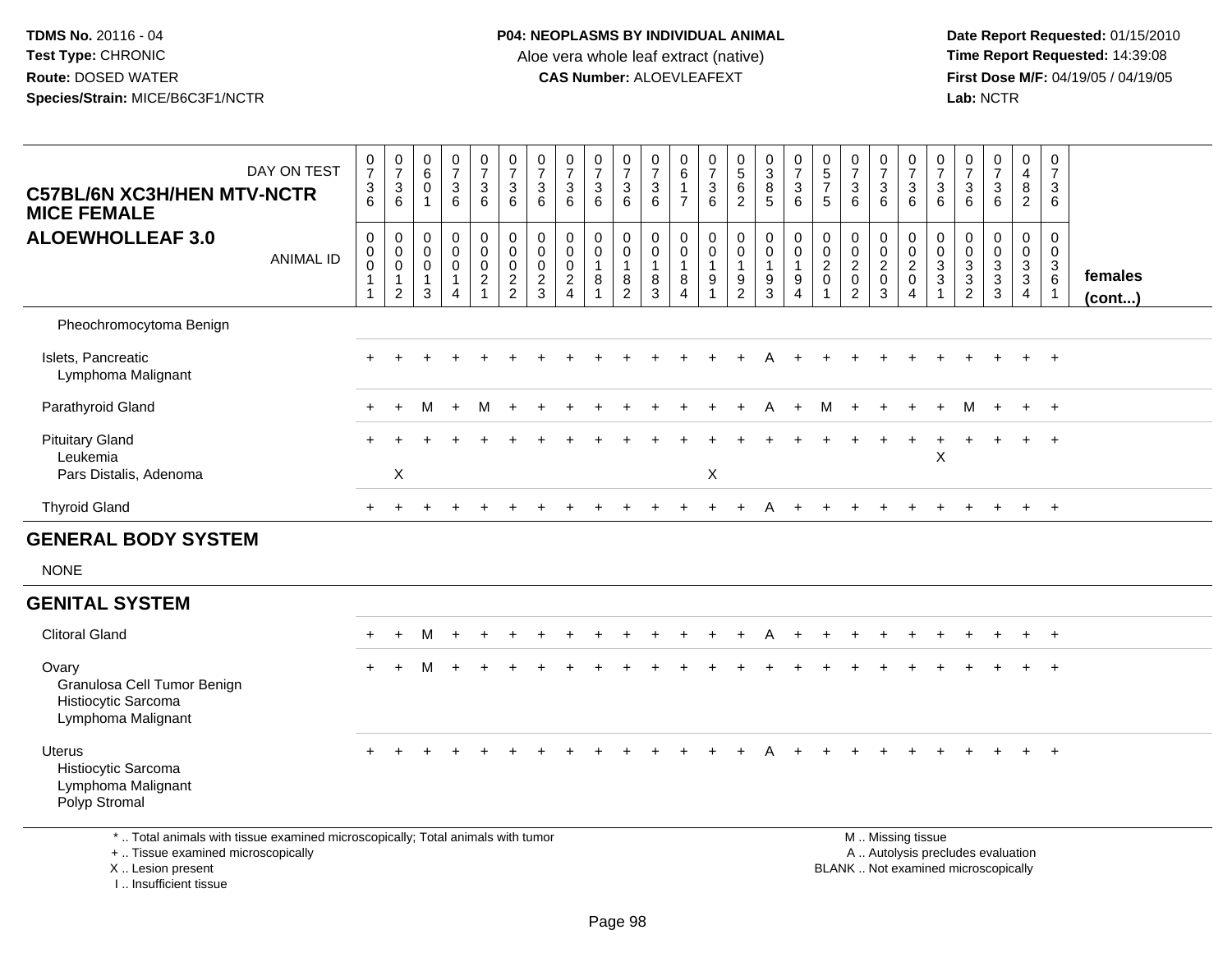| DAY ON TEST<br><b>C57BL/6N XC3H/HEN MTV-NCTR</b><br><b>MICE FEMALE</b>                                                                                                | $\mathbf 0$<br>$\overline{7}$<br>3<br>6                                     | $\frac{0}{7}$<br>$\mathbf{3}$<br>6                           | $\pmb{0}$<br>6<br>$\mathbf 0$<br>$\mathbf{1}$ | $\frac{0}{7}$<br>$\sqrt{3}$<br>6                             | $\begin{array}{c} 0 \\ 7 \end{array}$<br>$\sqrt{3}$<br>6 | 0<br>$\overline{7}$<br>$\mathsf 3$<br>6                  | 0<br>$\overline{7}$<br>3<br>6                    | $\frac{0}{7}$<br>$\sqrt{3}$<br>6                                 | $\frac{0}{7}$<br>3<br>6                             | $\frac{0}{7}$<br>$\sqrt{3}$<br>6                   | 0<br>$\overline{7}$<br>$\sqrt{3}$<br>6                                   | 0<br>6<br>$\mathbf{1}$<br>$\overline{7}$   | 0<br>$\overline{7}$<br>$\sqrt{3}$<br>6                                           | $0$<br>5<br>6<br>$\overline{2}$      | $\pmb{0}$<br>$\overline{3}$<br>8<br>5                                    | $\frac{0}{7}$<br>$\mathfrak{Z}$<br>6               | $\begin{array}{c} 0 \\ 5 \end{array}$<br>$\overline{7}$<br>$\sqrt{5}$       | 0<br>$\overline{7}$<br>$\sqrt{3}$<br>6                                | $\frac{0}{7}$<br>$\sqrt{3}$<br>6                   | 0<br>$\overline{7}$<br>$\mathbf{3}$<br>6       | 0<br>$\overline{7}$<br>3<br>6                                      | 0<br>$\overline{7}$<br>$\sqrt{3}$<br>6 | $\begin{smallmatrix}0\\7\end{smallmatrix}$<br>$\mathfrak{S}$<br>6        | $\pmb{0}$<br>$\overline{4}$<br>$\bf 8$<br>$\overline{2}$   | 0<br>$\overline{7}$<br>3<br>6                                                   |                   |
|-----------------------------------------------------------------------------------------------------------------------------------------------------------------------|-----------------------------------------------------------------------------|--------------------------------------------------------------|-----------------------------------------------|--------------------------------------------------------------|----------------------------------------------------------|----------------------------------------------------------|--------------------------------------------------|------------------------------------------------------------------|-----------------------------------------------------|----------------------------------------------------|--------------------------------------------------------------------------|--------------------------------------------|----------------------------------------------------------------------------------|--------------------------------------|--------------------------------------------------------------------------|----------------------------------------------------|-----------------------------------------------------------------------------|-----------------------------------------------------------------------|----------------------------------------------------|------------------------------------------------|--------------------------------------------------------------------|----------------------------------------|--------------------------------------------------------------------------|------------------------------------------------------------|---------------------------------------------------------------------------------|-------------------|
| <b>ALOEWHOLLEAF 3.0</b><br><b>ANIMAL ID</b>                                                                                                                           | $\mathbf 0$<br>$\mathbf 0$<br>$\mathbf 0$<br>$\overline{1}$<br>$\mathbf{1}$ | 0<br>$\pmb{0}$<br>$\mathsf{O}\xspace$<br>1<br>$\overline{c}$ | 0<br>0<br>$\mathbf 0$<br>$\mathbf{1}$<br>3    | $\mathbf 0$<br>$\pmb{0}$<br>$\pmb{0}$<br>1<br>$\overline{4}$ | $\mathbf 0$<br>$\pmb{0}$<br>$\pmb{0}$<br>$\frac{2}{1}$   | $\mathbf 0$<br>$\mathbf 0$<br>$\pmb{0}$<br>$\frac{2}{2}$ | 0<br>$\mathbf 0$<br>$\mathbf 0$<br>$\frac{2}{3}$ | $\mathbf 0$<br>$\ddot{\mathbf{0}}$<br>$\pmb{0}$<br>$\frac{2}{4}$ | 0<br>$\pmb{0}$<br>$\mathbf{1}$<br>8<br>$\mathbf{1}$ | 0<br>$\mathsf{O}$<br>$\mathbf{1}$<br>$\frac{8}{2}$ | $\mathbf 0$<br>$\mathbf 0$<br>$\overline{1}$<br>$\, 8$<br>$\overline{3}$ | 0<br>$\mathbf 0$<br>$\mathbf{1}$<br>8<br>4 | $\mathbf 0$<br>$\mathbf 0$<br>$\mathbf{1}$<br>$\boldsymbol{9}$<br>$\overline{1}$ | 0<br>$\pmb{0}$<br>1<br>$\frac{9}{2}$ | 0<br>$\mathbf 0$<br>$\overline{1}$<br>$\boldsymbol{9}$<br>$\overline{3}$ | $\mathbf 0$<br>$\pmb{0}$<br>$\mathbf{1}$<br>9<br>4 | $\mathbf 0$<br>$\mathbf 0$<br>$\overline{c}$<br>$\pmb{0}$<br>$\overline{1}$ | $\mathbf 0$<br>$\pmb{0}$<br>$\sqrt{2}$<br>$\pmb{0}$<br>$\overline{2}$ | 0<br>$\pmb{0}$<br>$\overline{c}$<br>$\pmb{0}$<br>3 | 0<br>$\pmb{0}$<br>$\sqrt{2}$<br>$\pmb{0}$<br>4 | 0<br>$\mathbf 0$<br>$\ensuremath{\mathsf{3}}$<br>3<br>$\mathbf{1}$ | 0<br>$\pmb{0}$<br>$\frac{3}{2}$        | 0<br>$\mathbf 0$<br>$\frac{3}{3}$                                        | 0<br>$\overline{0}$<br>$\overline{3}$<br>$\mathbf{3}$<br>4 | $\mathbf 0$<br>$\mathbf 0$<br>$\mathbf{3}$<br>$6\phantom{1}6$<br>$\overline{1}$ | females<br>(cont) |
| <b>HEMATOPOIETIC SYSTEM</b>                                                                                                                                           |                                                                             |                                                              |                                               |                                                              |                                                          |                                                          |                                                  |                                                                  |                                                     |                                                    |                                                                          |                                            |                                                                                  |                                      |                                                                          |                                                    |                                                                             |                                                                       |                                                    |                                                |                                                                    |                                        |                                                                          |                                                            |                                                                                 |                   |
| <b>Bone Marrow</b><br>Hemangiosarcoma<br>Leukemia                                                                                                                     |                                                                             |                                                              |                                               |                                                              |                                                          |                                                          |                                                  |                                                                  |                                                     |                                                    |                                                                          |                                            |                                                                                  |                                      |                                                                          |                                                    |                                                                             |                                                                       |                                                    |                                                | X                                                                  |                                        |                                                                          |                                                            |                                                                                 |                   |
| Lymph Node<br>Axillary, Lymphoma Malignant<br>Deep Cervical, Histiocytic Sarcoma<br>Inguinal, Lymphoma Malignant                                                      |                                                                             |                                                              |                                               |                                                              | $+$                                                      | $\ddot{}$<br>$\sf X$                                     |                                                  |                                                                  |                                                     |                                                    | $+$                                                                      | $+$                                        |                                                                                  | $\ddot{}$                            |                                                                          |                                                    |                                                                             |                                                                       |                                                    | $+$                                            | $+$                                                                |                                        |                                                                          | $\ddot{}$                                                  |                                                                                 |                   |
| Lumbar, Leukemia<br>Lumbar, Lymphoma Malignant<br>Mediastinal, Lymphoma Malignant<br>Pancreatic, Lymphoma Malignant<br>Popliteal, Lymphoma Malignant                  |                                                                             |                                                              |                                               |                                                              |                                                          | Χ<br>$\mathsf X$<br>X                                    |                                                  |                                                                  |                                                     |                                                    | X                                                                        |                                            |                                                                                  |                                      |                                                                          |                                                    |                                                                             |                                                                       |                                                    | $\boldsymbol{\mathsf{X}}$                      | X                                                                  |                                        |                                                                          |                                                            |                                                                                 |                   |
| Renal, Leukemia<br>Renal, Lymphoma Malignant                                                                                                                          |                                                                             |                                                              |                                               |                                                              |                                                          | X                                                        |                                                  |                                                                  |                                                     |                                                    | X                                                                        |                                            |                                                                                  |                                      |                                                                          |                                                    |                                                                             |                                                                       |                                                    | X                                              | X                                                                  |                                        |                                                                          |                                                            |                                                                                 |                   |
| Lymph Node, Mandibular<br>Leukemia                                                                                                                                    |                                                                             |                                                              |                                               |                                                              |                                                          |                                                          |                                                  |                                                                  |                                                     |                                                    |                                                                          |                                            |                                                                                  |                                      |                                                                          |                                                    |                                                                             |                                                                       |                                                    |                                                |                                                                    |                                        |                                                                          |                                                            |                                                                                 |                   |
| Lymphoma Malignant                                                                                                                                                    | $\mathsf{X}$                                                                |                                                              |                                               |                                                              |                                                          | X                                                        |                                                  |                                                                  |                                                     |                                                    | X                                                                        |                                            |                                                                                  |                                      |                                                                          |                                                    |                                                                             |                                                                       |                                                    | X                                              |                                                                    |                                        |                                                                          |                                                            |                                                                                 |                   |
| Lymph Node, Mesenteric<br>Leukemia                                                                                                                                    |                                                                             |                                                              |                                               |                                                              |                                                          |                                                          |                                                  |                                                                  |                                                     |                                                    |                                                                          |                                            |                                                                                  |                                      |                                                                          |                                                    |                                                                             |                                                                       |                                                    |                                                | X                                                                  |                                        |                                                                          |                                                            |                                                                                 |                   |
| Lymphoma Malignant                                                                                                                                                    | $\times$                                                                    |                                                              |                                               |                                                              |                                                          | X                                                        |                                                  |                                                                  |                                                     |                                                    |                                                                          |                                            |                                                                                  |                                      |                                                                          |                                                    |                                                                             |                                                                       |                                                    | X                                              |                                                                    | X                                      |                                                                          |                                                            |                                                                                 |                   |
| Spleen<br>Hemangiosarcoma<br>Histiocytic Sarcoma<br>Leukemia                                                                                                          |                                                                             |                                                              |                                               |                                                              |                                                          |                                                          |                                                  |                                                                  |                                                     |                                                    |                                                                          |                                            |                                                                                  |                                      |                                                                          |                                                    |                                                                             |                                                                       |                                                    |                                                | X                                                                  |                                        |                                                                          |                                                            | $+$                                                                             |                   |
| *  Total animals with tissue examined microscopically; Total animals with tumor<br>+  Tissue examined microscopically<br>X  Lesion present<br>I., Insufficient tissue |                                                                             |                                                              |                                               |                                                              |                                                          |                                                          |                                                  |                                                                  |                                                     |                                                    |                                                                          |                                            |                                                                                  |                                      |                                                                          |                                                    |                                                                             |                                                                       |                                                    | M  Missing tissue                              |                                                                    |                                        | A  Autolysis precludes evaluation<br>BLANK  Not examined microscopically |                                                            |                                                                                 |                   |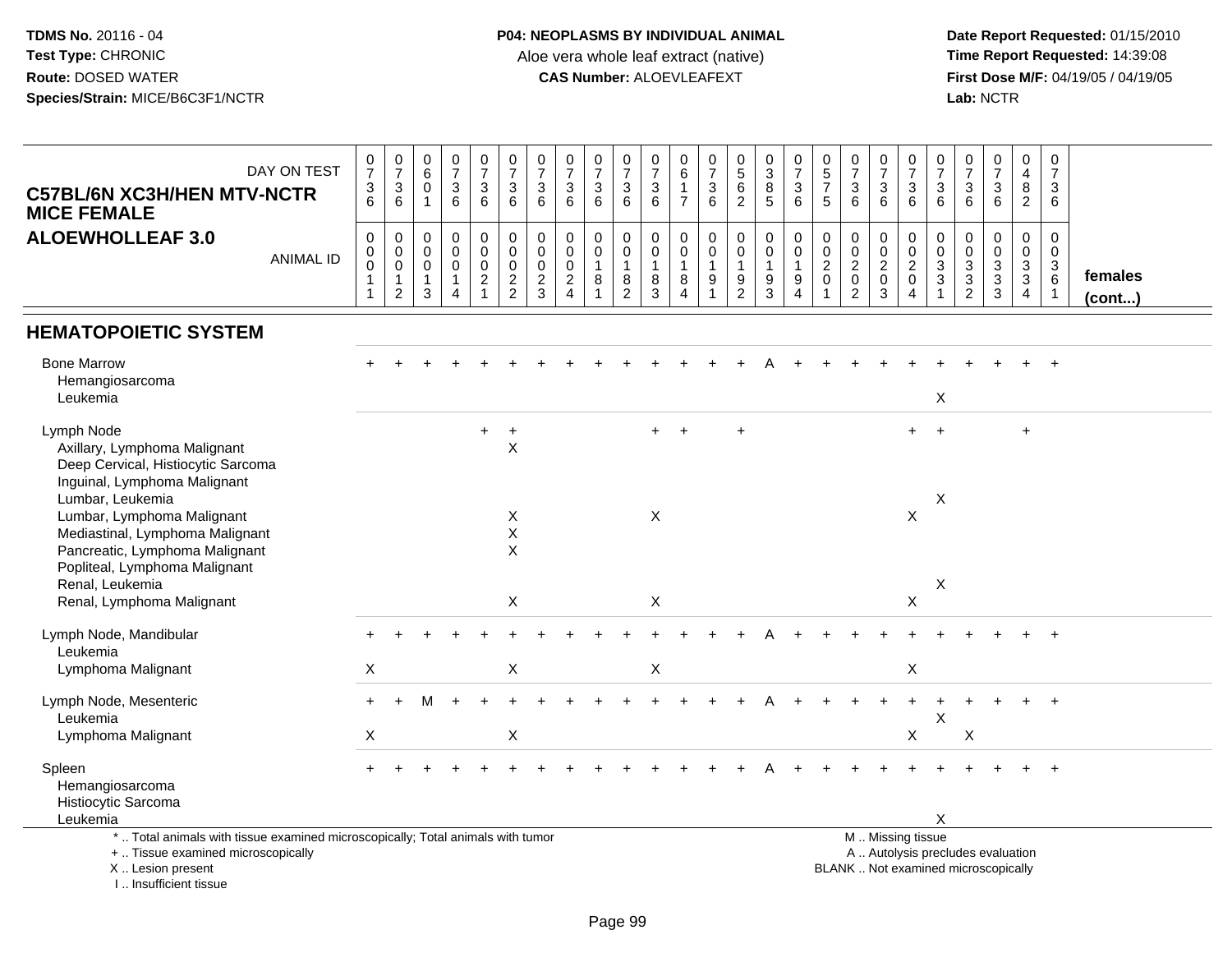**Date Report Requested:** 01/15/2010 **First Dose M/F:** 04/19/05 / 04/19/05<br>Lab: NCTR **Lab:** NCTR

| DAY ON TEST<br><b>C57BL/6N XC3H/HEN MTV-NCTR</b><br><b>MICE FEMALE</b> | $\frac{0}{7}$<br>3<br>6                                   | $\begin{array}{c} 0 \\ 7 \end{array}$<br>$\mathbf{3}$<br>$6\phantom{1}$ | $\begin{array}{c} 0 \\ 6 \end{array}$<br>$\mathbf 0$<br>$\mathbf{1}$ | $\frac{0}{7}$<br>$\sqrt{3}$<br>6                                                   | $\frac{0}{7}$<br>$\mathbf{3}$<br>6                                                                | $\frac{0}{7}$<br>$\mathbf{3}$<br>6                                                | $\frac{0}{7}$<br>3<br>6                                | $\frac{0}{7}$<br>$\mathsf 3$<br>6                                | $\frac{0}{7}$<br>$\mathbf{3}$<br>6                      | $\frac{0}{7}$<br>$\mathbf{3}$<br>6                    | $\frac{0}{7}$<br>$\mathbf{3}$<br>6                             | 0<br>$\,6\,$<br>$\overline{1}$<br>$\overline{7}$ | $\frac{0}{7}$<br>$\sqrt{3}$<br>6                    | $\begin{array}{c} 0 \\ 5 \end{array}$<br>$6\overline{6}$<br>2 | $\begin{array}{c} 0 \\ 3 \\ 8 \end{array}$<br>$\overline{5}$                                      | $\frac{0}{7}$<br>$\mathsf 3$<br>6                                              | $\begin{array}{c} 0 \\ 5 \\ 7 \end{array}$<br>5             | $\frac{0}{7}$<br>$\mathbf 3$<br>6                                | 0<br>$\overline{7}$<br>$\sqrt{3}$<br>6               | $\frac{0}{7}$<br>$\mathbf{3}$<br>6                 | $\frac{0}{7}$<br>$\mathbf{3}$<br>6                                   | $\frac{0}{7}$<br>$\sqrt{3}$<br>6                                  | $\frac{0}{7}$<br>$\sqrt{3}$<br>6                                                   | $\mathbf 0$<br>$\overline{4}$<br>$\bf 8$<br>$\overline{2}$    | $\pmb{0}$<br>$\overline{7}$<br>$\mathfrak{S}$<br>6                          |                   |
|------------------------------------------------------------------------|-----------------------------------------------------------|-------------------------------------------------------------------------|----------------------------------------------------------------------|------------------------------------------------------------------------------------|---------------------------------------------------------------------------------------------------|-----------------------------------------------------------------------------------|--------------------------------------------------------|------------------------------------------------------------------|---------------------------------------------------------|-------------------------------------------------------|----------------------------------------------------------------|--------------------------------------------------|-----------------------------------------------------|---------------------------------------------------------------|---------------------------------------------------------------------------------------------------|--------------------------------------------------------------------------------|-------------------------------------------------------------|------------------------------------------------------------------|------------------------------------------------------|----------------------------------------------------|----------------------------------------------------------------------|-------------------------------------------------------------------|------------------------------------------------------------------------------------|---------------------------------------------------------------|-----------------------------------------------------------------------------|-------------------|
| <b>ALOEWHOLLEAF 3.0</b><br><b>ANIMAL ID</b>                            | $\boldsymbol{0}$<br>$\mathbf 0$<br>0<br>$\mathbf{1}$<br>1 | $\mathbf 0$<br>$\mathbf 0$<br>$\mathbf 0$<br>1<br>$\overline{c}$        | $\pmb{0}$<br>$\mathbf 0$<br>$\mathbf 0$<br>$\mathbf{1}$<br>3         | $\mathsf 0$<br>$\mathsf{O}\xspace$<br>0<br>$\mathbf{1}$<br>$\overline{\mathbf{4}}$ | $\begin{smallmatrix}0\\0\end{smallmatrix}$<br>$\mathsf{O}\xspace$<br>$\sqrt{2}$<br>$\overline{1}$ | $\begin{smallmatrix} 0\\0 \end{smallmatrix}$<br>$\boldsymbol{0}$<br>$\frac{2}{2}$ | 0<br>$\mathbf 0$<br>$\mathbf 0$<br>$\overline{c}$<br>3 | $\pmb{0}$<br>$\mathsf{O}\xspace$<br>$\mathbf 0$<br>$\frac{2}{4}$ | $\mathsf{O}\xspace$<br>$\mathbf 0$<br>$\mathbf{1}$<br>8 | 0<br>$\pmb{0}$<br>$\mathbf{1}$<br>8<br>$\overline{2}$ | $\mathbf 0$<br>$\mathsf{O}\xspace$<br>$\overline{1}$<br>8<br>3 | 0<br>$\mathbf 0$<br>$\overline{1}$<br>8<br>4     | $\pmb{0}$<br>$\mathbf 0$<br>$\mathbf{1}$<br>9<br>-1 | $\mathbf 0$<br>$\mathbf 0$<br>$\boldsymbol{9}$<br>2           | $\begin{smallmatrix}0\0\0\end{smallmatrix}$<br>$\overline{1}$<br>$\boldsymbol{9}$<br>$\mathbf{3}$ | $\pmb{0}$<br>$\pmb{0}$<br>$\overline{1}$<br>$\boldsymbol{9}$<br>$\overline{4}$ | $\mathbf 0$<br>$\mathbf 0$<br>$\overline{2}$<br>$\mathbf 0$ | $\mathbf 0$<br>$\mathbf 0$<br>$\overline{2}$<br>$\mathbf 0$<br>2 | 0<br>$\pmb{0}$<br>$\boldsymbol{2}$<br>$\pmb{0}$<br>3 | 0<br>$\mathbf 0$<br>$\sqrt{2}$<br>$\mathbf 0$<br>4 | $\mathbf 0$<br>$\mathsf{O}\xspace$<br>$\mathbf{3}$<br>$\overline{3}$ | $\pmb{0}$<br>$\mathbf 0$<br>3<br>$\overline{3}$<br>$\overline{2}$ | $\pmb{0}$<br>$\mathsf{O}\xspace$<br>$\sqrt{3}$<br>$\overline{3}$<br>$\overline{3}$ | $\mathbf 0$<br>$\mathbf 0$<br>$\frac{3}{3}$<br>$\overline{4}$ | $\mathbf 0$<br>$\mathbf 0$<br>$\mathbf{3}$<br>$6^{\circ}$<br>$\overline{1}$ | females<br>(cont) |
| Lymphoma Malignant                                                     | $\mathsf X$                                               |                                                                         |                                                                      |                                                                                    |                                                                                                   | $\boldsymbol{\mathsf{X}}$                                                         |                                                        |                                                                  |                                                         |                                                       | X                                                              |                                                  |                                                     |                                                               |                                                                                                   |                                                                                |                                                             |                                                                  |                                                      | X                                                  |                                                                      |                                                                   |                                                                                    |                                                               |                                                                             |                   |
| Thymus<br>Lymphoma Malignant                                           | $\ddot{}$<br>X                                            | $\ddot{}$                                                               |                                                                      | $\overline{1}$                                                                     | $\ddot{}$                                                                                         | $\ddot{}$<br>$\times$                                                             |                                                        |                                                                  |                                                         |                                                       |                                                                |                                                  |                                                     |                                                               |                                                                                                   |                                                                                |                                                             |                                                                  | $\ddot{}$                                            | $\ddot{}$<br>$\mathsf X$                           | $\ddot{}$                                                            | $\pm$                                                             | $\div$                                                                             | $+$                                                           | $+$                                                                         |                   |
| <b>INTEGUMENTARY SYSTEM</b>                                            |                                                           |                                                                         |                                                                      |                                                                                    |                                                                                                   |                                                                                   |                                                        |                                                                  |                                                         |                                                       |                                                                |                                                  |                                                     |                                                               |                                                                                                   |                                                                                |                                                             |                                                                  |                                                      |                                                    |                                                                      |                                                                   |                                                                                    |                                                               |                                                                             |                   |
| <b>Mammary Gland</b><br>Adenocarcinoma<br>Carcinosarcoma               |                                                           |                                                                         |                                                                      |                                                                                    |                                                                                                   |                                                                                   |                                                        |                                                                  |                                                         |                                                       |                                                                | $\sf X$                                          |                                                     |                                                               |                                                                                                   |                                                                                | $\pmb{\times}$                                              |                                                                  |                                                      |                                                    |                                                                      |                                                                   | X                                                                                  |                                                               | $+$                                                                         |                   |
| Skin<br>Fibrosarcoma<br>Hemangiosarcoma<br>Melanoma Benign<br>Sarcoma  |                                                           |                                                                         |                                                                      |                                                                                    |                                                                                                   |                                                                                   |                                                        |                                                                  |                                                         | X                                                     |                                                                |                                                  |                                                     |                                                               |                                                                                                   |                                                                                |                                                             |                                                                  |                                                      | $\boldsymbol{\mathsf{X}}$                          |                                                                      |                                                                   |                                                                                    | ÷.                                                            | $+$<br>X                                                                    |                   |
| <b>MUSCULOSKELETAL SYSTEM</b>                                          |                                                           |                                                                         |                                                                      |                                                                                    |                                                                                                   |                                                                                   |                                                        |                                                                  |                                                         |                                                       |                                                                |                                                  |                                                     |                                                               |                                                                                                   |                                                                                |                                                             |                                                                  |                                                      |                                                    |                                                                      |                                                                   |                                                                                    |                                                               |                                                                             |                   |
| Bone, Femur<br>Osteosarcoma                                            |                                                           |                                                                         |                                                                      |                                                                                    |                                                                                                   |                                                                                   |                                                        |                                                                  |                                                         |                                                       |                                                                |                                                  |                                                     |                                                               |                                                                                                   |                                                                                |                                                             | $\boldsymbol{\mathsf{X}}$                                        |                                                      |                                                    |                                                                      |                                                                   |                                                                                    |                                                               | $^{+}$                                                                      |                   |
| <b>NERVOUS SYSTEM</b>                                                  |                                                           |                                                                         |                                                                      |                                                                                    |                                                                                                   |                                                                                   |                                                        |                                                                  |                                                         |                                                       |                                                                |                                                  |                                                     |                                                               |                                                                                                   |                                                                                |                                                             |                                                                  |                                                      |                                                    |                                                                      |                                                                   |                                                                                    |                                                               |                                                                             |                   |
| Brain, Brain Stem                                                      |                                                           |                                                                         |                                                                      |                                                                                    |                                                                                                   |                                                                                   |                                                        |                                                                  |                                                         |                                                       |                                                                |                                                  |                                                     |                                                               |                                                                                                   |                                                                                |                                                             |                                                                  |                                                      |                                                    |                                                                      |                                                                   |                                                                                    |                                                               | $+$                                                                         |                   |
| Brain, Cerebellum                                                      |                                                           |                                                                         |                                                                      |                                                                                    |                                                                                                   |                                                                                   |                                                        |                                                                  |                                                         |                                                       |                                                                |                                                  |                                                     | $\ddot{}$                                                     | A                                                                                                 | $\overline{+}$                                                                 |                                                             |                                                                  |                                                      |                                                    |                                                                      |                                                                   |                                                                                    | $+$                                                           | $+$                                                                         |                   |
| Brain, Cerebrum                                                        |                                                           |                                                                         |                                                                      |                                                                                    |                                                                                                   |                                                                                   |                                                        |                                                                  |                                                         |                                                       |                                                                |                                                  |                                                     |                                                               |                                                                                                   |                                                                                |                                                             |                                                                  |                                                      |                                                    |                                                                      |                                                                   |                                                                                    |                                                               | $+$                                                                         |                   |

\* .. Total animals with tissue examined microscopically; Total animals with tumor

+ .. Tissue examined microscopically

X .. Lesion present

I .. Insufficient tissue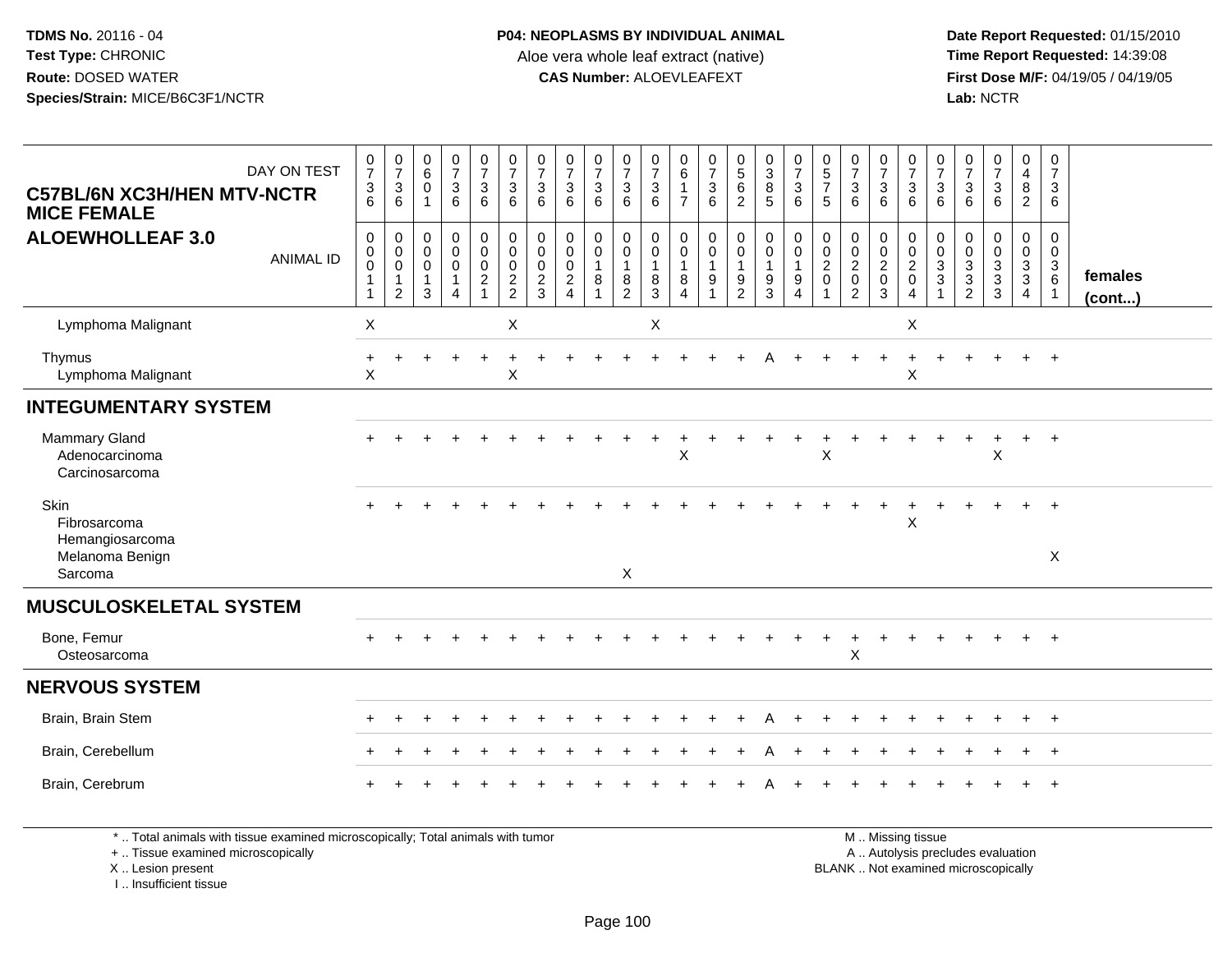| DAY ON TEST<br><b>C57BL/6N XC3H/HEN MTV-NCTR</b><br><b>MICE FEMALE</b>                                                                                                   | $\frac{0}{7}$<br>$\frac{3}{6}$ | $\frac{0}{7}$<br>6                                                             | 0<br>$\,6\,$<br>$\Omega$<br>$\mathbf{1}$                         | $\frac{0}{7}$<br>$\mathbf{3}$<br>6                                          | $\frac{0}{7}$<br>$\mathbf{3}$<br>6      | $\frac{0}{7}$<br>3<br>$6\phantom{1}$                     | $\frac{0}{7}$<br>3<br>$6\phantom{1}$                       | $\frac{0}{7}$<br>3<br>6      | $\begin{array}{c} 0 \\ 7 \end{array}$<br>$\sqrt{3}$<br>6              | $\frac{0}{7}$<br>$\mathbf{3}$<br>$\,6\,$                                             | $\frac{0}{7}$<br>$\sqrt{3}$<br>6                                        | 0<br>6<br>$\overline{7}$                  | $\begin{smallmatrix}0\\7\end{smallmatrix}$<br>$\mathbf{3}$<br>6                | $\begin{array}{c} 0 \\ 5 \\ 6 \end{array}$<br>$\overline{2}$ | $\begin{array}{c} 0 \\ 3 \\ 8 \end{array}$<br>$\overline{5}$ | $\frac{0}{7}$<br>$\sqrt{3}$<br>$\,6\,$                                             | 0<br>$\frac{5}{7}$<br>5                           | $\frac{0}{7}$<br>$\mathbf{3}$<br>6                                        | $\frac{0}{7}$<br>3<br>$6\phantom{1}$                   | $\begin{array}{c} 0 \\ 7 \\ 3 \end{array}$<br>$6^{\circ}$                                     | $\begin{smallmatrix}0\\7\end{smallmatrix}$<br>3<br>6 | 0<br>$\overline{7}$<br>$\mathbf{3}$<br>$6\phantom{1}$ | $\begin{smallmatrix}0\\7\end{smallmatrix}$<br>$\sqrt{3}$<br>6 | 0<br>$\overline{4}$<br>8<br>$\overline{2}$                | $\pmb{0}$<br>$\overline{7}$<br>3<br>6                             |                   |
|--------------------------------------------------------------------------------------------------------------------------------------------------------------------------|--------------------------------|--------------------------------------------------------------------------------|------------------------------------------------------------------|-----------------------------------------------------------------------------|-----------------------------------------|----------------------------------------------------------|------------------------------------------------------------|------------------------------|-----------------------------------------------------------------------|--------------------------------------------------------------------------------------|-------------------------------------------------------------------------|-------------------------------------------|--------------------------------------------------------------------------------|--------------------------------------------------------------|--------------------------------------------------------------|------------------------------------------------------------------------------------|---------------------------------------------------|---------------------------------------------------------------------------|--------------------------------------------------------|-----------------------------------------------------------------------------------------------|------------------------------------------------------|-------------------------------------------------------|---------------------------------------------------------------|-----------------------------------------------------------|-------------------------------------------------------------------|-------------------|
| <b>ALOEWHOLLEAF 3.0</b><br><b>ANIMAL ID</b>                                                                                                                              | 0<br>0<br>$\mathbf 0$          | $\mathbf 0$<br>$\pmb{0}$<br>$\overline{0}$<br>$\overline{1}$<br>$\overline{2}$ | $\mathbf 0$<br>$\mathbf 0$<br>$\mathbf 0$<br>$\overline{1}$<br>3 | $\mathbf 0$<br>$\mathbf 0$<br>$\mathbf 0$<br>$\mathbf{1}$<br>$\overline{4}$ | 0<br>$\mathbf 0$<br>0<br>$\overline{c}$ | $\mathbf 0$<br>$\mathbf 0$<br>$\pmb{0}$<br>$\frac{2}{2}$ | $\mathbf 0$<br>$\mathbf 0$<br>$\mathbf 0$<br>$\frac{2}{3}$ | 0<br>0<br>0<br>$\frac{2}{4}$ | $\pmb{0}$<br>$\pmb{0}$<br>$\overline{1}$<br>$\,8\,$<br>$\overline{1}$ | 0<br>$\mathbf 0$<br>$\overline{1}$<br>$\begin{smallmatrix} 8 \\ 2 \end{smallmatrix}$ | $\mathbf 0$<br>$\mathsf 0$<br>$\overline{1}$<br>$\bf 8$<br>$\mathbf{3}$ | $\mathbf 0$<br>$\mathbf 0$<br>1<br>8<br>4 | $\pmb{0}$<br>$\mathbf 0$<br>$\mathbf{1}$<br>$\boldsymbol{9}$<br>$\overline{1}$ | $\pmb{0}$<br>$\mathbf 0$<br>$\mathbf{1}$<br>$\frac{9}{2}$    | $\mathbf 0$<br>$\mathbf 0$<br>$\mathbf{1}$<br>$\frac{9}{3}$  | $\mathbf 0$<br>$\mathbf 0$<br>$\overline{1}$<br>$\boldsymbol{9}$<br>$\overline{4}$ | 0<br>$\mathbf 0$<br>$\overline{2}$<br>$\mathbf 0$ | $\pmb{0}$<br>$\pmb{0}$<br>$\boldsymbol{2}$<br>$\pmb{0}$<br>$\overline{2}$ | 0<br>$\mathbf 0$<br>$\overline{c}$<br>$\mathbf 0$<br>3 | $\pmb{0}$<br>$\frac{0}{2}$<br>$\overline{4}$                                                  | 0<br>$\mathbf 0$<br>3<br>3<br>$\mathbf{1}$           | 0<br>$\mathbf 0$<br>$\mathbf{3}$<br>$\frac{3}{2}$     | $\mathbf 0$<br>$\mathbf 0$<br>$\overline{3}$<br>$\frac{3}{3}$ | 0<br>$\mathbf 0$<br>3<br>$\overline{3}$<br>$\overline{4}$ | $\mathbf 0$<br>$\mathbf 0$<br>$\mathbf{3}$<br>6<br>$\overline{1}$ | females<br>(cont) |
| <b>RESPIRATORY SYSTEM</b>                                                                                                                                                |                                |                                                                                |                                                                  |                                                                             |                                         |                                                          |                                                            |                              |                                                                       |                                                                                      |                                                                         |                                           |                                                                                |                                                              |                                                              |                                                                                    |                                                   |                                                                           |                                                        |                                                                                               |                                                      |                                                       |                                                               |                                                           |                                                                   |                   |
| Lung<br>Alveolar/Bronchiolar Adenoma<br>Alveolar/Bronchiolar Carcinoma<br>Histiocytic Sarcoma<br>Leukemia<br>Lymphoma Malignant<br>Osteosarcoma, Metastatic, Bone, Femur |                                |                                                                                |                                                                  |                                                                             |                                         |                                                          |                                                            |                              |                                                                       |                                                                                      |                                                                         |                                           |                                                                                |                                                              |                                                              | $\boldsymbol{\mathsf{X}}$                                                          |                                                   | X                                                                         |                                                        | X                                                                                             | X                                                    |                                                       |                                                               |                                                           |                                                                   |                   |
| Nose                                                                                                                                                                     |                                |                                                                                |                                                                  |                                                                             |                                         |                                                          |                                                            |                              |                                                                       |                                                                                      |                                                                         |                                           |                                                                                |                                                              |                                                              |                                                                                    |                                                   |                                                                           |                                                        |                                                                                               |                                                      |                                                       |                                                               |                                                           |                                                                   |                   |
|                                                                                                                                                                          |                                |                                                                                |                                                                  |                                                                             |                                         |                                                          |                                                            |                              |                                                                       |                                                                                      |                                                                         |                                           |                                                                                |                                                              |                                                              |                                                                                    |                                                   |                                                                           |                                                        |                                                                                               |                                                      |                                                       |                                                               |                                                           |                                                                   |                   |
| Trachea                                                                                                                                                                  |                                |                                                                                |                                                                  |                                                                             |                                         |                                                          |                                                            |                              |                                                                       |                                                                                      |                                                                         |                                           |                                                                                |                                                              |                                                              |                                                                                    |                                                   |                                                                           |                                                        |                                                                                               |                                                      |                                                       |                                                               |                                                           | $+$                                                               |                   |
| <b>SPECIAL SENSES SYSTEM</b>                                                                                                                                             |                                |                                                                                |                                                                  |                                                                             |                                         |                                                          |                                                            |                              |                                                                       |                                                                                      |                                                                         |                                           |                                                                                |                                                              |                                                              |                                                                                    |                                                   |                                                                           |                                                        |                                                                                               |                                                      |                                                       |                                                               |                                                           |                                                                   |                   |
| Eye                                                                                                                                                                      |                                |                                                                                |                                                                  |                                                                             |                                         |                                                          |                                                            |                              |                                                                       |                                                                                      |                                                                         |                                           |                                                                                |                                                              |                                                              |                                                                                    |                                                   |                                                                           |                                                        |                                                                                               |                                                      |                                                       |                                                               |                                                           | $+$                                                               |                   |
| <b>Harderian Gland</b><br>Adenoma                                                                                                                                        |                                |                                                                                |                                                                  |                                                                             |                                         |                                                          |                                                            |                              |                                                                       |                                                                                      |                                                                         | $\mathsf X$                               |                                                                                |                                                              |                                                              |                                                                                    |                                                   |                                                                           |                                                        | X                                                                                             |                                                      |                                                       |                                                               |                                                           |                                                                   |                   |
| <b>URINARY SYSTEM</b>                                                                                                                                                    |                                |                                                                                |                                                                  |                                                                             |                                         |                                                          |                                                            |                              |                                                                       |                                                                                      |                                                                         |                                           |                                                                                |                                                              |                                                              |                                                                                    |                                                   |                                                                           |                                                        |                                                                                               |                                                      |                                                       |                                                               |                                                           |                                                                   |                   |
| Kidney<br>Leukemia<br>Lymphoma Malignant                                                                                                                                 |                                |                                                                                |                                                                  |                                                                             |                                         |                                                          |                                                            |                              |                                                                       |                                                                                      |                                                                         |                                           |                                                                                |                                                              |                                                              |                                                                                    |                                                   |                                                                           |                                                        | X                                                                                             |                                                      |                                                       |                                                               |                                                           | $+$                                                               |                   |
| <b>Urinary Bladder</b>                                                                                                                                                   | $\ddot{}$                      |                                                                                |                                                                  |                                                                             |                                         |                                                          |                                                            |                              |                                                                       |                                                                                      |                                                                         |                                           |                                                                                | $\pm$                                                        | A                                                            |                                                                                    |                                                   |                                                                           |                                                        |                                                                                               |                                                      |                                                       |                                                               | $+$                                                       | $+$                                                               |                   |
| <b>SYSTEMIC LESIONS</b>                                                                                                                                                  |                                |                                                                                |                                                                  |                                                                             |                                         |                                                          |                                                            |                              |                                                                       |                                                                                      |                                                                         |                                           |                                                                                |                                                              |                                                              |                                                                                    |                                                   |                                                                           |                                                        |                                                                                               |                                                      |                                                       |                                                               |                                                           |                                                                   |                   |
| *  Total animals with tissue examined microscopically; Total animals with tumor<br>+  Tissue examined microscopically<br>X  Lesion present<br>I., Insufficient tissue    |                                |                                                                                |                                                                  |                                                                             |                                         |                                                          |                                                            |                              |                                                                       |                                                                                      |                                                                         |                                           |                                                                                |                                                              |                                                              |                                                                                    |                                                   |                                                                           |                                                        | M  Missing tissue<br>A  Autolysis precludes evaluation<br>BLANK  Not examined microscopically |                                                      |                                                       |                                                               |                                                           |                                                                   |                   |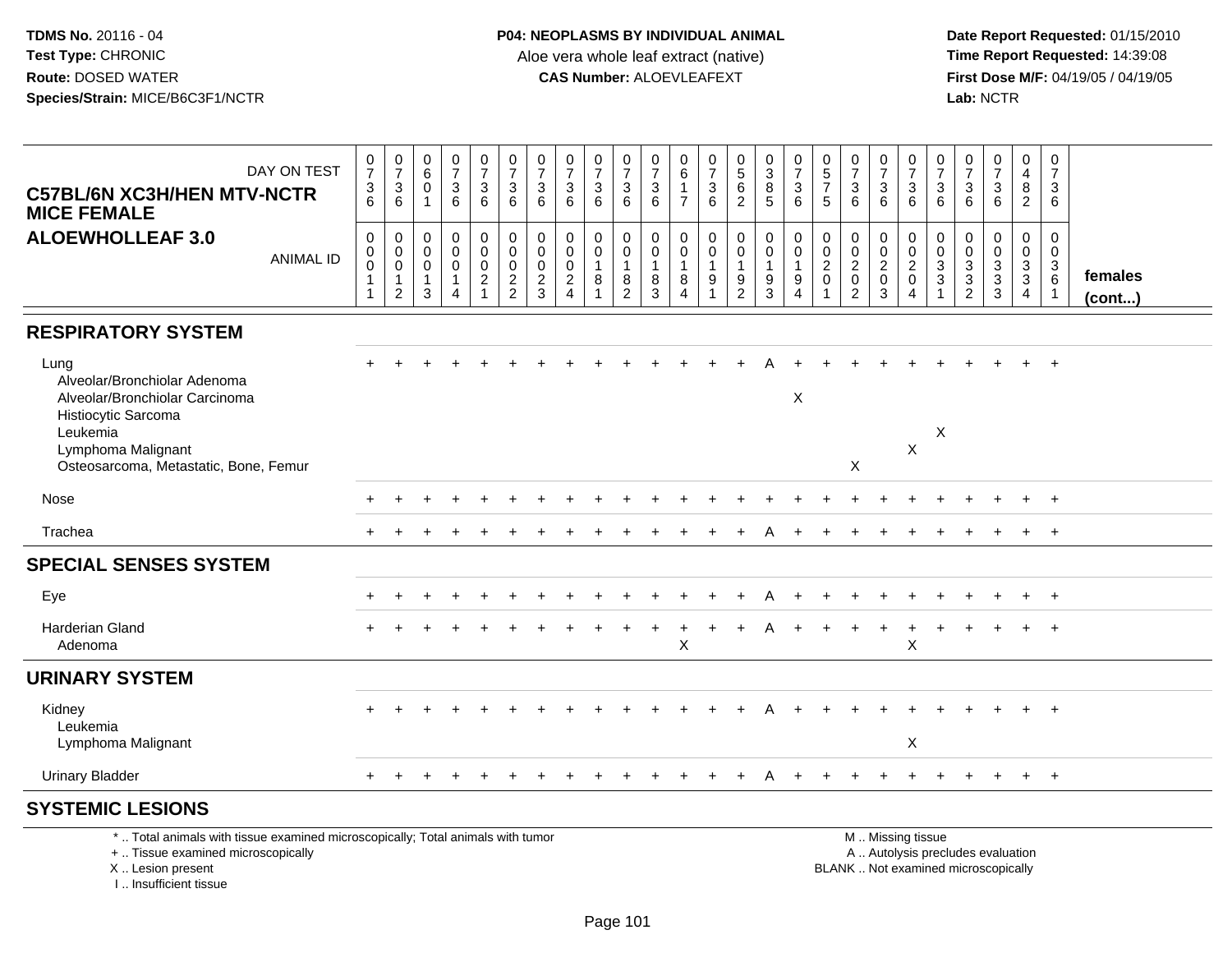**Date Report Requested:** 01/15/2010 **First Dose M/F:** 04/19/05 / 04/19/05<br>Lab: NCTR **Lab:** NCTR

| <b>C57BL/6N XC3H/HEN MTV-NCTR</b><br><b>MICE FEMALE</b>                 | DAY ON TEST      | 0<br>$\overline{7}$<br>$\mathbf{3}$<br>6 | 0<br>$\rightarrow$<br>3<br>6 | $\overline{0}$<br>6<br>$\mathbf 0$ | $\mathbf 0$<br>$\rightarrow$<br>3<br>6 | 0<br>3<br>6                  | 0<br>$\rightarrow$<br>$\mathbf{3}$<br>6             | 0<br>$\rightarrow$<br>3<br>6               | 0<br>$\rightarrow$<br>$\sim$<br>చ<br>6                             | 3<br>6 | $\mathbf 0$<br>$\rightarrow$<br>3<br>6             | 0<br>$\sim$<br>ు<br>6 | 0<br>6<br>$\overline{ }$ | 0<br>$\overline{ }$<br>$\mathbf{3}$<br>6 | 0<br>5<br>6<br>$\overline{2}$ | 0<br>3<br>8<br>$5\phantom{.0}$ | 0<br>$\rightarrow$<br>$\mathbf{3}$<br>$6\phantom{1}$ | U<br>5<br>5 | 0<br>$\overline{ }$<br>$\mathbf{3}$<br>6               | 0<br>$\overline{ }$<br>3<br>6      | 0<br>$\sim$<br>3<br>6                   | $\sim$<br>J.<br>6 | 0<br>3<br>6                                     | 0<br>$\rightarrow$<br>$\mathbf{3}$<br>6                           | $\overline{0}$<br>4<br>8<br>$\overline{2}$ | 0<br>$\overline{ }$<br>3<br>6             |                         |
|-------------------------------------------------------------------------|------------------|------------------------------------------|------------------------------|------------------------------------|----------------------------------------|------------------------------|-----------------------------------------------------|--------------------------------------------|--------------------------------------------------------------------|--------|----------------------------------------------------|-----------------------|--------------------------|------------------------------------------|-------------------------------|--------------------------------|------------------------------------------------------|-------------|--------------------------------------------------------|------------------------------------|-----------------------------------------|-------------------|-------------------------------------------------|-------------------------------------------------------------------|--------------------------------------------|-------------------------------------------|-------------------------|
| <b>ALOEWHOLLEAF 3.0</b>                                                 | <b>ANIMAL ID</b> | 0<br>0<br>0                              | 0<br>0<br>0<br>2             | $\overline{0}$<br>$\mathbf 0$<br>3 | 0<br>0<br>0                            | 0<br>0<br>$\mathcal{D}$<br>∠ | 0<br>0<br>$\mathbf 0$<br>$\overline{2}$<br>$\Omega$ | 0<br>0<br>$\pmb{0}$<br>$\overline{c}$<br>3 | 0<br>$\mathbf 0$<br>$\mathbf 0$<br>$\mathcal{D}$<br>$\overline{4}$ | 8      | $\mathbf{0}$<br>$\mathbf 0$<br>8<br>$\overline{2}$ | 0<br>0<br>8<br>3      | 0<br>0<br>8<br>4         | 0<br>$\mathbf 0$<br>$\boldsymbol{9}$     | 0<br>0<br>9<br>$\overline{2}$ | 9<br>3                         | 0<br>0<br>9<br>4                                     | ے<br>0      | 0<br>0<br>$\Omega$<br>∠<br>$\pmb{0}$<br>$\overline{2}$ | 0<br>0<br>$\overline{c}$<br>0<br>3 | 0<br>$\overline{2}$<br>$\mathbf 0$<br>4 | 3<br>3            | 0<br>$\sqrt{3}$<br>$\sqrt{3}$<br>$\overline{2}$ | 0<br>0<br>$\ensuremath{\mathsf{3}}$<br>$\sqrt{3}$<br>$\mathbf{3}$ | $\mathbf 0$<br>0<br>$\mathbf{3}$<br>3<br>4 | 0<br>0<br>$\mathbf{3}$<br>$6\phantom{1}6$ | females<br>$($ cont $)$ |
| Multiple Organ<br>Histiocytic Sarcoma<br>Leukemia<br>Lymphoma Malignant |                  | $\checkmark$<br>ㅅ                        |                              |                                    |                                        |                              | X                                                   |                                            |                                                                    |        |                                                    | $\checkmark$<br>⋏     |                          |                                          |                               |                                |                                                      |             |                                                        |                                    | ⋏                                       | X                 | X                                               |                                                                   |                                            | $+$                                       |                         |

\* .. Total animals with tissue examined microscopically; Total animals with tumor

+ .. Tissue examined microscopically

- X .. Lesion present
- I .. Insufficient tissue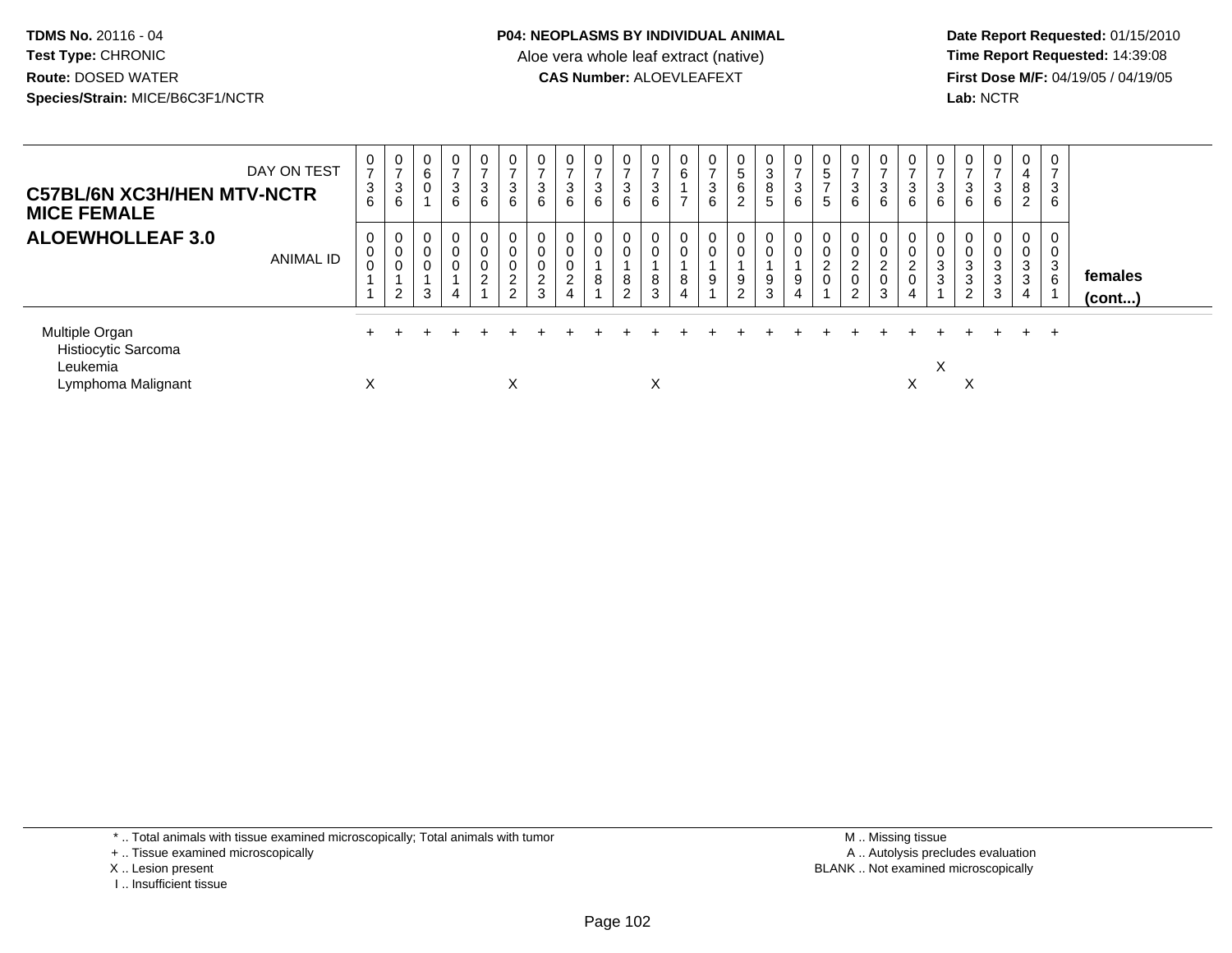**Date Report Requested:** 01/15/2010 **First Dose M/F:** 04/19/05 / 04/19/05<br>Lab: NCTR **Lab:** NCTR

| DAY ON TEST<br><b>C57BL/6N XC3H/HEN MTV-NCTR</b><br><b>MICE FEMALE</b><br><b>ALOEWHOLLEAF 3.0</b><br><b>ANIMAL ID</b>                                            | $\begin{array}{c} 0 \\ 7 \end{array}$<br>$\sqrt{3}$<br>6<br>$\boldsymbol{0}$<br>$_{3}^{\rm 0}$<br>$6\phantom{1}6$<br>$\overline{2}$ | $\frac{0}{7}$<br>$\mathbf{3}$<br>6<br>0<br>0<br>$\sqrt{3}$<br>$\,6$<br>3 | $\mathbf 0$<br>$\mathbf 0$<br>$\sqrt{3}$<br>2<br>$\mathbf 0$<br>$\mathbf 0$<br>3<br>6<br>$\boldsymbol{\Lambda}$ | $_{6}^{\rm 0}$<br>$\overline{8}$<br>$\overline{2}$<br>0<br>$\mathbf 0$<br>5<br>3<br>$\mathbf{1}$ | $\begin{array}{c} 0 \\ 5 \\ 5 \end{array}$<br>$\overline{5}$<br>0<br>$\mathsf{O}$<br>$\sqrt{5}$<br>3<br>$\overline{2}$ | $\begin{array}{c} 0 \\ 7 \end{array}$<br>$\sqrt{3}$<br>6<br>$\mathbf 0$<br>$\pmb{0}$<br>$\overline{5}$<br>$\mathbf{3}$<br>3 | $\begin{array}{c} 0 \\ 5 \\ 8 \end{array}$<br>5<br>0<br>$\mathbf 0$<br>$\sqrt{5}$<br>3<br>$\boldsymbol{\Lambda}$ | $\mathbf 0$<br>6<br>8<br>$\overline{1}$<br>$\mathbf 0$<br>$\mathbf 0$<br>$\sqrt{5}$<br>6<br>$\overline{1}$ | $\frac{0}{7}$<br>$\mathbf{3}$<br>0<br>$\mathbf 0$<br>5<br>$\,6\,$<br>$\overline{2}$ | 0<br>$\frac{5}{7}$<br>$\mathbf{3}$<br>6<br>$\mathbf 0$<br>$\pmb{0}$<br>$\sqrt{5}$<br>6<br>3 | $\frac{0}{7}$<br>$\mathbf{3}$<br>6<br>0<br>0<br>5<br>6<br>$\overline{4}$ | 0<br>$\overline{7}$<br>3<br>6<br>$\mathbf 0$<br>0<br>$\overline{7}$<br>9 | $\frac{0}{7}$<br>$\ensuremath{\mathsf{3}}$<br>5<br>$\mathbf 0$<br>$\pmb{0}$<br>$\overline{7}$<br>$\frac{9}{2}$ | $\begin{smallmatrix}0\\7\end{smallmatrix}$<br>$\mathbf{3}$<br>6<br>0<br>$\mathbf 0$<br>$\overline{7}$<br>9<br>3 | $\frac{0}{7}$<br>3<br>6<br>$\mathbf 0$<br>$\mathbf 0$<br>$\overline{7}$<br>9<br>$\overline{4}$ | $\frac{0}{7}$<br>3<br>6<br>0<br>$\mathbf 0$<br>8<br>5<br>1 | $\frac{0}{7}$<br>$\mathbf 3$<br>6<br>0<br>0<br>8<br>5<br>2 | $\begin{array}{c} 0 \\ 7 \end{array}$<br>$\ensuremath{\mathsf{3}}$<br>6<br>$\mathbf 0$<br>$\mathbf 0$<br>$\bf8$<br>$\sqrt{5}$<br>3 | $\frac{0}{7}$<br>$\frac{3}{6}$<br>0<br>0<br>$\bf 8$<br>$\sqrt{5}$<br>$\overline{4}$ | $\frac{0}{7}$<br>$\mathbf 3$<br>6<br>$\mathbf 0$<br>$\mathbf 0$<br>8<br>$\overline{7}$<br>$\mathbf{1}$ | 0<br>$\overline{7}$<br>$\overline{c}$<br>9<br>0<br>0<br>8<br>$\overline{7}$<br>$\overline{2}$ | $\frac{0}{7}$<br>3<br>6<br>$\mathbf 0$<br>$\mathbf 0$<br>8<br>$\overline{7}$<br>3 | $\pmb{0}$<br>$\overline{7}$<br>$\mathbf{3}$<br>6<br>$\mathbf 0$<br>$\mathbf 0$<br>8<br>$\overline{7}$<br>$\overline{4}$ | * TOTALS                                |
|------------------------------------------------------------------------------------------------------------------------------------------------------------------|-------------------------------------------------------------------------------------------------------------------------------------|--------------------------------------------------------------------------|-----------------------------------------------------------------------------------------------------------------|--------------------------------------------------------------------------------------------------|------------------------------------------------------------------------------------------------------------------------|-----------------------------------------------------------------------------------------------------------------------------|------------------------------------------------------------------------------------------------------------------|------------------------------------------------------------------------------------------------------------|-------------------------------------------------------------------------------------|---------------------------------------------------------------------------------------------|--------------------------------------------------------------------------|--------------------------------------------------------------------------|----------------------------------------------------------------------------------------------------------------|-----------------------------------------------------------------------------------------------------------------|------------------------------------------------------------------------------------------------|------------------------------------------------------------|------------------------------------------------------------|------------------------------------------------------------------------------------------------------------------------------------|-------------------------------------------------------------------------------------|--------------------------------------------------------------------------------------------------------|-----------------------------------------------------------------------------------------------|-----------------------------------------------------------------------------------|-------------------------------------------------------------------------------------------------------------------------|-----------------------------------------|
| <b>ALIMENTARY SYSTEM</b>                                                                                                                                         |                                                                                                                                     |                                                                          |                                                                                                                 |                                                                                                  |                                                                                                                        |                                                                                                                             |                                                                                                                  |                                                                                                            |                                                                                     |                                                                                             |                                                                          |                                                                          |                                                                                                                |                                                                                                                 |                                                                                                |                                                            |                                                            |                                                                                                                                    |                                                                                     |                                                                                                        |                                                                                               |                                                                                   |                                                                                                                         |                                         |
| Esophagus                                                                                                                                                        |                                                                                                                                     |                                                                          |                                                                                                                 |                                                                                                  |                                                                                                                        |                                                                                                                             |                                                                                                                  | м                                                                                                          |                                                                                     |                                                                                             |                                                                          |                                                                          |                                                                                                                |                                                                                                                 |                                                                                                |                                                            |                                                            |                                                                                                                                    |                                                                                     |                                                                                                        |                                                                                               |                                                                                   | $+$                                                                                                                     | 44                                      |
| Gallbladder                                                                                                                                                      |                                                                                                                                     |                                                                          |                                                                                                                 |                                                                                                  |                                                                                                                        |                                                                                                                             |                                                                                                                  |                                                                                                            |                                                                                     |                                                                                             |                                                                          |                                                                          |                                                                                                                |                                                                                                                 |                                                                                                |                                                            |                                                            |                                                                                                                                    |                                                                                     |                                                                                                        |                                                                                               |                                                                                   | $\overline{+}$                                                                                                          | 41                                      |
| Intestine Large, Ascending Colon                                                                                                                                 |                                                                                                                                     |                                                                          |                                                                                                                 |                                                                                                  |                                                                                                                        |                                                                                                                             |                                                                                                                  |                                                                                                            |                                                                                     |                                                                                             |                                                                          |                                                                          |                                                                                                                |                                                                                                                 |                                                                                                |                                                            |                                                            |                                                                                                                                    |                                                                                     |                                                                                                        |                                                                                               |                                                                                   | $\overline{+}$                                                                                                          | 43                                      |
| Intestine Large, Cecum                                                                                                                                           |                                                                                                                                     | $\ddot{}$                                                                |                                                                                                                 | $\ddot{}$                                                                                        | A                                                                                                                      |                                                                                                                             |                                                                                                                  | A                                                                                                          | A                                                                                   |                                                                                             |                                                                          |                                                                          |                                                                                                                |                                                                                                                 |                                                                                                |                                                            |                                                            |                                                                                                                                    |                                                                                     |                                                                                                        |                                                                                               |                                                                                   | $+$                                                                                                                     | 42                                      |
| Intestine Large, Descending Colon                                                                                                                                |                                                                                                                                     |                                                                          |                                                                                                                 |                                                                                                  |                                                                                                                        |                                                                                                                             |                                                                                                                  |                                                                                                            |                                                                                     |                                                                                             |                                                                          |                                                                          |                                                                                                                |                                                                                                                 |                                                                                                |                                                            |                                                            |                                                                                                                                    |                                                                                     |                                                                                                        |                                                                                               |                                                                                   | $+$                                                                                                                     | 43                                      |
| Intestine Large, Rectum<br>Lymphoma Malignant                                                                                                                    | $\ddot{}$                                                                                                                           | м                                                                        |                                                                                                                 |                                                                                                  |                                                                                                                        |                                                                                                                             |                                                                                                                  |                                                                                                            |                                                                                     |                                                                                             |                                                                          |                                                                          |                                                                                                                |                                                                                                                 |                                                                                                |                                                            |                                                            |                                                                                                                                    |                                                                                     | $+$                                                                                                    | A                                                                                             | $+$                                                                               | $+$<br>X                                                                                                                | 42<br>$\mathbf{1}$                      |
| Intestine Large, Transverse Colon                                                                                                                                |                                                                                                                                     |                                                                          |                                                                                                                 |                                                                                                  |                                                                                                                        |                                                                                                                             |                                                                                                                  |                                                                                                            |                                                                                     |                                                                                             |                                                                          |                                                                          |                                                                                                                |                                                                                                                 |                                                                                                |                                                            |                                                            |                                                                                                                                    |                                                                                     |                                                                                                        |                                                                                               |                                                                                   | $\ddot{+}$                                                                                                              | 43                                      |
| Intestine Small, Duodenum<br>Adenoma                                                                                                                             |                                                                                                                                     |                                                                          |                                                                                                                 |                                                                                                  |                                                                                                                        |                                                                                                                             |                                                                                                                  |                                                                                                            |                                                                                     |                                                                                             |                                                                          |                                                                          |                                                                                                                |                                                                                                                 |                                                                                                |                                                            |                                                            |                                                                                                                                    |                                                                                     |                                                                                                        |                                                                                               |                                                                                   |                                                                                                                         | 42<br>$\mathbf{1}$                      |
| Intestine Small, Ileum<br>Lymphoma Malignant                                                                                                                     | $\ddot{}$                                                                                                                           | $\div$                                                                   |                                                                                                                 |                                                                                                  |                                                                                                                        |                                                                                                                             |                                                                                                                  |                                                                                                            |                                                                                     |                                                                                             |                                                                          |                                                                          |                                                                                                                |                                                                                                                 |                                                                                                | $\ddot{}$                                                  | $\ddot{}$<br>х                                             | $\overline{1}$                                                                                                                     | $\ddot{}$                                                                           | $\ddot{}$                                                                                              |                                                                                               | $+$                                                                               | $\overline{+}$                                                                                                          | 42<br>$\mathbf 1$                       |
| Intestine Small, Jejunum<br>Lymphoma Malignant                                                                                                                   |                                                                                                                                     |                                                                          |                                                                                                                 |                                                                                                  |                                                                                                                        |                                                                                                                             |                                                                                                                  |                                                                                                            |                                                                                     |                                                                                             |                                                                          |                                                                          |                                                                                                                |                                                                                                                 |                                                                                                |                                                            |                                                            |                                                                                                                                    |                                                                                     |                                                                                                        | A                                                                                             | $+$                                                                               | $+$<br>X                                                                                                                | 42<br>$\mathbf{1}$                      |
| Liver<br>Hemangiosarcoma<br>Hepatocellular Adenoma<br>Hepatocellular Carcinoma<br>* Total animals with tissue examined microsconically: Total animals with tumor |                                                                                                                                     | $\times$                                                                 |                                                                                                                 |                                                                                                  |                                                                                                                        |                                                                                                                             | X                                                                                                                | X<br>$\pmb{\times}$                                                                                        |                                                                                     |                                                                                             |                                                                          |                                                                          |                                                                                                                |                                                                                                                 |                                                                                                |                                                            |                                                            |                                                                                                                                    |                                                                                     | M Miccinaticcup                                                                                        |                                                                                               |                                                                                   | $\overline{+}$                                                                                                          | 46<br>$\mathbf{1}$<br>4<br>$\mathbf{2}$ |

\* .. Total animals with tissue examined microscopically; Total animals with tumor

+ .. Tissue examined microscopically

 Lesion present BLANK .. Not examined microscopicallyX .. Lesion present

I .. Insufficient tissue

M .. Missing tissue

y the contract of the contract of the contract of the contract of the contract of the contract of the contract of  $A$ . Autolysis precludes evaluation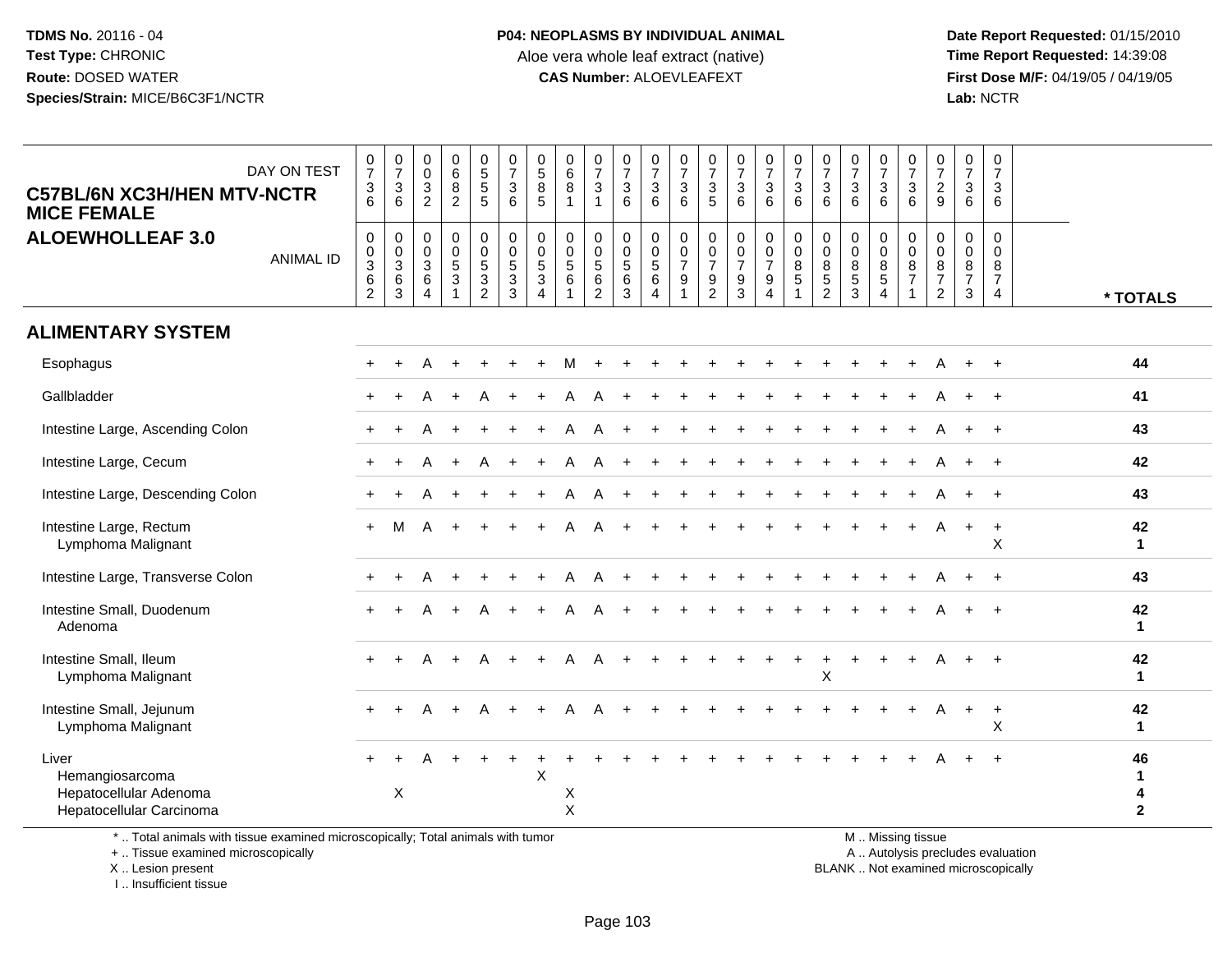**Date Report Requested:** 01/15/2010 **First Dose M/F:** 04/19/05 / 04/19/05<br>Lab: NCTR **Lab:** NCTR

| DAY ON TEST<br><b>C57BL/6N XC3H/HEN MTV-NCTR</b><br><b>MICE FEMALE</b>                                                                     | $\frac{0}{7}$<br>$\frac{3}{6}$               | $\frac{0}{7}$<br>$\frac{3}{6}$                                            | $\begin{smallmatrix} 0\\0 \end{smallmatrix}$<br>$\frac{3}{2}$ | $\begin{array}{c} 0 \\ 6 \end{array}$<br>$\bf 8$<br>$\overline{2}$ | $\begin{array}{c} 0 \\ 5 \\ 5 \end{array}$<br>$\overline{5}$ | $\frac{0}{7}$<br>$^3$ 6 | 0<br>5<br>5<br>5                                                  | $\pmb{0}$<br>$6\phantom{1}$<br>8<br>$\mathbf 1$ | $\frac{0}{7}$<br>$\mathbf{3}$<br>$\overline{1}$                             | $\frac{0}{7}$<br>$\mathsf 3$<br>$6\phantom{1}$ | $\frac{0}{7}$<br>$\sqrt{3}$<br>6                              | $\frac{0}{7}$<br>$\mathbf{3}$<br>6         | $\frac{0}{7}$<br>$\frac{3}{5}$                                                   | $\frac{0}{7}$<br>$\frac{3}{6}$                                   | $\frac{0}{7}$<br>$\frac{3}{6}$                                                  | $\frac{0}{7}$<br>$\mathbf{3}$<br>6                                          | $\frac{0}{7}$<br>3<br>$6\phantom{1}$                        | $\frac{0}{7}$<br>$\frac{3}{6}$                               | $\frac{0}{7}$<br>$\mathbf{3}$<br>$\overline{6}$                                | 0<br>$\overline{7}$<br>$\frac{3}{6}$ | $\frac{0}{7}$<br>$\frac{2}{9}$                 | $\pmb{0}$<br>$\overline{7}$<br>3<br>6                                    | $\mathbf 0$<br>$\overline{7}$<br>3<br>6             |                             |
|--------------------------------------------------------------------------------------------------------------------------------------------|----------------------------------------------|---------------------------------------------------------------------------|---------------------------------------------------------------|--------------------------------------------------------------------|--------------------------------------------------------------|-------------------------|-------------------------------------------------------------------|-------------------------------------------------|-----------------------------------------------------------------------------|------------------------------------------------|---------------------------------------------------------------|--------------------------------------------|----------------------------------------------------------------------------------|------------------------------------------------------------------|---------------------------------------------------------------------------------|-----------------------------------------------------------------------------|-------------------------------------------------------------|--------------------------------------------------------------|--------------------------------------------------------------------------------|--------------------------------------|------------------------------------------------|--------------------------------------------------------------------------|-----------------------------------------------------|-----------------------------|
| <b>ALOEWHOLLEAF 3.0</b><br><b>ANIMAL ID</b>                                                                                                | $\pmb{0}$<br>$\frac{0}{3}$<br>$\overline{2}$ | $\mathbf 0$<br>$\begin{array}{c} 0 \\ 3 \\ 6 \end{array}$<br>$\mathbf{3}$ | $\boldsymbol{0}$<br>$_{3}^{\rm 0}$<br>6<br>$\overline{4}$     | $\mathbf 0$<br>$\mathbf 0$<br>$\frac{5}{3}$<br>$\mathbf{1}$        | 0<br>$\ddot{\mathbf{0}}$<br>$\frac{5}{3}$<br>$\overline{2}$  | 0<br>0<br>5<br>3<br>3   | $\begin{array}{c} 0 \\ 0 \\ 5 \\ 3 \end{array}$<br>$\overline{4}$ | $\mathbf 0$<br>$\pmb{0}$<br>$\mathbf 5$<br>6    | $\boldsymbol{0}$<br>$\overline{0}$<br>$\overline{5}$<br>6<br>$\overline{2}$ | 0<br>$\mathbf 0$<br>$\frac{5}{6}$<br>3         | $\pmb{0}$<br>$\overline{0}$<br>$\overline{5}$<br>$\,6\,$<br>4 | 0<br>$\pmb{0}$<br>$\overline{7}$<br>9<br>1 | $\mathbf 0$<br>$\pmb{0}$<br>$\overline{7}$<br>$\boldsymbol{9}$<br>$\overline{2}$ | $\mathbf 0$<br>$\overline{0}$<br>$\overline{7}$<br>$\frac{9}{3}$ | $\begin{matrix} 0 \\ 0 \\ 7 \end{matrix}$<br>$\boldsymbol{9}$<br>$\overline{4}$ | $\begin{smallmatrix}0\\0\end{smallmatrix}$<br>$\frac{8}{5}$<br>$\mathbf{1}$ | 0<br>$\mathbf 0$<br>$\bf 8$<br>$\sqrt{5}$<br>$\overline{2}$ | $\pmb{0}$<br>$\ddot{\mathbf{0}}$<br>$\bf 8$<br>$\frac{5}{3}$ | $\mathbf 0$<br>$\ddot{\mathbf{0}}$<br>$\frac{8}{5}$<br>$\overline{\mathbf{4}}$ | 0<br>$\mathbf 0$<br>$\frac{8}{7}$    | $\pmb{0}$<br>$\mathbf 0$<br>$\frac{8}{7}$<br>2 | 0<br>$\mathbf 0$<br>$\bf 8$<br>$\overline{7}$<br>3                       | $\mathbf 0$<br>$\Omega$<br>8<br>$\overline{7}$<br>4 | * TOTALS                    |
| Histiocytic Sarcoma<br>Leukemia<br>Lymphoma Malignant<br>Osteosarcoma, Metastatic, Bone, Femur                                             |                                              |                                                                           |                                                               |                                                                    | X                                                            |                         |                                                                   |                                                 | $\boldsymbol{\mathsf{X}}$                                                   |                                                |                                                               |                                            |                                                                                  |                                                                  |                                                                                 |                                                                             |                                                             |                                                              |                                                                                |                                      |                                                |                                                                          |                                                     | 1<br>$\mathbf{2}$<br>1<br>1 |
| Mesentery                                                                                                                                  |                                              |                                                                           |                                                               |                                                                    |                                                              |                         | $\ddot{}$                                                         |                                                 |                                                                             |                                                |                                                               |                                            |                                                                                  |                                                                  |                                                                                 |                                                                             |                                                             |                                                              |                                                                                |                                      |                                                | $+$                                                                      |                                                     | $\mathbf{3}$                |
| Pancreas<br>Lymphoma Malignant                                                                                                             |                                              |                                                                           |                                                               |                                                                    |                                                              |                         |                                                                   |                                                 |                                                                             |                                                |                                                               |                                            |                                                                                  |                                                                  |                                                                                 |                                                                             |                                                             |                                                              |                                                                                |                                      |                                                |                                                                          | X                                                   | 43<br>$\mathbf{2}$          |
| <b>Salivary Glands</b><br>Lymphoma Malignant                                                                                               |                                              |                                                                           |                                                               |                                                                    |                                                              |                         |                                                                   |                                                 |                                                                             |                                                |                                                               |                                            |                                                                                  |                                                                  |                                                                                 |                                                                             |                                                             |                                                              |                                                                                |                                      |                                                | $\ddot{}$                                                                | $\ddot{}$<br>X                                      | 43<br>4                     |
| Stomach, Forestomach<br>Squamous Cell Papilloma                                                                                            |                                              |                                                                           | Α                                                             | $\ddot{}$<br>X                                                     | Α                                                            |                         |                                                                   |                                                 |                                                                             |                                                |                                                               |                                            |                                                                                  |                                                                  |                                                                                 |                                                                             |                                                             |                                                              |                                                                                |                                      |                                                |                                                                          |                                                     | 42<br>3                     |
| Stomach, Glandular                                                                                                                         | $+$                                          | $+$                                                                       | A                                                             | $+$                                                                | A                                                            | $+$                     | $\ddot{}$                                                         | A                                               | A                                                                           | $\ddot{}$                                      |                                                               |                                            |                                                                                  |                                                                  |                                                                                 |                                                                             |                                                             |                                                              |                                                                                |                                      | A                                              | $+$                                                                      | $\ddot{+}$                                          | 42                          |
| <b>CARDIOVASCULAR SYSTEM</b>                                                                                                               |                                              |                                                                           |                                                               |                                                                    |                                                              |                         |                                                                   |                                                 |                                                                             |                                                |                                                               |                                            |                                                                                  |                                                                  |                                                                                 |                                                                             |                                                             |                                                              |                                                                                |                                      |                                                |                                                                          |                                                     |                             |
| <b>Blood Vessel</b>                                                                                                                        |                                              |                                                                           |                                                               |                                                                    |                                                              |                         |                                                                   |                                                 |                                                                             |                                                |                                                               |                                            |                                                                                  |                                                                  |                                                                                 |                                                                             |                                                             |                                                              |                                                                                |                                      |                                                |                                                                          |                                                     | 44                          |
| Heart<br>Leukemia                                                                                                                          |                                              |                                                                           | A                                                             |                                                                    | $\ddot{}$<br>Χ                                               |                         |                                                                   |                                                 |                                                                             |                                                |                                                               |                                            |                                                                                  |                                                                  |                                                                                 |                                                                             |                                                             |                                                              |                                                                                |                                      |                                                |                                                                          |                                                     | 44<br>$\mathbf{1}$          |
| <b>ENDOCRINE SYSTEM</b>                                                                                                                    |                                              |                                                                           |                                                               |                                                                    |                                                              |                         |                                                                   |                                                 |                                                                             |                                                |                                                               |                                            |                                                                                  |                                                                  |                                                                                 |                                                                             |                                                             |                                                              |                                                                                |                                      |                                                |                                                                          |                                                     |                             |
| <b>Adrenal Cortex</b><br>Leukemia                                                                                                          | $+$                                          | $\div$                                                                    | A                                                             | $\ddot{}$                                                          | $\ddot{}$<br>Χ                                               |                         |                                                                   |                                                 |                                                                             |                                                |                                                               |                                            |                                                                                  |                                                                  |                                                                                 |                                                                             |                                                             |                                                              |                                                                                |                                      |                                                |                                                                          |                                                     | 44<br>$\mathbf{1}$          |
| Adrenal Medulla                                                                                                                            | $+$                                          | $\ddot{}$                                                                 | A                                                             | $+$                                                                | $+$                                                          | $+$                     | $+$                                                               | A                                               | A                                                                           | $+$                                            | $+$                                                           | $+$                                        | $+$                                                                              | $+$                                                              | $+$                                                                             | $\ddot{}$                                                                   | $\pm$                                                       | $+$                                                          | $+$                                                                            | $+$                                  | A                                              | $+$                                                                      | $+$                                                 | 44                          |
| *  Total animals with tissue examined microscopically; Total animals with tumor<br>+  Tissue examined microscopically<br>X  Lesion present |                                              |                                                                           |                                                               |                                                                    |                                                              |                         |                                                                   |                                                 |                                                                             |                                                |                                                               |                                            |                                                                                  |                                                                  |                                                                                 |                                                                             |                                                             | M  Missing tissue                                            |                                                                                |                                      |                                                | A  Autolysis precludes evaluation<br>BLANK  Not examined microscopically |                                                     |                             |

I .. Insufficient tissue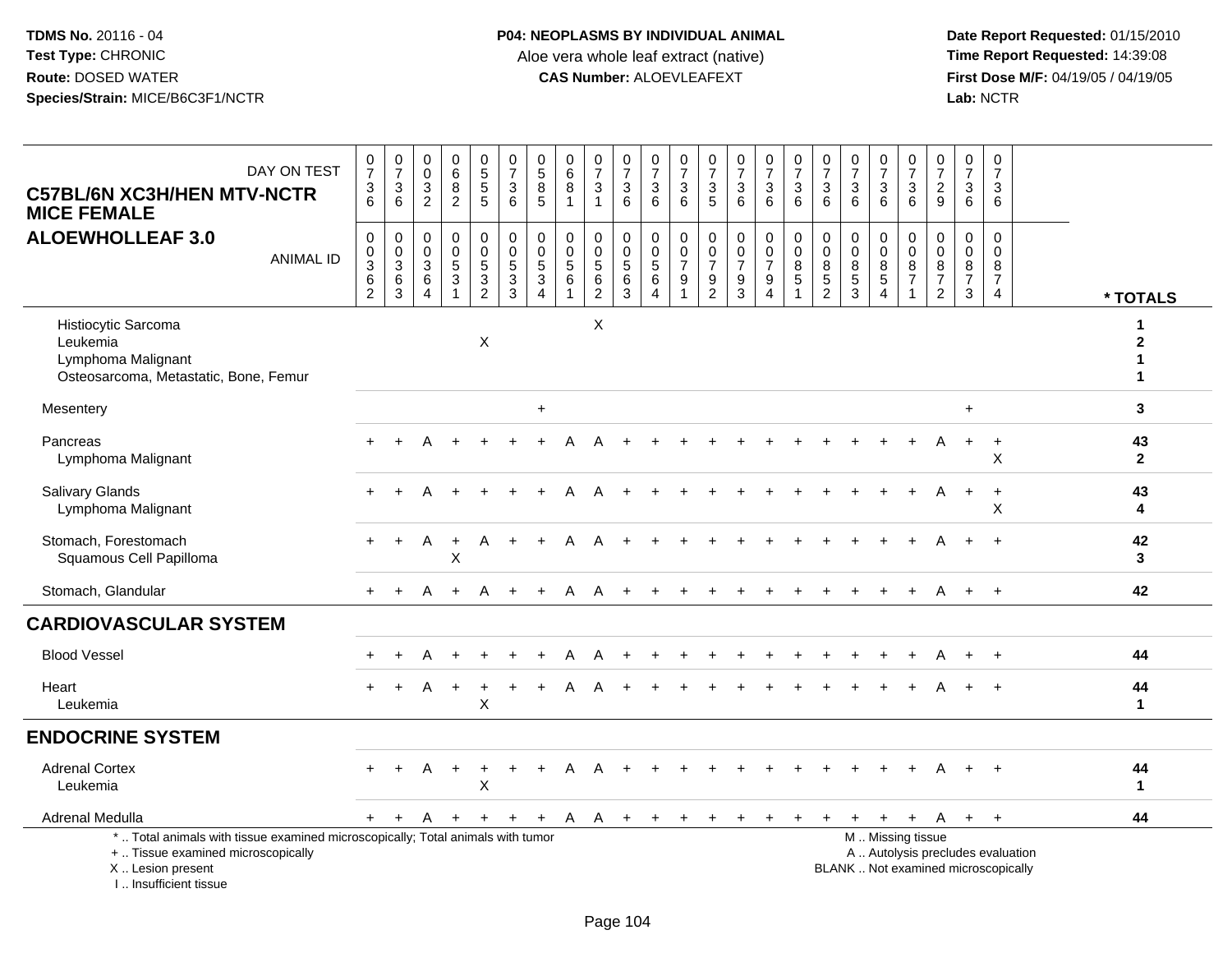**Date Report Requested:** 01/15/2010 **First Dose M/F:** 04/19/05 / 04/19/05<br>Lab: NCTR **Lab:** NCTR

| DAY ON TEST<br><b>C57BL/6N XC3H/HEN MTV-NCTR</b><br><b>MICE FEMALE</b>            | 0<br>$\overline{7}$<br>3<br>6                    | $\frac{0}{7}$<br>$\frac{3}{6}$                | $\begin{smallmatrix} 0\\0 \end{smallmatrix}$<br>$\mathbf{3}$<br>$\overline{2}$ | 0<br>$6^{\circ}$<br>$\bf 8$<br>$\overline{2}$ | 0<br>5<br>5<br>5      | $\frac{0}{7}$<br>$\frac{3}{6}$                                   | $\begin{array}{c} 0 \\ 5 \end{array}$<br>$\bf8$<br>$\overline{5}$              | $\begin{matrix} 0 \\ 6 \end{matrix}$<br>$\bar{8}$<br>$\mathbf{1}$ | $\frac{0}{7}$<br>$\overline{3}$<br>$\overline{1}$                     | $\frac{0}{7}$<br>$\ensuremath{\mathsf{3}}$<br>6          | $\frac{0}{7}$<br>$\ensuremath{\mathsf{3}}$<br>6                 | 0<br>$\overline{7}$<br>$\mathbf{3}$<br>6                           | $\frac{0}{7}$<br>$\sqrt{3}$<br>5                                         | $\frac{0}{7}$<br>3<br>6                                             | $\frac{0}{7}$<br>$\frac{3}{6}$                                                 | $\frac{0}{7}$<br>$\frac{3}{6}$                                                | $\frac{0}{7}$<br>$\mathsf 3$<br>6                             | $\frac{0}{7}$<br>$\ensuremath{\mathsf{3}}$<br>6                                            | $\frac{0}{7}$<br>$\overline{3}$<br>6                                | $\frac{0}{7}$<br>$\sqrt{3}$<br>6                              | 0<br>$\overline{7}$<br>$\boldsymbol{2}$<br>9                      | 0<br>$\overline{7}$<br>3<br>6                | 0<br>$\overline{7}$<br>3<br>6                            |                           |
|-----------------------------------------------------------------------------------|--------------------------------------------------|-----------------------------------------------|--------------------------------------------------------------------------------|-----------------------------------------------|-----------------------|------------------------------------------------------------------|--------------------------------------------------------------------------------|-------------------------------------------------------------------|-----------------------------------------------------------------------|----------------------------------------------------------|-----------------------------------------------------------------|--------------------------------------------------------------------|--------------------------------------------------------------------------|---------------------------------------------------------------------|--------------------------------------------------------------------------------|-------------------------------------------------------------------------------|---------------------------------------------------------------|--------------------------------------------------------------------------------------------|---------------------------------------------------------------------|---------------------------------------------------------------|-------------------------------------------------------------------|----------------------------------------------|----------------------------------------------------------|---------------------------|
| <b>ALOEWHOLLEAF 3.0</b><br><b>ANIMAL ID</b>                                       | 0<br>$\mathbf 0$<br>3<br>$\,6$<br>$\overline{2}$ | 0<br>$\frac{0}{3}$<br>$\,6$<br>$\mathfrak{Z}$ | $\pmb{0}$<br>$\mathbf 0$<br>$\mathbf{3}$<br>6<br>$\overline{4}$                | 0<br>$\mathbf 0$<br>$\sqrt{5}$<br>$\sqrt{3}$  | 0<br>0<br>5<br>3<br>2 | 0<br>$\mathbf 0$<br>$\sqrt{5}$<br>$\ensuremath{\mathsf{3}}$<br>3 | $\mathbf 0$<br>$\mathbf 0$<br>$\overline{5}$<br>$\ensuremath{\mathsf{3}}$<br>4 | 0<br>$\mathbf 0$<br>$\,$ 5 $\,$<br>6<br>1                         | $\mathbf 0$<br>$\mathbf 0$<br>$\sqrt{5}$<br>$\,6\,$<br>$\overline{c}$ | 0<br>$\begin{array}{c} 0 \\ 5 \end{array}$<br>$\,6$<br>3 | 0<br>$\mathbf 0$<br>$\overline{5}$<br>$\,6\,$<br>$\overline{4}$ | $\mathbf 0$<br>$\frac{0}{7}$<br>$\boldsymbol{9}$<br>$\overline{1}$ | 0<br>$\pmb{0}$<br>$\boldsymbol{7}$<br>$\boldsymbol{9}$<br>$\overline{2}$ | $\mathbf 0$<br>$\pmb{0}$<br>$\overline{7}$<br>$\boldsymbol{9}$<br>3 | $\begin{smallmatrix}0\0\0\end{smallmatrix}$<br>$\overline{7}$<br>$\frac{9}{4}$ | $\begin{smallmatrix} 0\\0 \end{smallmatrix}$<br>$\frac{8}{5}$<br>$\mathbf{1}$ | $_{\rm 0}^{\rm 0}$<br>$\bf 8$<br>$\sqrt{5}$<br>$\overline{c}$ | $\begin{smallmatrix} 0\\0 \end{smallmatrix}$<br>$\begin{array}{c} 8 \\ 5 \\ 3 \end{array}$ | $\pmb{0}$<br>$\mathbf 0$<br>$\bf 8$<br>$\sqrt{5}$<br>$\overline{4}$ | 0<br>$\mathbf 0$<br>$\bf 8$<br>$\overline{7}$<br>$\mathbf{1}$ | 0<br>$\mathbf 0$<br>$\bf 8$<br>$\boldsymbol{7}$<br>$\overline{2}$ | 0<br>$\mathbf 0$<br>8<br>$\overline{7}$<br>3 | 0<br>$\Omega$<br>8<br>$\boldsymbol{7}$<br>$\overline{4}$ | * TOTALS                  |
| Pheochromocytoma Benign                                                           |                                                  |                                               |                                                                                |                                               |                       |                                                                  |                                                                                |                                                                   |                                                                       |                                                          |                                                                 |                                                                    |                                                                          |                                                                     | X                                                                              |                                                                               |                                                               |                                                                                            |                                                                     |                                                               |                                                                   |                                              |                                                          | $\mathbf{1}$              |
| Islets, Pancreatic<br>Lymphoma Malignant                                          |                                                  |                                               |                                                                                |                                               |                       |                                                                  |                                                                                |                                                                   |                                                                       |                                                          |                                                                 |                                                                    |                                                                          |                                                                     |                                                                                |                                                                               |                                                               |                                                                                            |                                                                     |                                                               |                                                                   | $\ddot{}$                                    | X                                                        | 43<br>$\mathbf{1}$        |
| Parathyroid Gland                                                                 | $\div$                                           |                                               | A                                                                              |                                               |                       |                                                                  |                                                                                | м                                                                 |                                                                       |                                                          |                                                                 |                                                                    |                                                                          |                                                                     |                                                                                |                                                                               |                                                               |                                                                                            |                                                                     |                                                               |                                                                   | $\ddot{}$                                    | $\ddot{}$                                                | 40                        |
| <b>Pituitary Gland</b><br>Leukemia<br>Pars Distalis, Adenoma                      | $+$                                              | $+$                                           | A                                                                              | $\ddot{}$                                     | X                     |                                                                  |                                                                                | A                                                                 |                                                                       |                                                          |                                                                 |                                                                    |                                                                          |                                                                     |                                                                                |                                                                               |                                                               |                                                                                            |                                                                     |                                                               |                                                                   |                                              | X                                                        | 44<br>$\overline{2}$<br>3 |
| <b>Thyroid Gland</b>                                                              | $+$                                              | $+$                                           | A                                                                              | $\ddot{}$                                     | $\div$                | $+$                                                              | $+$                                                                            | M                                                                 | A                                                                     | $+$                                                      | $\ddot{}$                                                       |                                                                    |                                                                          |                                                                     |                                                                                |                                                                               |                                                               |                                                                                            | $\ddot{}$                                                           | $+$                                                           | A                                                                 | $+$                                          | $+$                                                      | 43                        |
| <b>GENERAL BODY SYSTEM</b>                                                        |                                                  |                                               |                                                                                |                                               |                       |                                                                  |                                                                                |                                                                   |                                                                       |                                                          |                                                                 |                                                                    |                                                                          |                                                                     |                                                                                |                                                                               |                                                               |                                                                                            |                                                                     |                                                               |                                                                   |                                              |                                                          |                           |
| <b>NONE</b>                                                                       |                                                  |                                               |                                                                                |                                               |                       |                                                                  |                                                                                |                                                                   |                                                                       |                                                          |                                                                 |                                                                    |                                                                          |                                                                     |                                                                                |                                                                               |                                                               |                                                                                            |                                                                     |                                                               |                                                                   |                                              |                                                          |                           |
| <b>GENITAL SYSTEM</b>                                                             |                                                  |                                               |                                                                                |                                               |                       |                                                                  |                                                                                |                                                                   |                                                                       |                                                          |                                                                 |                                                                    |                                                                          |                                                                     |                                                                                |                                                                               |                                                               |                                                                                            |                                                                     |                                                               |                                                                   |                                              |                                                          |                           |
| <b>Clitoral Gland</b>                                                             |                                                  |                                               | A                                                                              |                                               |                       |                                                                  |                                                                                | А                                                                 | Δ                                                                     |                                                          |                                                                 |                                                                    |                                                                          |                                                                     |                                                                                |                                                                               |                                                               |                                                                                            |                                                                     |                                                               |                                                                   |                                              | $\ddot{}$                                                | 42                        |
| Ovary<br>Granulosa Cell Tumor Benign<br>Histiocytic Sarcoma<br>Lymphoma Malignant |                                                  |                                               |                                                                                |                                               |                       |                                                                  |                                                                                |                                                                   | X                                                                     |                                                          |                                                                 | $\sf X$                                                            |                                                                          |                                                                     |                                                                                |                                                                               |                                                               |                                                                                            |                                                                     |                                                               |                                                                   |                                              | $\ddot{}$<br>X                                           | 44<br>-1<br>1<br>1        |
| <b>Uterus</b><br>Histiocytic Sarcoma<br>Lymphoma Malignant<br>Polyp Stromal       | $+$                                              |                                               | A                                                                              |                                               |                       |                                                                  |                                                                                | A                                                                 | $\ddot{}$<br>$\pmb{\times}$                                           |                                                          |                                                                 |                                                                    |                                                                          |                                                                     |                                                                                |                                                                               |                                                               |                                                                                            | X                                                                   |                                                               |                                                                   |                                              | X                                                        | 45                        |

\* .. Total animals with tissue examined microscopically; Total animals with tumor

+ .. Tissue examined microscopically

X .. Lesion present

I .. Insufficient tissue

M .. Missing tissue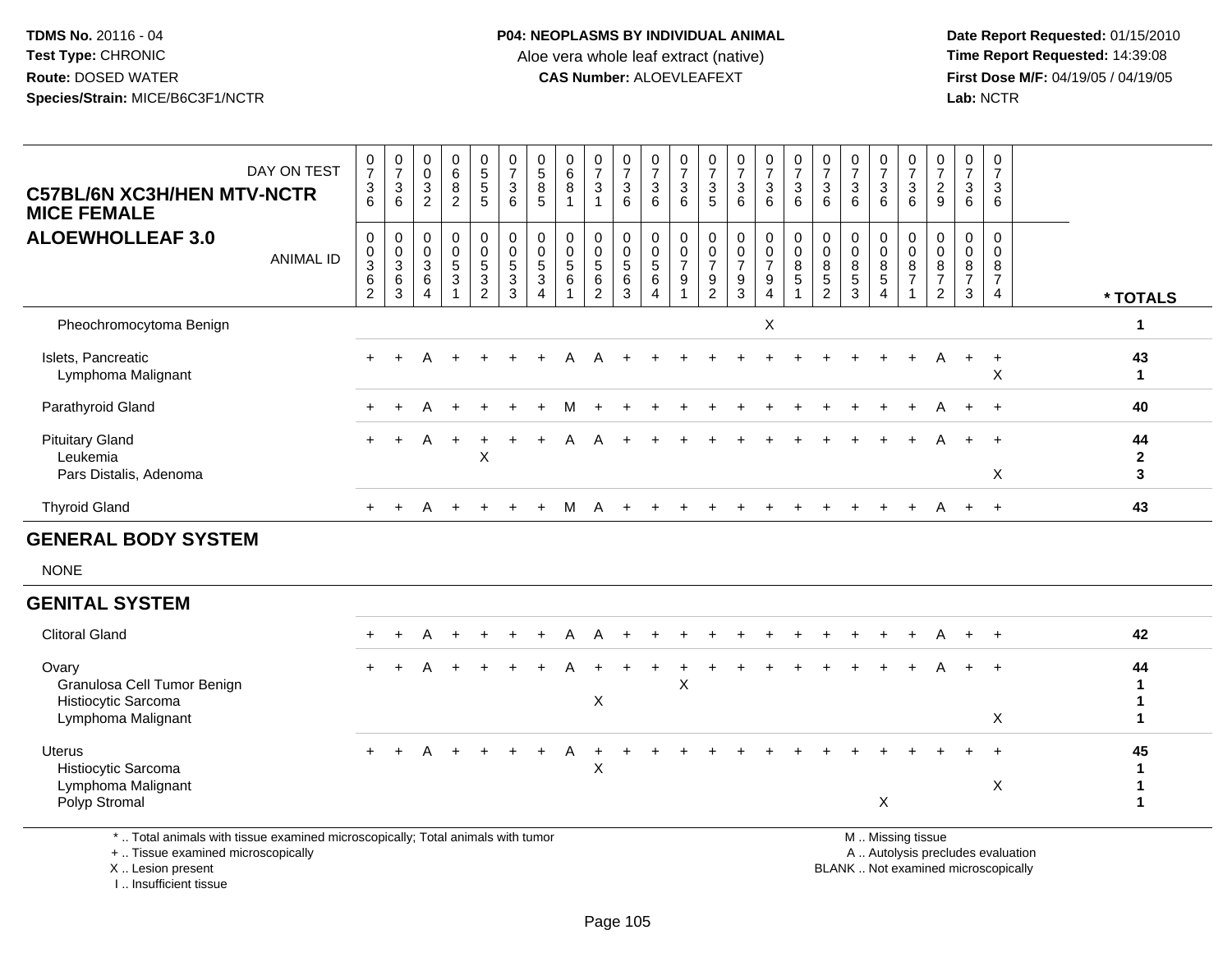**Date Report Requested:** 01/15/2010 **First Dose M/F:** 04/19/05 / 04/19/05<br>Lab: NCTR **Lab:** NCTR

| DAY ON TEST<br><b>C57BL/6N XC3H/HEN MTV-NCTR</b><br><b>MICE FEMALE</b>                                                                                                                                                                                                                                                   | $\begin{array}{c} 0 \\ 7 \end{array}$<br>$\frac{3}{6}$ | $\begin{array}{c} 0 \\ 7 \end{array}$<br>$\frac{3}{6}$    | $\pmb{0}$<br>$\mathbf 0$<br>$\sqrt{3}$<br>$\boldsymbol{2}$ | $\pmb{0}$<br>6<br>8<br>$\overline{c}$ | $\begin{array}{c} 0 \\ 5 \\ 5 \end{array}$<br>$\overline{5}$ | $\frac{0}{7}$<br>$\mathbf{3}$<br>$6^{\circ}$                     | $\begin{array}{c} 0 \\ 5 \end{array}$<br>$\bf 8$<br>$\overline{5}$       | $\begin{array}{c} 0 \\ 6 \end{array}$<br>8<br>$\overline{1}$ | $\frac{0}{7}$<br>$\mathbf{3}$<br>$\mathbf{1}$      | $\frac{0}{7}$<br>3<br>6                        | $\frac{0}{7}$<br>$\ensuremath{\mathsf{3}}$<br>6            | $\begin{array}{c} 0 \\ 7 \end{array}$<br>$\ensuremath{\mathsf{3}}$<br>$6\phantom{1}$ | $\begin{array}{c} 0 \\ 7 \end{array}$<br>$\ensuremath{\mathsf{3}}$<br>$\overline{5}$ | $\frac{0}{7}$<br>$\sqrt{3}$<br>6                          | $\begin{array}{c} 0 \\ 7 \end{array}$<br>$\sqrt{3}$<br>6  | $\frac{0}{7}$<br>$\mathbf{3}$<br>6               | $\frac{0}{7}$<br>$\mathbf{3}$<br>6                     | $\frac{0}{7}$<br>$\sqrt{3}$<br>6                           | $\begin{array}{c} 0 \\ 7 \end{array}$<br>$\frac{3}{6}$                              | $\frac{0}{7}$<br>$\sqrt{3}$<br>$6\phantom{1}$ | $\begin{array}{c} 0 \\ 7 \end{array}$<br>$\frac{2}{9}$       | $\frac{0}{7}$<br>3<br>6                                | $\mathbf 0$<br>$\overline{7}$<br>3<br>6              |                                   |                                    |
|--------------------------------------------------------------------------------------------------------------------------------------------------------------------------------------------------------------------------------------------------------------------------------------------------------------------------|--------------------------------------------------------|-----------------------------------------------------------|------------------------------------------------------------|---------------------------------------|--------------------------------------------------------------|------------------------------------------------------------------|--------------------------------------------------------------------------|--------------------------------------------------------------|----------------------------------------------------|------------------------------------------------|------------------------------------------------------------|--------------------------------------------------------------------------------------|--------------------------------------------------------------------------------------|-----------------------------------------------------------|-----------------------------------------------------------|--------------------------------------------------|--------------------------------------------------------|------------------------------------------------------------|-------------------------------------------------------------------------------------|-----------------------------------------------|--------------------------------------------------------------|--------------------------------------------------------|------------------------------------------------------|-----------------------------------|------------------------------------|
| <b>ALOEWHOLLEAF 3.0</b><br><b>ANIMAL ID</b>                                                                                                                                                                                                                                                                              | 0<br>0<br>$\mathbf{3}$<br>$\,6\,$<br>$\overline{2}$    | $\mathbf 0$<br>$\frac{0}{3}$<br>$\,6\,$<br>$\overline{3}$ | $\mathbf 0$<br>$\mathbf 0$<br>$\mathbf{3}$<br>6<br>4       | $\mathbf 0$<br>$\mathbf 0$<br>5<br>3  | 0<br>$\mathsf{O}$<br>$\frac{5}{3}$<br>$\overline{2}$         | $\boldsymbol{0}$<br>$\pmb{0}$<br>$\frac{5}{3}$<br>$\overline{3}$ | $\pmb{0}$<br>$\mathbf 0$<br>$\sqrt{5}$<br>$\mathbf{3}$<br>$\overline{4}$ | 0<br>$\mathbf 0$<br>$\sqrt{5}$<br>6                          | $\mathbf 0$<br>$\mathbf 0$<br>$\sqrt{5}$<br>6<br>2 | 0<br>$\mathbf 0$<br>$\sqrt{5}$<br>$\,6\,$<br>3 | 0<br>$\mathsf{O}\xspace$<br>$\overline{5}$<br>$\,6\,$<br>4 | 0<br>$\mathbf 0$<br>$\overline{7}$<br>$9\,$                                          | $\mathbf 0$<br>$\pmb{0}$<br>$\overline{7}$<br>9<br>2                                 | 0<br>$\mathbf 0$<br>$\overline{7}$<br>9<br>$\overline{3}$ | 0<br>$\pmb{0}$<br>$\overline{7}$<br>$\boldsymbol{9}$<br>4 | 0<br>$\mathsf{O}\xspace$<br>8<br>$\sqrt{5}$<br>1 | $\mathbf 0$<br>$\mathbf 0$<br>8<br>5<br>$\overline{2}$ | $\mathbf 0$<br>$\mathsf{O}\xspace$<br>8<br>$\sqrt{5}$<br>3 | 0<br>$\mathbf 0$<br>$\begin{array}{c} 8 \\ 5 \end{array}$<br>$\boldsymbol{\Lambda}$ | 0<br>0<br>$\bf 8$<br>$\overline{7}$           | $\mathbf 0$<br>$\mathbf 0$<br>$\bf 8$<br>$\overline{7}$<br>2 | $\mathbf 0$<br>$\mathbf 0$<br>8<br>$\overline{7}$<br>3 | $\Omega$<br>0<br>8<br>$\overline{7}$<br>4            |                                   | * TOTALS                           |
| <b>HEMATOPOIETIC SYSTEM</b>                                                                                                                                                                                                                                                                                              |                                                        |                                                           |                                                            |                                       |                                                              |                                                                  |                                                                          |                                                              |                                                    |                                                |                                                            |                                                                                      |                                                                                      |                                                           |                                                           |                                                  |                                                        |                                                            |                                                                                     |                                               |                                                              |                                                        |                                                      |                                   |                                    |
| <b>Bone Marrow</b><br>Hemangiosarcoma<br>Leukemia                                                                                                                                                                                                                                                                        |                                                        |                                                           |                                                            |                                       | X                                                            |                                                                  | X                                                                        |                                                              |                                                    |                                                |                                                            |                                                                                      |                                                                                      |                                                           |                                                           |                                                  |                                                        |                                                            |                                                                                     |                                               |                                                              |                                                        |                                                      |                                   | 43<br>$\mathbf 1$<br>$\mathbf{2}$  |
| Lymph Node<br>Axillary, Lymphoma Malignant<br>Deep Cervical, Histiocytic Sarcoma<br>Inguinal, Lymphoma Malignant<br>Lumbar, Leukemia<br>Lumbar, Lymphoma Malignant<br>Mediastinal, Lymphoma Malignant<br>Pancreatic, Lymphoma Malignant<br>Popliteal, Lymphoma Malignant<br>Renal, Leukemia<br>Renal, Lymphoma Malignant |                                                        |                                                           |                                                            |                                       | $+$<br>X<br>X                                                |                                                                  |                                                                          |                                                              | $\ddot{}$<br>X                                     |                                                |                                                            |                                                                                      |                                                                                      |                                                           |                                                           | $\ddot{}$                                        |                                                        |                                                            |                                                                                     |                                               |                                                              |                                                        | $\ddot{}$<br>$\pmb{\times}$<br>X<br>X<br>X<br>X<br>X |                                   | 13<br>$\mathbf{2}$<br>$\mathbf{2}$ |
| Lymph Node, Mandibular<br>Leukemia<br>Lymphoma Malignant                                                                                                                                                                                                                                                                 |                                                        |                                                           |                                                            |                                       | X                                                            |                                                                  |                                                                          |                                                              |                                                    |                                                |                                                            |                                                                                      |                                                                                      |                                                           |                                                           |                                                  |                                                        |                                                            |                                                                                     |                                               |                                                              |                                                        | X                                                    |                                   | 43<br>1<br>5                       |
| Lymph Node, Mesenteric<br>Leukemia<br>Lymphoma Malignant                                                                                                                                                                                                                                                                 |                                                        |                                                           |                                                            |                                       | $\sf X$                                                      |                                                                  |                                                                          |                                                              |                                                    |                                                |                                                            |                                                                                      |                                                                                      |                                                           |                                                           |                                                  |                                                        |                                                            |                                                                                     |                                               |                                                              |                                                        | $\ddot{}$<br>X                                       |                                   | 42<br>$\mathbf 2$<br>5             |
| Spleen<br>Hemangiosarcoma<br>Histiocytic Sarcoma<br>Leukemia                                                                                                                                                                                                                                                             |                                                        |                                                           |                                                            |                                       | Χ                                                            |                                                                  | $\sf X$                                                                  |                                                              | $\boldsymbol{\mathsf{X}}$                          |                                                |                                                            |                                                                                      |                                                                                      |                                                           |                                                           |                                                  |                                                        |                                                            |                                                                                     |                                               |                                                              |                                                        |                                                      |                                   | 44<br>1<br>1<br>$\overline{2}$     |
| *  Total animals with tissue examined microscopically; Total animals with tumor<br>+  Tissue examined microscopically                                                                                                                                                                                                    |                                                        |                                                           |                                                            |                                       |                                                              |                                                                  |                                                                          |                                                              |                                                    |                                                |                                                            |                                                                                      |                                                                                      |                                                           |                                                           |                                                  |                                                        |                                                            | M  Missing tissue                                                                   |                                               |                                                              |                                                        |                                                      | A  Autolysis precludes evaluation |                                    |

X .. Lesion present

I .. Insufficient tissue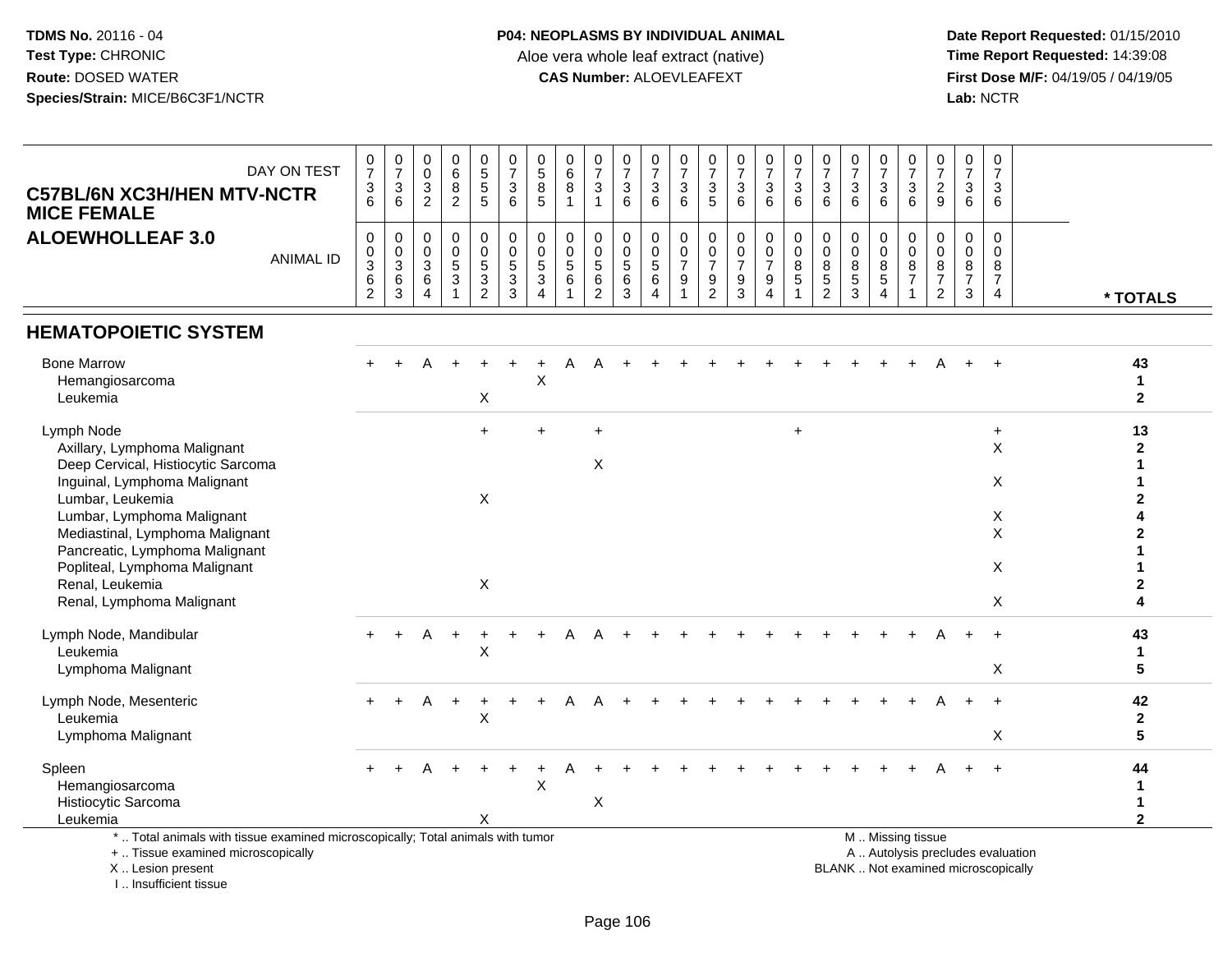**Date Report Requested:** 01/15/2010 **First Dose M/F:** 04/19/05 / 04/19/05<br>Lab: NCTR **Lab:** NCTR

| DAY ON TEST<br><b>C57BL/6N XC3H/HEN MTV-NCTR</b><br><b>MICE FEMALE</b> | $\frac{0}{7}$<br>$\ensuremath{\mathsf{3}}$<br>6             | $\begin{array}{c} 0 \\ 7 \end{array}$<br>3<br>6         | 0<br>0<br>3<br>$\overline{2}$                               | $\begin{matrix} 0 \\ 6 \\ 8 \end{matrix}$<br>$\overline{2}$                          | $\begin{array}{c} 0 \\ 5 \\ 5 \end{array}$<br>$\sqrt{5}$            | $\frac{0}{7}$<br>$\mathbf{3}$<br>6                    | $\begin{array}{c} 0 \\ 5 \\ 8 \end{array}$<br>$\sqrt{5}$                             | $\begin{array}{c} 0 \\ 6 \\ 8 \end{array}$<br>$\mathbf{1}$ | $\frac{0}{7}$<br>$\sqrt{3}$                                                      | $\begin{smallmatrix}0\\7\end{smallmatrix}$<br>$\ensuremath{\mathsf{3}}$<br>6 | $\frac{0}{7}$<br>$\sqrt{3}$<br>6                                    | $\frac{0}{7}$<br>3<br>6                 | $\frac{0}{7}$<br>$\mathbf{3}$<br>5                                     | $\frac{0}{7}$<br>$\mathbf 3$<br>6                                        | $\frac{0}{7}$<br>$\ensuremath{\mathsf{3}}$<br>6                        | $\frac{0}{7}$<br>$\mathbf 3$<br>6                                 | $\frac{0}{7}$<br>$\mathbf{3}$<br>6                            | $\frac{0}{7}$<br>$\mathbf{3}$<br>6                   | $\frac{0}{7}$<br>$\mathbf{3}$<br>6                                     | $\frac{0}{7}$<br>$\mathbf 3$<br>6               | $\frac{0}{7}$<br>$\sqrt{2}$<br>$9\,$                                                     | 0<br>$\overline{7}$<br>3<br>6                         | $\mathbf 0$<br>$\overline{7}$<br>3<br>6                          |                         |
|------------------------------------------------------------------------|-------------------------------------------------------------|---------------------------------------------------------|-------------------------------------------------------------|--------------------------------------------------------------------------------------|---------------------------------------------------------------------|-------------------------------------------------------|--------------------------------------------------------------------------------------|------------------------------------------------------------|----------------------------------------------------------------------------------|------------------------------------------------------------------------------|---------------------------------------------------------------------|-----------------------------------------|------------------------------------------------------------------------|--------------------------------------------------------------------------|------------------------------------------------------------------------|-------------------------------------------------------------------|---------------------------------------------------------------|------------------------------------------------------|------------------------------------------------------------------------|-------------------------------------------------|------------------------------------------------------------------------------------------|-------------------------------------------------------|------------------------------------------------------------------|-------------------------|
| <b>ALOEWHOLLEAF 3.0</b><br><b>ANIMAL ID</b>                            | $\pmb{0}$<br>$\mathbf 0$<br>$\frac{3}{6}$<br>$\overline{2}$ | 0<br>$\mathbf 0$<br>$\mathbf{3}$<br>$6\phantom{a}$<br>3 | 0<br>$\mathbf 0$<br>$\mathbf{3}$<br>$\,6$<br>$\overline{4}$ | $\mathbf 0$<br>$\mathsf{O}\xspace$<br>$\sqrt{5}$<br>$\overline{3}$<br>$\overline{1}$ | 0<br>$\mathbf 0$<br>$\overline{5}$<br>$\mathsf 3$<br>$\overline{2}$ | 0<br>$\mathbf 0$<br>$\overline{5}$<br>$\sqrt{3}$<br>3 | $\mathbf 0$<br>$\mathsf{O}\xspace$<br>$\sqrt{5}$<br>$\overline{3}$<br>$\overline{4}$ | 0<br>$\mathbf 0$<br>5<br>$\,6\,$<br>$\mathbf{1}$           | $\mathbf 0$<br>$\mathbf 0$<br>$\overline{5}$<br>$6\phantom{a}$<br>$\overline{2}$ | $\pmb{0}$<br>$\mathbf 0$<br>$\overline{5}$ 6<br>3                            | $\mathbf 0$<br>$\mathbf 0$<br>$\overline{5}$<br>6<br>$\overline{4}$ | 0<br>$\mathsf 0$<br>$\overline{7}$<br>9 | 0<br>$\pmb{0}$<br>$\overline{7}$<br>$\boldsymbol{9}$<br>$\overline{c}$ | $\boldsymbol{0}$<br>$\pmb{0}$<br>$\overline{7}$<br>$\boldsymbol{9}$<br>3 | $\mathbf 0$<br>$\overline{0}$<br>$\overline{7}$<br>9<br>$\overline{4}$ | $\pmb{0}$<br>$\mathbf 0$<br>8<br>$\overline{5}$<br>$\overline{1}$ | $\mathbf 0$<br>$\pmb{0}$<br>8<br>$\overline{5}$<br>$\sqrt{2}$ | $\pmb{0}$<br>$\mathbf 0$<br>8<br>$\overline{5}$<br>3 | $\mathbf 0$<br>$\overline{0}$<br>8<br>$\overline{5}$<br>$\overline{4}$ | 0<br>$\pmb{0}$<br>$\frac{8}{7}$<br>$\mathbf{1}$ | $\mathbf 0$<br>$\mathsf{O}\xspace$<br>$\overline{8}$<br>$\overline{7}$<br>$\overline{2}$ | 0<br>$\mathbf 0$<br>8<br>$\overline{7}$<br>$\sqrt{3}$ | $\mathbf 0$<br>$\Omega$<br>8<br>$\overline{7}$<br>$\overline{4}$ | * TOTALS                |
| Lymphoma Malignant                                                     |                                                             |                                                         |                                                             | X                                                                                    |                                                                     |                                                       |                                                                                      |                                                            |                                                                                  |                                                                              |                                                                     |                                         |                                                                        |                                                                          |                                                                        |                                                                   | $\boldsymbol{\mathsf{X}}$                                     |                                                      |                                                                        |                                                 |                                                                                          |                                                       | $\times$                                                         | $\overline{7}$          |
| Thymus<br>Lymphoma Malignant                                           |                                                             | $\ddot{}$                                               | A                                                           | X                                                                                    |                                                                     |                                                       |                                                                                      | м                                                          | Δ                                                                                |                                                                              |                                                                     |                                         | M                                                                      | M                                                                        |                                                                        |                                                                   |                                                               |                                                      |                                                                        | $\div$                                          | A                                                                                        | $\ddot{}$                                             | $+$<br>X                                                         | 41<br>$\sqrt{5}$        |
| <b>INTEGUMENTARY SYSTEM</b>                                            |                                                             |                                                         |                                                             |                                                                                      |                                                                     |                                                       |                                                                                      |                                                            |                                                                                  |                                                                              |                                                                     |                                         |                                                                        |                                                                          |                                                                        |                                                                   |                                                               |                                                      |                                                                        |                                                 |                                                                                          |                                                       |                                                                  |                         |
| <b>Mammary Gland</b><br>Adenocarcinoma<br>Carcinosarcoma               |                                                             |                                                         | Δ                                                           |                                                                                      |                                                                     |                                                       |                                                                                      | А                                                          | м                                                                                |                                                                              |                                                                     |                                         | X<br>$\sf X$                                                           |                                                                          |                                                                        |                                                                   |                                                               |                                                      |                                                                        |                                                 |                                                                                          | $+$                                                   | $\ddot{+}$                                                       | 44<br>4<br>$\mathbf{1}$ |
| Skin<br>Fibrosarcoma<br>Hemangiosarcoma<br>Melanoma Benign<br>Sarcoma  | $+$                                                         | $+$                                                     | Α                                                           | X                                                                                    |                                                                     |                                                       | X                                                                                    |                                                            |                                                                                  |                                                                              |                                                                     |                                         |                                                                        |                                                                          |                                                                        |                                                                   |                                                               |                                                      |                                                                        |                                                 |                                                                                          | $+$                                                   | $\ddot{+}$                                                       | 44                      |
| <b>MUSCULOSKELETAL SYSTEM</b>                                          |                                                             |                                                         |                                                             |                                                                                      |                                                                     |                                                       |                                                                                      |                                                            |                                                                                  |                                                                              |                                                                     |                                         |                                                                        |                                                                          |                                                                        |                                                                   |                                                               |                                                      |                                                                        |                                                 |                                                                                          |                                                       |                                                                  |                         |
| Bone, Femur<br>Osteosarcoma                                            |                                                             |                                                         |                                                             |                                                                                      |                                                                     |                                                       |                                                                                      |                                                            |                                                                                  |                                                                              |                                                                     |                                         |                                                                        |                                                                          |                                                                        |                                                                   |                                                               |                                                      |                                                                        |                                                 | A                                                                                        | $+$                                                   | $\ddot{}$                                                        | 46<br>$\mathbf{1}$      |
| <b>NERVOUS SYSTEM</b>                                                  |                                                             |                                                         |                                                             |                                                                                      |                                                                     |                                                       |                                                                                      |                                                            |                                                                                  |                                                                              |                                                                     |                                         |                                                                        |                                                                          |                                                                        |                                                                   |                                                               |                                                      |                                                                        |                                                 |                                                                                          |                                                       |                                                                  |                         |
| Brain, Brain Stem                                                      |                                                             | $\ddot{}$                                               | A                                                           |                                                                                      | $\ddot{}$                                                           |                                                       |                                                                                      | Α                                                          | Α                                                                                |                                                                              |                                                                     |                                         |                                                                        |                                                                          |                                                                        |                                                                   |                                                               |                                                      |                                                                        | $\ddot{}$                                       | A                                                                                        | $+$                                                   | $+$                                                              | 43                      |
| Brain, Cerebellum                                                      |                                                             | $\ddot{}$                                               | A                                                           | $\overline{+}$                                                                       | $\ddot{}$                                                           |                                                       |                                                                                      | А                                                          |                                                                                  |                                                                              |                                                                     |                                         |                                                                        |                                                                          |                                                                        |                                                                   |                                                               |                                                      |                                                                        | +                                               | A                                                                                        | $\ddot{}$                                             | $+$                                                              | 43                      |
| Brain, Cerebrum                                                        |                                                             |                                                         |                                                             |                                                                                      |                                                                     |                                                       |                                                                                      |                                                            |                                                                                  |                                                                              |                                                                     |                                         |                                                                        |                                                                          |                                                                        |                                                                   |                                                               |                                                      |                                                                        |                                                 |                                                                                          |                                                       |                                                                  | 43                      |

\* .. Total animals with tissue examined microscopically; Total animals with tumor

+ .. Tissue examined microscopically

X .. Lesion present

I .. Insufficient tissue

M .. Missing tissue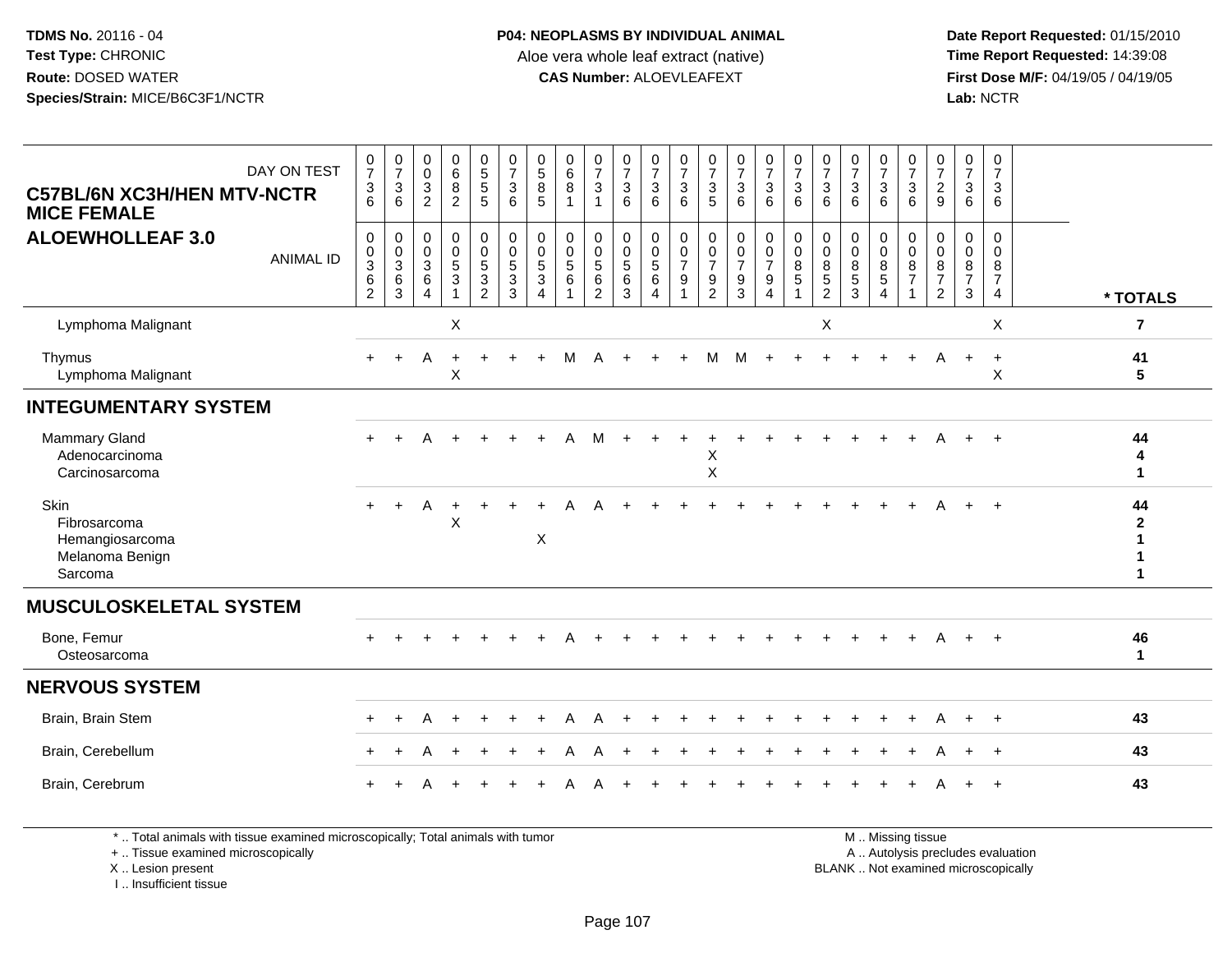**Date Report Requested:** 01/15/2010 **First Dose M/F:** 04/19/05 / 04/19/05<br>Lab: NCTR **Lab:** NCTR

| DAY ON TEST<br><b>C57BL/6N XC3H/HEN MTV-NCTR</b><br><b>MICE FEMALE</b>                                                                                                   | $\frac{0}{7}$<br>$\frac{3}{6}$                      | $\begin{array}{c} 0 \\ 7 \end{array}$<br>$\ensuremath{\mathsf{3}}$<br>6 | $\begin{smallmatrix} 0\\0 \end{smallmatrix}$<br>$\frac{3}{2}$ | $\begin{array}{c} 0 \\ 6 \end{array}$<br>$\overline{8}$<br>$\overline{2}$               | $\begin{array}{c} 0 \\ 5 \\ 5 \end{array}$<br>5 | $\frac{0}{7}$<br>$\sqrt{3}$<br>6                              | $\begin{array}{c} 0 \\ 5 \\ 8 \end{array}$<br>5                      | 0<br>6<br>8      | $\frac{0}{7}$<br>$\mathbf{3}$<br>$\overline{\mathbf{1}}$ | $\frac{0}{7}$<br>$\sqrt{3}$<br>6     | 0<br>$\overline{7}$<br>$\mathbf{3}$<br>6 | $\frac{0}{7}$<br>$\ensuremath{\mathsf{3}}$<br>6 | 0<br>$\overline{7}$<br>$\ensuremath{\mathsf{3}}$<br>5 | $\frac{0}{7}$<br>$\sqrt{3}$<br>6                                     | $\begin{array}{c} 0 \\ 7 \end{array}$<br>$\frac{3}{6}$                 | $\frac{0}{7}$<br>$\overline{3}$<br>6                          | $\begin{array}{c} 0 \\ 7 \end{array}$<br>3<br>6 | $\frac{0}{7}$<br>$\mathbf 3$<br>6        | $\begin{array}{c} 0 \\ 7 \end{array}$<br>3<br>6 | $\frac{0}{7}$<br>$\mathbf 3$<br>6 | 0<br>$\overline{7}$<br>$\frac{2}{9}$                             | 0<br>$\overline{7}$<br>3<br>6                | $\mathbf 0$<br>$\overline{7}$<br>3<br>6             |                                    |
|--------------------------------------------------------------------------------------------------------------------------------------------------------------------------|-----------------------------------------------------|-------------------------------------------------------------------------|---------------------------------------------------------------|-----------------------------------------------------------------------------------------|-------------------------------------------------|---------------------------------------------------------------|----------------------------------------------------------------------|------------------|----------------------------------------------------------|--------------------------------------|------------------------------------------|-------------------------------------------------|-------------------------------------------------------|----------------------------------------------------------------------|------------------------------------------------------------------------|---------------------------------------------------------------|-------------------------------------------------|------------------------------------------|-------------------------------------------------|-----------------------------------|------------------------------------------------------------------|----------------------------------------------|-----------------------------------------------------|------------------------------------|
| <b>ALOEWHOLLEAF 3.0</b><br><b>ANIMAL ID</b>                                                                                                                              | 0<br>0<br>$\mathfrak{S}$<br>$\,6$<br>$\overline{c}$ | 0<br>$\pmb{0}$<br>$\mathbf{3}$<br>$\,6\,$<br>$\mathbf{3}$               | 0<br>0<br>$\mathbf{3}$<br>$6\phantom{1}6$<br>4                | $\mathbf 0$<br>$\mathbf 0$<br>$\sqrt{5}$<br>$\ensuremath{\mathsf{3}}$<br>$\overline{1}$ | 0<br>0<br>5<br>3<br>$\overline{2}$              | 0<br>$\mathsf{O}\xspace$<br>$\overline{5}$<br>$\sqrt{3}$<br>3 | 0<br>$\mathbf 0$<br>5<br>$\ensuremath{\mathsf{3}}$<br>$\overline{4}$ | 0<br>0<br>5<br>6 | 0<br>$\mathbf 0$<br>$\sqrt{5}$<br>$\,6\,$<br>2           | 0<br>0<br>$\sqrt{5}$<br>$\,6\,$<br>3 | 0<br>$\mathbf 0$<br>5<br>6<br>4          | 0<br>0<br>$\overline{7}$<br>9                   | 0<br>0<br>$\overline{7}$<br>9<br>$\overline{2}$       | 0<br>$\pmb{0}$<br>$\overline{7}$<br>$\boldsymbol{9}$<br>$\mathbf{3}$ | 0<br>$\pmb{0}$<br>$\overline{7}$<br>$\boldsymbol{9}$<br>$\overline{4}$ | $\mathbf 0$<br>$\mathbf 0$<br>8<br>$\sqrt{5}$<br>$\mathbf{1}$ | 0<br>0<br>8<br>$\mathbf 5$<br>$\overline{c}$    | 0<br>$\mathbf 0$<br>8<br>$\sqrt{5}$<br>3 | 0<br>0<br>8<br>5<br>$\boldsymbol{\Lambda}$      | 0<br>0<br>8<br>$\overline{7}$     | $\Omega$<br>$\mathbf 0$<br>8<br>$\overline{7}$<br>$\overline{2}$ | $\mathbf 0$<br>0<br>8<br>$\overline{7}$<br>3 | $\mathbf 0$<br>$\Omega$<br>8<br>$\overline{7}$<br>4 | * TOTALS                           |
| <b>RESPIRATORY SYSTEM</b>                                                                                                                                                |                                                     |                                                                         |                                                               |                                                                                         |                                                 |                                                               |                                                                      |                  |                                                          |                                      |                                          |                                                 |                                                       |                                                                      |                                                                        |                                                               |                                                 |                                          |                                                 |                                   |                                                                  |                                              |                                                     |                                    |
| Lung<br>Alveolar/Bronchiolar Adenoma<br>Alveolar/Bronchiolar Carcinoma<br>Histiocytic Sarcoma<br>Leukemia<br>Lymphoma Malignant<br>Osteosarcoma, Metastatic, Bone, Femur | X                                                   |                                                                         |                                                               | $\pmb{\times}$                                                                          | X                                               |                                                               |                                                                      |                  | $\boldsymbol{\mathsf{X}}$                                |                                      |                                          |                                                 |                                                       | X                                                                    |                                                                        |                                                               |                                                 | X                                        |                                                 |                                   |                                                                  |                                              | $\div$<br>X                                         | 44<br>1<br>2<br>3<br>$\mathbf{1}$  |
| Nose                                                                                                                                                                     |                                                     |                                                                         |                                                               |                                                                                         |                                                 |                                                               |                                                                      |                  |                                                          |                                      |                                          |                                                 |                                                       |                                                                      |                                                                        |                                                               |                                                 |                                          |                                                 |                                   |                                                                  |                                              | $+$                                                 | 45                                 |
| Trachea                                                                                                                                                                  |                                                     |                                                                         |                                                               |                                                                                         |                                                 |                                                               |                                                                      |                  |                                                          |                                      |                                          |                                                 |                                                       |                                                                      |                                                                        |                                                               |                                                 |                                          |                                                 |                                   |                                                                  |                                              | $\ddot{+}$                                          | 43                                 |
| <b>SPECIAL SENSES SYSTEM</b>                                                                                                                                             |                                                     |                                                                         |                                                               |                                                                                         |                                                 |                                                               |                                                                      |                  |                                                          |                                      |                                          |                                                 |                                                       |                                                                      |                                                                        |                                                               |                                                 |                                          |                                                 |                                   |                                                                  |                                              |                                                     |                                    |
| Eye                                                                                                                                                                      |                                                     | $\div$                                                                  | A                                                             |                                                                                         | Α                                               |                                                               |                                                                      | А                |                                                          |                                      |                                          |                                                 |                                                       |                                                                      |                                                                        |                                                               |                                                 |                                          |                                                 |                                   |                                                                  |                                              | $\ddot{+}$                                          | 42                                 |
| Harderian Gland<br>Adenoma                                                                                                                                               |                                                     |                                                                         |                                                               |                                                                                         |                                                 |                                                               |                                                                      |                  |                                                          |                                      |                                          |                                                 |                                                       | X                                                                    |                                                                        |                                                               |                                                 |                                          |                                                 |                                   |                                                                  |                                              | $\ddot{+}$                                          | 43<br>3                            |
| <b>URINARY SYSTEM</b>                                                                                                                                                    |                                                     |                                                                         |                                                               |                                                                                         |                                                 |                                                               |                                                                      |                  |                                                          |                                      |                                          |                                                 |                                                       |                                                                      |                                                                        |                                                               |                                                 |                                          |                                                 |                                   |                                                                  |                                              |                                                     |                                    |
| Kidney<br>Leukemia<br>Lymphoma Malignant                                                                                                                                 | $+$                                                 | $+$                                                                     | Α                                                             | $\ddot{}$                                                                               | +<br>X                                          |                                                               |                                                                      |                  |                                                          |                                      |                                          |                                                 |                                                       |                                                                      |                                                                        |                                                               |                                                 |                                          |                                                 |                                   |                                                                  |                                              |                                                     | 44<br>$\mathbf{1}$<br>$\mathbf{1}$ |
| <b>Urinary Bladder</b>                                                                                                                                                   | $+$                                                 | $+$                                                                     | A                                                             | $\overline{+}$                                                                          | $\ddot{}$                                       | $+$                                                           | $+$                                                                  | A                | A                                                        | M                                    | $\overline{+}$                           |                                                 |                                                       |                                                                      |                                                                        |                                                               |                                                 |                                          | $\overline{+}$                                  | $+$                               | A                                                                |                                              | $+$ $+$                                             | 42                                 |
| <b>SYSTEMIC LESIONS</b>                                                                                                                                                  |                                                     |                                                                         |                                                               |                                                                                         |                                                 |                                                               |                                                                      |                  |                                                          |                                      |                                          |                                                 |                                                       |                                                                      |                                                                        |                                                               |                                                 |                                          |                                                 |                                   |                                                                  |                                              |                                                     |                                    |
| * Total animals with tissue examined microscopically: Total animals with tumor                                                                                           |                                                     |                                                                         |                                                               |                                                                                         |                                                 |                                                               |                                                                      |                  |                                                          |                                      |                                          |                                                 |                                                       |                                                                      |                                                                        |                                                               |                                                 |                                          |                                                 | M <sub>N</sub> iccing ticcup      |                                                                  |                                              |                                                     |                                    |

\* .. Total animals with tissue examined microscopically; Total animals with tumor

+ .. Tissue examined microscopically

X .. Lesion present

I .. Insufficient tissue

 M .. Missing tissuey the contract of the contract of the contract of the contract of the contract of the contract of the contract of  $A$ . Autolysis precludes evaluation